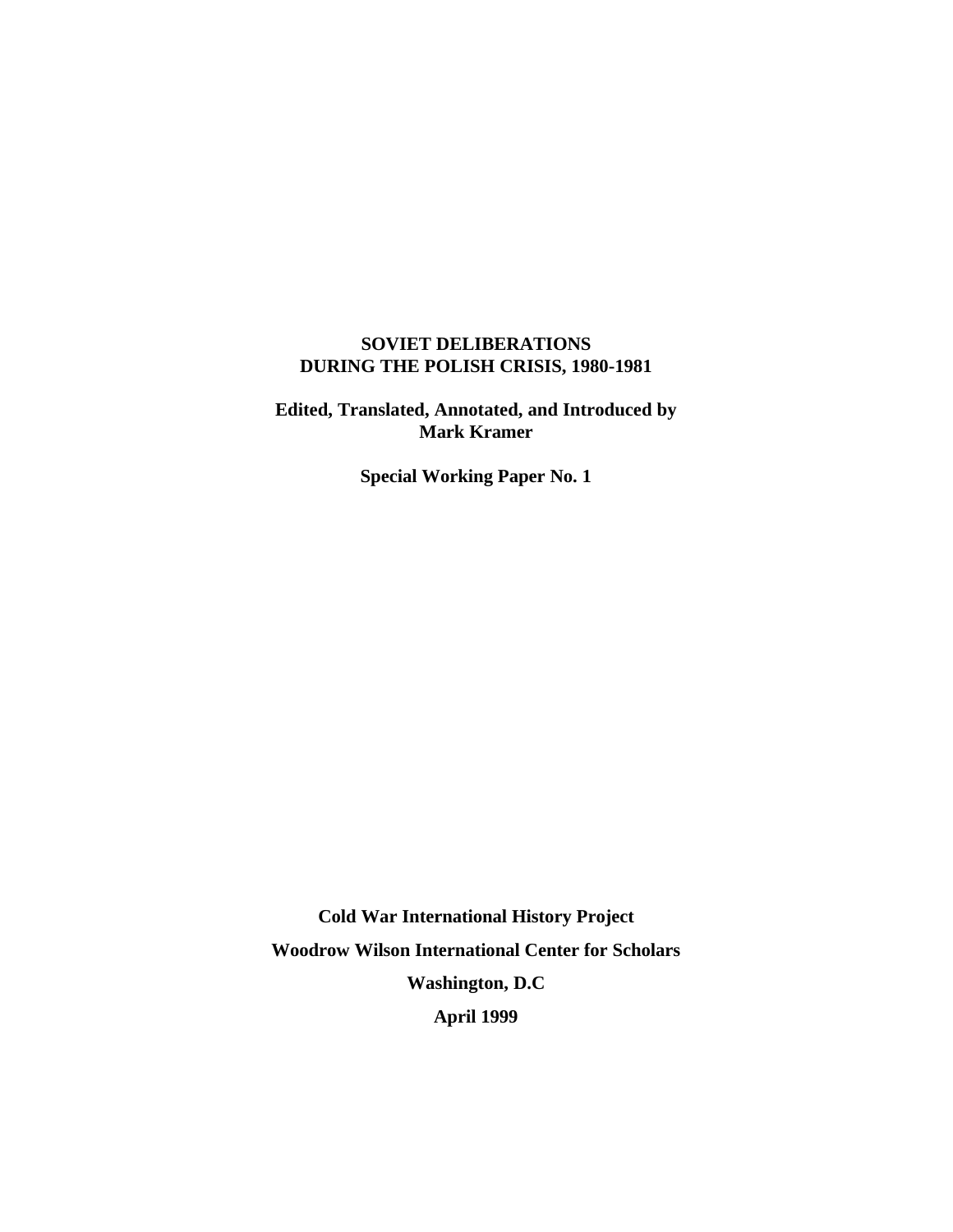#### **THE COLD WAR INTERNATIONAL HISTORY PROJECT WORKING PAPER SERIES**

#### **CHRISTIAN F. OSTERMANN, Series Editor**

This paper is the first of a special series of Working Papers published by the Cold War International History Project of the Woodrow Wilson International Center for Scholars in Washington, D.C. Established in 1991 by a grant from the John D. and Catherine T. MacArthur Foundation, the Cold War International History Project (CWIHP) disseminates new information and perspectives on the history of the Cold War as it emerges from previously inaccessible sources on "the other side" of the post-World War II superpower rivalry. The project supports the full and prompt release of historical materials by governments on all sides of the Cold War, and seeks to accelerate the process of integrating new sources, materials and perspectives from the former "Communist bloc" with the historiography of the Cold War which has been written over the past few decades largely by Western scholars reliant on Western archival sources. It also seeks to transcend barriers of language, geography, and regional specialization to create new links among scholars interested in Cold War history. Among the activities undertaken by the project to promote this aim are a periodic *BULLETIN* to disseminate new findings, views, and activities pertaining to Cold War history; a fellowship program for young historians from the former Communist bloc to conduct archival research and study Cold War history in the United States; international scholarly meetings, conferences, and seminars; and publications.

The *CWIHP Working Paper Series* is designed to provide a speedy publications outlet for historians associated with the project who have gained access to newly-available archives and sources and would like to share their results. We especially welcome submissions by junior scholars from the former Communist bloc who have done research in their countries' archives and are looking to introduce their findings to a Western audience. As a non-partisan institute of scholarly study, the Woodrow Wilson Center takes no position on the historical interpretations and opinions offered by the authors.

Those interested in receiving copies of the *BULLETIN* or working papers should contact:

Christian F. Ostermann **Director** Cold War International History Project Woodrow Wilson International Center for Scholars 1 Woodrow Wilson Plaza 1300 Pennsylvania Ave, NW Washington, DC 20523

Telephone: (202) 691-4110 Fax: (202) 691-4001 Email: COLDWAR1@wwic.si.edu

#### **CWIHP Web Page: http://cwihp.si.edu**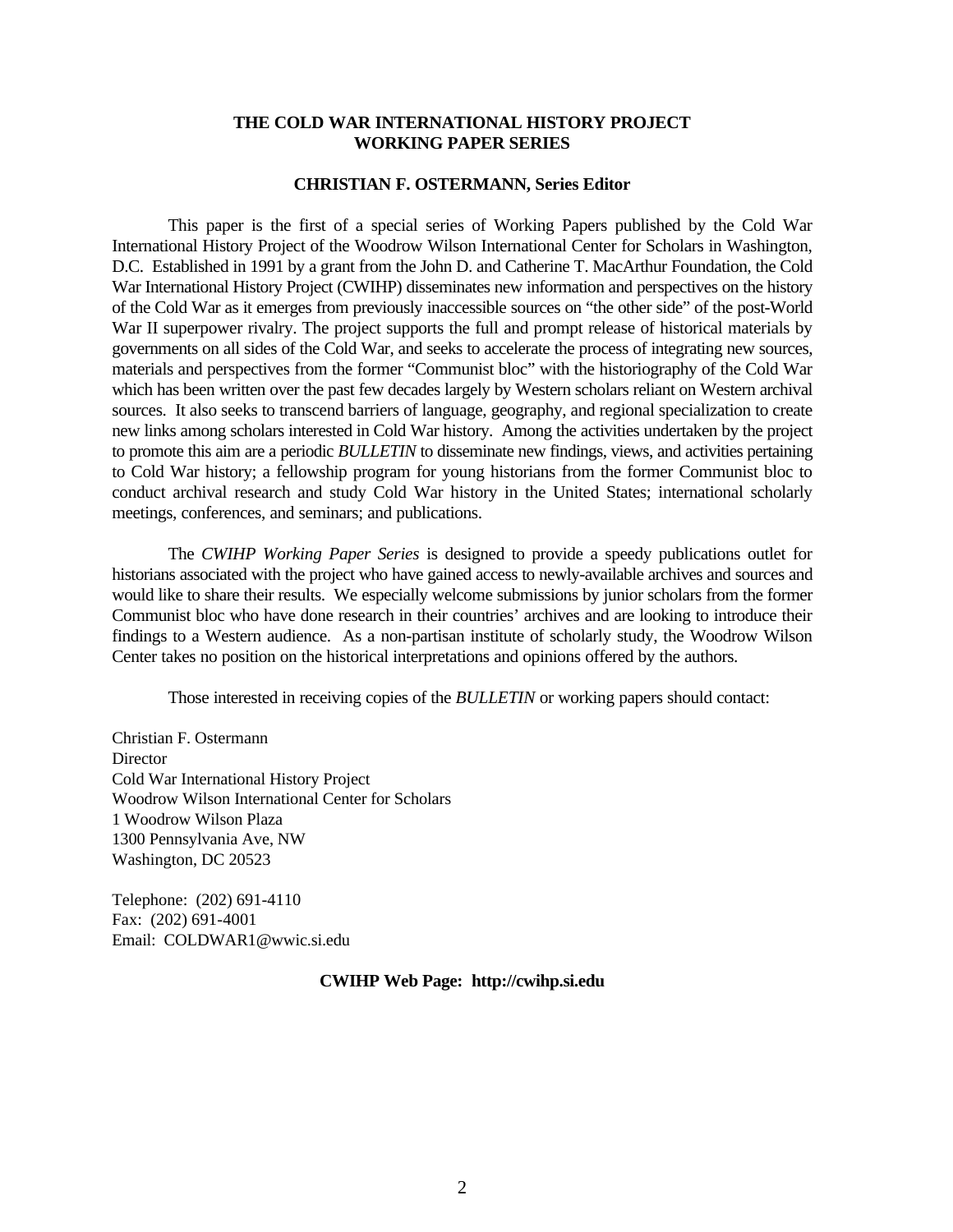## **COLD WAR INTERNATIONAL HISTORY PROJECT WORKING PAPERS SERIES**

Christian F. Ostermann, Series Editor

### **Working Papers**

#1 **Chen Jian,** "The Sino-Soviet Alliance and China's Entry into the Korean War"

#2 **P.J. Simmons**, "Archival Research on the Cold War Era: A Report from Budapest, Prague and Warsaw"

#3 **James Richter**, "Reexamining Soviet Policy Towards Germany during the Beria Interregnum"

#4 **Vladislav M. Zubok**, "Soviet Intelligence and the Cold War: The 'Small' Committee of Information, 1952-53"

#5 **Hope M. Harrison**, "Ulbricht and the Concrete 'Rose': New Archival Evidence on the Dynamics of Soviet-East German Relations and the Berlin Crisis, 1958-61"

#6 **Vladislav M. Zubok**, "Khrushchev and the Berlin Crisis (1958-62)"

#7 **Mark Bradley** and **Robert K. Brigham**, "Vietnamese Archives and Scholarship on the Cold War Period: Two Reports"

#8 **Kathryn Weathersby**, "Soviet Aims in Korea and the Origins of the Korean War, 1945-50: New Evidence From Russian Archives"

#9 **Scott D. Parrish** and **Mikhail M. Narinsky**, "New Evidence on the Soviet Rejection of the Marshall Plan, 1947: Two Reports"

#10 **Norman M. Naimark**, "'To Know Everything and To Report Everything Worth Knowing': Building the East German Police State, 1945-49"

#11 **Christian F. Ostermann**, "The United States, the East German Uprising of 1953, and the Limits of Rollback"

#12 **Brian Murray**, "Stalin, the Cold War, and the Division of China: A Multi-Archival Mystery"

#13 **Vladimir O. Pechatnov**, "The Big Three After World War II: New Documents on Soviet Thinking about Post-War Relations with the United States and Great Britain"

#14 **Ruud van Dijk**, "The 1952 Stalin Note Debate: Myth or Missed Opportunity for German Unification?"

#15 **Natalia I. Yegorova**, "The 'Iran Crisis' of 1945-46: A View from the Russian Archives"

#16 **Csaba Békés**, "The 1956 Hungarian Revolution and World Politics"

#17 **Leszek W. Gluchowski**, "The Soviet-Polish Confrontation of October 1956: The Situation in the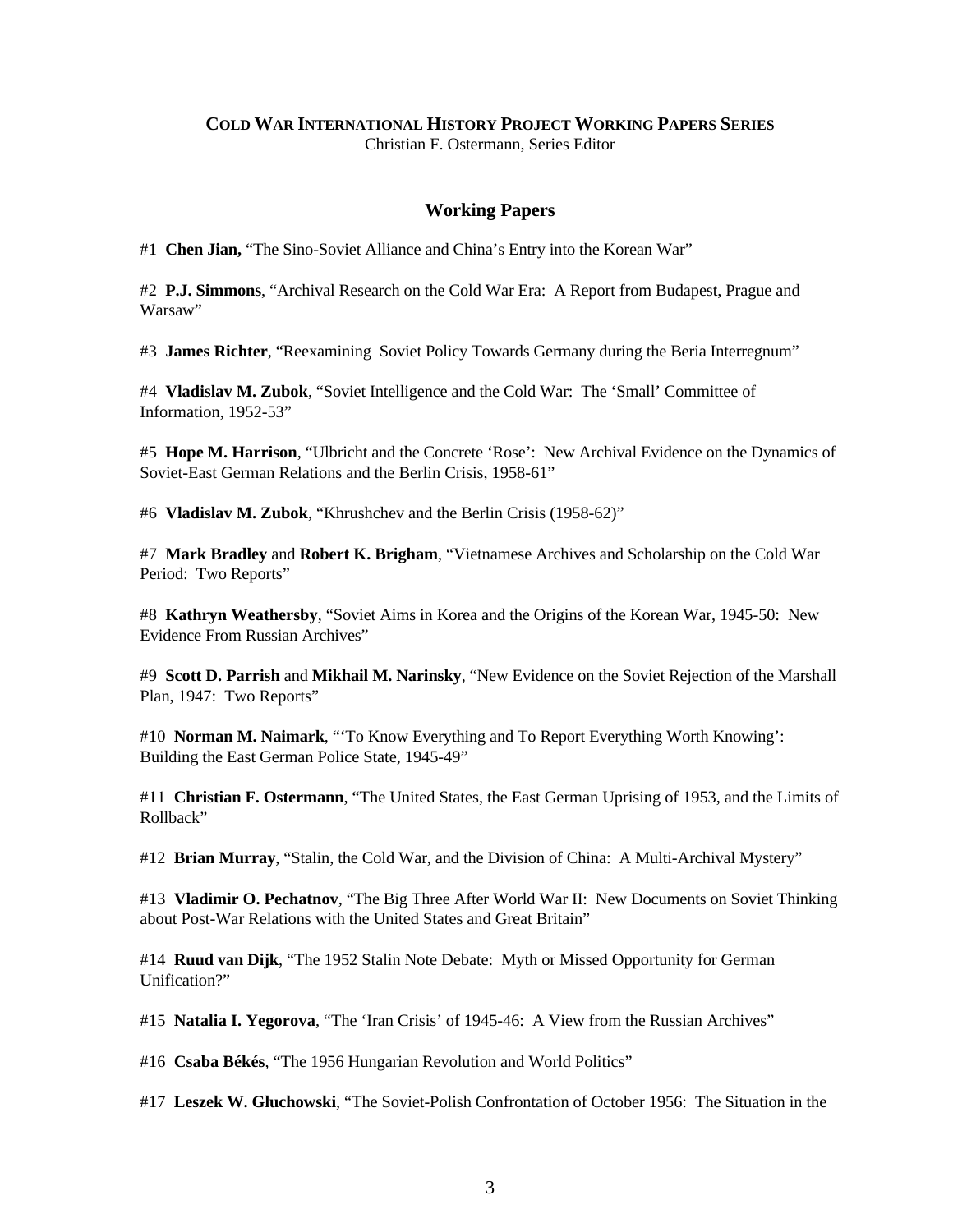Polish Internal Security Corps"

#18 **Qiang Zhai**, "Beijing and the Vietnam Peace Talks, 1965-68: New Evidence from Chinese Sources"

#19 **Matthew Evangelista**, "'Why Keep Such an Army?'" Khrushchev's Troop Reductions"

#20 **Patricia K. Grimsted**, "The Russian Archives Seven Years After: 'Purveyors of Sensations' or 'Shadows Cast to the Past'? "

#21 **Andrzej Paczkowski** and **Andrzej Werblan**, "On the Decision to Introduce Martial Law in Poland in 1981: Two Historians Report to the Commission on Constitutional Oversight of the *SEJM* of the Republic of Poland"

#22 **Odd Arne Westad**, **Chen Jiang, Stein Tonnesson, Nguyen Vu Tung, and James G. Hershberg**, "77 Conversations Between Chinese and Foreign Leaders on the Wars in Indochina, 1964-77"

#23 **Vojtech Mastny**, "The Soviet Non-Invasion of Poland in 1980-81 and the End of the Cold War"

#24 **John P. C. Matthews**, "Majales: The Abortive Student Revolt in Czechoslovakia in 1956"

# **Special Working Papers**

#1 **Mark Kramer**, "Soviet Deliberations During the Polish Crisis, 1980-81"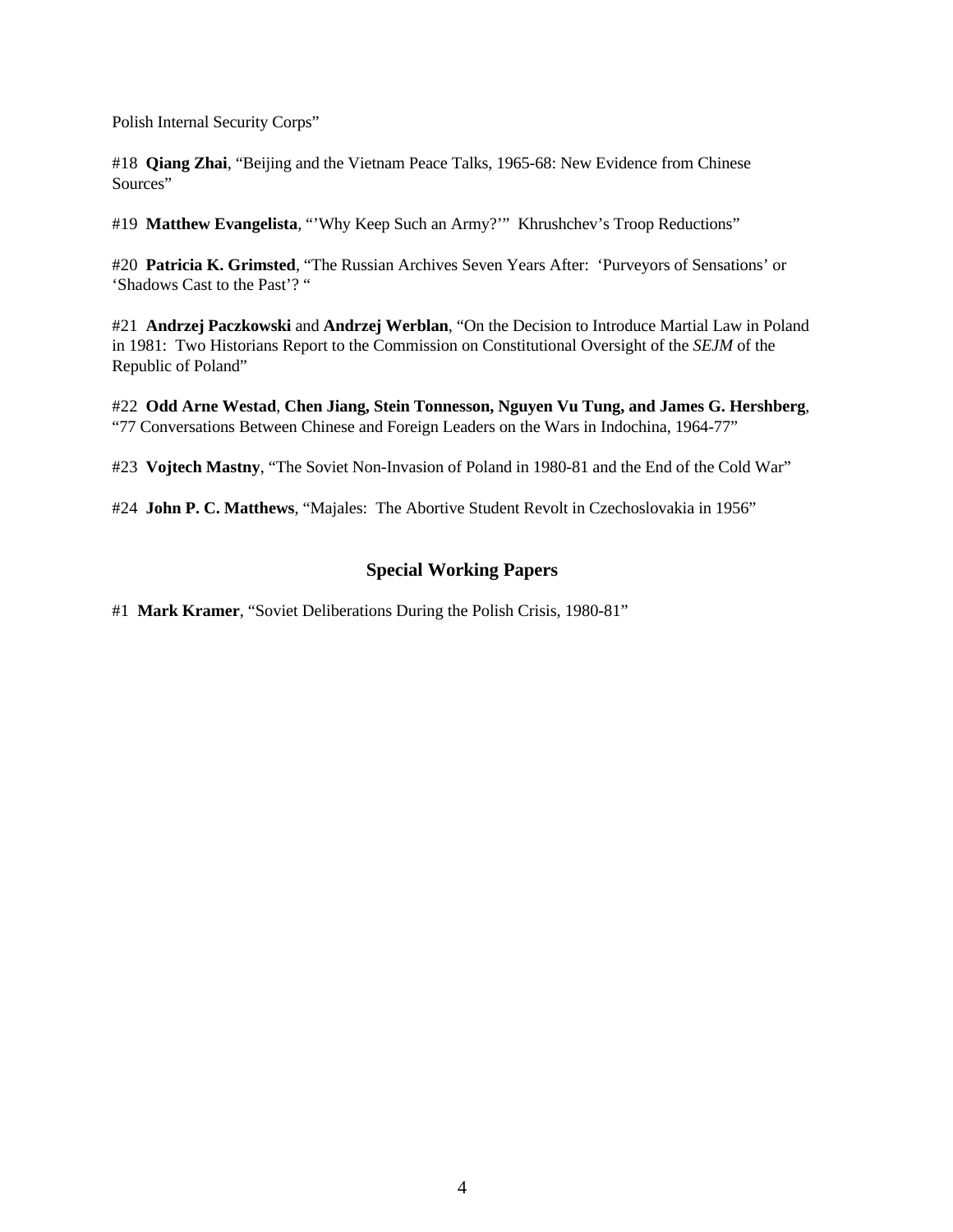# **CONTENTS**

| <b>INTRODUCTION</b> |                                                                                                  | 7   |
|---------------------|--------------------------------------------------------------------------------------------------|-----|
| Doc. No. 1:         | CPSU Politburo's Assessment of Recent Developments in Poland,<br>3 September 1980                | 35  |
| Doc. No. 2:         | Transcript of the CPSU Politburo Session, 29 October 1980                                        | 44  |
| Doc. No. 3:         | Transcript of the CPSU Politburo Session, 31 October 1980                                        | 55  |
| Doc. No. 4:         | Letter from Leonid Brezhnev to Erich Honecker, 4 November 1980                                   | 60  |
| Doc. No. 5:         | Directive from the CPSU Secretariat, 14 November 1980, Reducing<br>Tourist Exchanges with Poland | 62  |
| Doc. No. 6:         | Transcript of the CPSU Politburo Session, 11 December 1980                                       | 69  |
| Doc. No. 7:         | Directive from the CPSU Secretariat, 14 January 1981, with Supporting<br>Cables                  | 73  |
| Doc. No. 8:         | Transcript of the CPSU Politburo Session, 22 January 1981                                        | 79  |
| Doc. No. 9:         | Transcript of the CPSU Politburo Session, 12 March 1981                                          | 86  |
|                     | Doc. No. 10: Transcript of the CPSU Politburo Session, 26 March 1981                             | 89  |
|                     | Doc. No. 11: Transcript of the CPSU Politburo Session, 2 April 1981                              | 92  |
|                     | Doc. No. 12: Transcript of the CPSU Politburo Session, 9 April 1981                              | 103 |
|                     | Doc. No. 13: Transcript of the CPSU Politburo Session, 16 April 1981                             | 112 |
|                     | Doc. No. 14: Transcript of the CPSU Politburo Session, 30 April 1981                             | 115 |
| Doc. No. 15:        | Transcript of the CPSU Politburo Session, 18 June 1981                                           | 119 |
| Doc. No. 16:        | Notes from Brezhnev's Meeting with Stanislaw Kania and Wojciech<br>Jaruzelski, 22 August 1981    | 125 |
| Doc. No. 17:        | Transcript of the CPSU Politburo Session, 10 September 1981                                      | 137 |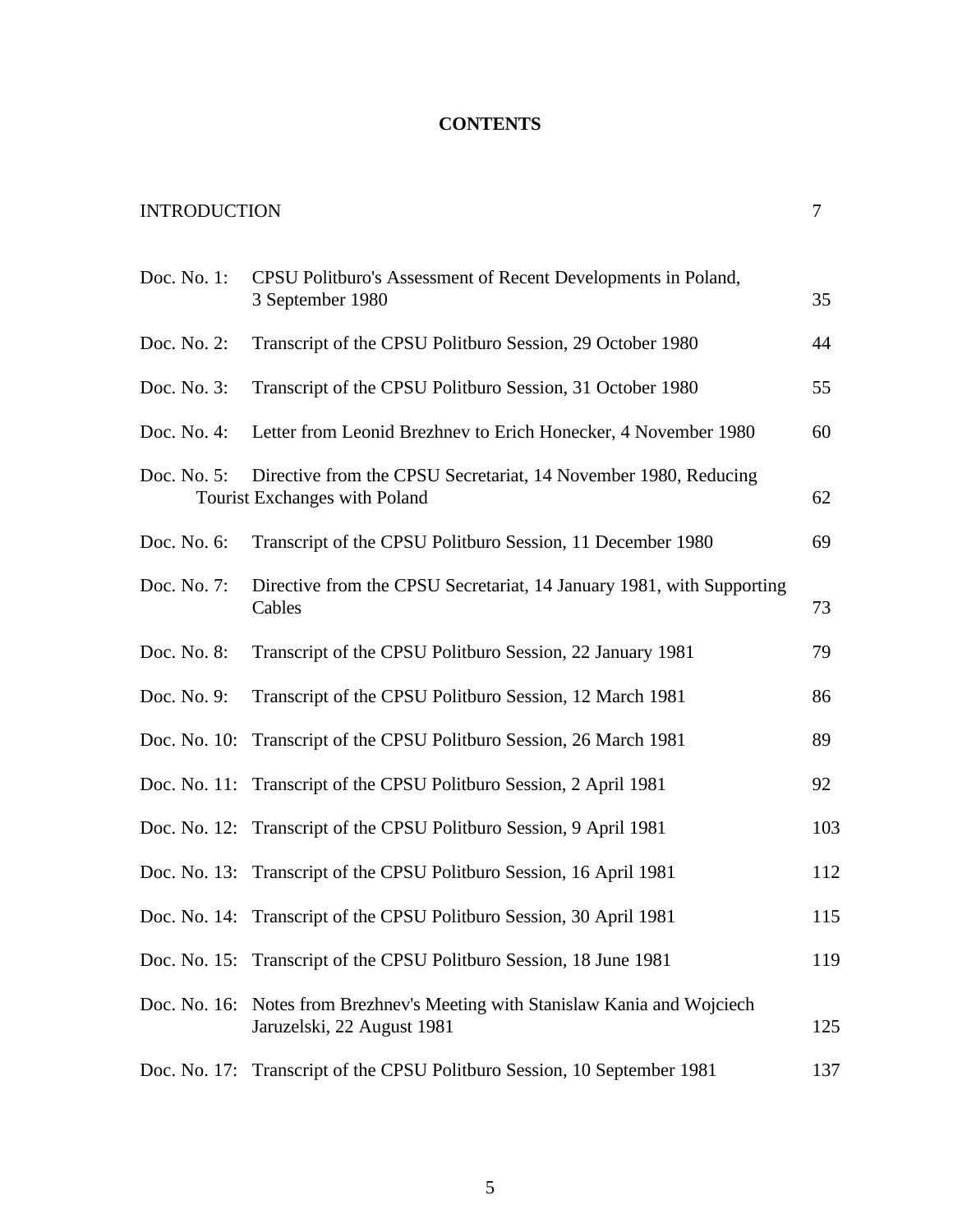| Doc. No. 18: Transcript of Brezhnev's Phone Conversation with Kania,<br>15 September 1981 | 141 |
|-------------------------------------------------------------------------------------------|-----|
| Doc. No. 19: Transcript of the CPSU Politburo Session, 17 September 1981                  | 146 |
| Doc. No. 20: Transcript of the CPSU Politburo Session, 29 October 1981                    | 148 |
| Doc. No. 21: Transcript of the CPSU Politburo Session, 10 December 1981                   | 157 |
| Doc. No. 22: KGB Annual Report for 1981 (Excerpts)                                        | 171 |
|                                                                                           |     |

# IDENTIFICATION LIST 175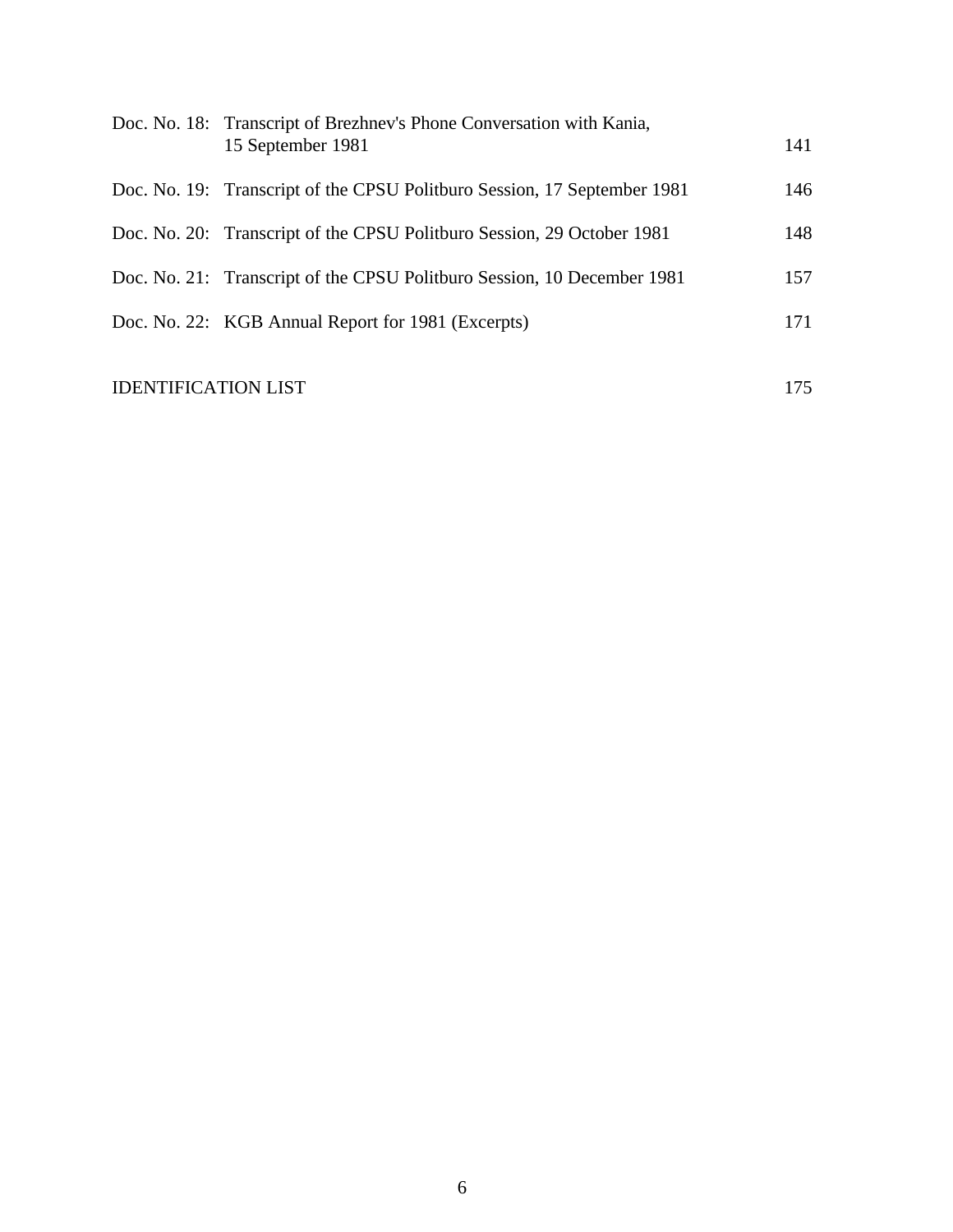#### INTRODUCTION

These twenty-two documents include a top-level Soviet report prepared at the beginning of the crisis; two directives issued by the Secretariat of the Soviet Communist Party (CPSU) in late 1980 and early 1981; fifteen transcripts of CPSU Politburo meetings held between October 1980 and December 1981; a letter from the CPSU General Secretary, Leonid Brezhnev, to the East German leader, Erich Honecker, in December 1980; notes from a meeting in the Crimea between Brezhnev and Polish leaders in August 1981; a transcript of a telephone call by Brezhnev to the new Polish leader, Wojciech Jaruzelski, in October 1981; and excerpts from the annual report for 1981 issued by the Soviet Committee on State Security (KGB). Eighteen of these documents were released from the Russian Presidential Archive in 1993 and 1994, and copies are now housed in Moscow at the former archive of the General Department of the CPSU.<sup>1</sup> The four exceptions are Documents Nos. 4, 16, 18, and 22, the first three of which are stored in Berlin in the former Central Archive of the Socialist Unity Party (*Sozialistische Einheitspartei* Deutschlands, or SED) of the former German Democratic Republic (GDR).<sup>2</sup> Document No. 22, from the Russian Presidential Archive in Moscow, was provided to me by relatives of the late Russian military historian General Dmitrii Volkogonov.

It is best if the twenty-two documents are read in conjunction with other items I translated in both Issue No. 5 and Issue No. 11 (the current issue) of the *Cold War International History Bulletin*. Two of the documents below (Nos. 1 and 18) were included in the group published in Issue No. 5, but the versions here have been revised and are much more extensively annotated. The other twenty documents below have not appeared before.

In both format and style, the translations are as close to the original documents as possible. My annotations are intended to provide a fuller context for the documents and to clarify

<sup>&</sup>lt;sup>1</sup>This archive is currently known as the Center for Storage of Contemporary Documentation (*Tsentr khraneniya sovremennoi dokumentatsii*, or TsKhSD).

 $2$  This archive is now known as the Bundesarchiv Institute for the Archives of Parties and Mass Organizations of the GDR (*Stiftung Archiv der Parteien und Massenorganisationen der DDR im Bundesarchiv, Zentrales Parteiarchiv der SED*, or SAPMDB/ZPA).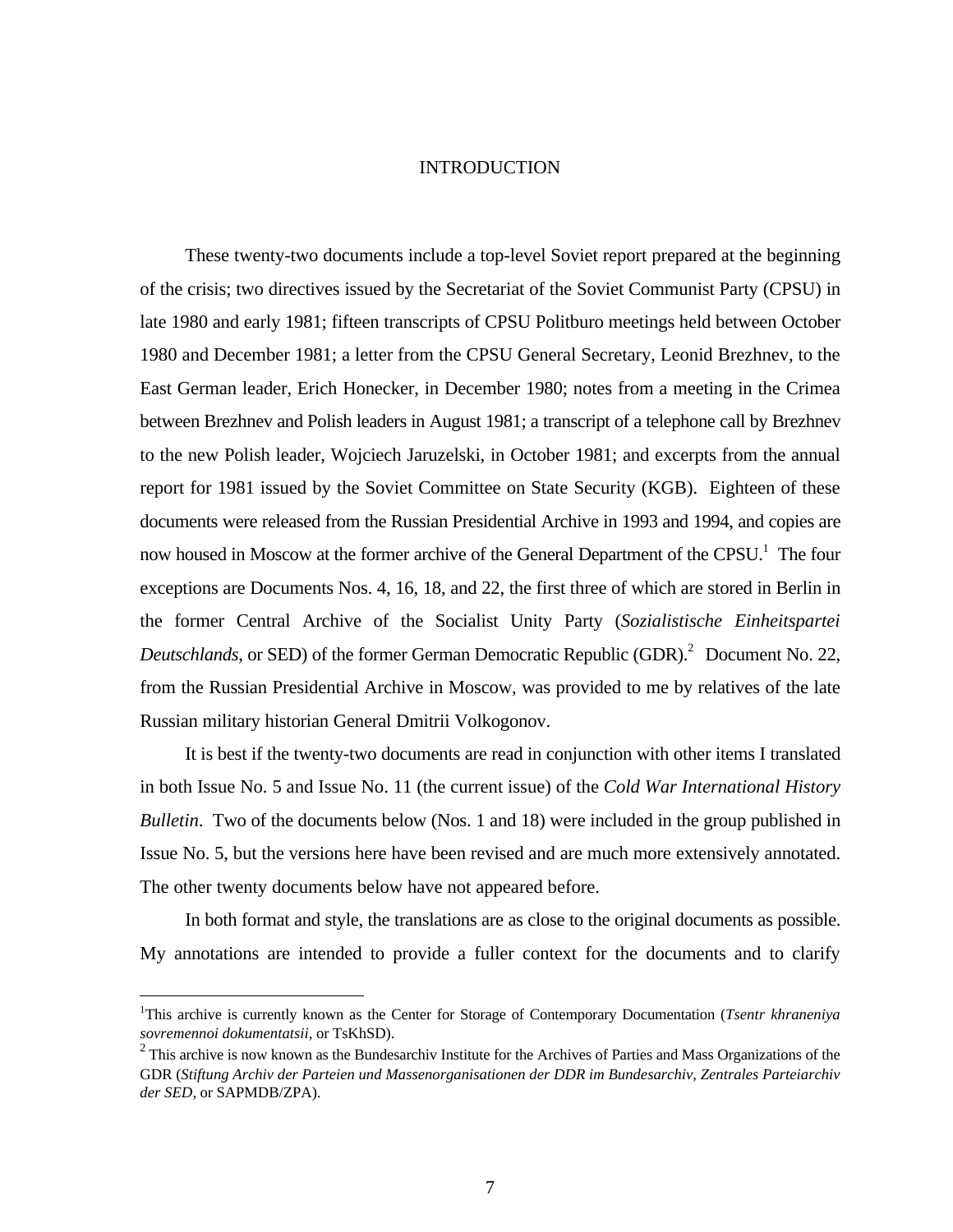references to events, organizations, and the like. In addition, I have compiled an alphabetical list of all individuals mentioned in the documents.

Before highlighting a few of the most intriguing aspects of these documents, I should note three specific points about the translations that are worth bearing in mind:

First, the Soviet Politburo took up a wide range of domestic and foreign issues at most of its sessions in 1980-81. Only rarely was the situation in Poland the first item on the agenda. The translations provide the main headings and attendance list for each session, but after that only the portions directly relevant to the Polish crisis are included. Ellipses (. . .) have been inserted whenever extraneous parts of the transcript have been omitted.

Second, at times, instructions issued by the Soviet Politburo refer simply to "the CPSU CC Department" (*Otdel TsK KPSS*) or "the CC Department" (*Otdel TsK*). This is short-hand for the "CPSU Cenrtral Committee Department for Ties with Communist and Workers' Parties of Socialist Countries," the body responsible for handling relations with other Communist countries, notably in Eastern Europe. Rather than writing out the whole name (as would be done with other CPSU CC departments), Soviet documents normally mentioned this department in highly abbreviated form.

Third, for purposes of clarity, a few abbreviations of countries have been spelled out in the translations. The abbreviation PPR (for Polish People's Republic) is used so frequently here that it has been retained; and the abbreviations GDR (for German Democratic Republic), FRG (Federal Republic of Germany), USSR (Union of Soviet Socialist Republics), and CPSU are familiar enough that they, too, have been retained. The Polish acronym for the Polish United Workers' Party (*Polska zjednoczona partia robotnicza*), PZPR, also has been preserved here. But the abbreviations HPR, BPR, CSSR, and SRR appear here only once or twice, and therefore have been written out as Hungary, Bulgaria, Czechoslovakia, and Romania, respectively.

\* \* \* \* \*

Caution must be used when reading these documents and other new sources. Even if the transcripts contained a full record of Soviet leaders' deliberations on specific days—which they do not—crucial gaps would remain. The twenty-two documents below, the twelve items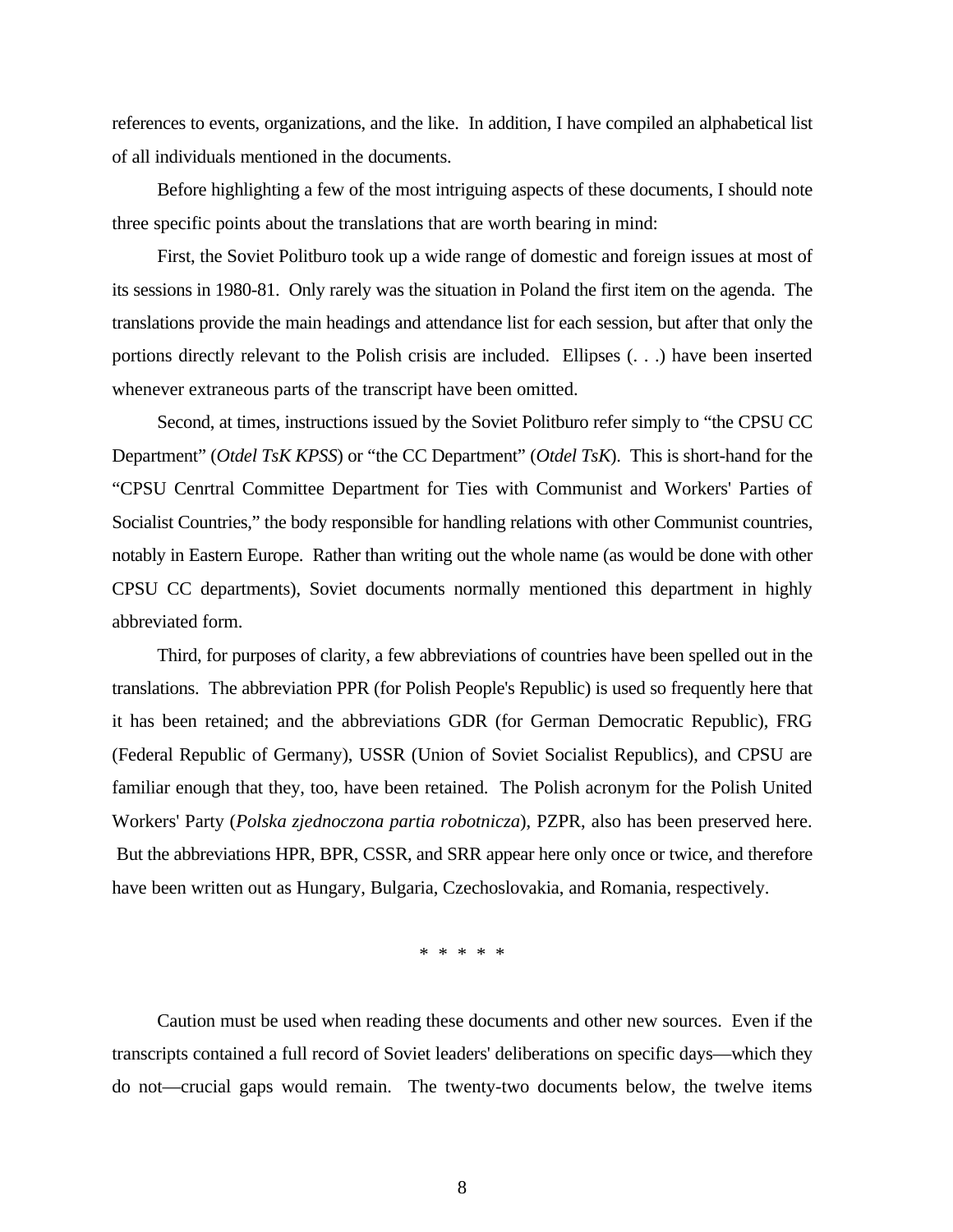translated in Issue No. 5 of the CWIHP *Bulletin*, and a host of other newly declassified materials from Eastern Europe and the former Soviet Union (including additional items I have translated in CWIHP Bulletin 11 (Winter 1998/1999)) provide a wealth of fresh evidence, but countless other documents of equal or greater importance have not yet been released. Because the documentary record of the 1980-81 Polish crisis is still fragmentary, some of the conclusions derived from existing materials may be in need of revision as additional items become available.

Moreover, even if all relevant documents from the former Soviet-bloc archives were suddenly released, differences of interpretation would undoubtedly persist. This is not to deny the immense scholarly value of the documents now available and others that may be declassified in the future. These materials permit a vastly more detailed and insightful analysis of the Polish crisis than was ever possible before. Nevertheless, it would be too much to hope that a scholarly consensus will emerge on every point, no matter how many documents are released. Indeed, as the controversy about Jaruzelski's role in the crisis has shown (see my article in Issue No. 11 of the *Cold War International History Project Bulletin*), new materials sometimes generate at least as many questions as they answer.

Many of the key passages in the documents are discussed at some length in the annotations, and numerous other points will be examined in my forthcoming CWIHP Working Paper on Soviet policy during the 1980-81 crisis. However, it is worth adding some brief comments here about five topics that the documents help illuminate: (1) Soviet decision-making procedures during the crisis, (2) differing Soviet and Polish conceptions of martial law, (3) Soviet—Polish economic relations during the crisis, (4) Soviet perceptions of Solidarity, and (5) the political spillover from Poland into the Soviet Union and other Warsaw Pact states.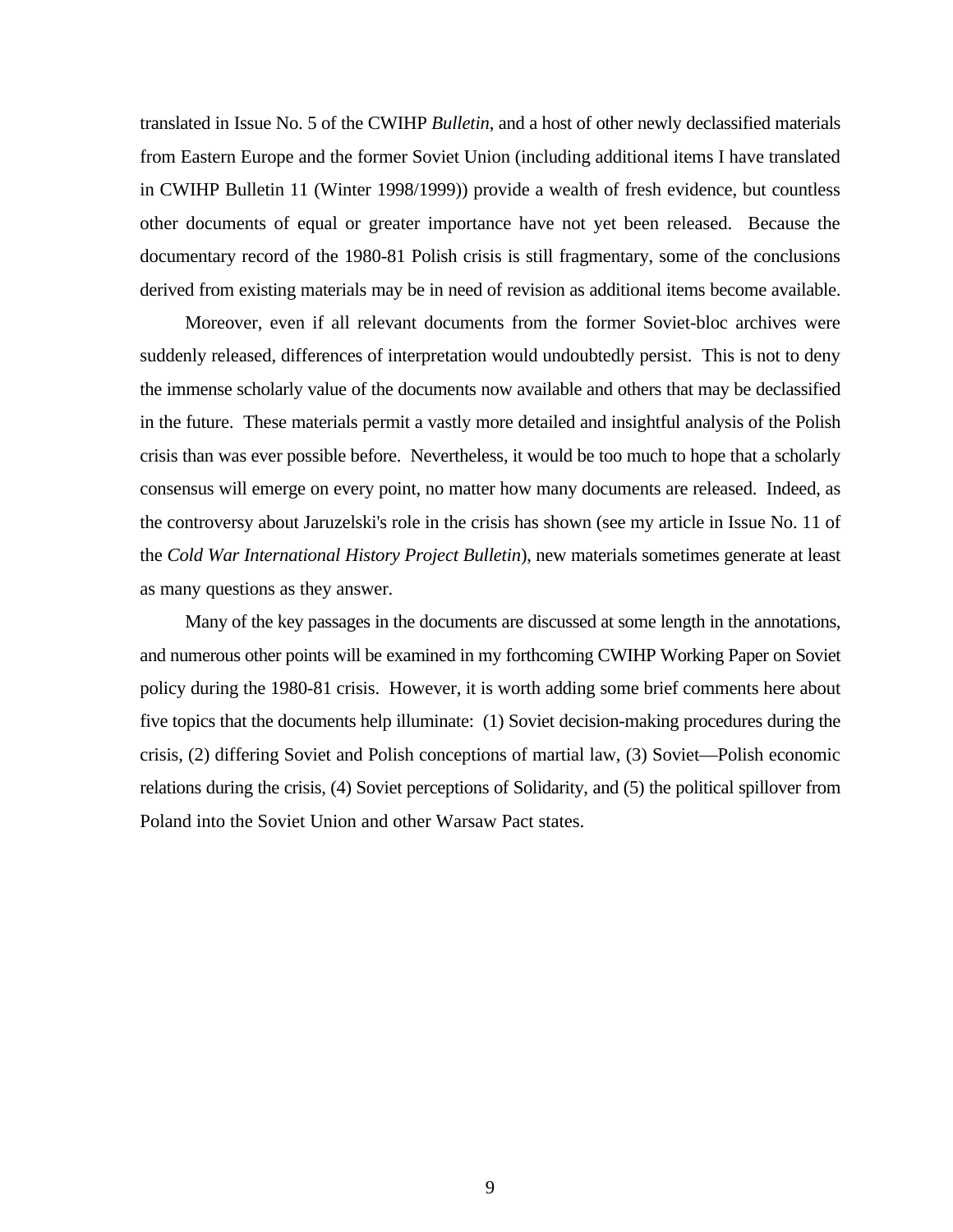#### 1. Soviet Decision-Making Procedures

 $\overline{a}$ 

The documents indicate that Soviet decision-making throughout the crisis was highly centralized. A special Politburo Commission on Poland, which was set up on 25 August 1980 under the direction of Mikhail Suslov, became a core decision-making group.<sup>3</sup> The formation of this commission was precisely the sort of step that the Politburo usually took during prolonged crises. (Similar commissions existed for Afghanistan and other pressing issues.) The Commission on Poland, known informally as the Suslov Commission, met at least twice a month, and more regularly when needed.<sup>4</sup>

The Commission on Poland initially consisted of nine officials and was then expanded to include Konstantin Rusakov, the CPSU Secretary responsible for intra-bloc relations, who had earlier been represented on the Commission by his chief deputy, Oleg Rakhmanin. Along with Brezhnev (whose physical ailments by this time were far advanced), the four senior members of the Commission—Suslov; Soviet foreign minister Andrei Gromyko; the head of the KGB, Yurii Andropov; and the Soviet defense minister, Marshal Dmitrii Ustinov—dominated the Politburo's deliberations about the Polish crisis. (Following Suslov's death in January 1982, Andropov took over as head of the Commission.<sup>5</sup>) Several other members of the Commission, notably Rusakov, Konstantin Chernenko, Ivan Arkhipov, and Leonid Zamyatin, also figured prominently during the Politburo meetings, and the two remaining Commission members, Oleg Rakhmanin and Mikhail Zimyanin, played key roles in obtaining information, providing advice, and drafting recommendations.

A few other high-ranking Soviet officials who were not on the Commission, notably the state planning director, Nikolai Baibakov, the commander-in-chief of the Warsaw Pact's Joint Armed Forces, Marshal Viktor Kulikov, and the Soviet ambassador in Poland, Boris Aristov, were frequently called upon to supplement the Commission's efforts and to help implement the

<sup>&</sup>lt;sup>3</sup>"Vypiska iz protokola No. 210 zasedaniya Politbyuro TsK KPSS ot 25 avgusta 1980 goda: K voprosu o polozhenii v Pol'skoi Narodnoi Respublike," No. P210/II (Top Secret), 25 August 1980, in TsKhSD, Fond (F.) 89, Opis' (Op.) 66, Delo (D.) 1, List (L.) 1. My translation of this document appeared in Issue No. 5 of the CWIHP *Bulletin*.

<sup>&</sup>lt;sup>4</sup>Information provided to the author by the former secretary of the Suslov Commission, Georgii Shakhnazarov, in an interview in Jachranka, Poland, 8 November 1997.

<sup>5</sup> This is clear from the account in Vitalii Pavlov, *Bylem rezydentem w Polsce* (Warsaw: BGW, 1994), pp. 244-246. Pavlov, the Soviet KGB station chief in Warsaw from 1973 to 1984, took part in at least one of the Commission's sessions in 1982.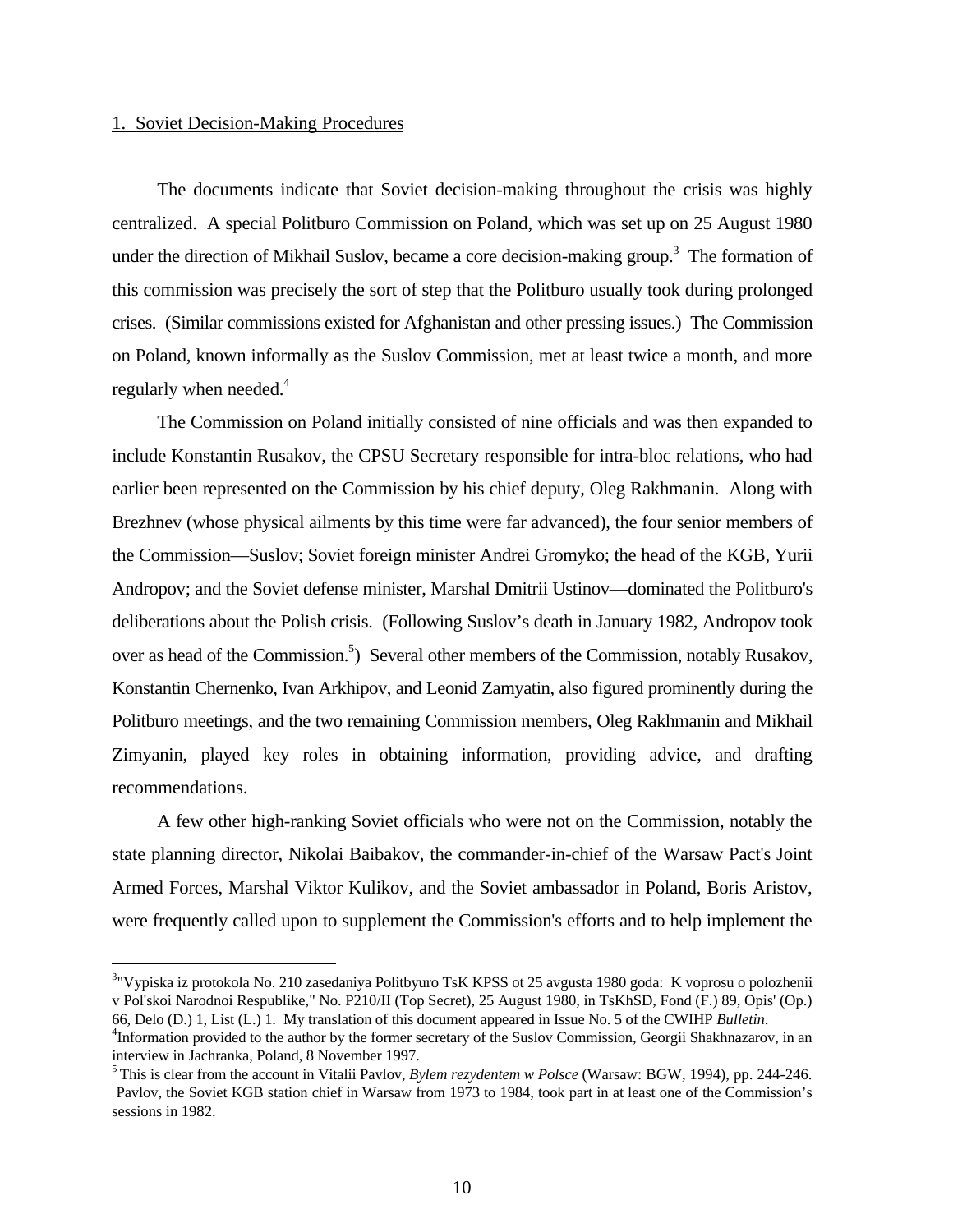Politburo's decisions. Moreover, in March 1981 the Commission set up a Working Group, which consisted of senior officials (mostly at the deputy minister level) from the CPSU Central Committee apparatus, the KGB, the Soviet General Staff, and the Soviet foreign ministry.<sup>6</sup> Among the members were Vladimir Kryuchkov, deputy chairman of the KGB and head of foreign intelligence, and Georgii Shakhnazarov, a high-level official in the Central Committee apparatus. All authority to decide matters, however, rested predominantly with the commission (subject only to approval by the full Politburo) and especially with Suslov, Andropov, Gromyko, and Ustinov.

The consolidation of decision-making authority within this core "group of four" was facilitated by characteristics of the Soviet Politburo that favored some members over others. The fifteen Politburo transcripts below, and many others that have been released over the past few years, indicate that Politburo members who were not permanently based in Moscow were rarely able to attend meetings. At none of these fifteen sessions was even a single member present whose main duties were outside Moscow. This applied to full members such as Dinmukhamed Kunaev, the first secretary of the Kazakh Communist Party; Volodymyr Shcherbytskyi, the first secretary of the Ukrainian Communist Party; and even Grigorii Romanov, the head of the CPSU committee in Leningrad. It was equally true of four candidate members: Geidar Aliev, the first secretary of the Azerbaijani Communist Party; Tikhon Kiselev, the first secretary of the Belorussian Communist Party; Sharaf Rashidov, the first secretary of the Uzbek Communist Party; and Eduard Shevardnadze, the first secretary of the Georgian Communist Party. The *de facto* exclusion of these seven officials from the bulk of the Politburo's deliberations about Poland guaranteed that the roles of the other Politburo members, especially those on the Suslov Commission, were even more important.

The leeway enjoyed by the core decision-making group was evident several times when the Moscow-based members of the CPSU Politburo acted on behalf of the full CPSU Central Committee. For example, Document No. 5 indicates that a brief "Central Committee resolution" published in the Soviet press on 12 December 1980 was in fact drafted and approved exclusively by a few members of the Politburo (Suslov *et al.*). Until the archives were opened, Western analysts could not be sure whether statements appearing in the name of the full Central

<sup>6</sup> See V. I. Voronkov, "Sobytiya 1980-1981 gg. v Pol'she: Vzglyad so Staroi ploshchadi," *Voprosy Istorii* (Moscow), No. 10 (October 1995), pp. 104-105. Voronkov was a senior official in the Polish affairs sector of the CPSU Central Committee department for intra-bloc affairs, headed by Rusakov.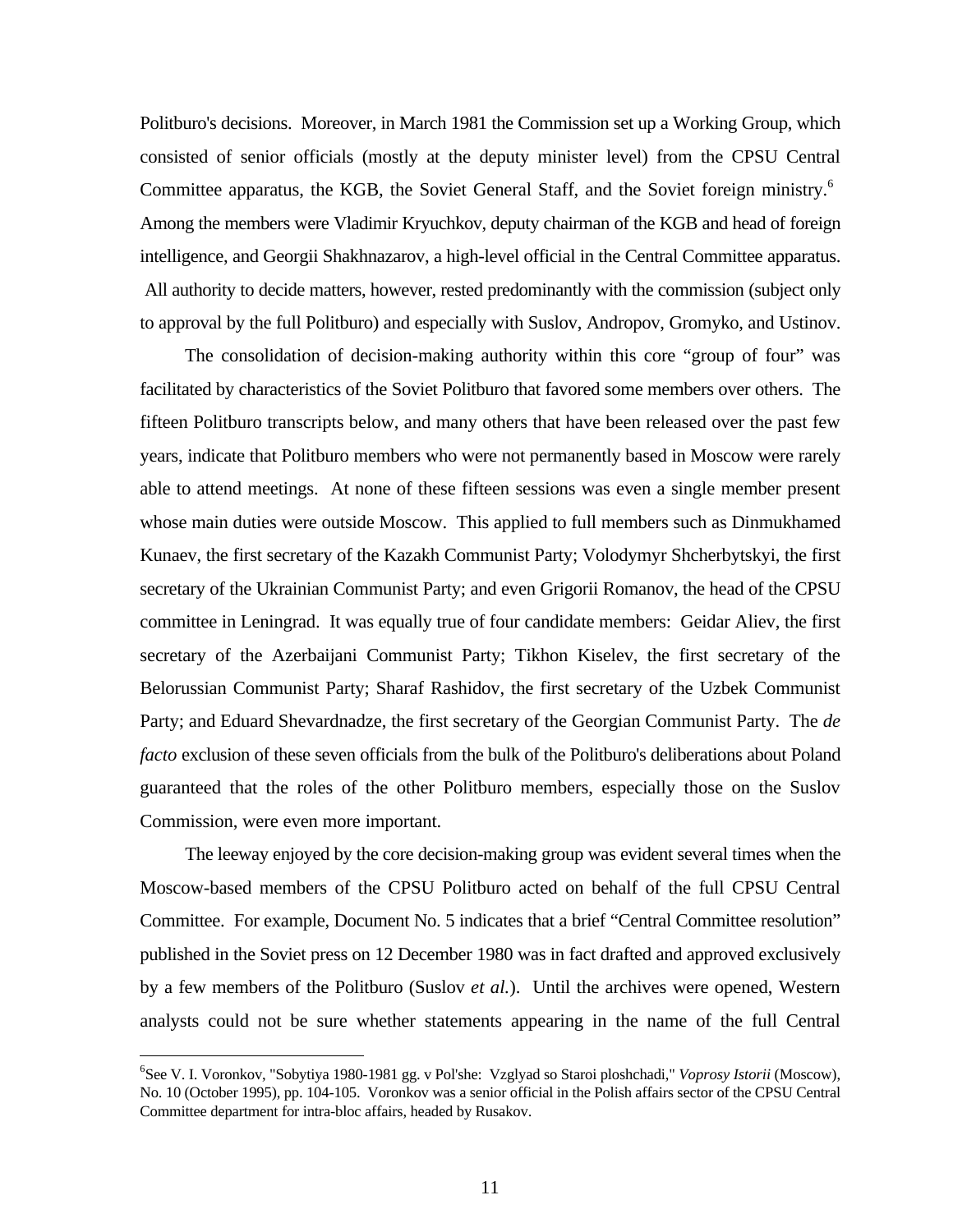Committee had in some way been approved by that body. It is now clear, from a vast number of declassified documents, that the Politburo and Secretariat regularly acted in the name of the full Central Committee (which, despite being nominally superior to the Politburo and Secretariat, was in fact little more than a rubber-stamp organization). The Central Committee itself rarely met, and when it did meet it had only a peripheral role, often doing no more than expressing "ardent and unanimous approval" of the Politburo's decisions.<sup>7</sup>

### 2. Soviet/Polish Conceptions of Martial Law

<u>.</u>

The documents below indicate that Soviet leaders conceived of the terms "state of emergency" (*chrezvychainoe polozhenie* in Russian; *stan wyjatkowy* in Polish) and "martial law" (*voennoe polozhenie* in Russian; *stan wojenny* in Polish) quite differently from the way those two terms were construed by Polish officials. Soviet leaders often used the terms interchangeably. In their contacts with Polish representatives, Soviet officials often demanded the prompt imposition of a state of emergency, but at other times they referred to the need for martial law. The precise terminology seemed to matter relatively little to them; their main concern was to induce the Polish authorities to impose a sweeping crackdown.

By contrast, Polish leaders drew a careful distinction between the two terms, citing specific legal grounds. The 1952 Polish constitution, as amended in 1976, stipulated in Article 33 that the State Council could impose martial law (*stan wojenny*, literally a "wartime situation" or "state of war") "on part or all of the country's territory . . . if this is deemed necessary for the defense or security of the state."<sup>8</sup> Nowhere, however, did the Constitution even mention a state of emergency (*stan wyjatkowy*).<sup>9</sup> Nor was the Polish prime minister, General Wojciech Jaruzelski, able to gain "emergency powers" from the Polish Sejm (parliament) in 1981, despite his repeated requests. In practical terms, the difference between martial law and a state of emergency may

 $7$  For more on the role of the CPSU Central Committee in the Soviet decision-making process, see Mark Kramer, "Declassified Materials from CPSU Central Committee Plenums: Sources, Context, Highlights," *Cold War International History Bulletin*, Issue No. 10 (March 1998), pp. 7-26 esp. pp. 8-10.

<sup>8</sup>*Konstytucja Polskiej Rzeczypospolitej Ludowej* (Warsaw: KiW, 1976), Art. 33, Sec. 2. Section 1 of Article 33 provided for the imposition of martial law if needed to contend with outside armed aggression or to fulfill allied obligations.

<sup>9</sup> This was not true of the two interwar Polish constitutions (1921 and 1935) and the Small Constitution (*Mala konstytucja*) of 1947, all of which distinguished between martial law and a state of emergency.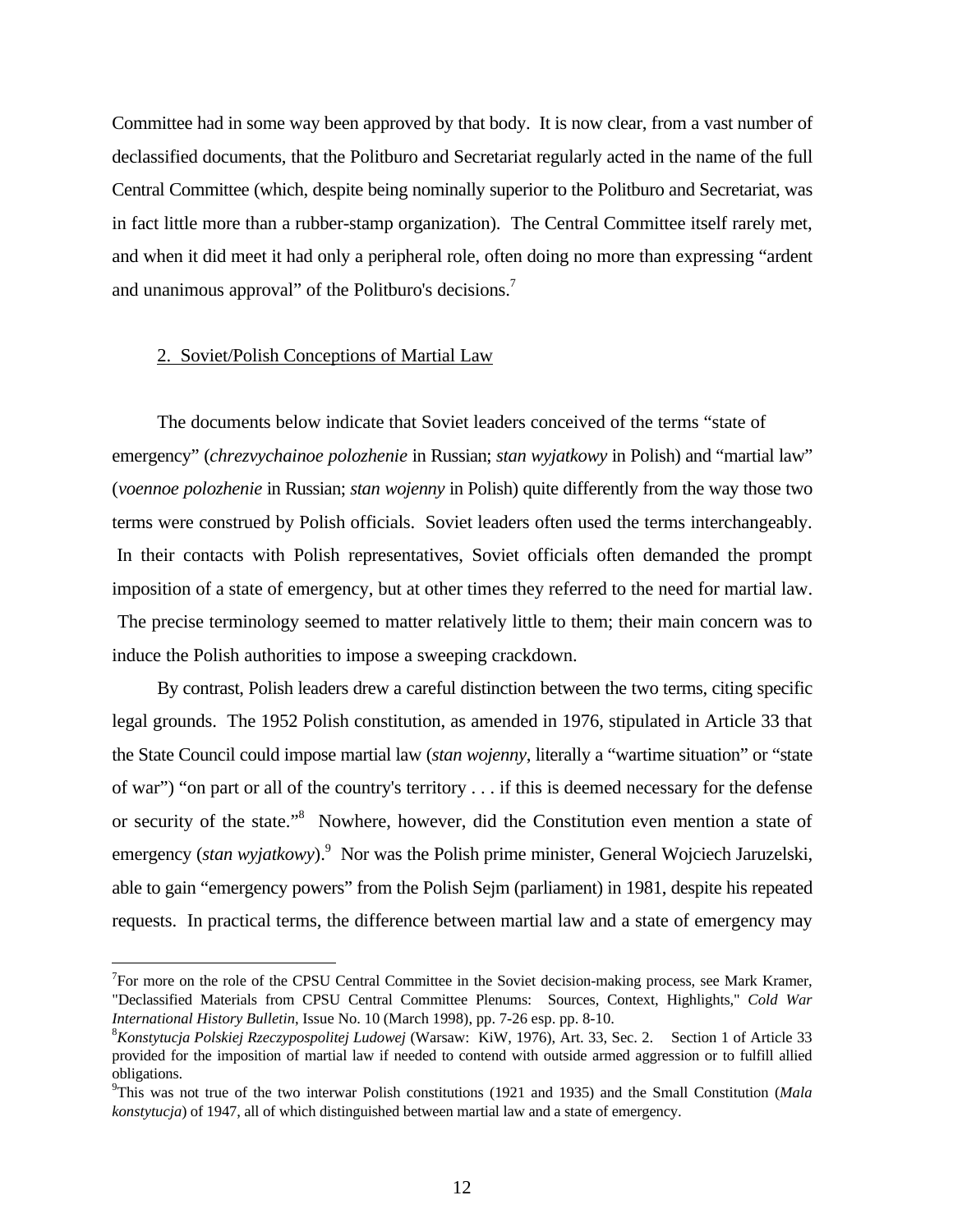well have been negligible—either option would have entailed thousands of arrests, a curfew, a ban on strikes, and a clampdown on foreign travel, communications, and the media—but in most countries a state of emergency would likely precede the imposition of martial law.<sup>10</sup> Because legal considerations in Poland dictated otherwise, the military and administrative planning for a crackdown in 1980-81, under the supervision of General Florian Siwicki, the chief of the Polish General Staff, was geared from the outset toward full-fledged martial law rather than a state of emergency.<sup>11</sup>

Even for martial law, however, the legal situation was by no means clear-cut. Aside from the broad authorization in Article 33 of the Constitution, no guidance was available on how to introduce martial law.<sup>12</sup> The ambiguity surrounding the Polish army's internal functions posed a problem as early as 1956, when riots in Poznan were violently suppressed by Polish military units and security forces.<sup>13</sup> It was unclear at the time what would have happened if the unrest had spread and emergency rule had seemed necessary throughout the country. Even more troublesome was the experience of December 1970, when turmoil erupted along Poland's Baltic coast. As soon as the first signs of widespread labor unrest emerged in 1970, Jaruzelski (who had been appointed national defense minister in 1968) issued a secret directive stipulating that the army was to cooperate with security forces deployed by the Internal Affairs Ministry (*Ministerstwo Spraw Wewnetrznych*, or MSW) to "combat hostile activities, maintain public order and safety, and prepare to defend the state."<sup>14</sup> When the protests intensified, joint army-MSW command centers were set up all along the coast. However, rather than waiting to see whether

<sup>&</sup>lt;sup>10</sup>For more on this distinction in the Polish context, see the official *Mala Encyklopedia Wojskowa*, 3rd ed. (Warsaw: Wydawnictwo MON, 1971), p. 195.

<sup>&</sup>lt;sup>11</sup>For example, one of the earliest documents drafted by the martial law planners looked in part at how martial law could be imposed under the existing constitution; see "Propozycje w przedmiocie trybu wprowadzenia stanu wojennego ze wzgledu na bezpieczenstwo panstwa oraz okreslenia skutkow wprowadzenia tego stanu," No. 2171/IV, 22 October 1980 (Top Secret), and No. 2177/IV, 23 October 1980 (Top Secret), in Centralne Archiwum Wojskowe (CAW), Sygnatura (Sygn.) 1806, Tom (T.) 38, Stronicy (Ss.) 214-220.

<sup>&</sup>lt;sup>12</sup>Before 1976, the relevant portion of the Constitution was Article 28. It became Article 33 under the constitutional amendments adopted in 1976.

<sup>&</sup>lt;sup>13</sup>This incident is covered at greater length in my forthcoming article "Soviet-Polish Relations and the Crisis of 1956: Brinkmanship and Intra-Bloc Politics." See the analysis and valuable collection of declassified documents in Edward Jan Nalepa, *Pacyfikacja z buntowanego miasta: Wojsko Polskie w Czerwcu 1956 r. w Poznaniu w swietle dokumentow wojskowych* (Warsaw: Wydawnictwo Bellona, 1992).

<sup>14</sup> "Sprawozdanie komisji Biura Politycznego powolanej dla zbadania niektorych kwestii szczegolowych zwiazanych wydarzeniami grudniowymi 1970 r.," November 1971 (Top Secret), reproduced in Pawel Domanski, ed., *Tajne Dokumenty Biura Politycznego, Grudzien 1970* (London: Aneks, 1991), pp. 356-360 and 361-365, respectively.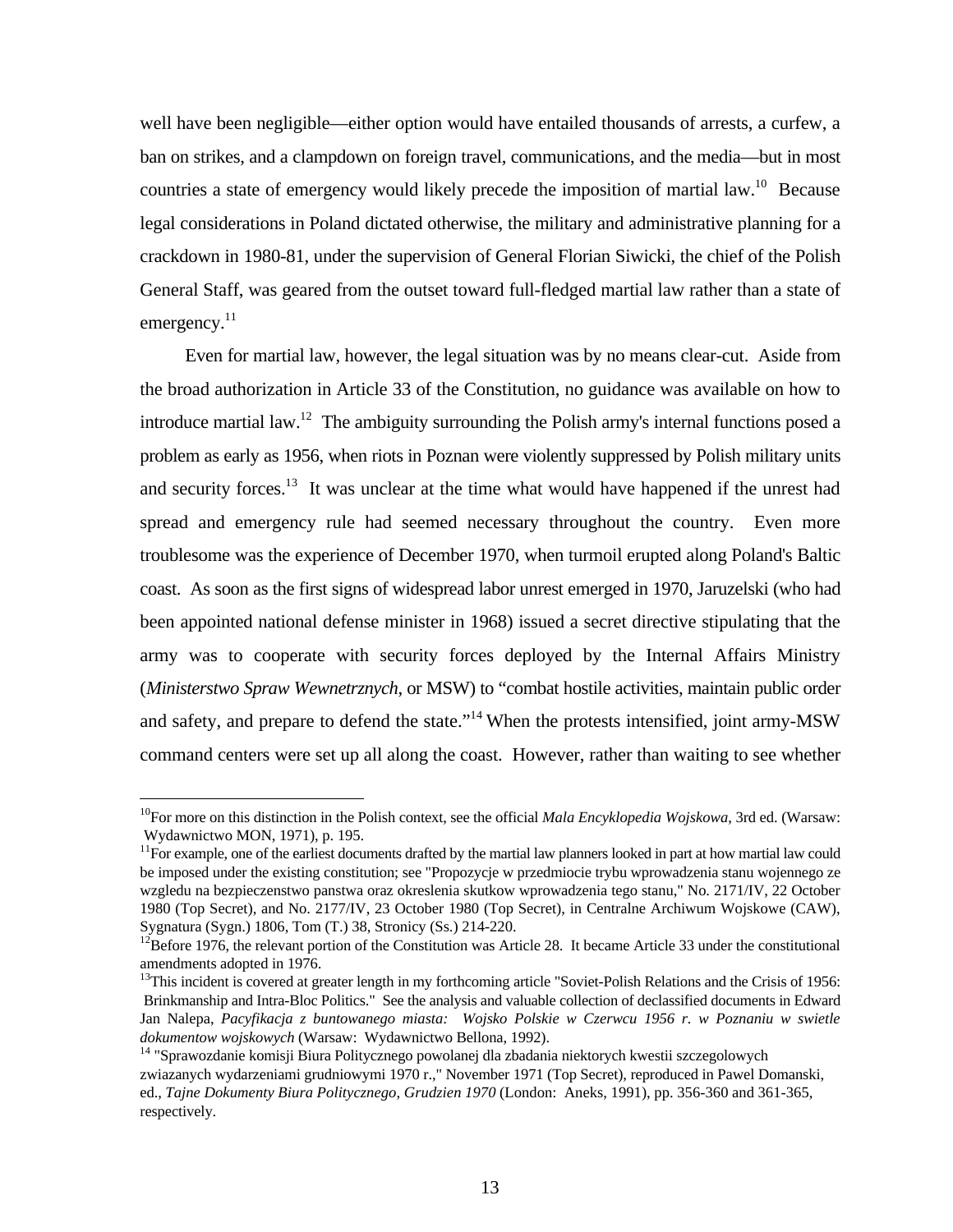the security forces could quell the disorders on their own, the top Polish leaders, Wladyslaw Gomułka and Jozef Cyrankiewicz, ordered Polish military units into action against the unarmed strikers.

The resulting bloodshed, which left at least 45 dead and nearly 1,200 wounded, came as a shock to the population and to large segments of the army. Even Jaruzelski, despite his role in enforcing Gomulka's and Cyrankiewicz's orders, was well aware that the crisis had been demoralizing both for draftees and for professional officers. To avoid such problems in the future, Jaruzelski urged the Internal Affairs Ministry to give greater emphasis to special squads of heavily armed anti-riot troops, known as Mechanized Detachments of the Citizens' Police (*Zmotoryzowane odwody milicji obywatelskiej*, or ZOMO), which had been used only sporadically since they were formed in the late 1950s. The purpose of these troops was to crush severe outbreaks of domestic unrest, a task for which the army would no longer be chiefly responsible.

Despite the projected buildup of the ZOMO, the problem of actually coping with internal crises continued to bedevil Polish leaders throughout the 1970s. Memories of the December 1970 bloodshed were one of the main factors that induced Gomułka's successor, Edward Gierek, to back down almost immediately when confronted by similar protests and strikes in July 1976.<sup>15</sup> Afterwards, when the unrest had subsided, Gierek ordered the security forces to exact harsh reprisals against the strike organizers. This crackdown was a standard practice, and it gave no indication of the procedures needed to impose full-scale martial law. It is far from clear what would have happened in June 1976 if Gierek had decided to use large-scale force (as Gomułka did in 1970) when the strikes were still under way.

This same ambiguity was very much present when the 1980-81 crisis began. A document regarding "martial law for purposes of defending the state" had been submitted to Poland's Homeland Defense Committee (*Komitet obrony kraju*, or KOK) in January 1979, but it was never formally adopted by the Sejm.<sup>16</sup> Nor did the KOK devise any guidelines or detailed contingency plans of its own.

<sup>&</sup>lt;sup>15</sup>"Protokol Nr. 16 z posiedzenia Biura Politycznego KC PZPR w dniu 28 czerwca 1976 r.," 28 June 1976 (Secret), in Archiwum Akt Nowych (AAN), Protokoly z posiedzen Biura Politycznego KC PZPR 1976 r., T. 2, Ss. 5-11.

<sup>&</sup>lt;sup>16</sup>"O stanie wojennym ze wzgledu na obronnosć panstwa," 19 January 1979 (Top Secret), in CAW, Materialy z posiedzen Komitetu Obrony Kraju, Sygn. 2309/IV, T. 1.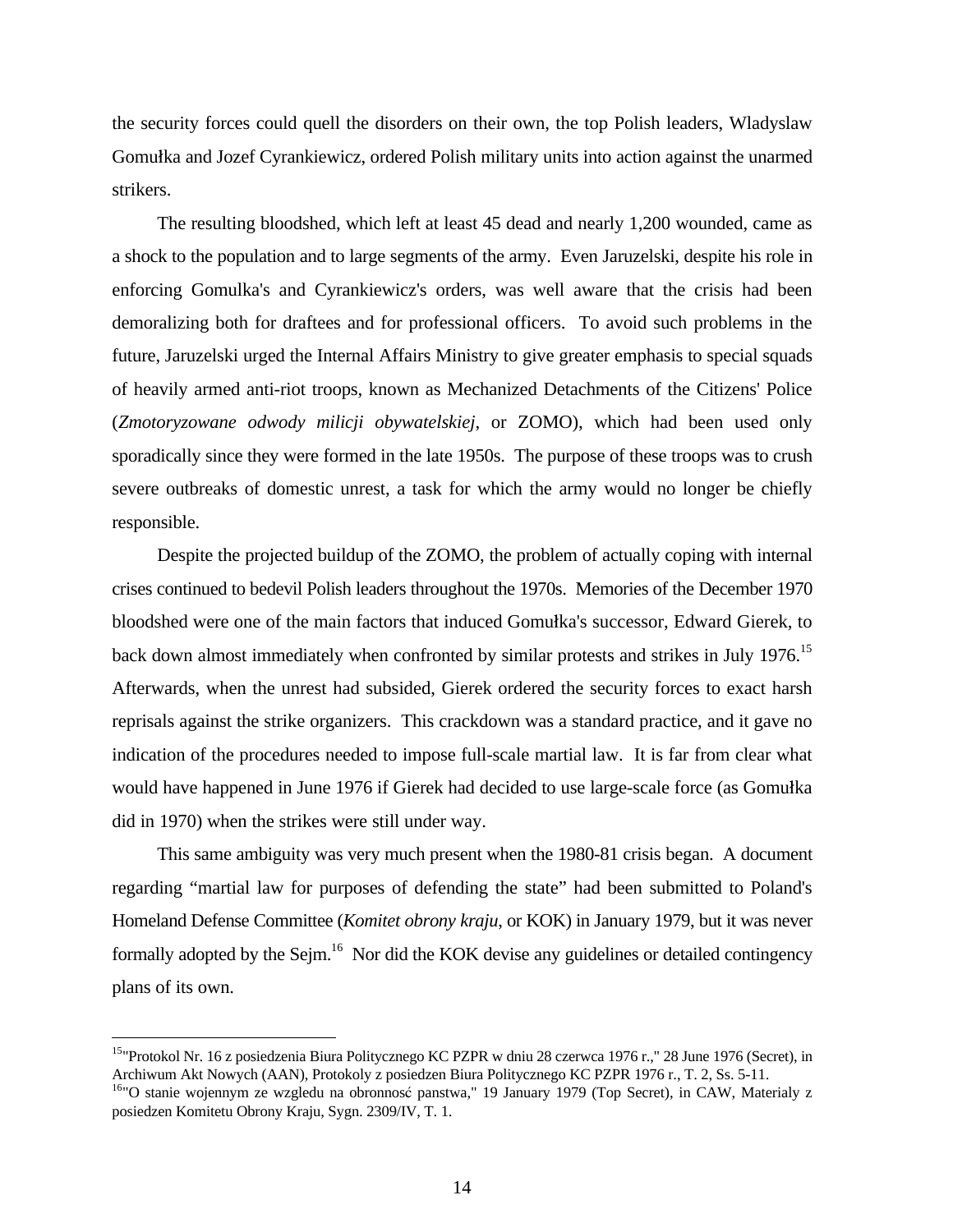The lack of explicit procedures for martial law was often raised by Polish leaders during their talks with Soviet officials. Although most of their concerns were undoubtedly sincere, the issue also provided Jaruzelski and Stanisław Kania, the PZPR First Secretary from September 1980 until mid-October 1981, with a convenient pretext to defer the imposition of a crackdown. Because they could argue that more work was needed to lay the appropriate legal and administrative groundwork for martial law, they were able to put off any final decision on whether and when to proceed with a crackdown.

This delaying tactic, especially on Kania's part, provoked a good deal of irritation and anger in Moscow. The transcripts below of Soviet Politburo meetings feature endless complaints about Kania's and Jaruzelski's "failure to take decisive measures," their "endless concessions to the counterrevolutionary forces in Solidarity," and their "failure to grasp the full seriousness of the situation." At the Politburo session on 31 October 1980 (Document No. 3), Brezhnev expressed dismay at the Polish leaders' "lack of resolve" and said that when he asked them, during a meeting the previous day, "whether [they] have a plan to declare a state of emergency," he "got the sense that they are not yet prepared to take such a step and have put it off for the indefinite future."

Soviet impatience rapidly increased over the next several months when the Polish authorities continually failed to act. At a Politburo meeting on 2 April 1981 (Document No. 11), the Soviet KGB chairman, Yurii Andropov, emphasized that the Soviet Politburo "must tell [Polish leaders] that the introduction of martial law means the establishment of a curfew, limitations on movement along city streets, and heightened security around state and party institutions, enterprises, etc." The following day, Andropov and the Soviet defense minister, Marshal Dmitrii Ustinov, met secretly in Brest with Kania and Jaruzelski. Andropov reported to the CPSU Politburo on 9 April (Document No. 12) that he and Ustinov had raised this matter directly with the Polish leaders:

It was possible [for Kania and Jaruzelski] to introduce martial law long ago. We all know what the introduction of martial law would mean. It would help them [the Polish leaders] smash the onslaught of the counterrevolutionary forces and other rowdy forces, and put an end once and for all to the strikes and anarchy in economic life. A draft document on the introduction of martial law has been prepared with the help of our [Soviet] comrades, and these documents must be signed. The Polish comrades say: But how can we sign these documents, when they haven't yet been approved by the Sejm, etc. We say that there's no need to submit these documents to the Sejm, and that the documents will specify what the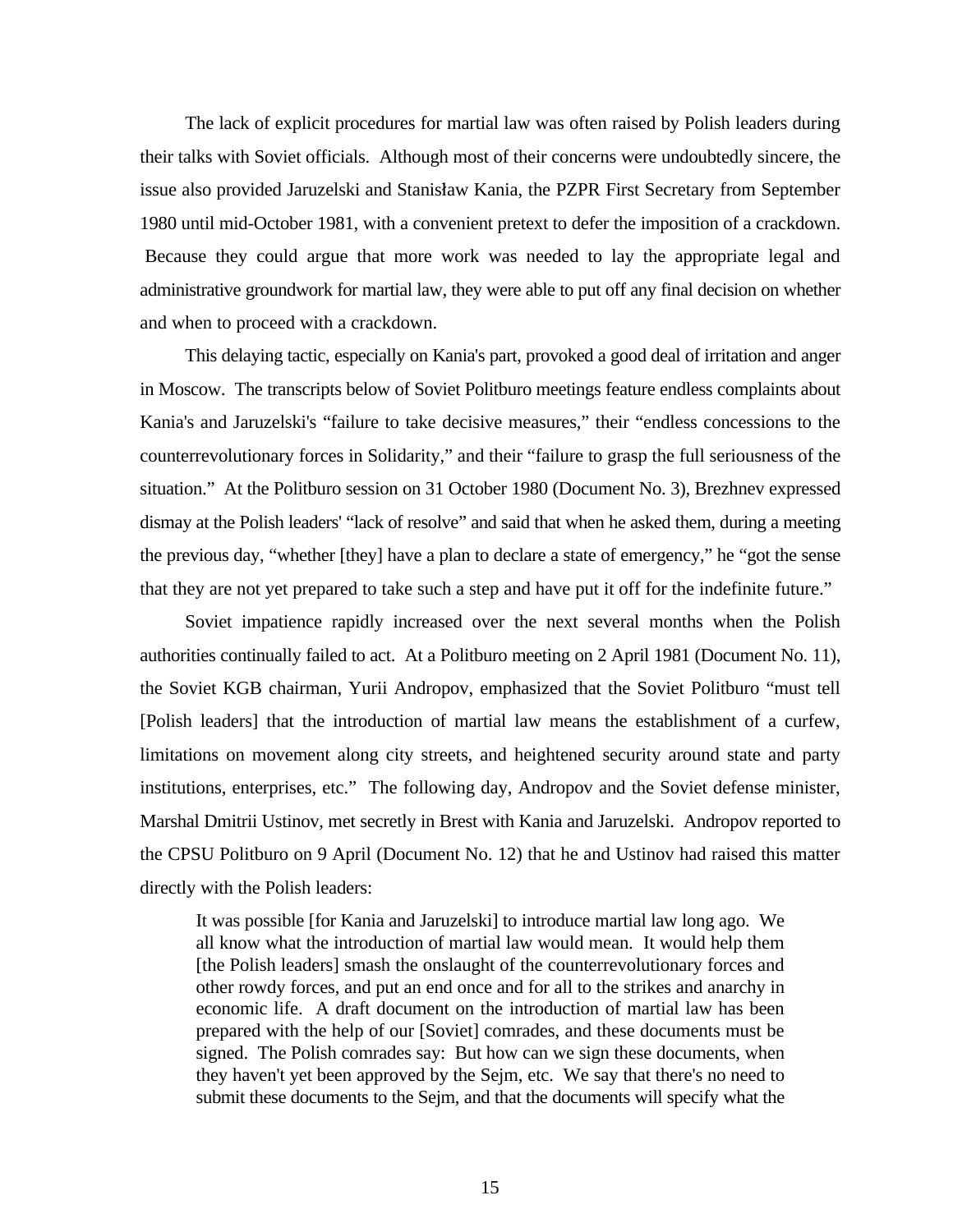Polish leaders must do when they introduce martial law.

Ustinov's expressions of impatience evidently had their desired effect in Warsaw. Any inclination that Polish leaders may have had to obtain the Sejm's approval before imposing martial law was soon abandoned. Indeed, even at the time of the Brest meeting, the conceptual phase of the planning for martial law was nearly over. In late March and early April 1981, after consulting with high-ranking Soviet military, KGB, and economic officials, Kania and Jaruzelski had signed four key documents pertaining to the military, legal, administrative, and economic aspects of martial law.<sup>17</sup> Over the next two months, senior officers from the Polish General Staff and Internal Affairs Ministry prepared a large number of legal documents, including draft legislation, decrees, and resolutions, which were submitted for approval to the KOK on 19 June.<sup>18</sup> Other items were drafted in July and August, ready to be printed in bulk at publishing facilities in the Soviet Union operated by the KGB.<sup>19</sup> The KOK gave final approval to all the legal and administrative documents in mid-September.<sup>20</sup> Because the whole process was carried out extralegally and the planning for martial law was controlled by the KOK (rather than by the constitutionally designated authorities), it is ironic that Polish leaders were wont to cite legal considerations when explaining to their Soviet counterparts why more time was needed to prepare for martial law.

Even when the legal underpinnings of the martial law operation were finally in place, the Polish authorities were still able to buy time by insisting (quite justifiably) that a crackdown required extraordinary planning. Soviet leaders failed to understand why legal obstacles or other factors should pose any hindrance, and they continued to demand "urgent and decisive measures

 $\overline{a}$ 

<sup>&</sup>lt;sup>17</sup>"Mvsl przewodnia wprowadzenia na terytorium PRL stanu wojennego ze wzgledu na bezpieczenstwo panstwa," "Centralny plan dzialania organow politycznych wladzy i administracji panstwowej na wypadek koniecznosci wprowadzenia w PRL stanu wojennego," and "Ramowy plan dzialania sil zbrojnych," 27 March 1981 (Top Secret), and "Ramowy plan przedsiewziec gospodarczych," 5 April 1981 (Top Secret), all in CAW, 1813/92, Sygn. 2304/IV. <sup>18</sup>"Protokol z posiedzenia Komitetu Obrony Kraju w dniu 19.6.1981," 19 June 1981 (Top Secret), in CAW, Materialy

z posiedzen Komitetu Obrony Kraju, Teczka Sygn. 38.

<sup>&</sup>lt;sup>19</sup>"Notatka z 27 VIII 1981 r," 27 August 1981 (Top Secret), in Centralne Archiwum Ministerstwa Spraw Wewnetrznych (CAMSW), Sygn. 2304/IV. The printing of these "announcements concerning martial law" was to be completed by 4 September to allow ample time for them to be transported back to Poland. The reason the materials were printed in the Soviet Union rather than Poland is that the use of printing presses in Poland would have risked leaks to Solidarity by sympathetic workers.

<sup>20</sup>"Protokol No. 002/81 posiedzenia Komitetu Obrony Kraju w dniu wrzesnia 1981 r." 13 September 1981, in CAW, Materialy z posiedzen Komitetu Obrony Kraju, Teczka Sygn. 48. This document was recently unearthed at the Polish military archive. These handwritten notes, compiled by General Tadeusz Tuczapski, the secretary of KOK, are the only official record of this landmark meeting. All other participants were prohibited from taking notes.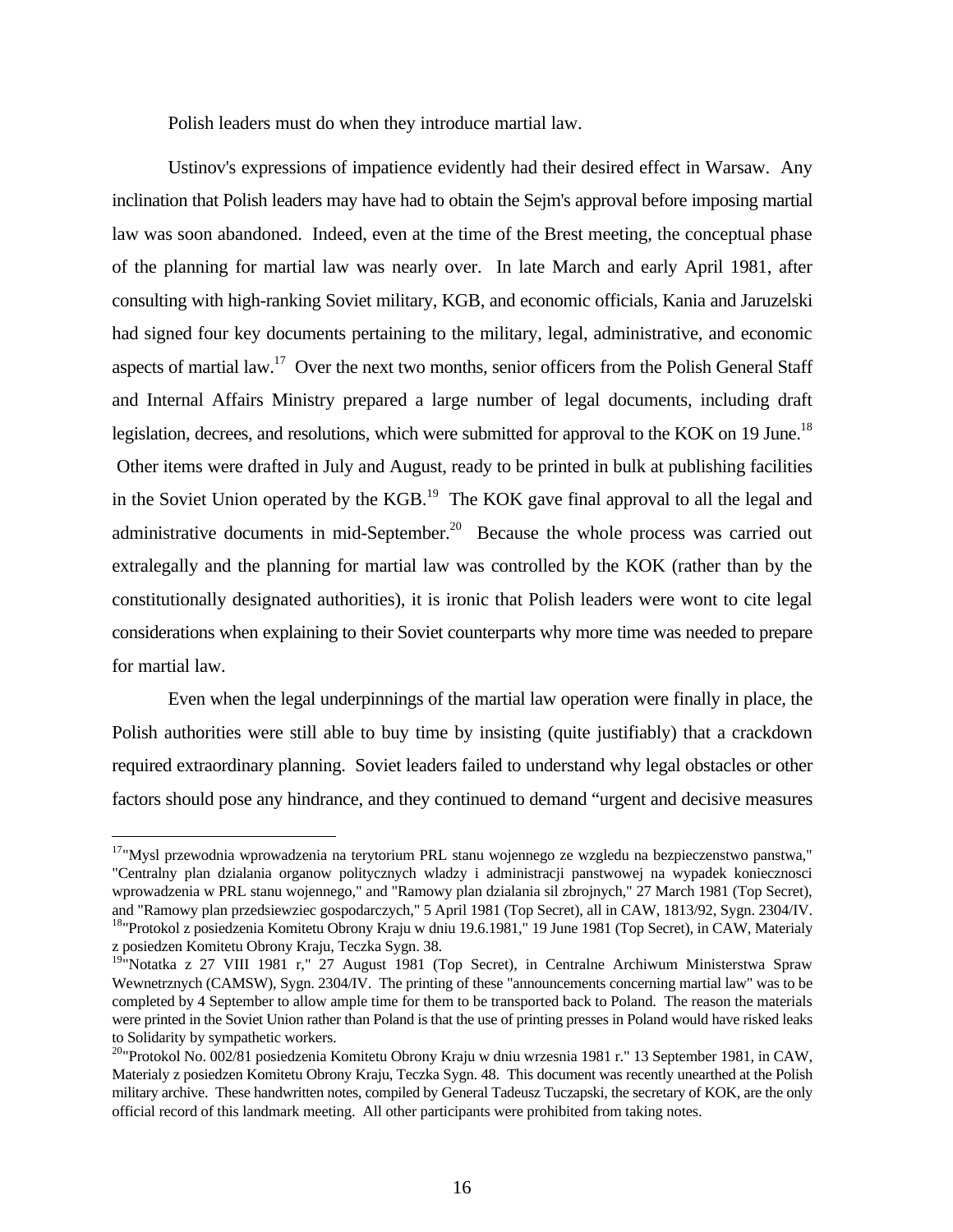against the counterrevolution."

Ultimately, the only way the Soviet Union was able to resolve this impasse was by pressing for Kania's removal. When Jaruzelski took over as PZPR First Secretary on 19 October 1981, the final preparations for martial law moved rapidly ahead. Even Jaruzelski proved hesitant and uncertain as the deadline approached in December, and Soviet leaders began to fear that he might lose his nerve, causing the whole operation to unravel (see Document No. 21). In the end, however, Jaruzelski, unlike Kania, was willing to crush Solidarity and impose military rule.

#### 3. Soviet-Polish Economic Relations

It is interesting to see what a large role economic factors played in the Soviet Politburo's deliberations throughout the crisis. The documents reveal that by the early 1980s Soviet leaders were convinced that they faced great economic difficulties. One of the ways they hoped to alleviate those problems was by restructuring their economic ties with the East European countries. Beginning in 1981 the Soviet Union cut back sharply on its exports of oil and natural gas to East Germany, Bulgaria, Hungary, and Czechoslovakia, a move that prompted vigorous complaints from the East German leader, Erich Honecker, as well as more discreet objections from the other countries (see Document No. 10). In the case of Poland, however, Soviet officials realized that any cuts in trade and economic assistance in 1980-81 might have disastrous political consequences. Hence, far from reducing economic ties with Poland, the Soviet Union significantly stepped up its economic assistance during the first several months of the crisis, despite the obvious burdens involved. Some of the funding for this effort was raised by taking oil designated for East Germany, Czechoslovakia, Hungary, and Bulgaria and selling it on the world market for hard currency. The proceeds, as Nikolai Baibakov explained to the CPSU Politburo, were "then turned over to the Polish People's Republic so that the Poles can buy what they need" (Document No. 2).

Although a few Soviet officials (for example, Andrei Kirilenko and Ivan Arkhipov) were skeptical all along about the wisdom of providing greater economic aid to Poland, the dominant view in Moscow during most of the crisis was (as Brezhnev argued in Document No. 3) that the Soviet Union "should give all possible economic assistance to Poland to ensure that the Poles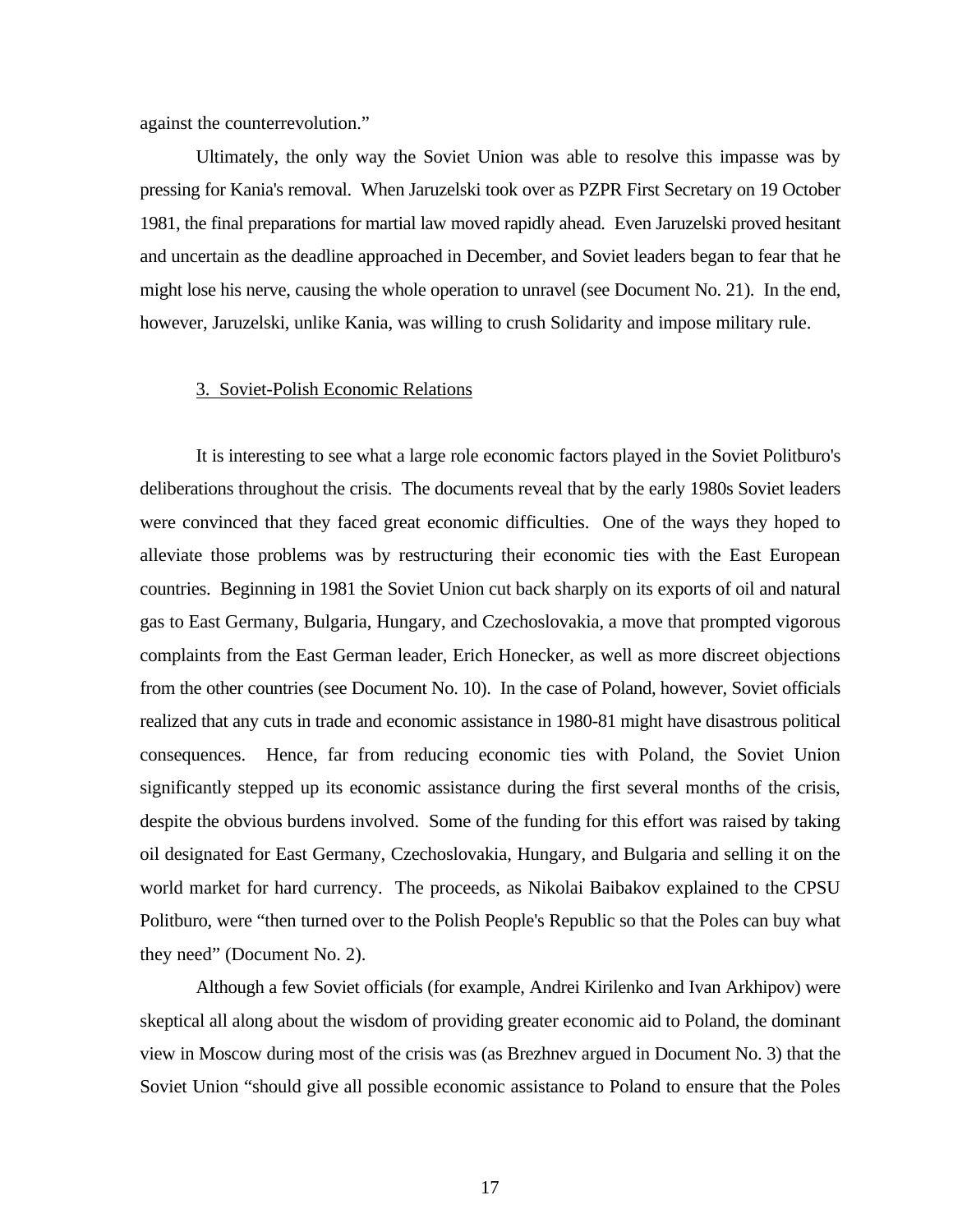make it through this trying time. No matter how burdensome this will be for us, we must do it."

By the latter half of 1981, however, as the crisis continued to deepen, Soviet leaders began questioning how long they should continue providing massive economic support for a country that appeared to be drifting away from the socialist camp. Brezhnev and his colleagues conveyed their misgivings to Jaruzelski and Kania, who increasingly suspected that Moscow was using economic pressure to force them to implement a crackdown. From at least mid-1981 on, the two Polish leaders had ample reason to assume—whether rightly or wrongly—that the question of economic aid was being linked with their willingness to crush Solidarity. When Gromyko visited Warsaw in early July 1981, he told Kania and Jaruzelski that "the nature of Soviet-Polish economic, political, and other relations will depend on the way things shape up in Poland."<sup>21</sup> Brezhnev used this same formulation when he spoke by phone with Kania on 21 July, the day after the PZPR's Extraordinary Ninth Congress had ended.<sup>22</sup> The following month, Brezhnev told Erich Honecker that the Soviet Politburo had informed Kania and Jaruzelski that "our own [the USSR's] economic situation is very strained, and . . . our willingness to help the Poles [economically] will depend on what [political and military] measures the Polish leaders take."23

An explicit link between possible cuts in Soviet economic assistance and the "intensified anti-Soviet campaign in Poland" was also raised during bilateral Soviet-Polish trade negotiations in September 1981.<sup>24</sup> That message was reinforced two weeks later by Nikolai Baibakov, the head of Soviet state planning, when he visited Warsaw for follow-up talks on trade. The same point was emphasized even more strongly in November 1981 by the Soviet ambassador in Poland, Boris Aristov, who played a key role during the crisis as an envoy for the CPSU Politburo. Aristov warned Soviet leaders that "although Poland will be unable to get out of its economic

<sup>&</sup>lt;sup>21</sup>"Information über Gesprache des Mitgliedes des Politburos des ZK der KPdSU, Ministers für Auswartige Angelegenheiten der UdSSR, Gen. A. A. Gromyko mit der Fuhrung der PVAP in Warschau am 3.-5. Juli 1981," 10 July 1981 (Top Secret), in SAPDMB, ZPA, DY 30/J IV 2/202/550, Bl. 35.

<sup>&</sup>lt;sup>22</sup>"Vermerk über ein Telefongesprach des Generalsekretars des ZK der KPdSU, Genossen Leonid II'ic Breznev, mit dem Ersten Sekretar des ZK der PVAP, Genossen Stanislaw Kania, am 21.7.1981," 21 July 1981 (Top Secret), in SAPMDB, ZPA, J IV 2/202-550. Brezhnev voiced this warning, in almost identical terms, twice during the conversation.

<sup>&</sup>lt;sup>23</sup>"Niederschrift über das Treffen zwischen Genossen L. I. Breznev und Genossen E. Honecker am 3. August 1981 auf der Krim," notes by Bruno Mahlow, deputy head of the SED Central Committee International Department, 3 August 1981 (Top Secret), in SAPMDB, ZPA, J IV 2/2/A—2419, Bl. 336.

 $^{24}$ "Szyfrogram Nr. 2634/III z Moskwy," 10 September 1981 (Secret), in CAMSW, Sygn. 228/16, Ss. 1-2.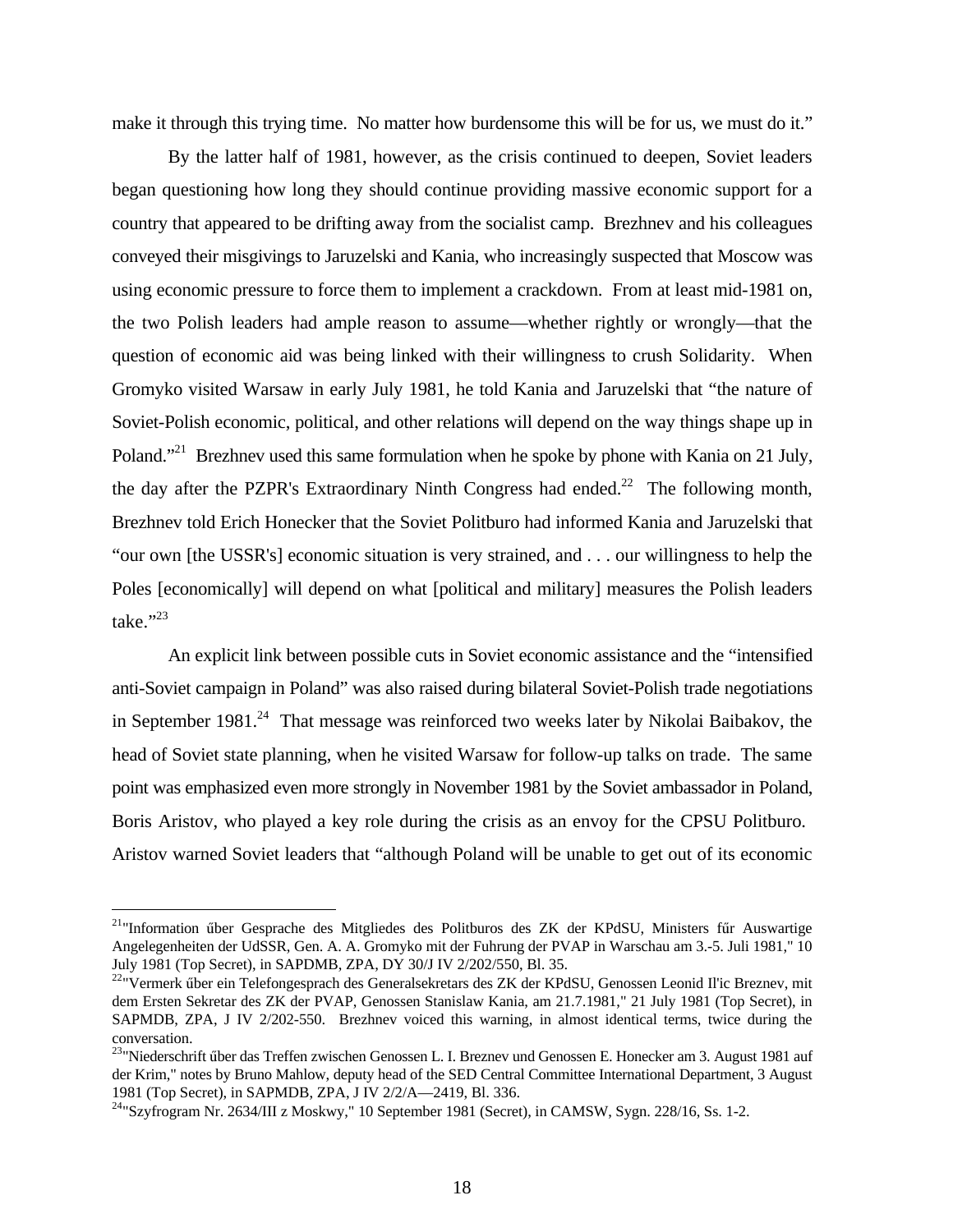crisis without additional aid from the USSR and other fraternal countries, the USSR must ensure that no such aid is provided unless certain political strings are attached."<sup>25</sup> When word of these various Soviet statements leaked out, a few hardline Polish officials began secretly urging the Soviet leadership to make more direct use of economic coercion. Among those expressing this view was Zdzislaw Drewniowski, a member of the PZPR Central Committee, and Polish Sejm, who was closely aligned with the head of the pro-Soviet hardliners in the PZPR, Tadeusz Grabski. When Drewniowski spoke with Soviet officials in late November 1981, he assured them that

the view is now widespread among stalwart Communists in Poland that if the Soviet Union were to cut off, or at least reduce, its shipments of oil, gas, ore, and other types of raw materials and finished goods to the PPR, and the Polish people genuinely felt the pinch, we would very quickly find that things would "sober up." Such a measure would force the government to take decisive measures and would put an end to the "period of chattering" in the nation. People would finally understand that it is essential to work. $26$ 

Soviet leaders were not yet willing to risk such a drastic step, but Drewniowski's proposal was indicative of where things seemed to be heading.

These various comments by Soviet and Polish officials, and many other remarks of a similar nature, were bound to give Jaruzelski the impression that a failure to impose martial law would provoke Soviet economic retaliation. By the same token, Jaruzelski could surmise (or at least hope) that the successful imposition of martial law would be rewarded with stepped-up economic aid.

Whether economic sanctions would have been at all effective is of course a different matter. The documents below reveal that the CPSU Politburo as a whole was disinclined to make good on threatened cuts in aid. Although Soviet leaders may have sensed that they could use economic leverage *vis-a-vis* Poland for coercive purposes, they were well aware of the risks that such a strategy would have entailed, and they tended to be risk-averse on this matter. In that sense, Soviet policy in 1980-81 was quite different from the policies of East Germany, Czechoslovakia, and Bulgaria. Those three East European countries sharply reduced their trade

<sup>&</sup>lt;sup>25</sup>"Polozhenie v PORP posle IX S"ezda," Cable No. 857 (Top Secret), 4 November 1981, from B. I. Aristov to the CPSU Politburo, in TsKhSD, F. 5, Op. 84, D. 596, Ll. 51-52.

<sup>&</sup>lt;sup>26</sup>"Informatsiya o nekotorykh sobytiyakh v Pol'skoi Narodnoi Respublike," Report No. 0242/1 (Secret), 2 December 1981, by V. Dobrik, first secretary of the L'viv oblast committee of the Ukrainian Communist Party, in Tsentral'nyi Derzhavnyi Arkhiv Hromadnykh Ob'ednan Ukrainy (TsDAHOU), F. 1, Op. 25, Spravka (Spr.) 2235, L. 43.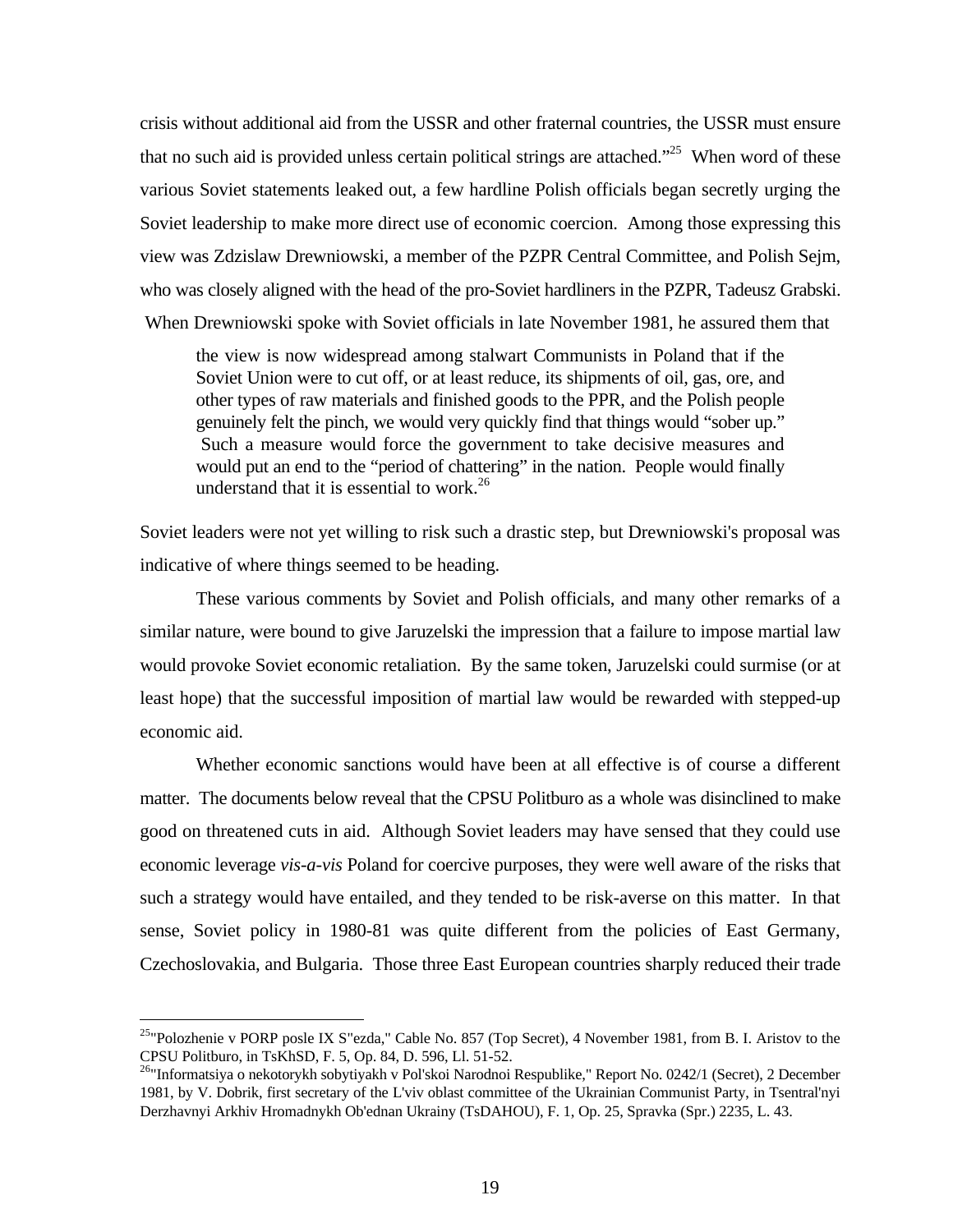with Poland in 1981 because of Poland's failure to meet its planned deliveries of coal and other products.<sup>27</sup> In September 1981, East German leaders publicly declared that they were halting all economic assistance to Poland (roughly 500 million Ostmarks' worth) until the Polish authorities suppressed the "raging counterrevolution" and "regained control of their society."<sup>28</sup> Soviet leaders were just as alarmed by the turmoil in Poland as the East German, Czechoslovak, and Bulgarian authorities were, but officials in Moscow sedulously avoided any economic steps that might make the situation worse.

These findings from newly released documents are generally consonant with—though somewhat different from—the depiction of Soviet economic policy in Jaruzelski's two volumes of memoirs.<sup>29</sup> Jaruzelski contends that the Soviet Union used overt economic pressure (as well as military threats) to ensure that the Polish authorities would introduce martial law. Although Jaruzelski often overstates his case, it is certainly possible (indeed probable) that in 1981 he genuinely believed that Poland's economic relationship with the Soviet Union would be impaired unless he rebuffed the "counterrevolutionary onslaught." Soviet leaders themselves may not have intended to force the issue at any specific point (unless Jaruzelski had overtly defied them), but the impression they created—whether deliberately or not—was that martial law and Soviet economic aid were linked.

Thus, the discrepancy between the Soviet Politburo's private deliberations (as revealed in these documents) and Jaruzelski's memoirs may be largely one of perspective. Because Soviet leaders were dismayed by the extra economic burden imposed by the Polish crisis, it is not surprising that they emphasized those concerns to Polish officials, hoping to spur them into action against Solidarity. From Jaruzelski's perspective, Moscow's frequent references to the economic burden that Poland represented may well have seemed like an explicit (or at least thinly-veiled) threat of future cutbacks, especially in view of the reductions that several of the East European countries had implemented. From the Soviet Union's perspective, however, efforts to highlight

-

<sup>&</sup>lt;sup>27</sup> See "Vneshnyaya politika PNR na nyneshnem etape (Politpis'mo)," Cable No. 595 (Top Secret), 9 July 1981, from B. Aristov, the Soviet ambassador in Poland, to the CPSU Politburo, in TsKhSD, F. 5, Op. 84, D. 596, Ll. 21-34; and "Informatsiya o prebyvanii v GDR," Memorandum No. 160-S (Secret), 17 July 1981, from V. P. Osnach, chairman of the Presidium of the Ukrainian Friendship Society, in TsDAHOU, F. 1, Op. 25, Spr. 2298, Ll. 15-18.

<sup>28</sup> "Zu aktuellen Fragen der Innen- und Aussenpolitik der DDR," *Neues Deutschland* (East Berlin), 20 September 1981, p. 3.

<sup>29</sup> Wojciech Jaruzelski, *Stan wojenny: Dlaczego* (Warsaw: BGW, 1992); and *Les ChaTnes et le Refuge* (Paris: Jean-Claude Lattes, 1992).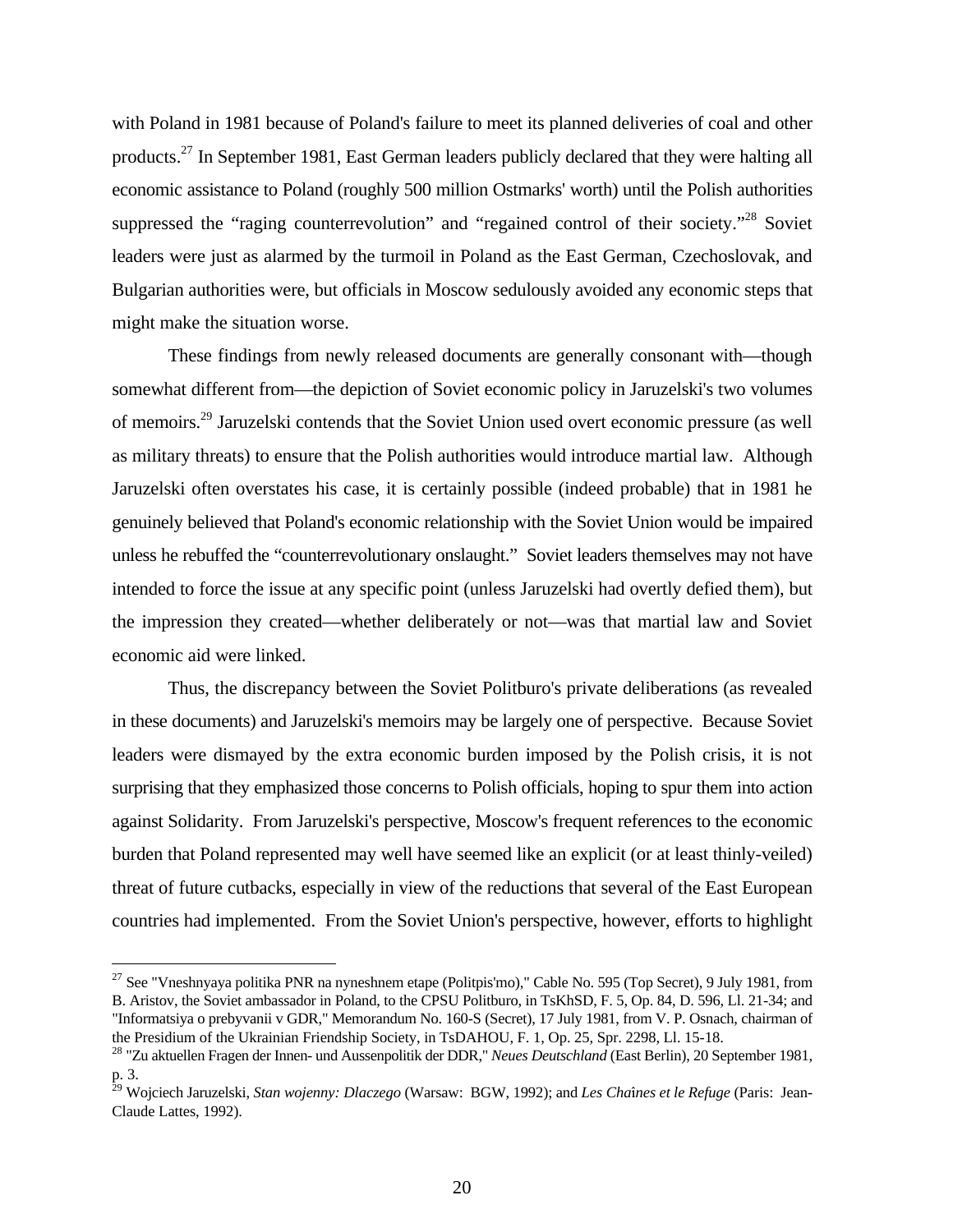the economic repercussions of the crisis may simply have been a matter of common sense. Moreover, even if Soviet leaders were seeking to foster the impression that they would use economic coercion, the documents indicate that they probably would not have followed up on their complaints by sharply reducing economic aid to Poland. The Soviet Union's *potential* to rely on coercive economic leverage did not translate into the actual *use* of that leverage.

Indeed, it was Poland rather than the Soviet Union that was actually able to *use* economic leverage during the crisis. The severe problems afflicting the Polish economy, and the constant threat of social upheaval if the situation deteriorated further, allowed Jaruzelski to bargain for greater largesse from the Soviet Union. At a Soviet Politburo meeting on 10 December 1981 (Document No. 21), Andropov noted that "Jaruzelski has been more than persistent in setting forth economic demands from us and has made the implementation of 'Operation X' [the codename of the martial law operation] contingent on our willingness to offer increased economic assistance." Suslov agreed that "Jaruzelski has displayed a certain degree of slyness" in pressing for greater economic aid. Other Soviet officials at the meeting made similar comments. Yet despite their awareness of what Jaruzelski was up to, they were not about to turn down most of the Polish leader's requests. On the contrary, the consensus within the Politburo on 10 December was that the Soviet Union should provide whatever economic aid was necessary to Poland in the aftermath of martial law, even if that meant "drawing down [Soviet] state reserves or sacrificing deliveries to the [USSR's] internal market." On 13 December, the first day under martial law, Jaruzelski was able to report to the PZPR Politburo that "I received a phone call from Cde. Brezhnev, who expressed his warm feelings toward us and said we have acted effectively in struggling against counterrevolution. . . . I was assured that we could now count on economic aid, a subject I strongly emphasized during the conversation."<sup>30</sup>

Thus, to a surprising degree, Poland's economic weakness became a key source of leverage for Jaruzelski in his dealings with Moscow.

In much the same way, Poland's heavy indebtedness to Western countries and banks provided leverage to Kania and Jaruzelski. Soviet leaders feared that if Poland did not receive enough Soviet aid, the Poles would become even more dependent on the West. The growing

 $\overline{a}$ 

<sup>&</sup>lt;sup>30</sup> Quoted from "Protokol Nr. 19 z posiedzenia Biura Politycznego KC PZPR w dniu 13.XII.1981 r.," 13 December 1981 (Top Secret), in AAN, T. 2343, Dokument (Dok.) 8, S. 4.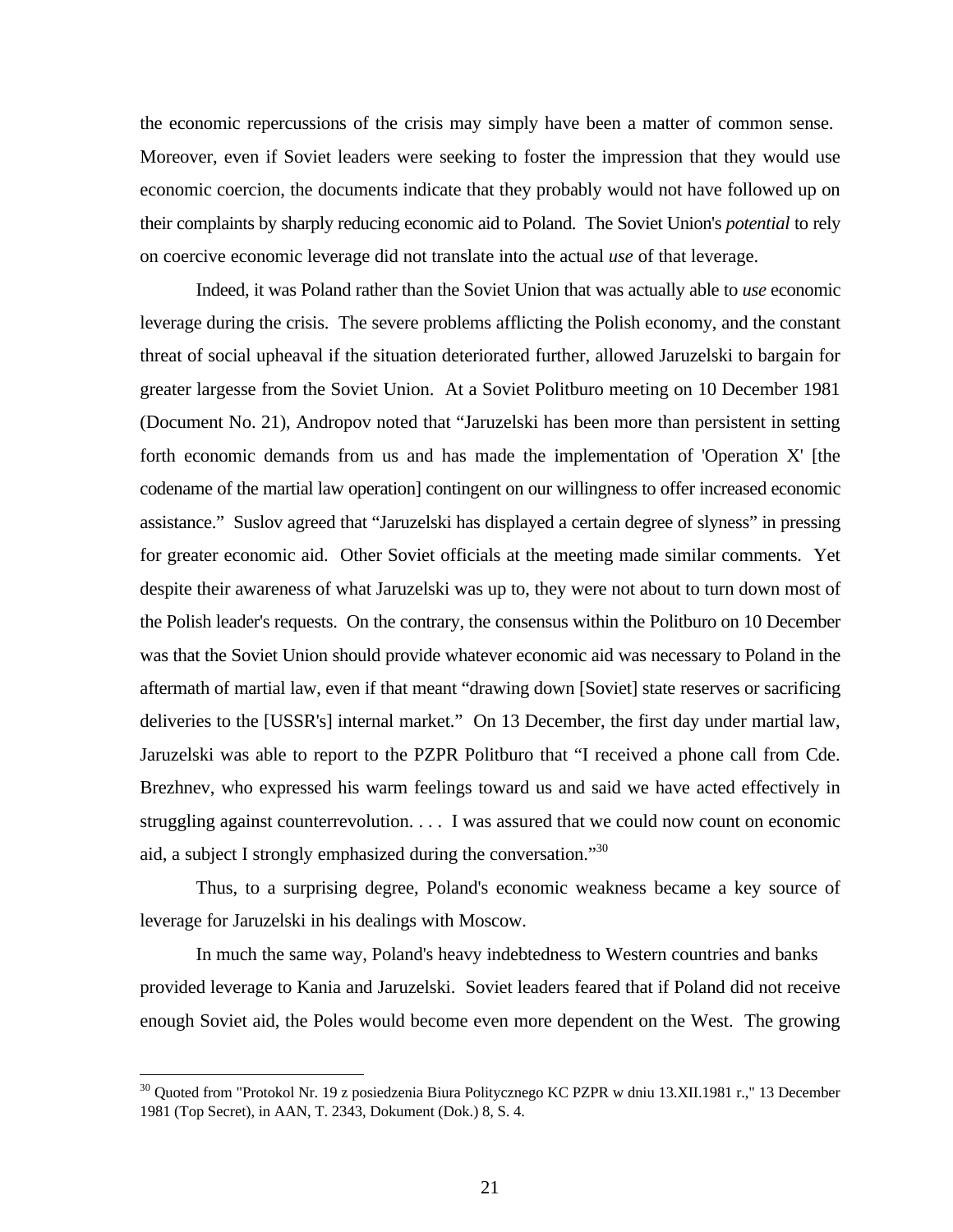signs in the spring of 1981 that Poland would seek to regain membership in the International Monetary Fund—mainly to gain additional credits—were viewed with dismay in Moscow, spurring Soviet officials to increase their own subsidies to Poland rather than put up with "another concession to Western countries" (Document No. 10). Poland's dependence on the West for credits and imports also enabled Polish leaders to bargain with Moscow for more time in 1981 by arguing that the imposition of martial law would cause Western governments to exact economic reprisals against Poland. By the time martial law was imposed, Soviet leaders had conceded that the prospect of Western economic retaliation against Poland would require the Soviet Union to step in and boost its own economic aid (Document No. 21). Once again, therefore, Polish leaders were able to translate economic weakness and vulnerability into political and economic concessions from Moscow.

#### 4. Soviet Perceptions of Solidarity

The documents below, and many others, suggest that Soviet leaders were firmly opposed to a settlement that would have given Solidarity a genuine and lasting share of power in Poland. From the outset, Moscow's only apparent aim was to ensure that an internal crackdown would be implemented as soon as possible. In that sense, the documents merely corroborate what has long been suspected.

On the other hand, the documents reveal that, at least for a while, Soviet leaders had a more sophisticated understanding of Solidarity than their public comments usually implied. In public, Soviet officials tended to gloss over the cleavages within Solidarity—cleavages along political, geographic, and occupational lines—and to lump diverse union organizers together under the rubric of "antisocialist" and "extremist" elements. Most of the Soviet Union's press coverage of events in Poland made no attempt to explain the dynamics behind Solidarity or, even more, the Committee for Workers' Defense (KOR), an organization that invariably was depicted as a fount of "anti-Communist, anti-socialist, and anti-Soviet extremism." Anyone relying solely on articles in the Soviet press would have assumed that almost all officials in Moscow viewed Solidarity as a largely monolithic entity.

Newly released documents do not wholly dissipate that impression, but they do yield a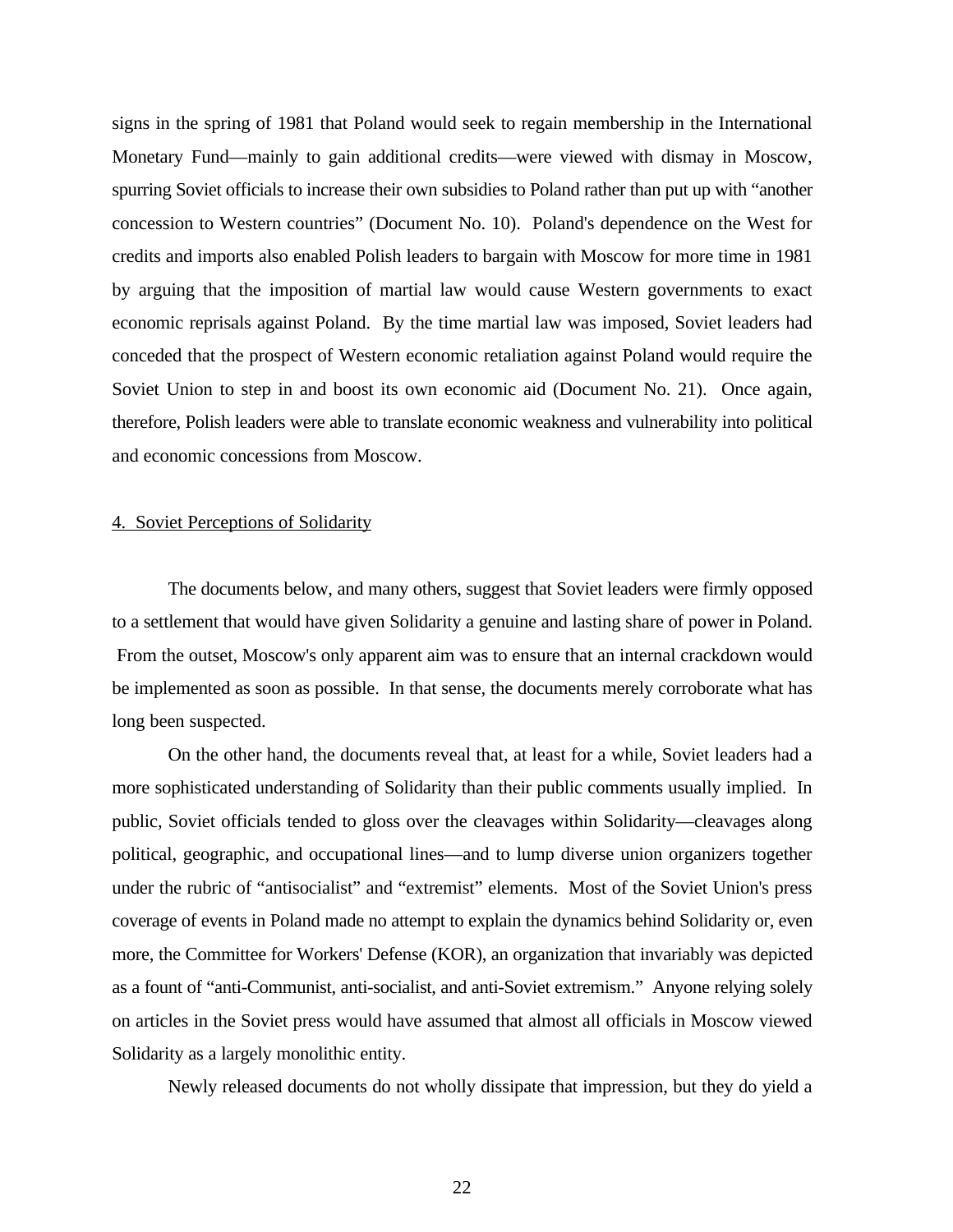more complicated picture. Soviet intelligence reports during the crisis often gave Soviet leaders a good sense of the diverse nature of Solidarity. One such report, citing a high-level KGB agent in the Polish state security apparatus, noted that "with regard to Wałęsa, the view increasingly is that he does not adhere to such a reactionary position. Unfortunately, no one from the PZPR leadership is seriously negotiating with him to ensure that his positive qualities are used in the interests of socialist Poland."<sup>31</sup> Many other intelligence dispatches conveyed a similar evaluation of Walesa and the "moderates" within Solidarity.<sup>32</sup> Anyone who skimmed through these reports— or, better yet, studied them carefully—would have realized that Solidarity was not monolithic.

In that light, it is not wholly surprising that most of the participants in the Soviet Politburo's deliberations in 1980-81 occasionally displayed a nuanced understanding of Solidarity. When the crisis began, Soviet leaders instinctively viewed Solidarity as nothing more than a "counterrevolutionary" and "alien" force acting at the behest of "international imperialism," but before long their perceptions became somewhat less rigid. A report approved by the CPSU Secretariat in January 1981 (Document No. 7) described Solidarity as "a force to be reckoned with" and conceded that the union "is not a unified organization, either ideologically or politically. It encompasses serious disagreements among individual leaders and regional groups." Soon thereafter, one of the members of the Soviet Politburo's Commission on Poland, Leonid Zamyatin, acknowledged that Solidarity "is heterogeneous in its composition [and] is a fundamental movement with which the PZPR must come to terms" (Document No. 8). Similar comments were expressed in a report adopted by the full Suslov Commission in April 1981, which urged the Polish authorities to "strike a blow against the enemies of socialism without implying that Solidarity as a whole is identical to the hostile forces that exist within the organization."<sup>33</sup> This

<sup>&</sup>lt;sup>31</sup> "Spravka," Dispatch No. 636 (Top Secret), 17 April 1981, from S. P. Donchak, deputy head of the Ukrainian KGB's 7th border detachment for intelligence, in TsDAHOU, F. 1, Op. 25, Spr. 2235, Ll. 23—24.

<sup>32</sup> "Agenturnoe soobshchenie: Nekotorye soobrazheniya po povodu pol'skogo krizisa," Dispatch No. 22383 (Top Secret), 12 January 1981, transmitted by Colonel S. Jankunas, deputy head of the Lithuanian KGB's 2nd Directorate, in Lietuvos Ypatingasis Archyvas (LYA), F. 1, Apy. 50, B. 7, La. 108-118; and "Agenturnoe soobshchenie: O politicheskoi situatsii v Pol'she," Dispatch No. 2/2-1375 (Top Secret), 14 April 1981, transmitted by Colonel S. Jankunas, in LYA, F. 1, Apy. 50, B. 7, La. 120-130, esp. 124-125.

<sup>33</sup> "Plan meropriyatii po okazaniyu pomoshchi rukovodstvu PORP v organizatsionnom i ideologicheskom ukreplenii partii," 16 April 1981 (Top Secret), attachment to "Vypiska iz protokola No. 7 zasedaniya Politbyuro TsK KPSS ot 23 aprelya 1981 goda: O razvitii v Pol'she i nekotorykh shagakh s nashei storony," No. P7/VII (Top Secret/Special Dossier), 23 April 1981, in TsKhSD, F. 89, Op. 66, D. 3, Ll. 9-11.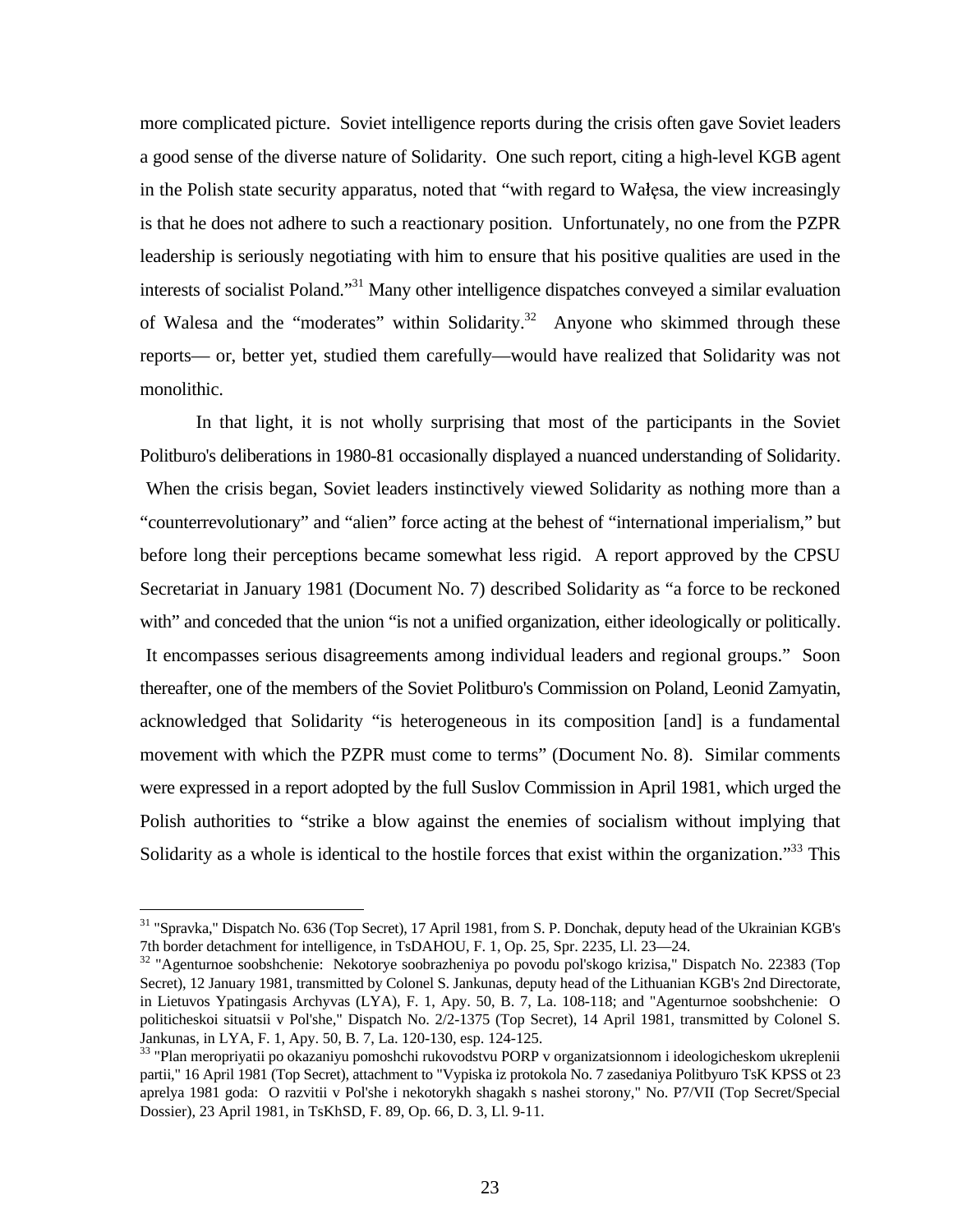remark, like the others, indicates that Soviet leaders were cognizant of the heterogeneity of Solidarity and the wide grassroots support that the organization enjoyed.

Not until the late summer of 1981 did Soviet officials largely abandon the notion that Solidarity was a diverse entity. The Soviet Politburo's reversion to a more dogmatic position was especially evident after the opening session of Solidarity's first National Congress in September 1981, which issued a "Message to Working-Class People in Eastern Europe."<sup>34</sup> The message pledged Solidarity's help and support for "workers in Eastern Europe" and "all the nations of the Soviet Union" who were seeking to establish their own independent trade unions. Brezhnev and his colleagues publicly denounced the statement as a "summons to counterrevolution," and they vowed in private to crush the "hooliganistic stunts of Solidarity's leaders . . . who would like to sow confusion in the other socialist countries and stir up groups of different types of traitors" (Document No. 17). From that point on, Soviet leaders' views of Solidarity, both publicly and privately, became more uniformly jaundiced. They were no longer willing to acknowledge that the union consisted of anything other than "counterrevolutionary" and "reactionary" forces.

Despite this shift, the Soviet Politburo's more balanced evaluations of Solidarity earlier in the crisis were revealing. Those earlier assessments, voiced only in private, were hardly enough to offset the torrent of public Soviet criticism and denunciations. Nevertheless, if Soviet leaders were at least privately willing to acknowledge the heterogeneity of Solidarity, this suggests that under a more innovative leader in 1981 the Soviet Union might have been willing to accept a genuine compromise with Solidarity, as was done in 1989 under Mikhail Gorbachev.

#### 5. Political Spillover from Poland

 $\overline{a}$ 

Newly released documents leave no doubt that Soviet leaders were gravely concerned about the political spillover from Poland into other Warsaw Pact countries, above all the Soviet Union itself. The transcripts of internal deliberations in Moscow during Soviet-East European crises in 1956, 1968, and 1980-81 indicate that Soviet officials in each case were preoccupied by

<sup>34</sup> "Poslanie do ludzi pracy w Europie Wschodniej," *Tygodnik Solidarnosc* (Warsaw), No. 25 (18 September 1981), p. 6.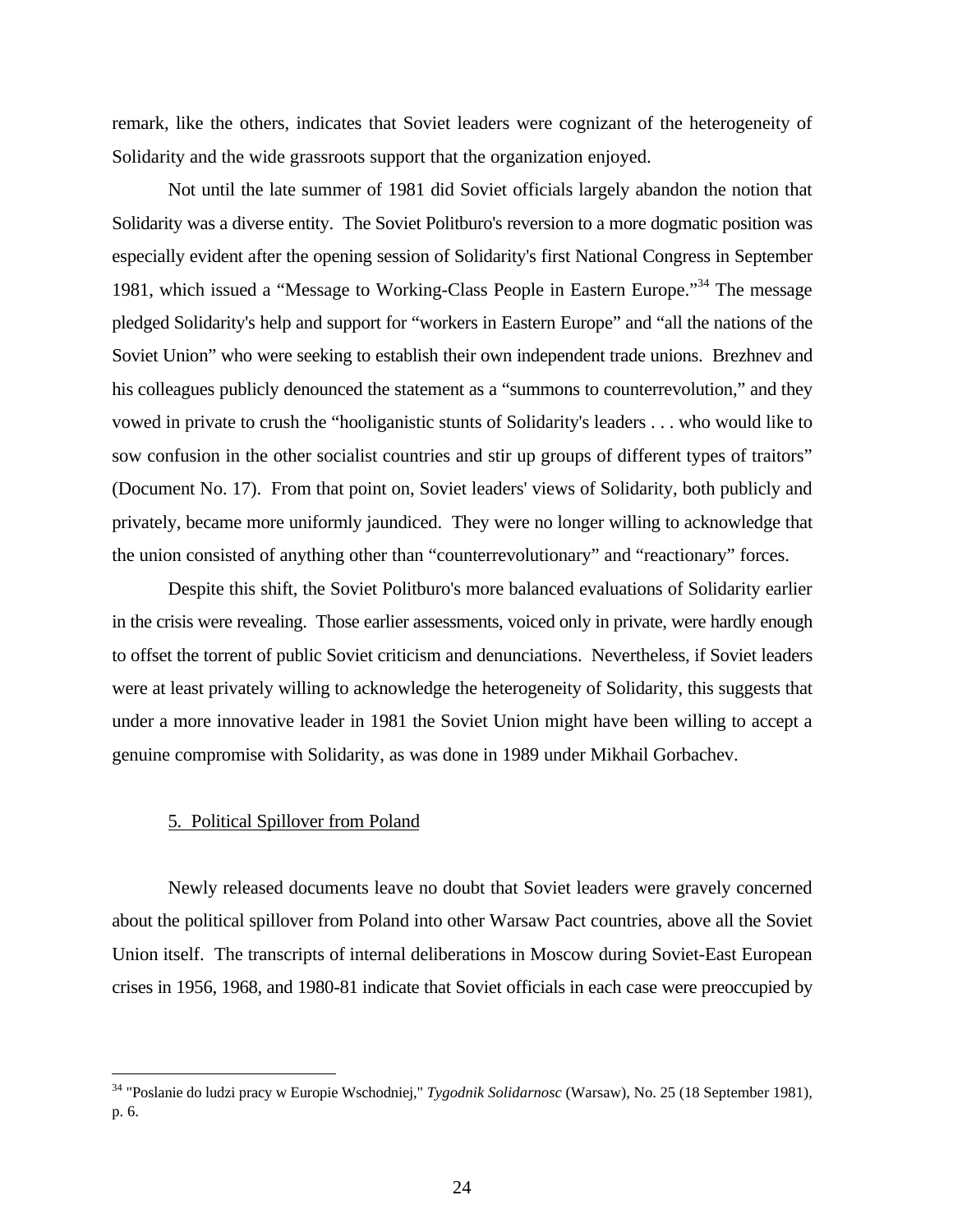fears of an uncontrolled "anti-socialist" spillover.<sup>35</sup> Their fears, stemming from a Soviet version of the "domino theory," were by no means far-fetched, as the events of 1989 later showed.

Concerns in Moscow about the potential for a spillover in 1980-81 arose as soon as the first wave of strikes engulfed Poland. Soviet intelligence reports, diplomatic cables, and contacts with East-bloc leaders all suggested that the unrest might soon spread into other East European countries, causing much wider disruption for the Warsaw Pact. The Soviet ambassador in East Germany, Pyotr Abrasimov, reported that "some officials from the Polish trade union Solidarity and other anti-socialist elements from the PPR have been trying to propagate their ideas among the 23,000 Poles who are permanently employed at enterprises in the GDR, and also in the GDR's own work collectives."<sup>36</sup> Although Abrasimov claimed that "these actions were decisively suppressed and [that] numerous Poles were expelled from the GDR," the very fact that this sort of thing was occurring was bound to spark disquiet in Moscow. The unease was compounded by frequent complaints from the East German leader, Erich Honecker, who periodically warned Brezhnev about the increasing spillover into the GDR: "Our citizens can watch the Polish events on Western television. . . . Revisionist forces [in the GDR] often refer to the new Polish model of socialism that can be transferred to other countries. We can no longer discount the possibility that the Polish disease will spread."<sup>37</sup> This same point was stressed by the leaders of Czechoslovakia and Bulgaria, Gustav Husak and Todor Zhivkov, who were just as alarmed as Honecker was and were just as intent on making their views known to Brezhnev.

Even if there had been no risk that the Polish crisis would destabilize the other East European regimes, the effect of Solidarity on the USSR itself was enough to provoke deep anxiety in Moscow. From late July 1980 on, the Soviet Politburo took a number of steps to propitiate Soviet workers and to bolster labor discipline. These actions were motivated by an

-

<sup>&</sup>lt;sup>35</sup> The importance of this issue during the 1956 and 1968 crises is discussed in Mark Kramer, "The Soviet Union and the 1956 Crises in Poland and Hungary: Reassessments and New Findings," *Journal of Contemporary History*, Vol. 33, No. 2 (April 1998), 163-215, esp. 192-198; Mark Kramer, "The Czechoslovak Crisis and the Brezhnev Doctrine," in Carole Fink, Philipp Gassert, and Detlef Junker, eds., *1968: The World Transformed* (New York: Cambridge University Press, 1998), pp. 111-172, esp. 141-145; and Mark Kramer, "Ukraine and the Soviet-Czechoslovak Crisis of 1968 (Part 1): New Evidence from the Diary of Petro Shelest," *Cold War International History Bulletin*, Issue No. 10 (March 1998), pp. 234-248.

<sup>&</sup>lt;sup>36</sup> "Informatisya o prebyvanii v GDR," Memorandum No. 160-s (Secret), 17 July 1981, from V. P. Osnach, chairman of the Presidium of the Ukrainian Friendship Society, in TsDAHOU, F. 1, Op. 25, Spr. 2298, Ll. 15-18.

<sup>&</sup>lt;sup>37</sup> "Niederschrift uber das Treffen zwischen Genossen L. I. Breznev und Genossen E. Honecker am 3. August 1981 auf der Krim," notes by Bruno Mahlow, deputy head of the SED Central Committee International Department, 3 August 1981 (Top Secret), in SAPMDB, ZPA, J IV 2/2/A-2419, Bl. 336.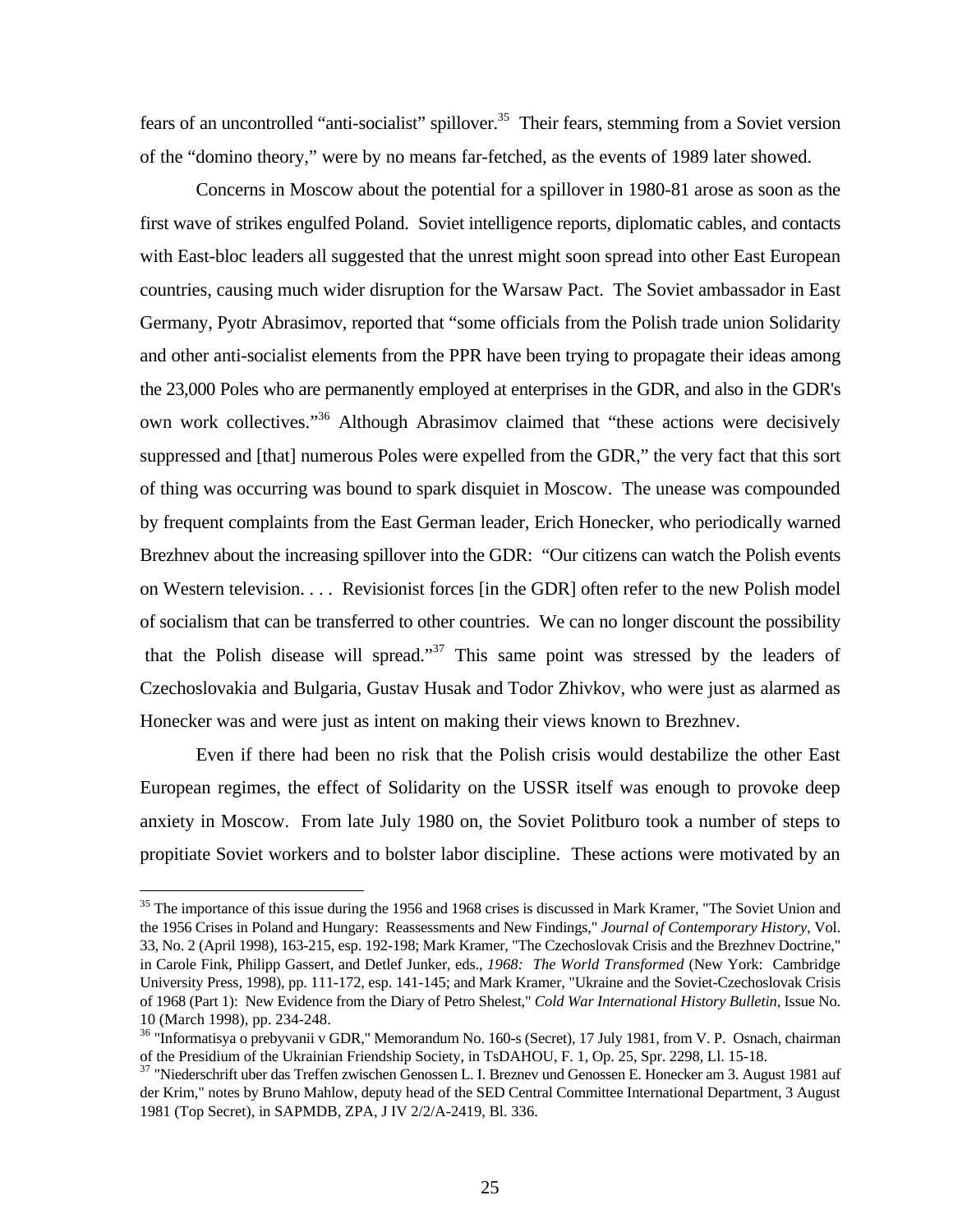acute fear that the emergence of a free trade union in Poland would spur workers in the Soviet Union, especially in western Ukraine, western Belorussia, and the Baltic states, to press for improved living conditions, greater freedom, and an independent trade union of their own.<sup>38</sup> Even in Russia, the prospect of worker unrest loomed large. The KGB had harshly suppressed three separate attempts by labor activists to set up an independent union in Russia in the late 1970s, and ever since then the Soviet leadership had reacted with inordinate hostility to anything that might give renewed impetus to an unofficial workers' movement.<sup>39</sup> Newly declassified documents reveal that high-level concerns about labor unrest were well-founded. A report approved by the CPSU Secretariat in October 1980 acknowledged that strikes and labor disputes had "significantly increased" in the Soviet Union over the previous few months, in large part because of the Polish crisis.<sup>40</sup> This trend, according to the report, "is evoking grave consternation." The incidence of labor unrest in the Soviet Union had been surprisingly high even before the emergence of Solidarity—secret data indicated that in 1979 alone there were more than 300 work stoppages involving some 9,000 workers—and Soviet leaders were apprehensive that strikes, work disruptions, and other "negative incidents" would sharply escalate.<sup>41</sup>

To forestall a surge of labor unrest, the CPSU Politburo in September 1980 ordered all party and state organizations in the Soviet Union to "take urgent, immediate steps to ensure that

 $38$  This analysis—both here and in the annotations—has been greatly aided by the opportunity to conduct research in Ukrainian, Lithuanian, and Latvian archives during the author's visits to Kyiv, Vilnius, and Riga in the summer of 1997 as part of a CWIHP delegation that included David Wolff, James Hershberg, and Vladislav Zubok.

<sup>&</sup>lt;sup>39</sup> "K voprosu o t.n. 'nezavisimom profsoyuze,'" Memorandum No. 655-L (Secret), 5 April 1978, from Yu. V. Andropov to the CPSU Politburo, in TsKhSD, F. 89, Op. 18, D. 73, L. 1. The first attempt, in January 1978, was made by a longtime activist and mining engineer, Vladimir Klebanov, whose "Association of Free Trade Unions of Workers" was forcefully disbanded less than two weeks after it was founded. The second attempt, in April 1978, was by Vsevolod Kuvakin, who set up a short-lived "Independent Trade Union of Workers." The third attempt, by a group known as the "Free Interprofessional Amalgamation of Workers," lasted longer than the other two, from October 1978 until it was crushed in the spring of 1980. For further details, see Betty Gidwitz, "Labor Unrest in the Soviet Union," *Problems of Communism*, Vol. 31, No. 6 (November-December 1982), pp. 25-42; "The Independent Trade-Union Movement in the Soviet Union," *Radio Liberty Research*, RL 304/79 (11 October 1979); and Karl Schogel, *Opposition sowjetischer Arbeiter heute* (Koln: Bundesinstitut fur ostwissenschaftliche und internationale Studien, 1981).

<sup>&</sup>lt;sup>40</sup> "Ob otdel'nykh negativnykh proyavleniyakh, svyazannykh s narusheniyami uslovii organizatsii i oplaty truda rabochikh i sluzhashchikh," Memorandum No. 27833 (Top Secret), 15 October 1980, from I. Kapitonov and V. Dolgikh to the CPSU Secretariat, attachment to "Postanovlenie Sekretariata TsK Kommunisticheskoi Partii Sovetskogo Soyuza: O nekotorykh negativnykh proyavleniyakh, svyazannykh s nedostatkami v organizatsii i oplate truda rabochikh i sluzhashchikh," St-233/8s (Top Secret), 24 October 1980, in Tsentr Khraneniya Sovremennoi Dokumentatsii (TsKhSD), F. 89, Op. 13, D. 37, Ll. 1-12.

<sup>41</sup> *Ibid.*, L. 9.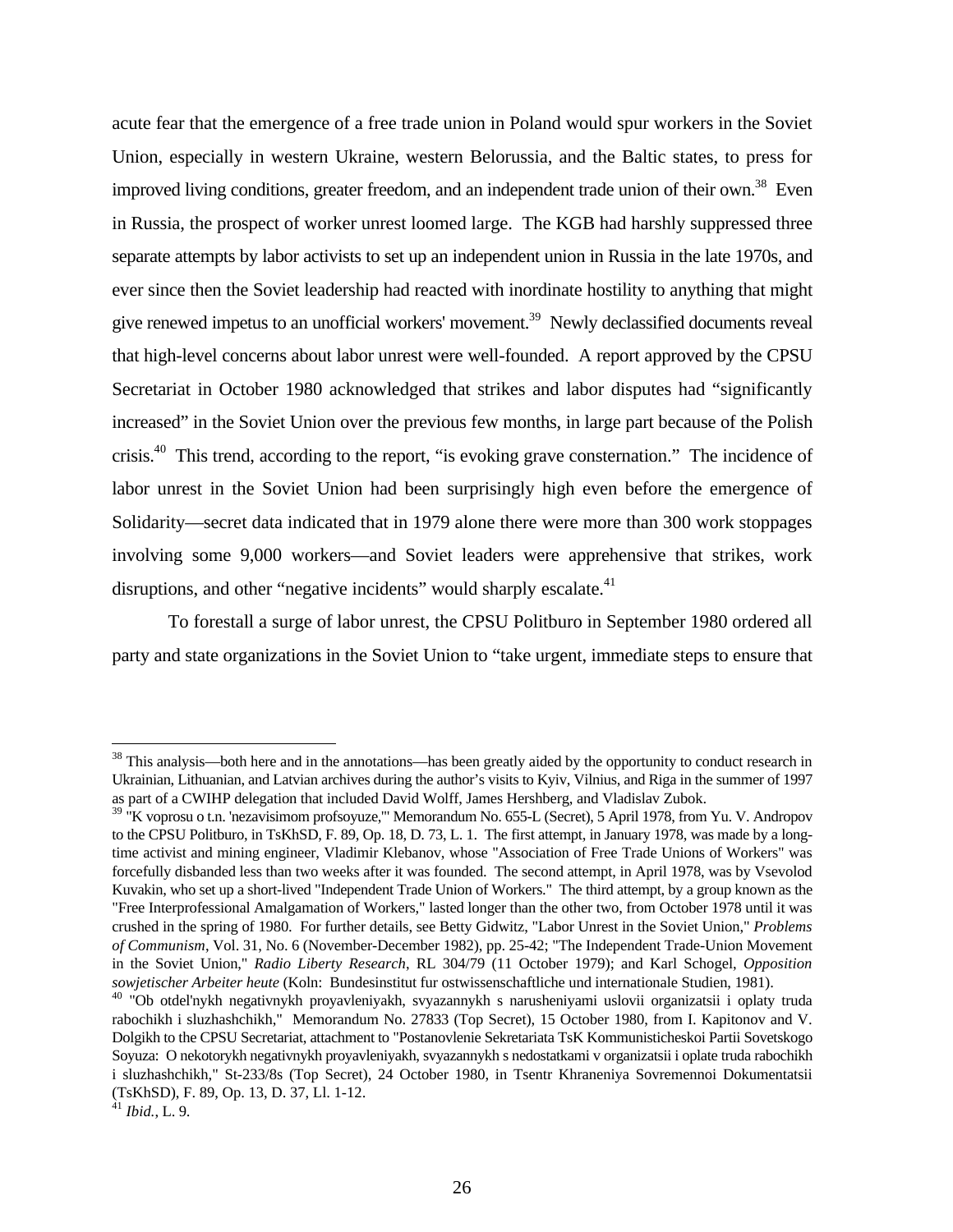the everyday needs and requirements of the Soviet people are more fully satisfied."<sup>42</sup> The Politburo explicitly linked this directive with the situation in Poland. A senior official from the CPSU Central Committee apparatus, Ivan Kapitonov, who was responsible for monitoring the implementation of the Politburo's decree, reported in mid-October that the preliminary results were auspicious:

Measures are being taken in certain places to improve the supply to the population of necessary goods and products. These measures include the direct supply of such goods at places of employment. Great attention is being devoted to the preparations made by enterprises, establishments, and organizations for work under wintertime conditions, especially the communal economy, transportation, and communications. Strict supervision is being exerted to ensure that plan targets are fulfilled for the construction of living quarters, day care, medical facilities, cultural and recreational sites, and eating establishments.<sup>43</sup>

Kapitonov also noted that party officials had "expressed harsh criticism about enterprise directors who display indifference and callousness toward ordinary workers." He added that the party committees had condemned "the failure of certain party, government, and trade union officials to meet in person with the workers' collectives and their near-total ignorance of the conditions under which workers live." Kapitonov said that the party committees had reminded enterprise directors of "their personal responsibility for the education of people, the resolution of social problems, and the establishment of a sound moral-psychological climate within the collectives."<sup>44</sup>

In addition to promoting urgent improvements in workers' living standards, Soviet leaders tried to erect a number of barriers against Solidarity's influence. In early October 1980, at Moscow's behest, Lithuanian Communist Party officials ordered "the republic press, radio, and television to allocate more coverage to the role of [Communist-sponsored] trade unions in our country." They also ordered local authorities to "intensify their ideological work."<sup>45</sup> This notion of tightening discipline and strengthening ideological controls was emphasized constantly over the next several months. Carefully controlled meetings were held every week, and sometimes

-

<sup>42</sup> *Ibid.*, "TsK KPSS: O provodimoi rabote v svyazi s informatsiei Tsk KPSS 'o razvitii sobytii v Pol'she,'" Ll. 1-2 10- 12; and Memorandum No. 27908 (Secret), 15 October 1980, from I. Kapitonov, head of the CPSU Central Committee Organizational-Party Work Department, to the CPSU Secretariat, TsKhSD, F. 5, Op. 77, D. 105, Ll. 1-9. See also the supporting documents in Ll. 10-54 of the same file.

<sup>&</sup>lt;sup>43 "T</sup>SK KPSS: O provodimoi rabote v svyazi s informatsiei Tsk KPSS 'o razvitii sobytii v Pol'she," Ll. 7-8. <sup>44</sup> *Ibid.*, L. 8.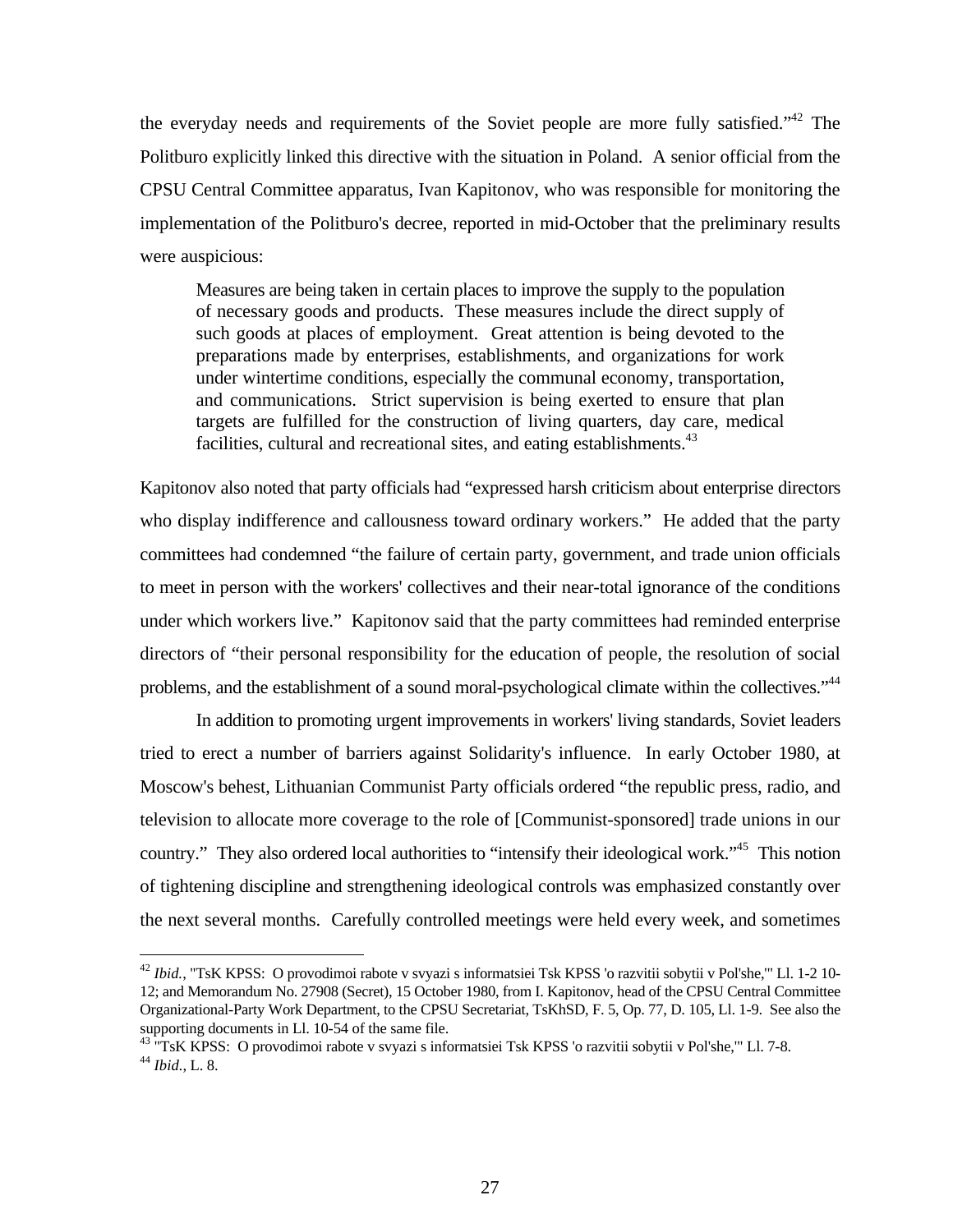more than once a week, at factories and other worksites throughout the Soviet Union.<sup>46</sup>

As a further preventative step, the CPSU Secretariat adopted a resolution on 4 October 1980 providing for "certain measures to regulate the circulation of the Polish press in the USSR."<sup>47</sup> The resolution authorized the USSR's Main Directorate for the Protection of State Secrets in the Press (Glavlit) to screen, and if necessary destroy, nearly all Polish newspapers and periodicals distributed within the Soviet Union. It also authorized the KGB to "sift out Polish publications sent through the mail to private individuals, libraries, and educational institutions in order to prevent the dissemination of potentially unsavory items." The KGB's Border Guards were instructed to "adopt tighter controls at border checkpoints to uncover and prevent attempts to smuggle into the country any politically harmful literature and other materials about the events in Poland."<sup>48</sup> In December 1980, the CPSU Secretariat adopted a large number of "supplementary measures to control the circulation of the Polish press in the USSR."<sup>49</sup> This new resolution was approved after two members of the Suslov Commission, Leonid Zamyatin and Oleg Rakhmanin, determined that "the overwhelming majority of Polish periodicals contain antisocialist and anti-Soviet information, and are not controlled by the PZPR Cenral Committee."<sup>50</sup> The resolution expanded the scope of the earlier decree and provided for even stricter censorship. Subsequent reports from Zamyatin and other senior officials reinforced the

censorship regime. $51$ 

<sup>45</sup> "TsK KPSS: Informatsiya o rabote, provodimoi v Litovskoi SSR v svyazi s sobytiyami v PNR," Memorandum No. 1074s (Secret), 1 October 1980, from P. Griskivicius, first secretary of the Lithuanian Communist Party, in Lietuvos Visuomenes Organizaciju Archyvas (LVOA), F. 1771, Apy. 257, B. 193, La. 135.

<sup>&</sup>lt;sup>46</sup> See, for examples, the large number of documents in TsKhSD, F. 5, Op. 84, Dd. 76, 85, and 86, and Op. 77, Dd. 86, 105, and 106.

<sup>47</sup> "Postanovlenie Sekretariata TsK Kommunisticheskoi Partii Sovetskogo Soyuza: O nekotorykh merakh po uporyadocheniyu rasprostraneniyu pol'skoi pechati v SSSR," St-231/8s (Top Secret), in TsKhSD, F. 89, Op. 46, D. 81, L. 8.

<sup>&</sup>lt;sup>48</sup> For a valuable description of how the KGB handled these activities in Ukraine, see "O nekotorykh merakh po uporyadocheniyu rasprostraneniya pol'skoi periodicheskoi pechati i literatury v respublike," Memorandum No. 4339/42 (Top Secret), 25 October 1980, from I. Sokolov, V. Fedorchuk, and Ya. Pogrebnyak, in TsDAHOU, F. 1, Op. 25, Spr. 2129, Ll. 60-61.

<sup>&</sup>lt;sup>49</sup> "Vypiska iz protokola No. 242/61gs Sekretariata TsK: O nekotorykh dopolnitel'nykh merakh po kontrolyu za rasprostraneniem pol'skoi pechati v SSSR," No. St-242/61gs (Top Secret), in TsKhSD, F. 89, Op. 46, D. 81, Ll. 1-26.

<sup>50</sup> "O nekotorykh dopolnitel'nykh merakh po kontrolyu za rasprostraneniem pol'skoi pechati v SSSR," Memorandum No. 7D-199 (Top Secret), 5 December 1980, from L. Zamyatin, O. Rakhmanin, and E. Tyazhel'nikov, head of the CPSU Central Committee Propaganda Department, in TsKhSD, F. 89, Op. 46, D. 81, L. 6.

<sup>&</sup>lt;sup>51</sup> "TsK KPSS," Memorandum No. 413ss (Top Secret), 19 March 1981, from P. K. Romanov, head of Glavlit, in TsKhSD, F. 89, Op. 46, D. 81, Ll. 15-20; and "Informatsiya Glavlita SSSR, Ministerstva svyazi SSSR i Gosplana SSSR," Memorandum No. 30758 (Top Secret), 14 August 1981, from E. Tyazhenl'nikov, head of the CPSU Central Committee Propaganda Department, with accompanying documents, in TsKhSD, F. 89, Op. 46, D. 81, Ll. 21-26.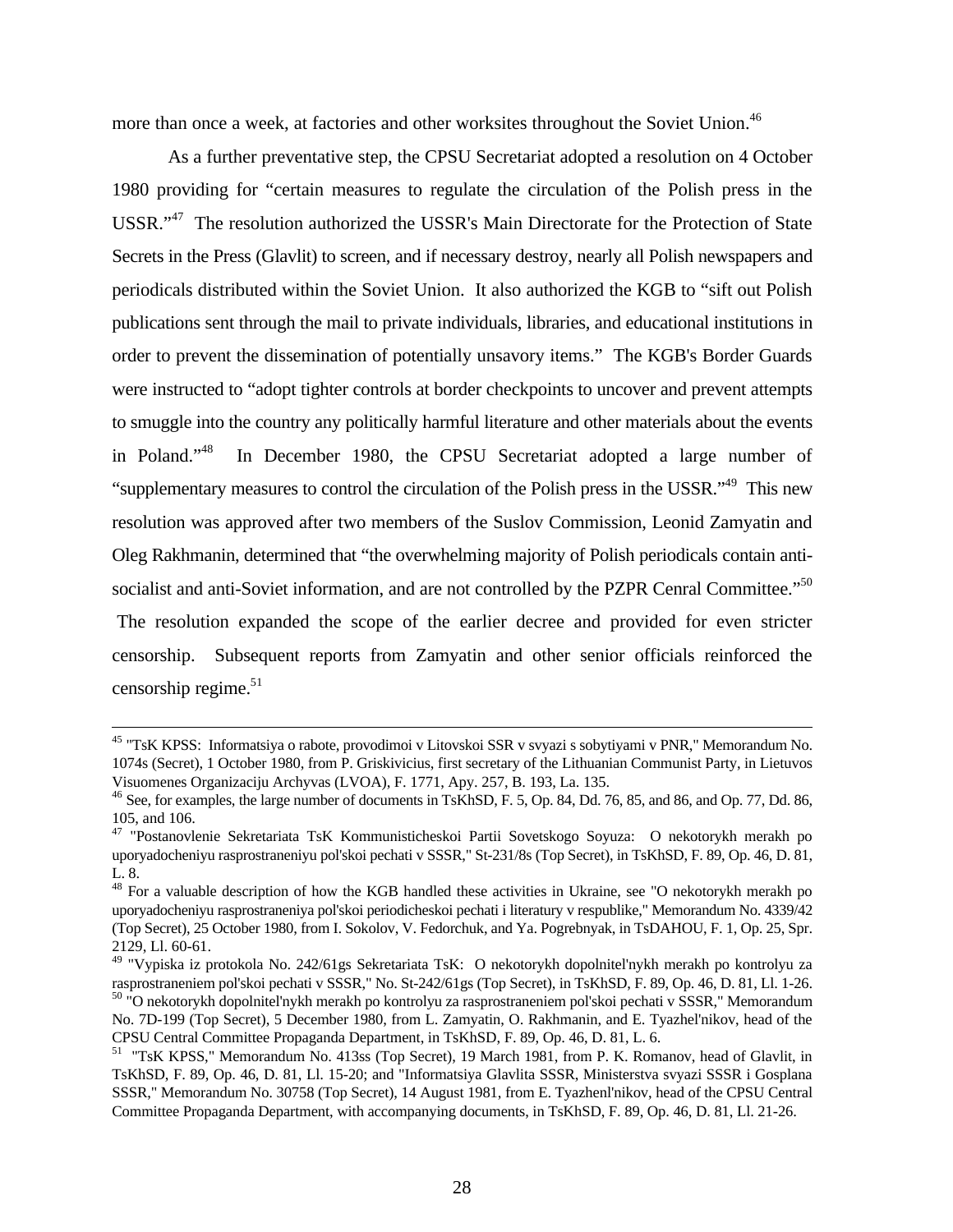In addition to clamping down on Polish publications, the Soviet Politburo sought to limit all personal contact between Soviet and Polish citizens. In August 1980 the Politburo instructed KGB and Communist Party officials in the Soviet republics bordering Poland (Lithuania, Belorussia, and Ukraine) to keep stricter control over Polish tourists and to monitor the comments of Soviet tourists who visited Poland. The reports that these officials sent back to Moscow were often disconcerting. A typical report, from a senior official in Ukraine, found that "when Soviet tour groups have recently been in the PPR, the group leaders have detected unfriendly behavior toward the Soviet tourists as well as anti-Soviet sentiments on the part of wide segments of the local population."<sup>52</sup> The report noted that food shortages and other problems in Poland were being blamed on the Soviet Union, and that many Poles were voicing "hostile and anti-Soviet slogans" and claiming that the Polish Communist regime was "maintained only through Russian bayonets." Equally jarring reports came in from L'viv, which was one of the major rail transit points for Polish tourists arriving in the Soviet Union. The head of the L'viv oblast party committee expressed alarm about the "flagrant abuses and anti-Soviet statements by Polish tourists." He said he would "adopt necessary measures to strengthen political-educational work with Polish tourists, to think more carefully about their programs of stay in L'viv, to train the interpreters and tour guides more thoroughly, and to focus the Polish tourists' special attention during their trips on propaganda highlighting the advantages of the socialist way of life." $53$ 

Similar warnings continued to flow into Moscow over the next two months, prompting the CPSU leadership to order a sharp reduction in tourism both to and from Poland (Document No. 5). This cutback, imposed in early November 1980, came just a few days after the East German, Czechoslovak, and Bulgarian authorities had adopted similar measures. From the outset, the Soviet Union had been working closely with these other Warsaw Pact countries to develop a coordinated policy on tourism. The four governments exchanged information not only

-

<sup>&</sup>lt;sup>52</sup> Quoted from "Informatsiya o nekotorykh vyskazivaniyakh, imeyushchikh mesto so storony pol'skikh grazhdan pri vstrechakh s sovetskimi turistami, a takzhe vo vremya prebyvaniya v Ukrainskoi SSR po linii Byuro mezhdunarodnogo molodezhnogo turizma 'Sputnik'," Report No. 24-s (Secret), 3 September 1980, from G. Naumenko, chairman of the "Sputnik" Bureau of International Youth Tourism of the Ukrainian Komsomol, in TsDAHOU, F. 1, Op. 25, Spr. 2138, Ll. 138-142.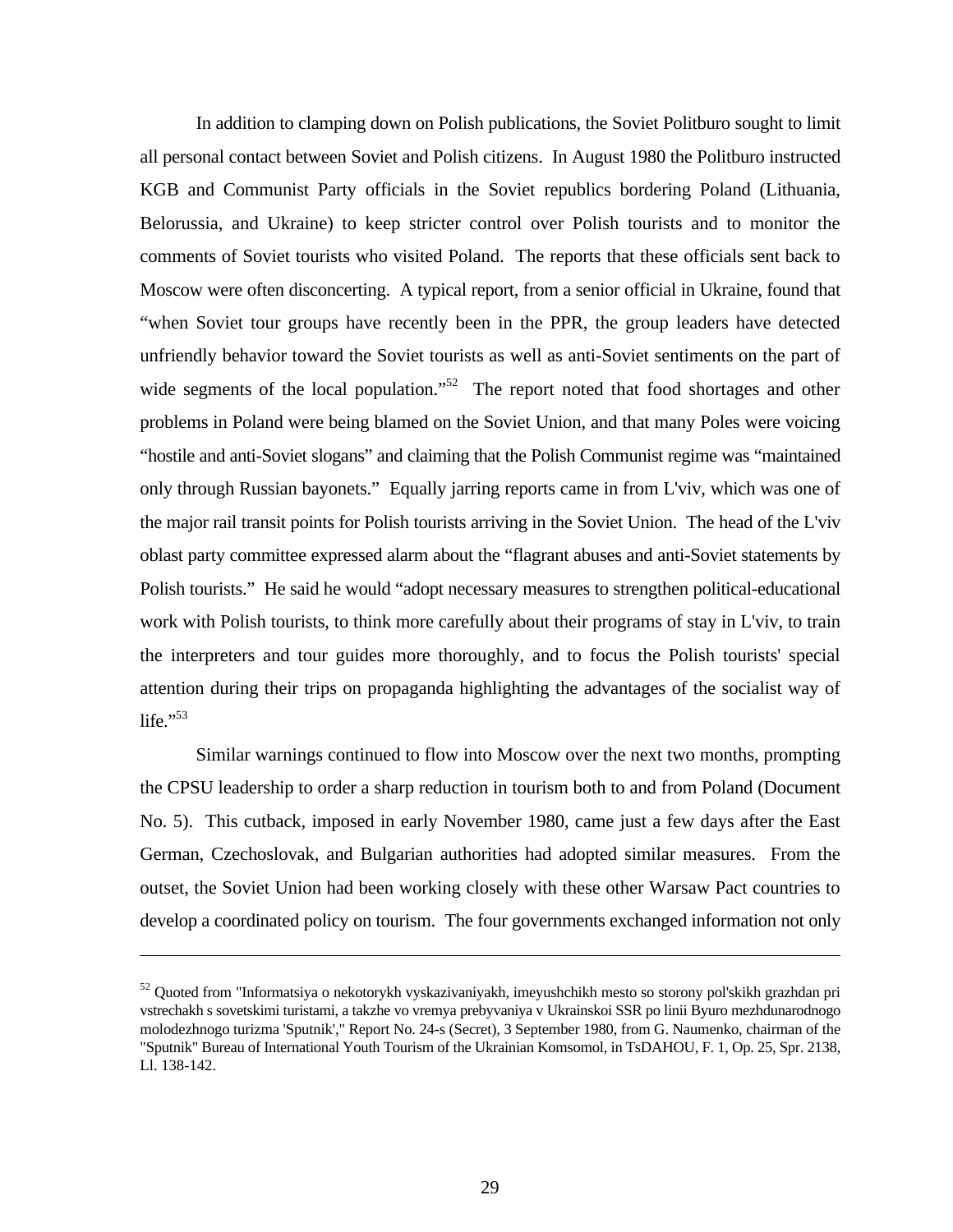about Polish tourists, but also about the views expressed by East German, Czechoslovak, and Bulgarian citizens.<sup>54</sup>

The scaling back of Soviet-Polish tourist exchanges was a strong signal of Moscow's determination to ward off the "Polish disease," but it proved to have only a limited effect.<sup>55</sup> In March 1981, the head of the Latvian KGB, Boris Pugo, acknowledged that Polish tourists in Latvia were still "trying to exert an ideologically harmful influence on [Latvian] young people by tendentiously glorifying the process of social renewal now under way in Poland.<sup>56</sup> Pugo added that a systematic check of "mail correspondence between Polish citizens and their relatives and friends in the Latvian SSR" had uncovered "anti-socialist depictions of the events in Poland" and "exhortations for nationalist elements in the [Latvian] republic to follow the example of the socalled free trade union in Poland." Gloomy reports were still coming in from Ukraine as well. In May 1981, three leading Ukrainian party officials expressed dismay that many of the Polish tourists in Ukraine "view the situation [in Poland] from an anti-socialist perspective, speak pejoratively about the countries of the socialist commonwealth, and are ready to defend all types of counterrevolutionary elements."<sup>57</sup> The three officials averred that many of the Polish tourists were "seeking to lay territorial claims to western Ukraine" and were "equating Communism with fascism." These sorts of complaints, as well as accusations that "Polish tourists are trying to smuggle in ideologically hostile literature" and "are fomenting anti-Soviet and anti-socialist sentiments," continued to stream in from Latvia, Lithuania, Ukraine, and Belorussia all through

<sup>53</sup> Quoted from "Informatsiya o reagirovanii pol'skikh turistov na sobytiya v PNR," Report No. 0585 (Secret), 26 August 1980, from V. Svyatotskii, first secretary of the UkrCP oblast committee in L'viv, in TsDAHOU, F. 1, Op. 25, Spr. 2138, Ll. 66-71.

<sup>54</sup> See, for example, "O vyskazivaniyakh inostrannykh turistov po povodu sobytii v PNR," Memorandum No. 318-s (Top Secret), 26 August 1980, from Yu. Il'nyts'kyi, first secretary of the UkrCP Transcarpathian oblast committee, in TsDAHOU, F. 1, Op. 25, Spr. 2138, Ll. 51-53, as well as Il'nyts'kyi's follow-up report, "O prodolzhayushchikhsya vyskazivaniyakh inostrannykh turistov po povodu sobytii v Pol'she," Memorandum No. 330-s (Top Secret), 5 September 1980, in TsDAHOU, F. 1, Op. 25, Spr. 2138, Ll. 60-63.

 $55$  One of the possible reasons for this, as I point out in an annotation to Document No. 5, is that the proposed reductions may not have been fully implemented.

<sup>56</sup> "Dokladnaya zapiska o vremennom ogranichenii turisticheskogo i studencheskogo obmena s PNR," Memorandum No. 5/1598 (Top Secret), 9 March 1981, in Latvijas Valsts Arhivs, Fonds 101, Apridos 47, Lietas 141, Lapa 48-49. <sup>57</sup> "O reagirovanii trydyashchikhsya respubliki, a takzhe zarubezhnykh grazhdan, nakhodyashchikhsya na Ukraine, na sobytiya v Pol'she," Memorandum No. 1810/44 (Secret), 12 May 1981, from G. Kryuchkov, head of the UkrCP Central Committee Organizational-Party Work Department, L. Kravchuk, head of the UkrCP Central Committee Propaganda and Agitation Department, and A. Merkulov, head of the UkrCP Central Committee Department for Foreign Ties, in TsDAHOU, F. 1, Op. 25, Spr. 2295, Ll. 1-4.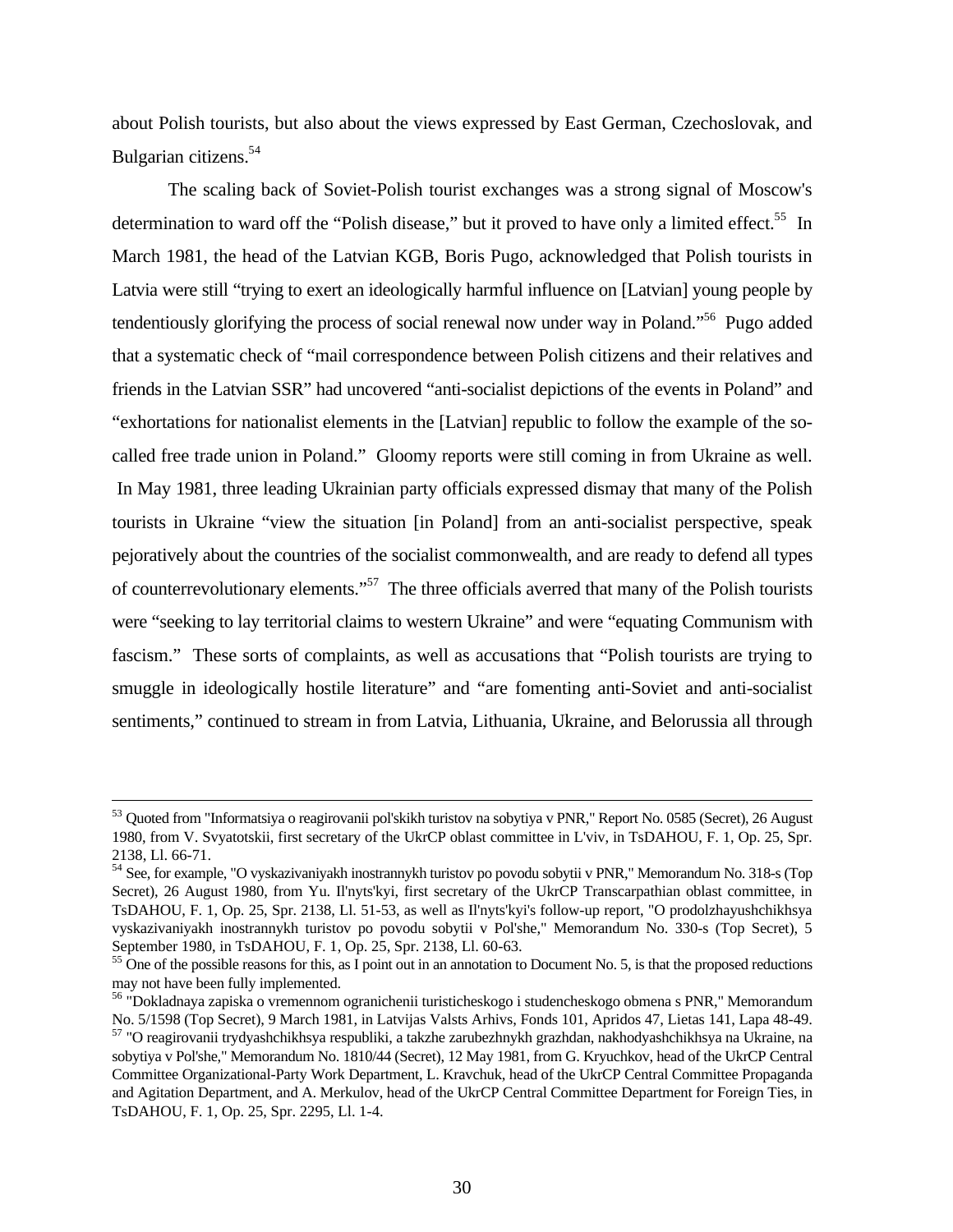1981.<sup>58</sup>

<u>.</u>

The Soviet Union's persisting concerns about tourism reflected the general inefficacy of the measures adopted by Soviet leaders to prevent a "contagion" from Poland. The measures at best only slowed, rather than averted, a spillover. Yurii Andropov acknowledged as much at the CPSU Politburo's meeting on 2 April 1981 (Document No. 11):

The Polish events are influencing the situation in the western provinces of our country, particularly in Belorussia. Many villages there are listening to Polishlanguage radio and television. I might add that in certain other regions, especially in Georgia, we have had wild demonstrations. In Tbilisi not long ago, groups of loudmouths have been gathering on the streets, proclaiming anti-Soviet slogans, and so forth. In this respect, we, too, must adopt severe measures internally.

Andropov's comments were based on a flood of alarming reports from KGB sources (see Document No. 22) and local party and government officials. His remarks, at a time of growing uncertainty about the political future of the USSR, implied that even worst-case scenarios could no longer be ruled out.

The situation, as Andropov noted, was especially troubling in the westernmost Soviet republics, where large communities of ethnic Poles still lived. Soon after the crisis began, the head of the Lithuanian Communist Party, Patras Griskiavicius, had warned that "the 18 percent of residents in Vilnius who are of Polish nationality are following the situation in Poland with enormous interest."<sup>59</sup> He expressed dismay that Polish television was broadcasting religious programs, Catholic masses, and "invidious films from Western countries," which were "giving impetus to anti-socialist forces in Lithuania" and having "an unsalutary influence on the [Lithuanian] population, especially young people." Griskiavicius said he was "particularly worried about this matter because the regions of Lithuania adjacent to Poland can receive these broadcasts."

Griskiavicius continued to send periodic warnings to Moscow during the remainder of the crisis. In some cases he merely condemned the "pernicious activities" of Polish tourists, but in other cases he claimed that "Solidarity is trying to infiltrate the republic" and is "fomenting

<sup>58</sup> Quoted from "Infomatsiya o nepravil'nom povedenii grazhdan PNR, sleduyushchikh tranzitom cherez Chernovitskuyu oblast'," Memorandum No. 224/7s-3 (Secret), 10 June 1981, in TsDAHOU, F. 1, Op. 25, Spr. 2287, Ll. 8-10.

<sup>&</sup>lt;sup>59</sup> "TsK KPSS: Informatsiya ob otklikakh sekretarei partiinykh komitetov Kompartii Litvy na itogi krymskikh vstrech General'nogo sekretarya TsK KPSS, Predsedatelya Prezidiuma Verkhovnogo Soveta SSR tov. Brezhnev L. I. s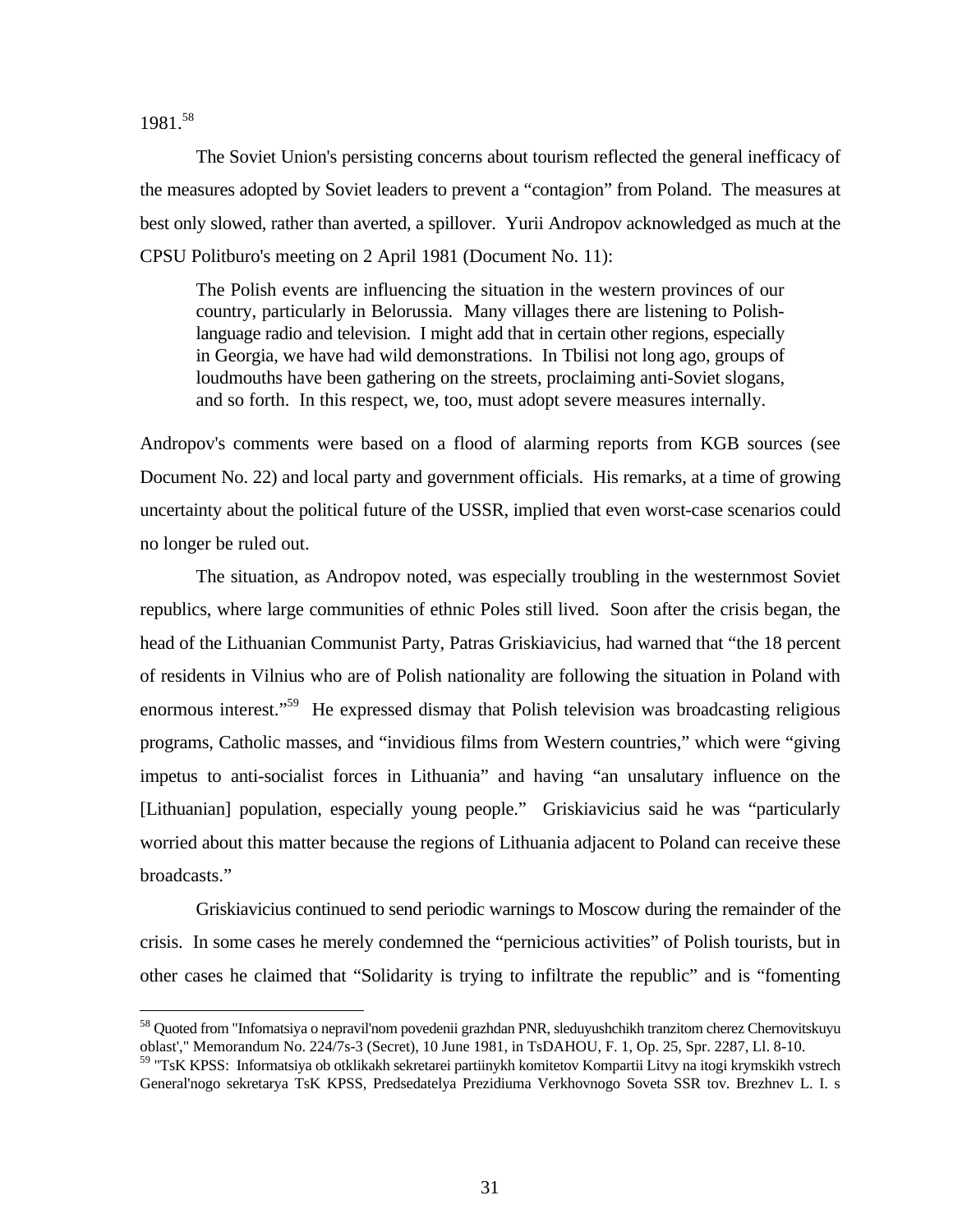unrest." As an illustration of this latter point, he cited a strike in June 1981 by dozens of drivers at an auto transport factory in Salcininkai, which the party finally had to crush.<sup>60</sup> Griskiavicius also repeatedly "emphasized that Polish television broadcasts and radio broadcasts are having a negative ideological impact on segments of the Lithuanian population. Polish television reaches the whole southern part of our republic, including Kaunas, and channels 1 and 2 of Polish radio can be picked up throughout the republic."<sup>61</sup> Although Griskiavicius assured Soviet leaders that he was taking appropriate steps to "intensify our ideological work, improve conditions for the labor force, and meet the everyday needs of workers," he left no doubt that the spillover from Poland, if left unchecked, would cause growing "disruption and discontent" in Lithuania.

Officials in Belorussia, Ukraine, and other republics warned of similar problems. The first secretary of the Belorussian Communist Party committee in Brest oblast, Efrem Sokolov, later described how the "events in Poland" and the "slanderous fabrications of Western radio stations targeted against Poland and against our country" had "aggravated the internal situation" in Belorussia:

Not a single resident of the oblast was indifferent to the events in Poland. . . . Many Brest residents are linked by familial ties with citizens of the Polish People's Republic. We have to remember that large segments of the oblast's population can receive broadcasts on Polish television. Until martial law was introduced in Poland, many of these broadcasts were anti-Communist in nature. The programs crippled the Poles' efforts to struggle for the ideals of the working class and failed to provide a class-based evaluation of the activities of the right-wing leaders of the Solidarity trade union and their KOS-KOR advisers. They distorted historical reality and featured vicious attacks against our country. The lack of political vigilance and the insouciance that characterized some Polish leaders could not help but upset the oblast's inhabitants."<sup>62</sup>

From August 1980 on, Belorussian and Ukrainian leaders highlighted the "adverse consequences" of the Polish crisis in their republics, using examples similar to those cited by Griskiavicius about Lithuania. $^{63}$  All these reports inevitably contributed to the growing unease in Moscow.

rukovoditelyami bratskikh partii sotsialisticheskikh stran v 1980 godu," Memorandum No. 949s (Secret), 27 August 1980, in LVOA, F. 1771, Apy. 257, B. 193, Ll. 113-117.

<sup>60</sup> "Protokol No. 10 zasedaniya Byuro Tsentral'nogo Komiteta Kompartii Litvy ot 2 iyulya 1981 goda: 1. O fakte otkaza ot raboty voditelei Shal'chininskogo avtotransportnogo predpriyatiya," 2 July 1981 (Top Secret), LVOA, F. 1771, Apy. 259, B. 58, La. 1-3.

<sup>61</sup> "TsK KPSS: Informatsiya o rabote, provodimoi v Litovskoi SSR v svyazi s sobytiyami v PNR," L. 134.

<sup>62</sup> E. Sokolov, "Za klassovuyu zorkost'," *Kommunist* (Moscow), No. 4 (April 1984), p. 31.

<sup>&</sup>lt;sup>63</sup> See, for example, "O provodimoi v Belorussii rabote v svyazi s sobytiyami v PNR," Memorandum No. 01065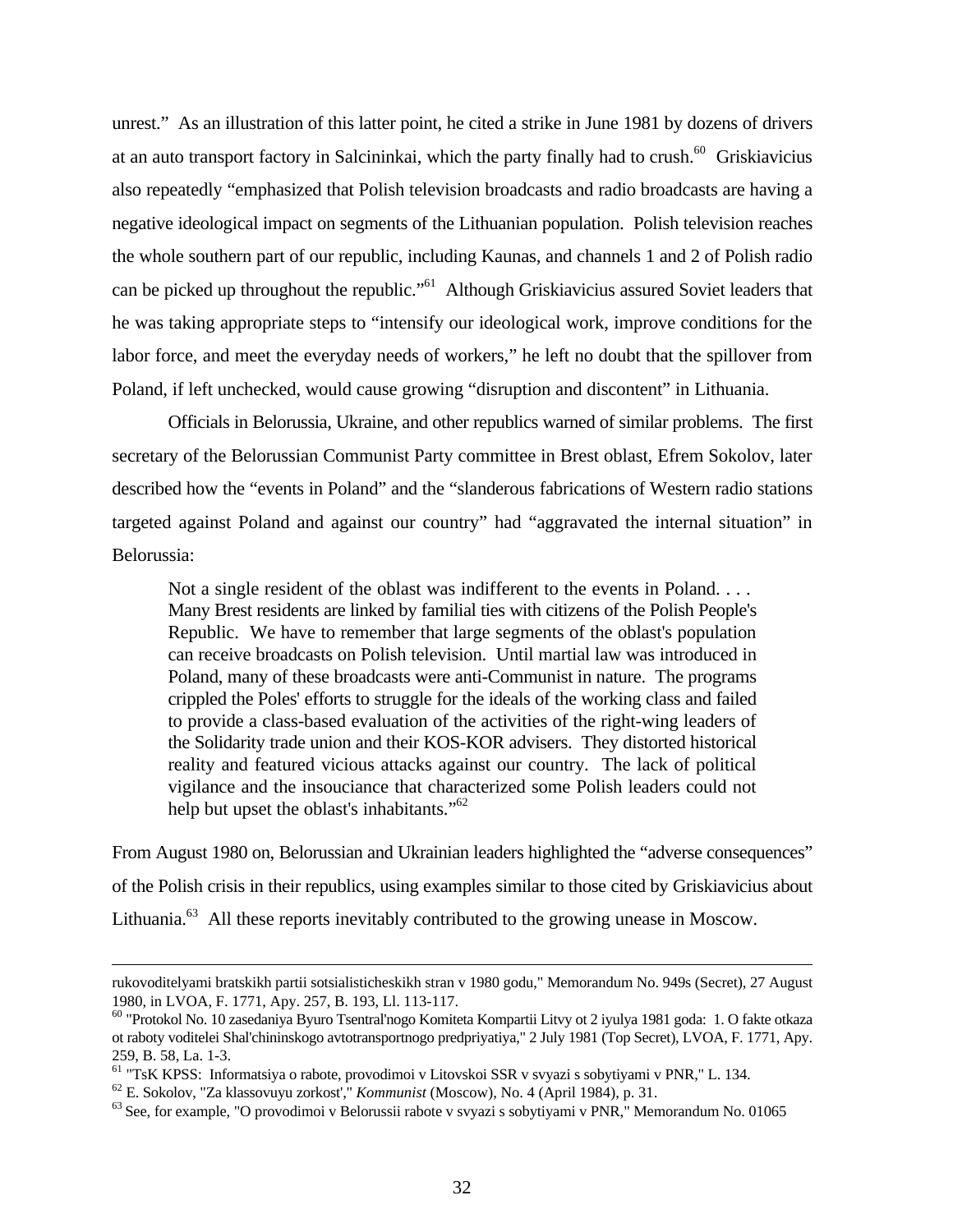Perhaps most troubling of all for the Soviet Politburo was the mounting evidence that events in Poland were taking their toll on the Soviet army. Andropov reported that "mass subversive ideological actions had been aimed at the personnel of Soviet military units in Poland" (Document No. 22). The KGB's military counterintelligence units had to adopt extra safeguards to defeat those actions. The KGB also had to take special steps to thwart what Andropov described as "a number of attempts to form groups of servicemen around politically hostile aims."

The adverse effect of the Polish crisis on Soviet troops was especially pronounced in the Baltic Military District (MD), Major-General Ya. L. Zhuk, the head of the KGB's military counterintelligence units in the Baltic MD reported that many troops in the district, especially those of Lithuanian origin, "are indulging in politically hostile and nationalistic actions and, on this basis, are forming treacherous, malevolent, and anti-Soviet intentions. . . . [These soldiers] express anti-Russian sentiments and disparaging comments about Soviet reality. . . . They approve the subversive actions of Solidarity in the PPR and view anti-Soviet forces [in the USSR] as national heroes."<sup>64</sup> Zhuk emphasized that his "analysis of materials about the politically hostile acts committed by certain soldiers leaves no doubt that . . . the events in Poland and the anti-Soviet subversive actions of Solidarity have had a major detrimental impact."<sup>65</sup>

The emergence of these "treacherous, anti-Soviet, and nationalist sentiments among certain categories of soldiers" in the Baltic Military District was all the more worrisome because of the high state of readiness at which Soviet troops in the district had been maintained since the crisis began. A memorandum prepared in late August 1980 by the Suslov Commission indicated that a tank division and other forces in the Baltic Military District were to be put onto a wartime footing to ensure that they would be "ready in case military assistance is provided to Poland."<sup>66</sup> The crucial role of the Baltic Military District in Soviet contingency planning during the Polish crisis demanded a high level of troop morale. If events in Poland, as Zhuk reported, were steadily

-

<sup>(</sup>Secret), 30 September 1980, from P. Masherov, First Secretary of the Belorussian Communist Party, in TsKhSD, F. 5, Op. 77, D. 105, Ll. 20-27; and "Informatsiya o reagirovanii trudyashchikhsya Ukrainskoi SSR na sobytiya v Pol'she i rabote, provodimoi partiinymi organizatsiyami," Memorandum No. 3/73 (Secret), 2 October 1980, from I. Sokolov, UkrCP Central Committee Secretary, in TsKhSD, F. 5, Op. 77, D. 105, Ll. 49-53.

<sup>64</sup> "Spravka o faktakh i prichinakh politicheski vrednykh proyavlenii so storony otdel'nykh voennosluzhashchikh, prizvannykh voenkomatami Litovskoi SSR," Memorandum No. 02670 (Top Secret), from Major-General Ya. L. Zhuk, in LVOA, F. 1771, Apy. 260, B. 182, Ll. 87-95.

<sup>65</sup> *Ibid.*, L. 92.

<sup>66</sup> "TsK KPSS," No. 682-op (Special Dossier/Top Secret), 28 August 1980, from Suslov, Gromyko, Ustinov, Andropov, and Ustinov, in Arkhiv Prezidenta Rossiiskoi Federatsii (APRF), F. 83-op, Op. 20, D. 5, L. 1.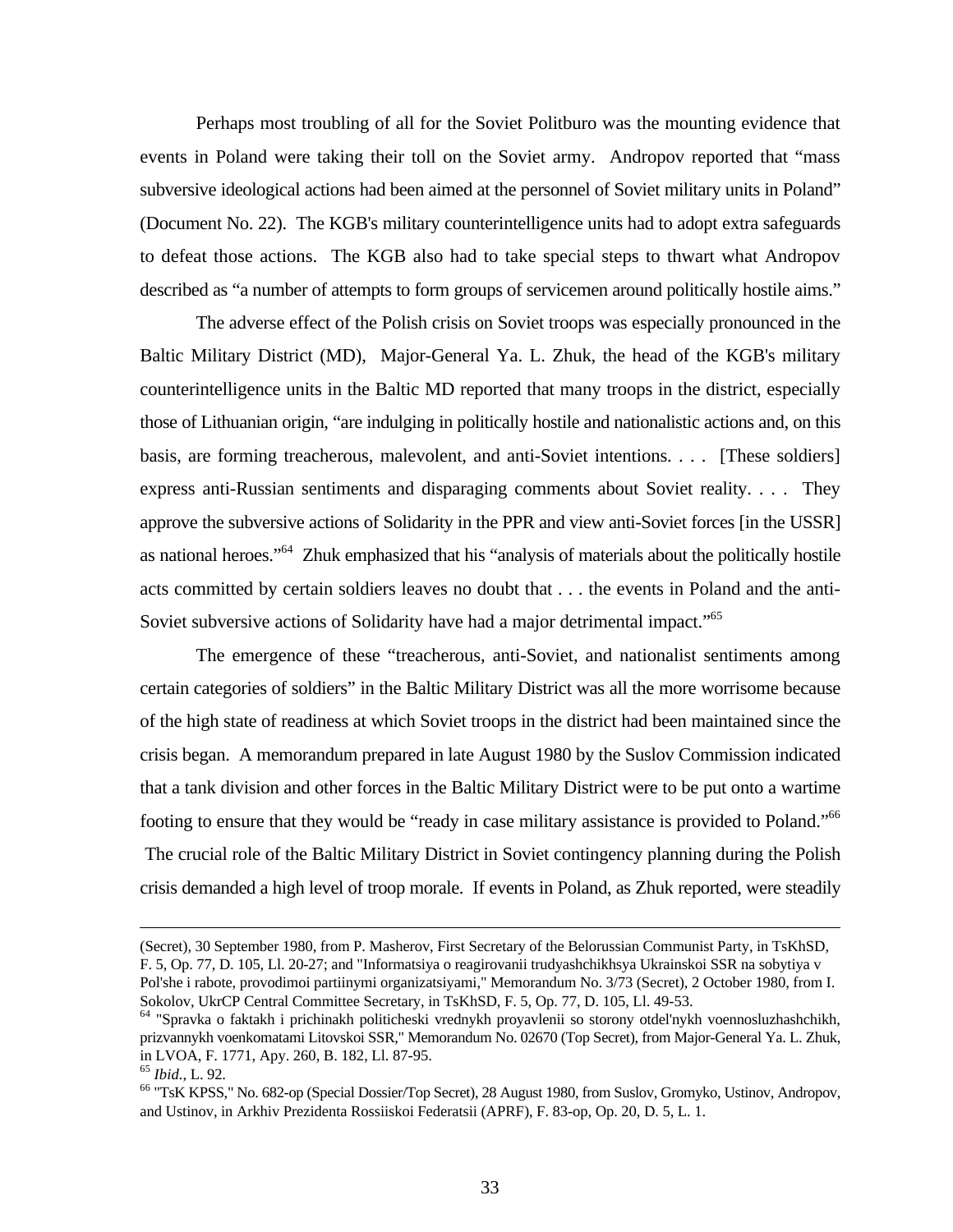eroding that morale, Soviet military options vis-a-vis Poland necessarily would be limited.

One further dimension of the spillover from Poland arose in December 1981, just after martial law was imposed. Officials in the neighboring Soviet republics took extraordinary measures, relying on the state security organs and internal affairs ministry troops, to "uphold public order, monitor the behavior of individuals who subscribe to extremist views, and strengthen political vigilance at the most important economic sites."<sup>67</sup> Party officials also undertook a massive propaganda and political education campaign.<sup>68</sup> For the most part, these measures were successful. Once Solidarity had been crushed and orthodox rule had been restored in Poland, the spillover into the Soviet Union was much easier to contain. If martial law had not been successful and Solidarity had increasingly overshadowed (and eventually displaced) the PZPR, it is difficult to say what would have happened in the Soviet Union. It is certainly plausible that the western Soviet republics would have experienced growing instability. Although the success of Jaruzelski's "internal solution" spared Soviet leaders from having to face that dilemma, the unrest that surfaced in 1980-81 adumbrated what was to come on a much larger scale at the end of the decade.

<sup>&</sup>lt;sup>67</sup> "O reagirovanii trudyashchikhsya Ukrainskoi SSR na poslednie sobytiya v Pol'she," Memorandum No. 1/147 (Secret), from Volodymyr Shcherbytskyi, UkrCP Central Committee First Secretary, in TsDAHOU, F. 1, Op. 25, Spr. 2209, Ll. 78-80.

<sup>68</sup> "O reagirovanii naseleniya oblasti na sobytiya v Pol'she," Memorandum No. 01/582-06 (Secret), 14 December 1981, from V. Kavun, first secretary of the UkrCP's Zhytomyr oblast committee, in TsDAHOU, F. 1, Op. 25, Spr. 2295, Ll. 10-11.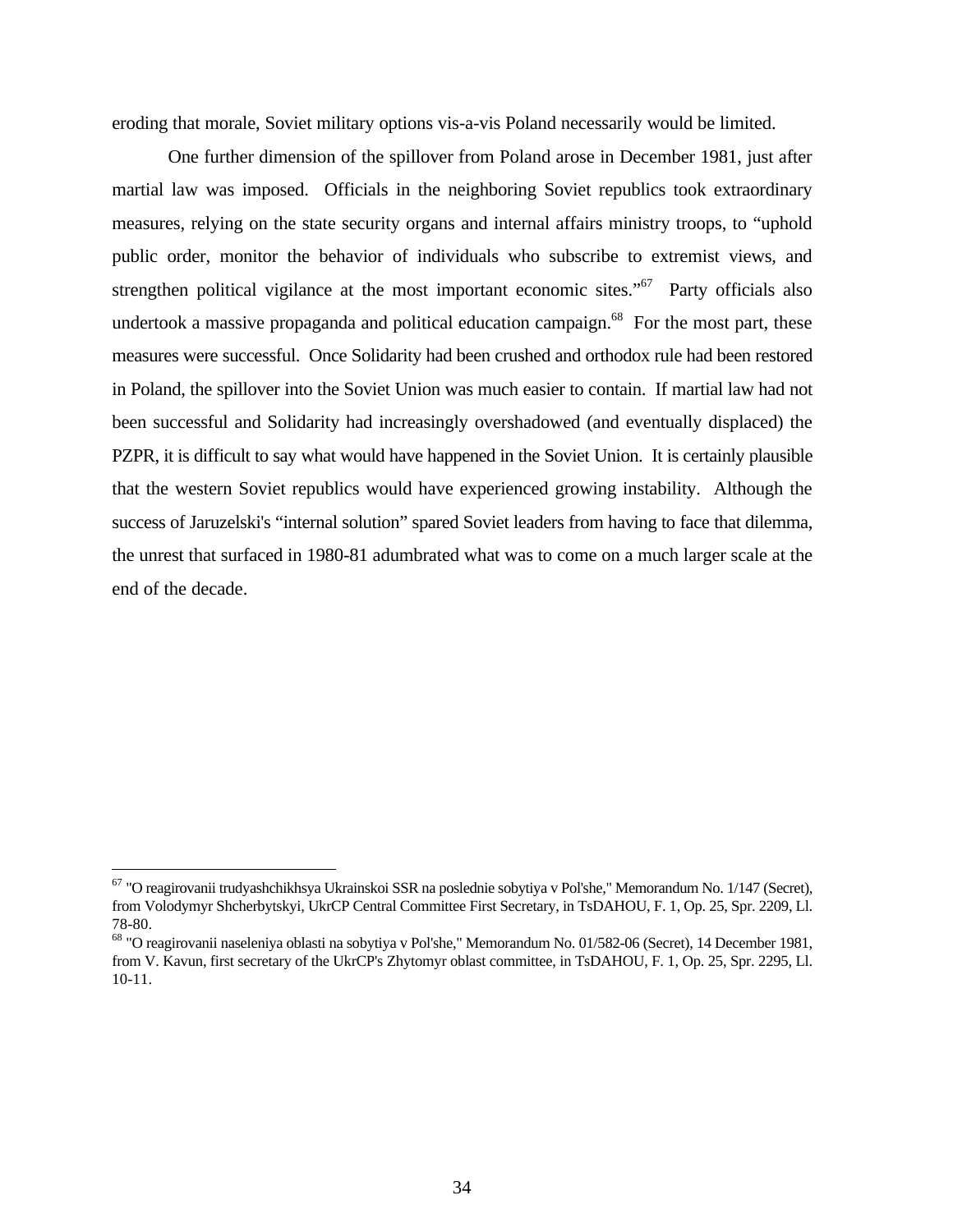## DOCUMENT No. 1

To be returned within 3 days to the Proletarians of all countries, unite! CPSU CC(General Department, 1st sector)

#### Communist Party of the Soviet Union CENTRAL COMMITTEE

# TOP SECRET SPECIAL DOSSIER

## E Y E S O N L Y

No. P/213/38

 $\overline{a}$ 

To: Cdes. Brezhnev, Andropov, Gromyko, and Rakhmanin

 Extract from Protocol No. 213 of the Session of the CPSU CC Politburo on 3 September 1980

\_\_\_\_\_\_\_\_\_\_\_\_\_\_\_\_\_\_\_\_\_\_\_\_\_\_\_\_\_\_\_\_\_\_\_\_\_\_\_\_\_\_\_\_\_\_\_\_\_\_\_\_\_\_\_\_\_\_\_\_\_\_\_\_\_\_\_\_\_

On Theses for the Discussion with Representatives of the Polish Leadership.

To endorse the theses for the discussion with representatives of the Polish leadership (see attached).

# CC SECRETARY

\_\_\_\_\_\_\_\_\_\_\_\_\_\_\_\_\_\_\_\_\_\_\_\_\_\_\_\_\_\_\_\_\_\_\_\_\_\_\_\_\_\_\_\_\_\_\_\_\_\_\_\_\_\_\_\_\_\_\_\_\_\_\_\_\_\_\_\_\_

Regarding point 38 of Prot. No. 213

To be transmitted by the KGB in encrypted form to the designated point.

1. To give a precise evaluation of and take a clear position on the agreement with the socalled "United Strike Committees" (ZKS) in Gdansk and Szczecin.<sup>1</sup>

The agreement concluded by the PPR government, and endorsed by the plenum of the PZPR CC, exacts a high political and economic price for the "regulation" it achieves. We, of

<sup>&</sup>lt;sup>1</sup> Translator's Note: Momentous agreements were concluded between the Polish government and the Inter-Factory Strike Committee (*Miedzyzakladowy Komitet Strajkowy*, or MKS) in Szczecin and Gdansk on 30 and 31 August, respectively. These agreements, coming after two months of deepening unrest all over Poland, were swiftly approved by the Central Committee of the Polish United Workers' Party (*Polska Zjednoczona Partia Robotnicza*, or PZPR). Three days later, another agreement was concluded between the Polish government and the MKS in the Silesian mining town of Jastrzebie. The three agreements marked the full-fledged start of the Solidarity era in Poland.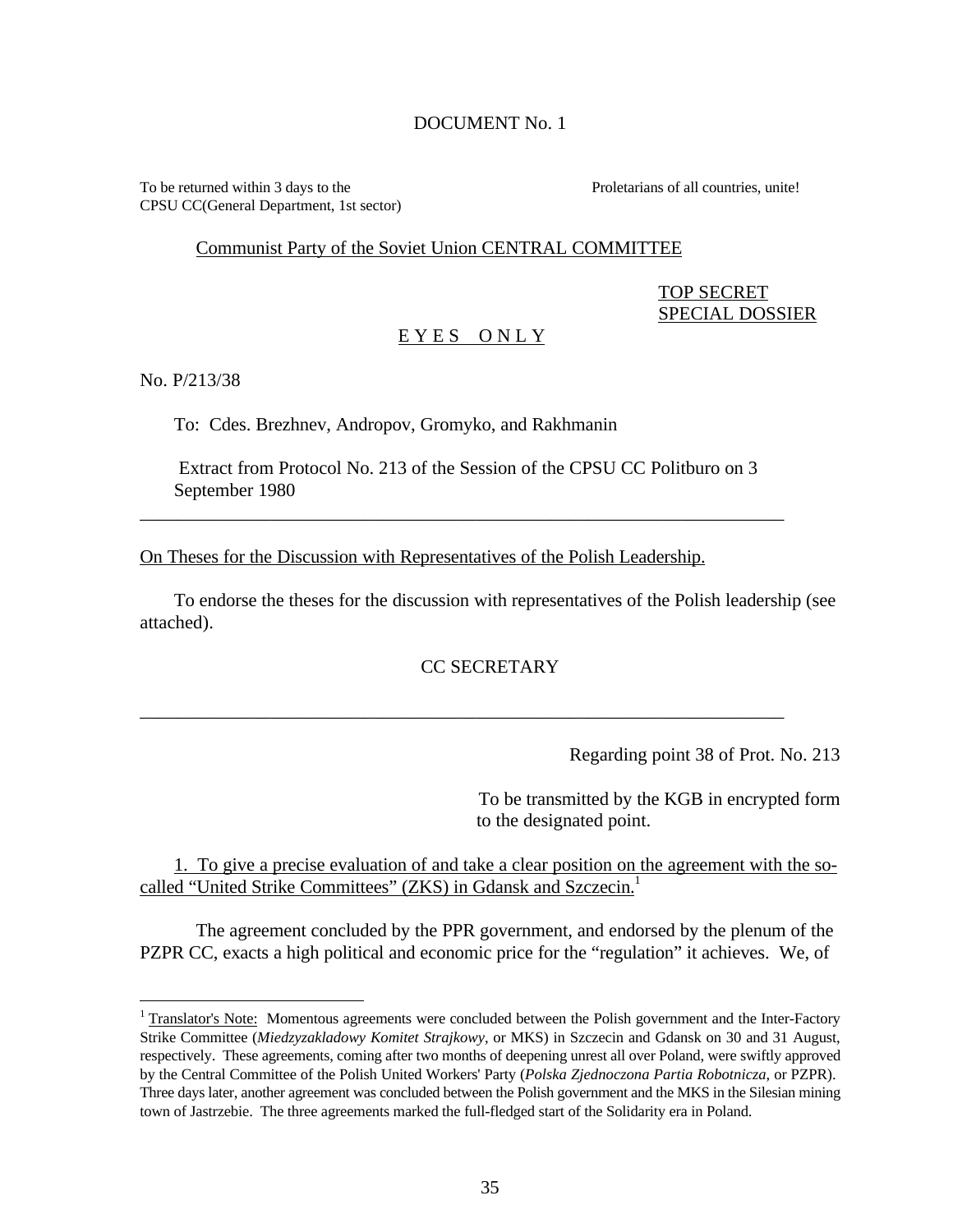course, understand the circumstances in which you had to make this onerous decision.<sup>2</sup> The agreement, in essence, signifies the legalization of the anti-socialist opposition. An organization has emerged that aims to spread its political influence through the entire country.

 The complexity of the struggle against it stems, in particular, from the fact that the members of the opposition disguise themselves as defenders of the working class and as laborers.

The agreement does not eliminate the underlying causes of the crisis events; and what is more, the urgent problems of the Polish economy and Polish society are now becoming more complicated.

Because the opposition intends to continue the struggle to achieve its aims, and the healthy forces of the party and society cannot acquiesce in regressive movement by Polish society, the compromise that has been achieved will be only temporary in nature. One must bear in mind that the opposition is expecting, not without reason, that help will be forthcoming from outside.

-

 $2$  Translator's Note: The PZPR First Secretary, Edward Gierek, had been on vacation in Crimea from late July to mid-August (see below), but he had to cut short his trip when an "occupation strike" (*strajk okupacijny*) began at the huge Lenin Shipyard in Gdansk on 14 August. By the time Gierek arrived back in Warsaw on 15 August, the crisis was slipping beyond his control. The PZPR Politburo had met in an emergency session on 14 August at the behest of Stanislaw Kania, a senior Politburo member responsible for security affairs, who had ordered the mobilization of three army regiments near the strike areas and the severing of communications with Gdansk. On 15 August the PZPR Politburo resumed its deliberations, with Gierek present. Kania gave a disconcerting update on the crisis, prompting Gierek to aver that the strikers were acting "at foreign inspiration." He warned that the situation might soon become "so dangerous" that they would have to approve the "use of force" (*uzycie sily*). To this end, a task force was set up on 16 August at the Polish Ministry of Internal Affairs to prepare for a harsh crackdown, using the codename *Lato-80* (Summer '80). Under the supervision of a deputy minister, General Boguslaw Stachura, the *Lato-80* task force devised a plan involving the deployment of commandos in military helicopters to storm the Lenin Shipyard, followed by mass arrests. See the transcripts "Protokol Nr. 16 z posiedzenia Biura Politycznego KC PZPR 14 sierpnia 1980 r.," 14 August 1980 (Secret), and "Protokol Nr. 17 z posiedzenia Biura Politycznego KC PZPR 15 sierpnia 1980 r.," 15 August 1980 (Secret), both reprinted in Zbigniew Wlodek, ed., *Tajne Dokumenty Biura Politycznego: PZPR a "Solidarnosc" 1980-1981* (London: Aneks, 1992), pp. 23-28 and 28-34, respectively. On the *Lato-80* planning, see "Posiedzenie Sztabu MSW, 29.VIII.1980 r.," 29 August 1980 (Top Secret), in Archiwum Urzedu Ochrony Panstwa (AUOP), Sygnatura (Sygn.) 2309/IV, Tom (T.) 2. See also the contributions by Janusz Krupski and Jarema Maciszewski in Kancelaria Sejmu, *O stanie wojennym: W Sejmowej Komisji Odpowiedzialnosci Konstytucynej* (Warsaw: Wydawnictwo Sejmowe, 1997), pp. 108-110 and 126-128, respectively. The task force's plan was never put into effect because of deep rifts within the PZPR Politburo, which came to a head at a meeting on 29 August. Before the 29th, Gierek had considered requesting Soviet military intervention to crush the strike movement, but he received no response from Moscow to his tentative overtures. Hence, by the 29th he had decided to seek other options. A few members of the PZPR Politburo, especially Wladyslaw Kruczek, wanted to cease negotiations with the strike committee and to impose martial law right away. Their position was based in part on Stachura's contention that the security forces could quickly "exterminate the counterrevolutionary nest in Gdansk." Most members of the Politburo, however, were much less sanguine than Stachura was. Kania, in particular, said it was a "fantasy" to expect that a large-scale crackdown could be implemented so soon. Heeding Kania's advice, the Politburo decided, if only with grave misgivings, to sign the proposed agreements establishing a "free, self-governing trade union." No one on the Politburo welcomed this decision — Gierek insisted that "under threat of a general strike, we must choose the lesser evil and then find a way to get out of it" — but in the absence of a viable alternative (including Soviet military intervention), the Politburo reluctantly concluded that, for the time being, the strikers' demands would have to be fulfilled. See "Protokol Nr. 28 z posiedzenia Biura Politycznego KC PZPR 29 sierpnia 1980 r.," 29 August 1980 (Secret), in Wlodek, ed., *Tajne Dokumenty Biura Politycznego*, pp. 84-90.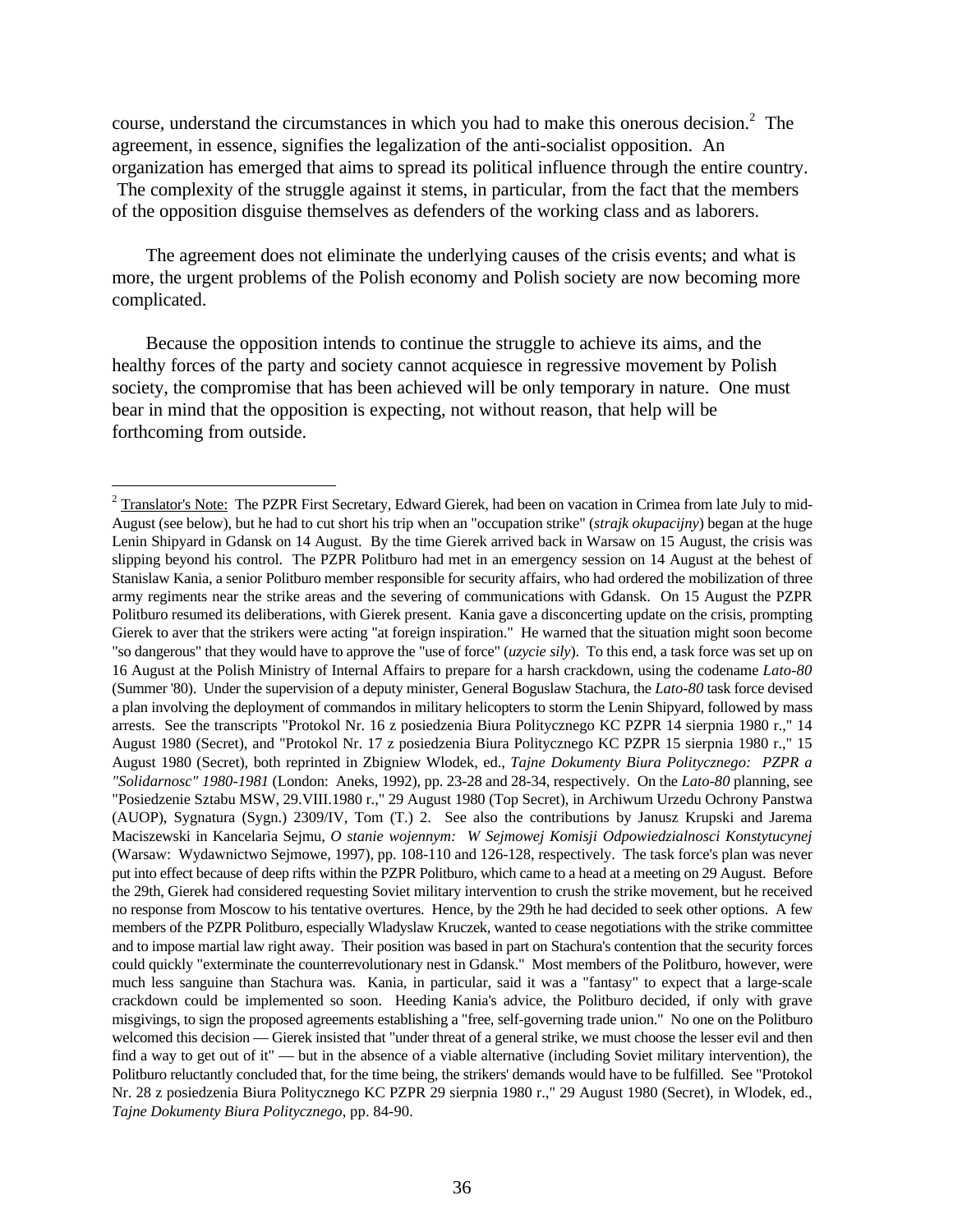2. Under the pressure of anti-socialist forces, who have succeeded in leading astray a significant portion of the working class, the PZPR had to go on the defensive. Now the problem is how to prepare a counterattack and reclaim the positions that have been lost among the working class and the people.

In launching this counterattack, it would be advisable to use all the capabilities afforded by the ruling Party and its strong, healthy core, by the state apparatus, and by mass social organizations, while showing political flexibility. These institutions will provide necessary support to the vanguard ranks of the working class. If circumstances warrant, it would be advisable to use the contemplated administrative means.<sup>3</sup>

The Party must give a principled political evaluation of the August events and must also accelerate the formulation of its own program of action, which will include steps to improve the life of workers.

3. It is necessary to give overriding significance to the consolidation of the leading role of the Party in society.

The current political crisis has sharply weakened the influence and authority of the Party among the working class. In such circumstances one must adopt all necessary measures for its organizational and ideological cohesion and for the reestablishment of its influence and authority.

Among some concrete recommendations, one might list the following:

 $\overline{a}$ 

 $3$  Translator's Note: Planning for the use of "administrative" measures had begun in Poland even before the Gdansk and Szczecin accords were signed. One sign of this was the creation of the *Lato-80* task force (see previous annotation), which remained in existence until early 1982. In addition, a "Party-Government Crisis Staff" (*Partyjno-rzadowy Sztab Kryzysowy*) was set up on 24 August 1980, just after the conclusion of a PZPR Central Committee plenum, which endorsed personnel changes in the PZPR Politburo and approved efforts to seek an agreement with the striking workers. The newly-appointed prime minister, Jozef Pinkowski, was chosen to head the Crisis Staff. (Pinkowski had been designated to replace Edward Babiuch, whose removal adumbrated Gierek's own downfall on 6 September.) The Crisis Staff sought to keep the Gdansk and Szczecin accords as vague as possible so that Solidarity's gains could be gradually eroded. In conjunction with the Internal Affairs Ministry, the Crisis Staff devised "administrative" measures to curb the growing unrest. But by the end of September, when it had become clear to most officials that administrative measures were likely to be insufficient, the Crisis Staff authorized the drafting of preliminary guidelines for the imposition of martial law (discussed in annotation no. 17 below). The origins and role of the Party-Government Crisis Staff were first disclosed in 1987 by Colonel Ryszard Kuklinski, who called it by an alternative name, the Party-Government Leadership Staff (*Partyjno-rzadowy Sztab Kierowniczy*). Kuklinski was a top aide to Jaruzelski in 1980-81 and was one of five officers on the Polish General Staff overseeing preparations for the military aspects of martial law. (The Ministry of Internal Affairs was responsible for planning other aspects of the crackdown.) Kuklinski had been a crucial intelligence source for the U.S. Central Intelligence Agency (CIA) since the early 1970s, having provided many thousands of pages of highly classified documents about Soviet and Warsaw Pact war planning and Soviet-Polish military relations. He had to escape from Poland in November 1981. Six years later, Kuklinski agreed to a lengthy interview, "Wojna z narodem widziana od srodka," *Kultura* (Paris), No. 4/475 (April 1987), pp. 3-55, which provides invaluable information for those studying the 1980-81 crisis. His discussion of the Party-Government Crisis Staff, on pp. 17-18 (and elsewhere), has been amply corroborated by newly declassified documents from the Polish military and internal affairs ministry archives.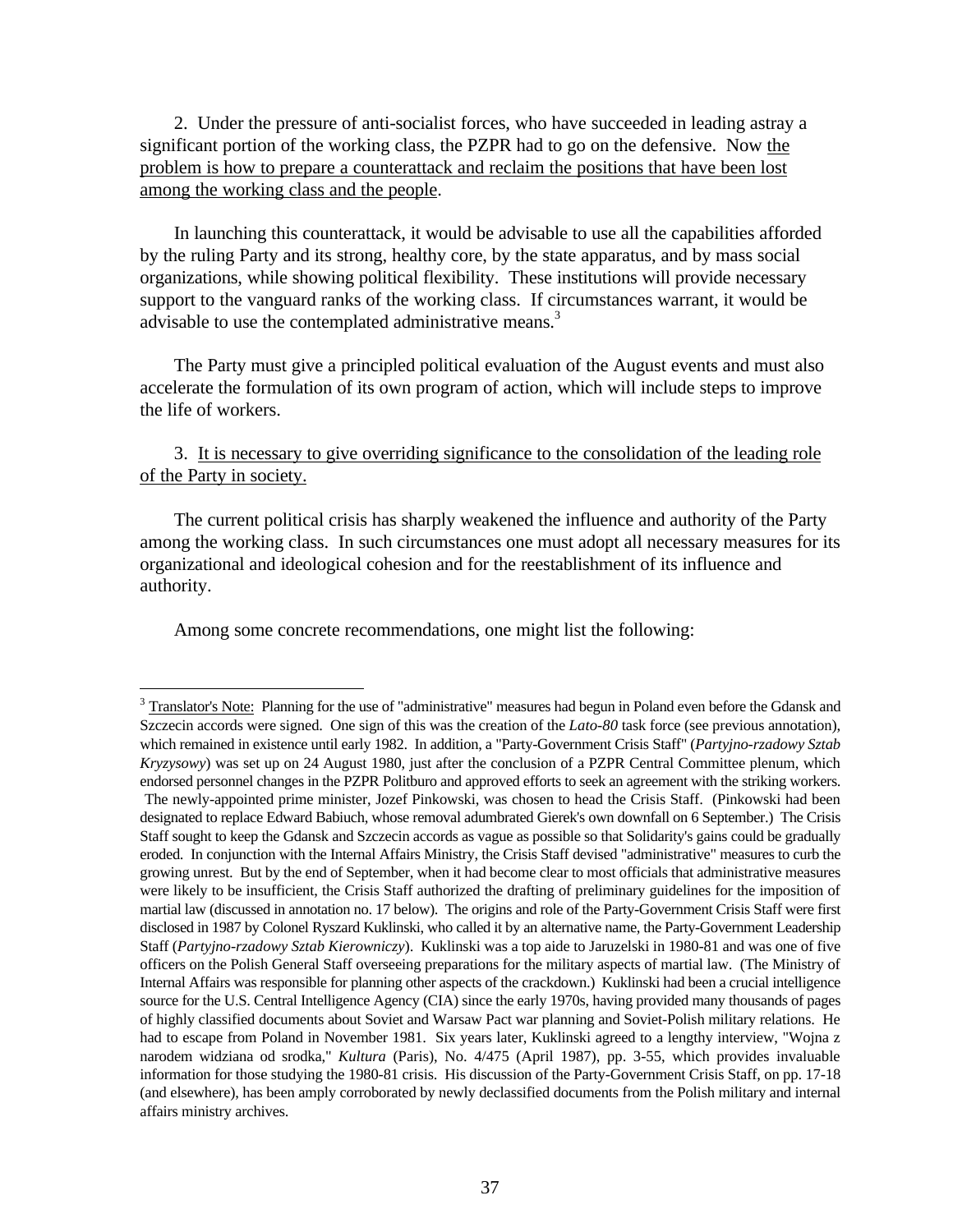— On an urgent basis, carry out measures to raise the combativeness of all Party organizations, taking account of the lessons of the political crisis. Act decisively in removing people who are clearly alien to the Party, while conforming with the specific conditions existing right now in the country.

— Convene a plenum of the Central Committee as soon as possible in order to work out a detailed, positive program specifying the main policy directions.<sup>4</sup> The program must, in particular, undercut the significance of the demands of the strike committees in Gdansk and Szczecin as much as possible in the eyes of the workers. In accordance with materials from the CC plenum, convene expanded plenary sessions of PZPR provincial, municipal, and local committees, sessions of the Party aktiv, and Party meetings at enterprises.

— Consider the possibility of convening a Party Congress, at which a full-scale program of action for the Party would be worked out, new directives for the five-year plan would be affirmed, and necessary changes in the leading organs would be introduced.<sup>5</sup>

— An increase in the combativeness of the Party in rural locations will require the comprehensive organizational strengthening of the PZPR's local committees, which since the administrative reforms of 1975 have been serving in the role of regional committees.<sup>6</sup>

— Consider directions for the leading work in party organs carried out by experienced political workers of the Polish Army.

# 4. The reestablishment of severed links between the Party and the working class will

 $\overline{a}$ 

<sup>&</sup>lt;sup>4</sup> Translator's Note: A PZPR Central Committee plenum was convened on 6 September 1980. The main action taken at the plenum was the removal of Edward Gierek as PZPR First Secretary. Stanislaw Kania was elected to replace him.  $<sup>5</sup>$  Translator's Note: The PZPR's Extraordinary Ninth Congress was not convened until mid-July 1981.</sup>

 $6$  Translator's Note: Changes in the PZPR's administrative structure in 1975 were the last in a series of modifications begun in the early 1970s. Until the early 1970s Poland was divided into 17 provinces (*wojewodztwa*), which were subdivided into counties (*powiaty*), which in turn were sub-divided into localities (*gromady*). Party organizations existed at all three levels, each of which was strictly accountable to the highest party organs in Warsaw. In 1975 this four-tier system (four tiers counting the highest-level organs) was replaced by a three-tier structure based on 49 newly demarcated provinces (*wojewodztwa*), which encompassed hundreds of localities (*gminy*). Under the old system, local party officials often had been frustrated in trying to manage their own affairs, but the new structure devolved greater authority to them. For the Polish state security organs, however, the changes were far less welcome. In March 1981 a senior official from the Polish internal affairs ministry complained that "the elimination in 1975 of the lower rungs of the administrative division of the country—the *powiaty*—meant that in the localities nothing was left of the state security organs, the police, and the PZPR (they were preserved only in the *wojewodztwo* capitals). In practical terms, this meant that the only remaining source of influence and authority in the localities was the Catholic Church. As a result of this, and also because of the opposition's efforts to disparage government organs, including the state security organs, it is now extraordinarily difficult [for us] to obtain accurate local information, especially about the Catholic Church." Quoted from "Spravka ob informatsii, poluchennoi pri vstrechakh s sotrudnikom MVD PNR," No. 2/508 (Secret), 3 March 1981, by Colonel P. A. Gordienko, deputy head of the Ukrainian KGB directorate for L'viv oblast, with a cover note by V. Dobrik, first secretary of the L'viv oblast committee of the Ukrainian Communist Party (UkrCP), in Tsentral'nyi Derzhavnyi Arkhiv Hromadnykh Ob'ednan Ukrainy (TsDAHOU), Fond (F.) 1, Opis' (Op.) 25, Spravka (Spr.) 2235, Listy (Ll.) 16-20. Gordienko's claim that the Security Service (*Sluzba bezpieczenstwa*, or SB), police, and PZPR had no branches at the local level is spurious, but his general perception of the matter seems to have been widely shared within the SB.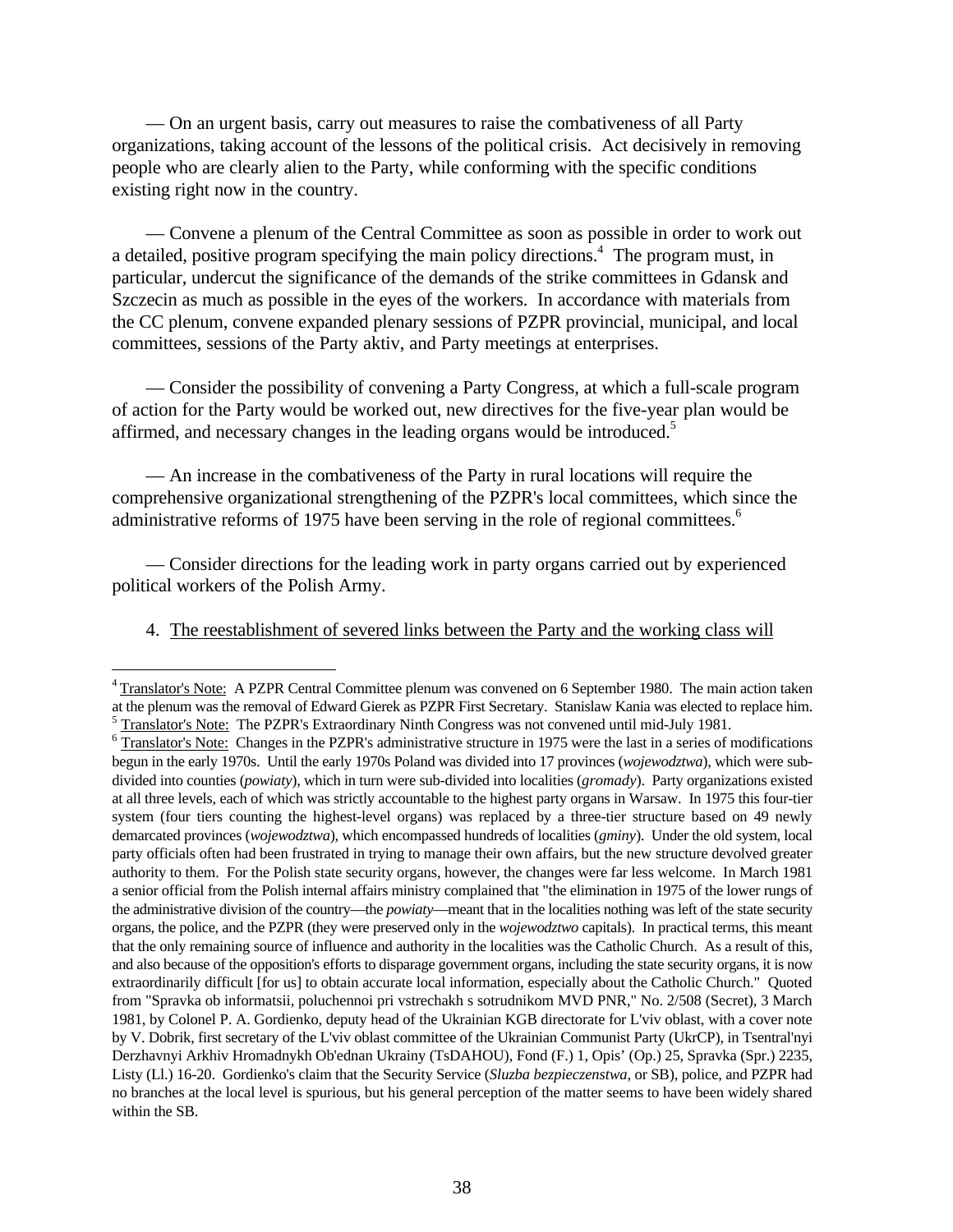require a fundamental renewal of the activity of trade unions. Do everything necessary to prevent the dissolution or disintegration of the existing trade unions (CRZZ) and their organizations.<sup>7</sup> Convene as soon as possible the regular 9th Congress of the trade unions of Poland, where the foremost task will be to move the trade unions as close as possible to the workers and to earn their full confidence.

— Put up a defense of the basic principles of the trade union movement in the conditions of a socialist society. Abide by certain provisions in the agreement with the ZKS and at the same time adopt all measures to limit and neutralize the effect of the most dangerous articles in the agreement. Come forward with bold initiatives of a social character, which would bolster the authority of the trade unions.

— Raise the quality of personnel in trade union organizations by bringing in advanced, trustworthy workers. Carry out elections of trade union activists before this is done in the socalled "self-governing" trade unions.

— Seek to limit the activity and influence of the so-called "self-governing" trade unions among the masses, a task that will be accomplished predominantly by mobilizing public opinion. Move actively in infiltrating the so-called "self-governing" trade unions with people devoted to the Party.<sup>8</sup>

<sup>7</sup> Translator's Note: Poland's official Central Council of Trade Unions (*Centralna Rada Zwiazkow Zawodowych*, or CRZZ) had been thoroughly discredited by the time this document was issued.

<sup>&</sup>lt;sup>8</sup> Translator's Note: An official campaign to infiltrate Solidarity soon began in earnest. Ryszard Kuklinski later recalled that "from around December 1980 to February of the following year, the [Polish] Ministry of Internal Affairs concentrated all its efforts on the use of agents to penetrate Solidarity." (Quoted from "Wojna z narodem widziana od srodka," p. 26.) Kuklinski's testimony is borne out by countless documents in the Polish and Russian archives. To cite but one example: A memorandum prepared for the CPSU Secretariat in early 1981 revealed that PZPR officials in the Radom province of Poland had informed a visiting Soviet delegation that "the party organs are trying to infiltrate the governing committees of 'Solidarity' at enterprises with as many party members as possible." The Radom officials expressed "certainty that within a year-and-a-half to two years the new trade union will be under party control." See "Informatsiya o poezdke delegatsii Yaroslavskogo obkoma KPSS v Radomskoe voevodstvo PNR," Memorandum No. 0035 (Top Secret), 21 January 1981, from I. Zaramenskii, first secretary of the CPSU's Yaroslavl oblast committee, in Tsentr Khraneniya Sovremennoi Dokumentatsii (TsKhSD), F. 5, Op. 84, Delo (D.) 85, Ll. 298-301. It is unclear precisely how successful this infiltration campaign proved to be. Although at least one-third (perhaps as many as twofifths) of all PZPR members openly joined Solidarity, most of them seemed to be genuinely supportive of the union's goals. Even those who initially joined Solidarity as PZPR infiltrators were, in some cases, inclined to shift their allegiances to the union. A hardline PZPR official, Stefan Olszowski, complained in November 1980 that "many" party members who were enrolled in Solidarity were proving "unreliable" and "weak." See "Vermerk uber ein Gesprach des Generalsekretars des ZK der SED und Vorsitzenden des Staatsrates der DDR, Genossen Erich Honecker, mit Genossen Stefan Olszowski, Mitglied des Politburos und Sekretar des ZK der Polnischen Vereinigten Arbeiterpartei," 20 November 1980 (Top Secret), in Stiftung Archiv der Parteien und Massenorganisationen der DDR im Bundesarchiv (SAPMDB), Zentrales Parteiarchiv (ZPA) der SED, J IV, 2/2 A-2363; reproduced in Michael Kubina and Manfred Wilke, eds., *"Hart und kompromisslos durchgreifen": Die SED contra Polen 1980/81* (Berlin: Akademie Verlag, 1994), p. 105. Similarly, a Soviet diplomat reported in May 1981 that "members of the PZPR are taking part in strikes sponsored by Solidarity despite orders from the PZPR Politburo that they must not participate." Quoted in "O prazdnovanii pervogo maya i godovshchiny so dnya prinyatiya konstitutsii 3 maya (Politicheskaya zapiska)," Cable No. 68 (Secret), 4 May 1981, from N. P. Ponomarev, Soviet consul-general in Szczecin, in TsKhSD, F. 5, Op. 85, D. 597, Ll. 6-12. Soon thereafter, Soviet officials began expressing concern that Solidarity was steadily taking over the PZPR, rather than the other way around. In June 1981, for example, the Soviet ambassador in Poland, Boris Aristov, said he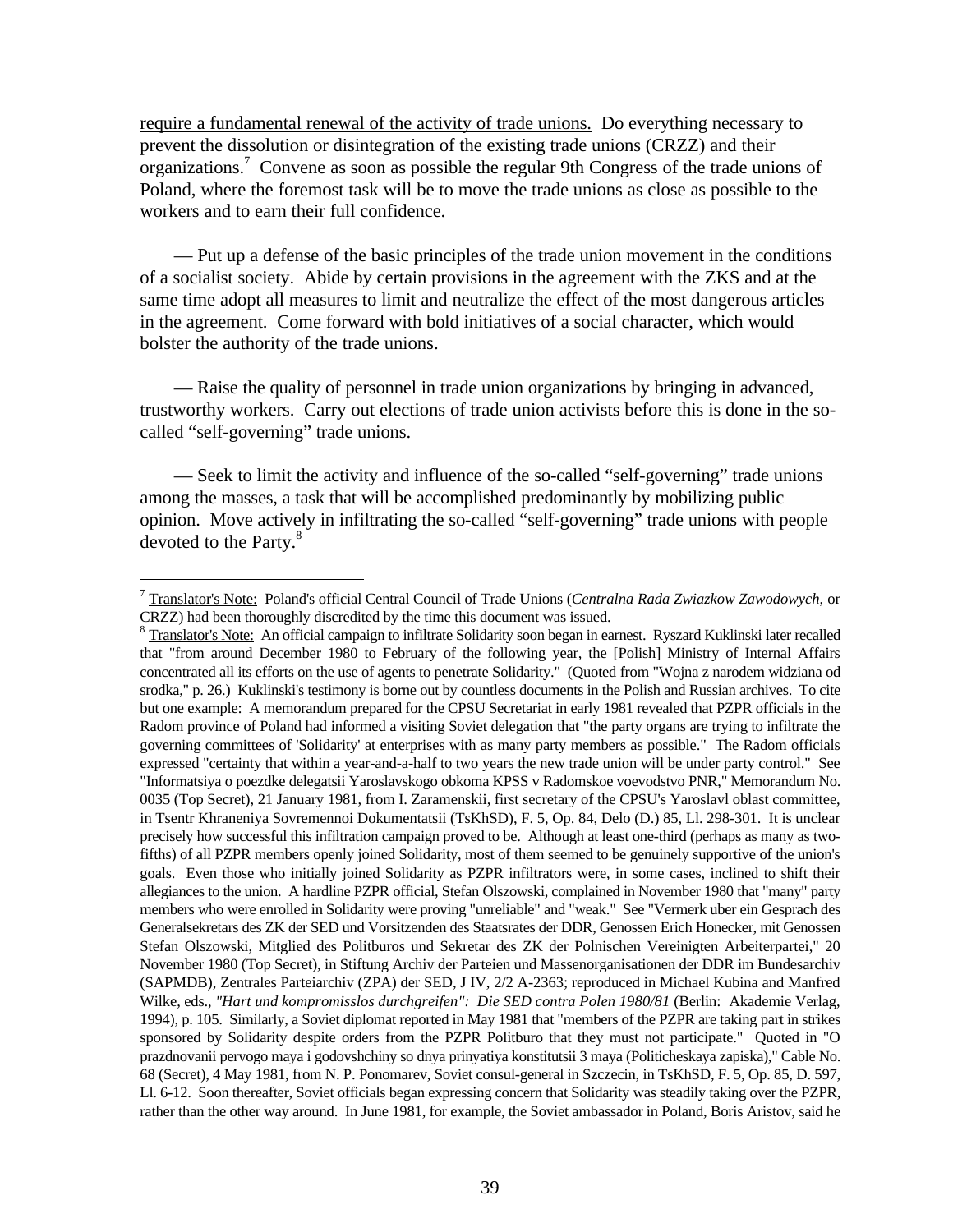5. In light of the danger created by the activity of the anti-socialist forces, use state structures to carry out necessary measures for the strengthening of the socialist legal order.

— Pay greater attention to the army and devote special attention to the military-political preparation of soldiers.<sup>9</sup> Use the opportunity to attract army command personnel to perform party-economic work as well.

— Adopt necessary measures to expose the political nature and designs of the ringleaders of the opposition.

6. In the sphere of the mass media and propaganda, concentrate efforts on the further strengthening of Party leadership and supervision over these organs. This is especially necessary when in practice the question has arisen of the "limitation of censorship" and the expansion of access for the anti-socialist forces and the Church to the mass media.<sup>10</sup>

 $\overline{a}$ 

 $9 \text{ Translator's Note: }$  As is evident in several documents below, Soviet and Polish leaders in 1980-81 were increasingly concerned about the reliability of the Polish armed forces for internal coercion. The passage of time meant that new recruits had been exposed to Solidarity's influence long before entering the army. As early as November 1980, a few senior PZPR officials were worried that "some 60 to 70 percent of the army is leaning toward Solidarity." Quoted from "Informatsiya o nekotorykh vyskazaniyakh pol'skikh grazhdan sovetskim turistam v PNR iz Vinnitskoi oblasti," Report No. 03/284 (Top Secret), 26 November 1980, from A. V. Merkulov, head of the UkrCP Central Committee Department on Foreign Ties, in TsDAHOU, F. 1, Op. 25, Spr. 2138, Ll. 46-49. This estimate, which was conveyed orally to a member of the CPSU Politburo Commission on Poland, Oleg Rakhmanin, may have overstated the problem, but Kania himself acknowledged in early December 1980 that "the adverse situation has also taken its toll in the army.... Among the new recruits are people who have taken part in strikes or whose parents have taken part in strikes. This means that political indoctrination and discipline in the armed forces are of the utmost importance. We must bear in mind the influence that the families of [new] troops in the army and security forces have on them." Quoted from "Stenografische Niederschrift des Treffens fuhrender Reprasentanten der Teilnehmerstaaten des Warschauer Vertrages am 5. Dezember 1980 in Moskau," 5 December 1980 (Top Secret), in SAPMDB, ZPA, J IV, 2/2 A-2368; reproduced in Kubina and Wilke, eds., *"Hart und kompromisslos durchgreifen"*, p. 150. Despite Kania's awareness of the problem, reports from Soviet diplomatic and intelligence officials continued to highlight "shortcomings" in the "military-political preparation of [Polish] soldiers." Just a month before martial law was imposed, a lengthy diplomatic cable described "evidence that the political training of [Polish] officers has been increasingly deficient." See "O politicheskoi situatsii i nastroeniyakh v voevodstvakh yuzhnogo regiona PNR (Politpis'mo)," Cable No. 179 (Secret), 12 November 1981, from G. Rudov, Soviet consul-general in Krakow, in TsKhSD, F. 5, Op. 84, D. 597, Ll. 13-22.

<sup>10</sup> Translator's Note: When the Szczecin and Gdansk accords were signed, the chief government negotiator (and deputy prime minister), Mieczyslaw Jagielski, promised that Solidarity would soon be given access to the mass media and would be permitted to have its own publications. In subsequent months the authorities repeatedly stalled in fulfilling these promises. Jagielski also pledged that by the end of November the government would propose legislation defining the "limits of censorship." The Soviet Politburo seems to be expressing disapproval of the notion of "limiting censorship," but it should be noted that this concept was less ambitious than the strikers' original goal of *eliminating* censorship. Solidarity was willing to put up with some censorship, so long as it was legally and openly regulated. In the past, censorship in Poland had been arbitrarily enforced in accordance with top-secret guidelines. See *Czarna*

<sup>&</sup>quot;could not exclude the possibility that a significant number of supporters of Solidarity will be included in the new PZPR Central Committee. This could cause the PZPR to lose its Marxist-Leninist character." Quoted from "Obstanovka v PNR nakanune IX S"ezda PORP," Cable No. 568 (Top Secret), 30 June 1981, from Aristov to the CPSU Secretariat, in TsKhSD, F. 5, Op. 84, D. 596, L. 17. Despite the questionable utility of the infiltration campaign, the proposal in this Soviet document is interesting insofar as it reveals the extent of Moscow's enmity toward Solidarity from the very start.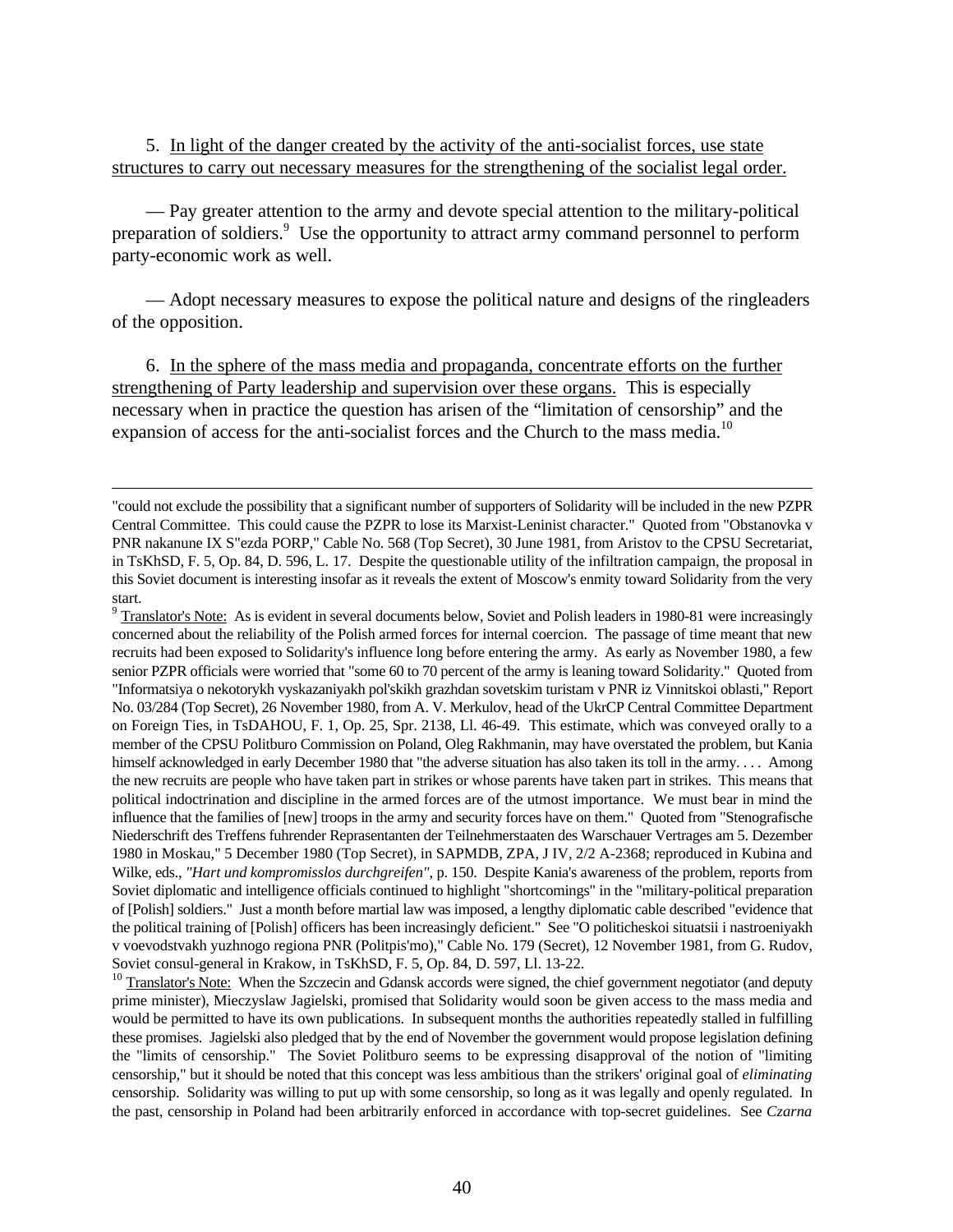— In these circumstances it is necessary to provide an elaborate definition of what is permissible, having openly declared that the law on the press forbids any statements against socialism.

— Adopt necessary measures to put an end to the wide circulation of anti-Communist publications, films, and television productions in the PPR, and to maintain strict control over the sources of information emanating from Poland, including the activity of bourgeois journalists.

Strengthen party control over the work of the central and local press, over the supervisors of editorial collectives, and particularly over all television and radio broadcasts.

Using the mass media, show that events in Poland have been caused not by any shortcomings of the socialist system *per se*, but by mistakes and oversights, and also by some objective factors (natural calamities, etc.). Through the mass media, actively and broadly counteract the anti-Polish and anti-Soviet attacks of hostile propaganda.

Objectively depict the economic advantages Poland derives from broad cooperation with the USSR and other fraternal countries. Refute the widely circulated slander that one of the reasons for the current difficulties in supplying the population of the PPR with consumer goods is the shipment of such goods to the other countries of socialism.<sup>11</sup>

\* \* \*

<u>.</u>

After expressing a number of points about the critical situation that has emerged in the PPR, we would like once again to draw the attention of our Polish friends to the recommendations and suggestions offered by Comrade L. I. Brezhnev during the discussions in the Crimea with E. Gierek both in 1979 and especially on 31 July 1980, as well as in his letter of 21 August 1980 addressed to the PZPR CC.<sup>12</sup>

*Ksiega Cenzury PRL* (London: Aneks, 1977-1978). See also Laszlo Revesz, *Pressrecht und Pressepraxis in Polen: ein Vergleich mit andern Ostblockstaaten* (Bern: Verlag SOI, 1988), esp. pp. 5-47.

<sup>&</sup>lt;sup>11</sup> Translator's Note: Poland's economic ties with the Soviet Union had long been a source of popular resentment in Poland. From the 1940s on, Soviet diplomats and military officers in Poland heard endless complaints about the "high price Poland is obliged to pay for friendship with the USSR" and about the "treaty links with the Soviet Union that are forcing Poland to reject highly profitable arrangements [and] far more advantageous economic opportunities" in Western Europe. Quoted from "O nekotorykh nastroeniyakh v Pol'she po voprosu pol'sko-sovetskikh ekonomicheskikh otnoshenii," Memorandum from Lieutenant-General A. Okorokov, head of Political Directorate of the Northern Group of Forces, to M. A. Suslov, 19 March 1947 (Top Secret), in Rossiiskii Tsentr Khraneniya i Izucheniya Dokumentov Noveishei Istorii (RTsKhIDNI), F. 17, Op. 128, D. 284, Ll. 27-28, with cover note to M. A. Suslov.

<sup>&</sup>lt;sup>12</sup> Translator's Note: During the Brezhnev era, it was common for East European leaders to hold bilateral talks in late July or August with Soviet Politburo members who were vacationing in the Crimea. Gierek's departure for the Crimea in July 1980 came amid a wave of strikes in Poland triggered by an announcement on 2 July of steep increases in food prices. Before Gierek left for the Soviet Union, he consulted with Kania and other senior Polish officials about the possibility of delaying or cancelling his trip, but they repeatedly assured him that everything would remain under control while he was gone. Numerous archival documents, including this one (see below) and the secret report distributed by the CPSU Politburo about the nature of Brezhnev's talks in the Crimea, indicate that Brezhnev and Gierek discussed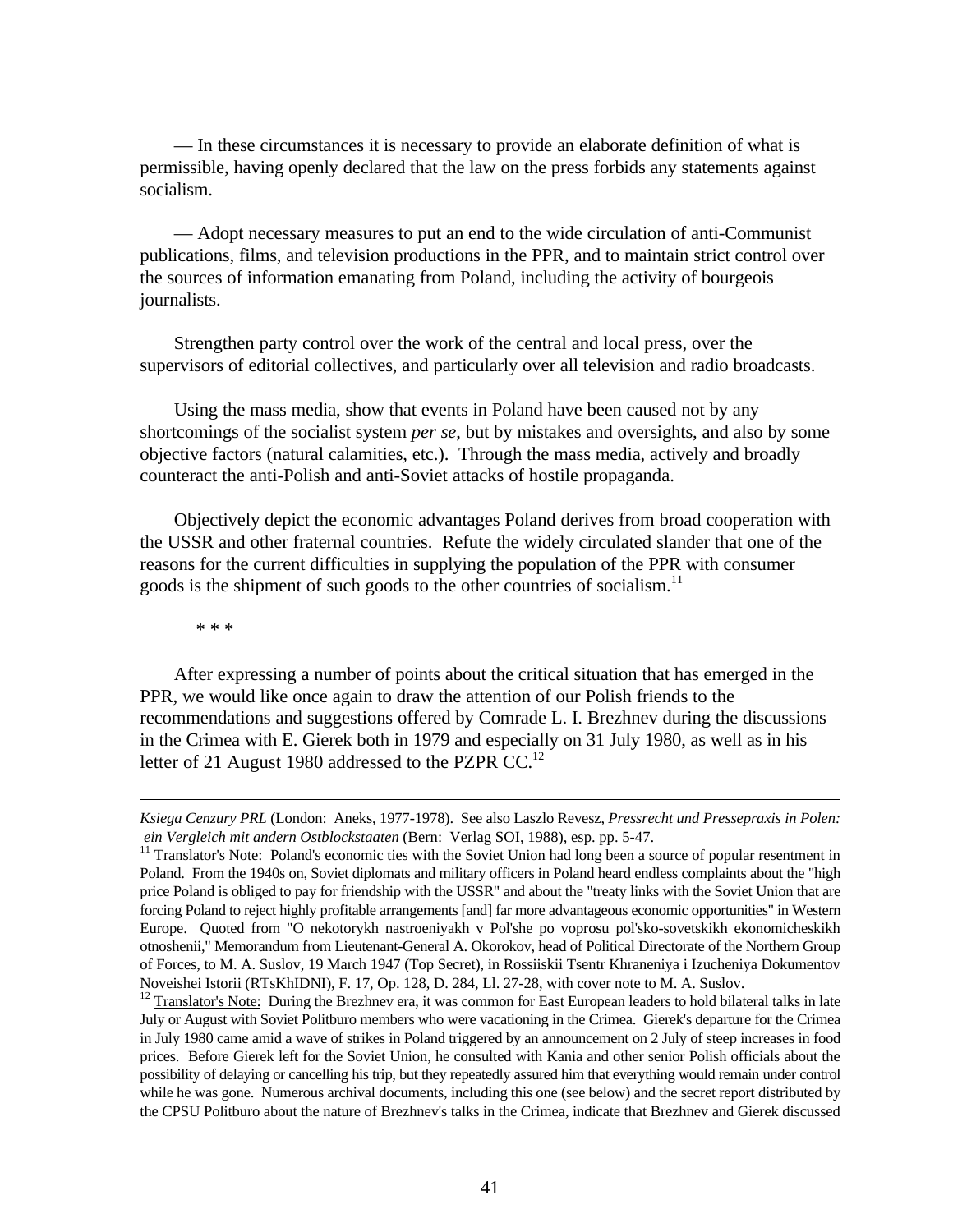Of particular importance in today's situation are the following suggestions offered by Comrade L. I. Brezhnev on 31 July 1980:

— carry out, along a wide front, work aimed at fostering socialist internationalism, while decisively rebuffing all attempts to use nationalism in the propagation of anti-socialist and anti-Soviet sentiments, as well as all attempts to misrepresent the history of Soviet-Polish relations and the nature of cooperation between the USSR and the PPR; $^{13}$ 

— launch relentless counterpropaganda against efforts to water down the class content of socialist patriotism under the slogan of "All Poles in the world are brothers,"<sup>14</sup> as well as the

-

the burgeoning crisis at some length during their meeting on 31 July. See, for example, "Informatsiya ob otklikakh sekretarei partiinykh komitetov Kompartii Litvy na itogi krymskikh vstrech General'nogo sekretarya TsK KPSS, Predsedatelya Prezidiuma Verkhovnogo Soveta SSR tov. Brezhneva L. I. s rukovoditelyami bratskikh partii sotsialisticheskikh stran v 1980 godu," Report No. 949s (Top Secret), 27 August 1980, in Lietuvos Visuomenes Organizaciju Archyvas (LVOA), Fondo (F.) 1771, Apyros (Apy.) 257, Bylo (B.) 193, Lapai (La.) 113-117. Curiously, though, the joint communique published on 1 August made no direct mention of the unrest. See "Druzheskaya vstrecha," *Pravda* (Moscow), 1 August 1980, p. 1. At a Warsaw Pact summit in early December 1980, Brezhnev harkened back to the 31 July meeting, claiming that he had "continually emphasized to Gierek that a resolute campaign against the anti-socialist elements is necessary. But all we heard in response [from Gierek] was: 'Nothing is going on, no opposition exists, the Polish government and party are in control of the situation.'" (This is indeed what Gierek had been hearing from his Polish colleagues.) Brezhnev went on to say that he could not be sure why Gierek would have made such claims, but that it might have stemmed from "foolishness or overconfidence [or] excessive ambition." Quoted from "Stenografische Niederschrift des Treffens fuhrender Reprasentanten der Teilnehmerstaaten des Warschauer Vertrages am 5. Dezember 1980 in Moskau," pp. 189-190. Brezhnev's letter of 21 August, which still pledged qualified support for Gierek, was raised briefly at a PZPR Politburo meeting the following day; see "Protokol Nr. 22 z posiedzenia Biura Politycznego KC PZPR 22 sierpnia 1980 r.," 22 August 1980 (Secret), reprinted in Wlodek, ed., *Tajne Dokumenty Biura Politycznego*, p. 51. See also Gierek's recollections in *Edward Gierek: Przerwana Dekada*, comp. by Janusz Rolicki (Warsaw: Fakt, 1990), p. 177. After sending the letter to the PZPR Central Committee on 21 August, Soviet leaders gradually lost all remaining faith in Gierek and decided that he would have to be replaced. They provided behind-the-scenes support to Kania, who was chosen as Gierek's successor at a Central Committee plenum on 6 September.

<sup>13</sup> Translator's Note: The unrest in mid-1980 rapidly brought to the surface long-suppressed demands in Poland for an accurate accounting of "blank spots" in Soviet-Polish relations, including the Russian-Polish war of 1919-20, the partition of Poland in September 1939, the Katyn Forest massacres in March 1940, the Soviet Army's failure to support the Warsaw uprising against German occupation forces in the summer of 1944, and the Soviet-Polish standoff in October 1956. Concerns in Moscow about "the use of nationalism in the propagation of anti-socialist and anti-Soviet sentiments" in Poland remained acute throughout the crisis. In a typical case in November 1981, Soviet intelligence sources reported that "information flowing in gives reason to believe that a sweeping explosion of chauvinistic sentiments is possible in Poland, which would be fraught with adverse consequences for attempts to overcome the political and economic crises in the PPR." Quoted from "Ob izmenenii politicheskoi situatsii v PNR," Memorandum No. 0231/3 (Secret), 11 November 1981, from V. Dobrik, first secretary of the UkrCP's oblast committee in L'viv, in TsDAHOU, F. 1, Op. 25, Spr. 2295, L. 35.

<sup>14</sup> Translator's Note: This slogan had taken on greater significance since 1978, when Cardinal Karol Wojtyla of Krakow was chosen to be the new Pope, under the name John Paul II. The Pope returned to Poland on a triumphal visit in June 1979, an event that greatly bolstered the role and prestige of the Church in his native land. Many Poles increasingly viewed the Church, under John Paul's leadership, as a repository of Polish nationalism and a rallying point for Poles around the world. Brezhnev's discussions with Gierek in the sumer of 1979, which were mentioned earlier in this document, had focused on the need to counter the Church's newfound influence. The growing link between the Catholic Church and Polish nationalist traditions helps explain why Soviet leaders in 1980-81 were so wary of the Church and its ties with Solidarity.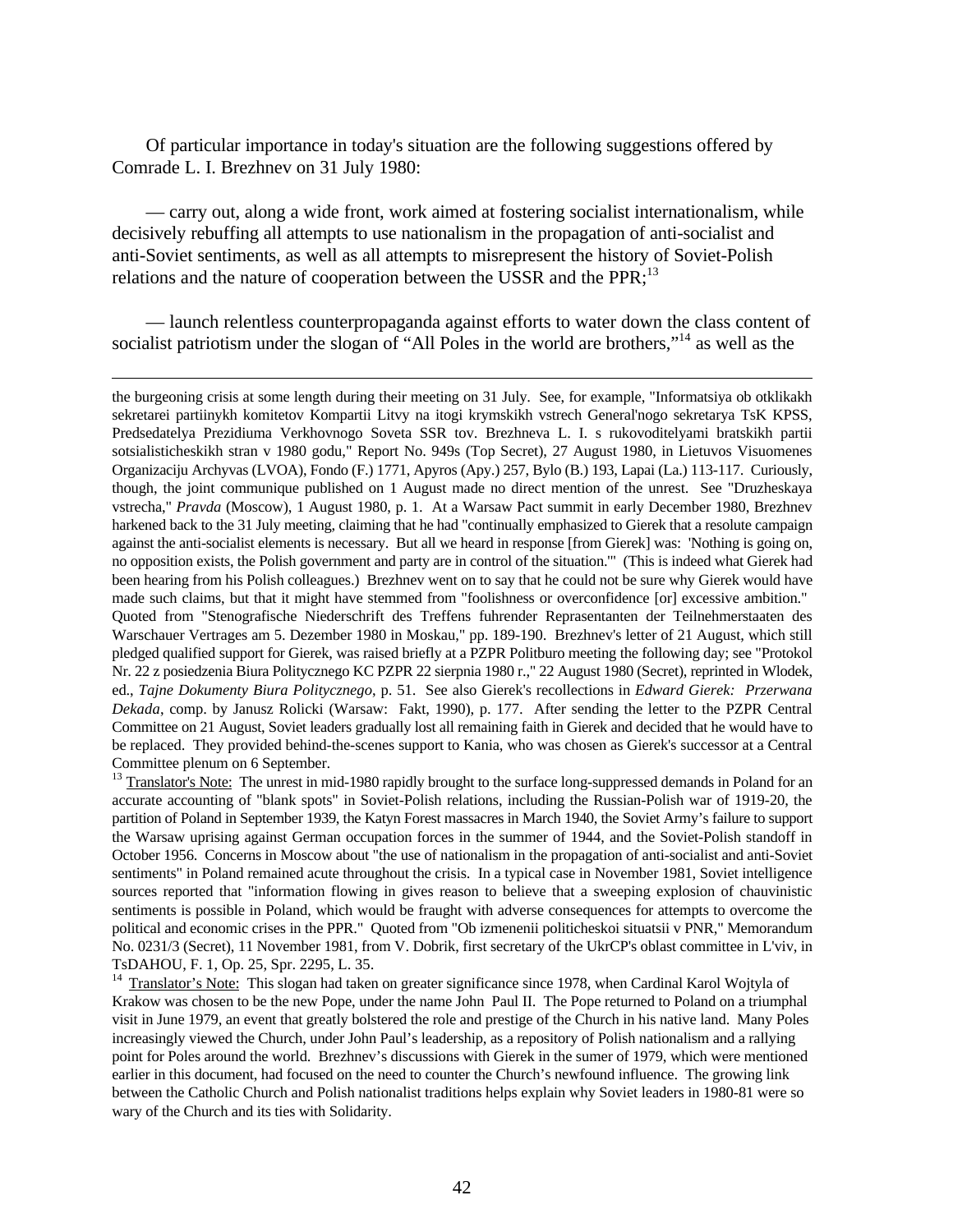efforts to idealize the pre-revolutionary past of Poland; and

— in the political struggle against anti-socialist elements, carry out appropriate attacks against them, rather than merely going on the defensive.

3 September 1980

[*Source: TsKhSD, F. 89, Op. 66, D. 37.*]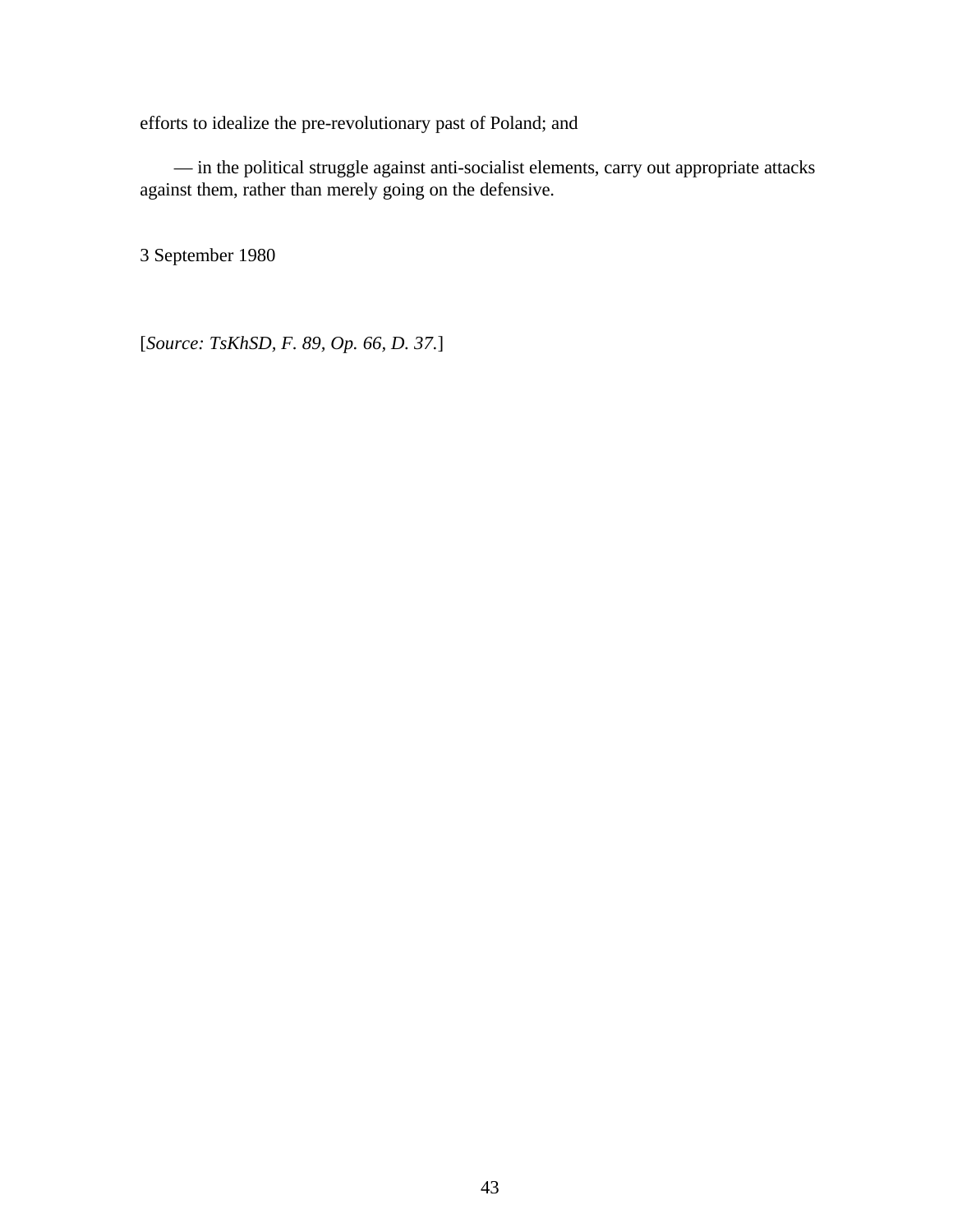#### DOCUMENT No. 2

Top Secret Single Copy (Working Notes)

#### SESSION OF THE CPSU CC POLITBURO

29 October 1980

Cde. L. I. BREZHNEV presiding.

<u>.</u>

Also taking part: Cdes. Yu. V. Andropov, M. S. Gorbachev, V. V. Grishin, A. A. Gromyko, A. P. Kirilenko, A. Ya. Pel'she, M. A. Suslov, N. A. Tikhonov, D. F. Ustinov, K. U. Chernenko, P. N. Demichev, V. V. Kuznetsov, B. N. Ponomarev, M. S. Solomentsev, V. I. Dolgikh, M. V. Zimyanin, K. V. Rusakov.

# I. Materials for a Friendly Working Visit to the USSR by Polish Leaders

BREZHNEV. Tomorrow the PZPR First Secretary, Cde. Kania, and the Chairman of the PPR Council of Ministers, Cde. Pinkowski, are coming here. The commission consisting of Cdes. Suslov, Gromyko, Andropov, Ustinov, Chernenko, Zimyanin, and Rusakov has provided materials for our discussions with the Polish leaders.<sup>15</sup> I closely read these materials. I believe the comrades have covered all the major issues. Perhaps one of you will have some sort of comments, and if so, please let's discuss this.<sup>16</sup>

<sup>&</sup>lt;sup>15</sup> Translator's Note: One of the seven officials whom Brezhnev mentions here—Konstantin Rusakov—was not originally listed as a member of the Soviet Politburo's Commission on Poland, chaired by Mikhail Suslov. The Politburo resolution of 25 August 1980 specified a total of nine members, including Rusakov's main deputy, Oleg Rakhmanin, plus two other officials whom Brezhnev does not mention here: Leonid Zamyatin and Ivan Arkhipov. See "Vypiska iz protokola No. 210 zasedaniya Politbyuro TsK KPSS ot 25 avgusta 1980 goda: K voprosu o polozhenii v Pol'skoi Narodnoi Respublike," No. P210/II (Top Secret), 25 August 1980, in TsKhSD, F. 89, Op. 66, D. 1, L. 1. Because Rusakov himself was very closely involved in all decisions about Poland, it is clear that he became a member of the Politburo Commission early on. (Rakhmanin remained a member as well, though his role was increasingly overshadowed by Rusakov.)

<sup>&</sup>lt;sup>16</sup> Translator's Note: The points raised by Brezhnev and his colleagues during this meeting were featured in a report approved by the CPSU Politburo at the end of September, which was distributed to lower-level party and government organizations throughout the Soviet Union. During the Soviet era, the Politburo regularly prepared and disseminated reports about important domestic and foreign issues to subordinate party and state bodies at all levels: to the central party apparatus, to the central government structures, and to the union-republic, regional, territorial, oblast, municipal, and district organizations all around the country. These lower-level organizations had to ensure that all party members and employees were apprised of the reports, which became the only acceptable position to espouse. The Politburo relied on the CPSU Central Committee Organizational-Party Work Department to monitor the dissemination of the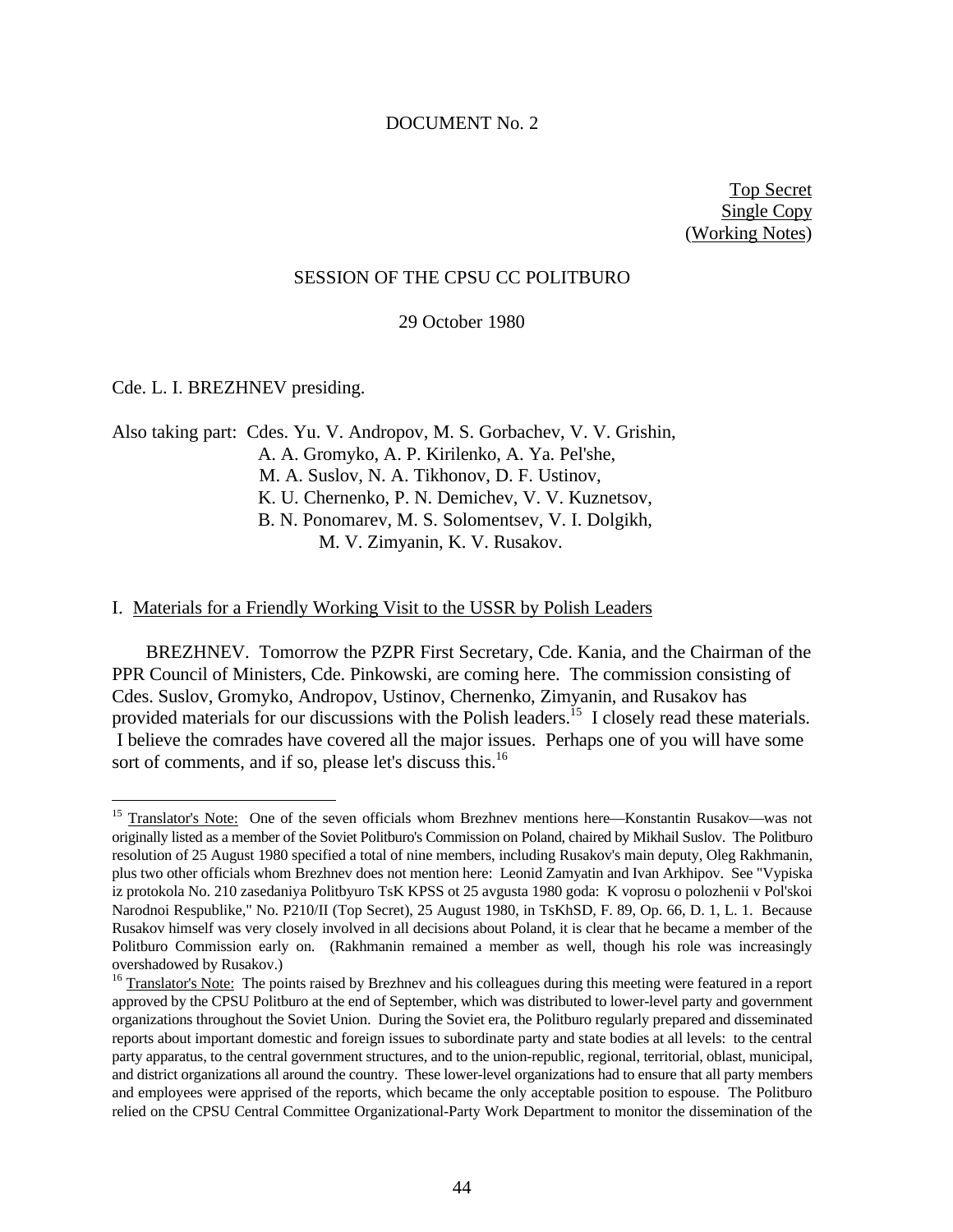USTINOV. I also closely read the materials that were prepared. I think they are well done and touch on all matters. The most important thing is that all the issues here are raised very pointedly — precisely the way they should be raised with the Polish leaders.

BREZHNEV. In Poland there is in fact now a raging counterrevolution under way, but the Polish press and the Polish comrades are not speaking out about this and not speaking out about the enemies of the people. And in the meantime these enemies of the people, the accomplices of the counterrevolution, and the counterrevolutionaries themselves are speaking out against the people. How can this be?

ANDROPOV. A direct way of putting the question is that in Poland the Polish leaders are saying nothing about the counterrevolution either in the press or on radio or television.

GROMYKO. The mass media are also silent about this matter.

<u>.</u>

ANDROPOV. Instead of exposing the antisocialist elements, the Polish press is giving overwhelming emphasis to the shortcomings of the CC leadership, etc. We must speak directly about the enemies of the Polish socialist order. The antisocialist elements, like Walesa and Kuron, want to take power away from the workers. The Polish leaders should have spoken directly about this, but we don't see anything about it in the Polish press.

BREZHNEV. They're already beginning to choose the Sejm, and they say that the army supposedly stands on their side.<sup>17</sup> Walesa goes from one end of the country to the other, from

reports and the implementation of the Politburo's directives. At various stages of the 1980-81 crisis, the Politburo used this channel to transmit updates on the situation in Poland, ensuring a uniform outlook within the CPSU. The report in late September 1980, entitled "On the Development of Events in Poland" (*O razvitii sobytii v Pol'she*), discussed "the reasons for and class content of the crisis in Poland, the conclusions drawn by the CPSU Central Committee [Politburo], and the ways to surmount the crisis." For further information about the report and its dissemination, see the documents in TsKhSD, F. 5, Op. 77, D. 105, Ll. 1-54, particularly "TsK KPSS: O provodimoi rabote v svyazei s informatsiei TsK KPSS 'O razvitii sobytii v Pol'she'," Report No. 27908 (Top Secret), from I. Kapitonov, head of the CPSU Central Committee Organizational-Party Work Department, to the CPSU Politburo, 15 October 1980, *ibid.*, Ll. 1-9.

<sup>&</sup>lt;sup>17</sup> Translator's Note: In both Moscow and Warsaw, Communist leaders were worried that Solidarity was "seeking to sow discord within the army and weaken the cohesion of military units." By the time of this CPSU Politburo meeting, Soviet leaders were already hearing from confidential sources in Poland that "some 60 to 70 percent of the army is leaning toward Solidarity" (see annotation no. 9 above). Even those Polish officials who initially disagreed with this assessment began changing their minds in early 1981. The head of a Polish delegation, Stanislaw Wronski, reported in mid-January 1981 that "the situation in the army has changed. It is now impossible to rely on the army completely, as would have been possible two months ago. Back then, the army was ready to act. Although the officer corps is still reliable, there is great turmoil among rank-and-file soldiers. The army could still use violent force against anti-social elements, but only half the soldiers, at most, would use firearms against the counterrevolution. The other half would remain neutral." Quoted from "O besede s chlenom TsK PORP t. Vron'skim," Memorandum No. 398/58 (Secret), 19 January 1981, from A. Merkulov, head of the UkrCP Central Committee Department for Foreign Ties, in TsDAHOU, F. 1, Op. 25, Spr. 2294, Ll. 26-28. Over the next few months, Soviet leaders were dismayed to learn that "the Solidarity organizing committee in Bydgoszcz prepared a special appeal to the Pomeranian Military District outlining the 'peaceful' nature of the movement and calling on [Polish] soldiers not to take part in repressive measures against the organization." By mid-1981, Soviet diplomats and intelligence officials were reporting that "no one on the Polish command staff can confidently say on whose side the army and navy will be if tensions reach the breaking point." Quoted from "O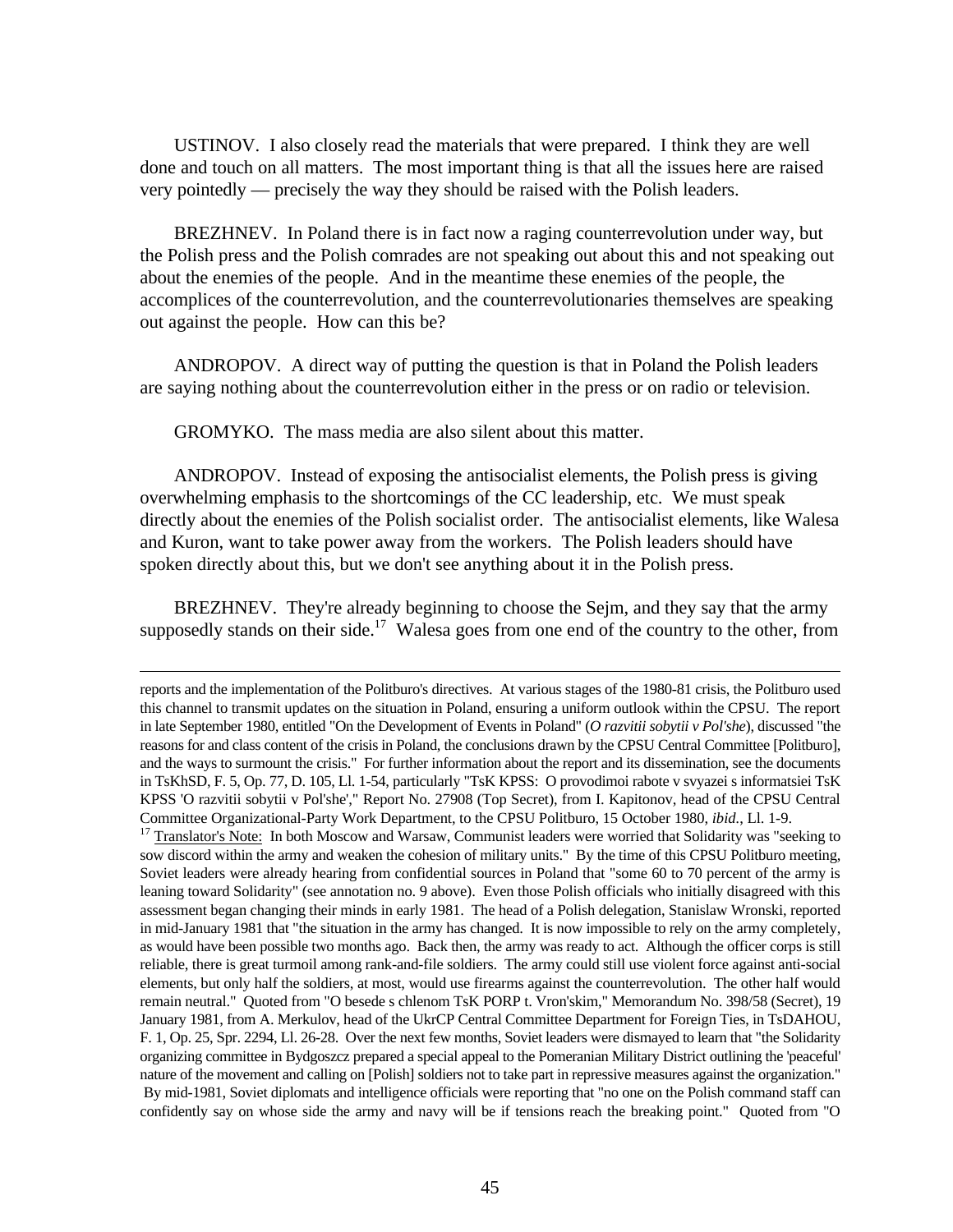city to city, and everywhere they accord him honors. But the Polish leaders are silent, and so is the press, and the television doesn't carry anything opposing the antisocialist elements. Perhaps it will indeed be necessary to introduce martial law.<sup>18</sup>

ANDROPOV. I believe the facts attest to the Polish leadership's failure to grasp the full seriousness of the emerging situation.

USTINOV. I absolutely agree with the text of the materials that the comrades prepared. Our Polish friends have had many conversations, but nothing has come of it. Things have reached the point where Walesa and his acolytes have occupied the radio station in Wroclaw.<sup>19</sup> Our Polish friends essentially are operating in the same style that Gierek did.<sup>20</sup> They aren't taking action against anyone or punishing any of the enemies of the working class.

BREZHNEV. In Yugoslavia not long ago there was a small strike, but they treated it very seriously: 300 people were arrested and thrown into jail. $^{21}$ 

<u>.</u>

<sup>18</sup> Translator's Note: On 22 October 1980, a week before this CPSU Politburo meeting, the Polish authorities took two important steps to prepare for the eventual imposition of martial law. First, the deputy chief of the Secretariat of the Homeland Defense Committee (*Komitet obrony kraju*, or KOK), Colonel Tadeusz Malicki, completed a draft of preliminary guidelines for military rule. This draft, which initially had been authorized by the Party-Government Crisis Staff (see annotation no. 3 above), was reworked slightly by the chief of the KOK Secretariat, Division-General Mieczyslaw Debicki, and signed on 23 October by the Secretary of KOK, General Tadeusz Tuczapski. See "Propozycje w przedmiocie trybu wprowadzenia stanu wojennego ze wzgledu na bezpieczenstwo panstwa oraz okreslenia skutkow wprowadzenia tego stanu," No. 2171/IV, 22 October 1980 (Top Secret), and No. 2177/IV, 23 October 1980 (Top Secret), in Centralne Archiwum Wojskowe (CAW), Sygn. 1806, T. 38, Stronicy (Ss.) 214-220. The other important step on 22 October was a directive issued by Jaruzelski in his capacity as national defense minister. The directive was designed to go beyond the initial planning for martial law, which since August had been under the jurisdiction of the Party-Government Crisis Staff and the *Lato-80* task force at the Internal Affairs Ministry. Jaruzelski ordered the Polish General Staff to undertake comprehensive, accelerated preparations for the introduction of military rule. The chief of the General Staff, General Florian Siwicki, who had long been one of Jaruzelski's closest friends and advisers, was placed in charge of the whole effort. Siwicki's deputies handled specific military aspects of the planning, in conjunction with the Internal Affairs Ministry.

 $19$  Translator's Note: The incident to which Ustinov is referring here was connected with the hunger strikes conducted by members of the Railway Workers' Committee in Wroclaw since 21 October. The strikes had provoked minatory comments in Moscow and other Warsaw Pact capitals because of the strategic importance of the Wroclaw-Gdansk railway. At the Warsaw Pact meeting in early December 1980, Brezhnev specifically warned that prolonged strikes on the railways would be "intolerable." See "Stenografische Niederschrift des Treffens fuhrender Reprasentanten der Teilnehmerstaaten des Warschauer Vertrages am 5. Dezember 1980 in Moskau," p. 193.

<sup>20</sup> Translator's Note: During the nearly ten years in which Edward Gierek was First Secretary of the PZPR (from December 1970 to September 1980), corruption in Poland reached new heights and the country ran up huge debts and began a sharp economic decline. Gierek's regime was forced to give in to worker protests in June 1976 (though the alleged "ringleaders" of the protests were later harshly punished) and again in the summer of 1980.

<sup>21</sup> Translator's Note: Brezhnev presumably is referring to a strike in October 1980 involving some 3,000 workers at a tire factory in the Serbian city of Pirot. The strike, which was sparked by a 5-percent reduction in wages, lasted only

nastroeniyakh sredi soldatov i ofitserov podrazdelenii Voiska Pol'skogo i VMF PNR, dislotsiruyushchikhsya na Gdan'skom poberezh'e," Cable No. 183 (Top Secret), 14 June 1981, from V. Zelenov, Soviet consul-general in Gdansk, in TsKhSD, F. 5, Op. 84, D. 611, Ll. 17-19. To counter Solidarity's influence in the armed forces, Jaruzelski authorized the chief of the army's Main Political Directorate, General Jozef Baryla, to publish frequent attacks against the union in the three main military publications: the daily *Zolnierz Wolnosci*, the weekly *Zolnierz Polski*, and the monthly *Wojsko Ludowe*. See, for example, Baryla's "Sprawie partii i narodu zolnierze oddani sa calym sercem," *Wojsko Ludowe* (Warsaw), No. 12 (December 1980), pp. 13-15.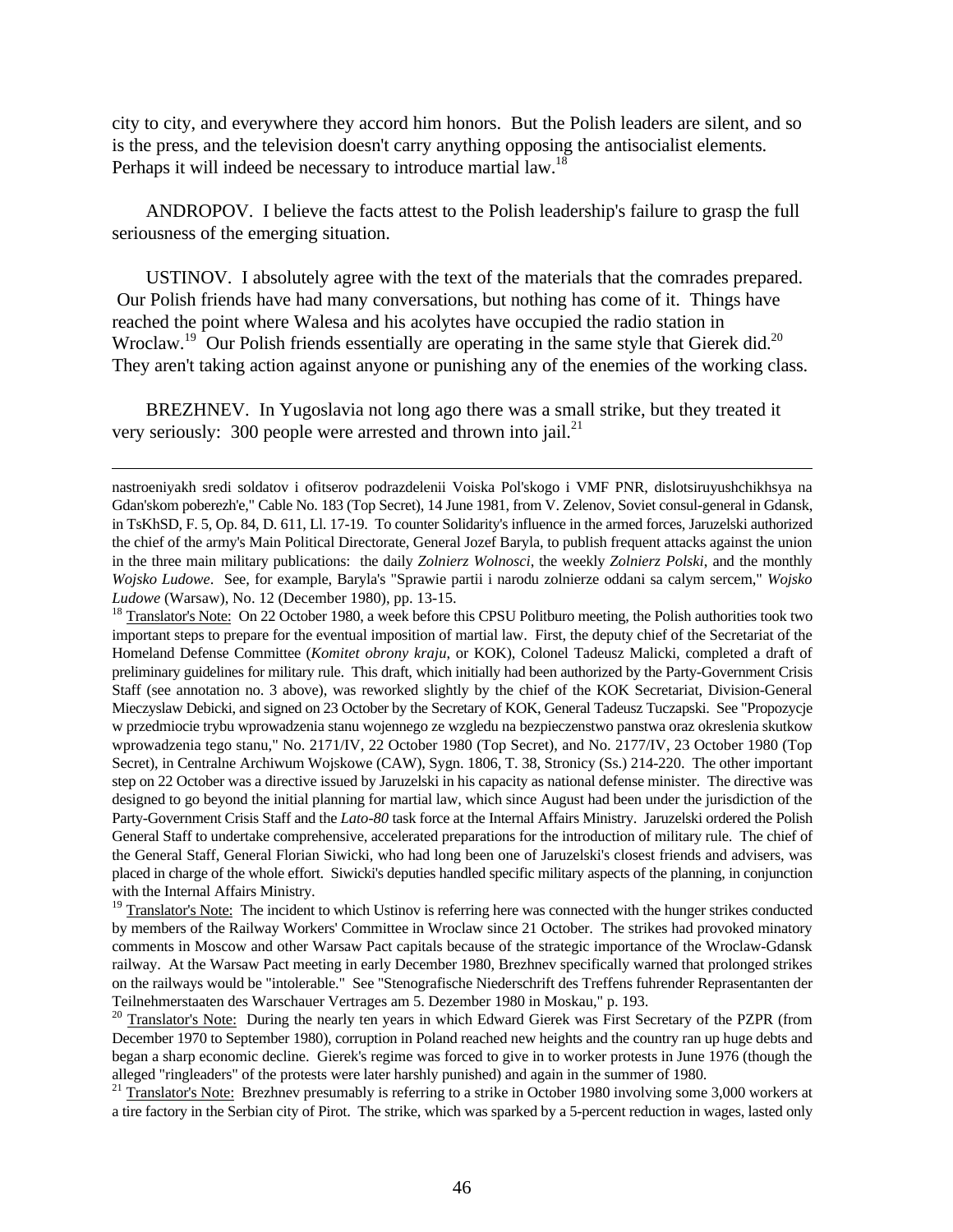USTINOV. If they don't introduce martial law, the matter will be very complicated and will become still more serious. In the army there is a good deal of vacillation. But we've prepared the Northern Group of Forces, which is in full combat readiness.<sup>22</sup>

GROMYKO. We must speak to the Polish comrades firmly and sharply. They must first say all this to the people, so that the people will understand the full magnitude of the situation. But now they are criticizing Gierek, the CC, and the Party, while the antisocialist elements, who are literally operating without restraint, are giving them freedom.

As concerns Cde. Jaruzelski, he of course is a reliable man, but is now beginning to speak without any real conviction. He even has said that the troops will not act against the workers.<sup>23</sup> In general I think the Poles must speak about all this and very pointedly.

BREZHNEV. When Jaruzelski was speaking with Kania about who should serve in the top spot, he flatly refused to be First Secretary and suggested that Kania serve in the post. That also says something.

GROMYKO. I believe that all major issues were well covered in the materials that were prepared. As concerns the introduction of a state of emergency in Poland, this must be kept in reserve as a measure to protect socialist gains. Of course, perhaps, it doesn't have to be done immediately, and particularly not right after the return of Kania and Pinkowski from Moscow.<sup>24</sup> Some time should elapse. But we should steer them toward that and fortify their

-

a day. It is worth noting that in Yugoslavia, unlike in other Communist countries, strikes had long been officially tolerated and even reported in the press. As many as 300-400 strikes and work stoppages occurred each year.

<sup>&</sup>lt;sup>22</sup> Translator's <u>Note:</u> This is one of several statements by Ustinov which suggest that he was one of the early proponents of Soviet military intervention in Poland if attempts to achieve an "internal" solution failed.

<sup>&</sup>lt;sup>23</sup> Translator's Note: Valuable corroboration of Gromyko's statement here is provided by a document from the former East German military archive, which recounts a briefing given by Marshal Viktor Kulikov, the Commander-in-Chief of the Warsaw Pact's Joint Armed Forces, to high-ranking East German military officials in early April 1981. According to the document, Kulikov told the East German officers that "half a year ago [i.e., in October 1980], Comrade Jaruzelski announced at a meeting of [Polish] military commanders that he would not issue any orders for the deployment of the army against [Polish] workers." The East German document also notes that "Kulikov made it clear to [Jaruzelski] that the [Polish] army would not have to be used against the working class. The troops would be used only against the counterrevolution and enemies of the working class as well as against violent criminals and bandits." Kulikov reported that Jaruzelski "declined to offer any concrete response to these points." Quoted from "Bericht uber ein vertrauliches Gesprach mit dem Oberkommandierenden der Vereinten Streitkrafte der Teilnehmerstaaten des Warschauer Vertrages am 07.04.1981 in LEGNICA (VP Polen) nach der Auswertung der gemeinsamen operativ-strategischen Kommandostabsubung 'SOJUS 81'," Report No. A-142888 (Top Secret), 9 April 1981, in Militarisches Zwischenarchiv-Potsdam (MZA-P), Archivzugangsnummer (AZN) 32642, Blatt (Bl.) 54. Jaruzelski's comment in October 1980 about the use of the army against Polish workers harkens back to something he was rumored to have said during the 1976 crisis in Poland, namely, that "Polish soldiers will not fire at Polish workers." There is no solid evidence, however, that Jaruzelski ever said such a thing in 1976. (Western citations of the statement have proven untraceable.) Even if Jaruzelski did say it, he may well have meant it in a disapproving tone, rather than as something for which the army should be lauded.

<sup>&</sup>lt;sup>24</sup> Translator's Note: Gromyko's statement here reflects an awareness of the delicate timing of the Kania-Pinkowski visit. On 31 October, the day after Kania and Pinkowski were due to stop in Moscow, Pinkowski was supposed to hold talks in Warsaw with the leaders of Solidarity about numerous issues, including the union's access to the mass media, its right to publish an unofficial newspaper, and its right to import printing and publishing equipment. Gromyko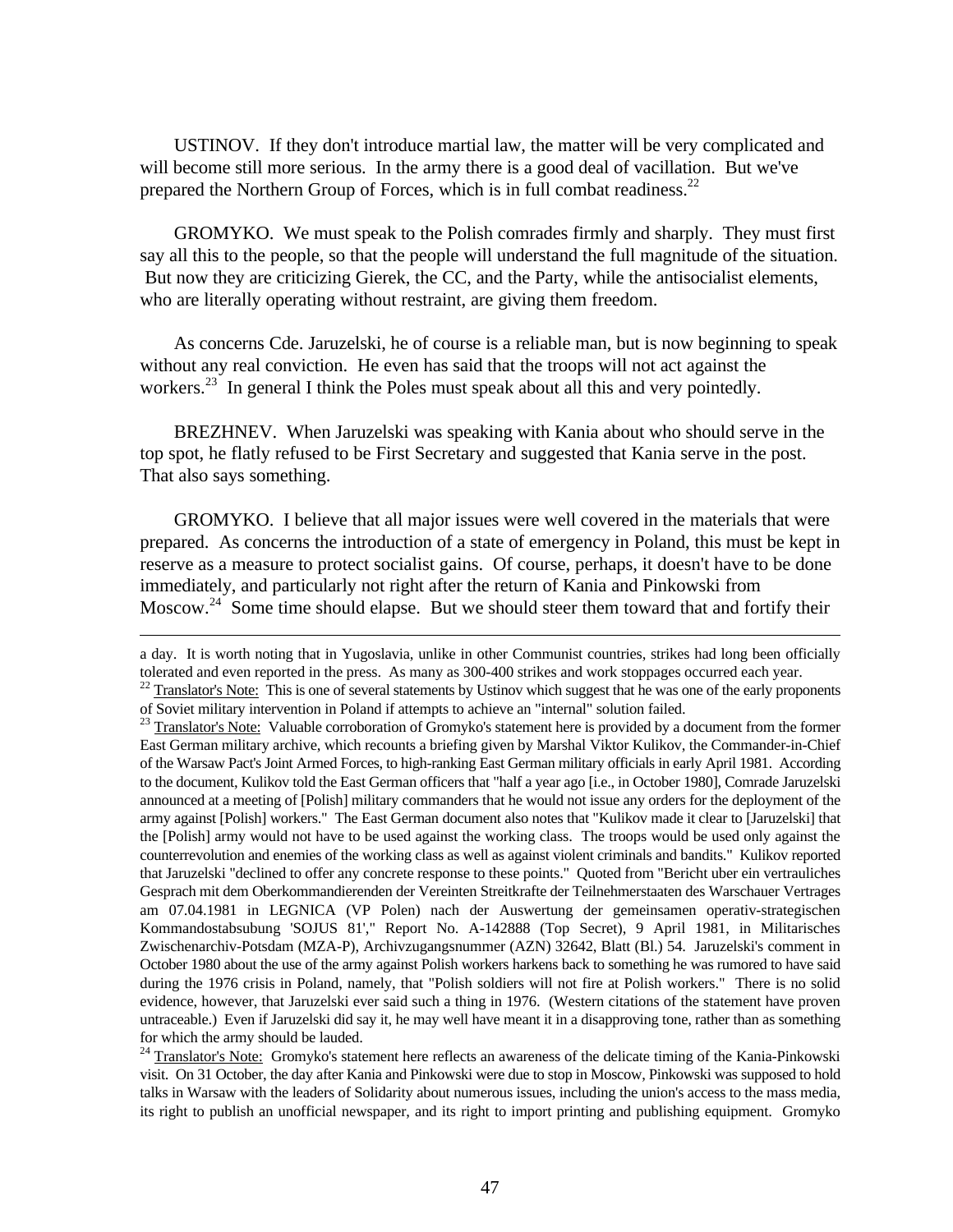resolve. We simply cannot lose Poland. During the battle with the Hitlerites to liberate Poland, the Soviet Union lost 600 thousand of its soldiers and officers, and we cannot permit a counterrevolution.

Of course, Cdes. Kania, Jaruzelski, and Pinkowski are honorable and committed comrades. When I spoke with them in Warsaw, they were very much disturbed by what we've been talking about. Kania even was literally at loose ends. At the same time he enjoys great confidence within the Party.

BREZHNEV. The antisocialist elements are so unrestrained that they have rejected the ruling of the Warsaw provincial court regarding the provisions it issued during the registration of the "Solidarity trade union."<sup>25</sup> And now they are even threatening to recall deputies from the Sejm. What else will happen?

SUSLOV. In my view the materials are well prepared, and everything is well thought out. The current leaders of the PPR are not sufficiently strong, but they are honest and are the best among the leading core. True, Olszanski is working poorly, and Moczar is pursuing his own ends and can do a lot of harm.<sup>26</sup> They must go on the counteroffensive rather than occupying a defensive position. This position, it so happens, is also reflected in the materials we are considering today.

obviously realized that a sudden clampdown in Poland, at a time when the government had pledged to negotiate, would appear to be effected solely at Moscow's bidding.

 $^{25}$  Translator's Note: On 24 September 1980, Solidarity formally applied for registration as a legal entity. A month later, on 24 October, the Warsaw provincial court tentatively approved the registration, but ordered that several crucial changes be made in the union's proposed statutes: the deletion of a provision on the right to strike; the insertion of an explicit endorsement of the leading role of the Communist party; and the insertion of a pledge not to alter or impair Poland's international commitments. (Solidarity officials argued that provisions on the leading role of the party and on Poland's international commitments had already been included in the Gdansk accord, and therefore did not need to be reiterated in the statutes. They also pointed out that until the mid-1970s the Polish constitution had contained no mention of either the Communist party or the Soviet Union. In 1975 Gierek proposed that the leading role of the PZPR and the inviolability of the Soviet-Polish military alliance be formally enshrined in the constitution. When this suggestion stirred public protests from thousands of intellectuals—most of whom had been docile since 1968—and other citizens, as well as criticism from the Catholic church, the authorities accepted a somewhat toned-down version of the amendments.) The Warsaw court's unexpected ruling, which Solidarity promptly challenged in an appeal to the Polish Supreme Court, sparked a 17-day "registration crisis." The crisis was still very much under way at the time of this CPSU Politburo meeting on 29 October. Emergency negotiations between Solidarity and the Polish government were slated to be held on 31 October, the day after Kania and Pinkowski were due in Moscow. The timing of the Kania-Pinkowski visit, therefore, was widely perceived to be linked with the upcoming decisions about Solidarity's status. (Pinkowski's talks with Solidarity on 31 October led to a fragile compromise, but within two days the government reneged on most of its promises. Although the authorities sought, through a combination of minatory and conciliatory statements, to deter mass protests, Solidarity began preparing for a general strike on 12 November, two days after the Polish Supreme Court was due to rule on the appeal. The "strike alert" ultimately was called off, however, when the Supreme Court largely vindicated Solidarity's position. The lower court's proposed changes to the statutes were annulled. Although the Supreme Court stipulated that the first seven points of the Gdansk accord, including a provision about the leading role of the party, should be featured in an appendix, these were counterbalanced by a second appendix reaffirming Articles 87 and 98 of the International Labor Organization, which guaranteed trade-union and collective bargaining rights. In light of the Supreme Court's ruling, the Polish government reluctantly agreed to register Solidarity as a legal organization—a step that Soviet leaders viewed with dismay.)

 $^{26}$  Translator's Note: Suslov's reference here should be to Stefan Olszowski, not Olszanski.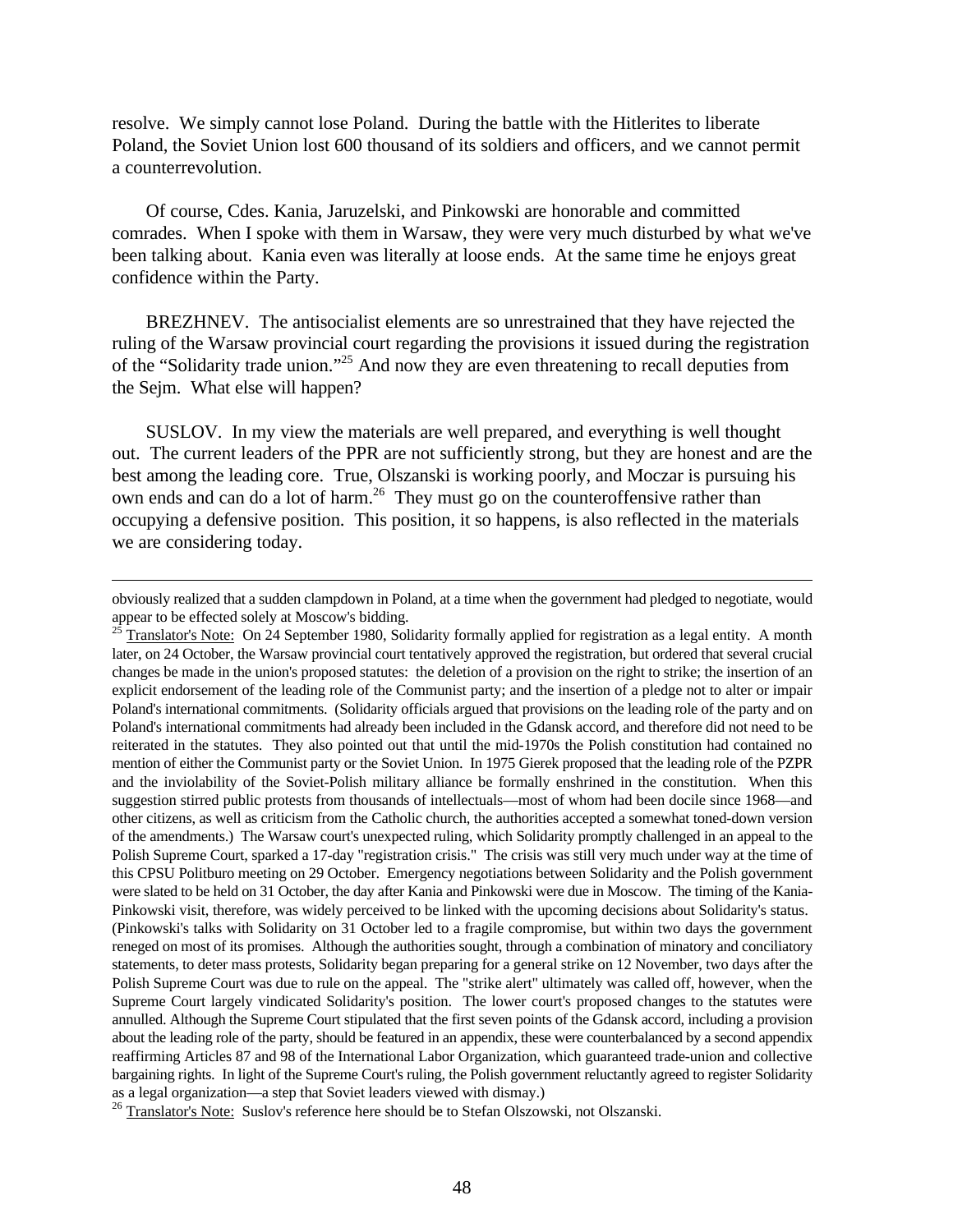BREZHNEV. They must have self-defense detachments.

 $\overline{a}$ 

ANDROPOV, SUSLOV, and USTINOV say that this measure is necessary. Defense detachments must be created and must be set up even in barracks, and perhaps also armed in due course. $27$ 

SUSLOV. We at one point wrote a letter to Gomulka about how he should refrain from ordering firearms to be used against the workers, but in actuality he didn't heed us then, and firearms were used.<sup>28</sup>

 $27$  Translator's Note: Brezhnev explicitly raised this issue during his talks with Kania and Pinkowski on 30 October, suggesting that special units be set up in factories and mass media outlets. At the Warsaw Pact summit on 5 December 1980, Kania pledged that "we will create separate groups of the most trustworthy party members who, if necessary, will be given weapons. We have already chosen 19,000 of these party members and plan to have roughly 30,000 of them in place by the end of December." Quoted from "Stenografische Niederschrift des Treffens fuhrender Reprasentanten der Teilnehmerstaaten des Warschauer Vertrages am 5. Dezember 1980 in Moskau," pp. 147-148. At a meeting of the PZPR Politburo the following day (6 December), Kania won support for a proposal to "create groups of [party members] who are trustworthy, with the possibility of arming them if such a need should arise." Quoted from "Protokol Nr. 53 z posiedzenia Biura Politycznego KC PZPR 6 grudnia 1980 r.," 6 December 1980 (Secret), reprinted in Wlodek, ed., *Tajne Dokumenty Biura Politycznego*, p. 189. This matter was included in the landmark "Prospective Guidelines for the Introduction of Martial Law on Polish Territory for Reasons of National Security," which was approved by the Homeland Defense Committee (*Komitet obrony kraju*, or KOK) in late March 1981 at Jaruzelski's behest and signed by Kania on 27 March. The document called for "the arming of the most reliable and trustworthy volunteers who are determined, through complete sacrifice and devotion, to defend socialism." See "Mysl przewodnia wprowadzenia na terytorium PRL stanu wojennego ze wzgledu na bezpieczenstwo panstwa," 27 March 1981 (Top Secret), in Centralne Archiwum Ministerstwa Spraw Wewnetrznych (CAMSW), Sygn. 1813/92/1. Lists of those who were to form this new "party guard" (*gwardia partyjna*) were compiled by the Polish Internal Affairs Ministry and approved by high-level authorities on 10 September and 5 October 1981. Only 7,768 names appeared on the final list, well short of the 30,000 that Kania had mentioned in December 1980. These guards were not actually armed until after the imposition of martial law, when they were equipped with a total of nearly 50,000 firearms and 7 million rounds of ammunition, making them a formidable paramilitary unit. See "Posiedzenie Kierownictwa MSW 15 XII 1981 r.," 15 December 1981 (Top Secret), and "Posiedzenie Sztabu MSW, 8.1.1982 r.," 8 January 1982 (Top Secret), both in CAMSW, Sygn. 251/1 and Sygn. 2309/IV, T. 2, respectively.

<sup>28</sup> Translator's Note: Suslov is referring to the workers' protests along the Baltic coast of Poland in December 1970, which ultimately led to Gomulka's downfall. Some 55 protesters were killed and nearly 1,200 were wounded. At the time, Jaruzelski was the Polish national defense minister. In that capacity he supported and helped implement the decision by Gomulka and prime minister Jozef Cyrankiewicz to use deadly force against the unarmed strikers. Suslov is correct in saying that the Soviet Union counseled against the use of force. Soviet leaders were in touch with the Polish authorities as early as 14 December, the day the strikes began. On 17 December, Brezhnev called Gomulka to express grave concern about the situation. The following day, the CPSU Politburo sent a letter to the PZPR Central Committee urging that the crisis be defused through political means, without further violence. Contrary to what Suslov says, the letter was addressed to the full PZPR Central Committee, not to Gomulka personally. This was important because it signaled the end of Moscow's support for Gomulka, paving the way for a change of leadership. For relevant documentation and first-hand accounts, see "List do czlonkow Komitetu Centralnego Polskiej Zjednoczonej Partii Robotniczej," 27 March 1971 (Top Secret), from Gomulka to the PZPR Central Committee, in Jakub Andrzejewski (pseud.), ed., *Gomulka i inni: Dokumenty z archiwum KC 1948-1982* (London: Aneks, 1987), pp. 233-234; the interview with a PZPR Politburo member in 1970-71, Jozef Tejchma, in "Czego Gierek nie zrozumial," in *Reporter* (Warsaw), No. 5 (1990), p. 13; and *Edward Gierek: Przerwana dekada*, p. 57. See also the very similar recollections of a CPSU Politburo member during the Brezhnev era, V. V. Grishin, *Ot Khrushcheva do Gorbacheva: Politicheskie portrety pyati Gensekov i A. N. Kosygina* (Moscow: ASPOL, 1996), pp. 54-55.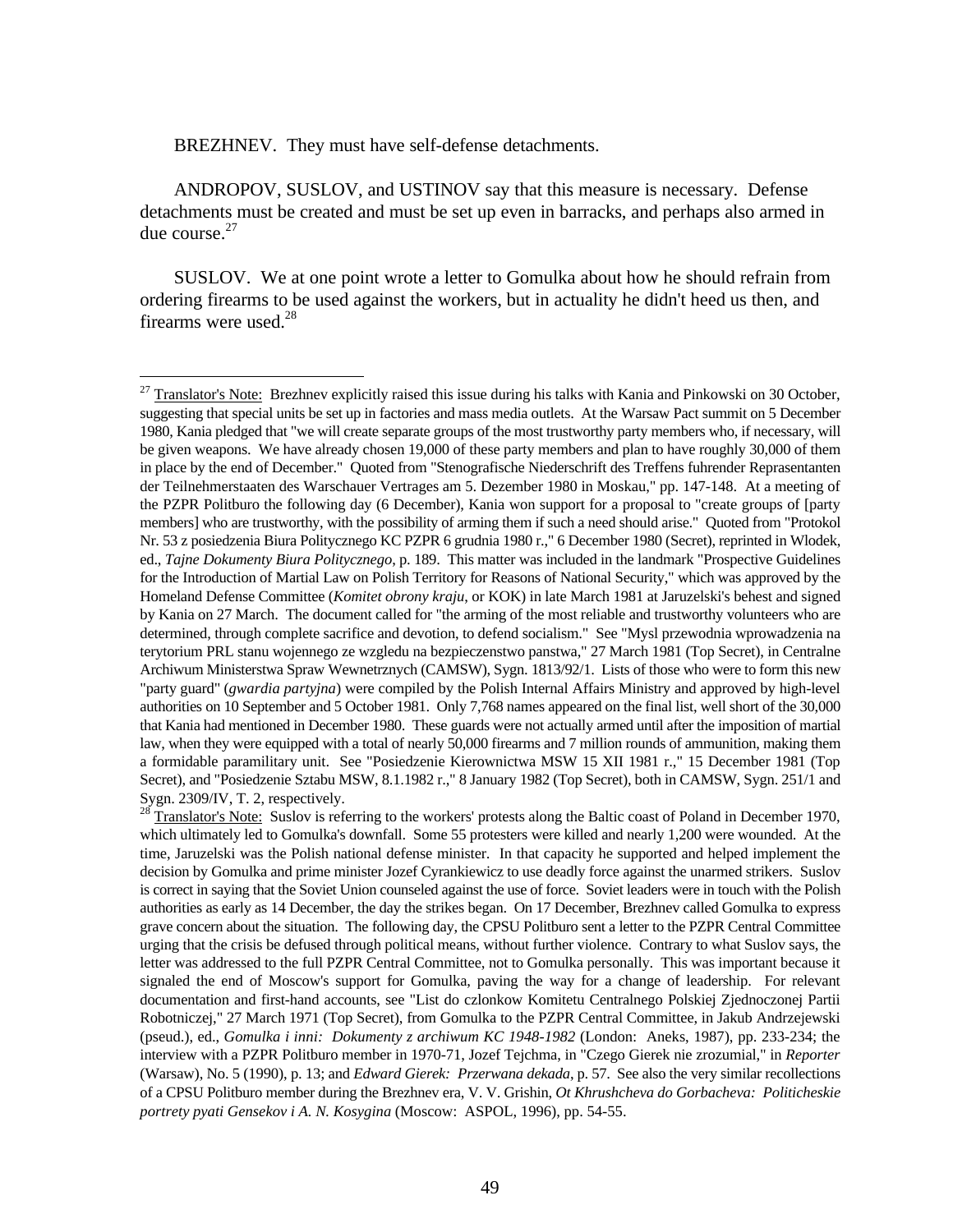PONOMAREV. The documents prepared for the discussions with the Polish leaders are logical, and everything here is realistic. The materials strongly emphasize our alarm. We must convey this alarm to the Polish leaders.

GROMYKO. Perhaps we should give these materials to the Polish leaders.

ANDROPOV. If we hand over the materials, we can't rule out the possibility that they'll be passed on to the Americans.<sup>29</sup>

BREZHNEV. This may very well be.

<u>.</u>

RUSAKOV. Let them listen closely to Leonid Il'ich and take notes.

GRISHIN. Leonid Il'ich, you must begin the discussion and express our anxiety. Let them respond. The documents that have been prepared are good.

TIKHONOV. Of course, Leonid Il'ich, you must begin by speaking about these matters and set forth everything that is written here. We are inviting them to come here to express our alarm at the situation unfolding in Poland. The materials deal with all these issues very well. The actions of counterrevolutionary elements are unmistakable in Poland now. Let them say why they are permitting this, let them explain it. Communists are leaving the Party, fearing the antisocialist elements. That's how far things have gone.

RUSAKOV. I believe the document covers everything, but Kania might raise some other questions that are not covered in these materials. One such question is the matter of

 $29$  Translator's Note: It is unclear precisely what Andropov had in mind here. One possibility is that he was referring to a potential leak by a PZPR Politburo member or by some other senior Polish official (see the reported comment to this effect by Kania in Document No. 3 below). Colonel Kuklinski later recalled that even within the top levels of the Polish military, information about martial law planning was very tightly held in 1980-81 because "in the view of the military leadership, some members of the Homeland Defense Committee . . . were unreliable and were favorably disposed to the notion of restructuring the PPR's political system." (Quoted from "Wojna z narodem widziana od srodka," pp. 18-19.) Similarly, a hardline member of the PZPR Central Committee, Zdzislaw Drewniowski, told Soviet officials "in the strictest confidence" that "the heads of [Polish] state security organs at the wojewodztwo level have received instructions not to send special messages in writing to the first secretaries of the PZPR's wojewodztwo committees because of the possible leak of information from them to various branches of Solidarity." Quoted from "Informatsiya o nekotorykh sobytiyakh v Pol'skoi Narodnoi Respublike," Report No. 0242/1 (Secret), 2 December 1981, from V. Dobrik, first secretary of the L'viv oblast committee of the Ukrainian Communist Party (UkrCP), in Tsentral'nyi Derzhavnyi Arkhiv Hromadnykh Obednan' Ukrainy (TsDAHOU), F. 1, Op. 25, Spravka (Spr.) 2235, L. 41. It is also possible that Andropov was alluding to the risks of foreign espionage in Poland, an issue to which he, as head of the KGB, was particularly sensitive. Events over the next year — with the discovery that Kuklinski had been working for the CIA — amply confirmed Andropov's suspicions. The defection of two high-ranking Polish military intelligence officers, Colonel Jerzy Suminski and Colonel Witold Ostaszewicz, to the West in the autumn of 1981 compounded the damage. See the comments by General Czeslaw Kiszczak, who in 1980-81 served as head of Polish military intelligence and then as minister of internal affairs, in Witold Beres and Jerzy Skoczylas, eds., *General Kiszczak mowi: Prawie wszystko* (Warsaw: BGW, 1991), pp. 65, 173, 178-180. Most of the intelligence that Kuklinski, Suminski, and Ostaszewicz passed on, however, pertained to military affairs and national security. The sort of disclosure to which Andropov is referring seems to be of a broader political nature. Hence, it seems more likely that he was referring to an unauthorized leak by a disgruntled PZPR Politburo member who was hoping to discredit Kania.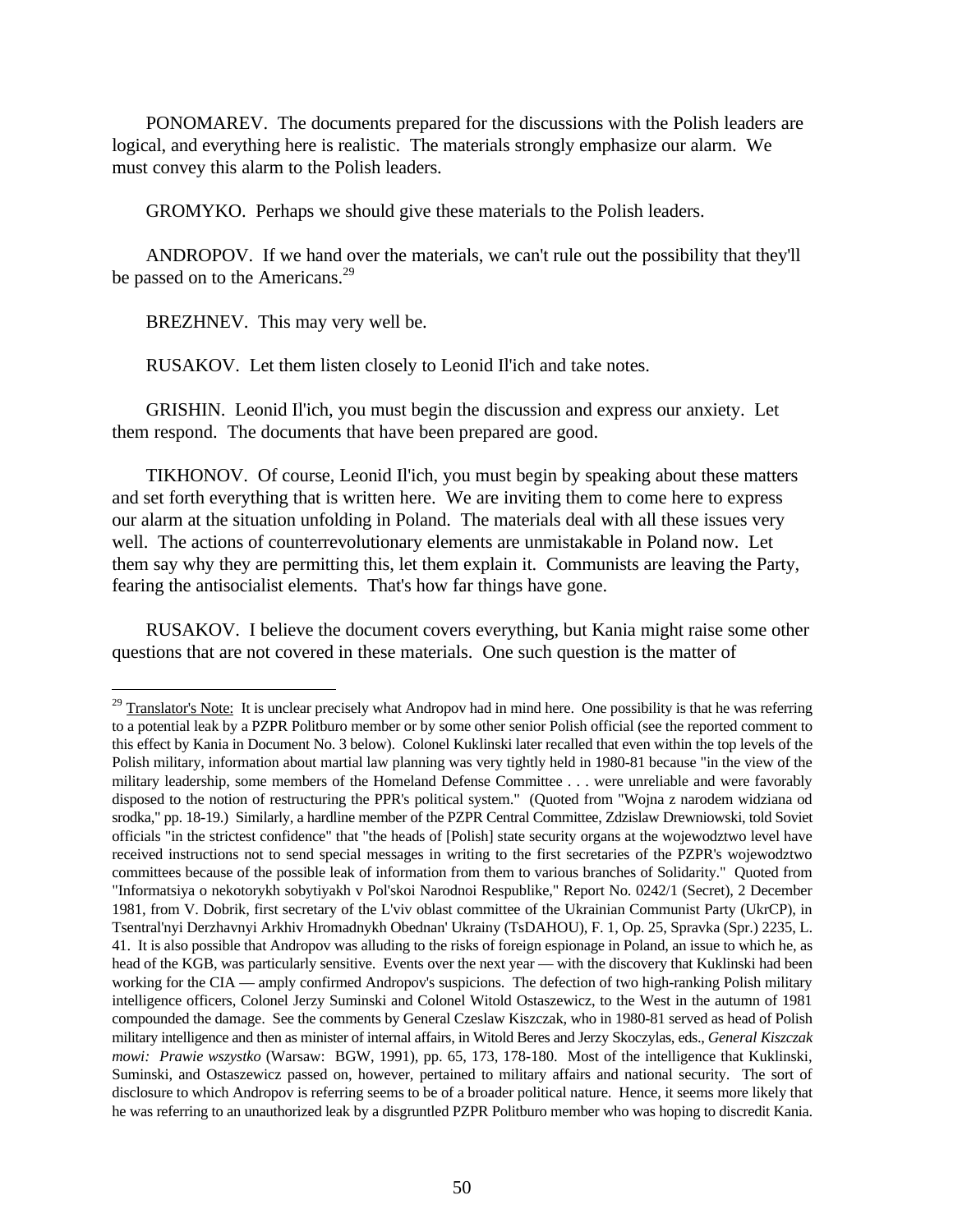personnel. In particular, they will apparently raise the question of removing Jablonski, Werblan, Kowalczyk, and Kruczek from the Politburo. Even though, one must say, Kruczek serves a useful purpose; he is an authoritative comrade and in the past was a trade union official.<sup>30</sup>

The second question that Cde. Kania might raise is about multilateral assistance to Poland from the other socialist countries. The point is that Kania is against such assistance. I have in mind here that Cde. Baibakov in the materials had referred to internationalist assistance to Poland, and the Polish comrades said that the situation in their country is not the same as in Hungary or in Czechoslovakia.<sup>31</sup>

One further question might arise. Poland's relations are not particularly good with some neighboring socialist countries, for example, with the GDR. Earlier the Poles had a so-called visa-free regime with the GDR. Exploiting this, Polish citizens would travel to the GDR and buy up all the groceries and consumer goods. The German comrades believe it is necessary to end the visa-free procedure for crossing the border, and the Poles of course are against ending it.<sup>32</sup> What should we do? I think we should not interfere in this matter; let them sort out the question among themselves. Everything else in the document is well done.

CHERNENKO. The materials prepared by the commission are comprehensive. They define all the major issues to which we should draw the attention of the Polish comrades, and the questions are raised very pointedly. The materials speak directly about the difficult situation and about the necessity of taking decisive measures against the antisocialist elements.

KIRILENKO. It's been three months since the strikes started and the danger has failed to subside. We have done a great deal for Poland; we've provided everything and recommended how to resolve matters properly. So far, they are not enlisting the military in the struggle against antisocialist elements and, as the comrades correctly pointed out, are not even exposing them for what they are. The situation with young people there is bad. There is no Communist youth league in reality. There are no detachments made up of young people. Perhaps they must disguise the soldiers and let them into the working mass. Undoubtedly one must first of all mobilize the Communists. The strange inaction on Kania's part is all the more

<sup>&</sup>lt;sup>30</sup> Translator's Note: Wladyslaw Kruczek, an aging official who played an important role during the Stalin era in setting up Communist-dominated unions, was a notorious hardliner. From the outset, he had opposed negotiations with the MKS and had called for a violent crackdown.

<sup>&</sup>lt;sup>31</sup> Translator's Note: Rusakov's statements here are far from clear-cut, but he seems to be speaking about the prospect of Soviet military intervention in Poland, akin to what happened in Hungary in 1956 and Czechoslovakia in 1968. It is possible that Nikolai Baibakov, the head of state planning, was simply referring to multilateral economic assistance, and that the Polish authorities mistakenly thought he was alluding to military aid. Kania's memoirs, and documents from the time, shed no further light on the matter.

 $32$  Translator's Note: No visas had been required for travel between the GDR and Poland since 1972, but on 28 October 1980, the day before this CPSU Politburo meeting, the East German authorities announced that restrictions would be reimposed on travel to and from Poland as of the end of the month. The visa requirements were to remain in effect until there was substantial "progress toward stabilizing the situation in People's Poland and bolstering the socialist workers' and peasants' regime."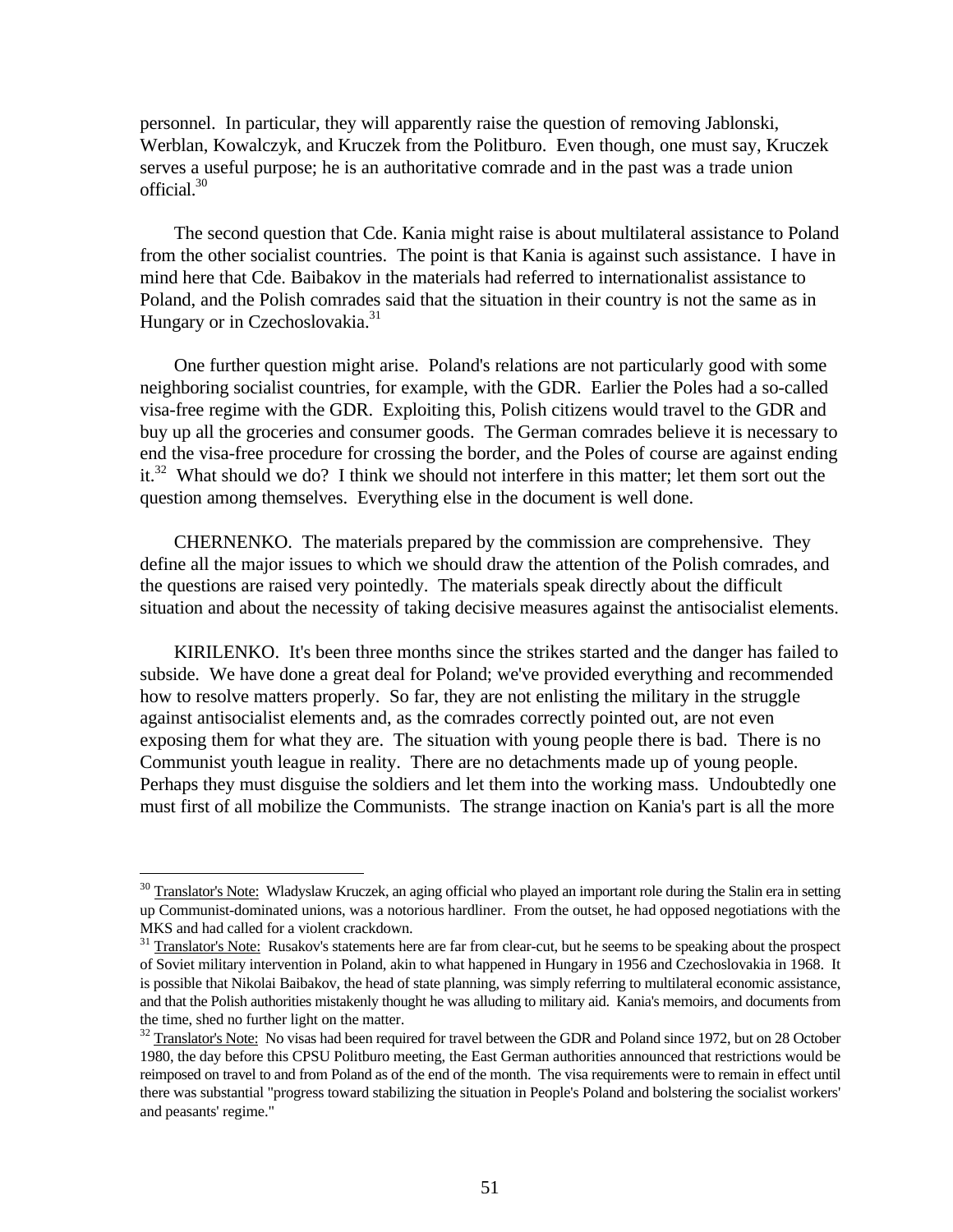incomprehensible to the leaders of the other socialist countries.<sup>33</sup> For example, when I spoke with Husak and other Czech comrades, they expressed surprise at such behavior. The Czech comrades cited examples of when they had acted decisively against the ringleaders of a strike at a certain enterprise. This had yielded results.<sup>34</sup>

GORBACHEV. I believe the Politburo has acted very properly by inviting the Polish leaders to Moscow for a discussion. We must speak to the Polish friends frankly and resolutely. So far, they are taking no appropriate measures and are merely in some sort of defensive position. Even this defensive position they haven't really been upholding for a long time now; they're being dislodged from it.

You should begin the discussion, Leonid Il'ich. The text, in my view, is very good, and I have no comments to add. It contains all the ideas that must be conveyed to the Polish friends. Then after your discussion we can hear what they have to say. At that point, perhaps, some points will come up that are worth discussing and exchanging views about.

BAIBAKOV. If Kania and Pinkowski raise economic questions during the discussion, we must tell them that we received a letter from the Polish side about this matter. We have given instructions to the appropriate comrades, and we are drafting recommendations for the provision of economic assistance. What can we provide? We can of course promise to extend existing credits of 280 million rubles, and then give them new credits of 150 million rubles. This is a short-term credit, which they now need to pay off a percentage of what they've borrowed. We must also say that we can substantially increase deliveries of fuel in 1981, for example, by 500 million rubles. Perhaps we can also agree to reduce imports of goods from Poland by roughly 250 million rubles, and in general all this will mean we can provide them with assistance of nearly 1 billion rubles. I think that perhaps we must nonetheless draft letters to the other fraternal Parties. We already drafted letters about how in the coming year we would have to supply them with a substantially smaller quantity of oil and oil products, and then we'd sell these oil products and turn over the money we receive to the Polish People's Republic so that the Poles can buy what they need. We have to divert

 $\overline{a}$ 

<sup>&</sup>lt;sup>33</sup> Translator's Note: This was especially true in Czechoslovakia (as Kirilenko indicates) and East Germany. During a meeting on 27 October 1980 between a top-ranking East German official, Joachim Herrmann, and his Soviet counterpart, Mikhail Zimyanin, Herrmann conveyed the SED Politburo's view that "the situation in Poland is now worse than in Czechoslovakia in 1968, worse than under Dubcek." Zimyanin did not directly challenge this assertion, but he responded that it was still necessary to "be patient and take a cautious and discreet position *vis-a-vis* the Polish people and the Polish leadership." He also argued that the Warsaw Pact states "must not be provoked by our enemies, who are claiming that the Soviet Union will intervene with military force." Quoted from "Information uber die Gesprache zwischen Genossen Joachim Herrmann und Genossen M. V. Zimjanin am 27. und 31. Oktober 1981," 4 November 1980 (Top Secret), in SAPMDB, ZPA, J IV 2/2/A-2361; reproduced in Kubina and Wilke, eds., *"Hart und kompromisslos durchgreifen"*, pp. 96-97.

<sup>&</sup>lt;sup>34</sup> Translator's Note: Evidently, the Czechoslovak Communist leader, Gustav Husak, was referring to a short-lived strike organized in Prague in August 1978 to commemorate the 10th anniversary of the Soviet invasion of Czechoslovakia. This protest was quickly suppressed. The crackdown was typical of the hardline policies of Husak's regime, which was just as vehemently opposed to Solidarity as the East German authorities were. A recurrent theme in Czechoslovak press coverage of events in Poland in 1980-81 was the alleged parallel with the aborted "counterrevolution" in Czechoslovakia in 1968. Czechoslovak newspapers also frequently emphasized the "threat" that strikes in Poland posed to the Warsaw Pact.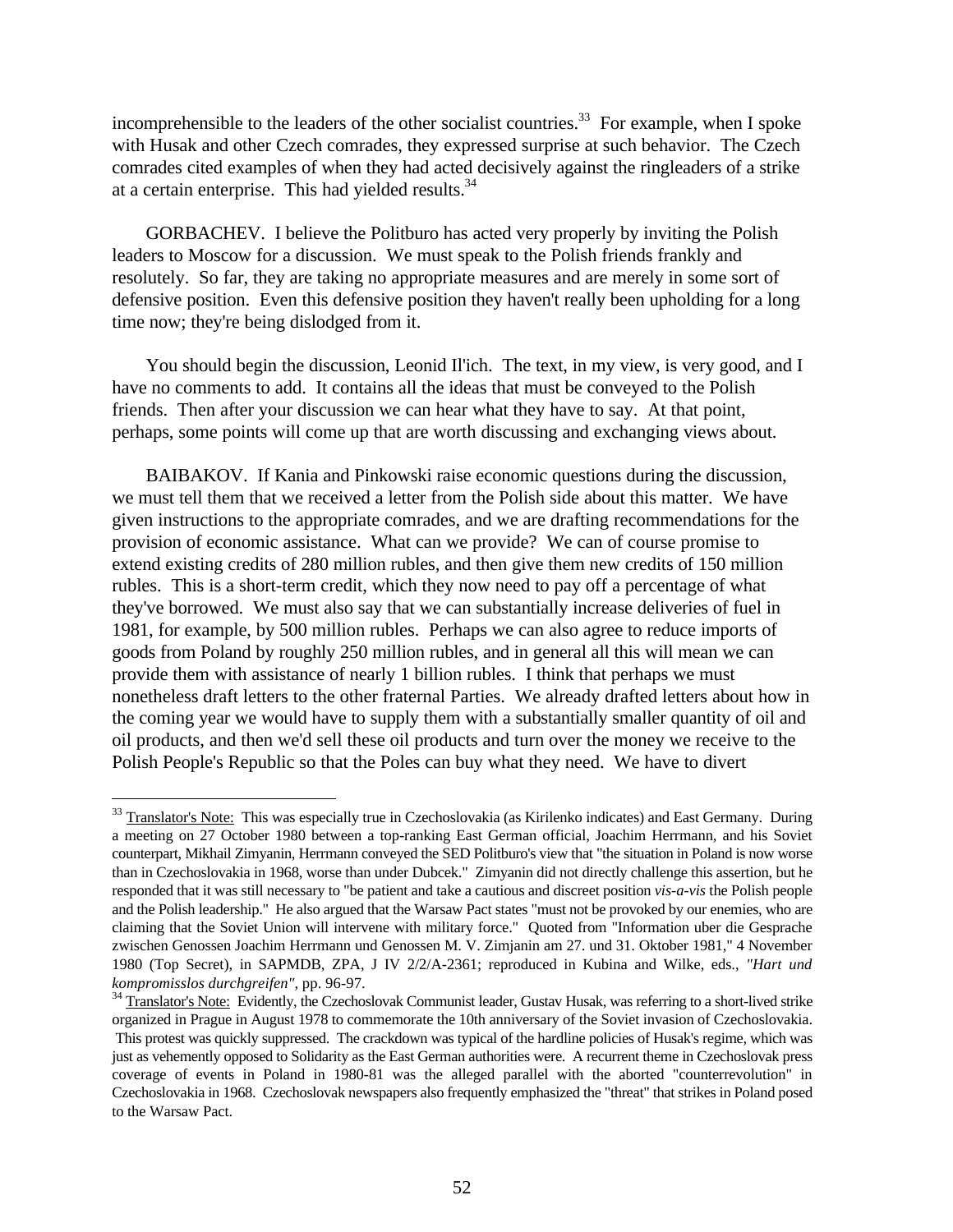deliveries of oil from all countries except Cuba, Mongolia, and Vietnam.<sup>35</sup> As far as grain is concerned, we already decided on 500,000 tons and can give no more. Perhaps we can provide cotton and diesel fuel and add 200,000 tons. In addition, we must obviously tell them that our economists will help the Polish organizations in working out an agricultural plan to get out of the plight in which Poland now finds itself. That is, they will indicate what internal measures must be adopted to facilitate this transition. We will appeal to the other socialist countries about a certain reduction in deliveries of oil products in connection with the events in Poland. Of course they will all object to this, that's for certain. Well, what can be done? We have no other option, and we must obviously do this.

BREZHNEV. What's the value now of oil on the world market?

BAIBAKOV. The value of a ton of oil is 150 rubles, and a ton of gasoline and a ton of diesel fuel are 190 rubles each.<sup>36</sup>

ARKHIPOV. The note deals with economic questions. I think that in the discussion with Kania on these matters, things should be kept general. We are preparing a document; today I went over a draft, and we'll work on it a bit more and show it to N. A. Tikhonov. But it seems to me that it doesn't make sense for us to give them oil and oil products, since they can't use it properly.<sup>37</sup> They have strikes at plants and factories, and they squander fuel. Hence we'd be better off selling it and giving Poland the money.

RUSAKOV. There was a letter from Cde. Kania on economic questions. They request the formulation of an economic approach to the further development of the Polish economy and the extraction of it from its plight. I think that you, Leonid Il'ich, will respond to Kania that our comrades are working on these materials and will provide such assistance.

\* \* \*

<u>.</u>

BREZHNEV. Clearly, we should endorse the materials presented here and consider it worthwhile to be guided by our delegation in negotiations with the Polish friends.

<sup>&</sup>lt;sup>35</sup> Translator's Note: Cuba, Mongolia, and Vietnam were members of the Council for Mutual Economic Assistance (CMEA), an organization formed in January 1949 by the Soviet Union, Poland, Czechoslovakia, Hungary, Bulgaria, and Romania. Albania joined CMEA in February 1949 (but withdrew in 1961), and East Germany was admitted in September 1950. After the Sino-Soviet split emerged in the late 1950s and early 1960s, the Soviet Union began seeking to extend CMEA into the Third World: Mongolia was admitted in July 1962, Cuba joined in July 1972, and Vietnam was admitted in June 1978. Their membership entitled them to receive energy supplies and other crucial goods from the Soviet Union.

<sup>&</sup>lt;sup>36</sup> Translator's Note: The world price of oil had gone up precipitously within the past year-and-a-half (from around \$18.50/barrel to more than \$34.00/barrel) because of the Iranian revolution in 1979 and the outbreak of the Iran-Iraq war in September 1980. Pricing within CMEA was based on a five-year sliding scale of world prices, which meant that the impact of the recent price increases had not really been felt yet by the CMEA recipients. For the Soviet Union, however, the opportunity cost of supplying oil to CMEA countries seemed greater than ever.

<sup>&</sup>lt;sup>37</sup> Translator's Note: Of all the members of the CPSU Politburo's Commission on Poland, Arkhipov was perhaps the most skeptical about the wisdom of providing large-scale economic aid to Poland. As the first deputy prime minister, he was broadly reponsible for economic affairs, and he was one of the main proponents of a shift in Soviet-East European economic relations along lines more favorable to the Soviet Union.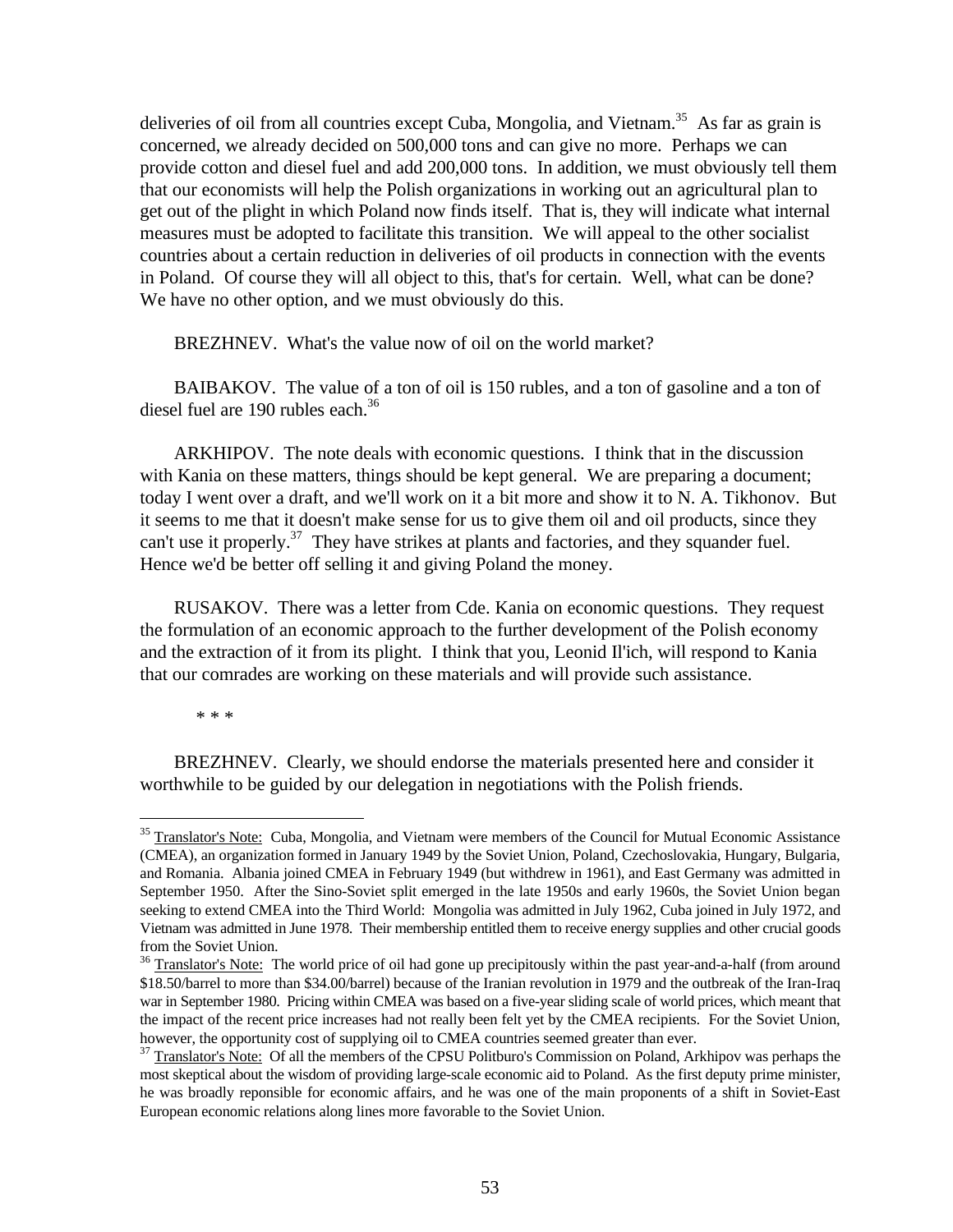EVERYONE. Correct.

[*Source: TsKhSD, F. 89, Op. 42, D. 31*]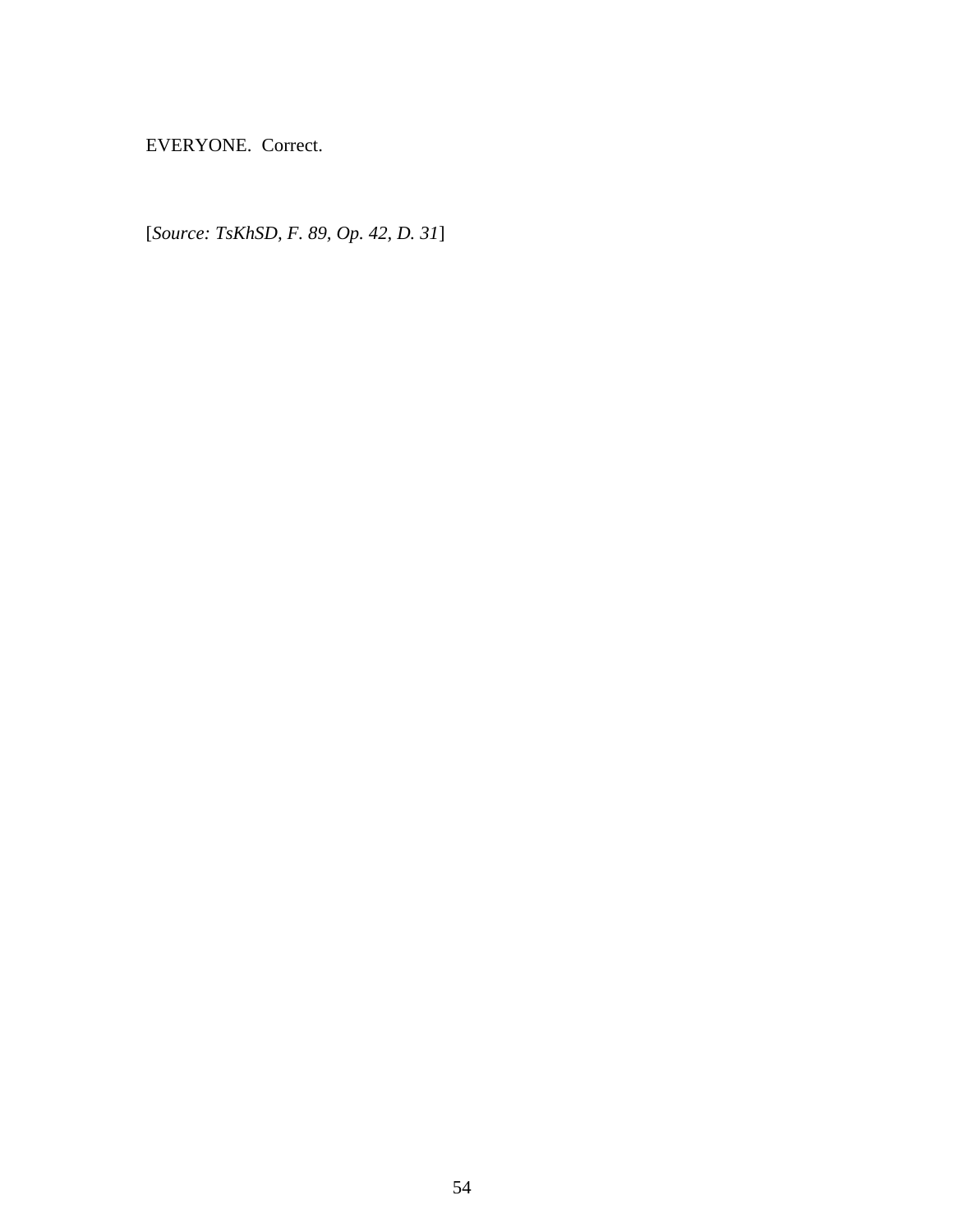# DOCUMENT No. 3

Top Secret Single Copy (Working Notes)

#### SESSION OF THE CPSU CC POLITBURO

31 October 1980

Cde. L. I. BREZHNEV presiding.

Also taking part: Cdes. Yu. V. Andropov, M. S. Gorbachev, V. V. Grishin, A. A. Gromyko, A. P. Kirilenko, A. Ya. Pel'she, M. A. Suslov, N. A. Tikhonov, D. F. Ustinov, K. U. Chernenko, T. Ya. Kiselev, V. V. Kuznetsov, B. N. Ponomarev, M. S. Solomentsev, I. V. Kapitonov, V. I. Dolgikh, M. V. Zimyanin, K. V. Rusakov.

. . . .

<u>.</u>

# 2. On the Results of a Visit to the USSR by the First Secretary of the Polish United Workers' Party, Cde. S. Kania, and the Chairman of the PPR Council of Ministers, Cde. J. Pinkowski

BREZHNEV. With full assuredness we can say that our meeting with the new Polish leaders was timely.<sup>38</sup> Events in Poland have deteriorated so far by now that if we let time slip away and do not correct the position of the Polish comrades, we will — before you know it — be faced with a critical situation that will necessitate extraordinary and, one might even say, painful decisions.

The Polish comrades did not conceal their alarm at the stepped-up activity of the

<sup>&</sup>lt;sup>38</sup> Translator's Note: For Kania's own perspective on the visit, as recounted to the PZPR Politburo on the same day as this CPSU Politburo meeting, see "Protokol Nr. 42 z posiedzenia Biura Politycznego KC PZPR 31 pazdziernika 1980 r.," 31 October 1981 (Secret), reprinted in Wlodek, ed., *Tajne Dokumenty Biura Politycznego*, esp. pp. 151-153. Kania gave a generally upbeat assessment of the meeting, though he acknowledged that Soviet leaders were still "deeply concerned" about events in Poland. Kania said he had assured Brezhnev that the Poles could "resolve the situation on [their] own, using [their] own means." He also reported that Brezhnev had promised, on behalf of the Soviet Union and other Warsaw Pact countries, to give increased economic assistance to Poland. At the same time, Kania acknowledged that Brezhnev and other Soviet leaders had urged him to wage a more vigorous struggle against Solidarity and to retain strict party control over the mass media. This latter "recommendation" (which was not mentioned in Soviet accounts of the talks) was important because it was one of the main issues that Polish prime minister Pinkowski was supposed to be discussing with the leaders of Solidarity at their emergency meeting on 31 October.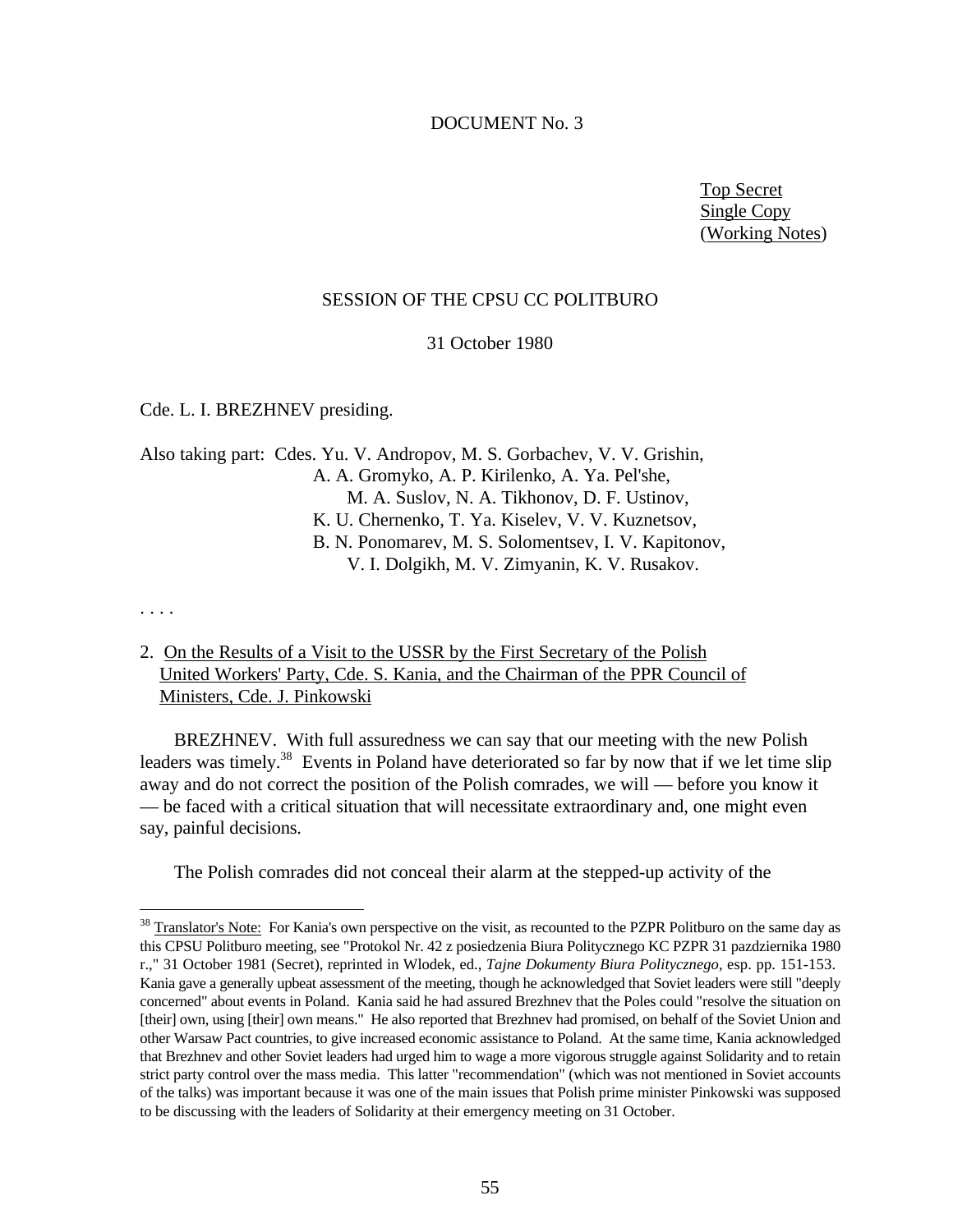antisocialist forces. But when the discussion turned to measures for combatting the counterrevolution, their statements seemed to lack resolve.

They declared that Poland is completely immersed in debt. All imports from the West, which are needed for many enterprises to function as well as for the internal market, are obtained now on credit. The economy of Poland is directly dependent on the West. In such circumstances, the Polish comrades believe, any deterioration of the country's situation might provide a basis for the capitalists to refuse any further extension of credits.<sup>39</sup> In that case Poland, according to Kania, will be brought to its knees.

We directly asked Kania whether the Party had a plan for an emergency situation in which an open threat would arise to people's rule. He said that there is such a plan, and that they know who should be arrested and how to use the army.<sup>40</sup> But judging by everything, they are not yet prepared to take such a step and have put it off until the indefinite future.

I won't rehash the entire content of our discussions. Notes from the talks were sent around, and the comrades can read through these if they haven't done so already.

As we said at the previous session, the goal of the meeting with the Polish comrades was twofold: on the one hand, to help them understand the full depth of the danger and to spur them into taking more decisive actions; and on the other hand, to lift up their spirits and increase their confidence in their strengths and capabilities. I think that the negotiations were useful in both respects.

-

<sup>&</sup>lt;sup>39</sup> Translator's Note: To the extent that Kania was being sincere about this point, it provides intriguing evidence of the leverage that the West gained over Poland's internal affairs from the loans made in the 1970s. Brezhnev raised this issue in an acerbic way with Kania and Jaruzelski later on: "It is essential that everyone in Poland understand that credits provided by Western banks and governments are in no way a gift, but a commercial transaction. For Poland, this amounts to servitude." See Document No. 16 below.

<sup>&</sup>lt;sup>40</sup> Translator's Note: Kania's statement, as reported by Brezhnev, is corroborated by newly released documents from the Polish internal affairs ministry archive, which show that planning for mass arrests of Solidarity's leaders and the "isolation" of dissident intellectuals had begun as early as 15 October. Kania's statement is also corroborated by the testimony of Ryszard Kuklinski ("Wojna z narodem widziana od srodka," pp. 17-18), who recalled that the planning for martial law proceeded rapidly after the Polish General Staff began its preparations on 22 October. By early November 1980, the planners had compiled an arrest list of some 4,500 opposition figures who were to be rounded up *en masse* just hours before the imposition of military rule. By late December 1980 the number to be arrested had increased to 12,900, and by late February 1981 it had grown to 13,600. The full list (which was periodically updated) was codified on 26 February 1981 in Directive No. J-0045/81/M, which specified arrest quotas for police forces in each wojewodztwo. From February to September 1981, the mass-arrest operation was codenamed "Wiosna" (Spring). In September, after the Polish authorities learned that Solidarity had somehow found out about the "Wiosna" planning, the codename was changed to "Wrzos" (Heather). In early October 1981 the plans for mass arrests were incorporated into the broader, two-stage "Jodlo" (Pine) operation, which was to begin upon receipt of a signal known as "Brzos-81" (Birch-81). See "Komenda Stoleczna: Plany przedsiewziec dotyczacych drugiego etapu akcji 'Jodla'," October 1981 (Secret), in Archiwum Ministerstwa Spraw Wewnetrznych (AMSW), Sygn. Spis 156, Pozycja (Poz.) 81, T. IV. That signal was transmitted, and the "Jodlo" operation was launched, on the night of 12-13 December 1981, with remarkable success. By the time the PZPR Politburo met on the morning of 13 December, the arrest operation was more than 70 percent complete. See "Protokol Nr. 19 z posiedzenia Biura Politycznego KC PZPR w dniu 13.XII.1981 r.," 13 December 1981 (Top Secret), in Archiwum Akt Nowych (AAN), T. 2343, Dok. 8, S. 1.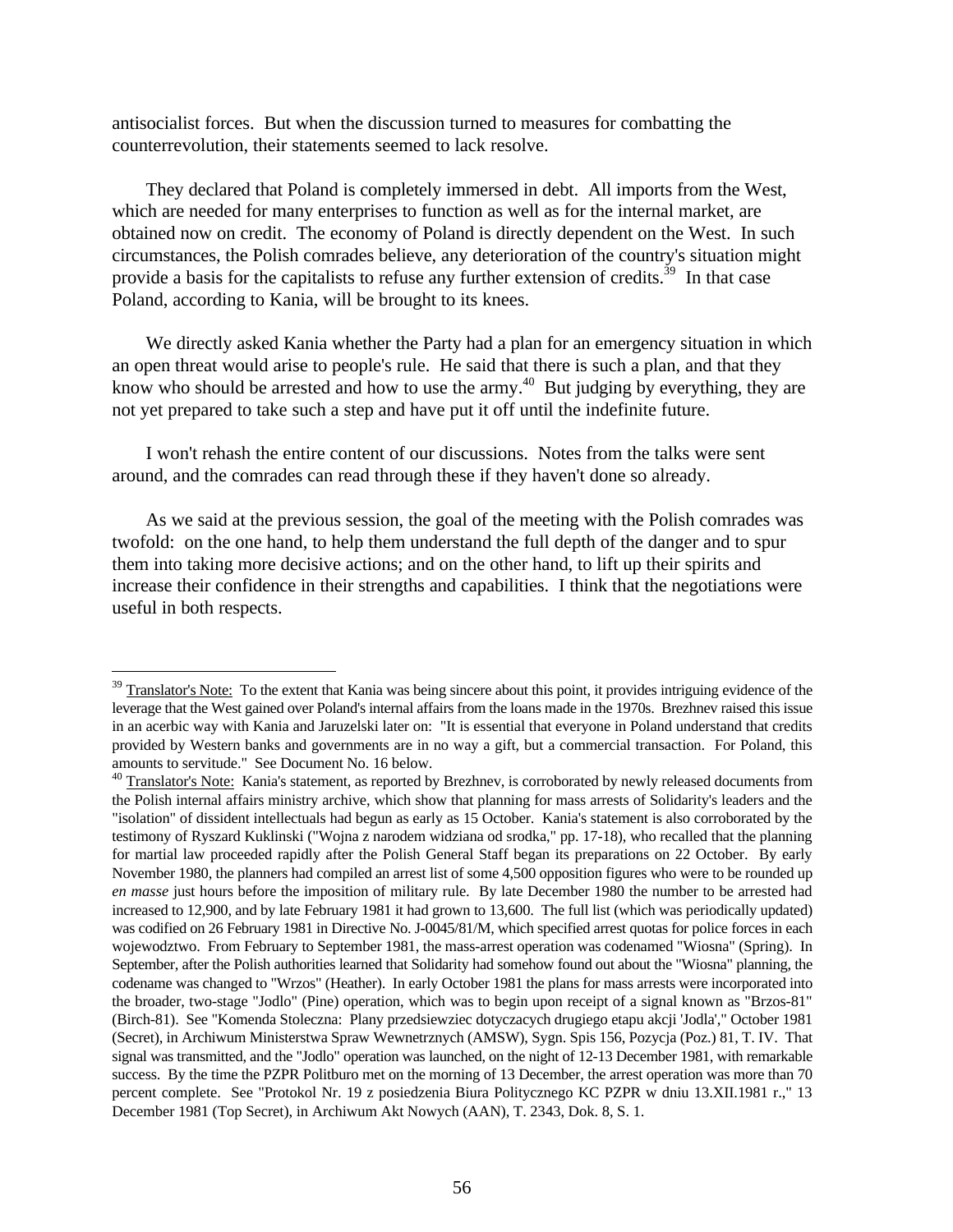Kania, as I already said, showed distinct hesitation only on the question of introducing a state of emergency. With regard to the other measures recommended by us, he declared that he agrees with them. We achieved complete understanding also in evaluating the reasons for the crisis and the magnitude of the counterrevolutionary threat.

Kania assured us that upon his return to Warsaw he would convey our point of view to the PZPR CC Politburo.<sup>41</sup> He carefully took down everything we said. To be sure, Kania expressed reservations about fully informing certain members of the Politburo, since there was a danger that the information would be leaked to the West.<sup>42</sup> And for the Polish leaders it is essential to forestall any hints that they are acting at the behest of Moscow.<sup>43</sup>

As far as Kania and Pinkowski personally are concerned, they made a good impression on me and evidently on the other comrades who took part in the negotiations. These are serious and thoughtful people. It's clear that they are worth their salts as political leaders; we will judge them only by their deeds.

No doubt, the comrades agree that at present we have done everything on the Polish question that has been demanded of us. But of course we must remain on guard because the situation in Poland is still dangerously explosive.

It would be worth moving quickly to lend all possible economic assistance to enable the Poles to make it through this trying time. No matter how burdensome it will be for us, we should do it. Let's agree that at the next session of the Politburo all necessary recommendations should be presented.

Perhaps Nikolai Aleksandrovich and other comrades wish to add something to what I've said?

If not, let's approve the results of the negotiations.

ANDROPOV, SUSLOV, KIRILENKO, CHERNENKO, and TIKHONOV say that the invitation to the leaders of Poland for a discussion at the CPSU CC was timely and absolutely essential.

 $41$  Translator's Note: Kania promptly followed through; see my first annotation to this document.

<sup>&</sup>lt;sup>42</sup> Translator's Note: This is an extremely important passage because it helps explain why Kania and Jaruzelski were very discreet and reticent in their comments to the PZPR Politburo. They did not want to reveal the full extent of Soviet pressure on them. (This is evident from a perusal of the items in Wlodek, ed., *Tajne Dokumenty Biura Politycznego*.) Evidently, Kania suspected that one or more of his Politburo colleagues might leak the information, perhaps to undercut Kania's position. It is not clear which of the Politburo members Kania had in mind, or what the rationale for the disclosure would be. A comment by Yurii Andropov at the CPSU Politburo meeting on 29 October (see Document No. 2 above) implied that concerns existed in Moscow about high-level espionage in Poland, but it seems unlikely that Kania was referring here to the presence of a full-fledged spy. Not until late 1980 did suspicions begin to emerge that a high-ranking official (Kuklinski) was working for U.S. intelligence. (Those suspicions greatly increased in the spring of 1981 when Solidarity began referring publicly to the secret codenames of components of the martial law operation.) <sup>43</sup> Translator's Note: See Gromyko's similar comments about this point at the CPSU Politburo meeting on 29 October

<sup>1980 (</sup>Document No. 2 *supra*).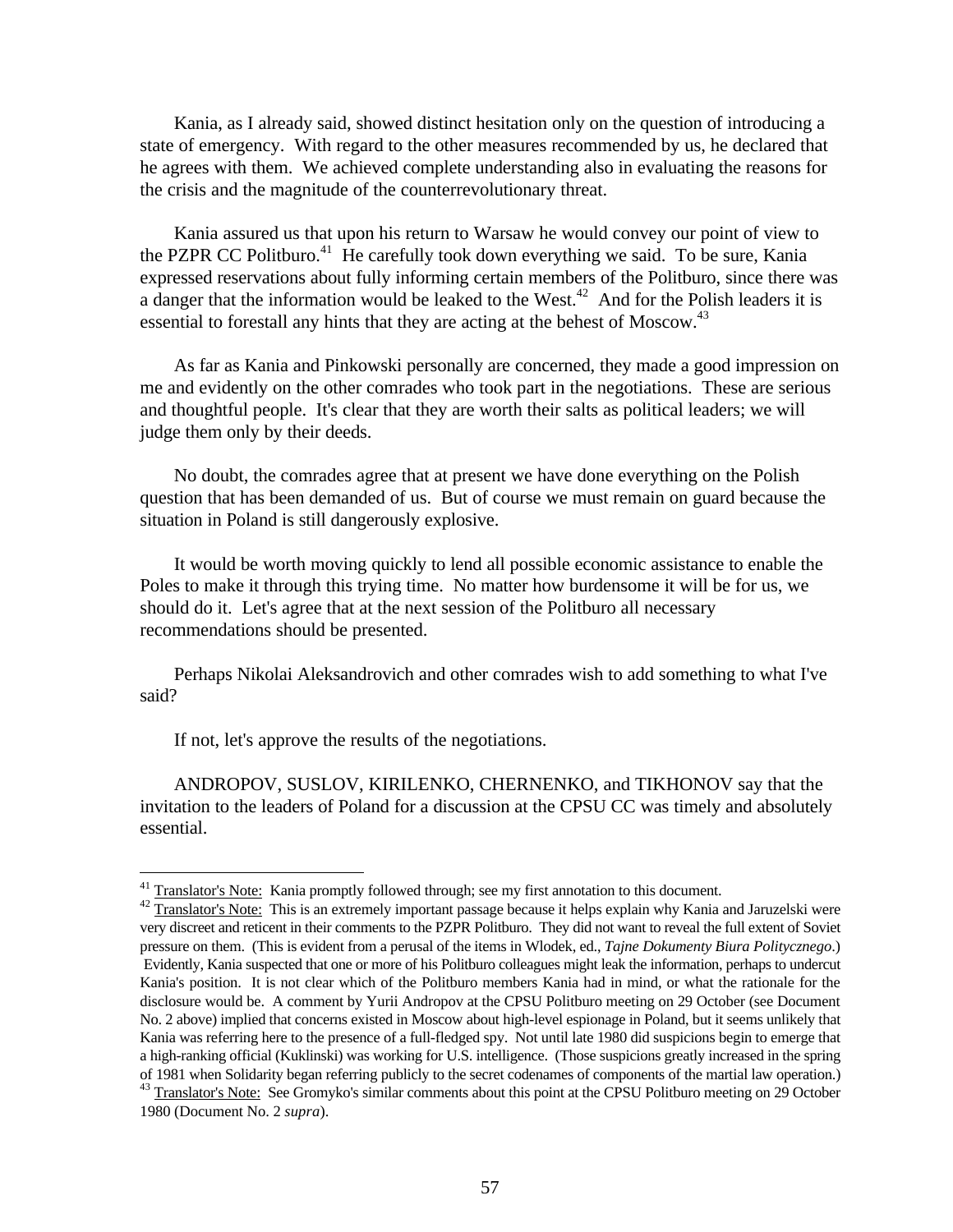BREZHNEV. The proposal is to approve the discussion.

EVERYONE. Correct.

TIKHONOV. The economic situation in Poland is very difficult. They are deeply indebted. They must now pay off debts of roughly 500 million dollars. Moreover, they are now requesting 150 million dollars to be rolled over. We are preparing recommendations.

BREZHNEV. Can you have these recommendations ready for the next session of the Politburo?

TIKHONOV. Fine.

ARKHIPOV. Along with the proposals for lending assistance to Poland, we will also prepare an appeal for your signature, Leonid Il'ich, that will go to the leaders of the other fraternal countries.<sup>44</sup>

BREZHNEV. I think these things shouldn't be linked. The appeal should be sent out sooner.

GROMYKO. I strongly believe they should not be linked. Incidentally, I'll mention several things about the negotiations. During the negotiations, Cdes. Kania and Pinkowski said nothing about the earlier policy, the policy of Gierek. They spoke only about what is going on now and what they must do.

ANDROPOV. Thanks to this discussion, the Polish comrades have begun to understand their own situation better. After arriving back in Warsaw, Cde. Kania said at the airport that he was very satisfied with the meeting with Leonid Il'ich and that Leonid Il'ich displayed exceptional attention to the needs of Poland.

BREZHNEV. They're afraid to use the word "counterrevolutionary." So listen to what Cde. Semyonov reports from Bonn. It so happens that he's reporting on a conversation with one of the Polish officials. Here, as you see, the official is speaking directly about an armed uprising in the PPR. How is it that the Polish comrades cannot understand the simple truth that a counterrevolution is fully under way in their country?

ANDROPOV. This, indeed, is a serious point, and it warrants detailed confirmation.

USTINOV. In any case we will have to be highly vigilant.

CHERNENKO. The discussion with the Polish comrades helped them face up to the true situation in Poland and to give a proper evaluation of the way things develop from the Party's

-

<sup>44</sup> Translator's Note: See Document No. 4 below.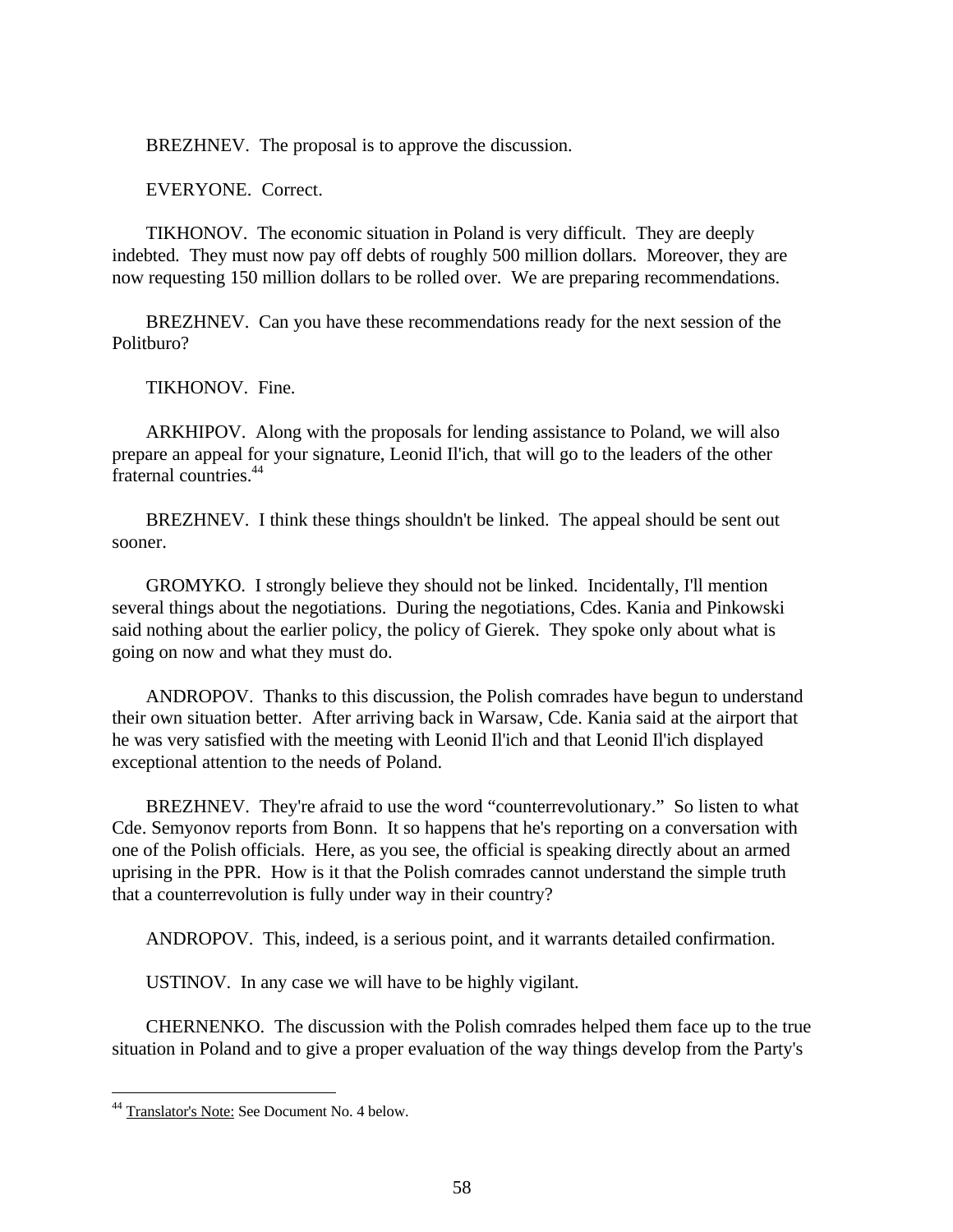perspective. This will help them, of course, to be more energetic in carrying out measures designed to combat antisocialist elements and protect the gains of the socialist order.

[*Source: TsKhSD, F. 89, Op. 42, D. 35*]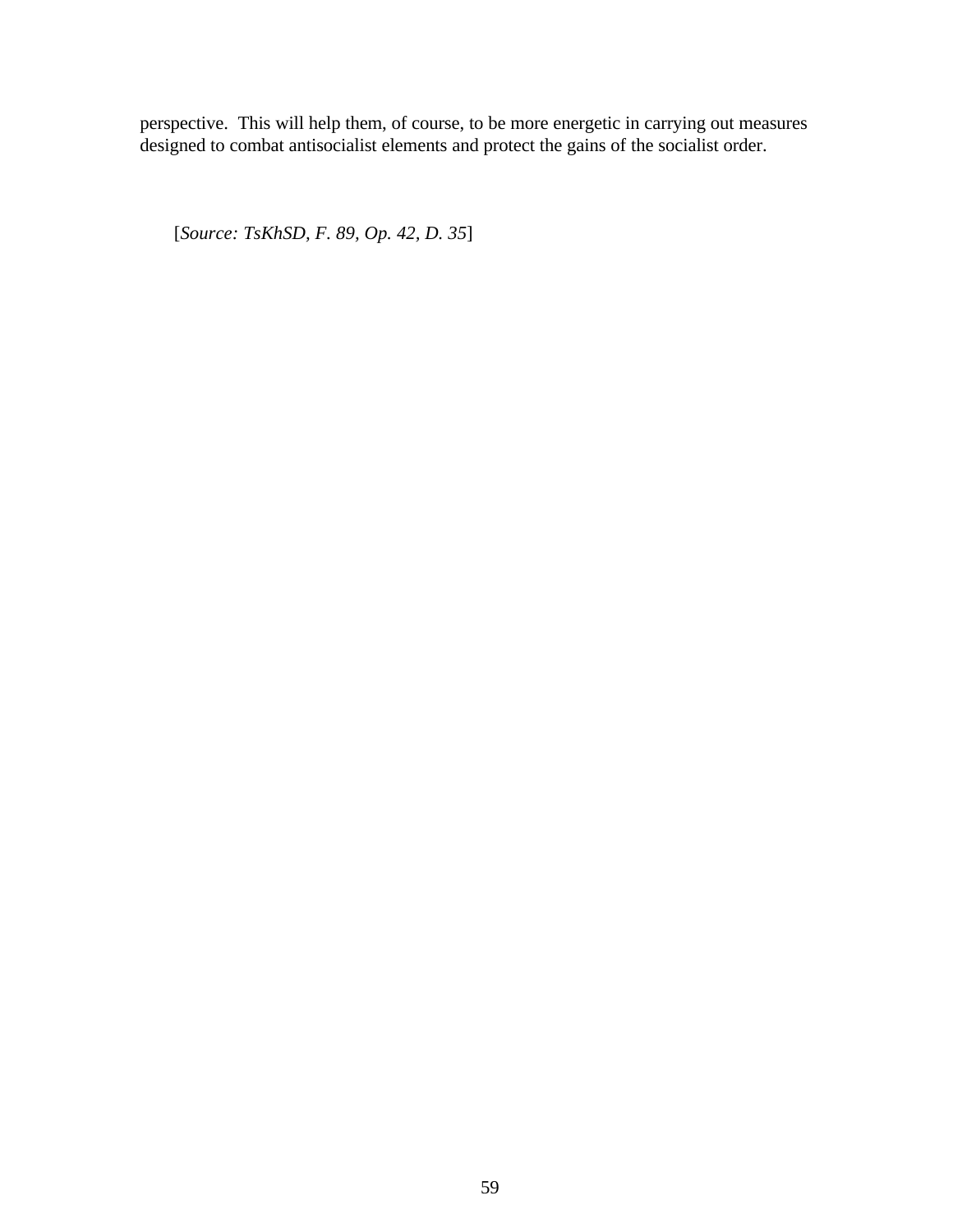# DOCUMENT No. 4

Secret

# Dear Erich!<sup>45</sup>

<u>.</u>

After discussing matters in the Politburo, we decided to turn to you and Comrades G. Husak, J. Kadar, and T. Zhivkov on an important and, in some sense, extremely urgent matter.

Not long ago, as you know, we received Cdes. Kania and Pinkowski in Moscow.<sup>46</sup> The situation they face is, one might say, exceptionally onerous. An urgent necessity has arisen for all of us together to help Poland make it through the current crisis.

You are well aware of the political situation in the PPR. The counterrevolution is on the attack and has practically seized the party by the throat. At the recent meeting we conveyed to the Poles our views about the need to halt the course of events and launch an attack against the counterrevolutionary forces, and we are informing you about this separately.<sup>47</sup> In these circumstances, the situation in the economy acquires enormous significance and is now close to a catastrophe. A further deterioration of the situation in Poland threatens to inflict enormous damage on the entire socialist commonwealth. For that reason it is our common internationalist and.— I would even say — our class duty to do everything we can to prevent this.

Let me emphasize that we ourselves will assume the main burden in this matter. Despite our own economic problems, which I described to you, we believe it is necessary to give Poland significant financial and economic assistance by extending hard-currency grants and extra shipments of a number of goods.

However, it will be impossible to provide this assistance without a certain degree of participation by the other fraternal countries.<sup>48</sup> In raising this question, we of course are very

<sup>&</sup>lt;sup>46</sup> Translator's Note: Kania and Jaruzelski were in Moscow on 30 October. See Documents No. 2 and 3 above.

<sup>&</sup>lt;sup>47</sup> Translator's Note: See "O peregovorakh tov. L. I. Brezhneva s pol'skimi rukovoditelyami," 4 November 1980 (Top Secret), in SAPMDB, ZPA, J IV, 2/202-550. This brief document, which was distributed to the leaders of all the Warsaw Pact countries (other than Poland), was promptly translated into German ("Information der KPdSU Fuhrung") for Honecker, who ordered a senior SED Politburo member responsible for ideology, Kurt Hager, to disseminate the report to other members of the SED Politburo. The Soviet document recounted the highlights of the meeting, including Brezhnev's insistence that the Polish authorities would have to use both "peaceful and non-peaceful means" to restore order. Brezhnev noted that Kania had pledged "not to retreat further" and to prepare for "other options," including "severe measures," if political efforts to defuse the crisis proved unsuccessful.

<sup>&</sup>lt;sup>48</sup> Translator's Note: This same point had been stressed by a high-ranking CPSU official, Mikhail Zimyanin, in a meeting with his East German counterpart, Joachim Herrmann, on 31 October 1980. See "Information uber die Gesprache zwischen Genossen Joachim Herrmann und Genossen M. V. Zimjanin am 27. und 31. Oktober 1981," pp. 98-99.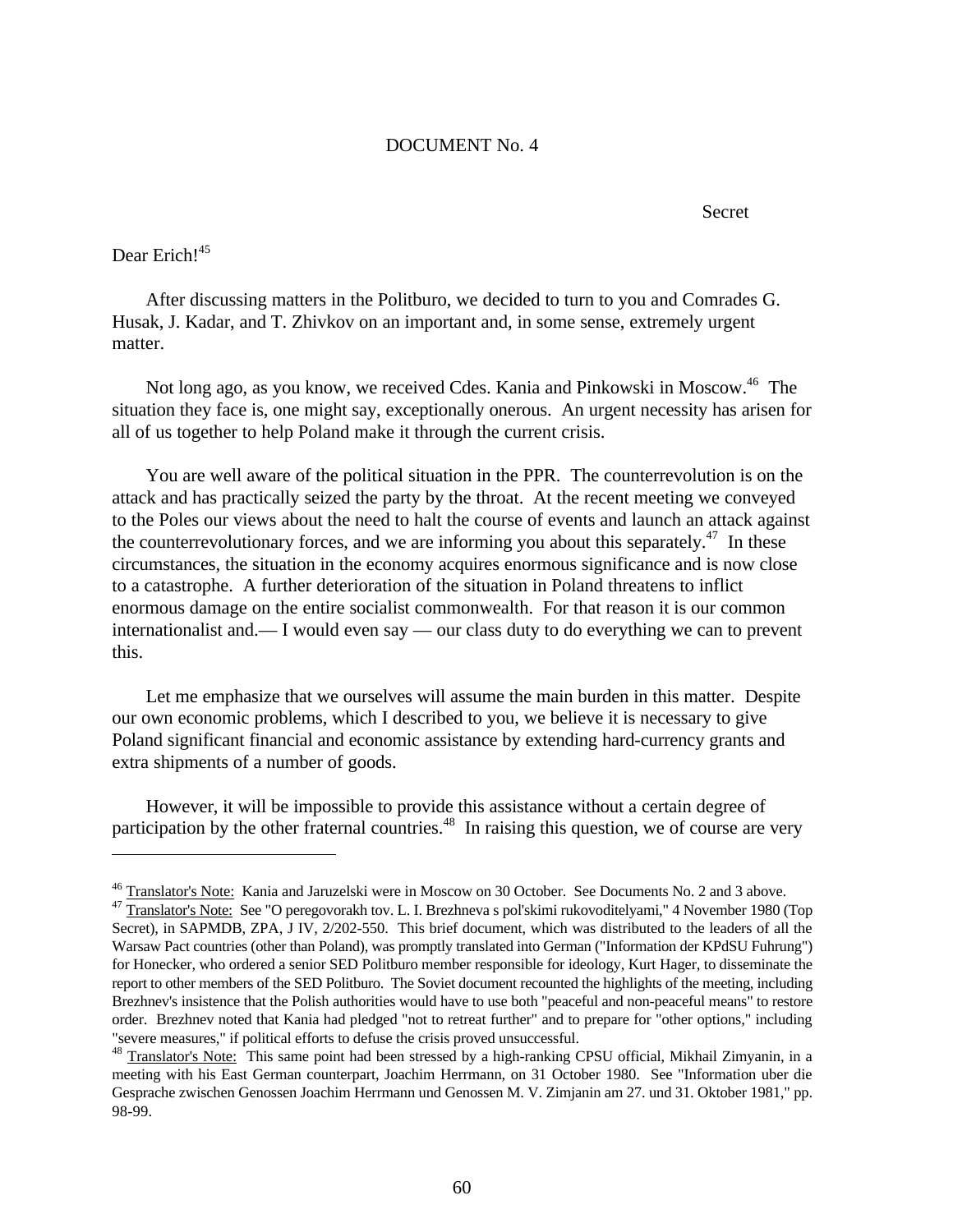well aware that it is not simple. For that reason, we have tried to find an approach that would have only a minimal effect on internal plans and would not be something beyond your means.

Concretely, here's what I have in mind. We propose to reduce oil shipments somewhat to a number of countries in the socialist commonwealth. This oil will be sold on the capitalist market and the hard-currency revenues will be transmitted to Poland in the name of the corresponding countries. This will enable Poland to alleviate its critical financial situation and to purchase certain vitally necessary products and other goods.

As far as the GDR is concerned, the volume of oil shipments from the Soviet Union in 1981 will, with your consent, be reduced by 600,000-650,000 tons of the designated amount, without affecting the level of shipments of German goods to the Soviet Union.<sup>49</sup>

I request, Erich, that you look upon this suggestion with understanding.<sup>50</sup> I am certain that our display of fraternal solidarity will help our Polish comrades withstand what for them is a trying hour.

With Communist greetings

 [signed] L. BREZHNEV

4 November 1980

-

[*Source: SAPMDB, ZPA, J IV 2/202-550*]

<sup>&</sup>lt;sup>49</sup> Translator's Note: According to official data from the GDR, the Soviet Union shipped 19.01 million tons of oil to East Germany in 1980. See "Ausfuhr und Einfuhr ausgewahlter Erzeugnisse nach Landern," in Staatliche Zentralverwaltung fur Statistik, *Statistisches Jahrbuch 1986 der Deutschen Demokratischen Republik* (East Berlin: Staatsverlag der Deutschen Demokratischen Republik, 1986), p. 257. Hence, the reduction that Brezhnev was proposing at this point would have come to about 3.1 to 3.4 percent of the total. In the fall of 1981, however, the CPSU leadership informed the East European states that further reductions would be needed in Soviet oil exports to Eastern Europe (see Document No. 20 below), a move that Honecker bitterly opposed. In the end, Soviet oil shipments to the GDR fell to 17.05 million tons in 1981 and remained at roughly that level in succeeding years (17.07 million in 1982 and 17.08 million in 1983). See *ibid.*, p. 257. Document No. 20 below shows how strongly—though unsuccessfully— Honecker resisted these changes.

<sup>50</sup> Translator's Note: For Honecker's private sentiments about this matter, see Manfred Wilke *et al.*, *SED-Politburo und polnische Krise 1980-82: Aus den Protokollen des Politburos des ZK der SED zu Polen, den innerdeutschen Beziehungen und der Wirtschaftskrise der DDR*, Working Paper No. 3 (Berlin: Forschungverbund SED-Staat, 1993), p. 411.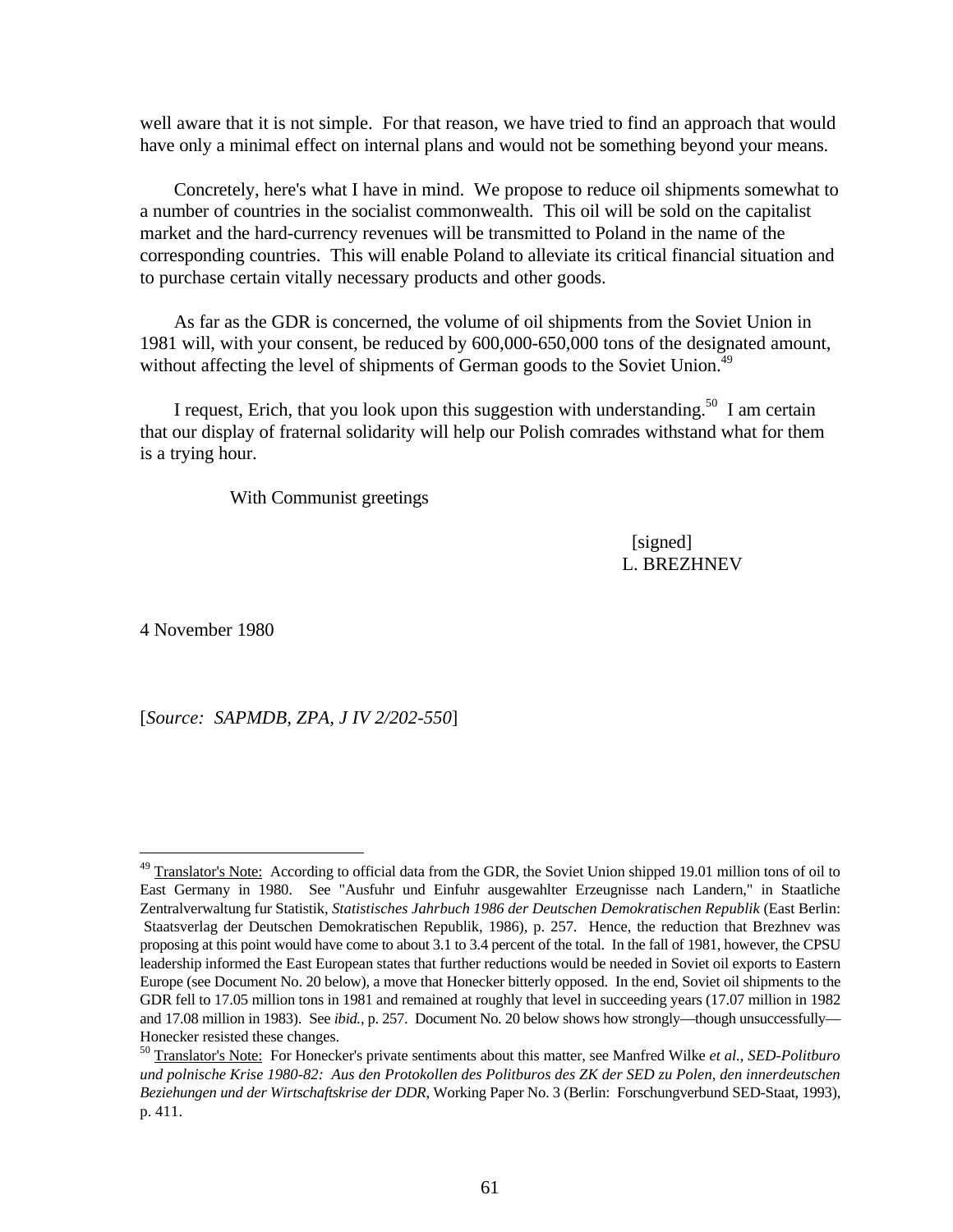#### DOCUMENT No. 5

 $ST-239/36$ gs from  $28.XI.1980<sup>51</sup>$  TOP SECRET

# D I R E C T I V E

of the CC Secretariat of the Communist Party of the Soviet Union

On a Temporary Reduction in Tourist Exchanges Between the USSR and the PPR

\_\_\_\_\_\_\_\_\_\_\_\_\_\_\_\_\_\_\_\_\_\_\_\_\_\_\_\_\_\_\_\_\_\_\_\_\_\_\_\_\_\_\_\_\_\_\_\_\_\_\_\_\_\_\_\_\_\_\_\_\_\_\_\_\_\_\_\_\_\_ \_\_\_\_\_\_\_\_\_\_\_\_\_\_\_\_\_\_\_\_\_\_\_\_\_\_\_\_\_\_\_\_\_\_\_\_\_\_\_\_\_\_\_\_\_\_\_\_\_\_\_\_\_\_\_\_\_\_\_\_\_\_\_\_\_\_\_\_\_\_

1. To accept a proposal from the Main Directorate on Foreign Tourism under the USSR Council of Ministers, the All-Union Central Council of Trade Unions, and the CC of the All-Union Leninist Communist Youth League for a temporary reduction in tourist exchanges between the USSR and the PPR.<sup>52</sup>

2. To instruct Glavintourist, the VTsSPS, and the VLKSM CC to hold negotiations with tourist organizations in the PPR to make appropriate changes in the protocol on tourist exchanges.

Results of the vote: $53$ 

\_\_\_\_\_\_\_\_\_\_\_\_\_\_\_\_\_\_\_\_\_\_\_\_\_\_\_\_\_\_\_\_\_\_\_\_\_\_\_\_\_\_\_\_\_\_\_\_\_\_\_\_\_\_\_\_\_\_\_\_\_\_\_\_\_\_\_\_\_\_\_\_\_

6430 Extracts to Cdes.: Kapitonov, Rusakov, Nikitin, Shibaev, Pastukhov, and Pegov<sup>54</sup>

\_\_\_\_\_\_\_\_\_\_\_\_\_\_\_\_\_\_\_\_\_\_\_\_\_\_\_\_\_\_\_\_\_\_\_\_\_\_\_\_\_\_\_\_\_\_\_\_\_\_\_\_\_\_\_\_\_\_\_\_\_\_\_\_\_\_\_\_\_\_\_\_

\_\_\_\_\_\_\_\_\_\_\_\_\_\_\_\_\_\_\_\_\_\_\_\_\_\_\_\_\_\_\_\_\_\_\_\_\_\_\_\_\_\_\_\_\_\_\_\_\_\_\_\_\_\_\_\_\_\_\_\_\_\_\_\_\_\_\_\_\_\_\_\_\_

\_\_\_\_\_\_\_\_\_\_\_\_\_\_\_\_\_\_\_\_\_\_\_\_\_\_\_\_\_\_\_\_\_\_\_\_\_\_\_\_\_\_\_\_\_\_\_\_\_\_\_\_\_\_\_\_\_\_\_\_\_\_\_\_\_\_\_\_\_\_\_\_\_

\_\_\_\_\_\_\_\_\_\_\_\_\_\_\_\_\_\_\_\_\_\_\_\_\_\_\_\_\_\_\_\_\_\_\_\_\_\_\_\_\_\_\_\_\_\_\_\_\_\_\_\_\_\_\_\_\_\_\_\_\_\_\_\_\_\_\_\_\_\_\_\_\_

24. Nov. 1980

 $\overline{a}$ 

Distributed:  $28/XI.80$  received<sup>55</sup>

<sup>&</sup>lt;sup>51</sup> Translator's Note: The alphanumeric code of the directive and the date were filled in by hand.

<sup>&</sup>lt;sup>52</sup> Translator's Note: In the original, the acronyms VTsSPS and Central Committee VLKSM are used instead of the full names All-Union Central Council of Trade Unions and the Central Committee of the All-Union Leninist Communist Youth League, respectively. For the sake of clarity, the two names have been written out in full here. In the remainder of this document the appropriate acronyms will be used.

<sup>&</sup>lt;sup>53</sup> Translator's Note: To the right of this heading, just below the line, all the CPSU Central Committee Secretaries, beginning with Mikhail Suslov, signed "in favor" of the directive. The directive also was signed, just above the line, by five officials who prepared the attached materials (see below).

 $54$  Translator's Note: These surnames were added in handwriting.

<sup>&</sup>lt;sup>55</sup> Translator's Note: The date and the word "received" were added in handwriting.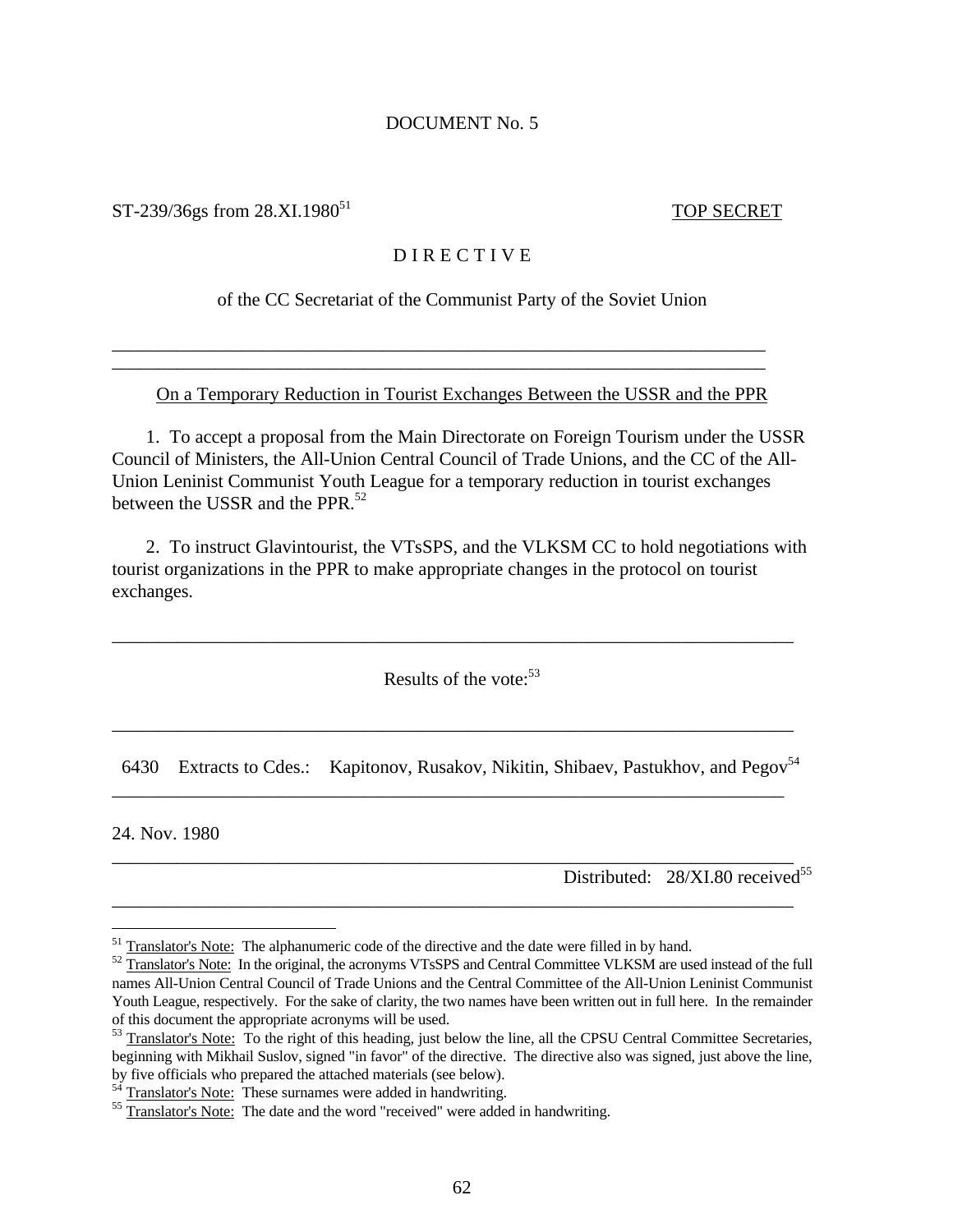#### **Secret**

# C P S U C C

\_\_\_\_\_\_\_\_\_\_\_\_\_\_\_\_\_\_\_\_\_\_\_\_\_\_\_\_\_\_\_\_\_\_\_\_\_\_\_\_\_\_\_\_\_\_\_\_\_\_\_\_\_\_\_\_\_\_\_\_\_\_\_\_\_\_\_\_\_\_\_\_\_ \_\_\_\_\_\_\_\_\_\_\_\_\_\_\_\_\_\_\_\_\_\_\_\_\_\_\_\_\_\_\_\_\_\_\_\_\_\_\_\_\_\_\_\_\_\_\_\_\_\_\_\_\_\_\_\_\_\_\_\_\_\_\_\_\_\_\_\_\_\_\_\_\_

# On a Temporary Reduction in Tourist Exchanges Between the USSR and PPR

In accordance with instructions issued by the CPSU CC on 4 November 1980, the Main Directorate on Foreign Tourism under the USSR Council of Ministers (the head of Glavintourist, Cde. Nikitin), the VTsSPS (the chairman, Cde. Shibaev), and the VLKSM CC (the secretary, Cde. Pastukhov) have proposed a temporary reduction in Soviet-Polish tourism.<sup>56</sup>

 $\overline{a}$ 

<sup>&</sup>lt;sup>56</sup> Translator's Note: The CPSU Central Committee directive on this matter was issued roughly a week after the East German, Czechoslovak, and Bulgarian authorities had taken steps to curb tourism between their countries and Poland. Concern about Soviet-Polish tourism had been building in Moscow since the very start of the crisis in mid-1980. In late July and early August 1980, Soviet party and KGB officials in the republics bordering Poland were ordered to tighten their monitoring of all tourists going to and coming out of Poland. They also were ordered to report back to Moscow on their findings. A massive and often redundant effort got under way to keep close track of Polish tourists who were visiting the Soviet Union and to determine what sort of reception Soviet tourists were encountering in Poland. Many of the reports sent back to Moscow came as a jolt to the CPSU leadership. A typical report, from senior officials in Ukraine, found that "when Soviet tour groups have recently been in the PPR, the group leaders have detected unfriendly behavior toward the Soviet tourists as well as anti-Soviet sentiments on the part of wide segments of the local population." The report noted that food shortages and other problems in Poland were being blamed on the Soviet Union, and that many Poles were voicing "hostile and anti-Soviet slogans" and claiming that the Polish Communist regime was "maintained only through Russian bayonets." Quoted from "Informatsiya o nekotorykh vyskazivaniyakh, imeyushchikh mesto so storony pol'skikh grazhdan pri vstrechakh s sovetskimi turistami, a takzhe vo vremya prebyvaniya v Ukrainskoi SSR po linii Byuro mezhdunarodnogo molodezhnogo turizma 'Sputnik'," Report No. 24-s (Secret), 3 September 1980, from G. Naumenko, chairman of the "Sputnik" Bureau of International Youth Tourism of the Ukrainian Komsomol, in TsDAHOU, F. 1, Op. 25, Spr. 2138, Ll. 138-142. Similarly, in L'viv, which was one of the major rail transit points for Polish tourists arriving in the Soviet Union, the head of the UkrCP oblast committee expressed alarm about the "flagrant abuses and anti-Soviet statements by Polish tourists." He said he would "adopt necessary measures to strengthen political-educational work with Polish tourists, to think more carefully about their programs of stay in L'viv, to train the interpeters and tour guides more thoroughly, and to focus the Polish tourists' special attention during their trips on propaganda highlighting the advantages of the socialist way of life." Quoted from "Informatsiya o reagirovanii pol'skikh turistov na sobytiya v PNR," Report No. 0585 (Secret), 26 August 1980, from V. Svyatotskii, first secretary of the UkrCP oblast committee in L'viv, in TsDAHOU, F. 1, Op. 25, Spr. 2138, Ll. 66-71. These sorts of reports increased over the next two months, prompting the CPSU leadership to approve this sharp reduction in tourism both to and from Poland. Soviet leaders coordinated the whole effort with the Czechoslovak, Hungarian, East Germany, and Bulgarian authorities. Tourists from these countries visiting the Soviet Union were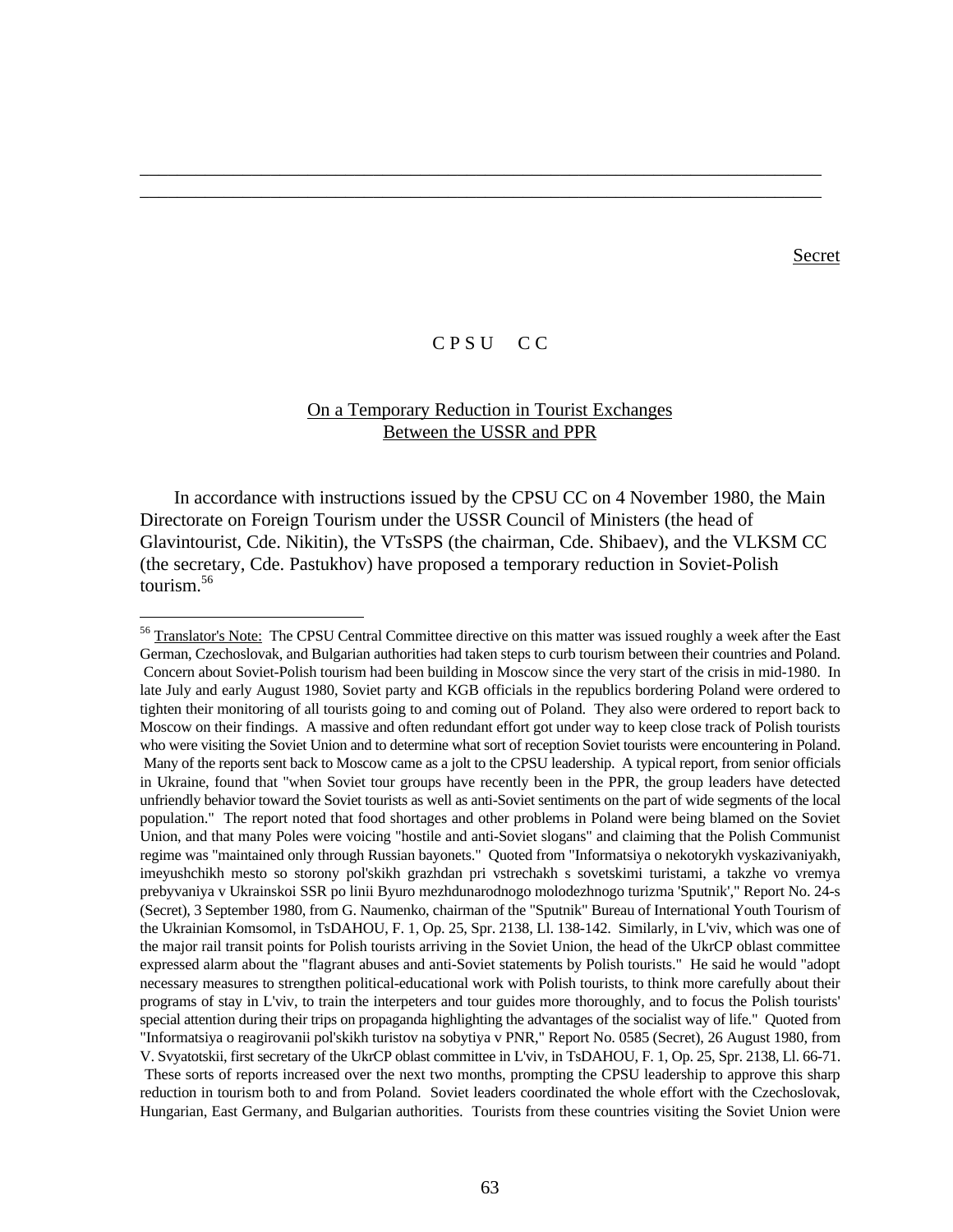It is proposed that Soviet tourist visits to the PPR for the remainder of 1980 be reduced from 4,900 persons to 3,200 (a 36 percent reduction), and that in the first half of 1981 they be reduced from 45,400 persons, as envisaged in the plans, to 24,500 (a 44 percent reduction).<sup>57</sup>

It is proposed that the reduction in Soviet tourism be accomplished primarily through the elimination of trips by tourist groups and vacation tours involving prolonged stays in the PPR. On the whole, trips by special tour groups under the auspices of the Union of Soviet Societies for Friendship and Cultural Ties with Foreign Countries<sup>58</sup> and in connection with twin cities, scholarly tourism, and combined tours, including visits to 2-3 countries with a brief (4- to 8 day) stay in the PPR, will not be affected during this period.<sup>59</sup>

It is also proposed that in the first half of 1981 the number of Polish tourists visiting the USSR be reduced from 105,000 persons, as envisaged in the plans, to 66,000 (a 37 percent reduction). $60$ 

 $\overline{a}$ 

constantly monitored by Soviet tour guides and interpreters to gauge their views about the situation in Poland. The Soviet guides were instructed to "explain to [the tourists] that the countries of the socialist commonwealth will not leave the Polish people in the lurch." Quoted from "O vyskazivaniyakh inostrannykh turistov po povodu sobytii v PNR," Memorandum No. 318-s (Top Secret), 26 August 1980, from Yu. Il'nyts'kyi, first secretary of the UkrCP Transcarpathian oblast committee, in TsDAHOU, F. 1, Op. 25, Spr. 2138, Ll. 51-53. See also Il'nyts'kyi's follow-up report, "O prodolzhayushchikhsya vyskazivaniyakh inostrannykh turistov po povodu sobytii v Pol'she," Memorandum No. 330-s (Top Secret), 5 September 1980, in TsDAHOU, F. 1, Op. 25, Spr. 2138, Ll. 60-63.

<sup>&</sup>lt;sup>57</sup> Translator's Note: In Communist countries, tourism, like almost all other activities, was pervasively controlled by the state. Rather than being determined by market forces and the desires of individuals, tourism in the Eastern bloc was carefully planned out years in advance by state and Communist party agencies and coordinated among the different countries' five-year plans.

<sup>&</sup>lt;sup>58</sup> Translator's Note: In the original, the acronym SSOD was used here rather than the full name of the organization. From here on, the acronym will be used.

<sup>&</sup>lt;sup>59</sup> Translator's Note: It should also be noted that the reductions did not affect the party-to-party contacts authorized by the CPSU Secretariat's directive on "stepping up political and ideological cooperation with the PZPR" (*Ob aktivizatsii politicheskogo i ideologicheskogo sotrudnichestva s PORP*) and the earlier directive (St-192/7s, issued on 11 January 1980) laying out a "plan for the CPSU's ties with Communist and workers' parties of socialist countries" (*O plane svyazei KPSS s kommunisticheskimi i rabochimi partiyami sotsialisticheskikh stran*). Of particular importance were party-to-party contacts involving delegations from Soviet republics adjacent to Poland. From Belorussia alone, some 17 groups of party workers and activists, 15 agitation-propaganda lecturers, 12 groups of trade union and Komsomol workers, 48 economic specialists, and 15 groups of workers and enterprise managers, artists, and sport teams — more than 2,000 people in all — were sent to meet with Polish provincial officials in 1980. See "Informatsiya o rabote po osushchestvleniyu druzhestvennykh svyazei obkomov KP Belorussii s partiinymi komitetami BKP, SEPG, PORP, i KPCh v 1980 godu," Memorandum No. 0315 (Secret), 18 February 1981, from T. Kiselev, First Secretary of the Belorussian Communist Party, in TsKhSD, F. 5, Op. 84, D. 85, Ll. 8-15. The number of contacts from Belorussia, Lithuania, and Ukraine increased still further in 1981. In mid-April 1981, the CPSU Politburo's Commission on Poland (the "Suslov Commission") specifically recommended that Soviet trade union officials, regional party secretaries, and local authorities be instructed to meet more frequently with their Polish counterparts. See "Plan meropriyatii po okazaniyu pomoshchi rukovodstvu PORP v organizatsionnom i ideologicheskom ukreplenii partii," 16 April 1981 (Top Secret), attachment to "Vypiska iz protokola No. 7 zasedaniya Politbyuro TsK KPSS ot 23 aprelya 1981 goda: O razvitii v Pol'she i nekotorykh shagakh s nashei storony," No. P7/VII (Top Secret/Special Dossier), 23 April 1981, in TsKhSD, F. 89, Op. 66, D. 3, Ll. 9-11.

<sup>&</sup>lt;sup>60</sup> Translator's Note: If these aggregate numbers are correct, it is unclear whether the proposed cuts were ever implemented. Indeed, some of the figures now available about the actual number of Polish tourists who visited the USSR in 1981 are higher than the figure of 105,000 listed here as the starting point (not to mention the reduced level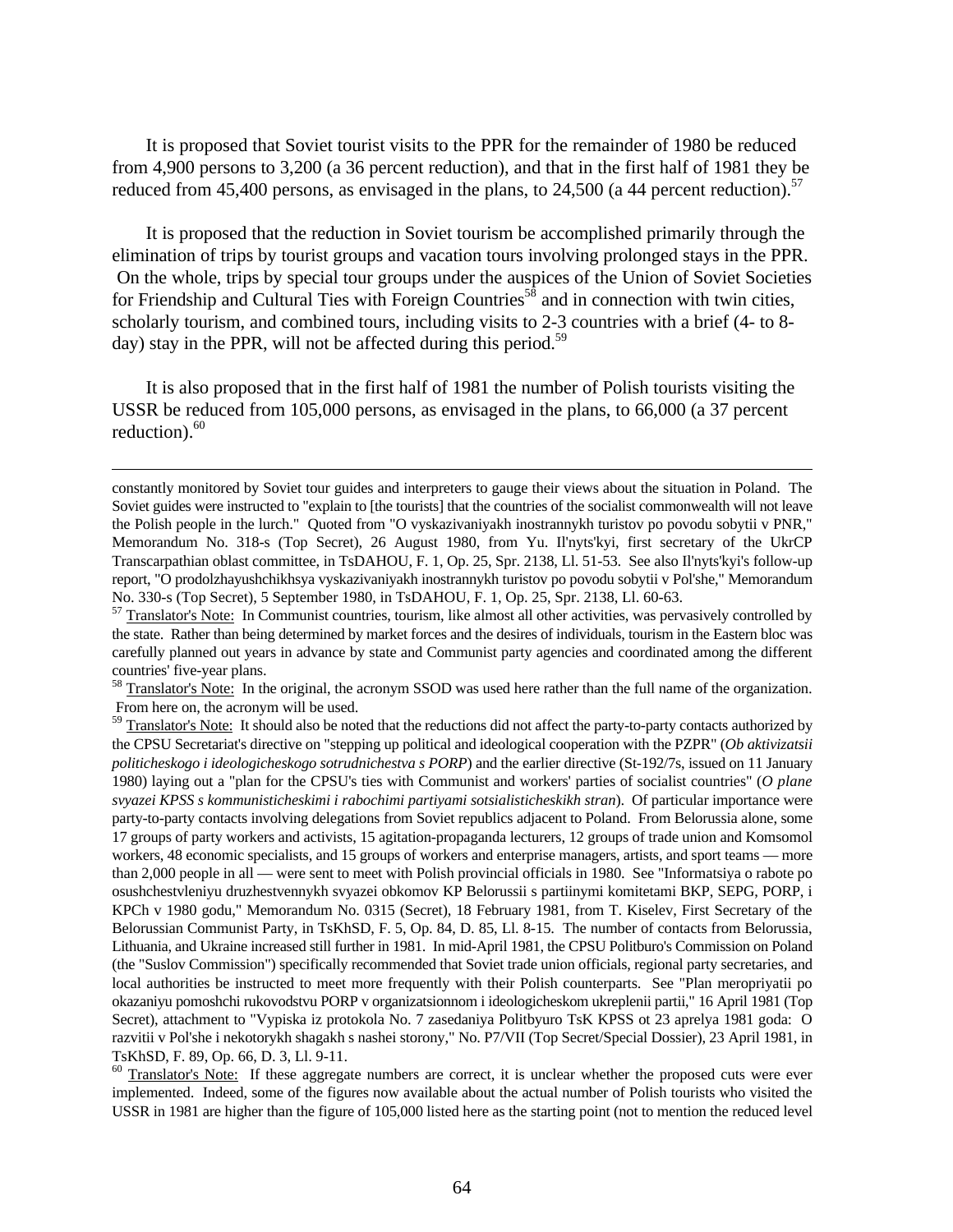In addition, in accordance with the CPSU CC directive issued on 4 November 1980, measures are to be taken to improve the selection, preparation, and training of Soviet citizens traveling as tourists to the PPR, as well as to improve the work involved in receiving and accommodating Polish tourist groups.<sup>61</sup>

We believe it would be worthwhile to accept the proposal for a temporary reduction in Soviet-Polish tourism, regarding it as a temporary measure necessitated by the political situation in the PPR, and to authorize Glavintourist, the VTsSPS, and the VLKSM CC to hold negotiations with PPR tourist organizations to make appropriate changes in the protocols on tourist exchanges.

of 66,000). A secret report drafted in early June 1981 noted that in just the first five months of 1981, "more than 110,000 citizens of the PPR" traveled through Chernivtsi oblast in western Ukraine on their way to other parts of the Soviet Union. This total was in addition to the "200 per day" who came initially to L'viv, plus the thousands of others who entered the Soviet Union through other routes. Clearly, something about these figures does not square with the data in the resolution. For the Chernivtsi data, see "O nepravil'nom povedenii grazhdan PNR, sleduyushchikh tranzitom cherez Chernovitskuyu oblast'," Report No. 224/7s-3 (Secret), 10 June 1981, in TsDAHOU, F. 1, Op. 25, Spr. 2287, Ll. 8-10. For the L'viv data, see "Informatsiya o reagirovanii pol'skikh turistov na sobytiya v PNR," L. 66.

 $<sup>61</sup>$  Translator's Note: As with the proposed numerical cuts, it is unclear whether these recommendations were fully</sup> implemented. Complaints about tourism, both to and from Poland, continued to filter into Moscow over the next several months. In late November 1980, the head of the UkrCP's oblast committee in Vynytsya reported that a Soviet youth group touring Poland had encountered a "hostile and unfriendly" reception, and had been turned down for various meetings it requested, without any convincing explanation. See "Informatsiya o nekotorykh vyskazivaniyakh pol'skikh grazhdan sovetskim turistam v PNR iz Vinnitskoi oblasti," Ll. 47-49. A few months later, the head of the Latvian KGB, Boris Pugo, complained that "recently there have been instances when tourists from the PPR, under the auspices of BMMT 'Sputnik,' have been received here without due preparation. At meetings organized for these tourists with young people from Latvia, they [the Poles] have been trying to exert an ideologically harmful influence on the [Latvian] young people by tendentiously characterizing the process of renewal of social life now under way in the PPR." Pugo also noted that a systematic check of "mail correspondence from PPR citizens with their relatives and friends in the Latvian SSR" had uncovered "anti-socialist depictions of the events in Poland" and "exhortations for nationalist elements in the [Latvian] republic to follow the example of the so-called free trade unions in Poland." Pugo said that the number of "organized exchanges of tourist and student groups has remained high up to now and is in need of significant correction to conform with the changing situation." He offered a number of recommendations that largely reiterated what should already have been implemented after the CPSU Secretariat issued its directive in November 1980. See "Dokladnaya zapiska o vremennom ogranichenii turisticheskogo i studencheskogo obmena s PNR," Memorandum No. 5/1598 (Top Secret), 9 March 1981, in Latvijas Valsts Arhivs (LVA), Fonds (F.) 101, Apridos (Apr.) 47, Lietas (Li.) 141, Lapa (La.) 48-49. Two months later, an equally gloomy report was drafted by three leading officials from Ukraine, who expressed dismay that many of the Polish tourists in Ukraine "evaluate the situation [in Poland] from an anti-socialist perspective, speak pejoratively about the countries of the socialist commonwealth, and are ready to defend all types of counterrevolutionary elements." The three officials averred that many of the Polish tourists were "seeking to lay territorial claims to western Ukraine" and were "equating Communists with fascists." See "O reagirovanii trudyashchikhsya respubliki, a takzhe zarubezhnykh grazhdan, nakhodyashchikhsya na Ukraine, na sobytiya v Pol'she," Memorandum No. 1810/44 (Secret), 12 May 1981, from G. Kryuchkov, head of the UkrCP Central Committee Organizational-Party Work Department, L. Kravchuk, head of the UkrCP Central Committee Propaganda and Agitation Department, and A. Merkulov, head of the UkrCP Central Committee Department for Foreign Ties, in TsDAHOU, F. 1, Op. 25, Spr. 2295, Ll. 1-4. These sorts of complaints, as well as accusations that "Polish tourists are trying to smuggle ideologically hostile literature into our country" and are "stirring up anti-Soviet sentiments" in the western Soviet republics, continued throughout 1981. (Quoted from "Informatsiya o nepravil'nom povedenii grazhdan PNR, sleduyushchikh tranzitom cherez Chernovitskuyu oblast'," L. 8.)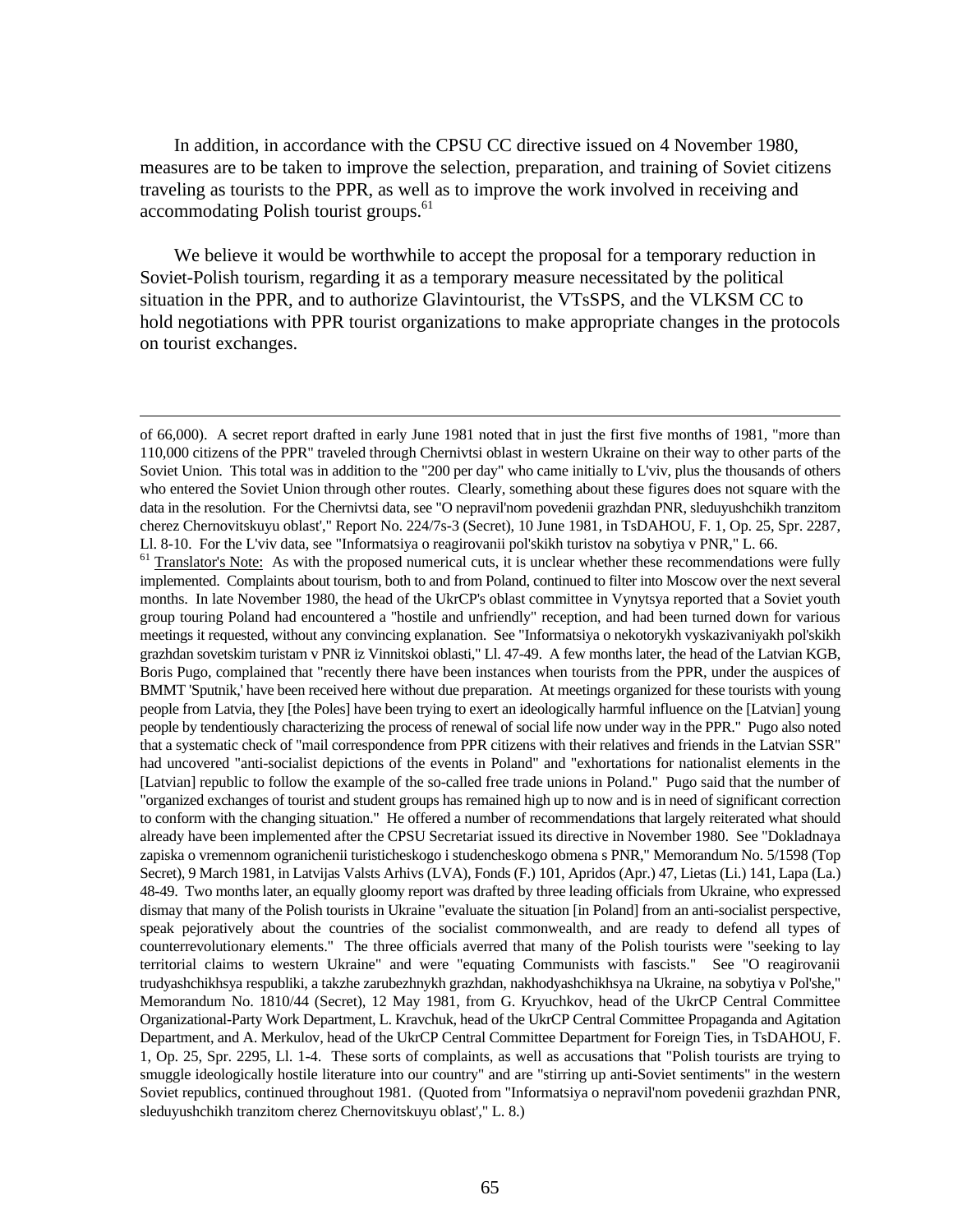Coordinated with the USSR Foreign Ministry (the deputy minister, Cde. Mal'tsev).<sup>62</sup>

A draft directive of the CPSU CC is attached.

| Deputy Head of the CPSU | Deputy Head of the CPSU   | Deputy Head of the CPSU    |
|-------------------------|---------------------------|----------------------------|
| CC Department for Work  | CC Department for Organi- | CC Department for Ties     |
| with Cadres Abroad and  | zational-Party Work       | with Communist and         |
| for Travel Abroad       |                           | Workers' Parties of        |
|                         |                           | <b>Socialist Countries</b> |
| (V. Bazovskii)          | (N. Petrovichev)          | (O. Rakhmanin) $^{63}$     |
| 24 November 1980        |                           |                            |
|                         |                           |                            |
|                         |                           |                            |
|                         |                           |                            |
|                         |                           | Secret <sup>64</sup>       |
|                         |                           | Copy No. 1                 |

C P S U C C

In accordance with instructions issued by the CPSU CC on 4 November 1980, we report the following:

According to protocols signed by tourist organizations of the USSR and PPR, the Soviet Union will be visited by 20,120 Polish tourists in November-December 1980. Of these, 13,000 will be traveling under the auspices of Intourist, and 7,120 will be traveling under the auspices of the "Sputnik" Tourist Bureau.<sup>65</sup> During this same period, it is planned to send 4,870 Soviet tourists to the PPR. Of these, 2,870 will be traveling under the auspices of Intourist, and 2,000 under the auspices of BMMT "Sputnik." Tourist exchanges with the PPR under auspices of the VTsSPS's Central Council for Tourist Excursions<sup>66</sup> have already been completed for 1980.

 $\overline{a}$ 

 $62$  Translator's Note: Actually, Viktor Mal'tsev was one of two first deputy foreign ministers, not just a deputy minister. <sup>63</sup> Translator's Note: All three of the officials who signed the document — Vladimir Bazovskii, Nikolai Petrovichev,

and Oleg Rakhmanin — were actually first deputy heads of their departments, not just deputy heads.

<sup>&</sup>lt;sup>64</sup> Translator's Note: This document had a cover note (No. 31329) attached, with a date of 14.XI.80. The cover note reads as follows: "To Cdes. V. N. Bazovskii, N. A. Petrovichev, and O. B. Rakhmanin: I request that you draft a proposal. K. Rusakov."

<sup>&</sup>lt;sup>65</sup> Translator's Note: In the original, the appelation BMMT "Sputnik" is used here instead of the full name. From here on, the abridged form (as in the original) will be used in the translation.

<sup>66</sup> Translator's Note: In the original, the acronym TsSTE is used here instead of the full name of the Central Council for Tourist Excursions. From here on, the acronym will be used.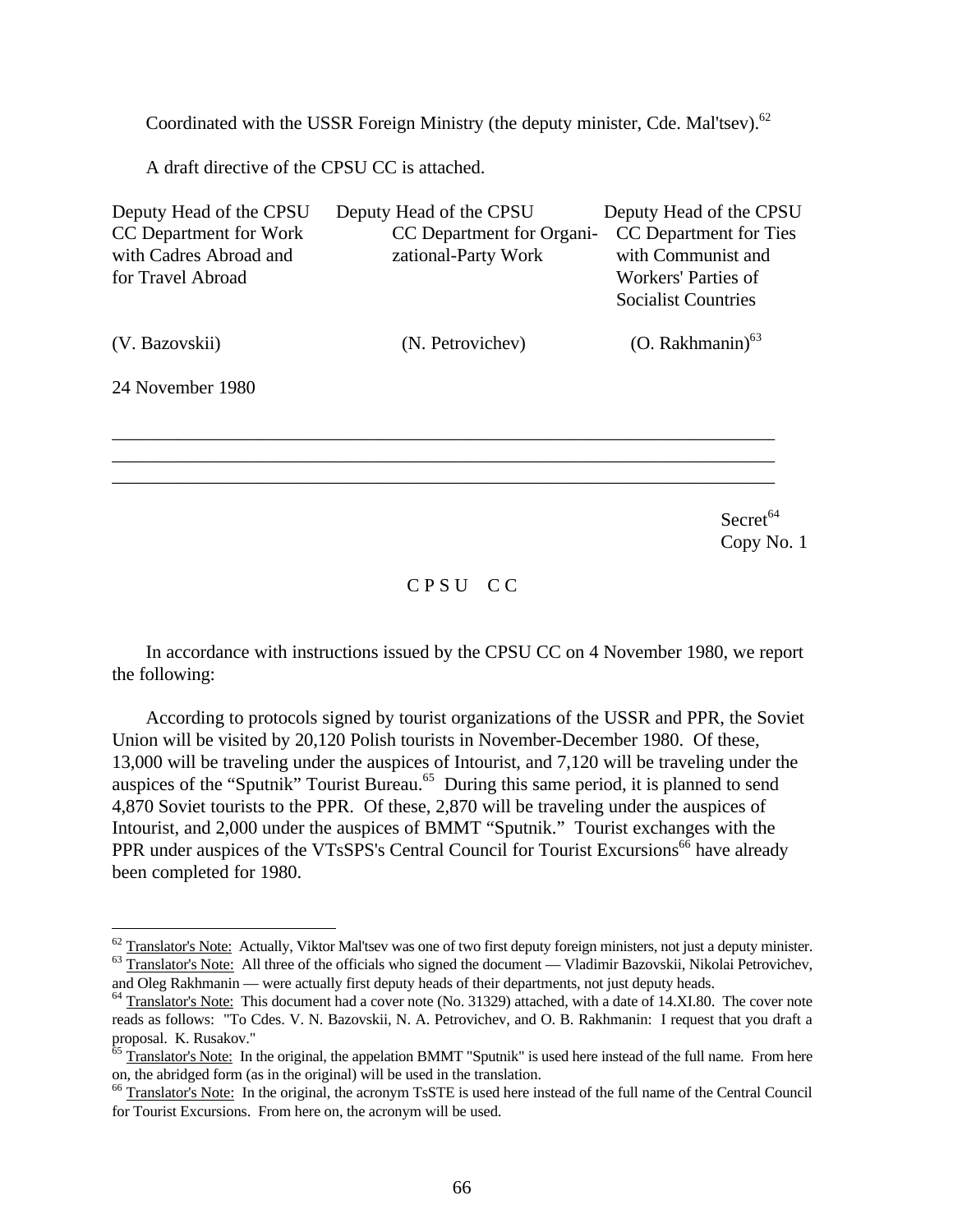For the period 1981-1985 an Agreement on Tourist Exchanges signed by Glavintourist envisages annual growth of tourism between the Soviet Union and Poland on a scale that would lead to a 25% increase by the end of 1985 as compared with the previous five-year period.

The volume of tourism for 1981 is specified in protocols signed by Intourist, the VTsSPS TsSTE, and BMMT "Sputnik" with the Polish travel bureau. These protocols stipulate that in the coming year 209,180 Polish tourists will visit the Soviet Union and 90,900 Soviet tourists will travel to the PPR, including 155,000 and 53,000 under the auspices of Intourist, 52,000 and 36,000 under the auspices of BMMT "Sputnik," and 2,180 and 1,900 under the auspices of VTsSPS TsSTE, respectively.

Taking account of the current situation in the PPR, we believe it would be advisable to make a temporary reduction in the volume of Soviet tourism in the PPR, focusing this reduction on such types of travel as prolonged fixed trips and vacation tours and specialized groups whose itineraries include visits to industrial enterprises, official establishments, and households. At the same time it should be possible to maintain visits organized by SSOD as well as visits connected with twin cities, scholarly tourism, and so-called combined tours that include visits to 2-3 countries with only a brief (4- to 8-day) stay in the PPR.

To bolster our ideological influence on citizens of the PPR via foreign tourism, we believe it would also be worthwhile, when considering how to reduce the volume of Polish tourism in the USSR for the coming year, to preserve the kinds of tourist trips from the PPR that are most politically effective: friendship trains and aircraft, trips by activists of the Polish-Soviet Friendship Society and activist veterans of the PZPR and World War II, trips to twin cities and provinces, cruises along the Volga and Dniepr, and some fixed vacations and tours.<sup>67</sup>

For these sorts of trips, the itineraries of Polish tourists should include the widest possible range of stop-off points and ceremonies that will familiarize them with the history and culture of the peoples of our country and the internal and foreign policies of the CPSU and Soviet government.

Based on the above for 1980, it is proposed that 1,190 of the 2,870 tourists still slated for this year under Intourist's auspices be sent to the PPR, and that 2,000 tourists be sent under the auspices of BMMT "Sputnik." In the first half of 1981, trips by Soviet tourists should be reduced as follows: to 18,000 under the auspices of Intourist, to 500 under the auspices of VTsSPS TsSTE, and to 6,000 under the auspices of BMMT "Sputnik"; trips by Polish tourists should be reduced as follows: to 58,000 under the auspices of Intourist, to 600 under the auspices of VTsSPS TsSTE, and to 7,000 under the auspices of BMMT "Sputnik."

 $\overline{a}$ 

 $67$  Translator's Note: This recommendation was adopted, as is evident in the hundreds of pages of declassified documents in TsKhSD, F. 5, Op. 84, D. 85. See also "O besede s delegatsiei Obshchestva pol'sko-sovetskoi druzhby," Memorandum No. 360/42 (Secret), 15 January 1981, from A. Kapto, UkrCP Central Committee Secretary, in TsDAHOU, F. 1, Op. 25, Spr. 2294, Ll. 23-25; "TsK Kompartii Ukrainy," Memorandum No. 3863/58 (Secret), 23 October 1981, from A. Merkulov, head of the UkrCP Central Committee Department for Foreign Ties, in TsDAHOU, F. 1, Op. 25, Spr. 2294, Ll. 8-9.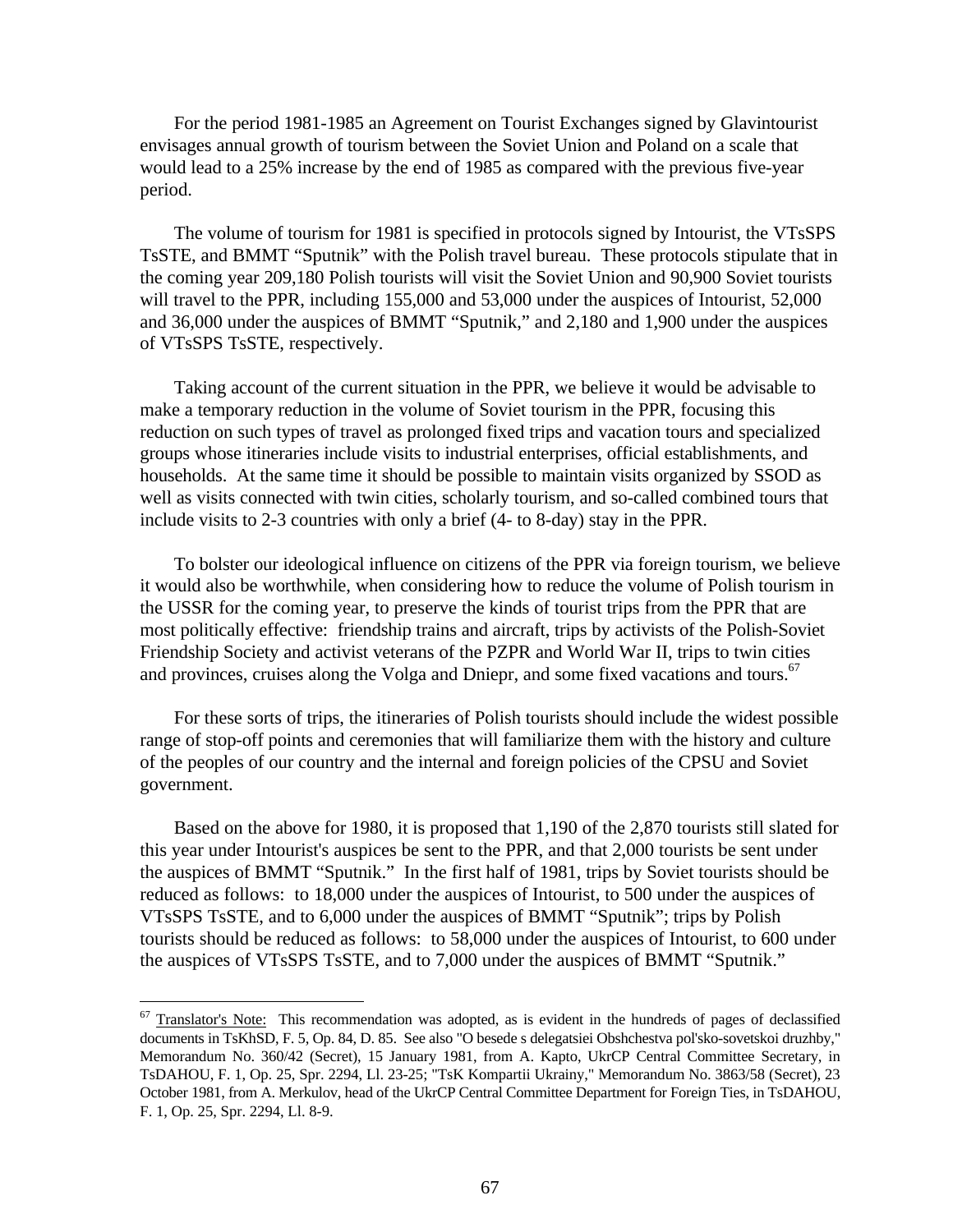Should it prove necessary, the plans of cooperation between the tourist organizations of the USSR and PPR for the second half of 1981 will be adjusted as well.

We believe it would be worthwhile to instruct Intourist, the VTsSPS TsSTE, and BMMT "Sputnik," in coordination with the Soviet embassy, to hold negotiations with their partner organizations in the PPR to make appropriate changes in the plans for travel by Soviet and Polish tourists in 1980-1981.

We request your consideration.

A draft Directive from the CPSU CC on this matter is attached.

Attachment: secret, 1 page, Printed No. 2346.

| Head of the Main Directorate on  | Chairman      | 1st Secretary   |
|----------------------------------|---------------|-----------------|
| Foreign Tourism under the        | <b>VTsSPS</b> | <b>VLKSM CC</b> |
| <b>USSR Council of Ministers</b> |               |                 |
| S. S. Nikitin                    | A. I. Shibaev | B. N. Pastukhov |
|                                  |               |                 |

Mem. No. 8/2345 14.11.80

[*Source: TsKhSD, F. 89, Op. 46, D. 67*]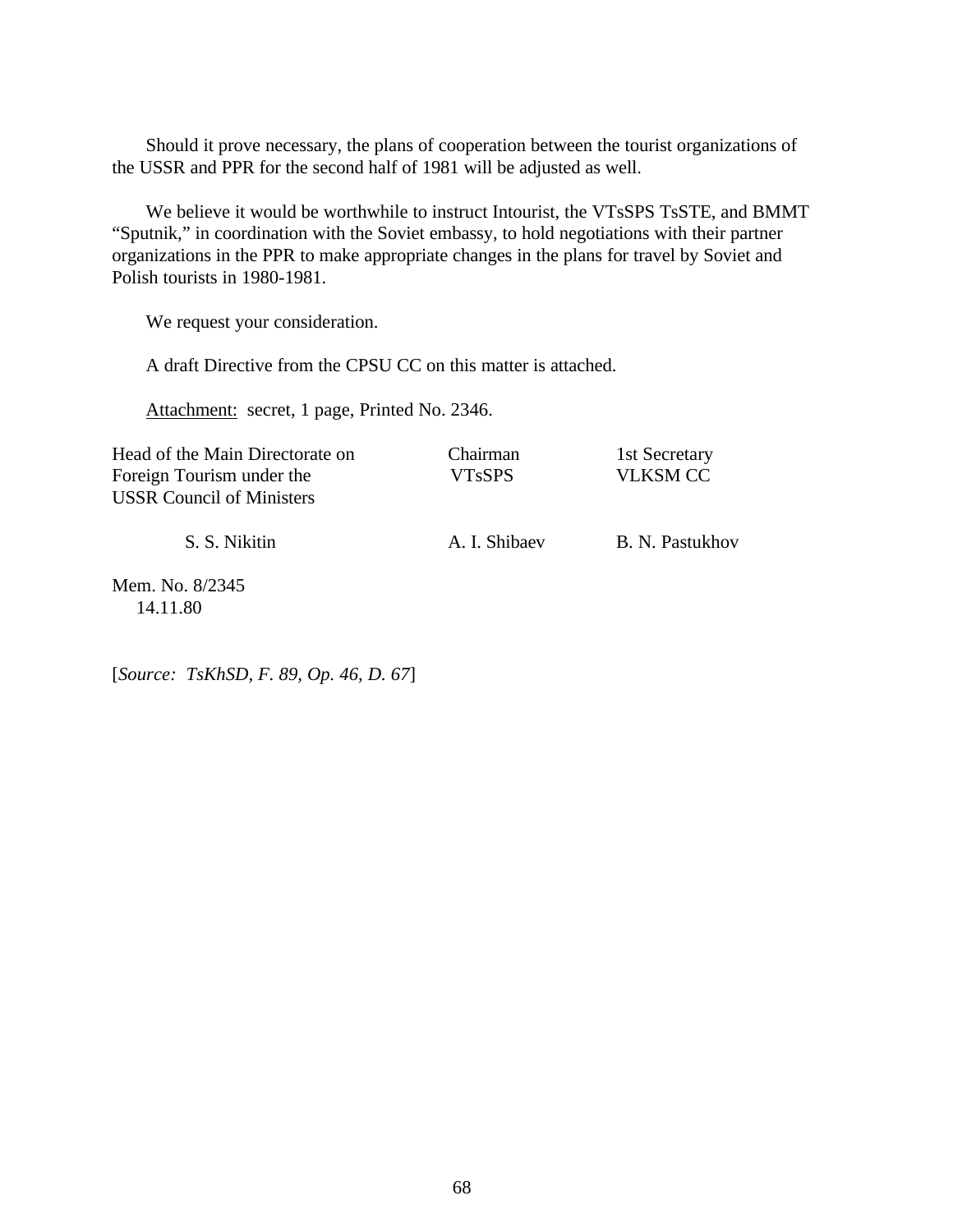#### DOCUMENT No. 6

Top Secret Single Copy (Working Notes)

#### SESSION OF THE CPSU CC POLITBURO

11 December 1980

Cde. M. A. SUSLOV presiding.

 $\overline{a}$ 

Also taking part: Cdes. Yu. V. Andropov, V. V. Grishin, A. P. Kirilenko, A. Ya. Pel'she, N. A. Tikhonov, D. F. Ustinov, P. N. Demichev, V. V. Kuznetsov, B. N. Ponomarev, M. S. Solomentsev, I. V. Kapitonov, V. I. Dolgikh, M. V. Zimyanin, K. V. Rusakov.

# I. On the Results of a Meeting Among Leading Officials of the Warsaw Pact Member-States, in Moscow, 5 December 1980

SUSLOV.<sup>68</sup> All the comrades have read the communiqué that was published in the press.<sup>69</sup> I must say that the decision to hold a meeting among leading officials from the

<sup>&</sup>lt;sup>68</sup> Translator's Note: Suslov was chairing this session because Brezhnev at the time had been on an official visit to India, accompanied by foreign minister Gromyko and two other members of the Suslov Commission, Leonid Zamyatin and Ivan Arkhipov. The delegation returned to Moscow late on the 11th, and Gromyko evidently arrived at the Politburo session in time to make a brief comment. (He is not listed among the participants in the meeting, but he is recorded toward the end as having made a quick comment. If that comment is recorded accurately, it suggests he must have stopped in briefly at the end. It is also possible, of course, that the transcript incorrectly attributes the remark to Gromyko.)

<sup>69</sup> Translator's Note: See "Spotkanie przywodcow panstw czlonkowskich Ukladu Warszawskiego," *Trybuna Ludu* (Warsaw), 6-7 December 1980, pp. 1-2. This communique from the 5 December meeting of the Warsaw Pact's Political Consultative Committee was also published in Moscow *Pravda* and other major newspapers in the Warsaw Pact countries. Soviet leaders prepared the text of the communique in advance of the meeting, and the Pact's seven member-states endorsed its publication. That was the only decision actually approved at the session on 5 December. A full, declassified transcript of the formal part of the meeting is available in "Stenografische Niederschrift des Treffens fuhrender Reprasentanten der Teilnehmerstaaten des Warschauer Vertrages am 5. Dezember 1980 in Moskau" (cited in annotation no. 9 *supra*), pp. 140-196. It consists mainly of speeches by all seven leaders, beginning with Kania and ending with Brezhnev. These speeches were intended as a form of collective pressure on the Polish authorities, letting them know that they must resolve the crisis as soon as possible. Kania's and Jaruzelski's memoirs reveal that important talks with Soviet leaders also occurred outside the formal proceedings. Jaruzelski met with the Soviet defense minister, Marshal Dmitrii Ustinov, and Kania met with Brezhnev. The Polish leader emphasized to his Soviet counterpart that the Poles could defuse the crisis on their own, and that outside intervention would have disastrous consequences. Brezhnev evidently was willing to accept these assurances, at least for the time being. See Stanislaw Kania, *Zatrzymac*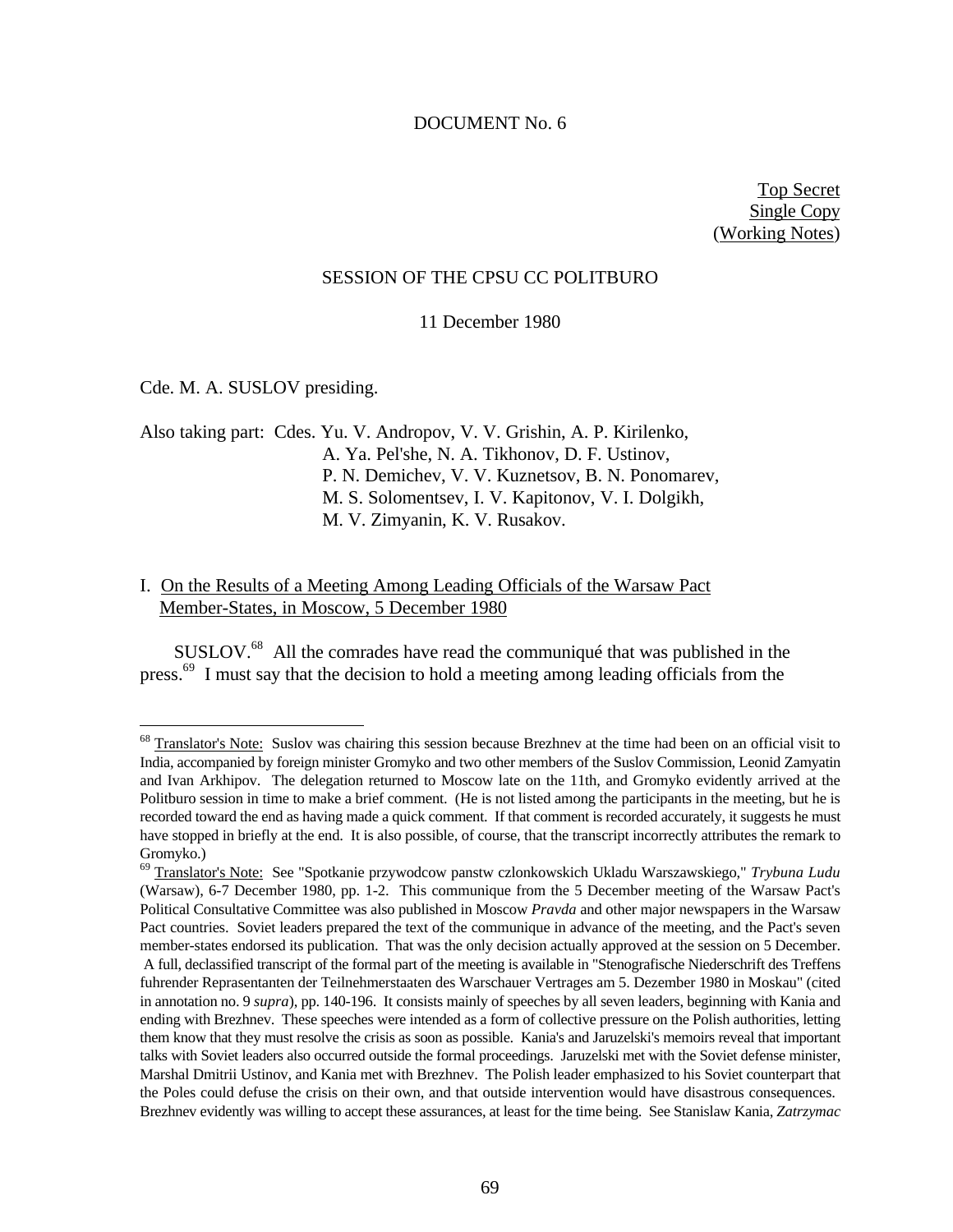Warsaw Pact member-states was extremely timely. The meeting featured a very thorough exchange of views. Representatives of the states — that is, the first secretaries of the Communist and workers' parties — offered thorough presentations. I should say that the speech by Cde. Kania was impressive overall. Of course he might have dealt with certain matters a bit more pointedly. However, if you generally compare the speech by Cde. Kania with the statement he made to his Politburo and at the plenum back in Poland, he was more self-critical, more vibrant, and more incisive. The most important thing is that the Polish comrades understand the great danger hanging over Poland, and that they are aware of the great damage done by antisocialist elements and the grave threat posed to the socialist gains of the Polish people.<sup>70</sup> Cde. Kania is offering a more sober evaluation now of the economic situation in Poland, of the country's indebtedness to capitalist countries, and of the possibilities for assistance. $71$ 

It is worth noting that Cde. Kania indicated in his speech that he would be carrying out a more resolute offensive against the antisocialist elements, and he noted that there will be no sorts of concessions to or accommodation with the antisocialist elements. Along with this, he noted that the Polish United Workers' Party, the Polish people, and the nation's healthy forces, armed forces, and state security organs and police, who support the PZPR, are able to use their own forces to rectify the situation and normalize it.

The speeches of all the other comrades contained advice for the Polish friends on what to do and how to launch a decisive attack against the antisocialist elements. Cde. Husak, for example, cited numerous examples from the experience of 1968, when the KSC CC had to launch a fierce struggle against rightist elements.<sup>72</sup> Cde. Kadar likewise spoke about the activities of counterrevolutionary elements in 1956 in Hungary, when he had to use harsh administrative measures to crush the counterrevolution.<sup>73</sup> Cde. Ceausescu, true to his own

*konfrontacje* (Warsaw: BGW, 1992), pp. 82-97; and Wojciech Jaruzelski, *Les Chaines et le Refuge* (Paris: Jean-Claude Lattes, 1992), pp. 239-242.

<sup>&</sup>lt;sup>70</sup> Translator's Note: For Kania's own brief assessment of the formal part of the Warsaw Pact meeting, as presented to the PZPR Politburo on 6 December, see "Protokol Nr. 53 z posiedzenia Biura Politycznego KC PZPR 6 grudnia 1980 r.," 6 December 1980 (Secret), reprinted in Wlodek, ed., *Tajne Dokumenty Biura Politycznego*, esp. pp. 188-189. Kania told his Polish colleagues that he did not always agree with what the other Warsaw Pact leaders had said at the meeting, but that "our situation is affecting things in the other fraternal countries, and therefore they have a right to view the situation in Poland very critically." Kania added that the allied states ultimately had approved of the Polish regime's efforts to resolve the crisis. The implication of his comments was that the meeting had been largely routine. His retrospective account of the meeting, in *Zatrzymac konfrontacje*, pp. 82-97, is much more jaundiced.

 $71$  Translator's Note: Kania dealt with all these matters in both his formal speech and his informal conversation with Brezhnev. See "Stenografische Niederschrift des Treffens fuhrender Reprasentanten der Teilnehmerstaaten des Warschauer Vertrages am 5. Dezember 1980 in Moskau," pp. 141-152.

 $72$  Translator's Note: Gustav Husak was the last of the East European leaders to speak, coming just before Brezhnev's concluding speech. As expected, he likened the situation in Poland to the "crisis of 1968/69 in Czechoslovakia," when "imperialist forces, internal reactionaries, and anti-socialist forces had conspired to undermine the socialist order." Husak called for "extraordinary measures" to be implemented to "crush the opportunist, counterrevolutionary, and revanchist forces." See *ibid.*, pp. 178-187.

<sup>&</sup>lt;sup>73</sup> Translator's Note: Janos Kadar spoke third at the meeting, having been preceded by Kania and the Bulgarian leader, Todor Zhivkov. Kadar was not as vitriolic as Husak and Honecker were, but he spoke harshly about recent events in Poland and affirmed that outside (i.e., Soviet and Warsaw Pact) assistance might be necessary if certain "dangers" in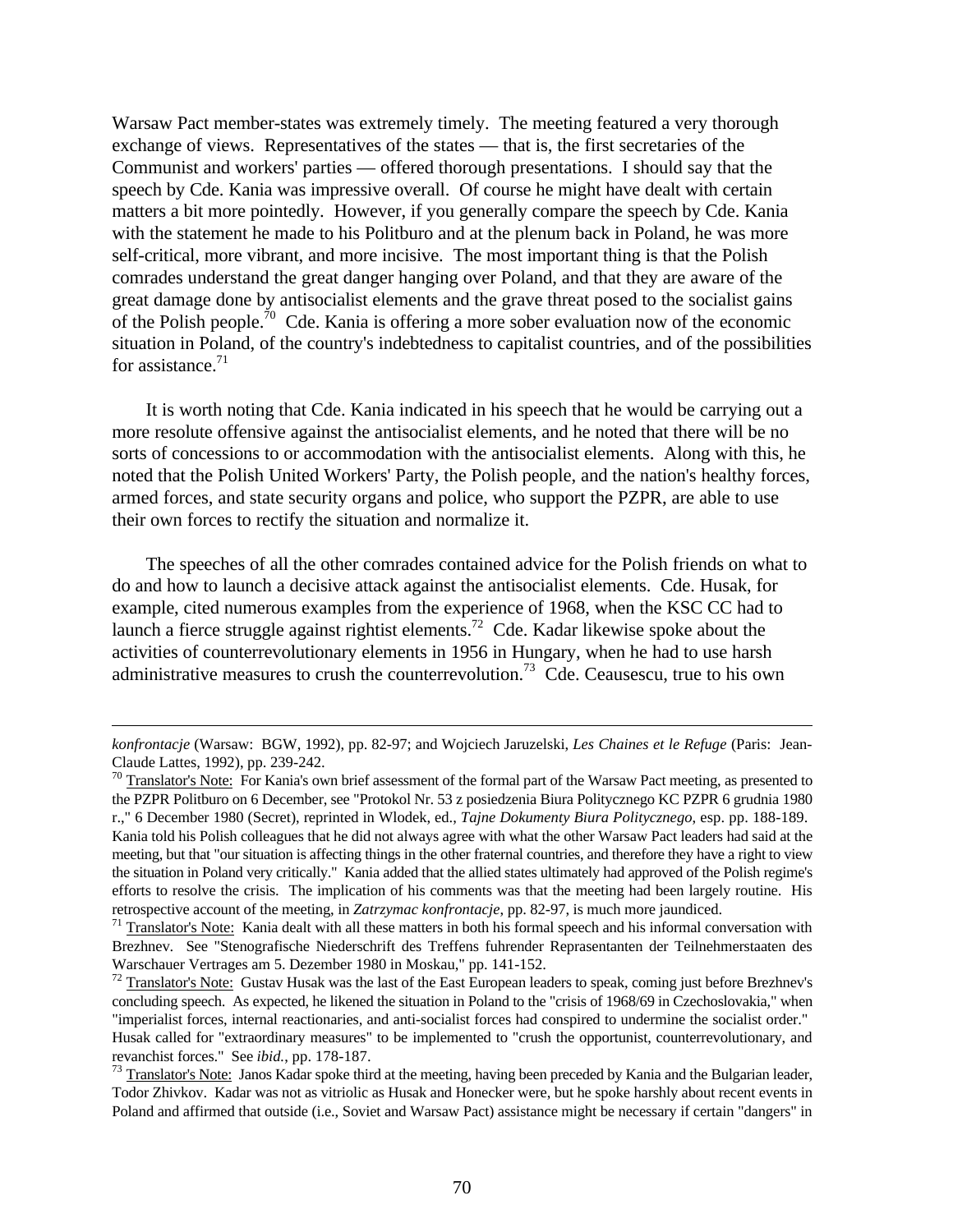tradition, spoke more about independence, sovereignty, non-interference in internal affairs,  $etc.<sup>74</sup>$ 

The keynote speech by L. I. Brezhnev was received with great interest and attention.<sup>75</sup> It was very well thought-out, with all the necessary instructions for the PZPR and the Polish comrades; and, as the Polish comrades themselves said, Leonid Il'ich's speech was an inspiration for them. The leaders and representatives of the other parties also offered high praise for the speech by Cde. Brezhnev.

In a word, I believe we should approve the results of the meeting among leading officials of the Warsaw Pact member-states, as well as the activity of the delegation from the Soviet Union headed by L. I. Brezhnev.

ANDROPOV. This meeting was held at a very high level. Of course the most important thing was the speech by Leonid Il'ich, which set the tone for the whole meeting.

USTINOV. The speech by Leonid Il'ich covered every issue. On each question it was clear what should be done and how the Polish comrades should act.

GROMYKO. In my view, both the Polish comrades and the other participants in the meeting left feeling very satisfied with the results. They received a necessary infusion of energy and instructions on all matters connected with the situation in Poland.

This same matter was addressed by other Politburo members — Cdes. Grishin, Kirilenko, and Pel'she — and by a CPSU CC Secretary, Cde. Rusakov.

They agreed to approve the activity of the delegation from the USSR at the meeting of leading officials and Warsaw Pact member-states headed by the CPSU CC General Secretary and Chairman of the USSR Supreme Soviet Presidium, Cde. L. I. Brezhnev.

SUSLOV. I believe we should publish the decree in the press endorsing the results of the meeting.

Cde. Suslov reads a draft of the decree: to endorse the results of the meeting among leading officials of the Warsaw Pact member-states and also the activity at this meeting of the delegation from the Soviet Union headed by Cde. L. I. Brezhnev.

Poland could not be removed by "peaceful means." In 1956, he recalled, "our foreign comrades helped us; above all, the Soviet comrades helped us." See *ibid.*, pp. 158-166.

 $74$  Translator's Note: Ceausescu spoke forcefully against Solidarity, but he also warned that "intervention [in Poland] from outside would pose a great danger to socialism in general and to the policy of detente and the policy of peace." As Suslov indicates, Ceausescu was considerably more guarded than the other speakers. See *ibid*., pp.171-178.

<sup>&</sup>lt;sup>75</sup> Translator's Note: Suslov does not mention the speeches by Erich Honecker and Todor Zhivkov, both of whom (especially the former) urged that the Warsaw Pact take all necessary steps "to help the Polish comrades win out over the counterrevolution." See *ibid.*, pp. 153-157 and 166-171.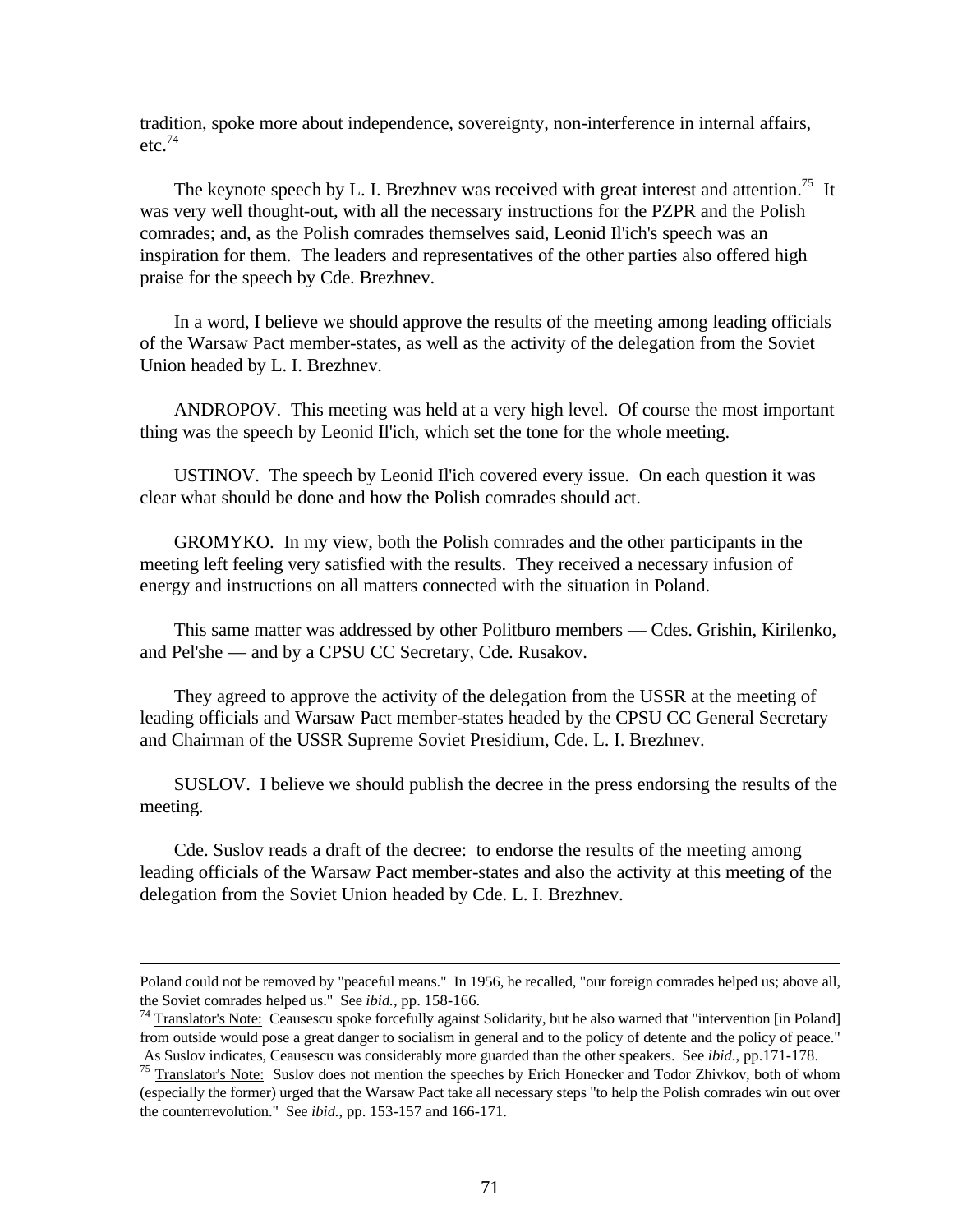EVERYONE. Correct, we agree.

SUSLOV. Then I recommend we publish this decree tomorrow in the press.<sup>76</sup>

[*Source: TsKhSD, F. 89, Op. 42, D. 59*]

 $76$  Translator's Note: The brief "Central Committee decree" (actually a Politburo decree) was published exactly as Suslov phrased it here. See "V Tsentral'nom Komitete KPSS: Ob itogakh vstrechi rukovodyashchikh deyatelei gosudarstv-uchastnikov Varshavskogo Dogovora, sostoyavsheisya v Moskve 5 dekabrya 1980 g.," *Pravda* (Moscow), 12 December 1980, p. 1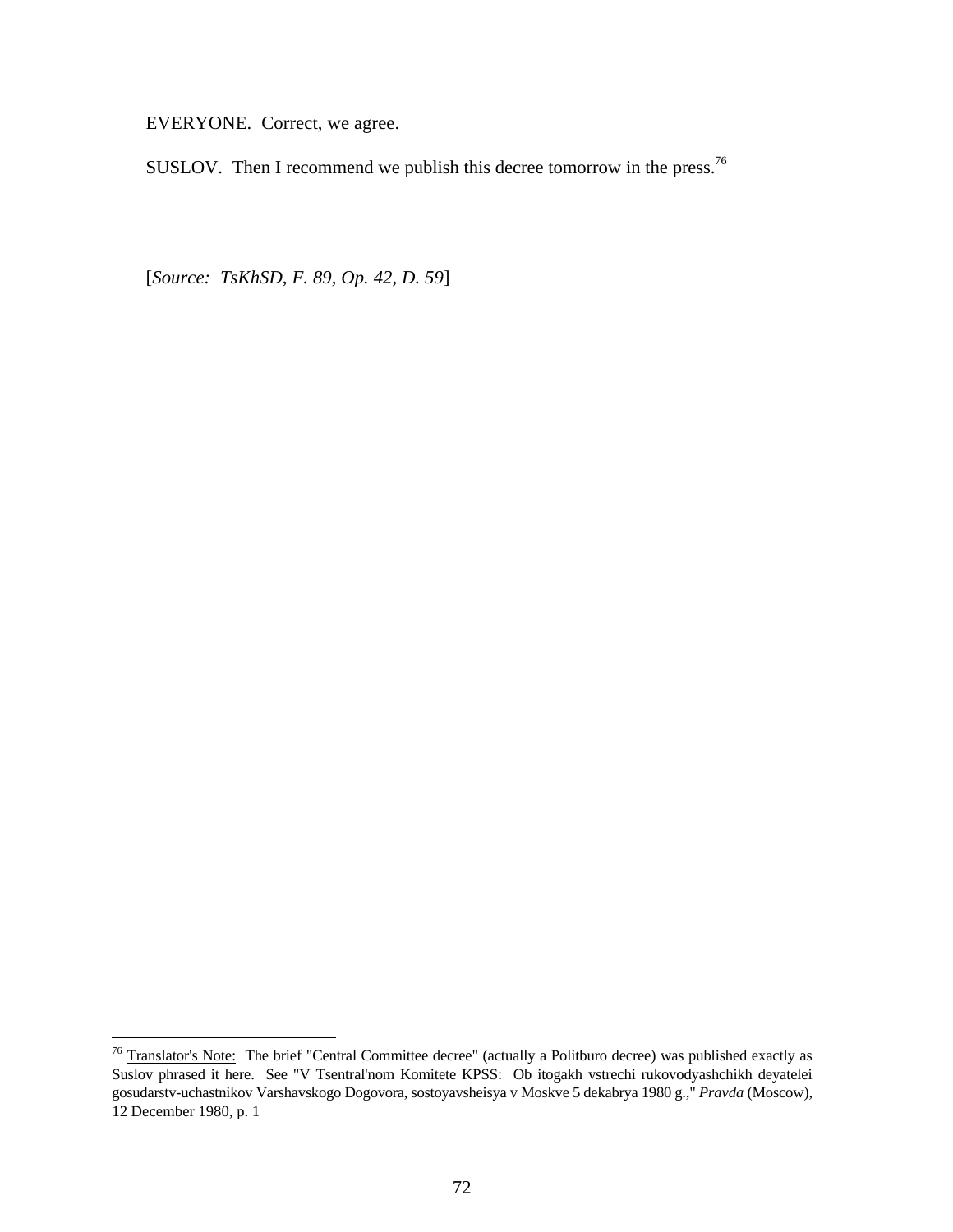# DOCUMENT No. 7

## Top Secret

# DIRECTIVE OF THE CPSU CC SECRETARIAT<sup>77</sup>

# On Instructions to the Soviet Ambassador in Italy Regarding Lech Walesa's Visit to Italy

1. To affirm the text of instructions to the Soviet ambassador in Italy (attached).<sup>78</sup>

2. To make a copy of the appeal to the Italian Communist Party leadership and send it to the Central Committee of the Polish United Workers' Party.

# CC SECRETARY

Cdes. Suslov, Kirilenko, Chernenko, Gorbachev, Ponomarev, Kapitonov, Zimyanin, and Rusakov vote "yes" (see materials)

\_\_\_\_\_\_\_\_\_\_\_\_\_\_\_\_\_\_\_\_\_\_\_\_\_\_\_\_\_\_\_\_\_\_\_\_\_\_\_\_\_\_\_\_\_\_\_\_\_\_\_\_\_\_\_\_\_\_\_\_\_\_\_\_\_\_\_\_\_\_\_\_\_ \_\_\_\_\_\_\_\_\_\_\_\_\_\_\_\_\_\_\_\_\_\_\_\_\_\_\_\_\_\_\_\_\_\_\_\_\_\_\_\_\_\_\_\_\_\_\_\_\_\_\_\_\_\_\_\_\_\_\_\_\_\_\_\_\_\_\_\_\_\_\_\_\_ \_\_\_\_\_\_\_\_\_\_\_\_\_\_\_\_\_\_\_\_\_\_\_\_\_\_\_\_\_\_\_\_\_\_\_\_\_\_\_\_\_\_\_\_\_\_\_\_\_\_\_\_\_\_\_\_\_\_\_\_\_\_\_\_\_\_\_\_\_\_\_\_\_

Distributed to Cdes. Gromyko, Ponomarev, and Rusakov<sup>79</sup>

 231 14 January 1981

-

 $^{77}$  Translator's Note: Just below the "Top Secret" classification, the typed word "Draft" was crossed out by hand. The draft was going to be a "Directive of the CPSU Central Committee," but the word "Secretariat" was added by hand in the revised text. In the upper lefthand corner of the revised document, the decree number "246/1gs" was added by hand. <sup>78</sup> Translator's Note: The Soviet ambassador in Italy at the time was Nikolai Lun'kov, who had been appointed only two

months earlier.

 $79$  Translator's Note: These two lists of names at the bottom were written in by hand.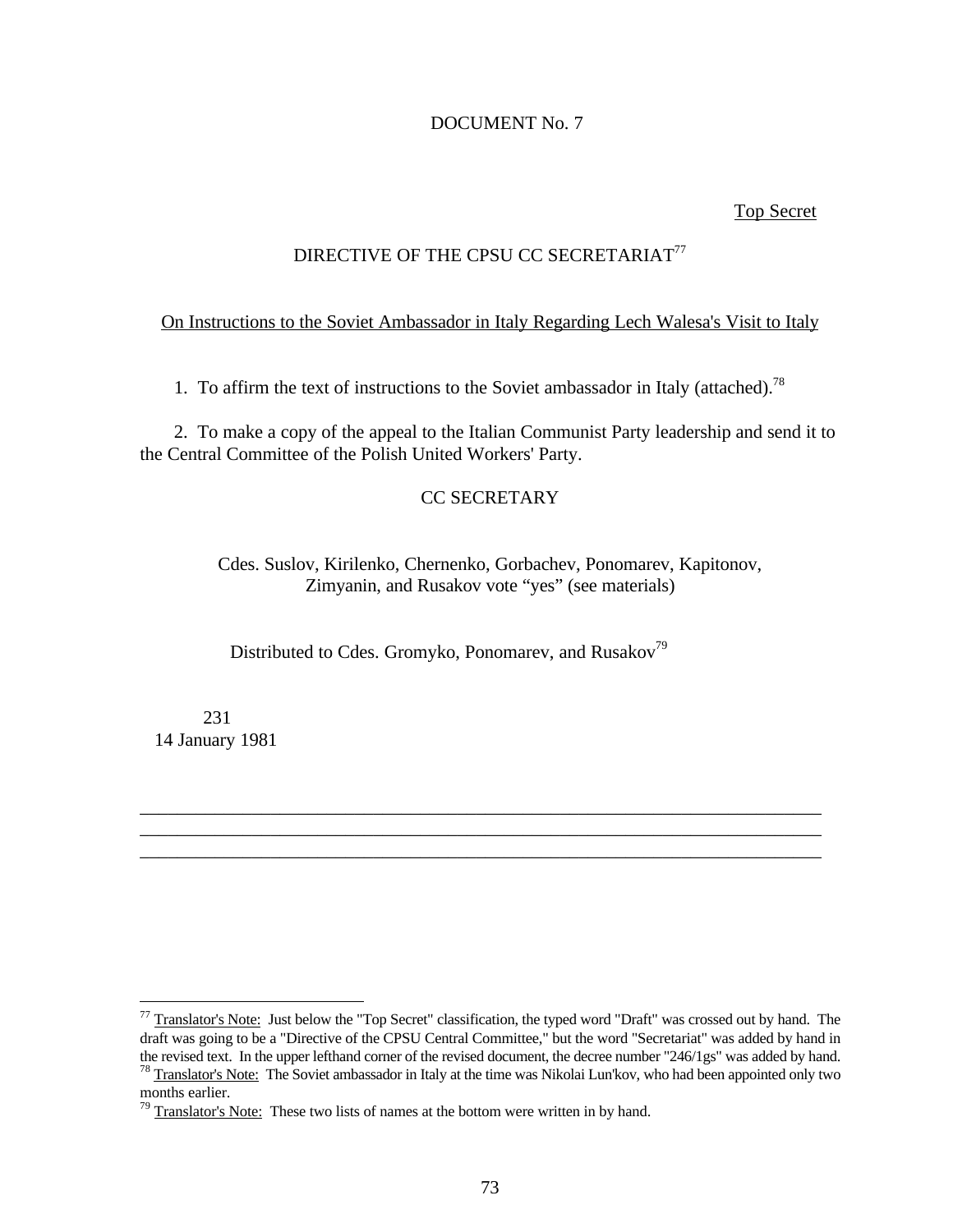Secret Attachment<sup>80</sup>

## R O M E

 $\overline{a}$ 

## SOVIET AMBASSADOR

Meet with Cde. Berlinguer or one of his deputies, and say the following:

(For Warsaw — Transmit to Cde. Kania or a person designated by him the text of the following telegram, which was sent to Rome)

"In connection with the visit that is about to begin by Lech Walesa, the leader of the Polish trade union 'Solidarity,' the CPSU CC would like to share the following ideas.

"At present, the leaders of 'Solidarity' and those who back them are seeking to exacerbate the social situation in Poland and to step up their pressure on the PZPR leadership and government, having gained support for their platform from all those who are hoping to weaken the position of the Party and its leading role in the country. It is precisely in this connection that 'Solidarity' has been demanding the introduction of a five-day work week, seeking to use it as a way of openly confronting the position of the PZPR. $81$  This confirms our evaluation, which you already know from the CPSU CC's appeal to the ICP leadership, that the activity of 'Solidarity' is more and more focused on vigorously attacking the very foundations of socialism in the PPR.

"The political intrigues and actions of 'Solidarity' are constantly felt, leading to a further

 $80$  Translator's Note: Just below these lines, the phrase "To pt. 1 of Dec. No. 246" was added by hand.

 $81$  Translator's Note: This refers to a highly controversial issue at the time. For many years the average work week in Poland, as in most other Communist countries, had been 46 hours long, spread over 6 days: 8 hours a day Monday through Friday, and 6 hours on Saturday. In 1971, Edward Gierek had pledged to reduce the work week to five days (i.e., 40 hours), but this promise, like many others Gierek made, was never fulfilled. From the very start of the labor unrest in mid-1980, Polish workers had demanded "work-free Saturdays." (This, in particular, was one of the chief demands raised by striking railway workers in Lublin.) The Jastrzebie agreement, signed by the government and the Inter-Factory Strike Committee on 3 September 1980, had promised that "all Saturdays and Sundays will be free of work starting in January 1981." A five-day work week had already been introduced in Hungary and East Germany, but it would have been a major change for Poland at a time of great economic hardship. In the last few months of 1980, the government tried to back away from the Jastrzebie agreement, arguing (with some justification) that it should apply only to Silesian coal miners. The authorities maintained that Poland's economic crisis would permit no more than two free Saturdays a month. The government offered to adopt a five-day week if each workday were lengthened to 8.5 hours, but Solidarity rejected that proposal. In late December 1980 the authorities suddenly announced, without consulting Solidarity, that only two Saturdays a month would be work-free. The government's failure to take account of Solidarity's views caused the issue to become a focal point of discontent. Under Solidarity's auspices, hundreds of thousand of workers around the country refused to work on Saturdays in January 1981, and the government responded by threatening to withhold pay or exact other reprisals. Finally, on 30 January the two sides reached a compromise whereby one Saturday each month would be an 8-hour workday, making an average of 42 hours a week.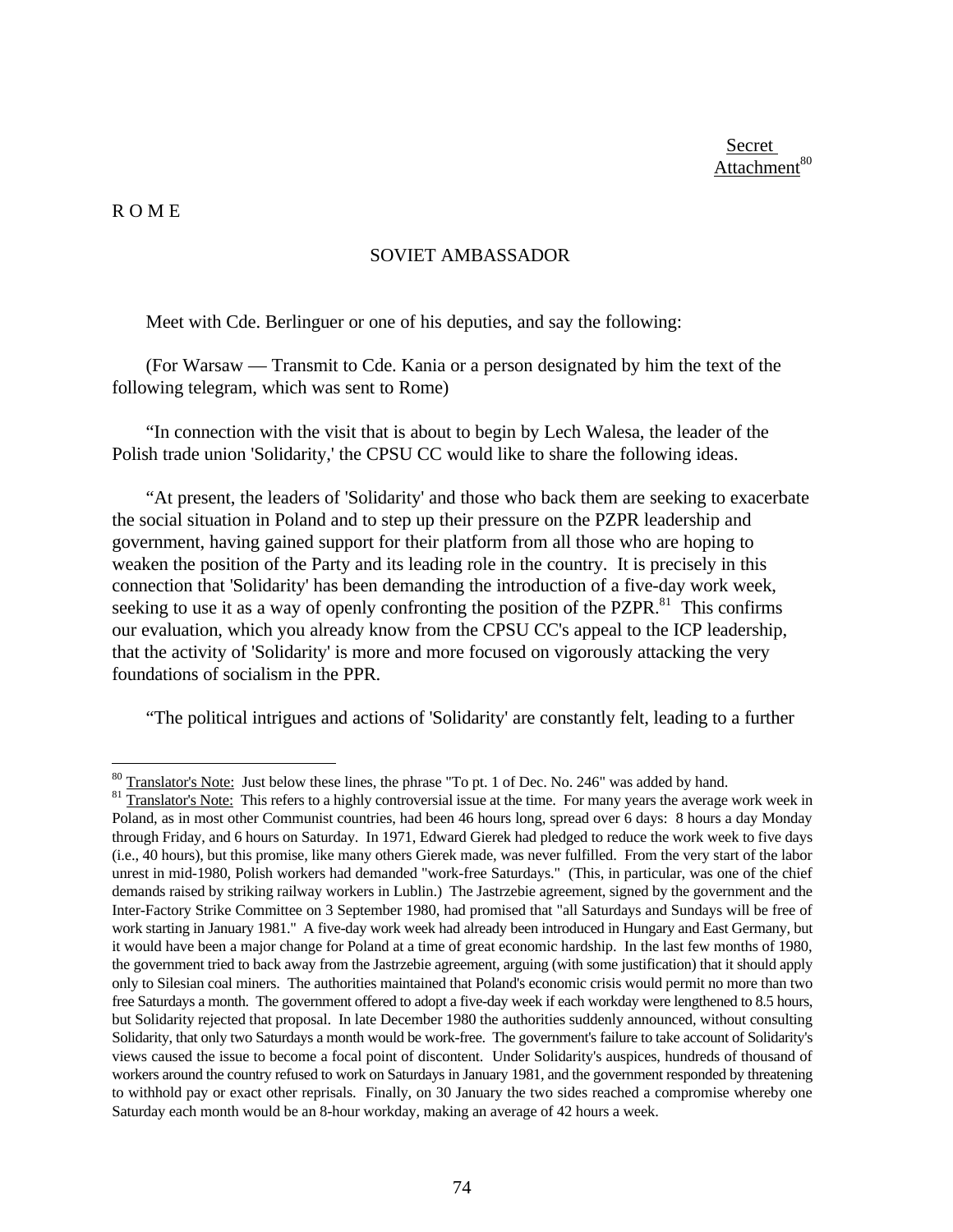deterioration of the economic situation in Poland and an erosion of the bases of socialist society. It is well known that Poland's economic situation is extremely grave. In these circumstances, a steady increase of demands that do not take account of the urgent state of the economy, and even more the work stoppages, can have only one result: the continued disintegration of economic life in the country. It is characteristic that government officials sought to explain to the leaders of 'Solidarity' that an immediate full transition to a five-day work week, instead of the government's plans for a gradual transition to such an arrangement, could lead to a reduction of living standards by 8-9 percent and could result in a significant decrease in industrial production, including the production of consumer goods.<sup>82</sup> The fact that 'Solidarity' has ignored this warning and tried, on the contrary, to organize a general strike demanding the immediate introduction of a five-day week, indicates that the leaders of this organization are not seeking the improvement of the situation of the working class and of all laborers and the defense of their basic interests. Instead, they are seeking the further weakening of the Party's position and the emergence of a situation fraught with dangers of a stepped-up conflict.

"This union at present is a force to be reckoned with. Moreover, it is not a unified organization, either ideologically or politically. It encompasses serious disagreements among individual leaders and regional groups, a number of which have openly dissociated themselves from the activity of the antisocialist elements that have established a strong position in the central leadership of 'Solidarity.'<sup>83</sup>

"Walesa's delegation includes representatives of the so-called KOR ('Committee for Workers' Defense'), a patently antisocialist organization: Gwiazda, Walentynowicz, and Modzelewski, who are notorious for their openly anti-Communist and anti-Soviet sentiments.<sup>84</sup> It is absolutely certain that these people are trying to use Walesa's trip to Italy

<sup>&</sup>lt;sup>82</sup> Translator's Note: The first part of this sentence was amended by hand. The original sentence began: "It is characteristic that the leaders of 'Solidarity' were warned by government officials that a full transition to a five-day work week could lead to a reduction . . ."

<sup>&</sup>lt;sup>83</sup> Translator's Note: This statement indicates that Soviet leaders were aware of the broad spectrum of views within Solidarity. Although Soviet public commentators often depicted Solidarity as a uniform whole, Soviet officials were not oblivious to the diverse make-up of the trade union.

<sup>84</sup> Translator's Note: The Committee for Workers' Defense (*Komitet Obrony Robotnikow*) was formed in September 1976 by a group of prominent intellectuals. They were protesting the arrest and harsh punishment of workers who had organized strikes and demonstrations in a number of Polish cities in June 1976 after the government suddenly announced increases in food prices. Over the next few years, KOR sought to forge an alliance of workers and intellectuals to press for greater political freedom. The success of KOR prompted the formation of a host of other dissident groups, including some calling for independent labor organizations. A valuable collection of KOR's documents was recently published: Andrzej Jastrzebski, ed., *Dokumenty Komitetu Obrony Robotnikow i Komitetu Samoobrony Spolecznej "KOR"* (London: Aneks, 1994). For varying perspectives on KOR and its role in the emergence of Solidarity, see Michael H. Bernhard, *The Origins of Democratization in Poland: Workers, Intellectuals, and Oppositional Politics, 1976-1980* (New York: Columbia University Press, 1993); Robert Zuzowski, *Political Dissent and Opposition in Poland: The Workers' Defense Committee "KOR"* (Westport, CT: Praeger, 1992); Roman Laba, *The Roots of Solidarity: A Political Sociology of Poland's Working-Class Democratization* (Princeton, NJ: Princeton University Press, 1991); and Lawrence Goodwyn, *Breaking the Barrier: The Rise of Solidarity in Poland* (New York: Oxford University Press, 1991). Also indispensable is the first-hand account and analysis by one of the founders of KOR, Jan Jozef Lipski, *Komitet Obrony Robotnikow KOR: Komitet Samoobrony Spolecznej*, 2 vols. (Warsaw: Wydawnictwo CDN, 1983).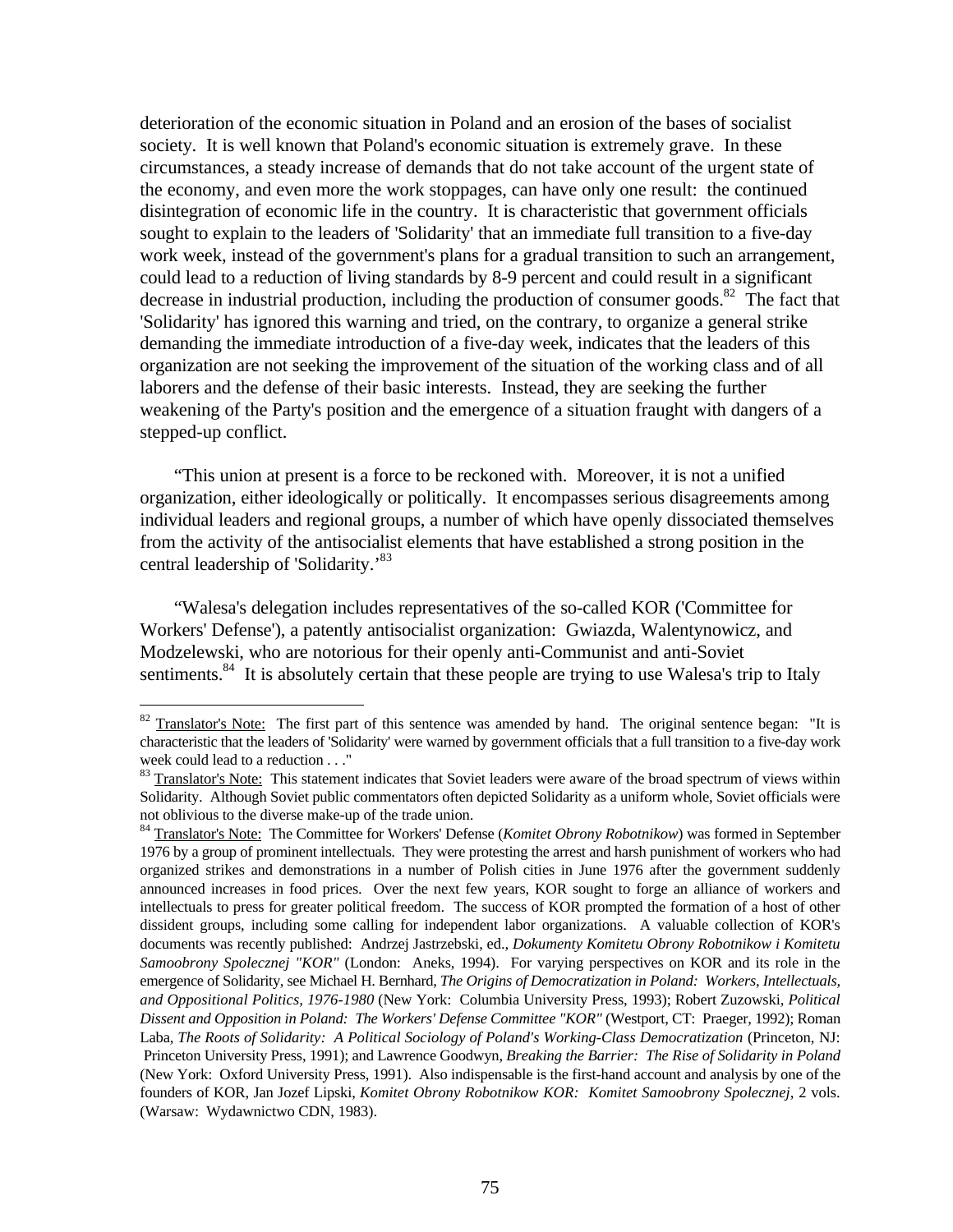not only to promote 'Solidarity' and its own views, but also to undertake new attacks against socialism in Poland, relying, so to speak, on 'international support.'

"We would like to draw your attention to the fact that the complexity of the ideological and political situation in Poland has been heightened, in particular, by the contrasting interpretations that the different forces have of the slogan 'renewal.'<sup>85</sup> Some, notably the PZPR and its allies, understand this as a reaffirmation of the principles of socialism and the reestablishment of Leninist norms of Party life, whereas others understand it as the erosion and dissipation of the socialist order. These contrasting views of the nature of the slogan 'renewal' are being exploited by the enemies of the Party to conceal their underlying goals and schemes.

"Based on the above, it is obvious that the interests of the Polish people and the interests of the PZPR and its line of socialist renewal would be best served if you countered the attempts by Walesa and his entourage to exploit the trip to Italy for anti-Communist, antisocialist, and anti-Soviet purposes.

"Right now, support for the current political line of the leadership of the 'Solidarity' trade union, which is operating legally in Poland and, in the process, is seeking to disrupt the country's constitutional order, would be tantamount to support for its struggle against the PZPR.

"Taking account of these circumstances, we consider it our duty to inform the ICP leadership of this."

\_\_\_\_\_\_\_\_\_\_\_\_\_\_\_\_\_\_\_\_\_\_\_\_\_\_\_\_\_\_\_\_\_\_\_\_\_\_\_\_\_\_\_\_\_\_\_\_\_\_\_\_\_\_\_\_\_\_\_\_\_\_\_\_\_\_\_\_\_\_\_\_\_ \_\_\_\_\_\_\_\_\_\_\_\_\_\_\_\_\_\_\_\_\_\_\_\_\_\_\_\_\_\_\_\_\_\_\_\_\_\_\_\_\_\_\_\_\_\_\_\_\_\_\_\_\_\_\_\_\_\_\_\_\_\_\_\_\_\_\_\_\_\_\_\_\_ \_\_\_\_\_\_\_\_\_\_\_\_\_\_\_\_\_\_\_\_\_\_\_\_\_\_\_\_\_\_\_\_\_\_\_\_\_\_\_\_\_\_\_\_\_\_\_\_\_\_\_\_\_\_\_\_\_\_\_\_\_\_\_\_\_\_\_\_\_\_\_\_\_

Confirm by telegram.

-

<sup>&</sup>lt;sup>85</sup> Translator's Note: The Polish word *odnowa* (renewal) was widely used in Poland during the events of October 1956, and it became a nearly ubiquitous slogan in 1980-81. Kania and other leaders of the PZPR sought to coopt the term by referring to "socialist renewal." (Hard-line PZPR officials generally tried to avoid using the term at all.) Solidarity and the Catholic Church preferred to talk about "national renewal" or "Polish renewal." The confusion surrounding these various terms tended, if anything, to increase in 1981, as one Soviet official noted in June 1981: "The term 'socialist renewal' encompasses many different political forces of a directly contradictory nature. . . . It often happens that the slogan of 'renewal' is used by those who are waging a struggle against the socialist order and are acting at the behest of the extremist wing of Solidarity." See "O polozhenii v Bydgoshchskom voevodstve Pol'skoi narodnoi respubliki," Memorandum No. 4-2/370 (Secret), 16 June 1981 from I. Lutak, first secretary of the UkrCP's Cherkasy oblast committee, in TsDAHOU, f. 1, Op. 25, Spr. 2295, Ll. 54-60.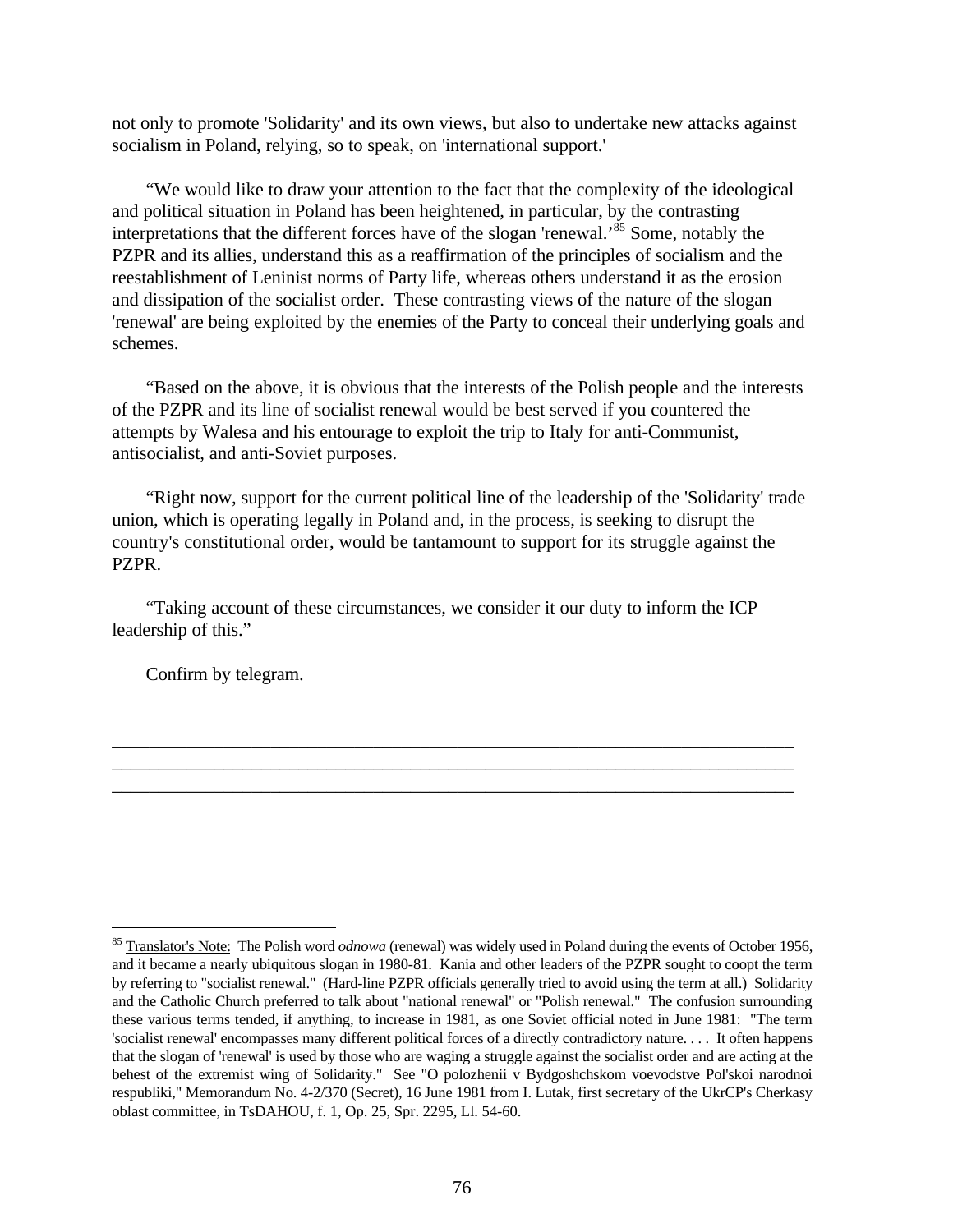$S$ ecret $86$ 

## C P S U C C

# On Instructions to the Soviet Ambassador in Italy Regarding Lech Walesa's Visit to Italy

A delegation from Solidarity (18 people), headed by L. Wałęsa, will be in Italy from 14 to 18 January 1981 at the invitation of local trade unions. The delegation also includes representatives of the antisocialist political opposition (Ciph. Tel. from Warsaw, Spec. No. 15, 7 January 1981).

According to available information, the bourgeois parties and mass media intend to make wide use of the trip by this delegation to discredit the socialist order in the Polish People's Republic (PPR) and to support the line of eroding and eventually eliminating socialist gains in Poland. To this end, plans are under way to organize a reception for the members of the delegation by high-level trade union and political figures. In addition to a meeting with the Pope in the Vatican, there are plans for L. Walesa and his delegation to be welcomed by the leadership of the United Trade Union Federation VIKT-IKPT-IST, and for meetings to be organized with workers' groups. Despite a preliminary decision to avoid meeting with L. Walesa, the ICP leadership so far has been wavering in its position and has not ruled out the possibility of some sort of contacts with him.

We believe it would be worthwhile to alert the leadership of the Italian Communist Party, which is well-positioned within the Italian trade union movement and has substantial influence on political circles in the country.<sup>87</sup>

In this connection it would be best to give instructions to the Soviet ambassador in Italy to meet with E. Berlinguer or one of his deputies and to draw the attention of the ICP leadership to the necessity of taking all possible steps to ensure that L. Walesa's trip to Italy

<sup>&</sup>lt;sup>86</sup> Translator's <u>Note:</u> In the upper lefthand corner of this attachment, the words "To the Central Committee Secretariat" were written in by Mikhail Suslov. Suslov, Konstantin Rusakov, and Andrei Kirilenko signed the document just below Suslov's instruction. In the upper righthand corner (just above the "Secret" classification), Suslov wrote the word "Urgent" (*Srochnoe*).

<sup>&</sup>lt;sup>87</sup> Translator's Note: It is not clear whose idea this was, but the Soviet leadership's hopes of enlisting the Italian Communist Party against Solidarity were probably doomed from the start. Enrico Berlinguer and other top ICP officials had been openly enthusiastic about Solidarity's efforts to promote "democracy and participation" in place of the "hierarchical and totalitarian" system created by the PZPR. Italian Communist leaders also had been warning, both publicly and privately, that "outside military intervention in Poland" would have "extremely grave consequences." Yet, despite the ICP's strong support for Solidarity, it was not until mid-February 1981—when Berlinguer indicated that he would not be attending the CPSU's 26th Congress—that Soviet leaders realized there was little point in trying to work with the Italian party on the Polish issue. For a Soviet evaluation of the ICP shortly before Walesa's visit, see G. P. Smirnov, "Ital'yanskaya Kommunisticheskaya Partiya: K 60-letiyu so dnya osnovaniya," *Voprosy istorii KPSS* (Moscow), No. 1 (February 1981), pp. 95-98.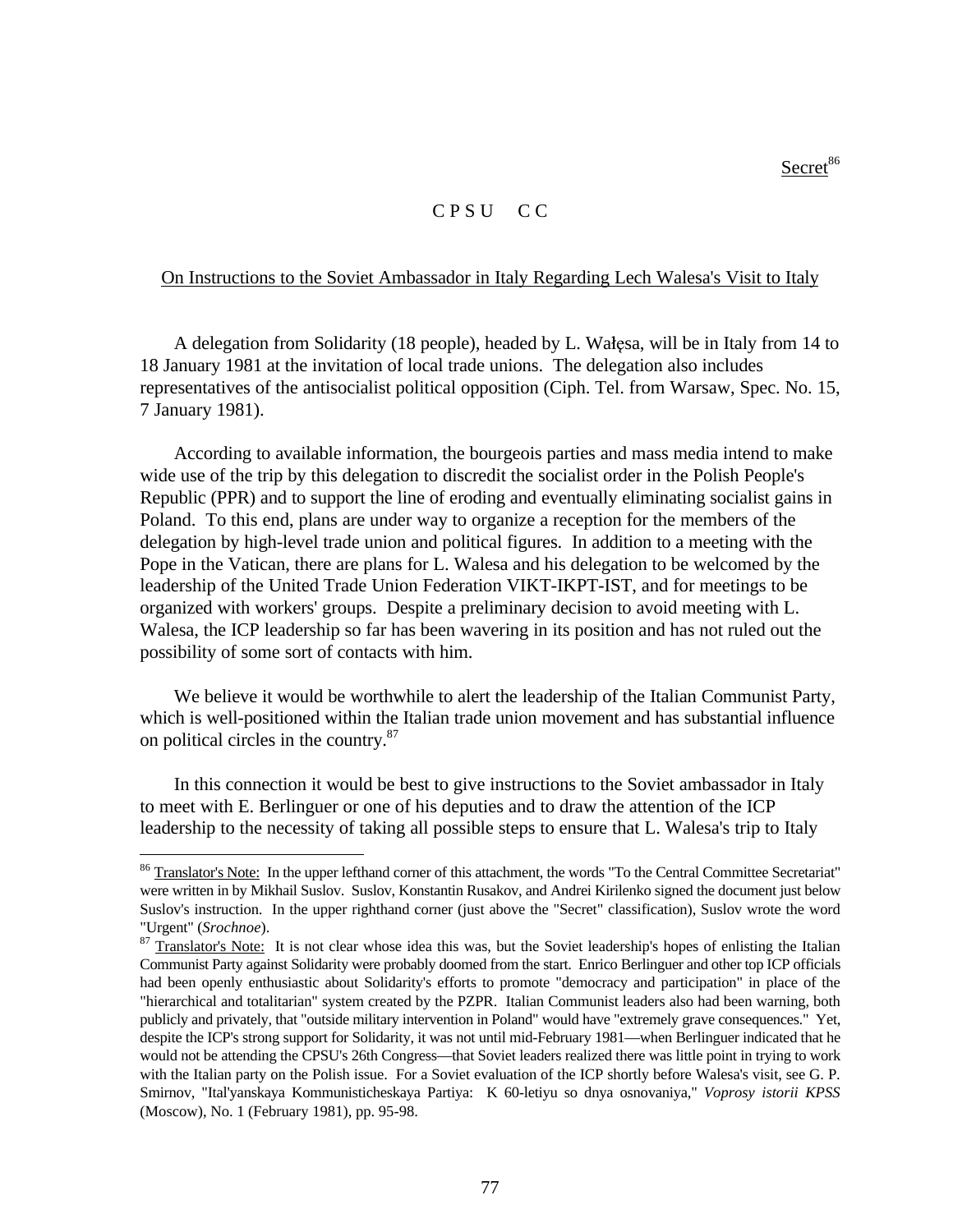does not result in support for the line of the antisocialist political opposition.

It would be worth transmitting to the PZPR CC a copy of the appeal to the ICP leadership.

A draft directive of the CPSU CC is attached.<sup>88</sup>

13 January 1981

18-S-62

<u>.</u>

[*Source: TsKhSD, F. 89, Op. 42, D. 49*]

<sup>&</sup>lt;sup>88</sup> Translator's Note: The amended draft (see above) was issued in the name of the CPSU Central Committee Secretariat the following day, the same day that Walesa and his entourage arrived in Italy. The term "CPSU Central Committee " was almost always short-hand for either the Secretariat or the Politburo, which de facto were the supreme party organs.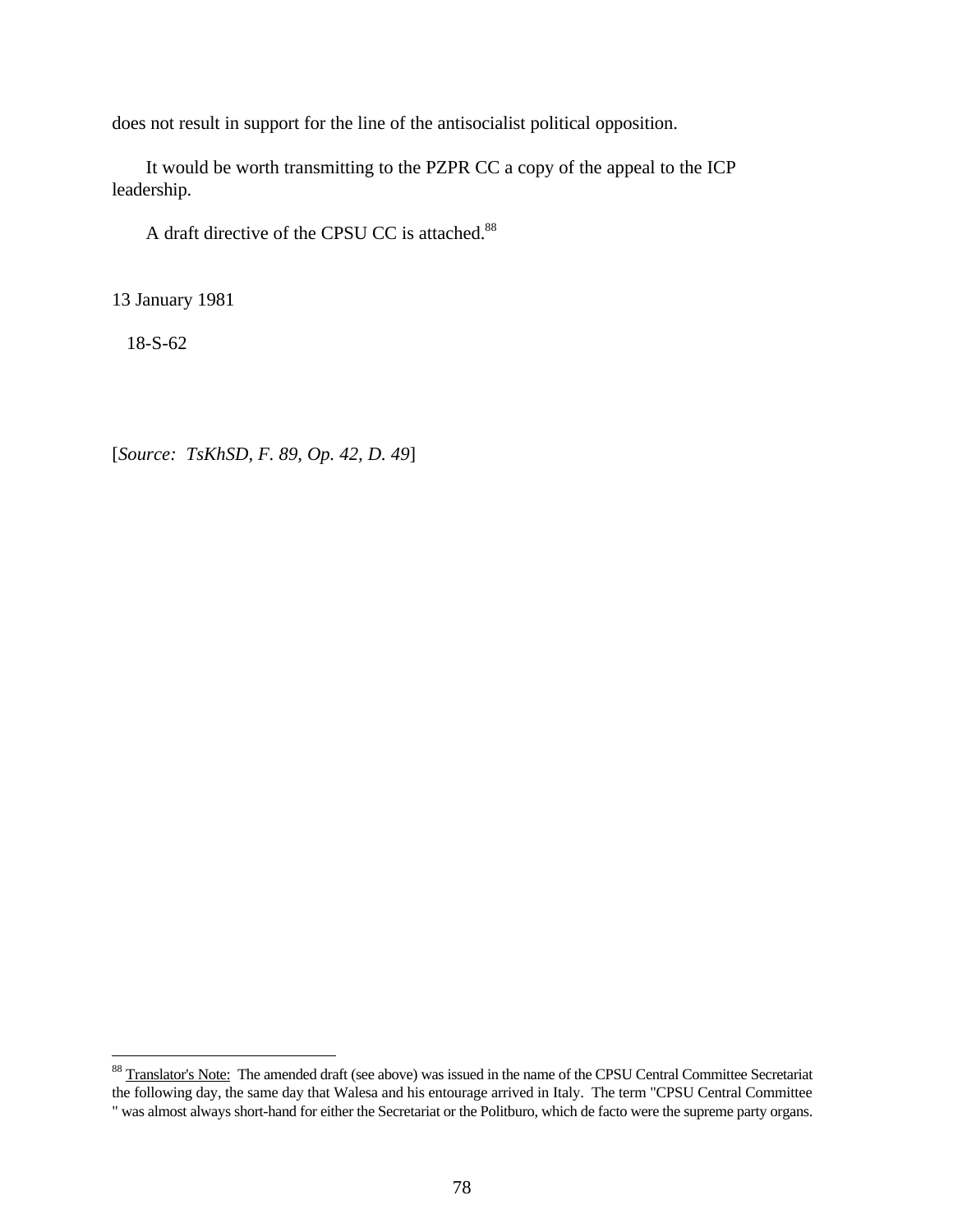#### DOCUMENT No. 8

Top Secret Single Copy (Working Notes)

# SESSION OF THE CPSU CC POLITBURO 22 January 1981

## Cde. M. A. SUSLOV presiding.

Also taking part: Cdes. Yu. V. Andropov, V. V. Grishin, A. A. Gromyko, A. P. Kirilenko, A. Ya. Pel'she, N. A. Tikhonov, D. F. Ustinov, K. U. Chernenko, P. N. Demichev, V. V. Kuznetsov, B. N. Ponomarev, I. V. Kapitonov, V. I. Dolgikh, M. V. Zimyanin, K. V. Rusakov.

### . . . .

<u>.</u>

# 8. On the Trip to Poland by a Delegation of CPSU Party Officials Headed by Cde. L. M. Zamvatin<sup>89</sup>

ZAMYATIN. A gradual process is under way now in Poland whereby the party organizations are increasing their activity. Faith in the strength of the party organizations is growing. The party has withstood the first tests of this process, but it has not yet faced the most serious tests. There is talk now about so-called "work-free Saturdays" and about Rural Solidarity.<sup>90</sup> These questions naturally are the subject of very intense debate. It is important to note that the PZPR has an understanding with the United Peasants' Party on these matters. The complexity of the situation in Poland stems from the fact that activities are carried out by the enemy, against which a decisive struggle is necessary, and that under the pressure of past

<sup>&</sup>lt;sup>89</sup> Translator's Note: A delegation of officials from the CPSU Central Committee apparatus, headed by the chief of the CPSU Central Committee International Information Department, Leonid Zamyatin, was in Poland from the 13th to the 20th of January 1981. The trip was covered in a brief report, "Mezhpartiinye kontakty," *Pravda* (Moscow), 21 January 1981, p. 4. For the declassified Polish notes of Zamyatin's meetings with a PZPR hardliner, Andrzej Zabinski, in Katowice on 16 January, see "Notatka z pobytu w Katowicach grupy radzieckiej z towarzyszem L. M. Zamiatinem w dniu 16.I.1981 r.," 16 January 1981 (Secret), in AAN, T. 2258, Ss. 20-25.

<sup>&</sup>lt;sup>90</sup> Translator's Note: Zamyatin is referring here to two of the most controversial issues in Poland in early 1981. The first, which was of particular concern to Solidarity, is discussed in the fifth annotation in Document No. 7 above. The question of Rural Solidarity also had intensified in January 1981. Soon after the Gdansk accords were signed, a growing number of private farmers sought to establish their own branch of Solidarity. A formal application was made in September 1980 for the recognition of Rural Solidarity, but the request was turned down the following month. With strong backing from Solidarity and the Catholic Church, the farmers appealed the ruling and began a series of meetings and rallies to exert pressure on the government. A large rally was held in Warsaw in mid-December and another in late December, but the government remained averse to the notion of condoning a private farmers' organization. In early January, farmers in southeastern Poland had begun prolonged sit-in strikes demanding recognition of Rural Solidarity (see the annotation below). The sit-ins, which were endorsed by Solidarity, continued until the latter half of February 1981 when the government finally pledged that it would recognize Rural Solidarity. (The formal seal of recognition did not actually come until mid-May, however, after further prodding by Cardinal Wyszinski and Solidarity.)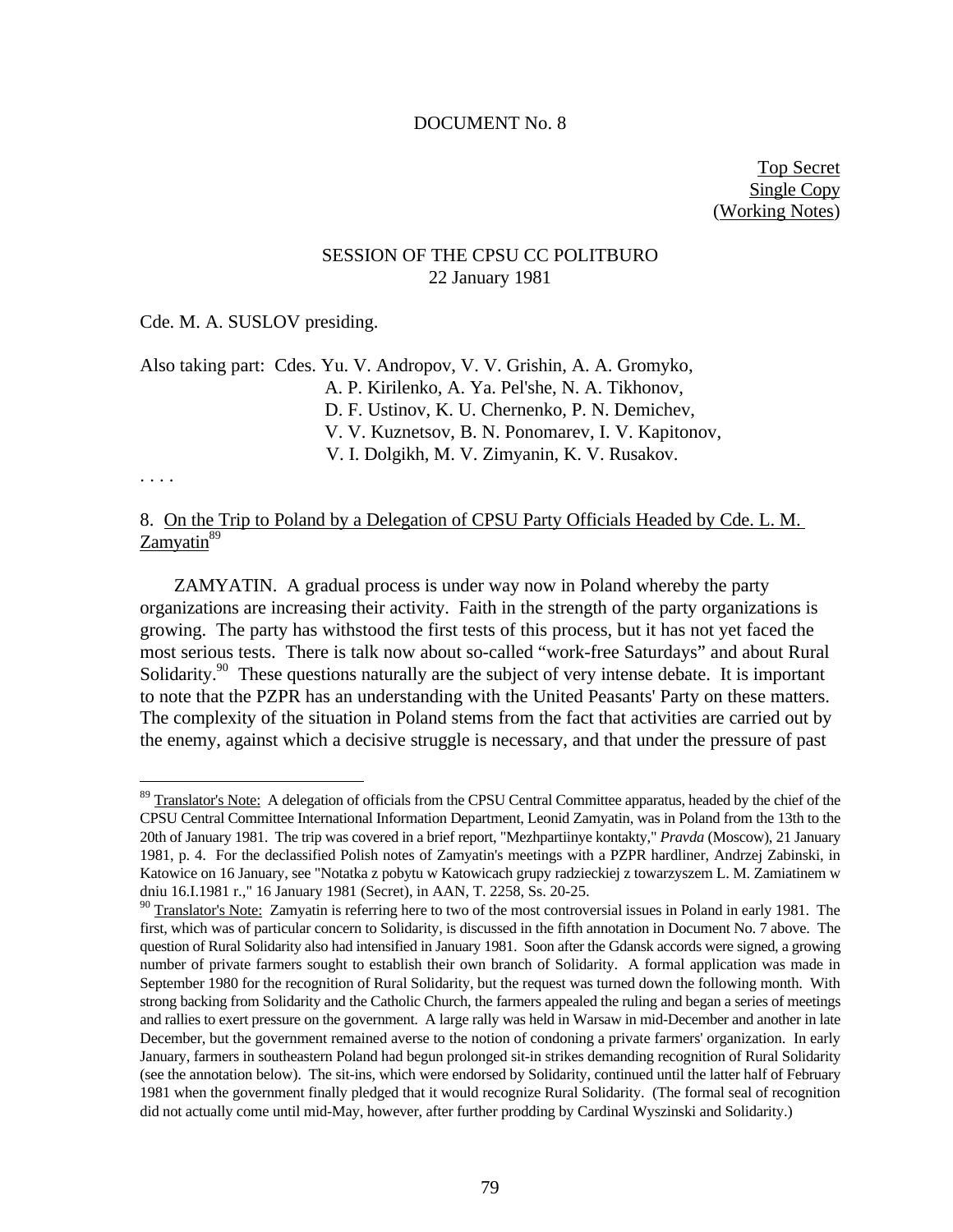mistakes the party has lost its creative ties with the people. The working class has many reasons for dissatisfaction. This is especially true of young workers, who have not yet suffered hardships. They are being exploited by Solidarity.

Now the Polish comrades have come up with a slogan about the renewal of socialist life, that is, a return to Leninist norms in the Party and state.

As far as Solidarity is concerned, it is heterogeneous in its composition. By the way, I should say that it is a fundamental movement with which the PZPR must come to terms.<sup>91</sup> According to Walesa, he now has ten million people in Solidarity. The PZPR CC believes he has six million.<sup>92</sup> The counterrevolutionary forces are grouped in the Committee for Workers' Defense, the so-called KOR. These include Kuron, Michnik, Gwiazda, Lis, and Walentynowicz — in all, around 40 people. Solidarity is now essentially a political party, which is openly hostile to the PZPR and the state. $93$ 

Moreover, the group around Walesa, backed by the Church, wields great strength. If we look at the situation in Poland now, it is characterized by a certain increase in the role of the Party and its concrete activities. This of course is leading in turn to a growth of tensions, since the counterrevolutionary forces have their plans and aspire to power, but see that opposition from the PZPR will not enable them to fulfill their plans.

Poland now has branch trade unions numbering about 6.5 million people.<sup>94</sup> The friends envisage uniting these into a federation and, through political methods, reducing the role of the militant wing of Solidarity to a minimum. What they have in mind is to sever KOR from Solidarity. The PZPR CC at present is busy forming a third trade union, the so-called autonomous trade union. Of course this effort in the first instance is being carried out at Party organizations and enterprises where Solidarity is firmly entrenched. The PZPR is doggedly seeking to restore trust among the masses.

<sup>&</sup>lt;sup>91</sup> Translator's Note: Zamyatin's comments here provide further evidence that Soviet leaders were cognizant of the heterogeneity of, and public support for, Solidarity. This explains why the CPSU Politburo's Commission on Poland recommended to the Polish authorities that they "strike at the enemies of socialism without impying that Solidarity as a whole is identical to the hostile forces that exist within the organization." Quoted from "O razvitii obstanovki v Pol'she i nekotorykh shagakh s nashei storony," 16 April 1981 (Top Secret/Special Dossier), supplement to "Vypiska iz protokola No. 7 zasedaniya Politbyuro TsK KPSS ot 23 aprelya 1981 goda," No. P7/VII, 23 April 1981, in TsKhSD, F. 89, Op. 66, D. 3, L. 5.

<sup>&</sup>lt;sup>92</sup> Translator's Note: The figure of 10 million was approximately correct. On the disparate estimates, see Jacek Kurczewski, "W oczach opinii publicznej," *Kultura* (Warsaw), Vol. XIX, No. 9 (1 March 1981), p. 9.

<sup>&</sup>lt;sup>93</sup> Translator's Note: This comment echoes the findings of a classified report prepared by the PZPR Central Committee apparatus for a Polish hardliner, Tadeusz Grabski, on 20 January 1981, the last day of Zamyatin's visit. See "Zamierzenia oraz przewidywane kierunki dzialan NSZZ 'Solidarnosc' w roku 1981," 20 January 1981 (Secret), in AAN, T. 2258, Ss. 406-415. Grabski's report was discussed by the PZPR Politburo the following day. See "Protokol Nr. 63 posiedzenia Biura Politycznego KC PZPR 21 stycznia 1981 r.," 21 January 1981 (Secret), reproduced in Wlodek, ed., *Tajne Dokumenty Biura Politycznego*, pp. 232-241, esp. 234-235.

<sup>&</sup>lt;sup>94</sup> Translator's Note: Throughout the crisis, the PZPR leadership tried to promote official "branch" trade unions (i.e., unions demarcated by sector, profession, or line of work) as compared to Solidarity's regional basis of organization. The idea was to foster sectoral and professional cleavages within the labor force, thus undercutting Solidarity's influence. The number of genuine members in the branch unions was probably no more than 3 million.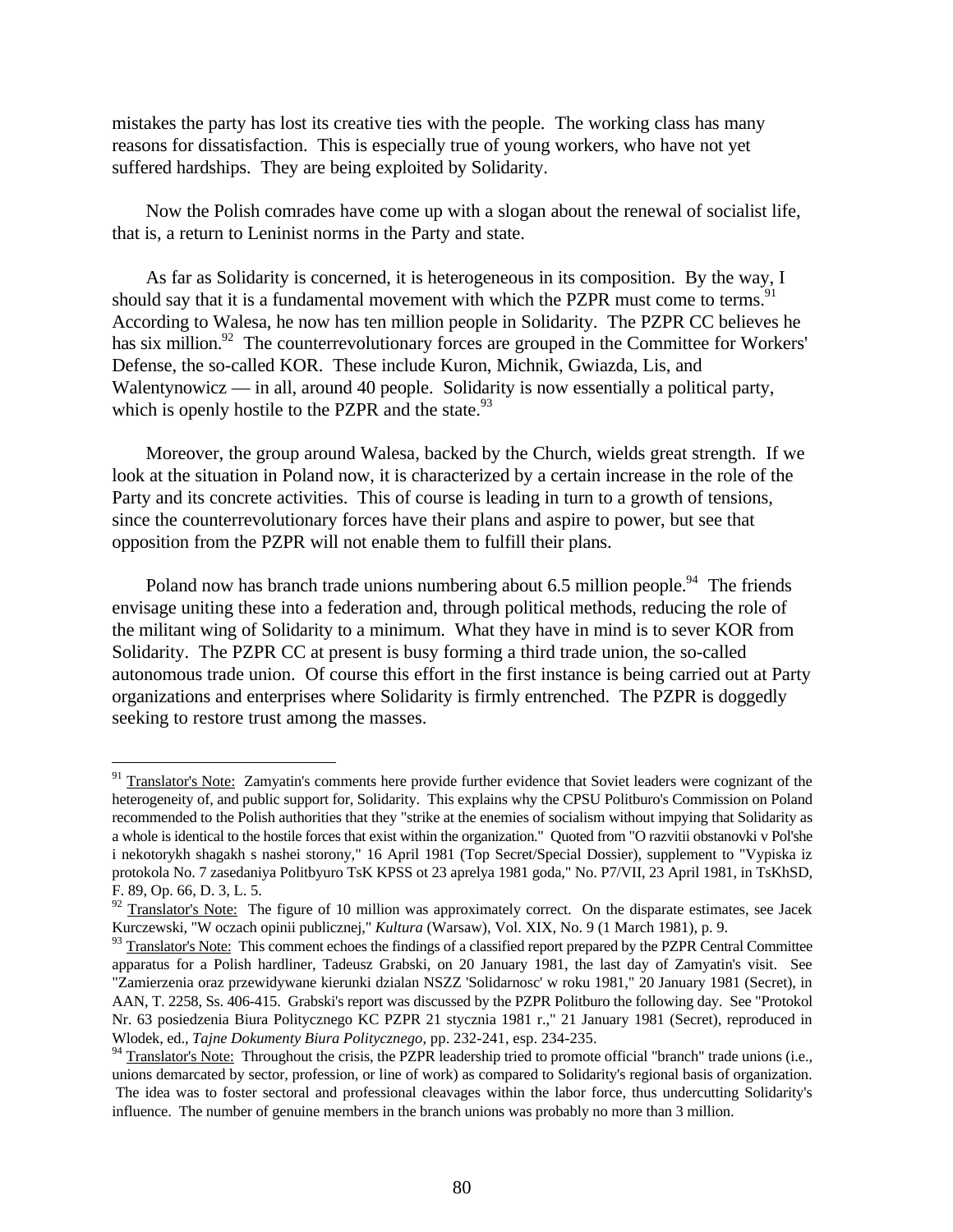As far as young people are concerned, the independent youth league includes about 13 percent of them.<sup>95</sup> Endless discussions are under way among young people. The lack of training in Marxist-Leninist sciences in secondary school is taking its toll.

With regard to the mass media, their current status does not correspond to what is needed. The Party is taking steps to restore order and reestablish control. But even that will still leave things far from normal. The majority of newspapers are not under the control of the Party. Things are especially bad with television. Ideological erosion stemming from the decline of Party-educational work among the masses, and the neglect of this work in the mass media, define the current situation in Poland. Thus, for example, even when the heads of television and radio were replaced, the vast majority of employees—that is, those who are directly responsible for preparing materials for broadcast — sympathize with Solidarity.<sup>96</sup> The country is in a state of permanent discussion both in the Party organizations and at the enterprises. This discussion is also being conducted in the mass media, where one often finds debates about the Polish model of socialist society, about liberalization, about the need to revise Marxism-Leninism, about pluralism in political life, and so forth.

<sup>95</sup> Translator's Note: A reference to the Independent Students' Union (*Niezalezny Zwiazek Studentow*, or NZS), which numbered as many as 80,000 university students (more than 25 percent of the country's total) at its height. In 1973, Gierek ordered all student organizations to be forcibly unified into a Communist-dominated structure, a move that deeply antagonized many young people. In early 1980, well before the emergence of Solidarity, students in Krakow demanded that they be allowed to form an independent organization. The NZS took shape soon after the Szczecin and Gdansk accords were signed (and particularly after the start of the new school year in October), but was not officially registered until several months later, in mid-February 1981. The registration of the group came only after numerous protests and demonstrations by students, including a prolonged demonstration in Lodz, which was supported by many thousands of students around the country. In subsequent months, several other independent youth groups emerged in Poland without prior approval from the PZPR. Most of these groups were closely affiliated with Solidarity. One official estimate was that "upwards of 80 percent of the members of Solidarity are young people aged 36 or less." See "O besede s delegatsiei Obshchestva pol'sko-sovetskoi druzhby," Cable 360/42 (Secret), 15 January 1981, from A. Kapto, UkrCP Secretary, in TsDAHOU, F. 1, Op. 25, Spr. 2294, Ll. 23-25. A secret report prepared in August 1981 by the PZPR Central Committee apparatus claimed that the NZS "aligns itself with the extremist forces of Solidarity" and seeks to "inflame anti-Soviet passions, distribute anti-state publications, and organize street demonstrations and marches." At the same time, the report described NZS as "the weakest link of the opposition" and recommended a preemptive blow against the NZS to "do away with the extremist student forces." See "Prognoza przewidywanych nastrojow spolecznych oraz konfliktow z NSZZ 'Solidarnosc' i innymi ugrupowaniami wrogimi politycznie, na najblizsze miesiace opracowana w/g stanu na 17.08. 1981 r.: Wnioski i propozycje przeciwdzialania," 18 August 1981 (Secret), prepared by the PZPR Central Committee Social-Vocational Department, in AAN, Pacz. 2113, T. 80, Ss. 95-107. Because of the growing clout of NZS, the CPSU Politburo in mid-April 1981 ordered "the CPSU Komsomol Central Committee to prepare a set of measures no later than 5 May 1981 on ways to strengthen our influence within the youth movement in Poland." Quoted from "Plan meropriyatii po okazaniyu pomoshchi rukovodstvu PORP v organizatsionnom i ideologicheskom ukreplenii partii," L. 10. Although attempts to penetrate and compromise the youth movement in Poland proved largely unsuccessful, the Soviet Union kept up its efforts throughout 1981.

 $96$  Translator's Note: In the late summer of 1980, the heads of the party and state bodies overseeing the Polish mass media were replaced. In September 1980, Kazimierz Rokoszewski was removed as head of the PZPR Central Committee Department for the Press, Radio, and Television, a post he had held since June 1975. Soon thereafter, Jozef Klasa was appointed the new head of the department. (Klasa stayed in that post until mid-1981, when he was replaced by Leslaw Tokarski.) In August 1980, Maciej Szczepanski was removed as chairman of the state Committee on Radio and Television amid reports of corruption and other abuses. Zdzislaw Balicki was named the new chairman. Balicki held that post until July 1981 when he was replaced by Wladyslaw Loranc.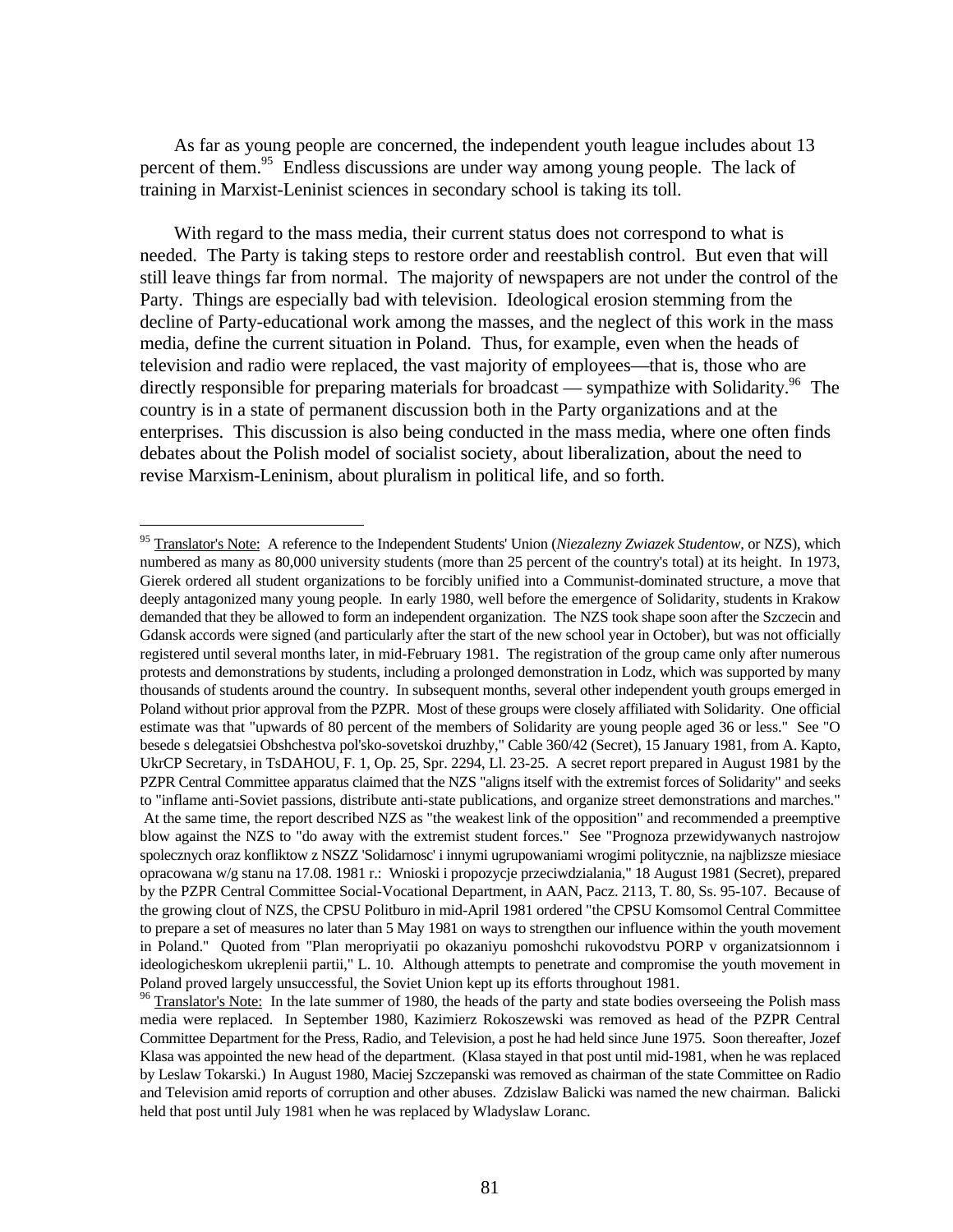What sorts of measures are needed to restore order in the PPR? In our view, the firm pressure on the Party and the instructions that were given to the Polish friends are forcing them to increase their efforts, including their efforts with regard to the mass media. There is increased understanding that if the Party lets the media slip completely out of its control, it will not win the struggle for influence on public opinion in the country.

I had a discussion with Cde. Kania. He spoke about the situation in the country. The friends believe that there is now no need to rush in holding a Party congress. In our view we shouldn't now be sending a large number of delegations to Poland, but should instead send highly qualified comrades in the form of a delegation who could answer questions that would reflect the viewpoint of the CPSU CC.<sup>97</sup> Overall the leadership is increasingly aware that it must display firmness in struggling against the enemy, though so far only in the political sphere. It would be wrong to say that there is not complete unity about this and that the leadership is divided. Everyone is working under the auspicious influence of the first test of the strength of the ongoing changes. The wave of demands to "settle accounts" with the previous leadership has been put to rest.<sup>98</sup> The Polish friends assured us that they are

<sup>&</sup>lt;sup>97</sup> Translator's Note: On the groups of Soviet officials who traveled to Poland, see the annotations in Document No. 5 above. In addition to sending delegations to Poland, the Soviet Union hosted groups of "leading PZPR officials," who came to Moscow for several weeks of intense "political education" at the CPSU Central Committee Academy of Social Sciences and the Higher Party School. By November 1981, nearly 120 PZPR officials from the central organs in Warsaw and from local party organizations were attending the two CPSU academies for six-week-long courses. They were the latest in a series of groups from Poland. See "O pribytii na uchebu v Moskvu gruppy rabotnikov mestnykh organov PORP," Memorandum No. 01-18 (Secret) 11 August 1981, to the CPSU Secretariat from N. Perun, deputy head of the CPSU Central Committee Organizational-Party Work Department, and "Ob uchebe rukovodyashchikh rabotnikov PORP v sovetskikh partiinykh uchebnykh zavedeniyakh," Memorandum No. 6278 (Secret), 24 November 1981, to the CPSU Secretariat from N. Perun and G. Shakhnazarov, deputy head of the CPSU Central Committee Department for Ties with Communist and Workers' Parties of Socialist Countries, both in TsKhSD, F. 5, Op. 84, D. 86, Ll. 5-12 and 13-14, respectively.

<sup>&</sup>lt;sup>98</sup> Translator's Note: This statement was inaccurate. In late 1980, according to a Soviet memorandum, "workers' collectives at various industrial enterprises [in Poland] categorically demanded that the guilty individuals be brought to account, [including] E. Gierek and P. Jarosiewicz personally." Cited in "O vyskazyvaniyakh turistov iz PNR v svyazi s resheniyami VII Plenuma TsK PORP i vstrechei partiinykh i gosudarstvennykh deyatelei stran-uchastnits Varshavskogo Dogovora," Memorandum No. 135-S (Secret), 9 December 1980, from V. Dobrotvor, head of the Ukrainian SSR's Main Directorate for Foreign Tourism, in TsDAHOU, F. 1, Op. 25, Spr. 2138, Ll. 170-172. In late April 1981, a Soviet intelligence official reported that "at the behest of Solidarity, the Polish procurator over the past three days has arrested 102 people, including four former ministers, deputy ministers, and other high-ranking officials ostensibly for abuse of power." Other former officials, he added, "are greatly anxious about their own future." Quoted from "Spravka," Dispatch No. 640 (Top Secret), 30 April 1981, from Colonel I. P. Popenko, head of the Ukrainian KGB's 7th Border Detachment for Intelligence, in TsDAHOU, F. 1, Op. 25, Spr. 2235, L. 32. Demands for the "settling of accounts" (*rozliczenie*) with the Gierek era, including the systematic replacement of officials associated with the Gierek regime, persisted within the PZPR throughout the first half of 1981, especially in the leadup to the Extraordinary Ninth Party Congress in mid-July. (The persistence of these demands is striking if one bears in mind that a massive turnover of high-ranking officials had already been effected in the last few months of 1980. By the start of 1981 only seven of the nineteen members of the last Gierek-era Politburo and only one of the eight members of the last Gierek-era Secretariat, elected in February 1980, were still in office.) At the Ninth Congress, Gierek and several former top aides were expelled from the Party. In addition to the drive within the PZPR for *rozliczenie*, Solidarity continued to demand the "full accountability of those responsible for bringing the country to ruin." This included not only officials from the Gierek regime, but all those "responsible for the shootings of workers in Poznan in [June] 1956 and in the [Baltic] coastal region in [December] 1970" as well as those "responsible for the militia's brutal actions against students in 1968 and against the people of Radom and Ursus in 1976." This demand, and a demand for legal action against "the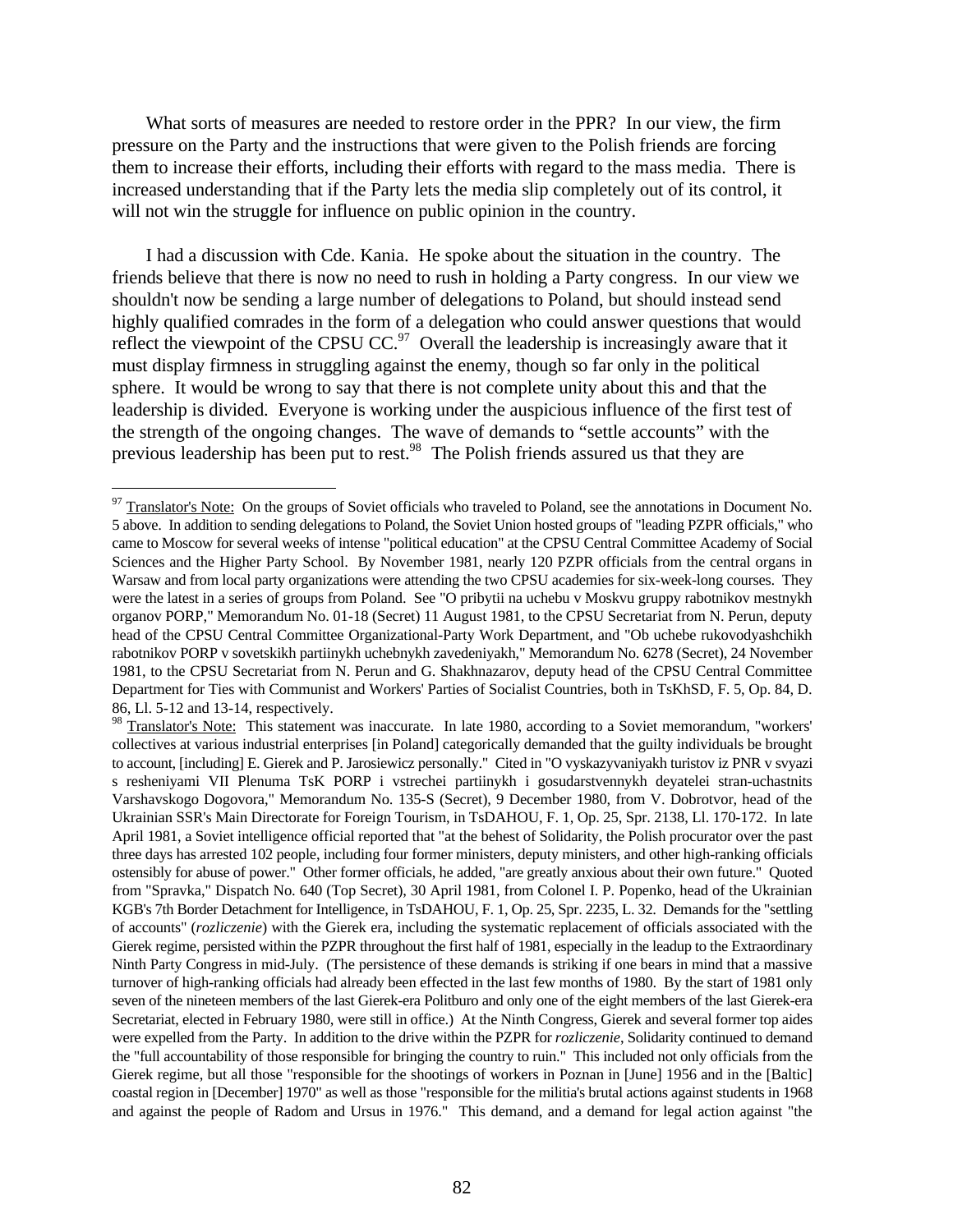sufficiently resolved to combat their enemies and will not back down any further. Cde. Kania requested that we convey his deep gratitude to L. I. Brezhnev and all the members of the Politburo for the help that the Soviet Union has given to Poland. It is worth noting that our ambassador in the PPR, Cde. Aristov, is carrying out extensive work and is keeping the Central Committee accurately informed about what is going on there.

GROMYKO. We should have a more detailed exchange of views about the situation in Poland. We need some sort of steps to pursue. We must ensure that our influence will not abate. Further meetings with the Polish friends are perhaps necessary. As for where these meetings should take place, we need to think about that. It's impossible to overstate the danger posed by Solidarity. Solidarity is a political party with an antisocialist bent. We must continually remind the Polish leadership of this point. Their efforts to keep secret the issues they discuss are especially poor. Everything that comes up at their Politburo is known by the next day to a very large segment of the population.<sup>99</sup> The Polish friends, despite our recommendations, do not want to adopt emergency measures; they've essentially abandoned this idea altogether. For example, when they decided to reclaim the sites of trade union organizations occupied by representatives of Solidarity, the secretary of the PZPR provincial committee refused to fulfill this directive of the PZPR and declined to return the sites.<sup>100</sup>

ZAMYATIN. This, Andrei Andreevich, occurred in two provincial committees.

ANDROPOV. Today we received a telegram from Warsaw indicating that the reaction to Cde. Zamyatin's trip to Poland was positive. The trip was useful, and the delegation did a good job. I think we should instruct Cdes. Rusakov and Zamyatin to prepare recommendations that could then be considered by the Commission on Poland.

RUSAKOV. We are exerting great influence on the Polish friends. I'd note that almost every week Leonid Il'ich is speaking with Kania about all these matters. It seems to me that this is the most important thing because in the discussions Leonid Il'ich tactfully raises all the questions and seriously indicates to Cde. Kania what he should do. It follows that our organizations—the Foreign Ministry, the KGB, and the Defense Ministry — should designate officials who can constantly keep track of and decide questions about Poland.<sup>101</sup>

perpetrators of the Bydgoszcz provocation," were formally approved by Solidarity at its first national congress in September-October 1981. All such actions provoked hostility in Moscow, where leaders denounced the "hunt for scapegoats in the Polish party."

<sup>&</sup>lt;sup>99</sup> Translator's Note: This comment echoes the statements by Andropov in Document No. 2 and Brezhnev (citing Kania) in Document No. 3 above. See the relevant annotations in those documents.

<sup>&</sup>lt;sup>100</sup> Translator's Note: Gromyko is referring to the ongoing sit-in strike at the former Provisional Council of Trade Unions building in Rzeszow, a town in southeastern Poland. On 2 January a group of around 350 workers and private farmers occupied the building and demanded that Rural Solidarity be officially registered. They remained there until the latter half of February. Meanwhile, on 12 January private farmers in Ustrzyki Dolne (a small town near the border with Soviet Ukraine, about 100 km southeast of Rzeszow) occupied administrative buildings and demanded the registration of Rural Solidarity (as well as raising a number of local issues). The authorities used force to reclaim the buildings in Ustrzyki Dolne, but ultimately both protests led to compromise settlements favorable to Solidarity.

<sup>&</sup>lt;sup>101</sup> Translator's Note: Rusakov is proposing here the formation of a "Working Group" under the auspices of the CPSU Politburo's Commission on Poland (the Suslov Commission). As indicated below, the idea was approved by the full Politburo.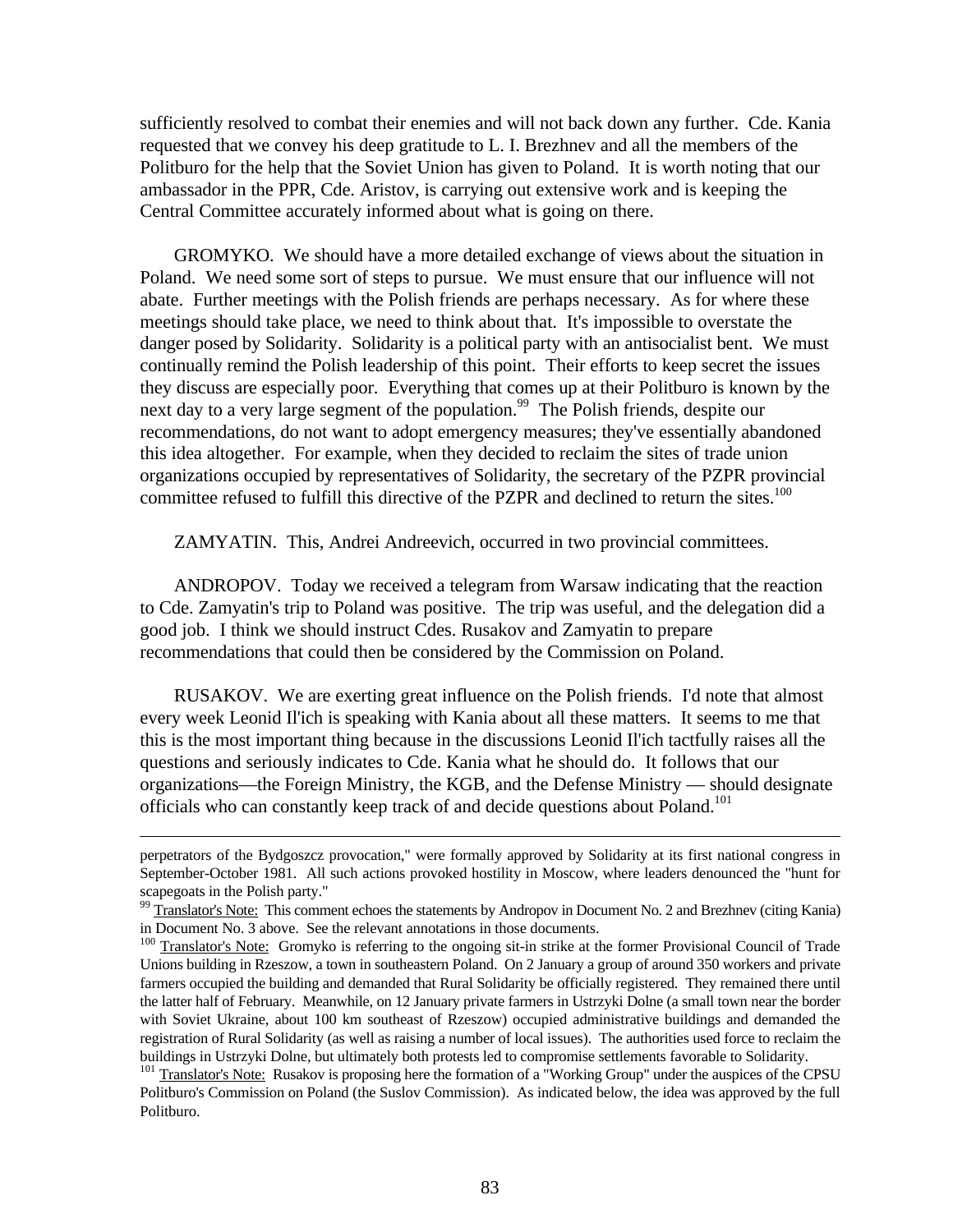KIRILENKO. It seems to me there is not yet a serious revival of the PZPR. $102$  Perhaps this is only the beginning.

ZAMYATIN. When I was speaking about a revival of the PZPR's activity, I had in mind the trips by Party organizers to localities, discussions in workers' collectives, etc.<sup>103</sup>

USTINOV. Cde. Kulikov was in the PPR not long ago.<sup>104</sup> Cde. Kulikov's impression was that there is not yet any serious turnaround in Poland's situation. We need to apply constant pressure on the Polish leadership and constantly get after them. We intend to hold maneuvers in Poland in March. It seems to me that these maneuvers should be boosted somewhat — in other words, that we should make clear we have forces ready to act.<sup>105</sup>

<u>.</u>

<sup>105</sup> Translator's Note: At the time of this Politburo meeting, the Warsaw Pact's Soyuz-80 strategic command-staff exercises in Poland (which began secretly on 8 December 1980, but involved no actual troop maneuvers within Polish borders) were still under way, having been extended far beyond their scheduled completion date of 21 December. To maintain pressure on the Polish authorities, Soviet leaders prolonged Soyuz-80 until March 1981 without any public announcement that the exercises were even being held. At the beginning of March, Ustinov ordered Warsaw Pact commanders in Legnica (the headquarters of the Soviet Union's Northern Group of Forces) to begin winding down the Soyuz-80 exercises, which had long before ceased to be of any military value. Not until late April, however, did Ustinov finally give an order for the Warsaw Pact command apparatus in Legnica to be dismantled. See Army-General A. I. Gribkov, "'Doktrina Brezhneva' i pol'skii krizis nachala 80-kh godov," *Voenno-istoricheskii zhurnal*, No. 9 (September 1992), pp. 53-55. (Gribkov was the first deputy commander-in-chief of the Warsaw Pact Joint Armed Forces from 1976 to 1989.) See also the comments about the presence of Soviet/Warsaw Pact officers in Poland in "Bericht uber ein vertrauliches Gesprach mit dem Oberkommandierenden der Vereinten Streitkrafte der Teilnehmerstaaten des Warschauer Vertrages am 07.04.1981 in LEGNICA," Bl. 53, 54. The exercises to which Ustinov is referring here are the Soyuz-81 command-staff exercises, which were due to begin in Poland on 17 March 1981, effectively becoming a continuation of the prolonged Soyuz-80 exercises. Soyuz-81 was under the direct command of Marshal Viktor Kulikov, the commander-in-chief of the Warsaw Pact Joint Armed Forces. Unlike Soyuz-80, which was held in secret, the Soyuz-81 exercises were given wide publicity. Soyuz-81 originally was supposed to last only six days, finishing on 22 March; but because of the Polish crisis, the exercises were extended until 7 April. The notion of prolonging the exercises until April may be what Ustinov had in mind when he remarked that "these maneuvers should be boosted somewhat" (*sleduet eti manevry neskol'ko pripodnyat'*). He may also have been implying that Soyuz-81 should be expanded to include large-scale troop maneuvers, which presumably could lay additional groundwork for allied military intervention in Poland. Alternatively, Ustinov may simply have been recommending that Soviet, East German, and Czechoslovak troops be moved nearer to Poland's borders during the exercises, which is in fact what happened. (The CIA detected "unusual" Soviet and Warsaw Pact troop movements around Poland's borders and heightened states of readiness among some Soviet forces in the western USSR in late March and early April.) Even though Soyuz-81

 $102$  Translator's Note: Kirilenko's statement was amply corroborated by diplomatic and intelligence cables at the time; see, for example, "Informatsiya o rabote po osushchestvleniyu druzhestvennykh svyazei obkomov KP Belorussii s partiinymi komitetami BKP, SEPG, PORP, i KPCh v 1980 g." (cited above), esp. Ll. 14-15.

<sup>&</sup>lt;sup>103</sup> Translator's Note: Zamyatin and the head of the CPSU Central Committee Organizational-Party Work Department, Ivan Kapitonov, were responsible for liaison with PZPR officials about these activities. See, for example, TsKhSD, F. 5, Op. 84, Dd. 74, 75, and 76.

<sup>&</sup>lt;sup>104</sup> Translator's Note: Marshal Viktor Kulikov, the commander-in-chief of the Warsaw Pact's Joint Armed Forces, was in Poland on 13 January. He met with Kania, with Polish prime minister Jozef Pinkowski, and with an array of highranking Polish military officials, including Jaruzelski. Kulikov served as a top-level envoy throughout the crisis, traveling more than twenty times between Poland and Moscow. During a few of these trips (for example, in March-April 1981 and December 1981), he spent several weeks in Poland. His personal adjutant, Lieutenant-General Viktor Anoshkin, kept notebooks with records of Kulikov's visits, which now provide an invaluable source for those studying the 1980-81 crisis. For more on this point, see my article "Jaruzelski, the Soviet Union, and the Imposition of Martial Law in Poland: New Light on the Mystery of December 1981" in Issue No. 11 of the CWIHP *Bulletin*.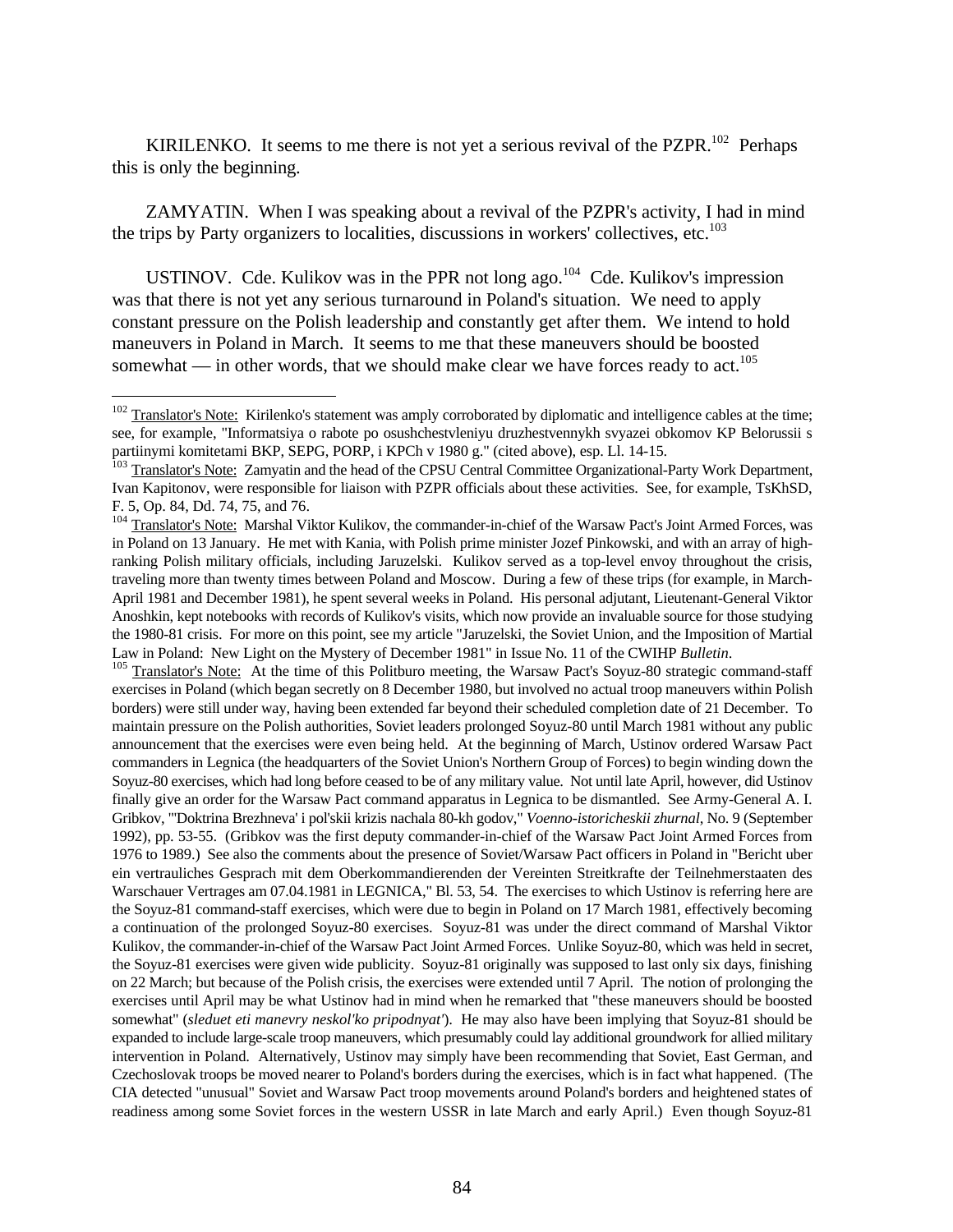SUSLOV. Of course, the main task first of all is to support the leadership of Poland in the measures it is carrying out and, in addition, to apply necessary pressure. Through Cde. Zamyatin's trip, we've now seriously indicated to the Polish friends what they should do with the mass media. That's their weakest point, and we need to help them. We also need to monitor how they are preparing for the Party congress, what sort of changes will be made in the Party statutes, and what sort of economic questions they'll be considering.<sup>106</sup> We should send only sensible people to the PPR.

A decision was adopted: to approve the trip to Poland by the CPSU delegation headed by Cde. Zamyatin; and to instruct various CC Departments, the Foreign Ministry, the KGB, and the Defense Ministry to draft proposals for consideration by the Commission on Poland, taking account of the exchange of views at the Politburo session.<sup>107</sup>

[*Source: TsKhSD, F. 89, Op. 42, D. 36*]

remained only a command-staff exercise, the remark here by Ustinov is a further indication that he and perhaps others were still inclined, at least at this stage, to contemplate providing "fraternal military assistance" to Poland.

<sup>&</sup>lt;sup>106</sup> Translator's Note: On 19 January 1981, three days before this CPSU Politburo meeting, the CPSU Secretariat ordered the Soviet state planning agency (Gosplan) to coordinate an interdepartmental study of the Polish government's newly published "Basic Directions of Economic Reform and to report back within a month to the CPSU leadership. See "Postanovlenie Sekretariata TsK KPSS Kommunisticheskoi Partii Sovetskogo Soyuza: O khozyaistvennoi reforme v Pol'she," St-246/79gs (Top Secret), 19 January 1981, in TsKhSD, F. 89, Op. 43, D. 51, Ll. 1-2.

<sup>&</sup>lt;sup>107</sup> Translator's Note: This proposal led to the formation of a Working Group under the auspices of the Suslov Commission. The Working Group consisted of senior officials (mostly at the deputy minister level) from the CPSU Central Committee apparatus, the KGB, the Soviet General Staff, and the Soviet foreign ministry. Among the members were Vladimir Kryuchkov, deputy chairman of the KGB and head of foreign intelligence, and Georgii Shakhnazarov, a high-level official in the Central Committee apparatus. The Working Group completed a report in February 1981 that called for a sharp increase in Soviet and East-bloc pressure on the Polish authorities through a variety of political and military channels. The report was approved, along with a "Program for the Consolidation of Socialism in Poland," by the full Suslov Commission in mid-February 1981, and was then endorsed by the full Politburo. According to a former senior official in the Polish section of the CPSU Central Committee department for intra-bloc relations, Vladimir Voronkov, the Working Group's report "served as the basis for the Soviet foreign policy line toward 'People's Poland'" during the rest of the crisis. See V. I. Voronkov, "Sobytiya 1980-1981 gg. v Pol'she: Vzglyad so Staroi ploshchadi," *Voprosy Istorii* (Moscow), No. 10 (October 1995), pp. 104-105. Voronkov's first-hand account was corroborated by Shakhnazarov in an interview in Providence, Rhode Island, on 8 May 1998.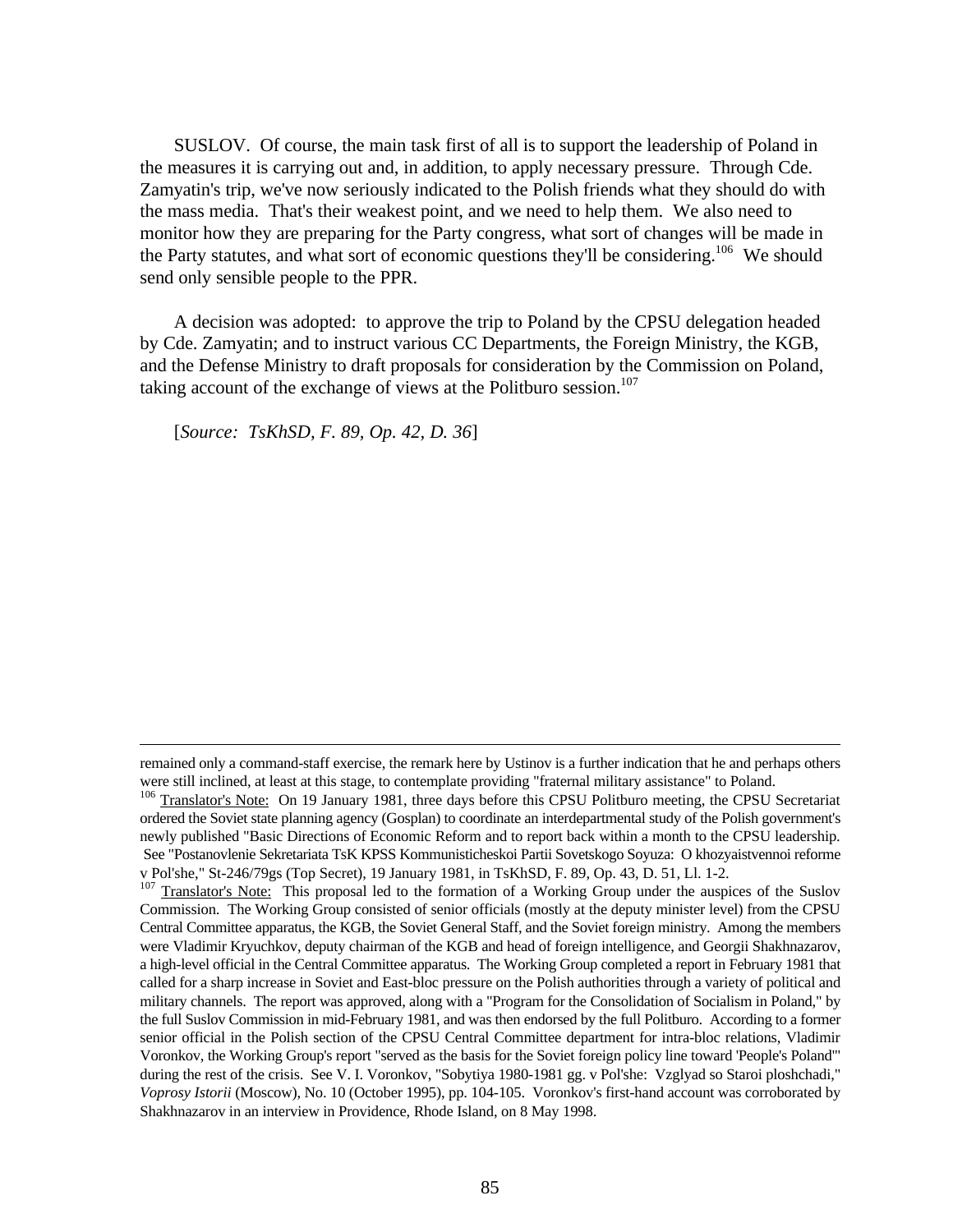# DOCUMENT No. 9

Top Secret Single Copy (Working Notes)

# SESSION OF THE CPSU CC POLITBURO

12 March 1981

Cde. L. I. BREZHNEV presiding.

Also taking part: Cdes. M. S. Gorbachev, V. V. Grishin, A. A. Gromyko, A. P. Kirilenko, A. Ya. Pel'she, N. A. Tikhonov, D. F. Ustinov, K. U. Chernenko, P. N. Demichev, V. V. Kuznetsov, B. N. Ponomarev, M. S. Solomentsev, V. I. Dolgikh, M. V. Zimyanin, K. V. Rusakov.

. . . .

 $\overline{a}$ 

#### 5. On the Discussion Between Cde. L. I. Brezhnev and Cde. E. Honecker

BREZHNEV. Notes from the discussion with Cde. Honecker were distributed, and you've had a chance to read them. The discussion was brief, but for Cde. Honecker it had great significance. I started out by welcoming Cde. Honecker and thanking him for taking part in the congress.<sup>108</sup> In addition, I sought Cde. Honecker's views on how the congress was going and how the delegates were receiving it. He responded that the delegates to the congress are speaking about many things, referring not only to successes, but also to difficulties and shortcomings.

In addition, Cde. Honecker's alarm at the situation in Poland was very much in evidence during the conversation. I said to him that the situation in Poland disturbs us, too. I noted that Cde. Honecker had had a meeting with Cde. Kania, which of course was useful.<sup>109</sup> All of

<sup>&</sup>lt;sup>108</sup> Translator's Note: Brezhnev is referring here to the CPSU's 26th Congress, which had recently taken place in Moscow. All the East European leaders attended the congress, and Brezhnev held a brief one-on-one discussion with each of them. See Honecker's handwritten notes about his meeting with Brezhnev, dated 9 March 1981, in SAPMDB, ZPA, J IV 2/202-550; reproduced in Kubina and Wilke, eds., *"Hart und kompromisslos durchgreifen"*, pp. 254-255. <sup>109</sup> Translator's Note: Brezhnev is referring to a meeting that Honecker had with Kania in Hubertusstock, the official East German guest house, on 17 February 1981. For detailed East German accounts of this meeting, one by the SED International Department and the other by Honecker, see "Ausserungen der Genossen E. Honecker und St. Kania wahrend der Fahrt am 17.2.1981 nach und von Hubertusstock," 18 February 1981 (Top Secret), and "Niederschrift uber das Gesprach des Generalsekretars des ZK der SED und Vorsitzenden des Staatsrates der DDR, Genossen Erich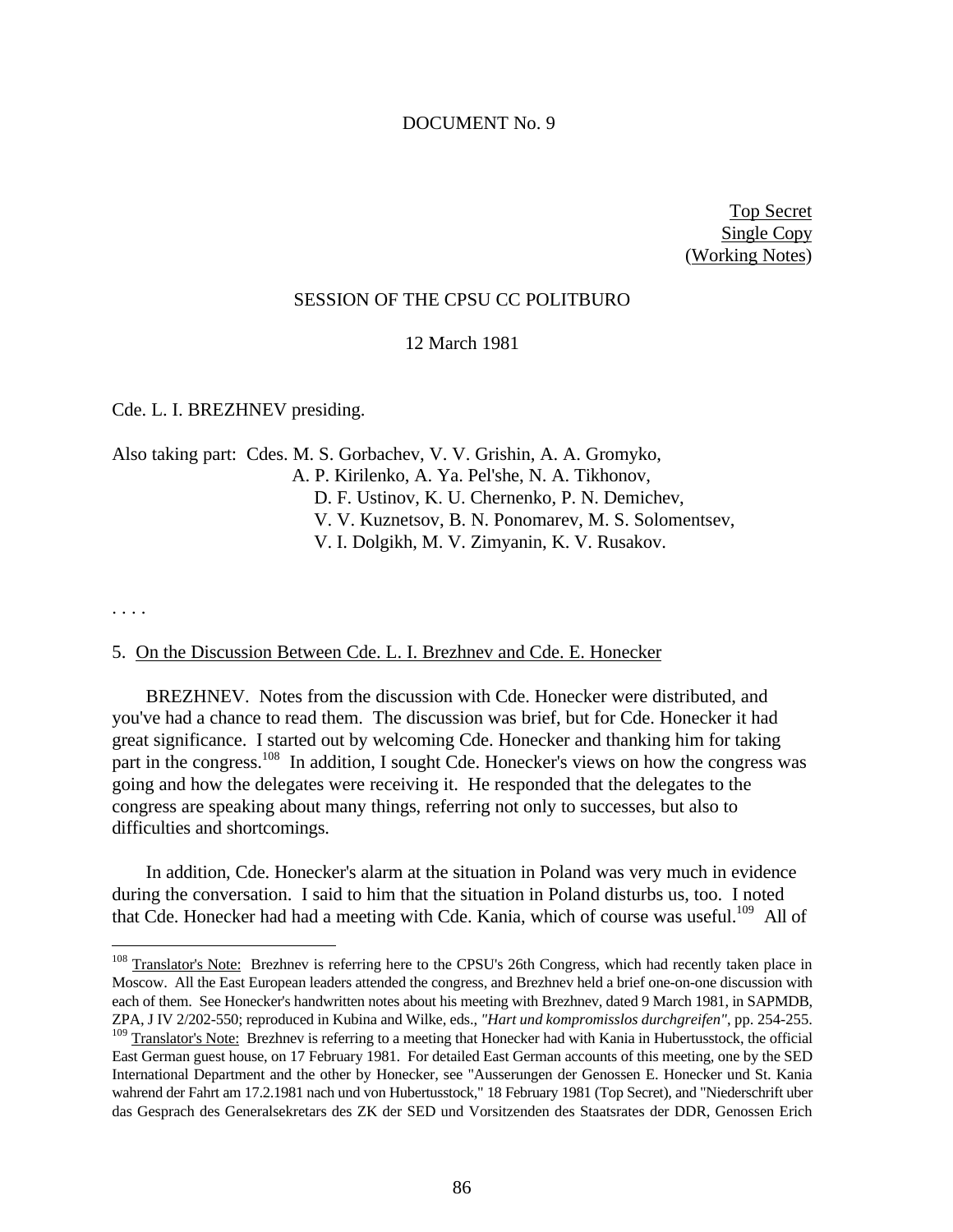us clearly are united in believing that the Polish comrades must begin taking more forceful measures to restore order in the country and to provide stability. The government is now headed by Cde. Jaruzelski — a good, intelligent comrade who wields great authority.<sup>110</sup>

I said that Cde. Honecker, during his meeting with Cde. Kania, should also insist that the Polish comrades resort to more decisive measures aimed at restoring order in the country. Cde. Honecker thanked me for the discussion and expressed his eagerness for me to lead a CPSU delegation to the congress. I thanked him for the invitation and said that the Politburo would be deciding who would lead the delegation.<sup>111</sup>

GROMYKO. Poland, of course, is of concern to everyone, above all Cde. Honecker. That's fully understandable. It seems to me that Honecker was right in being firm when he raised all the matters with Kania, and that Cde. Husak also very firmly raised all these matters. $^{112}$ 

RUSAKOV. If we refer to the discussions that Leonid Il'ich had, it's evident that the question of Poland was raised by all the comrades.<sup>113</sup> Of course everyone is worried about the

<u>.</u>

1<sup>10</sup> Translator's Note: Jaruzelski had taken over as prime minister a month earlier, replacing Jozef Pinkowski on 12 February. Under the Polish constitution, this new appointment entitled Jaruzelski to serve as chairman of the Homeland Defense Committee (*Komitet obrony kraju*, or KOK), a powerful body of which he, as national defense minister, had long been deputy chairman. (Jaruzelski retained the national defense portfolio even after he became prime minister, and thus he held both of KOK's top posts.) As the head of government, Jaruzelski attended the 26th Soviet Party Congress along with Kania, and he met on 3 March with Soviet prime minister Nikolai Tikhonov. The ostensible purpose of the meeting (as outlined in a brief press communique) was to discuss bilateral relations and "common tasks."

Honecker, mit dem Ersten Sekretar des ZK der PVAP, Genossen Stanislaw Kania, am 17. Februar 1981 in Hubertusstock," 17 February 1981 (Top Secret), both in SAPMDB, ZPA, J IV 2/2/A-2384, which are reproduced in Kubina and Wilke, *"Hart und kompromisslos durchgreifen"*, pp. 221-227 and 227-250, respectively. Kania presented a brief summary of the meeting to the PZPR Politburo on 18 February; see "Protokol Nr. 74 z posiedzenia Biura Politycznego KC PZPR 18 lutego 1980 r.," 18 February 1981 (Secret), reprinted in Wlodek, ed., *Tajne Dokumenty Biura Politycznego*, pp. 275-278, esp. 277-278.

The real purpose of the meeting, however, was to give Jaruzelski an opportunity to brief Tikhonov and other Soviet officials on a "Report About the Status of the Country's Preparations for the Introduction of Martial Law" (*Informacja o stanie przygotowan panstwa do wprowadzenia stanu wojennego*). Jaruzelski assured Tikhonov that the Polish authorities were "determined to resort to this measure [martial law] to defend the homeland against counterrevolution." The nature of the Jaruzelski-Tikhonov meeting was first disclosed by Ryszard Kuklinski in "Wojna z narodem widziana od srodka," pp. 29-30. See also Jaruzelski, *Les chaines et le refuge*, pp. 247-248; and Jaruzelski, *Stan wojenny dlaczego*, pp. 52-53. Kania met with Brezhnev on the same day, as described in his *Zatrzymac konfrontacje*, pp. 114- 117.

<sup>&</sup>lt;sup>111</sup> Translator's Note: The reference here is to the SED's upcoming Tenth Congress, scheduled for 11-14 April 1981. In an earlier portion of this CPSU Politburo meeting (a portion not translated here), Brezhnev had indicated that it "would be too difficult [for him] to lead delegations to all the congresses" in Eastern Europe in 1981, so he decided to go to only one—the Sixteenth Congress of the Czechoslovak Communist Party, which was due to be held from 6 to 10 April. The Soviet Politburo quickly endorsed this decision. Hence, Brezhnev's reply to Honecker was tantamount to a polite brush-off. The Soviet delegation to the East German party congress was instead headed by Mikhail Suslov.

Translator's Note: Gustav Husak met with Kania in Prague on 15 February, two days before Kania's discussions with Honecker. The Polish leader presented a summary of his talks with Husak at the same meeting of the PZPR Politburo on 18 February, as cited above.

<sup>&</sup>lt;sup>113</sup> Translator's Note: The very cursory summaries of Brezhnev's other bilateral discussions during the 26th CPSU Congress (with Kadar, Zhivkov, etc.), as provided in earlier sections of this transcript, do not refer explicitly to the situation in Poland.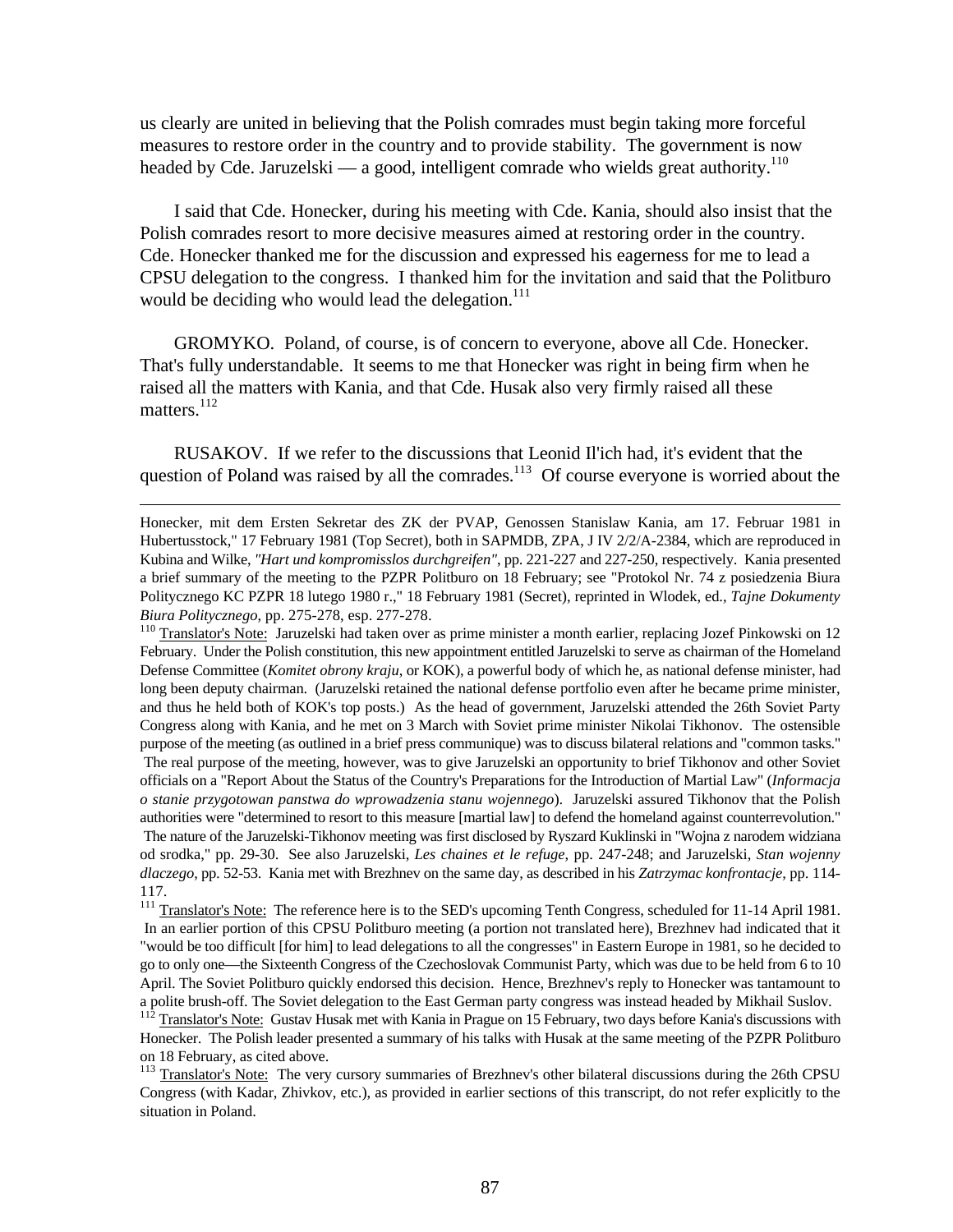situation in Poland. I think these concerns are shared by the Polish comrades. They must address these concerns by adopting more decisive measures. However, even after the highly publicized conference of the leaders of the fraternal countries, the Polish friends still have not grasped the necessity of carrying out fundamental measures to restore order in the country.<sup>114</sup>

This same question was addressed by Cdes. Chernenko, Gorbachev, and Grishin.

A decision was adopted to approve the discussion held by Cde. L. I. Brezhnev with Cde. E. Honecker.

[*Source: TsKhSD, F. 89, Op. 42, D. 37*]

<sup>&</sup>lt;sup>114</sup> Translator's Note: Rusakov is referring to the meeting on 5 December 1980 of the Warsaw Pact's Political Consultative Committee (see Document No. 6 above), which Soviet and East European leaders had hoped would spur the Polish authorities to take stronger action.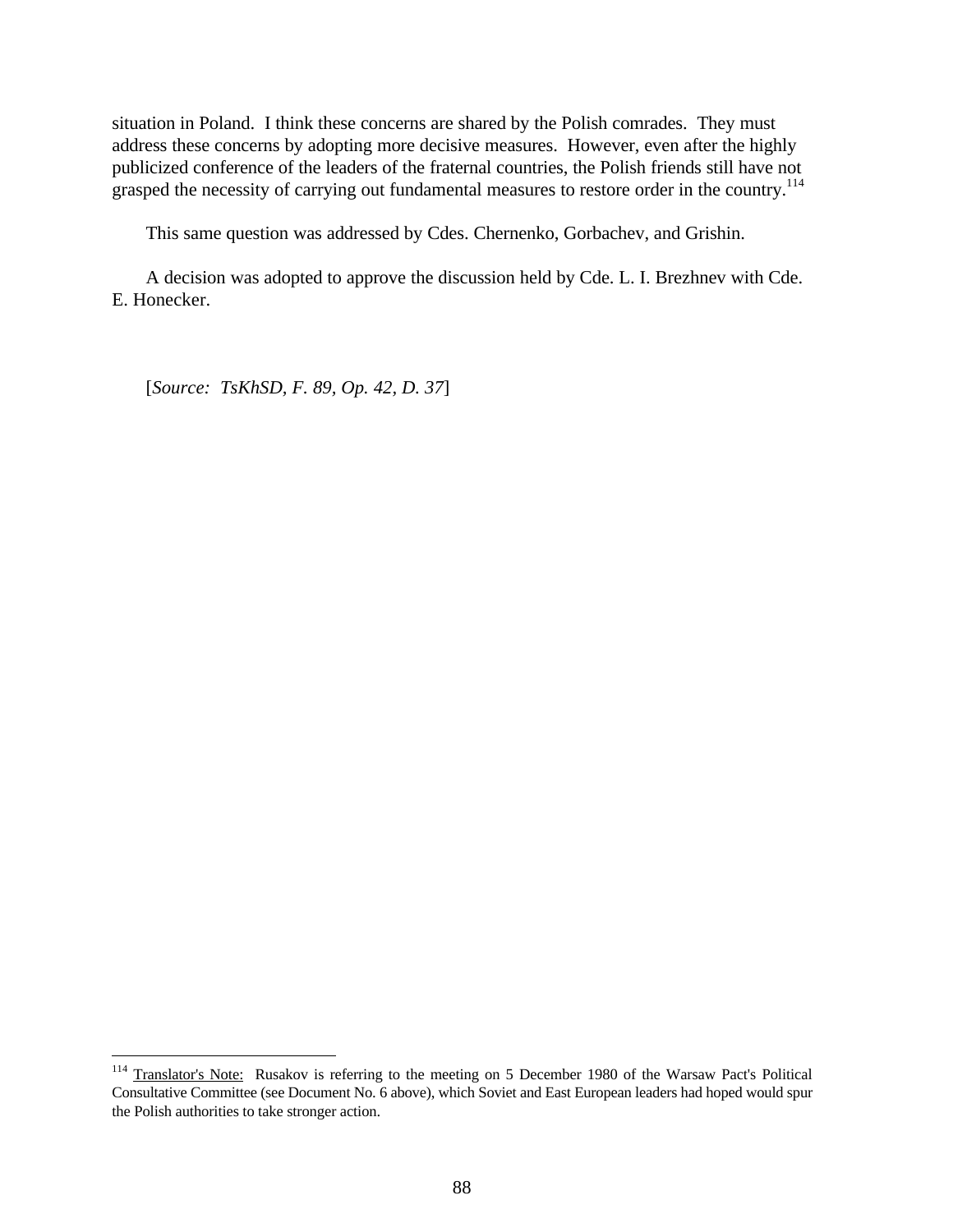### DOCUMENT No. 10

Top Secret Single Copy (Working Notes)

#### SESSION OF THE CPSU CC POLITBURO

26 March 1981

## Cde. K. U. CHERNENKO presiding.

Also taking part: Cdes. Yu. V. Andropov, M. S. Gorbachev, V. V. Grishin, A. A. Gromyko, A. P. Kirilenko, D. F. Ustinov, P. N. Demichev, V. V. Kuznetsov, B. N. Ponomarev, I. V. Kapitonov, V. I. Dolgikh, M. V. Zimyanin

. . . .

 $\overline{a}$ 

#### 5. On the Results of Negotiations with a Delegation from the Polish People's Republic

CHERNENKO. Cdes. Baibakov, Garbuzov, Arkhipov, and Alkhimov held negotiations with the PPR Deputy Prime Minister, Cde. Jagielski.<sup>115</sup> The Polish side put forth a request for deliveries of raw materials for light industry and for additional deliveries of oil, metal, cellulose, and other goods. A recommendation is made to agree to provide the PPR with additional supplies in 1981 of chrome ore, woodchip slabs, asbestos, and other materials, and also a certain quantity of cotton and barley.<sup>116</sup>

ARKHIPOV. We're giving Poland a limited quantity of raw materials, because we're simply unable to give a larger quantity. In particular, we're not yet able to give a positive response about the processing of Soviet raw materials in Poland.

With regard to the economic situation in Poland, Cde. Jagielski informed us that the plan for 1981 will be some 20 percent lower than the plan for the preceding year, 1980. The Poles are having particular difficulties with coal production. Coal, as you know, is designated for export and is a means of earning hard currency. Instead of 180 million tons, as envisaged in

<sup>115</sup> Translator's Note: On Jagielski's visit to Moscow, see "Protokol Nr. 83 z posiedzenia Biura Politycznego KC PZPR 27 marca 1981 r.," 27 March 1981 (Secret), in Wlodek, ed., *Tajne dokumenty Biura Politycznego*, pp. 317-321, esp. 321.

<sup>&</sup>lt;sup>116</sup> Translator's Note: Specific agreements providing for extra shipments of these products were signed by Polish and Soviet officials later in the year. In the case of cotton, for example, the Soviet Union agreed to supply 6,000 tons in addition to the 105,000 already planned. The increased Soviet supplies of cotton were needed to offset a sharp reduction in Poland's import of cotton from the United States. Similar arrangements applied to the other products mentioned.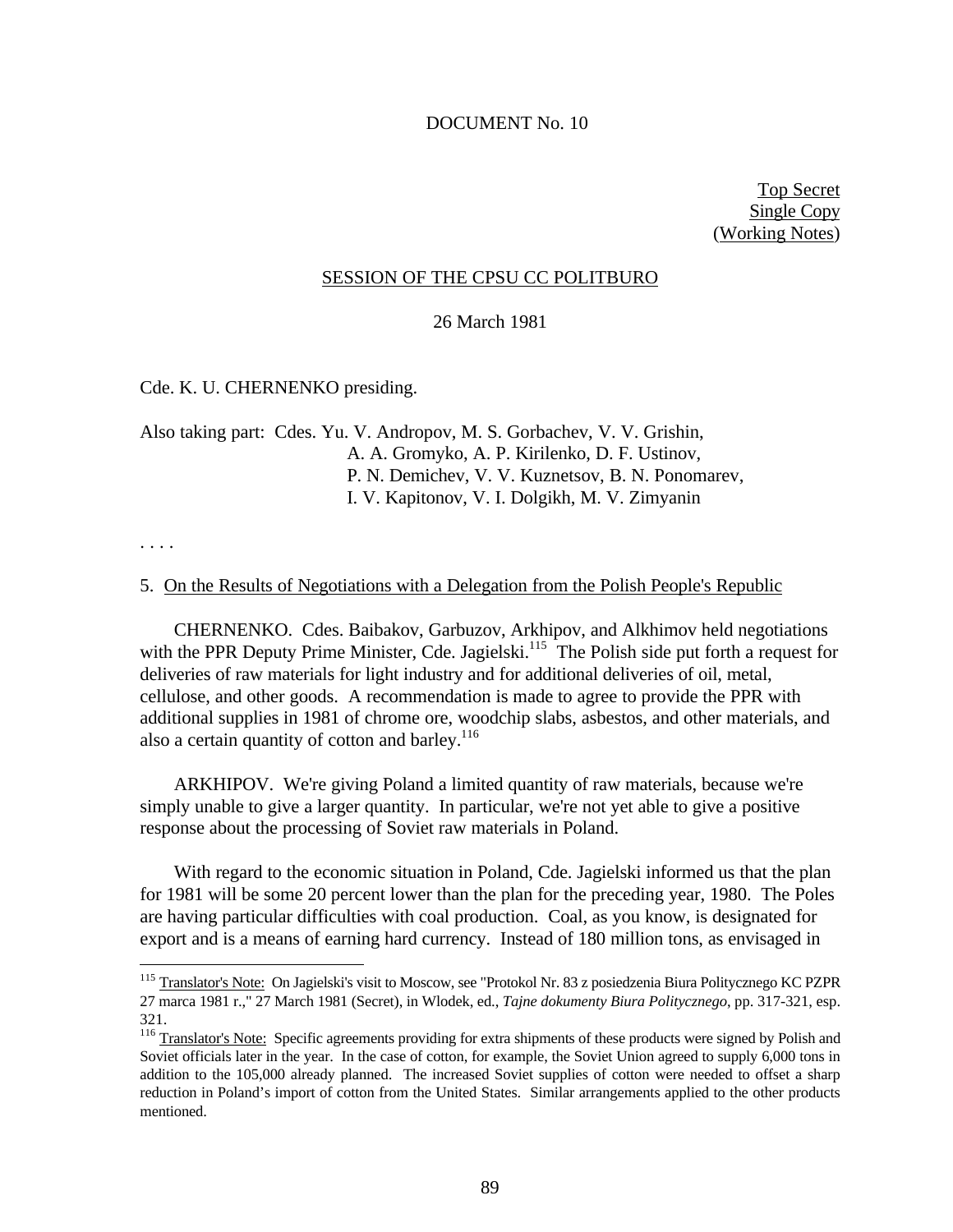the plan, they will produce at best 170 million tons.<sup>117</sup> The production of meat is falling by 25 percent, and sugar by 1.5 times. Instead of 1.5 million tons, they'll end up with a maximum of 950 thousand tons.<sup>118</sup>

Right now in Poland a question has arisen about setting rates for supplies of bread and flour.

With regard to the financial situation, the indebtedness of Poland, particularly to capitalist countries, is 23 billion dollars, of which 9 billion was received through guarantees from the states involved. The remaining credits were provided to the Poles by private banks. All told there are 400 banks involved. Right now the Poles are faced with a situation in which they have to purchase different goods abroad for roughly 9.5 billion dollars. All of this will have to be done on credit. Exports will come to a total of 8.5 billion. Western countries are doing all they can to put off a decision on whether to extend new credits to Poland. Right now the Poles need to pay off 1.5 billion dollars. This applies mainly to interest on previous debts. They're requesting 700 million dollars from us. Of course we can't possibly come up with such a sum. Without any delay, however, we are now providing Poland with oil, natural gas, iron ore, etc.

During the discussion, the Polish friends asked whether they should abide by a moratorium on credits or enter the International Monetary Fond and request additional credits from Western countries.<sup>119</sup> Of course in either case it will be a concession to the Western countries and will not provide any sort of economic boost. The Poles themselves are divided on this matter. They're asking us to give them additional cotton and artificial fiber.<sup>120</sup>

GROMYKO. The Polish comrades emphasized how serious the situation is with imported goods, because they suffer from being so dependent on these goods. But it's worth noting that they don't attach much importance to the supplies of raw materials from the Soviet Union. They consider that question to be merely a trifle. Whereas in fact what they're

<sup>&</sup>lt;sup>117</sup> Translator's Note: The actual level of Polish coal production in 1981 was 163 million metric tons of anthracite and bituminous coal and 35.6 million metric tons of brown coal and lignite. See U.S. Central Intelligence Agency, *Handbook of Economic Statistics, 1983*, CPAS-83-10006, September 1983, pp. 123-124. Presumably, Arkhipov's forecast referred only to hard coal production (i.e., anthracite and bituminous coal).

<sup>&</sup>lt;sup>118</sup> Translator's Note: The actual drop in Poland's meat production in 1981 was around 18.5 percent (from 3.148 million metric tons to 2.561 million metric tons); see CIA, *Handbook of Economic Statistics, 1983*, p. 186. Contrary to Arkhipov's assertion, sugar production in Poland rose by 50 percent in 1981 (though it had declined sharply in both 1979 and 1980, so the output for 1981 was still well below the levels of the mid- to late 1970s). See *ibid.*, p. 182.

<sup>&</sup>lt;sup>119</sup> Translator's Note: Poland was one of the founding members of the International Monetary Fund in July 1944 and remained a member until 1950, when it abruptly left at Moscow's behest. After the Polish "renewal" in October 1956, the question of rejoining the IMF was raised, and it came up again numerous times — though without concrete results — in the 1960s and especially the 1970s. During the 1980-81 crisis, Polish officials began actively considering reentry into the IMF, if only in the hope of obtaining new hard-currency loans. Soviet leaders made clear throughout the crisis that they were opposed to such a step. In early November 1981, however, the Polish authorities formally decided to seek renewed membership in the IMF, and talks on the matter commenced soon thereafter.

 $120$  Translator's Note: See the second annotation in this document, pertaining to Soviet cotton shipments.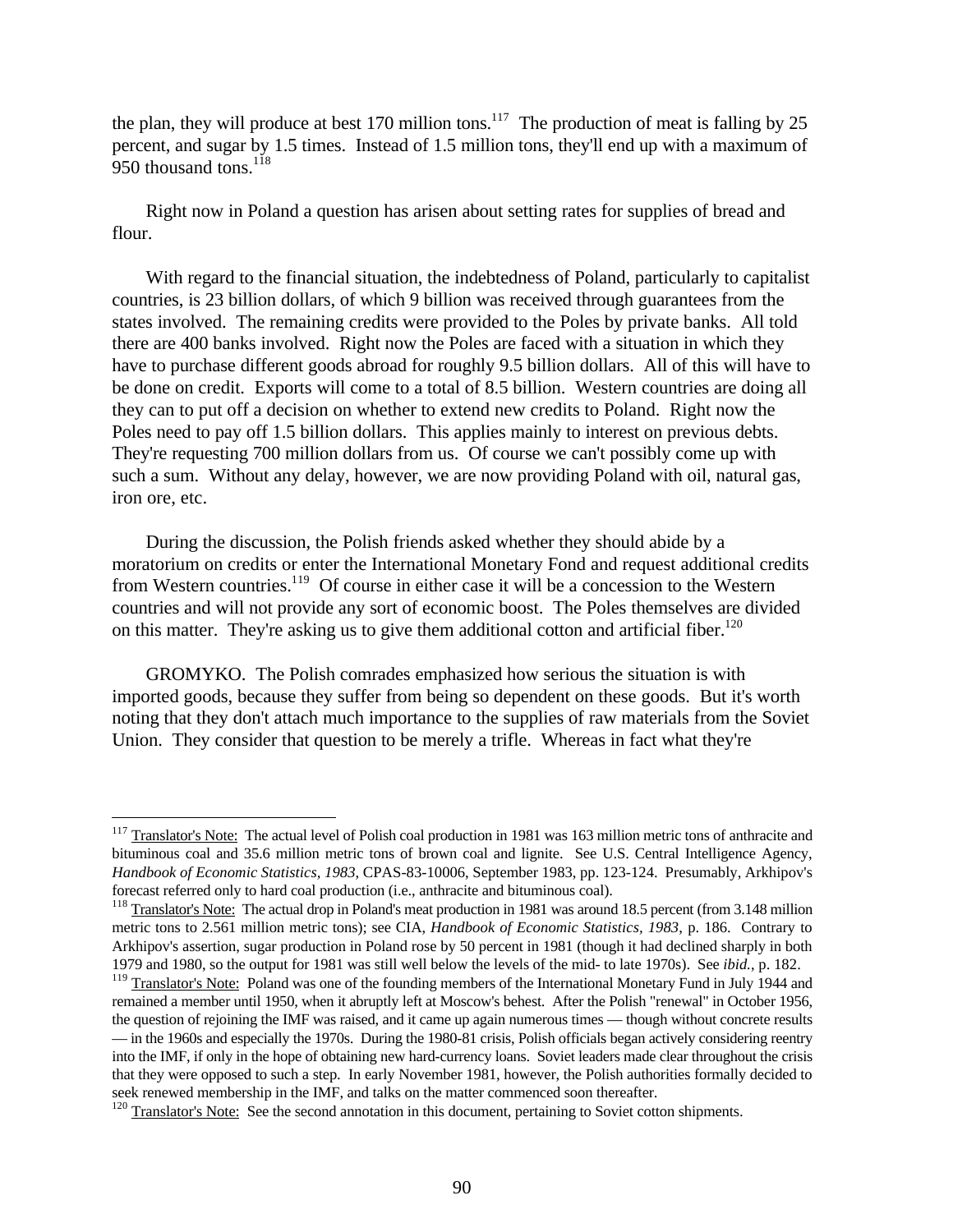receiving, the cotton, should be ours, and the ore is also ours, and the oil.<sup>121</sup>

ARKHIPOV. We are supplying 13 million tons of oil to Poland at 90 rubles a ton. If you bear in mind that the world price for a ton is 170 rubles, that means we are subsidizing the Poles at 80 rubles for every ton.<sup>122</sup> We could have sold all this oil for hard currency, and our earnings would have been enormous.

On this matter, Cdes. Andropov, Ustinov, Kirilenko, and Grishin also spoke.

A decree is adopted.

<u>.</u>

[*Source: TsKhSD, F. 89, Op. 42, D. 38*]

<sup>&</sup>lt;sup>121</sup> Translator's Note: Gromyko's comments here reflect a general frustration in Moscow that Soviet economic leverage was unable to produce changes in Polish policy. Soviet leaders were well aware that a full-fledged attempt to use economic coercion would merely exacerbate the situation in Poland and perhaps spark social unrest.

<sup>&</sup>lt;sup>122</sup> Translator's Note: The price given here for a "ton of oil"—170 rubles—is presumably the average of the prices cited earlier by the Soviet state planning director, Nikolai Baibakov (see Document No. 2), for a ton of oil (150 rubles) and a ton of gasoline or diesel fuel (190 rubles). Alternatively, it may just be that Arkhipov's figure reflected the growth in world prices between October 1980 and March 1981.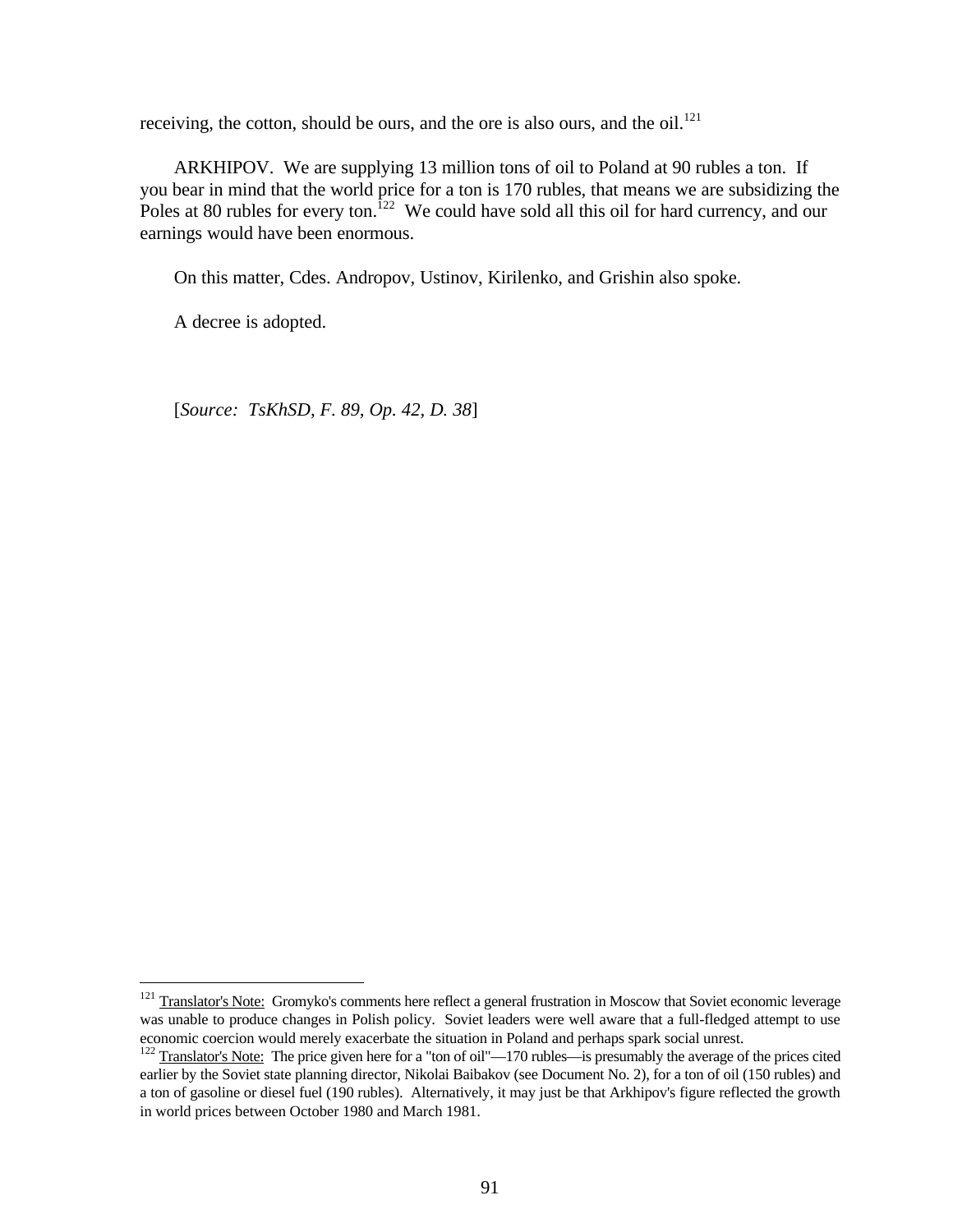### DOCUMENT No. 11

Top Secret Single Copy (Working Notes)

# SESSION OF THE CPSU CC POLITBURO

2 April 1981

Cde. L. I. BREZHNEV presiding.

Also taking part: Cdes. Yu. V. Andropov, M. S. Gorbachev, V. V. Grishin, A. A. Gromyko, A. P. Kirilenko, N. A. Tikhonov, D. F. Ustinov, P. N. Demichev, V. V. Kuznetsov, M. S. Solomentsev, I. V. Kapitonov, V. I. Dolgikh, K. V. Rusakov

. . . .

 $\overline{a}$ 

#### 5. On the Matter of the Situation in Poland

BREZHNEV. All of us are deeply alarmed by the further course of events in Poland. What's worst of all is that the friends listen and agree with our recommendations, but in practice do nothing. In the meantime the counterrevolution is on the march all over.

The members of the Politburo are familiar with the content of all the previous discussions with the Polish leaders. I will speak briefly about my most recent telephone conversation with Kania, which was on the 30th of March. $123$ 

 $123$  Translator's Note: In addition to this phone call on 30 March, Brezhnev had spoken by phone with Kania on 27 March and had transmitted an oral message to Kania on 25 March. In both of these earlier contacts, Brezhnev had concentrated on the Bydgoszcz crisis. (For an explanation of the Bydgoszcz crisis, see my annotations later on in this document.) The Soviet leader had demanded that the Polish authorities use the crisis as a pretext for a wider crackdown, and he warned that some bloodshed might be unavoidable. See "Protokol Nr. 83 z posiedzenia Biura Politycznego KC PZPR 27 marca 1981 r.," 27 March 1981 (Secret), in Wlodek, ed., *Tajne Dokumenty Biura Politycznego*, p. 320. Kania, for his part, was able to report that on 27 March he and Jaruzelski had signed three important planning documents that laid the groundwork for martial law: "Mysl przewodnia wprowadzenia na terytorium PRL stanu wojennego ze wzgledu na bezpieczenstwo panstwa," "Centralny plan dzialania organow politycznych wladzy i administracji panstwowej na wypadek koniecznosci wprowadzenia w PRL stanu wojennego," and "Ramowy plan dzialania sil zbrojnych," 27 March 1981 (Top Secret), all in CAW, 1813/92, Sygn. 2304/IV. Drafts of these planning documents had been thoroughly tested a month earlier by 45 Polish General Staff officers and Internal Affairs Ministry officials (as well as two specialists from the PZPR Central Committee Propaganda Department) who took part in staff games at a heavily guarded building operated by one of the country's elite security branches, the Internal Defense Forces. The staff games, conducted in extreme secrecy beginning on 16 February, demonstrated that complete surprise would be required to neutralize Solidarity and round up thousands of opposition figures. The participants concluded that the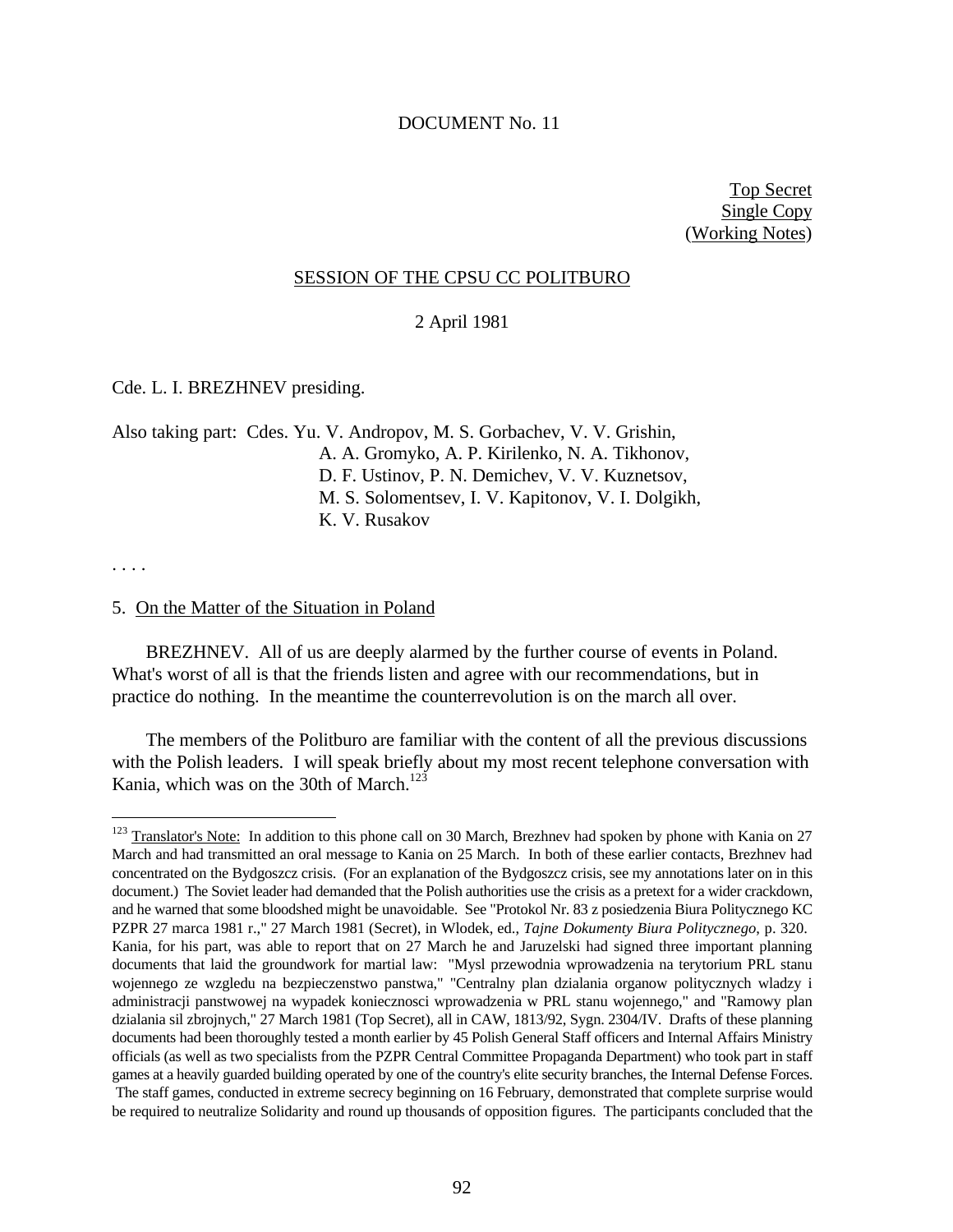Kania described the recent plenum of the PZPR CC and, in so doing, complained that they had been roundly criticized at the plenum.<sup>124</sup> I then said to him: "They were right in doing so. They shouldn't have just criticized you; they should have raised a truncheon against you. Then, perhaps, you would understand." These were literally my words.

Cde. Kania acknowledged that they are acting too leniently and need to be more forceful.

At that point I said to him: "Well, how many times have we insisted to you that you need to take decisive measures, and that you can't keep making endless concessions to 'Solidarity.' You always speak about a peaceful path, but you don't understand (or at least don't wish to understand) that a 'peaceful path' of the sort you're after is likely to cost you blood.<sup>125</sup> That's why it's important that you draw the right conclusions from the criticism at the plenum."

The friends succeeded in preventing a general strike. But at what price? The price of a subsequent capitulation to the opposition.<sup>126</sup> Kania himself acknowledged in a conversation

<u>.</u>

<sup>124</sup> Translator's Note: The "plenum" cited here is the PZPR Central Committee's Ninth Plenum, held on 29 March 1981, the day before Brezhnev spoke with Kania. The plenum was convened because of widespread dissatisfaction within the PZPR about the Politburo's handling of the Bydgoszcz incident over the previous ten days (see my subsequent annotations in this document). Brezhnev implies here that the complaints came solely from those who believed that Kania was being too lenient, but in fact much of the criticism was voiced by officials who thought the Politburo and government had been heavy-handed. Indeed, the plenum marked a temporary victory for the more conciliatory elements over those who favored a hard line.

best time to act would be late at night on a weekend, preferably between Saturday and Sunday (or between Friday and a work-free Saturday). The games also helped clarify the division of responsibilities between the Polish army and Internal Affairs Ministry. (The army was designated mainly for support and administrative roles, whereas the security units and riot police were supposed to enforce the crackdown.) The results of the staff games were presented on 20 February to Jaruzelski, who made minor revisions in a summary report and approved it the following day. He briefed Soviet officials on the report when he was in Moscow in early March for the 26th CPSU Congress. On 27 March, two high-level Soviet delegations—one consisting of top military officers led by Marshal Kulikov and General Gribkov, and the other comprising senior KGB officials led by Vladimir Kryuchkov, deputy chairman of the KGB—were in Warsaw to review the preparations and pore over the three initial planning documents. (A third group of Soviet officials, led by Nikolai Baibakov, the chairman of Gosplan, arrived soon thereafter.) Once Kulikov, Gribkov, and Kryuchkov modified and endorsed the documents, Kania and Jaruzelski signed them. The three items, along with another document completed in early April on a "Framework of Economic Measures" (*Ramowy plan przedsiewziec gospodarczych*), brought an end to the conceptual stage of the martial law preparations.

<sup>&</sup>lt;sup>125</sup> Translator's Note: Brezhnev is implying here that if a "peaceful solution" were to leave Solidarity extant, that would give free rein to anti-socialist forces, who would then carry out reprisals against "true Communists."

<sup>126</sup> Translator's Note: In the wake of the Bydgoszcz incident (see annotation below), Solidarity had indicated that it would sponsor a four-hour warning strike on 27 March and a general strike on 31 March unless the authorities acknowledged their mistakes and complied with other demands. A deadlock between the two sides ensued, and the warning strike was held as planned, with the whole country brought to a halt for four hours on 27 March. The prospect that a general strike on the 31st would vitiate any hope of reaching a broader compromise induced the two sides to give renewed emphasis to negotiations. As the deadline neared, the negotiations finally paid off, and the general strike was canceled. A Joint Declaration issued on 30 March by Solidarity's leadership and the Polish government satisfied most of Solidarity's demands, but it came under sharp criticism from a number of Solidarity officials, who believed it was unwise to call off the general strike at a time when millions of workers were poised to go ahead with it. (These criticisms proved correct in the sense that Solidarity was never again able to achieve the near-universal mobilization that it attained in late March.) The Joint Declaration also came under attack within the PZPR, especially from hardliners like Tadeusz Grabski and Stefan Olszowski, who believed that the government had conceded too much. Brezhnev was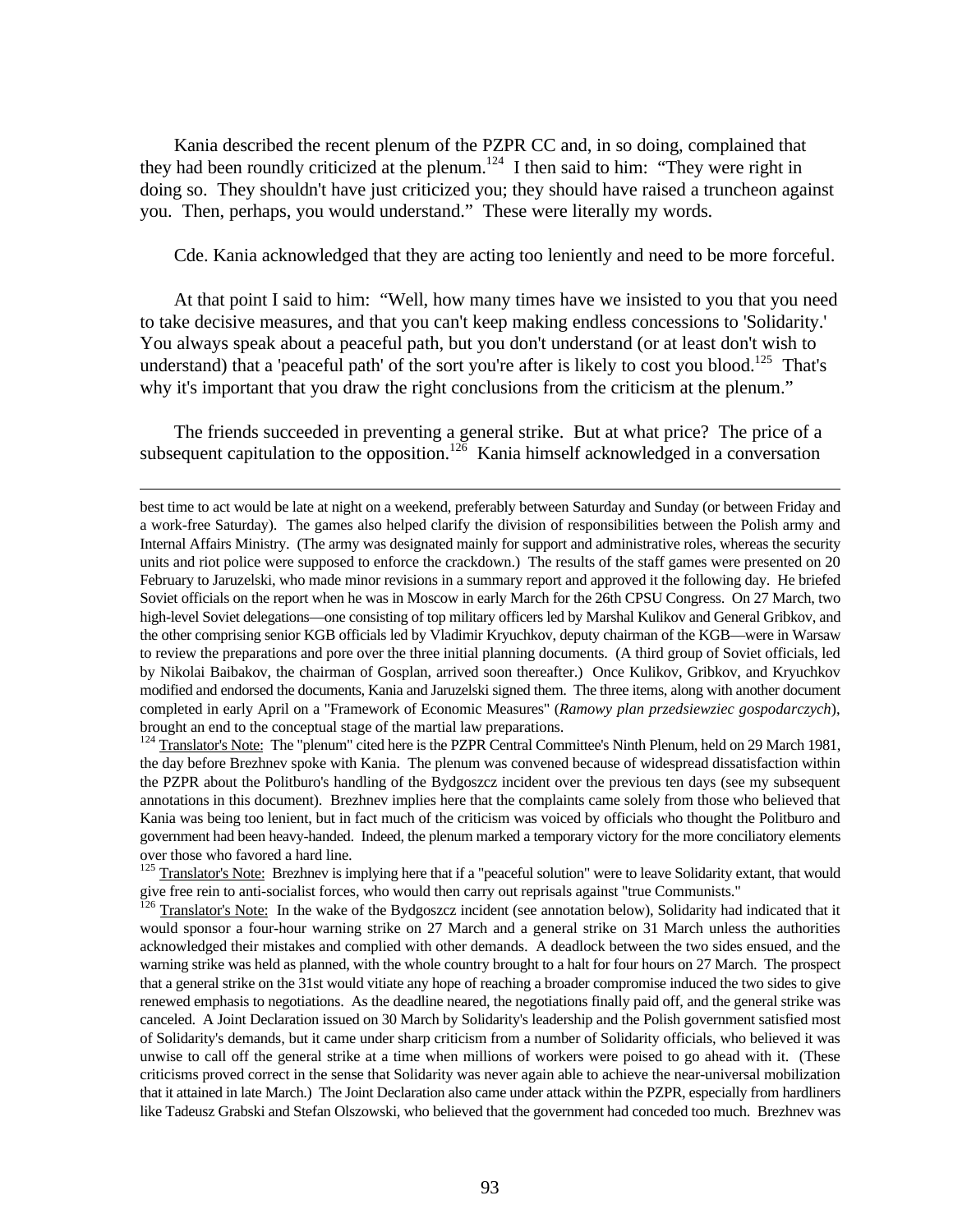with the ambassador that this new compromise was a huge mistake.

At this point, much depends on the way events over the next several days turn out. In particular, will the friends manage to carry out the measures they arranged with us when they hold the Sejm, which, according to today's report, will be from the 2nd to the 6th of April? Will all these measures be adopted? Will the leadership be resolute and strong enough to implement the measures in practice?

We of course must continue working with the friends and searching for new ways of influencing the situation in Poland.

In particular, I think it would be worthwhile to act in accordance with the wishes of the friends by permitting Cdes. Andropov and Ustinov to go to Brest for a meeting with Cdes. Kania and Jaruzelski.<sup>127</sup> This will allow for a more detailed assessment of the situation in the country, enabling us to gauge the intentions of our friends and again letting them know our position.

If that doesn't work we could still seek a meeting of the Seven at the highest level to discuss the Polish question.<sup>128</sup>

We have a Commission on Poland. Perhaps the comrades from the Commission, who are following events in that country, wish to say something?

ANDROPOV. I believe the proposal offered by Leonid Il'ich regarding our next steps *vis-a-vis* Poland and his assessment of the situation there are absolutely correct. Indeed, what we're trying to find now is some way of exerting greater influence and greater pressure on the leadership of our friends. I believe the proposal for me to travel with Cde. Ustinov for a meeting with Kania and Jaruzelski is appropriate. Based on the exchange of views at the Politburo, and on the decisions adopted earlier by the Politburo and also the conversations that Leonid Il'ich had with Kania, we will perform the necessary function and tell Cdes. Kania and Jaruzelski all our demands, proposals, advice, etc.

USTINOV. It seems to me that we indeed must meet with Cdes. Kania and Jaruzelski, particularly because Cde. Kania and Cde. Jaruzelski themselves requested this meeting. We must convey to them all our demands and offer advice in accordance with the discussions that Leonid Il'ich had with Kania.

expressing that same complaint here. To offset the criticism voiced by Polish hardliners, Jaruzelski distributed to members of the PZPR Politburo and Secretariat a classified document that purported to show — with a certain degree of verbal legerdemain and obfuscation — how few concessions the government had made. See "Komentarz do wspolnego oswiadczenia Komitetu Rady Ministrow d/s Zwiazkow Zawodowych oraz delegacji KKP NSZZ 'Solidarnosc' z dnia 30. III. 1981 r.," 1 April 1981 (Secret), in AAN, Paczka (Pa.) 207, T. 4, Ss. 16-21. This report, however, failed to allay the concerns of Soviet leaders and Polish hardliners.

<sup>&</sup>lt;sup>127</sup> Translator's Note: For the results of this meeting, see Document No. 12 below.

<sup>128</sup> Translator's Note: The "Seven" to which Brezhnev refers here are the seven member-states of the Warsaw Pact. Such a meeting would be unusual because Romania was excluded from most (though not all) allied deliberations during the crisis.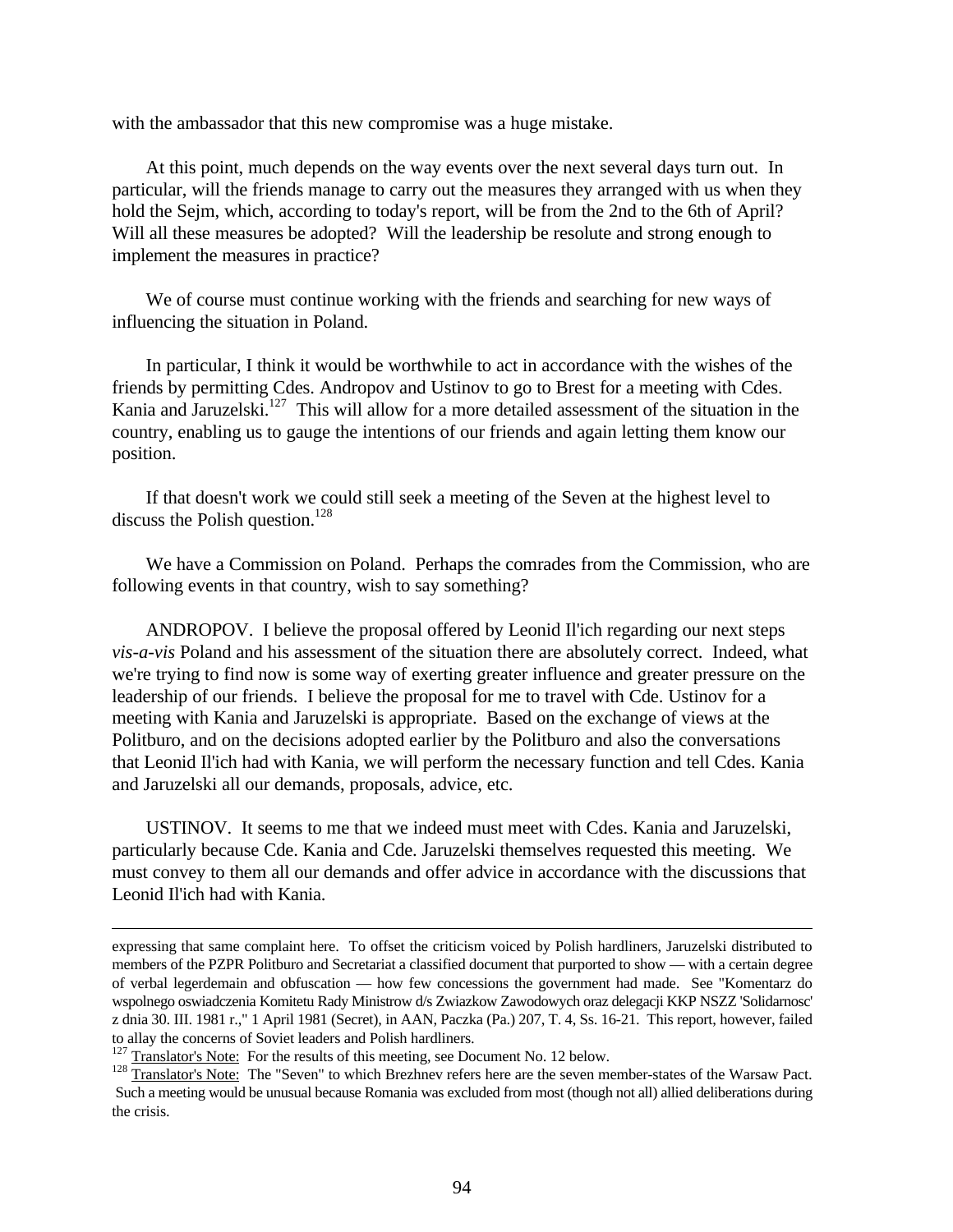Leonid Il'ich is right in mentioning in his recommendations that we should keep as a fallback option the possibility of convening the seven member-states of the Warsaw Pact. For now, all necessary measures must be adopted to ensure that the Polish friends act of their own accord.

GROMYKO. Let me briefly inform you about something we received through the Ministry of Foreign Affairs. A huge amount of information about Poland is coming in. However, it is worth noting that in the USA, in the FRG, and in other countries they're closely following the situation in Poland and greatly distorting the true state of affairs. Of course both the American and the West European information regarding events in Poland is tendentious. They talk about the "just" demands of Solidarity and the antisocialist forces in Poland and the inability of the Polish leadership to resolve internal problems. In addition, they speak a great deal about the Soviet Union, as though warning us that the Soviet Union must not use its armed forces to interfere in Poland's affairs.<sup>129</sup> But the whole matter is clear; bourgeois propaganda always comes forth with hostile positions about the Soviet Union and is now purveying this information, as I already mentioned, in a tendentious manner.

I want to say that things with Kania and Jaruzelski are not particularly good. There are even hints that Jaruzelski is completely worn out and does not know what to do next.<sup>130</sup> This,

 $129$  Translator's Note: Gromyko is right in suggesting that concerns about this matter were widely shared within the U.S. government. On 27 March 1981, an intelligence dispatch from the U.S. Defense Intelligence Agency (DIA), based on information from a well-connected Polish military source (evidently a Polish military officer stationed in Bonn), warned that martial law—and, if necessary, Soviet military intervention–appeared imminent: "[The source] felt that this weekend [i.e., 28-29 March] would be the time for the Polish army to assume control with whatever support was needed from the Soviets, Czechoslovakia and GDR elements. Without question, if no compromise is reached, use of forces are [sic] inevitable, first by the Polish themselves and then by the Russians if necessary." The DIA cable also noted that "[the source] said that there was a marked change in attitude among the Soviet officials, wherein previously they had always stated that the Polish could sort out the problems alone without force, they are now saying that it might be necessary for the Soviets to assist in stopping this counter revolutionary movement in Poland." See DIA, "Weekend of 28-29 March Ominous for Poland," INFO Report 1138Z, 27 March 1981 (sanitized), in National Archives (NA), Record Group (RG) 330, Box 4. The implications of this dispatch (and others like it) were noted in the memoirs of several former U.S. officials. Robert Gates, a senior U.S. intelligence specialist in 1981 who later became director of the CIA, recalled that in 1981 "the first moment of truth seemed to be coming on the weekend of March 28-29. As tensions mounted in Poland at the end of that week, including a four-hour general strike on Friday, we began to get both technical and human intelligence of the kind that makes an intelligence officer's blood run cold — preparations for military action. . . . [A] series of reports came in, none conclusive, pointing to the likelihood of major developments in Poland during the next weekend (the 28th-29th). There was a general belief in both the U.S. intelligence and policy communities that martial law would be imposed that weekend, possibly involving Soviet military intervention." See Robert M. Gates, *From the Shadows: The Ultimate Insider's Story of Five Presidents and How They Won the Cold War* (New York: Simon & Schuster, 1996), p. 230. Similarly, the U.S. Secretary of State in 1981, Alexander Haig, wrote in his memoirs that on 3 April 1981 "in the State Department operations center, we asked ourselves the obvious questions: Were the Russians moving in? Were they raising the level of intimidation? Was this a prelude to a declaration of martial law by the Polish government?" Quoted from Alexander M. Haig, Jr., *Caveat: Realism, Reagan, and Foreign Policy* (New York: Macmillan, 1984), p. 244. The concerns that Haig and other U.S. officials had about Soviet intentions were widely reflected in Western press coverage.

<sup>&</sup>lt;sup>130</sup> Translator's Note: Concerns about Jaruzelski's health and mental stability were also raised at this time by Marshal Kulikov, who had been in Poland since early March 1981 to confer with Polish political and military leaders about the Soyuz-81 exercises and other matters. According to the top-secret East German notes from a conversation that Kulikov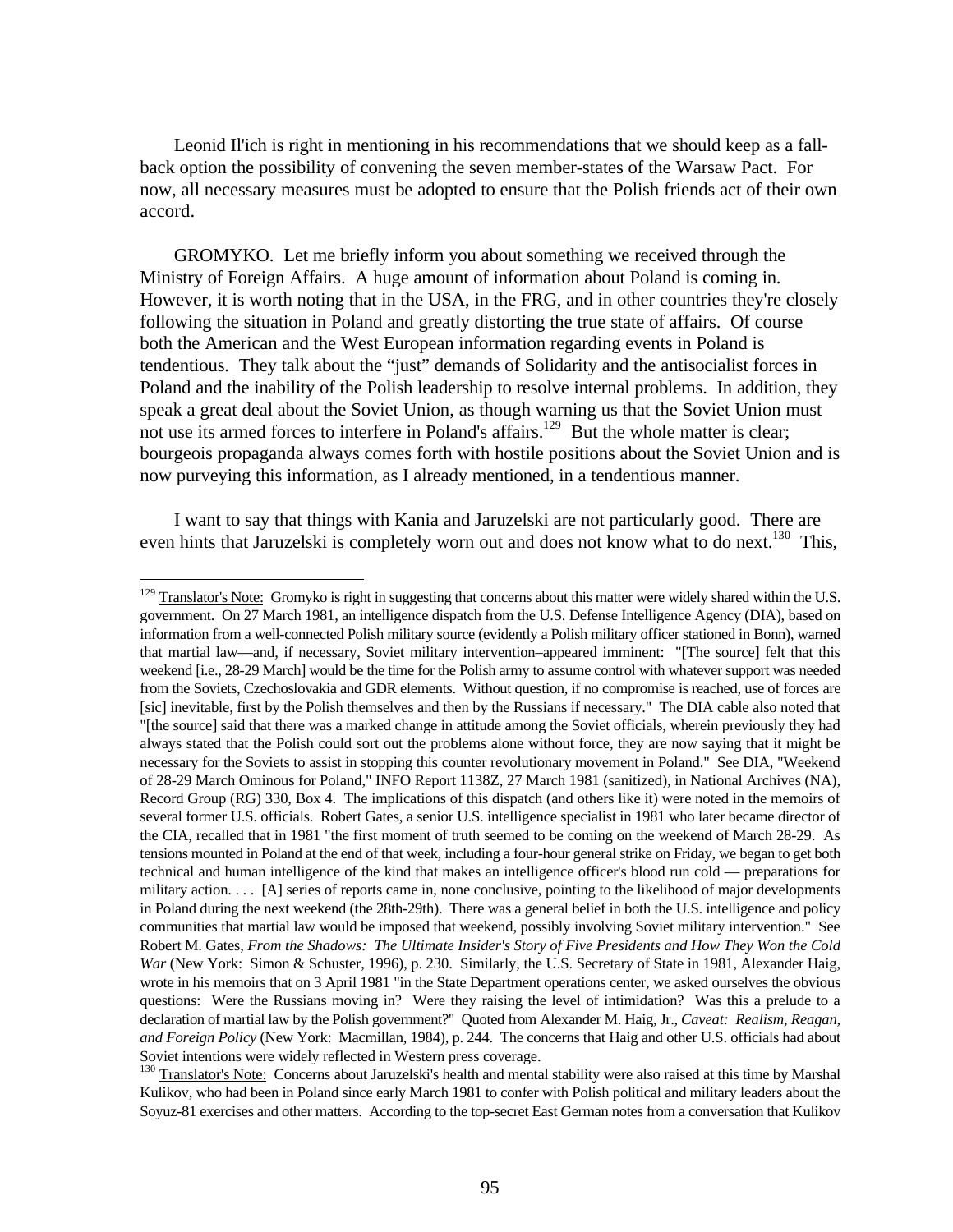of course, is deplorable. During the negotiations with Solidarity, the PPR leaders went back on their word in what they had promised us. That, too, is deplorable. Even the Polish leaders themselves say that the latest agreement with Solidarity was a mistake of the Polish leadership. $131$ 

With regard to the agreement with Rural Solidarity, it essentially is already ratified. If the matter is turned over for review to the Sejm committee headed by Szczepanski, a deputy who is not a party member, we can certainly expect that the decisions will of course be to the advantage of Rural Solidarity. How are we to assess the situation in Poland in the aftermath of the CC plenum? I think we won't be mistaken if we say that no improvements at all have occurred. On the contrary, things have gotten still worse because the leadership is moving steadily backward. But as Leonid Il'ich already said, Kania is raising the question about having our comrades Andropov and Ustinov go to Brest for an exchange of views with Cdes. Kania and Jaruzelski. I believe we should go ahead with this meeting, particularly because it will allow us to convey everything to the Polish friends on a personal basis. This meeting, in my view, is an intermediate type of step, and we should use it to the full. If, as they say, they are going to resort to the partial introduction of emergency measures, one must ask whether they are sure that the army, internal affairs ministry, and state security organs will be on their side. I think it would be appropriate for our military personnel to conduct a far-reaching analysis of how things stand in the Polish armed forces and whether the army is the main force and can be relied upon.<sup>132</sup>

had on 7 April with leading East German military officials, the Soviet marshal believed that "Jaruzelski is physically and mentally exhausted" and is "not always in control of himself." Kulikov went so far as to claim that the reason Jaruzelski "always wears darkened eyeglasses, even on official occasions," is that he "wants to conceal his nervous eye movements." (This last statement, it is worth noting, is spurious. The real reason that Jaruzelski wore darkened eyeglasses is that he suffered optical damage in his youth when he was exiled with his family to Soviet Siberia. His eyes were extremely sensitive to light from that time on.) For the East German account of Kulikov's remarks, see "Bericht uber ein vertrauliches Gesprach mit dem Oberkommandierenden der Vereinten Streitkrafte der Teilnehmerstaaten des Warschauer Vertrages am 07.04.1981 in LEGNICA," Bl. 53, 54.

<sup>&</sup>lt;sup>131</sup> Translator's Note: Again, this is a reference to the Joint Declaration of 30 March.

<sup>132</sup> Translator's Note: Gromyko was raising a key concern here, which Marshal Kulikov had been exploring during his talks with Kania and Jaruzelski in late March and early April 1981. A top-secret East German account of Kulikov's findings indicates that, as of early April 1981, Polish military commanders were voicing serious reservations about the prospects of using the Polish army to impose martial law. According to the report, this pessimism was shared "even by the generals and commanders who had previously assured [Kulikov] that they and their troops would obey any order from the party and state leadership. They now [in early April 1981] averred that they could not be confident about the reliability of at least 50-60 percent of their conscript soldiers and non-commissioned officers." Although Kulikov seemed to imply that these statements may have been "coached" somewhat by Kania and Jaruzelski to suit their own diffident outlook, the report left a distinctly gloomy impression about the feasiblity of using the Polish army and security forces to implement a crackdown. (Quoted from "Bericht uber ein vertrauliches Gesprach mit dem Oberkommandierenden der Vereinten Streitkrafte der Teilnehmerstaaten des Warschauer Vertrages am 07.04.1981 in LEGNICA," Bl. 54.) This assessment was in line with Soviet intelligence reports, which by late April and early May 1981 were increasingly pessimistic about the reliability of Polish troops for internal missions. Lieutenant-Colonel O. P. Donchak, the deputy head of the Ukrainian KGB's 7th Border Detachment for Intelligence, warned that "Solidarity officials are currently engaged in a systematic effort to lure soldiers from the [Polish] border guards and the Polish Army into their own organization." The consequences, he added, were grave: "The view has spread within the [Polish] border guards and the Polish Army that the PZPR Central Committee and PPR government do not have as much real power in the country as Solidarity does. . . . The Polish Army is currently being permeated by all the political currents in the country and is taking a neutral position, whereby it will carry out only the orders given by people who exercise real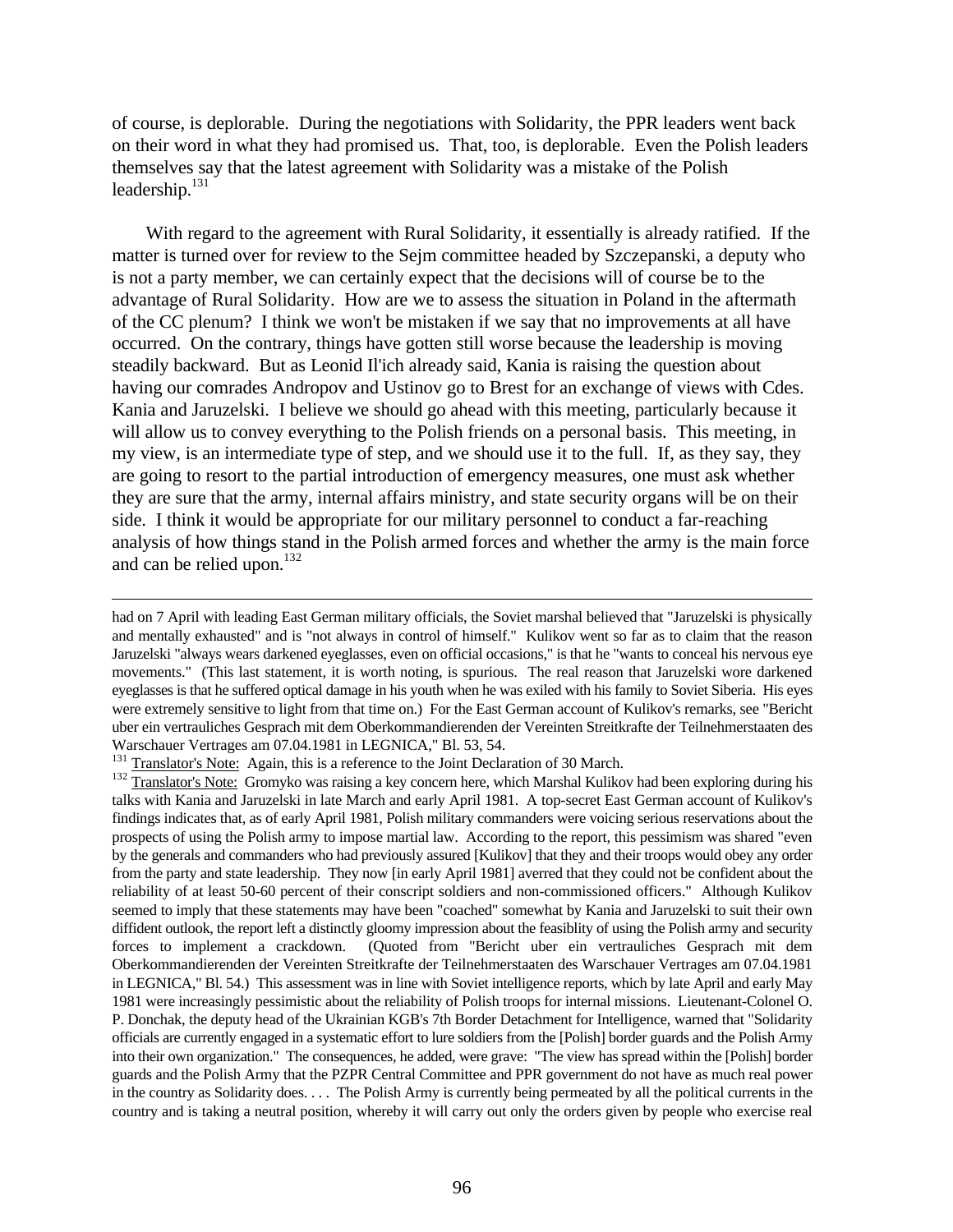The CPSU CC Politburo must be clear in its understanding of the current state of forces in the PPR. We must know what it is. The Polish High Command says that the army will fulfill its duty.<sup>133</sup> But is that really so? In any case we must be sure to emphasize to the Polish comrades the necessity of adopting harsher — I would say extraordinary — measures to restore order, and to emphasize that further concessions are simply intolerable. It would be impossible to back down any further.

 $\overline{a}$ 

<sup>133</sup> Translator's Note: Gromyko evidently is referring here to the assurances that a delegation of eighteen Soviet generals, led by the first deputy commander-in-chief of the Warsaw Pact's Joint Armed Forces, Army-General Anatolii Gribkov, received when they conducted an extraordinary tour of Polish military bases, command staffs, naval facilities, and defense industrial plants in early 1981. Ostensibly, the Soviet generals were monitoring the combat readiness of Polish units that were due to take part in the Soyuz-81 exercises scheduled for late March and early April 1981. In reality, their mission was to determine the willingness of senior Polish commanders to "perform their duty against counterrevolution." The first public revelation that such a tour had taken place came in 1987 in an interview with Ryszard Kuklinski, "Wojna z narodem widziana od srodka," p. 33. Kuklinski revealed, among other things, that one of the Soviet officers on the tour, Army-General Afanasii Shcheglov, who served as special representative of the Warsaw Pact in Poland, had asked the commander of a Polish regiment what his unit would "do if it becomes necessary to remove striking workers from an enterprise or factory by force." Further details about this tour were provided by General Gribkov in an important article he wrote in 1992, "'Doktrina Brezhneva' i pol'skii krizis nachala 80-kh godov," pp. 55, 56. Gribkov indicated that he led the tour during a lull in the artificially prolonged Soyuz-80 exercises. According to Gribkov, the tour confirmed that the Polish High Command consisted of "healthy forces" who were "carrying out their functions in the interests of the state" (p. 56). This upbeat assessment was very much at odds with the gloomy comments that Kulikov heard from Kania and Jaruzelski less than two months later, in early April 1981 (see my preceding annotation). The discrepancy was primarily a matter of timing. The East German account of Kulikov's conversations with Kania and Jaruzelski emphasizes that a fundamental shift occurred after the 9th plenum of the PZPR Central Committee on 29 March 1981, amidst the furor surrounding the Bydgoszcz affair. "Until the 9th Plenum," according to Kulikov, "Comrade Kania and Comrade Jaruzelski had always agreed with [Moscow's] view that the Polish armed forces and security organs were prepared to carry out any assignment they were given by the party and state leadership. After the 9th Plenum, however, Comrade Kania insisted that they could not rely on the [Polish] army and security organs and could not be certain that [the army and security forces] would support the party and state leadership if the situation reached a critical point." Kulikov added that he "tried to dissuade Comrade Kania from this view" by emphasizing that "the Soviet comrades [up to now] have been convinced that the [Polish] army and security organs were prepared to end the counterrevolution when ordered to do so by the party and government leadership." Even as Kulikov spoke, however, he realized that "Comrade Kania did not share [Kulikov's] optimism." Worst of all from Kulikov's perspective, "Comrade Jaruzelski the next day echoed [Kania's] view that the [Polish] army and security forces were unsuitable for internal deployments, and that [the PZPR] could not fully rely on them." (Quoted from "Bericht uber ein vertrauliches Gesprach mit dem Oberkommandierenden der Vereinten Streitkrafte der Teilnehmerstaaten des Warschauer Vertrages am 07.04.1981 in LEGNICA," Bl. 53, 54.) Thus, even though Gribkov's optimistic impressions were valid earlier in the year, the outlook in Warsaw seems to have changed markedly by early April.

power." Quoted from "Spravka," Dispatch No. 637 (Top Secret), 22 April 1981, and "Spravka," Dispatch No. 676 (Top Secret), 6 May 1981, both in TsDAHOU, F. 1, Op. 25, Spr. 2235, Ll. 27 and 33, respectively. Ustinov's comments at this CPSU Politburo meeting make clear that Soviet military intelligence (GRU) officers, army commanders, and diplomats would be keeping a close eye on the morale and outlook of Polish troops. Over the next several months, Soviet officials in Poland prepared a large number of assessments of the loyalty and reliability of the Polish army. See, for example, "O nastroeniyakh sredi soldatov i ofitserov podrazdelenii Voiska Pol'skogo i VMF PNR, dislotsiruyushchikhsya na Gdan'skom poberezh'e," Cable No. 183 (Top Secret), 14 June 1981, from V. Zelenov, Soviet consul-general in Gdansk, in TsKhSD, F. 5, Op. 84, D. 611, Ll. 17-19; and "Vypiska iz protokola No. 37 zasedaniya Politbyuro TsK KPSS ot 21 noyabrya 1981 goda: O prieme v SSSR partiino-gosudarstvennoi delegatsii PNR i ustnom poslanii t. Brezhneva L. I. t. V. Yaruzel'skomu," No. P37/21 (Top Secret), 21 November 1981, in TsKhSD, F. 89, Op. 42, D. 27, L. 6; and "Polozhenie v PORP posle IX S"ezda," Cable No. 596 (Top Secret), 4 November 1981, from B. I. Aristov, Soviet ambassador in Poland, to K. I. Rusakov, in TsKhSD, F. 5, Op. 84, D. 596, Ll. 35-53.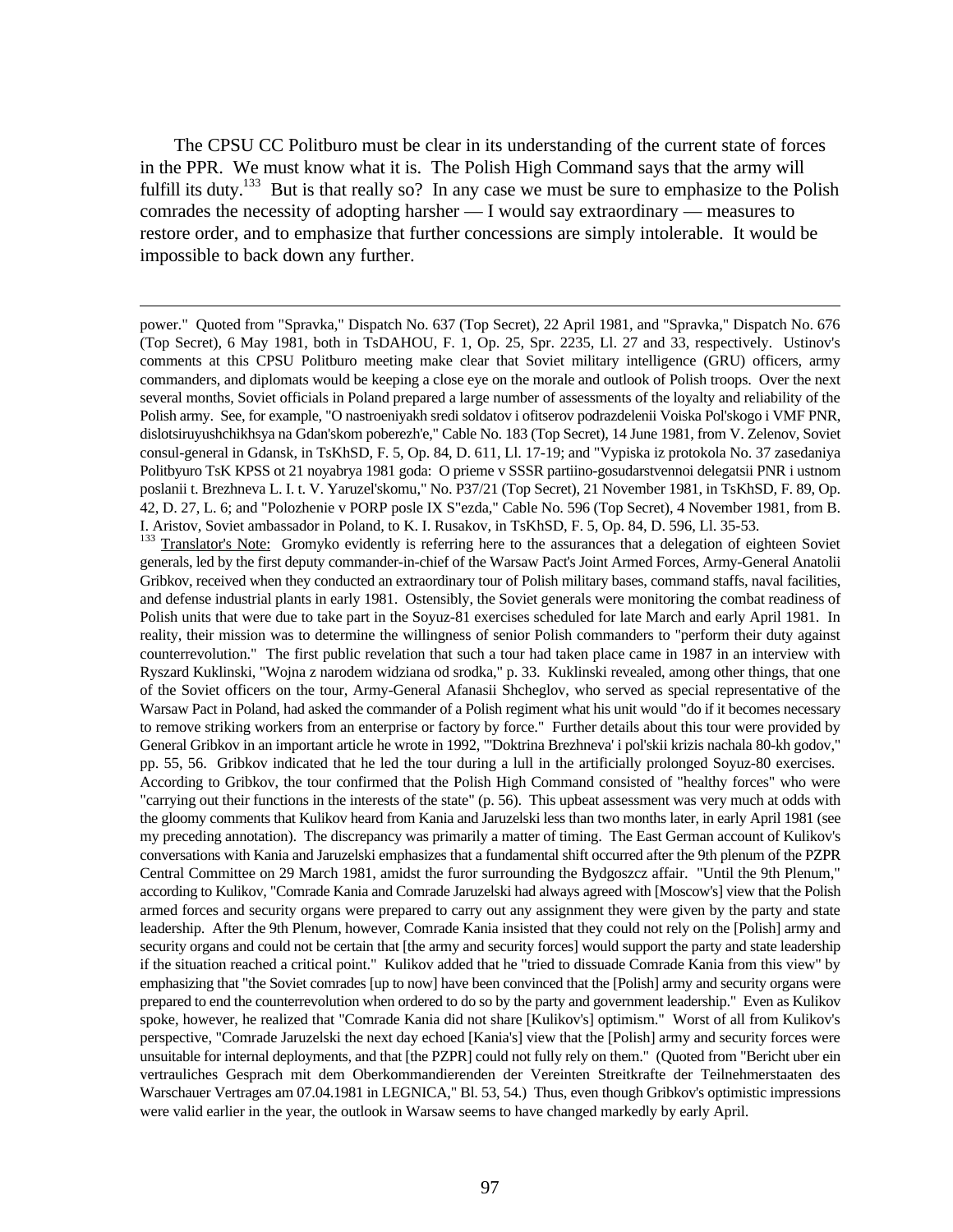USTINOV. In the military sphere things stand as follows. Today at 8:00 p.m. the military leadership is meeting with Cdes. Kulikov and Kryuchkov and other of our comrades. As far as the Polish army is concerned, it is, as Cde. Jaruzelski declares, ready to perform its duty.<sup>134</sup> But if we're candid about the matter, we have to recognize that Kania and Jaruzelski are scarcely inclined to pursue a confrontation, bearing in mind the conflict in Bydgoszcz.<sup>135</sup> The results of this conflict showed that even if just two people from Solidarity are somehow injured, the whole country will literally be up in arms, and that Solidarity was able to mobilize its forces quickly. Of course there is now still some hope that the army, state security organs, and police will put up a united front, but the further things have gone in recent days, the worse they have become. I think that bloodshed can't be avoided; it will occur. And if they're afraid of that, they'll have to keep relinquishing one position after another. In the process, all the gains of socialism could be lost.

I'm thinking also about another question, whether we won't have to take certain economic measures. How do the Polish friends now view this matter? We're helping them, we're taking things from ourselves and from our other friends and giving them to Poland, yet the Polish people know nothing about this.<sup>136</sup> None of the Poles has any idea that Poland is receiving from us full shipments of oil, cotton, and so forth. If in fact they were to take account of all

<sup>&</sup>lt;sup>134</sup> Translator's Note: Here again, Ustinov's assessment is at variance with the comments that Kulikov reportedly heard from Kania, Jaruzelski, and Polish military commanders later that day. The discrepancy may have arisen for the same reason indicated in my preceding annotation. Ustinov himself presented a much less optimistic view further on in this paragraph, which suggests that he already had some inkling of the change of mood in Warsaw.

<sup>&</sup>lt;sup>135</sup> Translator's Note: Ustinov is referring to a controversial event in Bydgoszcz on the evening of 19 March 1981, which was the first real instance of violence during the entire crisis. Earlier that day a few dozen members of Solidarity, who had been denied a chance to speak at the local People's Council meeting, stayed in the Council building to negotiate informally with individual Council members. Over the next several hours the authorities tried unsuccessfully to persuade the Solidarity activists to leave. Eventually, around 200 uniformed police (*Milicja Obywatelska*, or MO) were sent to the building. The police requested the conferees to leave, but the Solidarity delegates refused. The police initially refrained from taking action, but later in the evening, after numerous other requests for Solidarity to depart had gone unheeded, the police moved in. The Solidarity members were removed from the building without injury. Once the activists were outside, however, a group of security personnel in civilian clothing surrounded and beat three of them, including the regional union leader, Jan Rulewski. The three were seriously injured. News of the incident quickly spread through Poland, giving rise to exaggerated rumors about the scale of the violence. The leaders of Solidarity correctly surmised that the incident had been a provocation. Andrzej Paczkowski has marshaled impressive documentary evidence (in his contribution to Kancelaria Sejmu, *O stanie wojennym*, pp. 143-144) about the role of hard-line forces at the Polish Internal Affairs Ministry (MSW), who may have been acting at the behest (or at least with the knowledge) of high-level political authorities. It is also possible that the MSW hardliners were acting without proper authorization. If so, they may have been seeking to undercut Kania and Jaruzelski, give a boost to diehard opponents of Solidarity like Grabski, and create a pretext for the immediate introduction of martial law. Whatever the case may be, the incident developed into a full-fledged crisis by 22 March when the PZPR Politburo released a statement claiming that the "organs of public order in Bydgoszcz" had "acted in accordance with law and order." The highly charged atmosphere that followed led to a four-hour warning strike under Solidarity's auspices on 27 March (see above) and to plans for a general strike on 31 March. The general strike was narrowly averted when the government hastily acceded to most of Solidarity's demands. Despite this last-minute resolution of the crisis, the whole episode provided a valuable lesson to officials at the Polish Internal Affairs Ministry about the prospects of "creating a suitable pretext" for a broad crackdown against Solidarity. See the comments of General Wladyslaw Pozoga in "Posiedzenie Kierownictwa MSW, 2.IV.1981 r.," 2 April 1981 (Top Secret), in CAMSW, Sygn. 251/1.

<sup>&</sup>lt;sup>136</sup> Translator's Note: See Document No. 4 above. Explicit Soviet subsidies to Poland greatly increased during the 1980-81 crisis.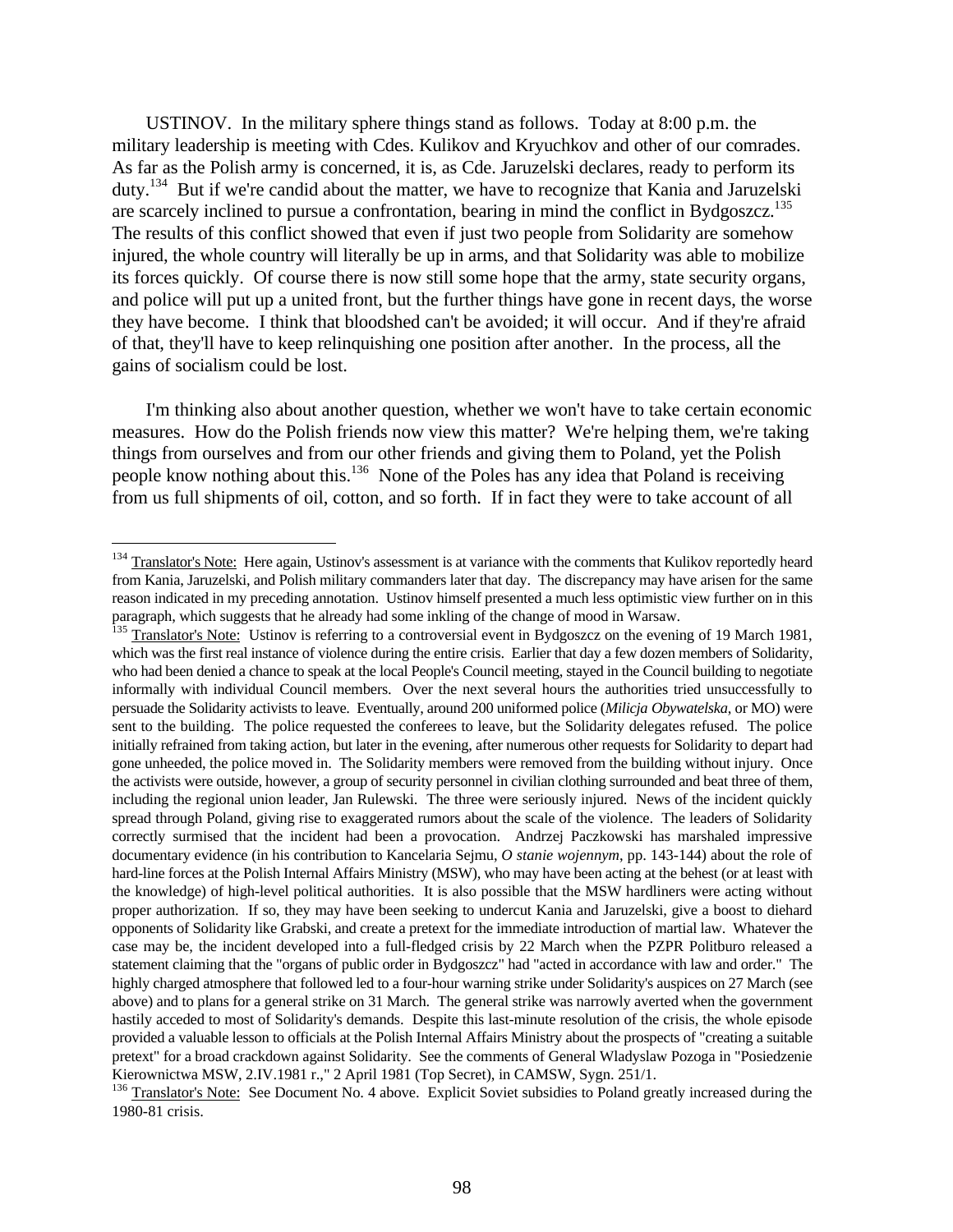this and see what help the Soviet Union is providing to the Poles, and if they described this help on television, on radio, and in the press, the Polish people, I believe, would understand from whom they are receiving the major portion of their economic assistance. But not a single Polish leader has gone out among the workers and discussed this assistance.

With regard to the Polish leaders, I believe it's difficult to say which of them is best. Earlier we regarded Cde. Jaruzelski as a stalwart figure, but now he has proven to be weak.

BREZHNEV. That's why we must clarify everything for ourselves: to determine what the situation is within their Politburo and to determine who is capable of doing something.<sup>137</sup>

ANDROPOV. I completely agree with you, Leonid Il'ich, in the analysis you provided of the situation in Poland. We find that Solidarity is seizing one position after another. If an extraordinary congress is convened, we can't rule out the possibility that it will be completely dominated by representatives of Solidarity, and that they will then be able to stage a bloodless

 $137$  Translator's Note: This comment by Brezhnev is somewhat cryptic, but, combined with the highly negative remarks voiced here about Kania and Jaruzelski, it suggests that Soviet leaders were contemplating the formation of an alternative group of hardline PZPR officials (the so-called "healthy forces" or "real Communists") who could, if necessary, displace Kania and Jaruzelski and impose martial law with ruthless force. This presumably would have been arranged via back channels, similar to the contacts that Soviet leaders clandestinely maintained in 1968 with staunchly pro-Soviet hardliners in Czechoslovakia. In recent years, several former high-ranking Polish officials, including Kuklinski, Jaruzelski, Kania, and Siwicki, have argued that Moscow was secretly fostering an alternative regime in Poland in 1981, which could have been installed if necessary. See "Wojna z narodem widziana od srodka," pp. 4-5; *Stan wojenny dlaczego*, pp. 252-253; Kania, *Zatrzymac konfrontacje*, pp. 154-158; and Wojciech Zaluska, "Strach generalow: Siwicki przed Komisja Odpowiedzialnosci Konstytucyjnej," *Gazeta wyborcza* (Warsaw), 13 May 1994, p. 2. The documentation currently available in Warsaw and Moscow does not permit any conclusive judgments about this matter, but items stored in the former East German archives lend a good deal of credence to the Polish claims. In particular, several documents from the SED archive (cited in my second annotation to Document No. 15 below) strongly suggest that Soviet leaders supported efforts by Polish hardliners to dislodge Kania in early June 1981. Those efforts did not succeed, but numerous other documents indicate that Soviet, East German, and Czechoslovak officials remained secretly in touch with the Polish hardliners. When Brezhnev and Erich Honecker met in the Crimea in early August 1981, the Soviet leader seemed pleased that "the real Communists [in Poland] have regained self-confidence and have seen that they can rely fully on us." Although Brezhnev and Honecker reluctantly conceded that they would "be forced to put up with Kania for a certain while longer," the East German leader emphasized to Brezhnev that "the CPSU, the KSC, the SED, and other fraternal parties should, in close cooperation with one another, continue to promote the formation of a reliable, combat-ready, Marxist-Leninist leadership in the PZPR. We will use all our contacts toward this end." The specific phrasing used by Honecker—indicating that they must "continue" (*weiterhin*) to promote the formation of an alternative leadership—strongly implies that efforts along these lines had been under way for some time. After Honecker offered this suggestion, Brezhnev asked him for his view on "a delicate question: Can Kania gain control of the situation? Do you personally have confidence in him?" Honecker's reply was blunt: "No, I don't have any confidence in him. He has repeatedly let us down, and he has never made good on his promises. Only recently, when the [PZPR] Politburo met with the first secretaries of the [Polish] wojewodztwa, most of them chided Kania for his failure to resort to decisive measures." Honecker proposed that the Soviet Union convene a meeting of Warsaw Pact leaders to exert pressure on Kania (perhaps paving the way for his removal), and Brezhnev agreed that such a step might soon prove desirable. See "Niederschrift uber das Treffen zwischen Genossen L. I. Breznev und Genossen E. Honecker am 3. August 1981 auf der Krim," notes by Bruno Mahlow, deputy head of the SED Central Committee International Department, 3 August 1981 (Top Secret), in SAPMDB, ZPA, J IV 2/2/A-2419, Bl. 336. This does not necessarily mean that Soviet leaders were seeking to establish a full-fledged "shadow Politburo" in Poland (even if Honecker may have wanted to form one), but the evidence does imply that they were leaving their options open.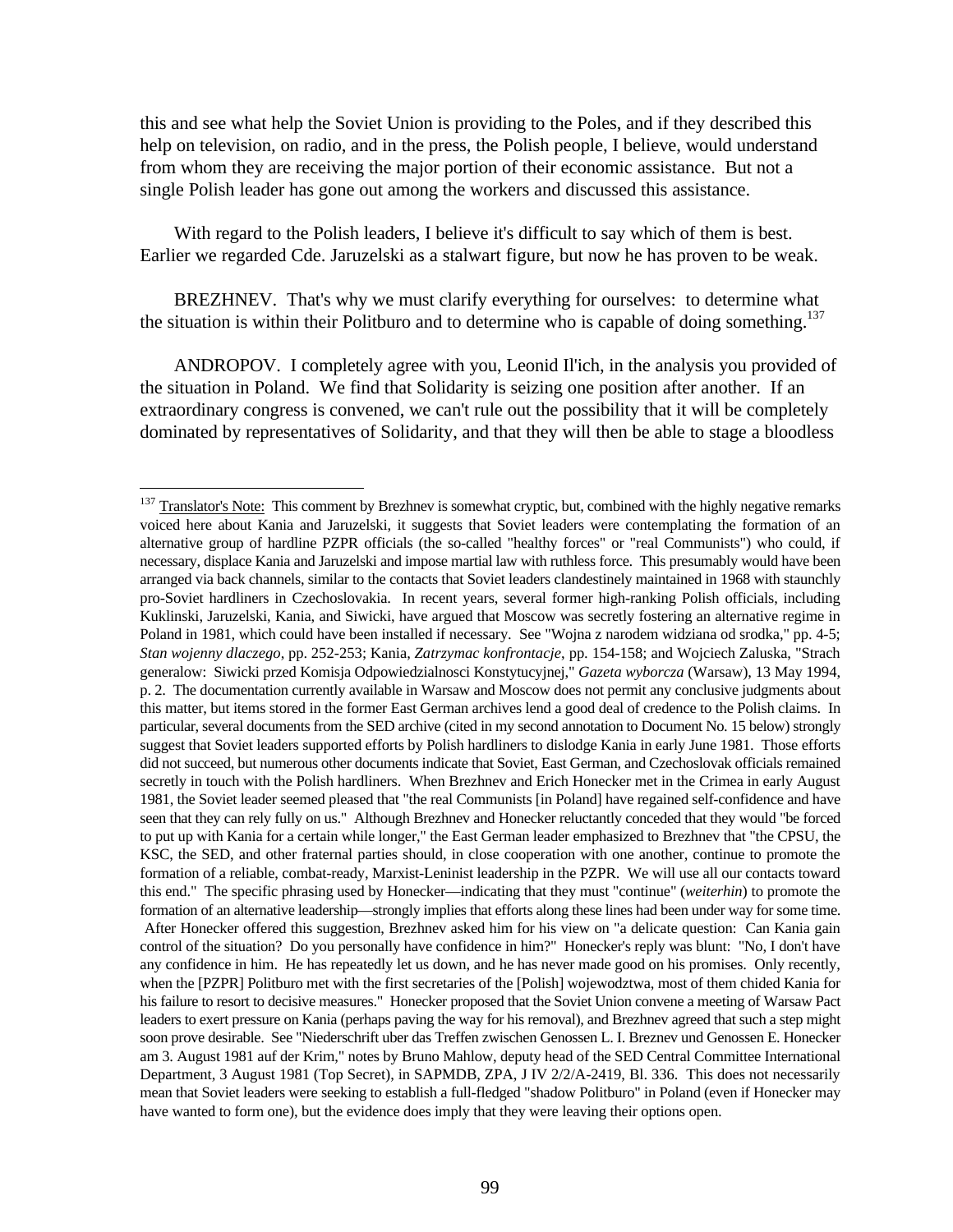coup.<sup>138</sup> We need to meet again personally with the Polish leaders, as Leonid Il'ich indicated here, so that we can urge them to adopt severe measures and not to be afraid of what might result, possibly even bloodshed. Instead of taking severe measures, they are proposing to us so-called "political management." We've told them to adopt military measures, administrative measures, and judicial measures, but they invariably limit themselves solely to political measures.<sup>139</sup>

In addition, we must seriously ask the Polish friends whether they will hold Solidarity accountable for what's going on in Poland. How do things stand now? Economic chaos, confusion, and all manner of shortcomings in the supply of consumer goods and other things can be attributed to the strikes sponsored by Solidarity, but it's the government that's being held accountable for this. An absurd situation has emerged. Yet none of the members of the Politburo, and no one from the PPR leadership, is speaking out and telling the workers that the leaders of Solidarity are chiefly responsible for the shortcomings and economic devastation. With regard to the PZPR Politburo, we must advise Cde. Kania to unite the stalwart members of the Politburo and rely on them.

BREZHNEV. We must tell them this means the introduction of martial law and explain it all very plainly.

ANDROPOV. That's right, we must tell them precisely that the introduction of martial law means the establishment of a curfew, limitations on movement along city streets, and stepped-up protection for state and Party institutions, enterprises, etc. Under pressure from the leaders of Solidarity, Jaruzelski has gone soft, and Kania recently has begun to drink more and more excessively.<sup>140</sup> This is a very pathetic situation. I think we have plenty of reasons to hold a meeting with Kania and Jaruzelski. Obviously we need to listen to what they have to say.

In addition, I want to say that the Polish events are influencing the situation in the western provinces of our country, particularly in Belorussia. Many villages there are listening

<sup>&</sup>lt;sup>138</sup> Translator's Note: This is analogous to what Soviet leaders feared would happen in Czechoslovakia in 1968. The Extraordinary Fourteenth Congress of the Czechoslovak Communist Party, scheduled for September, was going to be dominated by ardently reform-minded delegates. The Soviet invasion on 20-21 August was intended in part to prevent the Fourteenth Congress from taking place. (An emergency congress managed to convene shortly after the invasion, but its results were annulled under the Moscow Protocol, the agreement signed by the Soviet Union and Czechoslovakia on 26 August 1968, which forced the Czechoslovak authorities to undo many of the reforms adopted during the Prague Spring.)

<sup>&</sup>lt;sup>139</sup> Translator's Note: This comment is identical to what Marshal Kulikov concluded after his meetings with Kania and Jaruzelski in early April 1981. According to the East German summary of his findings, Kulikov claimed that "unfortunately, the leading Polish comrades believe that they can solve all their problems through political means in the hope that everything will resolve itself on its own. . . . The distinct impression one gets is that Comrade Kania and Comrade Jaruzelski want to avoid the use of force so that they can remain 'pure' Poles." Quoted from "Bericht uber ein vertrauliches Gesprach mit dem Oberkommandierenden der Vereinten Streitkrafte der Teilnehmerstaaten des Warschauer Vertrages am 07.04.1981 in LEGNICA," Bl. 56.

<sup>&</sup>lt;sup>140</sup> Translator's Note: By all accounts, this latter criticism was well-founded. Kania had long been known for his fondness of alcohol, and he evidently was prone to excessive drinking on numerous occasions during the 1980-81 crisis.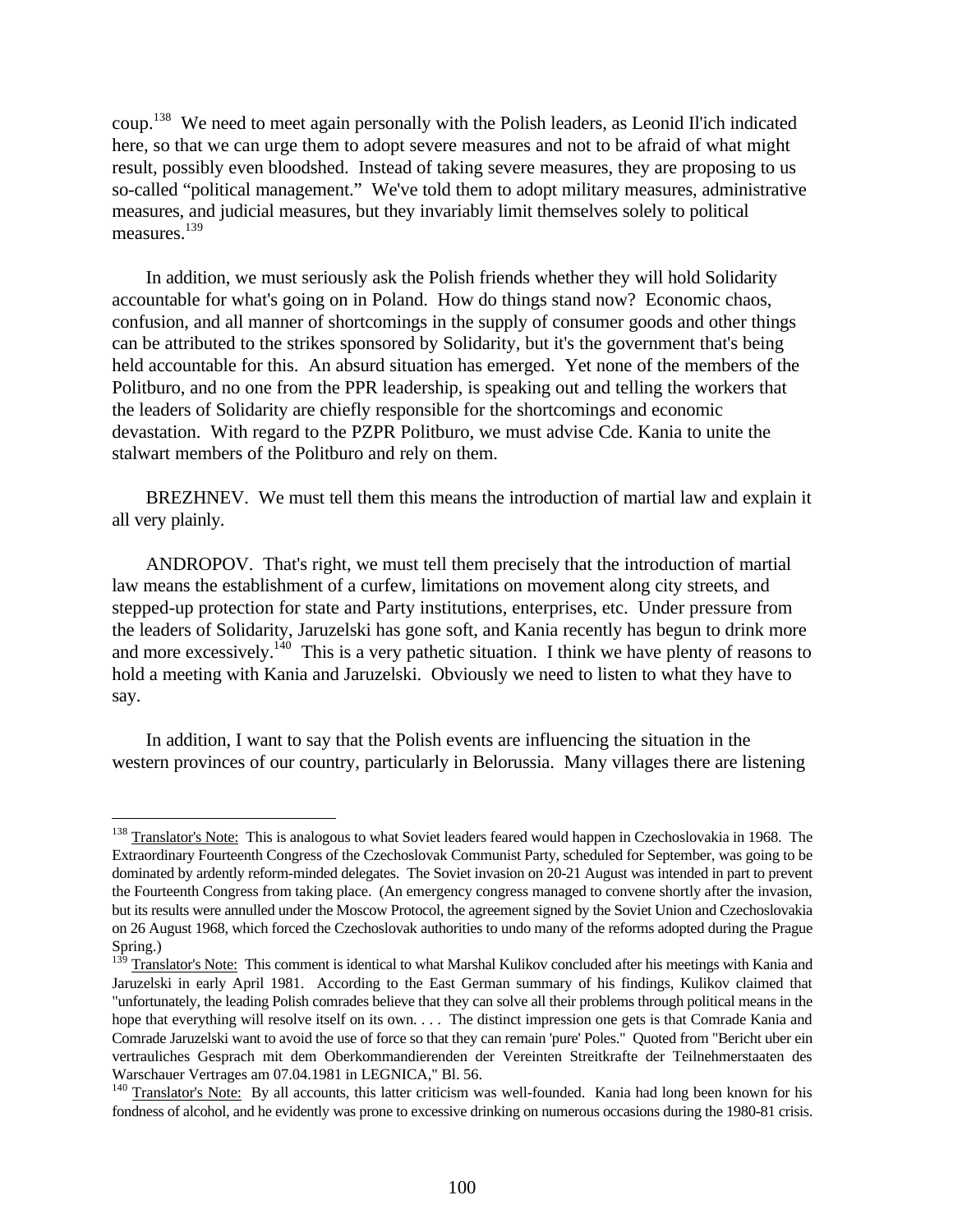in to Polish-language radio and television.<sup>141</sup> I might add that in certain other regions, especially in Georgia, we have had wild demonstrations. As in Tbilisi not long ago, groups of loudmouths have been gathering on the streets, proclaiming anti-Soviet slogans, etc. Here we, too, must adopt severe measures internally. $^{142}$ 

USTINOV. With regard to the army, the situation in their country has substantially deteriorated. This is because they replaced a large segment of old recruits with new inductees, the majority of whom sympathize with Solidarity. Hence the army is being weakened. We believe the old recruits must be kept in the Polish army; it would be undesirable to discharge them.<sup>143</sup> However, the Poles don't want to keep them. Obviously, we need to talk about this with them.

GRISHIN. I believe the proposals offered by Leonid Il'ich are absolutely correct and that we should adopt them, authorizing Cdes. Ustinov and Andropov to go to Brest.

USTINOV. The meeting can be on the border, either on our side or on the Polish side. Let's play it by ear. The most militant members of the PZPR Politburo, it seems to me, are Cdes. Olszowski, Grabski, and Barcikowski, but they're being kept at bay.

ANDROPOV. I think we should not yet expand the group taking part in the meeting and should instead limit it, as they said, to just Cdes. Kania and Jaruzelski.

BREZHNEV. When should we inform them of this decision?

ANDROPOV. I think we should inform them about it today.

BREZHNEV. Fine. Then we'll consider that this proposal has been adopted.

EVERYONE. Correct.

 $\overline{a}$ 

\* \* \*

<sup>&</sup>lt;sup>141</sup> Translator's Note: Andropov's comment here is fully borne out by the first-hand retrospective comments of Efrem Sokolov, the first secretary of the Brest oblast party committee in western Belorussia: "Many residents of Brest are linked by family ties with the citizens of Poland. We must bear in mind that a large number of the region's inhabitants can watch Polish television broadcasts. Until martial law was introduced in Poland, some of the broadcasts were anti-Communist in nature. These broadcasts crippled the Poles in their struggle for the ideals of the working class and failed to give a class-based analysis of the right-wing leaders of the Solidarity trade union and their KOS-KOR advisers. The broadcasts often distorted historical facts and launched unfriendly attacks against our country. The lack of political vigilance and the insouciance that characterized some Polish leaders could not help but upset the region's inhabitants." Quoted from E. Sokolov, "Za klassovuyu zorkost'," *Kommunist* (Moscow), No. 4 (April 1984), p. 31.

Translator's Note: This whole paragraph provides valuable evidence that the KGB and the highest party officials were well aware of the political spillover from Poland into the USSR.

<sup>&</sup>lt;sup>143</sup> Translator's Note: This strongly suggests that Jaruzelski's decision in October 1981 to extend the term of military duty by two months was inspired, at least in part, by Soviet "comradely advice." Under the new arrangement (as explained below), conscripts who were due to leave the army in October 1981 were instead required to serve until the end of 1981.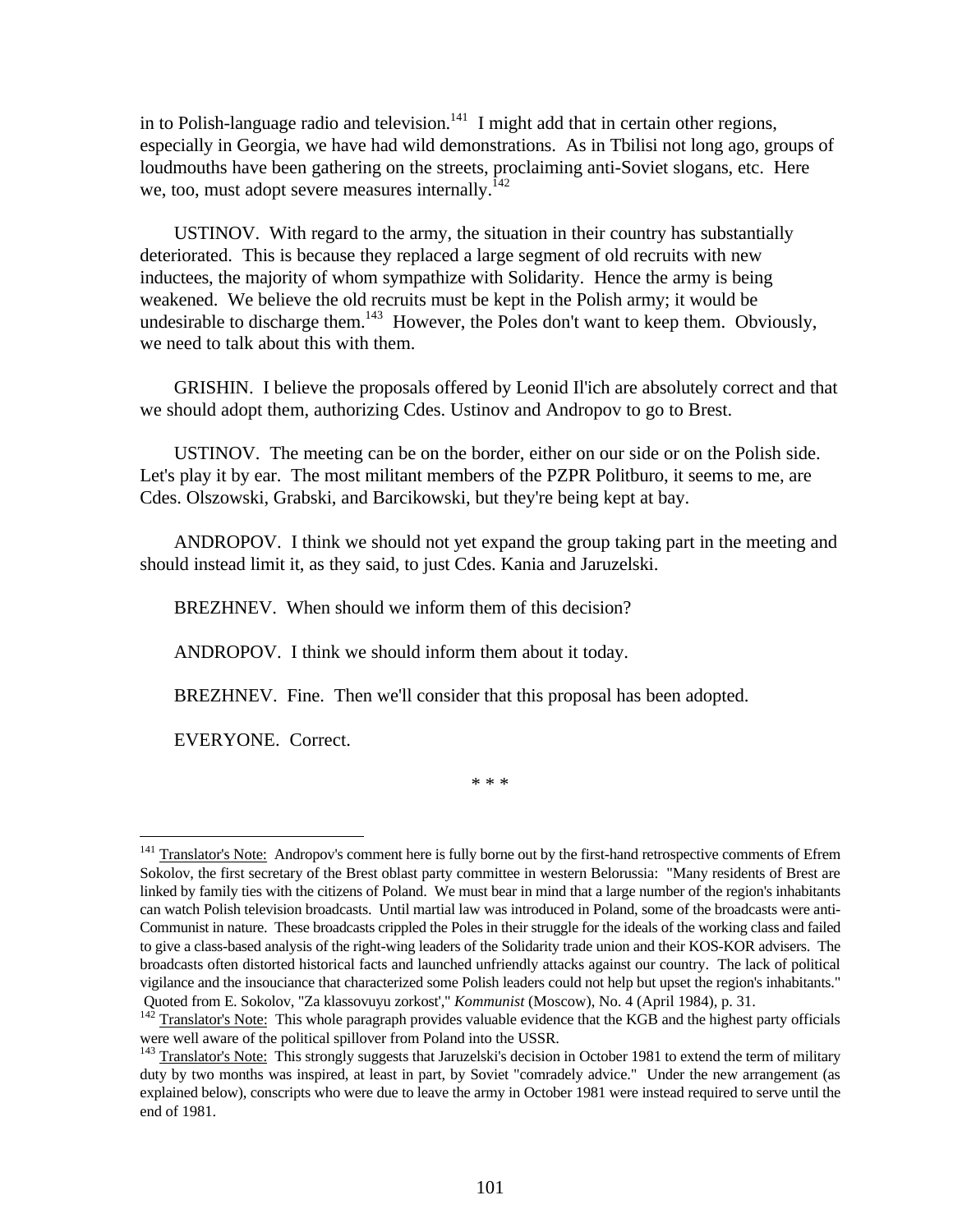A decision is adopted:

1. To endorse the recommendations offered at the Politburo session by Cde. L. I. Brezhnev regarding the situation in Poland.

2. To take into account the information provided by Cdes. Gromyko, Andropov, and Ustinov about the situation in Poland and the measures adopted by the Foreign Ministry, KGB, and Defense Ministry in connection with events in Poland.

3. To approve the request of the Polish comrades to hold a meeting between Cdes. Kania and Jaruzelski and Cdes. Andropov and Ustinov in Brest.

[*Source: TsKhSD, F. 89, Op. 42, D. 39*]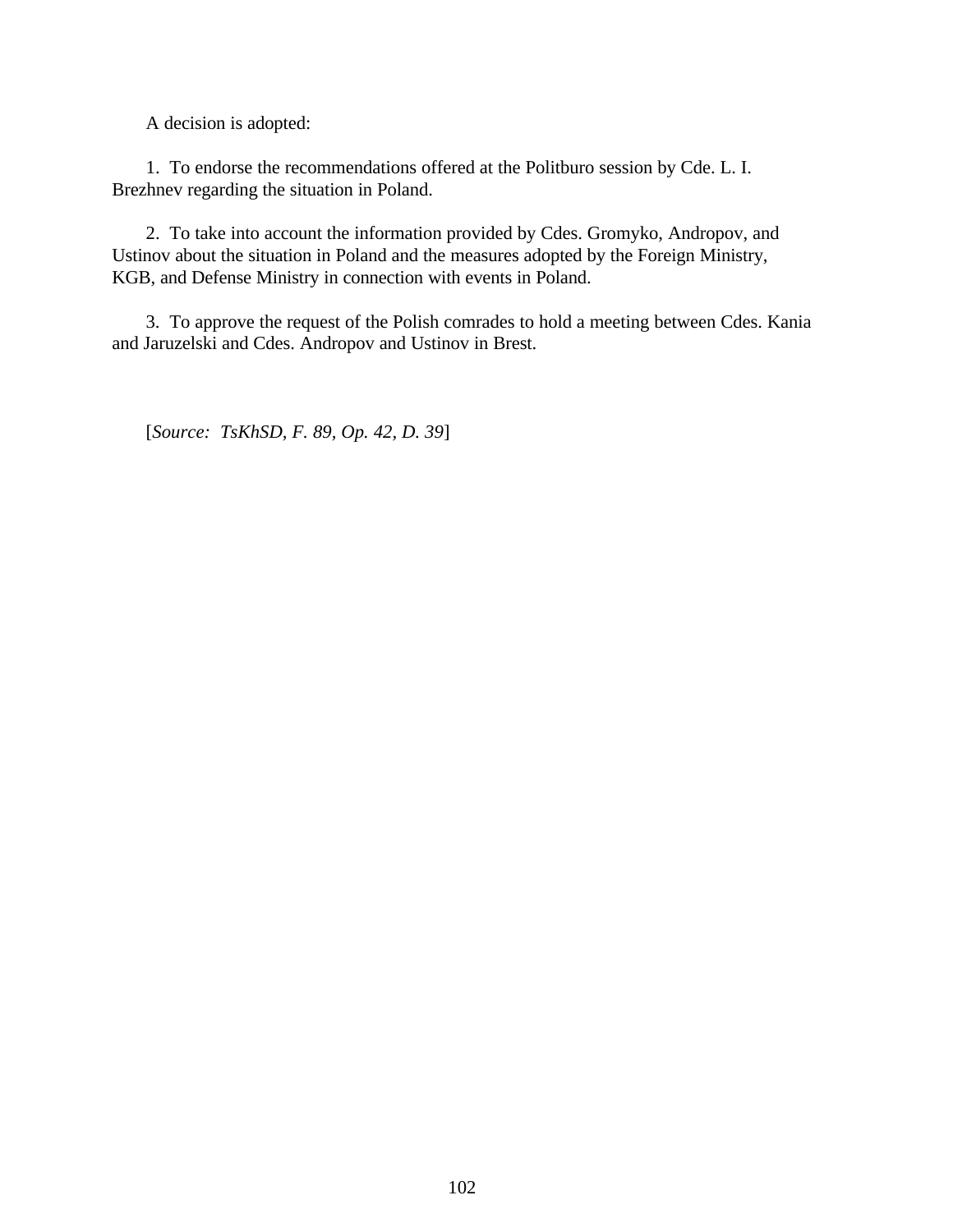# DOCUMENT No. 12

Top Secret Single Copy (Working Notes)

# SESSION OF THE CPSU CC POLITBURO

#### 9 April 1981

## Cde. K. U. CHERNENKO presiding.

Also taking part: Cdes. Yu. V. Andropov, M. S. Gorbachev, V. V. Grishin, A. A. Gromyko, A. P. Kirilenko, M. A. Suslov, D. F. Ustinov, P. N. Demichev, V. V. Kuznetsov, M. S. Solomentsev, I. V. Kapitonov, V. I. Dolgikh, M. V. Zimyanin

. . . .

 $\overline{a}$ 

# 3. On the Results of the Meeting Held by Cdes. Yu. V. Andropov and D. F. Ustinov with the Polish Friends

CHERNENKO. In accordance with the Politburo's decision, Comrades Andropov and Ustinov met with Cdes. Kania and Jaruzelski. Let's listen to what the comrades have to say.

ANDROPOV. Cde. D. F. Ustinov and I, as we agreed with the Polish comrades, traveled to Brest and held a meeting there in a train car right near Brest. The meeting began at 9:00 p.m. and ended at 3:00 a.m. so that no one would discover that the Polish comrades had gone off somewhere.<sup>144</sup>

The task we faced was to listen closely to the Polish comrades and to offer appropriate explanations, as we arranged at the Politburo session.

The general impression from our meeting with the comrades was that they were very tense and nervous, and it was obvious that they were worn out.<sup>145</sup> Cde. Kania said candidly

<sup>144</sup> Translator's Note: For Kania's and Jaruzelski's retrospective accounts of the Brest meeting, see Kania, *Zatrzymac konfrontacje*, pp. 121-122; and Wojciech Jaruzelski, *Stan wojenny dlaczego* (Warsaw: BGW, 1992), pp. 95-101.

<sup>&</sup>lt;sup>145</sup> Translator's Note: This observation tallies well with the recollections of Army-General Anatolii Gribkov, who accompanied Kania and Jaruzelski to the airport as they were about to fly to Brest. In his 1992 article ("'Doktrina Brezhneva' i pol'skii krizis nachala 80-kh godov," p. 50) Gribkov wrote that when he "was speaking with S. Kania and W. Jaruzelski just before their flight I could sense their great agitation. Their mood, frankly speaking, was very depressed. Their faces were tense, and their glances seemed distrustful. . . . It seemed to me that they had doubts about how soon they might be allowed to return home [from Brest]. When we approached the boarding stairs of the aircraft,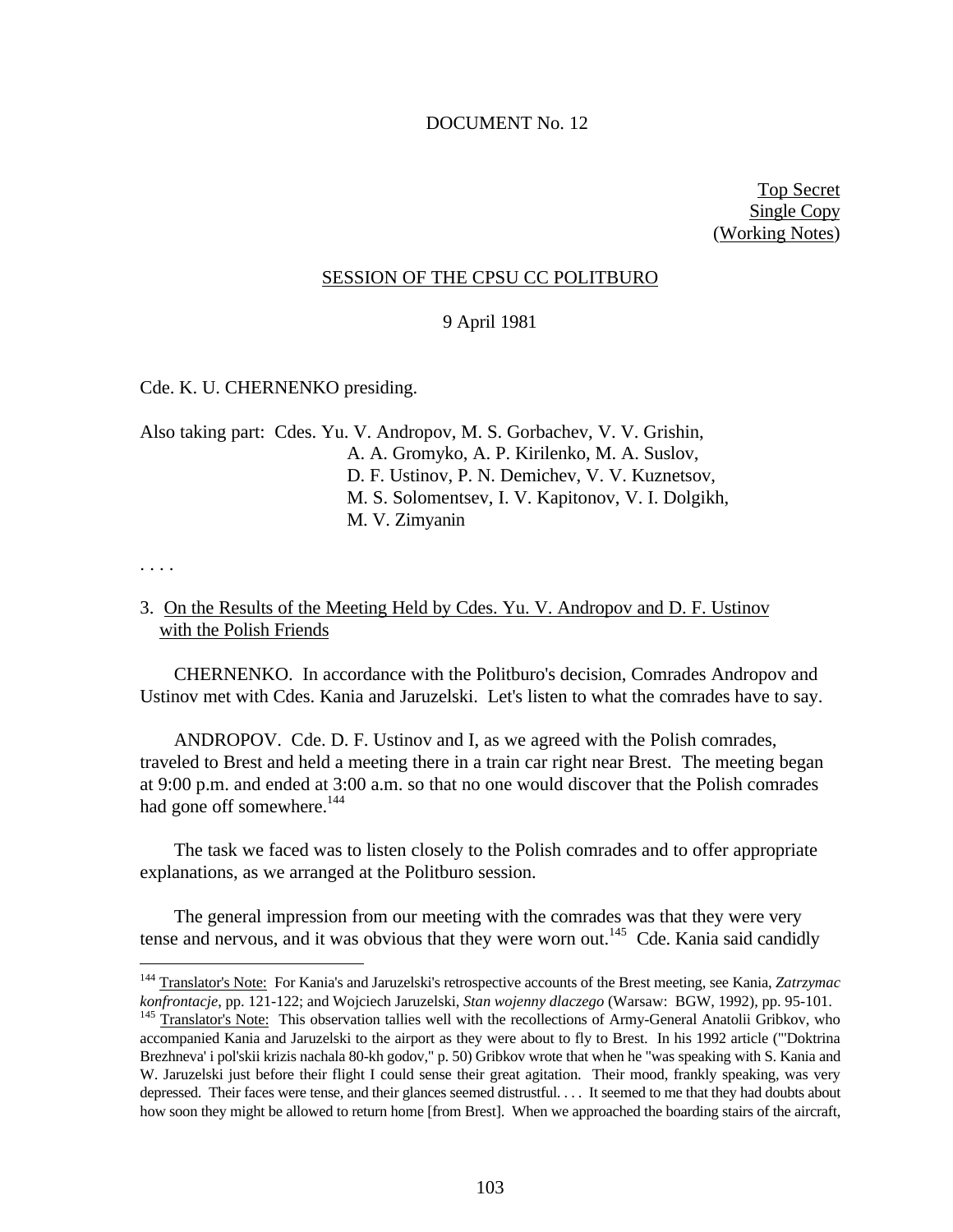that it's very difficult for them to conduct their business under constant pressure from Solidarity and the antisocialist forces. Despite that, they declared that in the wake of the CPSU's 26th Congress, the situation in Poland is beginning to stabilize. Kania said that they had held electoral conferences in the majority of the primary party organizations, and that typically not a single person belonging to Solidarity had been included among the delegates.<sup>146</sup> That is, our candidates were chosen for the congress. But then Cde. Kania felt compelled to say that recent events, particularly the warning strike and the events in Bydgoszcz, had shown that the counterrevolution is stronger than we are. They were especially frightened by the warning strike and, even more, by the prospect of a general strike.<sup>147</sup> They were doing everything possible to prevent a general strike.

In discussing the tasks still before them, Cde. Kania said that above all they had to restore the people's trust in the Party, improve economic life, and eliminate strikes and work stoppages at enterprises. Of course the Polish comrades have no experience in struggling against these negative phenomena, and therefore they don't currently know what methods to use. They are lurching from side to side. With regard to the introduction of troops, they flatly said that this is absolutely impossible, just as it is also impossible to introduce martial law.<sup>148</sup> They say they won't understand it and will be powerless to do anything.<sup>149</sup> The comrades

-

<sup>. . .</sup> W. Jaruzelski asked me to board the plane with him, evidently because he had some sort of doubts about what he would find there." Perhaps, Jaruzelski had in mind what happened in Budapest in November 1956, both before and after Soviet troops invaded Hungary. On 3 November, a Hungarian military delegation led by

the national defense minister, Pal Maleter, was due to hold negotiations with Soviet officials about the withdrawal of all Soviet troops from Hungary. But instead of holding negotiations, Soviet KGB and military officers arrested the Hungarian delegates. After the invasion, the leader of Hungary, Imre Nagy, fled with several aides to the Yugoslav embassy for sanctuary. Soviet and Hungarian officials persuaded Nagy and the others to emerge from the embassy on 22 November, with promises that they would not be harmed. But as soon as Nagy's group left the embassy, they were arrested by Soviet KGB troops and transported to Romania as prisoners.

<sup>&</sup>lt;sup>146</sup> Translator's Note: Actually, about 20 percent of the delegates to the PZPR's Extraordinary 9th Congress (held on 14-20 July) were members of Solidarity. The proportion would have been much higher except that the large majority of Solidarity members spurned all activities connected with the Party.

<sup>&</sup>lt;sup>147</sup> Translator's Note: See the annotations in Document No. 11 above. This issue also came up during Kulikov's discussions with Kania and Jaruzelski in Warsaw just before the Brest meeting. In a conversation with East German military officials on 7 April, Kulikov said he had "tried to make it clear to Comrades Kania and Jaruzelski that they don't need to fear a general strike." He emphasized to the Polish leaders that "because Solidarity's members know that the party and state leadership of the People's Republic of Poland are afraid there will be a general strike, they are able to take advantage of this to exert pressure and get their demands fulfilled." Kulikov insisted that any such strike should be forcibly suppressed, "just as the capitalists always respond to strikes." Quoted from "Bericht uber ein vertrauliches Gesprach mit dem Oberkommandierenden der Vereinten Streitkrafte der Teilnehmerstaaten des Warschauer Vertrages am 07.04.1981 in LEGNICA," Bl. 55.

<sup>&</sup>lt;sup>148</sup> Translator's Note: This corresponds precisely with what Marshal Kulikov reportedly heard during his conversations with Kania and Jaruzelski in early April 1981. According to the top-secret East German account of Kulikov's findings, Kania and Jaruzelski "subtly indicated to [Kulikov] that if there were an invasion [of Poland] by other Warsaw Pact forces, it is conceivable that some units [of the Polish army] would rebel." Quoted from "Bericht uber ein vertrauliches Gesprach mit dem Oberkommandierenden der Vereinten Streitkrafte der Teilnehmerstaaten des Warschauer Vertrages am 07.04.1981 in LEGNICA," Bl. 54.

<sup>&</sup>lt;sup>149</sup> Translator's Note: No doubt, Soviet leaders took these warnings seriously after the experience with Czechoslovakia in 1968. Hard-line forces in the Czechoslovak Communist Party had assured the CPSU Politburo that they would be able to seize power and restore order quickly once Soviet troops arrived. But when the invasion occurred, the pro-Moscow group proved utterly "powerless to do anything." See Mark Kramer, "The Czechoslovak Crisis and the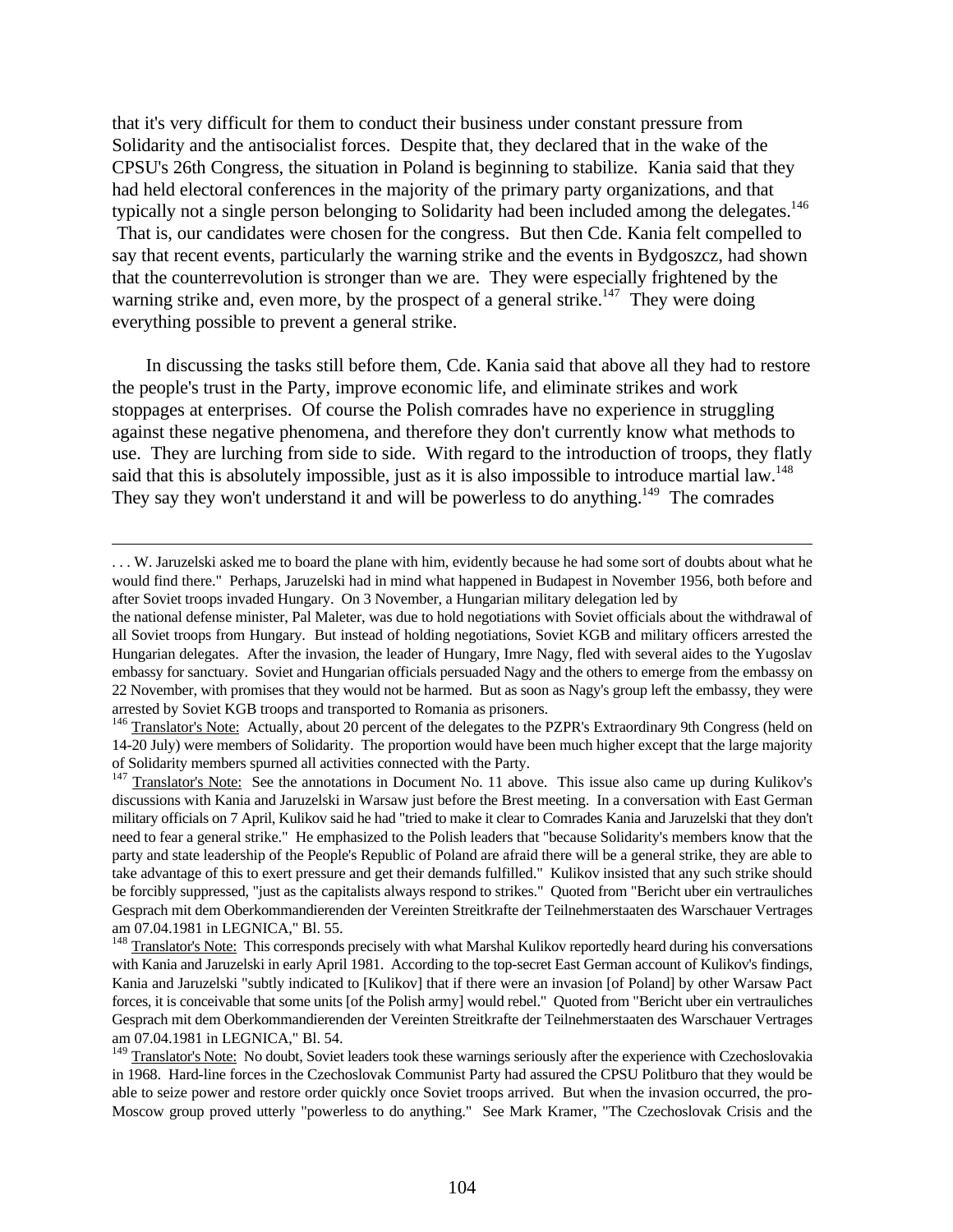emphasized in the conversation that they will restore order by their own means. They have in mind that the 9th Congress, for which they are now preparing, will not enable Solidarity to field its own candidates as delegates. In the party organizations they are selecting good workers as delegates for the congress.<sup>150</sup>

During the discussion, Cde. Kania also noted that the Polish people are very sensitive to truthful messages. For example, the leadership spoke about the congress, then began to hint that the congress might be postponed, and then again said that the congress would be held. This sort of wavering about the schedule for the congress took a heavy toll on the atmosphere in the country in the sense that trust in the party eroded even further. In turn we said firmly to the Polish comrades that the enemy is attacking you while you still have advantages, but you just make concessions and have ended up losing precious time. In September 1980 it would have been possible to put up a serious fight against the enemy. But you didn't do anything; you took no sorts of measures, neither political nor, even more, administrative. We especially emphasized that it's impossible to trade off military-administrative measures for political measures. They must all be pursued together.

With regard to martial law, it would have been possible to introduce it long ago. You know what the introduction of martial law would mean. It would help them smash the onslaught of the counterrevolutionary forces and other rowdy forces, and put an end once and for all to the strikes and anarchy in economic life. A draft document on the introduction of martial law has been prepared with the help of our comrades, and these documents must be signed.<sup>151</sup> The Polish comrades say: But how can we sign these documents, when they

-

Brezhnev Doctrine," in Carole Fink, Dietlef Junker, and Philipp Gassert, eds., *1968: The World Transformed* (New York: Cambridge University Press, 1998), pp. 156-159.

<sup>&</sup>lt;sup>150</sup> Translator's Note: Actually, only about 20 percent of the delegates to the Ninth Congress were workers.

<sup>151</sup> Translator's Note: All key planning documents prepared by the Polish General Staff and Internal Affairs Ministry were closely supervised by Soviet military and KGB officials. In April 1981, Marshal Kulikov informed East German military leaders that "the entire array of documentation for martial law [in Poland] was prepared in close cooperation by Soviet and Polish comrades." (Quoted from "Bericht uber ein vertrauliches Gesprach mit dem Oberkommandierenden der Vereinten Streitkrafte der Teilnehmerstaaten des Warschauer Vertrages am 07.04.1981 in LEGNICA," Bl. 54.) The same point was stressed in 1992 by General Gribkov, who recalled that "at the request of the Polish leadership, a number of [Soviet] officers and generals from the staff of the Joint Armed Forces [of the Warsaw Pact] took part in the planning work [for martial law]." A similar role was accorded to Soviet KGB officials in 1980-81, as described by Kuklinski, Kania, and Vitalii Pavlov, the KGB station chief in Warsaw. A high-ranking Soviet military delegation headed by Gribkov, and a senior KGB delegation led by Vladimir Kryuchkov, traveled to Poland in mid-February 1981 to oversee staff games at the Polish Internal Defense Forces headquarters, which tested the draft planning documents. A large number of Soviet military and KGB officers, including Kulikov, Gribkov, and Kryuchkov, were back in Warsaw in late March 1981 to supervise the completion of the initial planning materials. Once the Soviet officials had given their consent, Kania and Jaruzelski felt free to sign the three documents. See Gribkov, "'Doktrina Brezhneva' i pol'skii krizis nachala 80-kh godov," pp. 48-49; "Wojna z narodem widziana od srodka," pp. 21-22, 31-32; Kania, *Zatrzymac konfrontacje*, pp. 117-120; Vitalii Pavlov, *Bylem rezydentem w Polsce* (Warsaw: BGW, 1994), pp. 257-258; and Jaruzelski, *Stan wojenny dlaczego*, pp. 88-91. Andropov is referring here to implementation directives that would have turned the planning documents into action. Soviet efforts to get Kania and Jaruzelski to sign the directives were aimed at forcing them to set a date for the introduction of martial law. Blanks in the documents were to be filled in with dates when the two leaders affixed their signatures. Soviet officials evidently believed that if Kania and Jaruzelski formally pledged in writing to impose martial law by a specific date, it would be a "credible commitment" that would give the Polish leaders little choice but to proceed with a crackdown. On earlier Soviet efforts to seek "credible commitments" during Soviet-East European crises, see Mark Kramer, "Ukraine and the 1968 Soviet-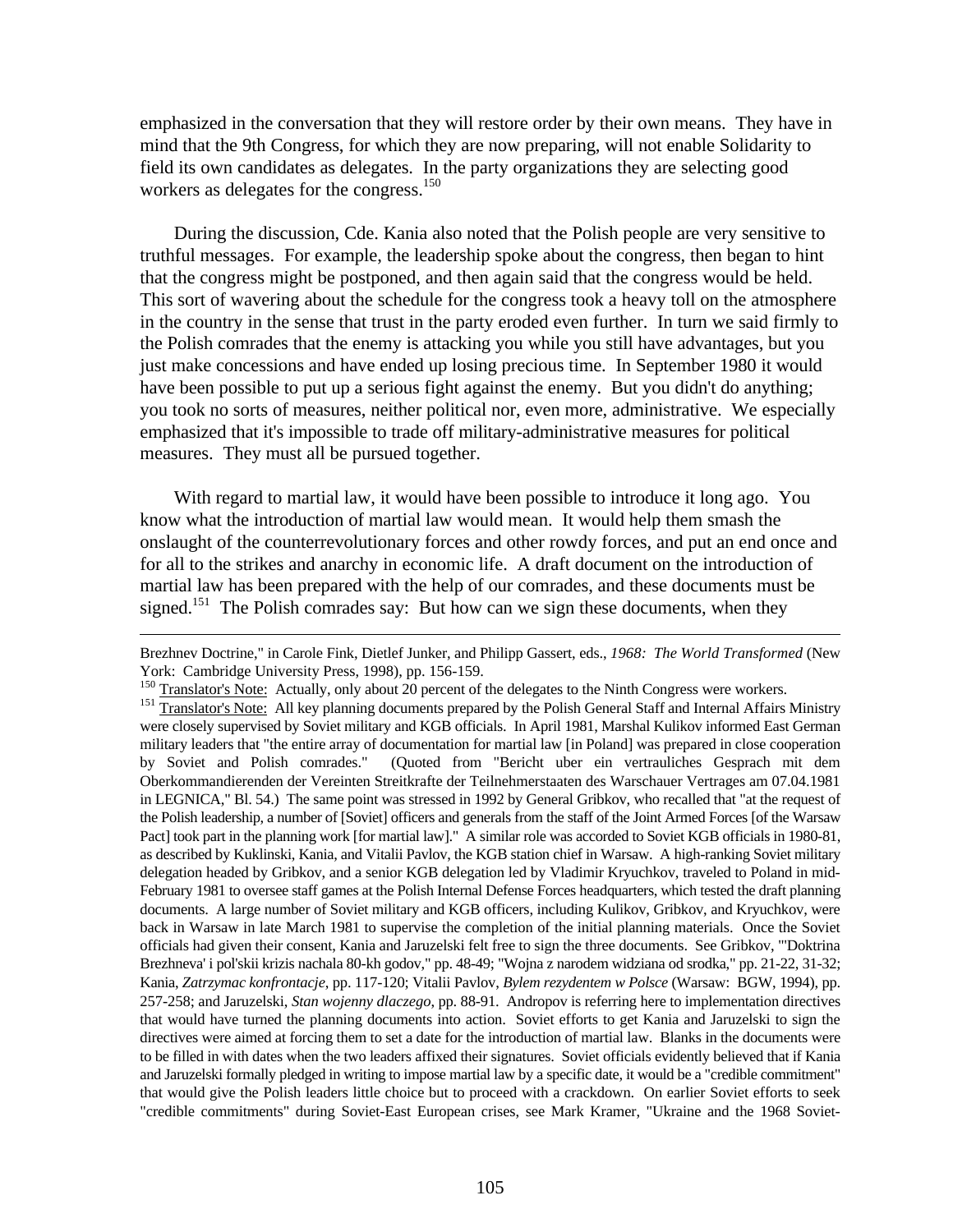haven't yet been approved by the Sejm, etc. We say that there's no need to submit them to the Sejm, and that these documents will specify what they must do when they introduce martial law. We say that now you personally, Cdes. Kania and Jaruzelski, must sign the documents so that we can be sure you agree with them and will know what must be done during martial law. When it comes time to introduce martial law, there'll be no time then to work out the measures for doing so; you must work them out beforehand. That's the point of all this.

Then, after our explanation, Cdes. Kania and Jaruzelski said that on 11 April they'll look over and sign this document.<sup>152</sup>

We then asked what Cde. Jaruzelski would say in his speech to the Sejm. Jaruzelski spoke a lot, but indistinctly. He explained that he will speak about a ban on strikes for two months.<sup>153</sup> We ask: And what's the significance of two months? What will happen after these two months? Two months will pass quickly, and then strikes will start all over again. You gave many promises to your workers, but you didn't fulfill them, and you're just creating an even greater basis for a lack of trust in the government and the PZPR.

Now an especially urgent question must be addressed about carrying out broad political measures. By way of explaining this question, consider the shortages of bread and other products in your country. Why does this occur? Because the constant strikes are disorienting the whole economy, no more no less. Billions and billions of zlotys are being lost with each strike, but workers don't realize that, and the blame for the whole situation falls upon the government. The government, the Party's Central Committee, and the Politburo are blamed, and the ringleaders and organizers of the strikes stand to the side and appear to be the defenders of workers' interests. But, we say, you know that those who are really to blame for all these economic hardships are Solidarity and the organizers of the strikes. Hence, why is it not possible to bring all this to the attention of the workers?

There's a good deal of talk in your country about the creation of a Front of National Salvation for Poland. Such conversations are taking place in numerous regions. This proposed Front of National Salvation for Poland would include veterans of the revolutionary

Czechoslovak Crisis (Part 1): New Evidence from the Diary of Petro Shelest," *Cold War International History Project Bulletin*, Issue No. 10 (March 1998), pp. 239-243.

<sup>&</sup>lt;sup>152</sup> Translator's Note: On 11 April, Kania and Jaruzelski continued to avoid signing the documents. Jaruzelski put off a meeting with Marshal Kulikov for two days; and even when the two men finally met on 13 April, the Polish leader declined to set a date for martial law or to sign the documents. See Jaruzelski, *Stan wojenny dlaczego*, pp. 93-95; and Jaruzelski, *Les chaines et le refuge*, pp. 255-256. Not until several months later (by which time Jaruzelski had succeeded Kania as PZPR First Secretary) was a date for martial law finally set.

<sup>&</sup>lt;sup>153</sup> Translator's Note: On 12 February 1981, just after taking over as prime minister, Jaruzelski had given a speech at the Sejm in which he called for a three-month moratorium on strikes to allow for "the introduction of a program of economic stabilization" and "a sweeping reform of the economy." That appeal went unheeded, as strikes continued in many parts of the country. But Jaruzelski's appeal on 10 April for "a suspension of strikes and the threat of strikes for two months" met with greater success. Although Solidarity indicated that it still reserved the right to strike if its fundamental interests were at stake, Walesa and others left little doubt that they would try to discourage strikes. The *de facto* strike moratorium lasted until early July.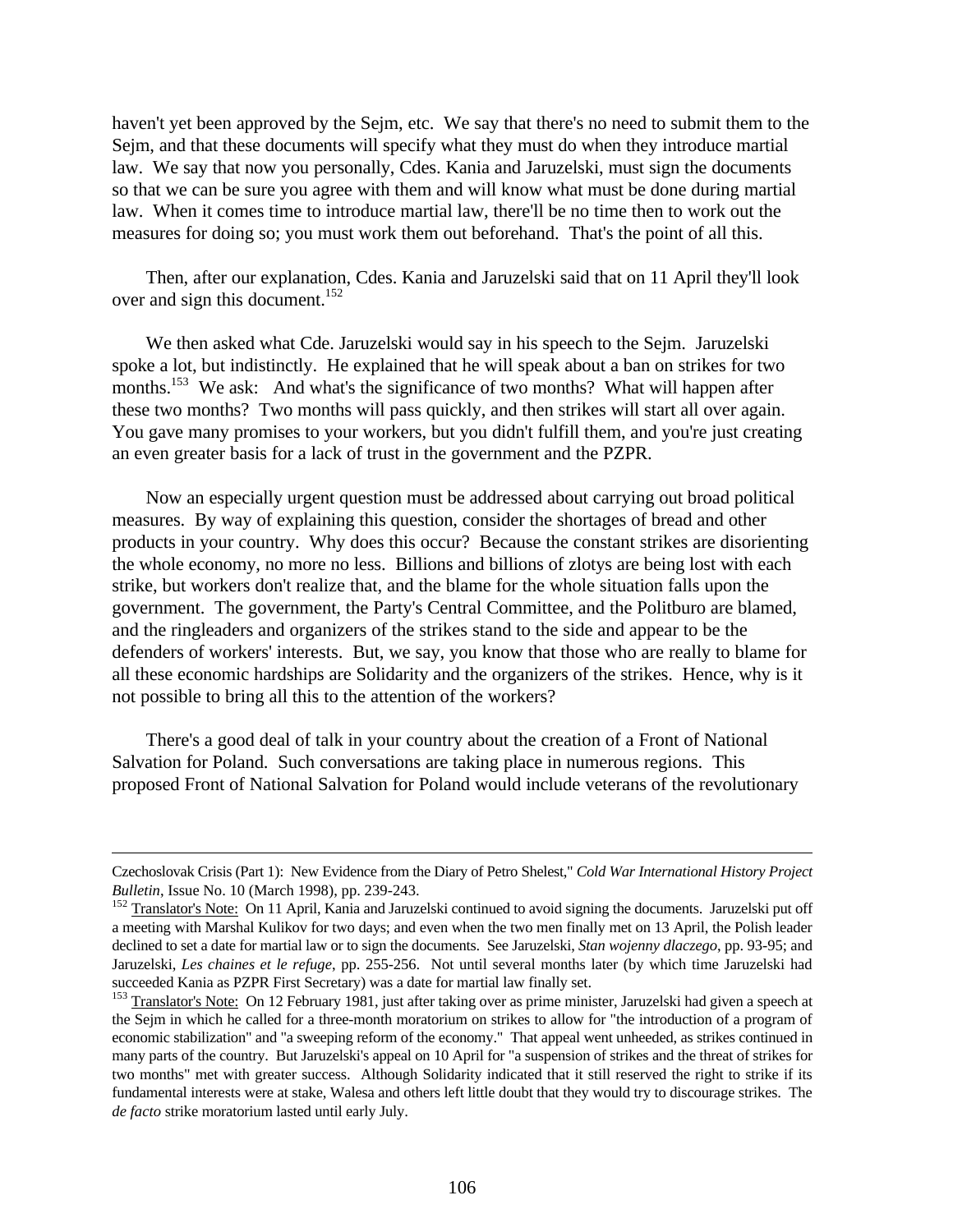movement, military commanders such as, for example, Rola-Zymierski, and others.<sup>154</sup> This, too, might be noted. Or consider, for example, that in the Federal Republic of Germany now there's talk about taking Silesia and Gdansk as territories, which are now part of Poland, and giving them back to the FRG.<sup>155</sup> Why isn't this question being played up? I think that the people might unite around such matters. You need to do something to boost people's spirits.

We said that no one in your country is objecting to the creation of a National Front of Salvation for Poland. But this front must not be a substitute for the Party and government.

An especially critical matter is the struggle for unity within the Party and unity of the nation. A good deal has been said about the unity of the Party. We want to encourage you still more to take all necessary measures to unite the Party and create unity within the nation. As far as what measures should be adopted, you yourselves should know that better. But there are many questions. We already mentioned things to you around which it would be possible to unite the nation and create unity within the Party. The Polish comrades spoke about bringing three workers into the Politburo. They got this idea from Lenin, who proposed bringing workers into the Politburo. We said that the situation in our country was such that we didn't need to bring workers into the Politburo.<sup>156</sup> But if you now generally have such a demand, you might bring some workers into the Politburo — though not necessarily three, but perhaps only one. You might select a certain additional number of workers for the Central Committee; these are all measures that could promote the cohesion and unity of the Party. For example, you're now talking about bringing workers into the Central Control Commission. That's not a bad idea. Of course, you'd have to implement it.

In addition, the unity of the Party might also be facilitated by the adoption of measures such as speeches given at Party assemblies by well-qualified, well-prepared comrades. We

<sup>&</sup>lt;sup>154</sup> Translator's Note: Michal Zymierski fought in the Polish Legions during World War I and was soon afterwards made a general. He was one of the commanders of loyalist forces against Marshal Jozef Pilsudski during the *coup d'etat* in Poland in May 1926. Zymierski was imprisoned for five years and then forced to live abroad. In World War II he first served as the top military adviser to the staff of the Soviet-sponsored People's Guard and then, under the *nom de guerre* "Rola," he commanded the Polish People's Army. In 1945, Rola-Zymierski became the Commander-in-Chief of the integrated Polish Army under Soviet auspices and was promoted to the rank of marshal. He served as the nominal minister of national defense until 1949. Rola-Zymierski was arrested during the Stalinist purges, but was never tried. He was rehabilitated in 1956 and was appointed to several honorary posts thereafter. At the PZPR's Ninth Congress in July 1981, he was elected to the PZPR Central Committee at the age of 91.

<sup>&</sup>lt;sup>155</sup> Translator's Note: As part of the settlement in Europe at the end of World War II, Poland was given jurisdiction over regions of Silesia and Pomerania that had previously been under German control. These westward territorial adjustments were intended, in part, to compensate for territory in the east that Poland lost in 1945 to the Soviet Union. To ensure firm control over the new territories, the Polish government ordered the expulsion of some 3 million ethnic Germans. Extensive analyses of this matter, based on new archival sources, are featured in a forthcoming book edited by Philipp Ther and Ana Siljak, *Expulsion, Resettlement, and Integration: Forced Migration and Ethnic Cleansing in East-Central Europe, 1945-1956* (Boulder: Rowman & Littlefield, 1999). Throughout the postwar era, some of the Germans who had been expelled from Silesia and Pomerania formed lobbying groups in West Germany that called for those territories to be returned to German rule. Although the West German authorities declined to support this demand, the German government did not formally renounce all claims to Polish Silesia and Pomerania until 1990.

<sup>&</sup>lt;sup>156</sup> Translator's Note: The Soviet authorities had long been accustomed to including a handful of blue-collar workers on the CPSU Central Committee, but that was mainly because the Central Committee was little more than a figurehead organ. Real power rested with the CPSU Politburo.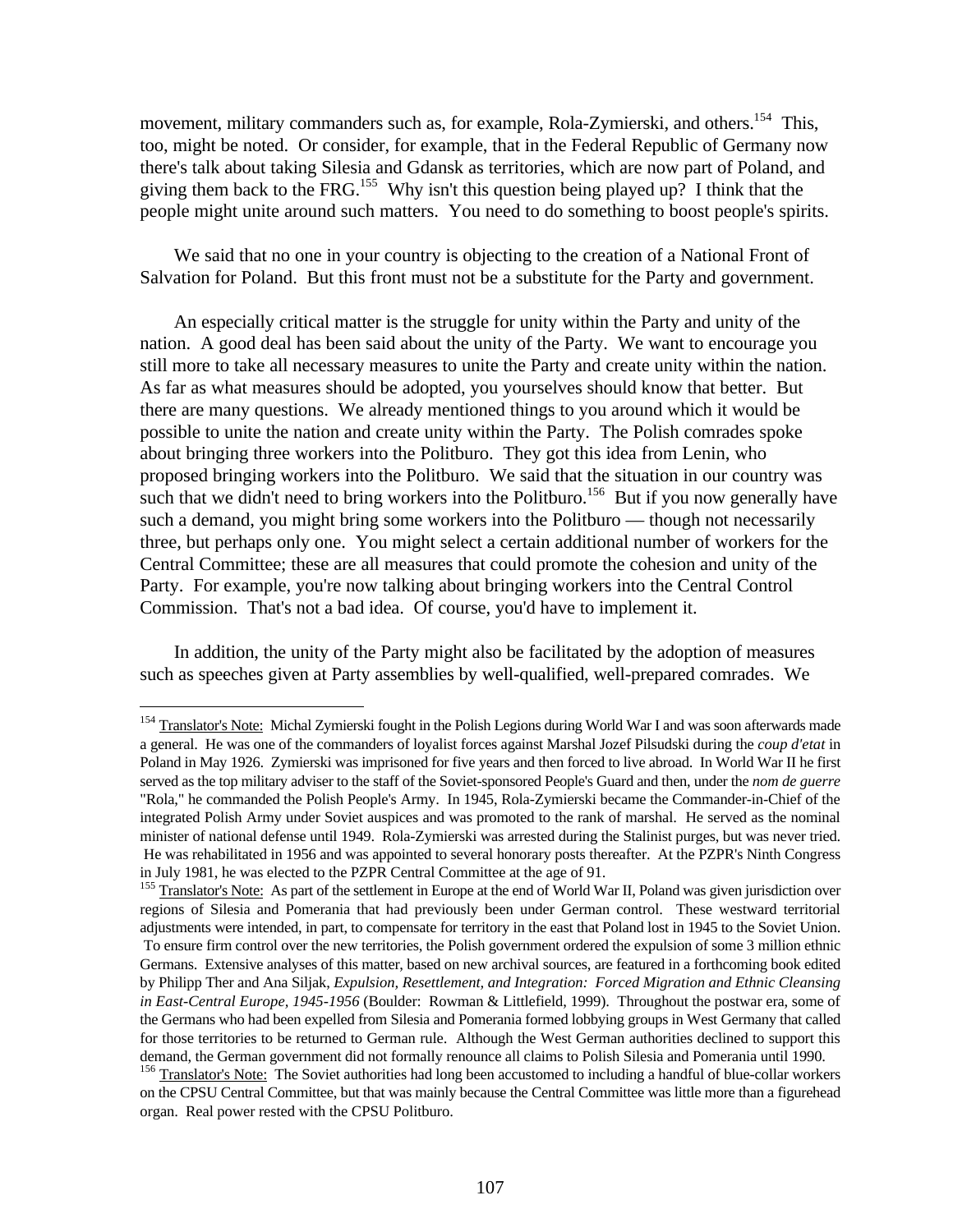cited examples from our own experience in which we, right up to the members of the Politburo, have spoken at Party assemblies. They agreed with those recommendations.

We also said that it's not necessary for you, comrades, to burden yourselves with grand, far-flung programs; just adopt moderate programs, but be sure to fulfill them. All the members of the Politburo must speak at large enterprises. Cde. Kania, for example, is going now to Gdansk.<sup>157</sup> And not only Cde. Kania, but also Cde. Jaruzelski and all the other members and candidate members of the Politburo are traveling to different cities to speak at enterprises among workers, that is, to speak against organized Solidarity, juxtaposing their own real solidarity. What makes Solidarity strong? It's strong because of its demagoguery. It demagogically promises increased pay to the workers, and it succeeded in this, as you see. It has also succeeded in defending workers, and its authority has reached the point where a strike is declared when you arrest some workers or other officials of Solidarity.

We directly said to Kania that every day you keep backing down and backing down. You must take action; you must proceed with military measures and emergency measures.

A crucial question has arisen about the complexion of the Sejm. What is Solidarity doing? It is now busy trying to cultivate every member of the Sejm. It is suggesting to workers who are members of the Sejm that they speak at the Sejm and concretely denounce the PZPR and the socialist order. You must thwart these plans of Solidarity. Why, for example, haven't all the deputies of the Sejm been called together and prepared for the session by members of the Politburo, who should say that they are accountable for these deputies? That's where things should go. For example, a worker who is a member of the PZPR plenum received a telegram telling him that he must speak at the plenum in accordance with the instructions he was given. The speech of this worker at the plenum was delayed; that is, he didn't want to speak. He received another telegram which said: "Why didn't we hear you speak?" The worker again didn't deliver a speech, and the plenum ended. He received yet another telegram: "There's no turning back." You see that here Solidarity is terrorizing this worker and intimidating him. That's how Solidarity operates.

With regard to the base of the Politburo and on whom it might rely, their army numbers 400,000 soldiers, the internal affairs ministry 100,000, and the reservists 300,000 — that is, 800,000 in all. Kania said that tensions have now diminished somewhat, and they have succeeded in preventing a general strike. But whether that will be enough to alleviate the situation is difficult to say.

What are they doing after our meeting? Well, they're doing a few things. For example, Kania is traveling to Gdansk. Cde. Jaruzelski is recasting his speech for the Sejm. But we should note that there are many differences of view between Kania and Jaruzelski on individual matters. Cde. Jaruzelski has again requested that he be released from his post as prime minister. We explained to him that it's essential for him to remain in that post and continue his worthy performance in the duties facing him. We emphasized that the enemy is

<sup>&</sup>lt;sup>157</sup>Translator's Note: It turned out, however, that Kania spent almost his entire trip in Gdansk enduring angry criticism at the Lenin Shipyard from Party members sympathetic to Solidarity. The meeting lasted some seven hours.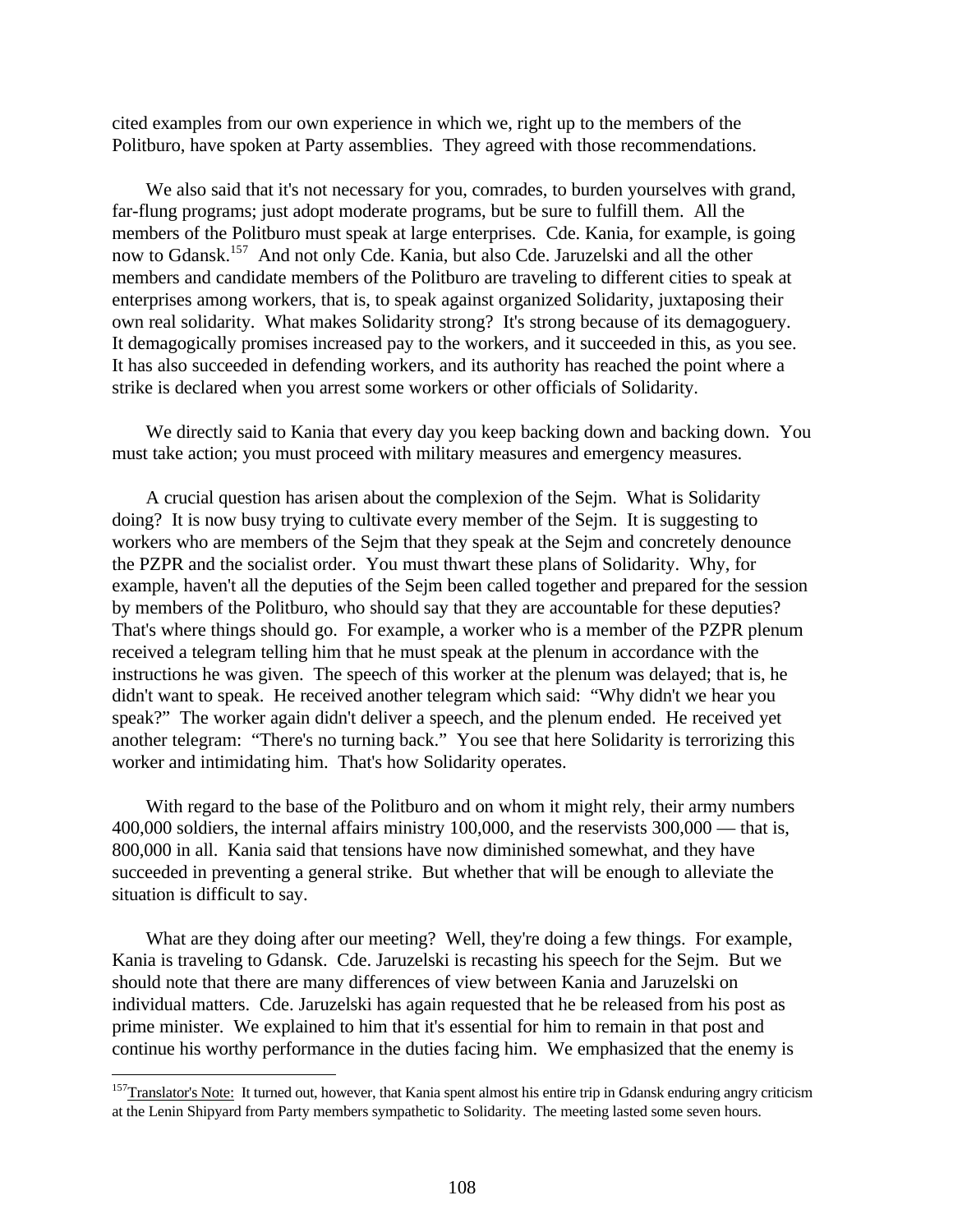preparing its forces to seize power.

<u>.</u>

On the other hand, other members of the Politburo, such as Cdes. Olszowski and Grabski, have embraced a somewhat different position — a position firmer than that of the leadership.<sup>158</sup> We must work with them. In particular, they are proposing to form an underground Politburo and carry out their work.<sup>159</sup> It turns out that they got this idea from advice given to them by Cde. Zhivkov. I don't know whether this is true or not, but they say that Cde. Zhivkov gave them such advice. We, too, must conclude from this that if the leaders of other fraternal parties are going to offer the Polish friends such advice, we of course will gain nothing from it and will only lose by it.

SUSLOV. Perhaps we must prepare information for the other fraternal parties.

GROMYKO. If so, we should definitely not mention that a meeting took place.

ANDROPOV. Yes, it's absolutely impossible to refer to the meeting.<sup>160</sup>

USTINOV. Yu. V. Andropov discussed everything very well, and therefore I just briefly

<sup>&</sup>lt;sup>158</sup> Translator's Note: This comment was echoed a week later in a report prepared by the CPSU Politburo's Commission on Poland, which affirmed that some high-ranking Polish Communists, "such as Grabski, Zabinski, Olszowski, Kociolek, and others, have adopted positions in the ideological sphere that are closest to our own. They express the sentiments of party members who consistently support socialism and friendship with the Soviet Union, and who oppose revisionist excesses and demand resolute action against Solidarity. . . . Unfortunately, representatives of this viewpoint are now far from a majority." The report distinguished the Grabski-Olszowski-Zabinski faction from both the "rightists" within the PZPR ("revisionist officials such as Fiszbach, Werblan, Rakowski, and Jablonski, who are ideologically close to some of the leaders of Solidarity") and the party's centrists (Kania and Jaruzelski, who "have behaved passively and hesitantly, making numerous concessions in favor of Solidarity" and who have "displayed insufficient firmness and steadfastness in the struggle against the counterrevolutionary forces"). Quoted from "O razvitii obstanovski v Pol'she i nekotorykh shagakh s nashei storony," L. 3. See also "Ob ideino-politicheskikh kontseptsiyakh 'reformatorskogo kryla' v PORP (Spravka)," Cable No. 531 (Secret), from V. Mutskii, first secretary at the Soviet embassy in Poland, 22 June 1981, in TsKhSD, F. 5, Op. 84, D. 598, Ll. 116-121.

<sup>&</sup>lt;sup>159</sup> Translator's Note: Subsequently, organizations like the Grunwald Patriotic Union and the Katowice Party Forum emerged as hard-line (and often openly anti-Semitic) critics of the regime, but these groups, despite having ties with Olszowski and Grabski, did not function as a full-fledged "underground Politburo." Unlike in 1968, when Soviet leaders secretly encouraged the "healthy forces" in Czechoslovakia (i.e., the pro-Soviet hardliners) to set up an alternative regime that could replace Alexander Dubcek, the Soviet authorities in 1981 preferred to rely on the existing leader, Jaruzelski, for as long as possible. Although the CPSU Politburo's special Commission on Poland (led by Suslov) approved a report in mid-February 1981 that called for links to be established with the PZPR's "healthy forces," this did not imply that an "underground Politburo" should be formed. (See Voronkov, "Sobytiya 1980-1981 gg. v Pol'she," p. 106.) Andropov's statement that "we must work with" the "healthy forces" indicates that the option of replacing Jaruzelski with Olszowski, Grabski, Andrzej Zabinski, or some other hardline civilian or military official was always present (see my annotations in Document No. 11 above), but this option would have been pursued only if Jaruzelski had explicitly refused to prepare for (and then implement) martial law. Evidently, one of the reasons that Soviet leaders were leery of encouraging the formation of an alternative PZPR Politburo is that, at least in the spring of 1981, the hardliners in Poland "were convinced that the situation could not be rectified without the introduction of Soviet troops." Quoted from "O razvitii obstanovki v Pol'she i nekotorykh shagakh s nashei storony," L. 3.

<sup>&</sup>lt;sup>160</sup> Translator's Note: Later on, however, Soviet leaders did discuss the Brest meeting with their East European colleagues. See, for example, "Vermerk über das Treffen der Genossen Leonid Il'ic Breznev, Erich Honecker und Gustav Husak am 16. Mai 1981 im Kreml in Moskau," 18 May 1981 (Top Secret), in SAPMDB, ZPA, vorl. SED 41599.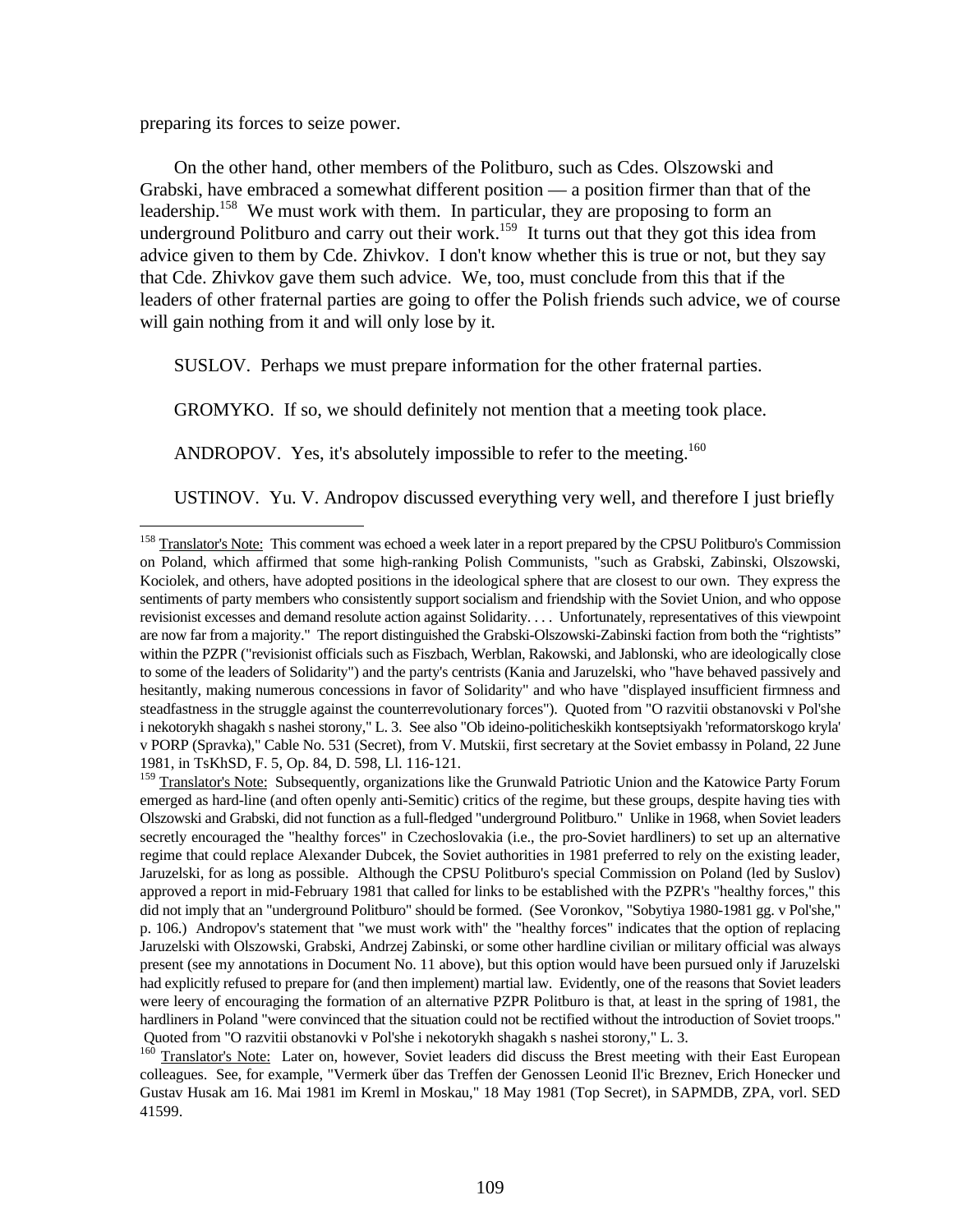want to mention the following. First, that we were really struck by the dejected condition of our interlocutors. Even so, it seems to me that we still need this pair — Kania and Jaruzelski — to stick together and strengthen their relations. There are indeed disagreements within their Politburo. These of course are caused most of all by the strikes, which they're very afraid of. We asked why they had changed their decision on Bydgoszcz. As you know, they didn't want to back down on the Bydgoszcz conflict, but then they did back down. They asserted that the threat of a general strike was hanging over them.<sup>161</sup> We also asked them why they were paying workers during strikes. They say that Solidarity has demanded this. We responded that this meant they were just adopting Solidarity's own line. On the question of Rural Solidarity, they have not yet reached a final decision, but they have already recognized the de facto existence of this organization.<sup>162</sup>

Yurii Vladimirovich and I gave particular emphasis to the need for unity within the Politburo. There is no need to bring three workers into the Politburo, as they said they were intending to do. This will not strengthen the Politburo. With regard to the Central Committee, there you can bring in workers, but only if it is done in the standard and regular manner, in accordance with the Party statutes. It's especially necessary, we said to the Polish friends, to work properly with the deputies of the Sejm. They are holding so-called selection conferences. These essentially are open telephone conversations. Everything that is said becomes known instantly to a wide circle, including officials of Solidarity. What about the procedure for these conferences? We cited the example of Leonid Il'ich's constant discussions with the secretaries of provincial and territorial CPSU committees and with the secretaries of Central Committees of the union-republic parties. With each he speaks concretely, discussing matters relevant to the particular area.

To diminish their aversion to the introduction of emergency rule or martial law, we cited the example of many countries in which emergency rule or martial law was introduced as soon as there was even a hint of an uprising or the start of some sort of disorder. Take Yugoslavia: When demonstrations were held in Kosovo, they introduced martial law and no one said a word about it.<sup>163</sup> It's simply incomprehensible to us why the Poles are afraid to introduce emergency rule.

Yurii Vladimirovich spoke well about the plans for introducing martial law. We said that it is necessary to sign the plan drafted by our comrades.

I then directly asked them, as we arranged at the Politburo, what will happen in Poland, what sort of economic state will it be in, if you botch things up there? At the moment Poland

<sup>&</sup>lt;sup>161</sup> Translator's Note: See the annotations in Document No. 11 above.

<sup>&</sup>lt;sup>162</sup> Translator's Note: See the relevant annotation in Document No. 8 above.

<sup>&</sup>lt;sup>163</sup> Translator's Note: Large-scale unrest had erupted among ethnic Albanians in Kosovo in March 1981, provoking a swift (though not entirely successful) crackdown by the Yugoslav authorities. This was the first serious turmoil in Yugoslavia since Tito's death in May 1980. A U.S. military intelligence report in early April 1981, drawing on statements by the head of Yugoslav military intelligence, discussed the unrest in Kosovo and its link with the Polish crisis. (Unfortunately, all comments about Kosovo were sanitized in the declassified version of this document.) See "[sanitized name] Comments on Poland and Kosovo," INFO Report 1348Z, 7 April 1981, in National Security Archive, Flashpoints Collection.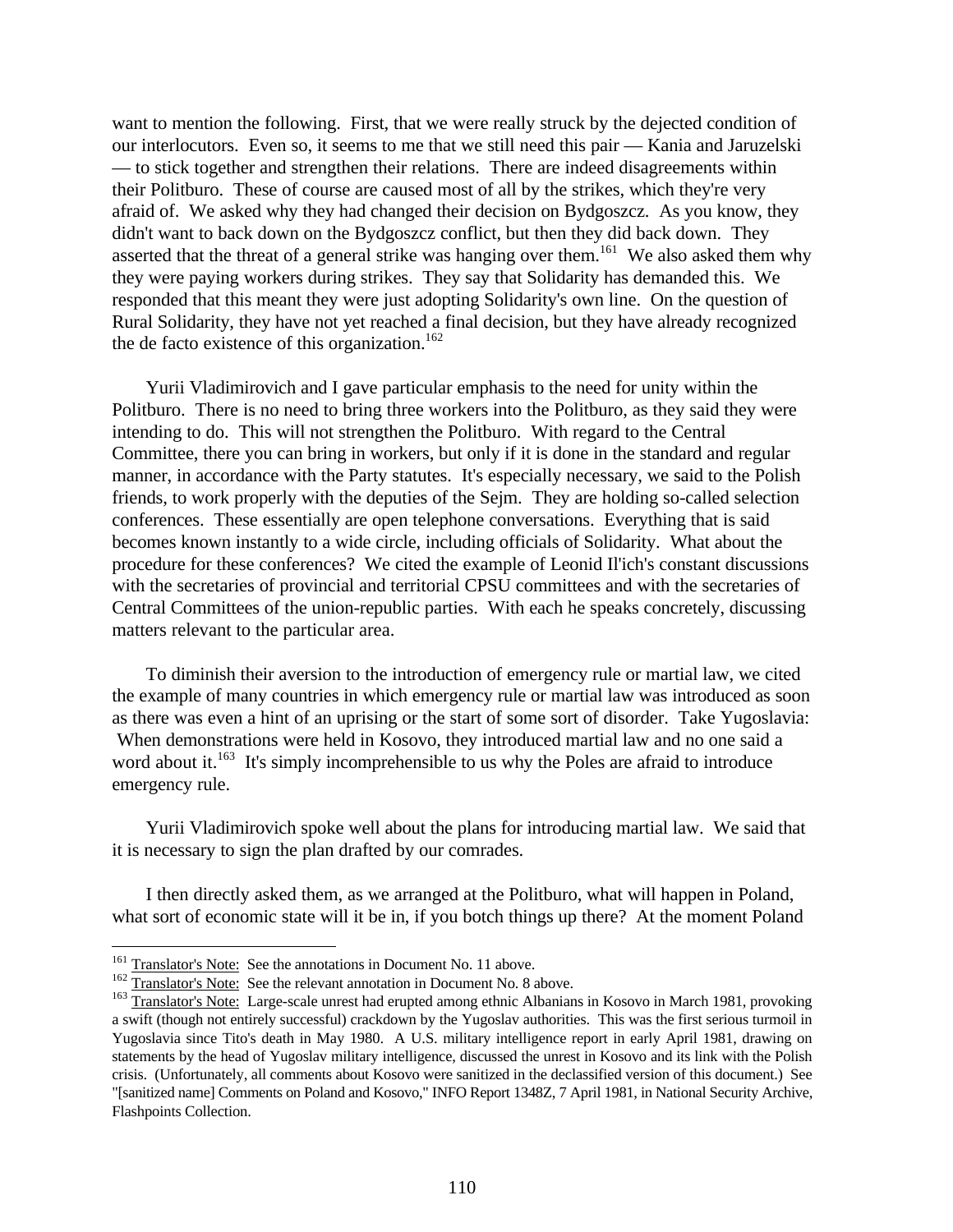is receiving all its oil for about half-price from the Soviet Union. It is also receiving cotton, iron ore, and many other goods. And if it doesn't receive these goods, what will happen? Why isn't this fact being explained and brought to the attention of the workers?<sup>164</sup> It could be a powerful weapon. You must speak about this to the workers, you must also speak about it to Solidarity. Right now Solidarity has entrenched itself at the largest factories. These factories must be taken away from Solidarity. You have good factories where the directors stand behind the leadership. For example, the television factory. You can and must support the branch trade unions and conduct active work with them. Jaruzelski then said to me again that he isn't able to do such work and no longer has any strength, and he urged that he be released from his post.

ZIMYANIN. Being in Bulgaria at the congress, we met with Grabski.<sup>165</sup> Notes from this conversation were distributed, and the comrades have been able to read through them. From this meeting it is clear that the situation within their Politburo is very difficult. There is no unity, and Yurii Vladimirovich and Dmitrii Fyodorovich correctly said that they must work on fostering unity within the Politburo.

They ordered:

<u>.</u>

1. That the discussions held by Cdes. Yu. V. Andropov and D. F. Ustinov with the PZPR CC First Secretary, Cde. S. Kania, and the Chairman of the PPR Council of Ministers and Minister of National Defense, Cde. W. Jaruzelski, be approved.

2. That the CC Politburo Commission on Poland be instructed to keep close track of the developing situation in the PPR and, in case of necessity, to draft appropriate recommendations.

[*Source: TsKhSD, F. 89, Op. 42, D. 40*]

<sup>&</sup>lt;sup>164</sup> Translator's Note: This same point was frequently raised by hardline members of the PZPR. Zdzislaw Drewniowski informed Soviet officials that "when the government of the USSR approved a decision to ship 36,000 [actually 30,000— M.K.] tons of meat to the PPR, Polish television featured a broadcast that said 'today 100 tons of meat arrived at the border station from the USSR,' and then added a bit later that '10,000 packages of consumer goods have arrived from Western countries' (while neglecting to mention that each package weighs only 1-2 kilograms)." Quoted from "Informatsiya o nekotorykh sobytiyakh v Pol'skoi Narodnoi Respublike," L. 42.

<sup>&</sup>lt;sup>165</sup> Translator's Note: The reference here is to the recent Twelfth Congress of the Bulgarian Communist Party, which Zimyanin and others had attended in lieu of Brezhnev. Tadeusz Grabksi was among the Polish officers who attended.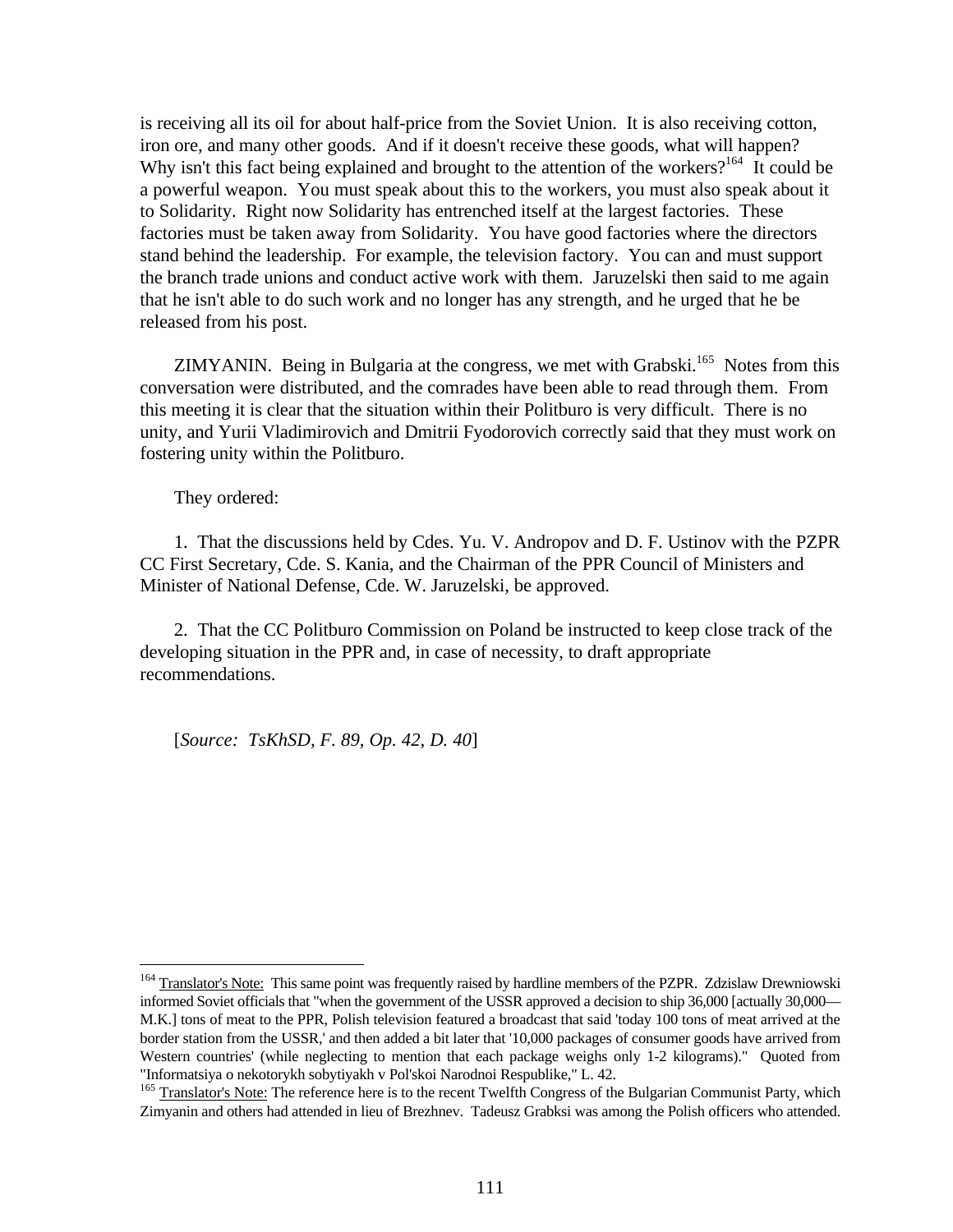### DOCUMENT No. 13

Top Secret Single Copy (Working Notes)

### SESSION OF THE CPSU CC POLITBURO

16 April 1981

Cde. L. I. BREZHNEV presiding.

Also taking part: Cdes. Yu. V. Andropov, M. S. Gorbachev, V. V. Grishin, A. A. Gromyko, N. A. Tikhonov, D. F. Ustinov, K. U. Chernenko, P. N. Demichev, V. V. Kuznetsov, M. S. Solomentsev, I. V. Kapitonov, M. V. Zimyanin, K. V. Rusakov

. . . .

 $\overline{a}$ 

# 2. On Cde. L. I. Brezhnev's Discussion with the PZPR CC First Secretary, Cde. S. Kania (by telephone)

BREZHNEV. Yesterday I spoke by phone with Kania.<sup>166</sup> Notes from the discussion were distributed. The comrades have already looked through them, so I will be brief.

From the conversation with Kania it was clear that after the Sejm the friends were in a more upbeat mood. They had greater self-confidence. This in itself is no small thing.

But it would be impossible to overlook the fact that the situation, as before, remains extremely difficult. The current lull is clearly only a short-term phenomenon. It was in this spirit that I, as you could see, spoke with Kania.

In general it's very important that we now maintain the right tone in our relations with our friends. On the one hand, we shouldn't badger them without need, and we should avoid making them so nervous that they throw up their hands in despair. On the other hand, we should exert constant pressure and tactfully draw their attention to the errors and weaknesses in their policy, and we should offer comradely advice about what they should do.

<sup>&</sup>lt;sup>166</sup> Translator's Note: Kania recounted this telephone call at a meeting of the PZPR Politburo two days later, "Protokol Nr. 88 z posiedzenia Biura Politycznego KC PZPR 20 kwietnia 1981 r.," 18 April 1981 (Secret), in AAN, Protokoly z posiedzen Biura Politycznego KC PZPR 1981r., T.4, which for some reason is not featured in Wlodek, ed., *Tajne dokumenty Biura Politycznego*.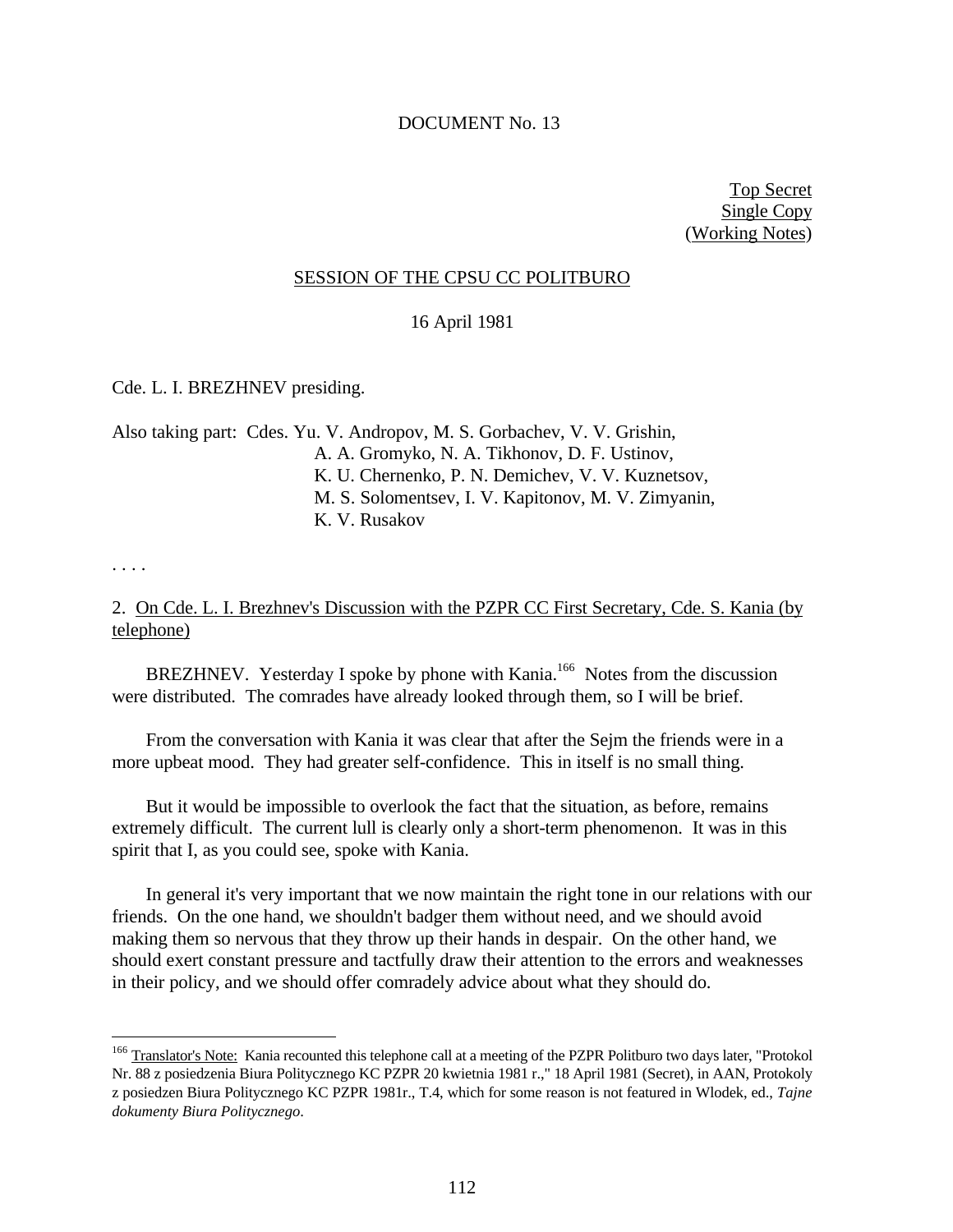Comrades Andropov and Ustinov had a highly productive meeting with Kania and Jaruzelski. This sort of practice, it would seem, should be continued until the crisis begins to subside. Perhaps we should think about holding a similar confidential meeting in the near future with the participation this time of Cdes. Suslov and Rusakov.<sup>167</sup>

Our Commission, I realize, is constantly meeting and considering what should be done. They promised that they will soon offer some ideas and proposals.<sup>168</sup>

Along with this very important work, we must also continue preparing a broader — one might say strategic — analysis, which will permit us to stand back from the daily flow of events and take a longer-term perspective on the course of events in Poland and around it.<sup>169</sup>

And one final thing. I wanted to ask the comrades whether it's worth informing our closest friends about the discussion that took place.<sup>170</sup> They are very alarmed by the situation in Poland, and for them it will be important to know about the actions we have taken.

If there are no objections, that's what we'll do. $^{171}$ 

 $\overline{a}$ 

ANDROPOV. The discussion was very rich in content.

CHERNENKO. During this discussion, clear and precise instructions were given to the comrades representing the PZPR leadership, and, moreover, Leonid Il'ich spoke approvingly about certain of their measures. That's very good.

USTINOV. The Polish friends received exhaustive instructions.

 $167$  Translator's Note: This statement implies that there were differences of view—even if only minor ones—among the members of the Suslov Commission. Without reading too much into Brezhnev's remarks, one might infer that his proposal to have Suslov and Rusakov conduct the next meeting was motivated in part by a desire to take account of disparate positions within the CPSU leadership and the Commission. A substantial amount of evidence suggests, for example, that Ustinov on the one hand and Suslov on the other approached the Polish crisis in very different ways (i.e., Suslov emphasized an "internal" solution, whereas Ustinov was more willing to consider external options). Brezhnev's apparent effort to solicit different viewpoints was in line with the way he handled the crisis in Czechoslovakia in 1968, when he permitted and even encouraged other members of the Politburo to express disagreements with one another. In 1968, of course, Brezhnev was a good deal younger and much more vigorous than in 1981, and in 1968 he still had to conform, at least to some degree, with the norms of collective leadership. Nevertheless, his style of crisis management after 1968 may have remained largely the same in this respect.

<sup>&</sup>lt;sup>168</sup> Translator's Note: Even as Brezhnev spoke, two major reports drafted by the Suslov Commission were being put into final form for submission to the CPSU Politburo. The documents, "O razvitii obstanovki v Pol'she i nekotorykh shagakh s nashei storony" and "Plan meropriyatii po okazaniyu pomoshchi rukovodstvu PORP v orgazatsionnom i ideologicheskom ukreplenii partii" (both cited above), were approved by the Politburo at its next session on 23 April 1981.

<sup>&</sup>lt;sup>169</sup> Translator's Note: To some extent, the first report prepared by the Suslov Commission, "O razvitii obstanovki v Pol'she i nekotorykh shagakh s nashei storony," took a broader and more long-term view.

<sup>&</sup>lt;sup>170</sup> Translator's Note: The phrase "our closest friends" refers to the other Warsaw Pact leaders: Erich Honecker, Gustav Husak, Todor Zhivkov, Janos Kadar, and—to a lesser extent—Nicolae Ceausescu.

<sup>&</sup>lt;sup>171</sup> Translator's Note: This indeed is what was done. See "Vermerk uber ein Telefongesprach des Generalsekretars des ZK der KPdSU, Genossen Leonid Il'ic Breznev, mit dem Ersten Sekretar des ZK der PVAP, Genossen Stanislaw Kania, am 15.4.1981," 18 April 1981 (Top Secret), in SAPMDB, ZPA, J IV 2/202/551.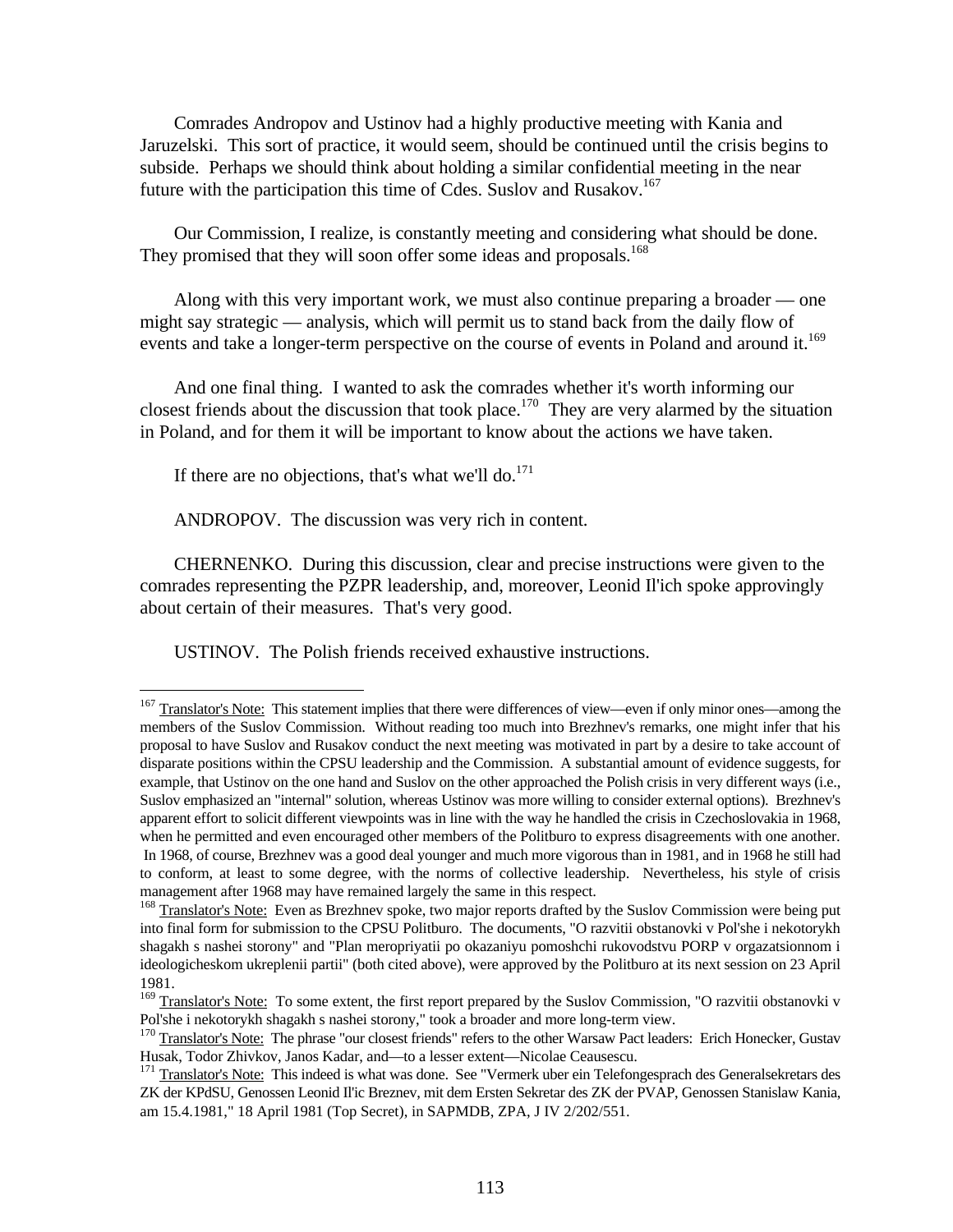TIKHONOV. Now it's important that they correctly follow these instructions.

BREZHNEV. I definitely think we should inform the leaders of the other fraternal parties about this conversation with the Polish leaders.

The members of the Politburo support that proposal.

\* \* \*

A decision is adopted:

1. To approve the telephone conversation that the CPSU CC General Secretary, Cde. Brezhnev, had with the PZPR CC First Secretary, S. Kania.

2. To consider it worthwhile to inform the leaders of other fraternal parties about the content of the discussion, taking account of the exchange of views at the session of the CPSU CC Politburo.

3. To instruct the CC Department to prepare an informational document about this question.

[*Source: TsKhSD, F. 89, Op. 42, D. 41*]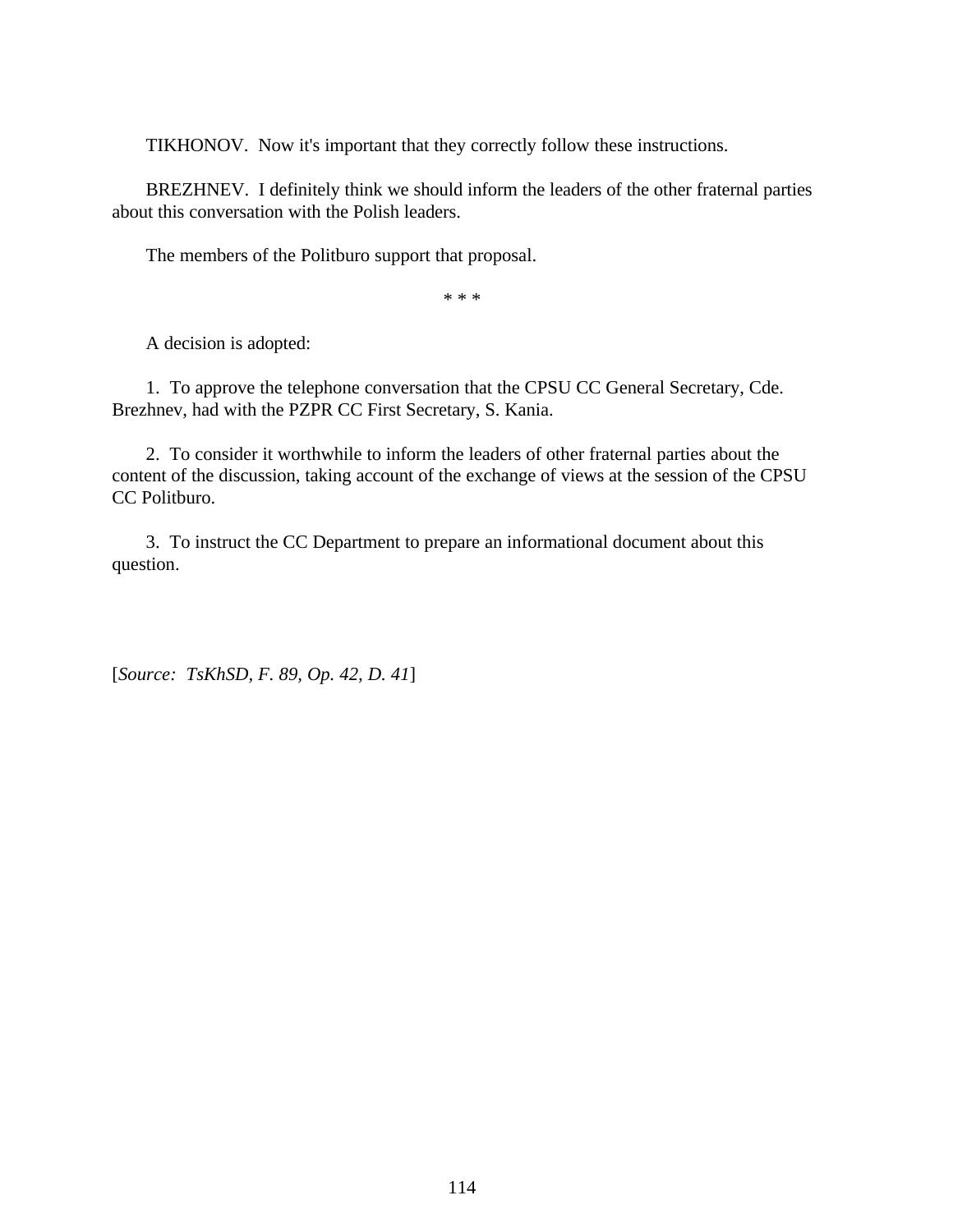### DOCUMENT No. 14

Top Secret Single Copy (Working Notes)

### SESSION OF THE CPSU CC POLITBURO

## 30 April 1981

Cde. L. I. BREZHNEV presiding.

Also taking part: Cdes. Yu. V. Andropov, M. S. Gorbachev, V. V. Grishin, A. A. Gromyko, M. A. Suslov, N. A. Tikhonov, D. F. Ustinov, K. U. Chernenko, P. N. Demichev, V. V. Kuznetsov, B. N. Ponomarev, M. S. Solomentsev, I. V. Kapitonov, V. I. Dolgikh, M. V. Zimyanin, K. V. Rusakov

. . . .

<u>.</u>

# 2. On the Results of Negotiations Between a CPSU Delegation and the PZPR Leadership

BREZHNEV. As you know, in accordance with our decision, Cdes. Suslov and Rusakov traveled to Warsaw several days ago.<sup>172</sup> The USSR ambassador in Poland, Cde. Aristov, also was in the delegation.

In accordance with our instructions, the CPSU delegation held a discussion in which members and candidate members of the PZPR Politburo and members of the PZPR Secretariat took part for the Polish side.

I think the first conclusion that emerges from the comrades' information is that we were right in sending such a delegation to Warsaw at this time, when the Polish comrades are preparing for a plenum and congress.

I think that in the future, too, we should not exclude the possibility that individual

<sup>&</sup>lt;sup>172</sup> Translator's Note: The visit took place on 23-24 April. See Kania's detailed comments about his first round of talks with Suslov and Rusakov, as well as the remarks by other Polish leaders, in "Protokol Nr. 89 z posiedzenia Biura Politycznego KC PZPR 23 kwietnia 1981 r.," 23 April 1981 (Secret), in Wlodek, ed., *Tajne Dokumenty Biura Politycznego*, pp. 347-350. For another useful summary of these talks, as conveyed by Soviet leaders to the SED Politburo, see "Information uber die Gesprache der Delegation der KPdSU mit der Fuhrung der PVAP in Warschau, 23./24.4.1981" (Top Secret), 6 May 1981, in SAPMDB, ZPA, J IV 2/202-505.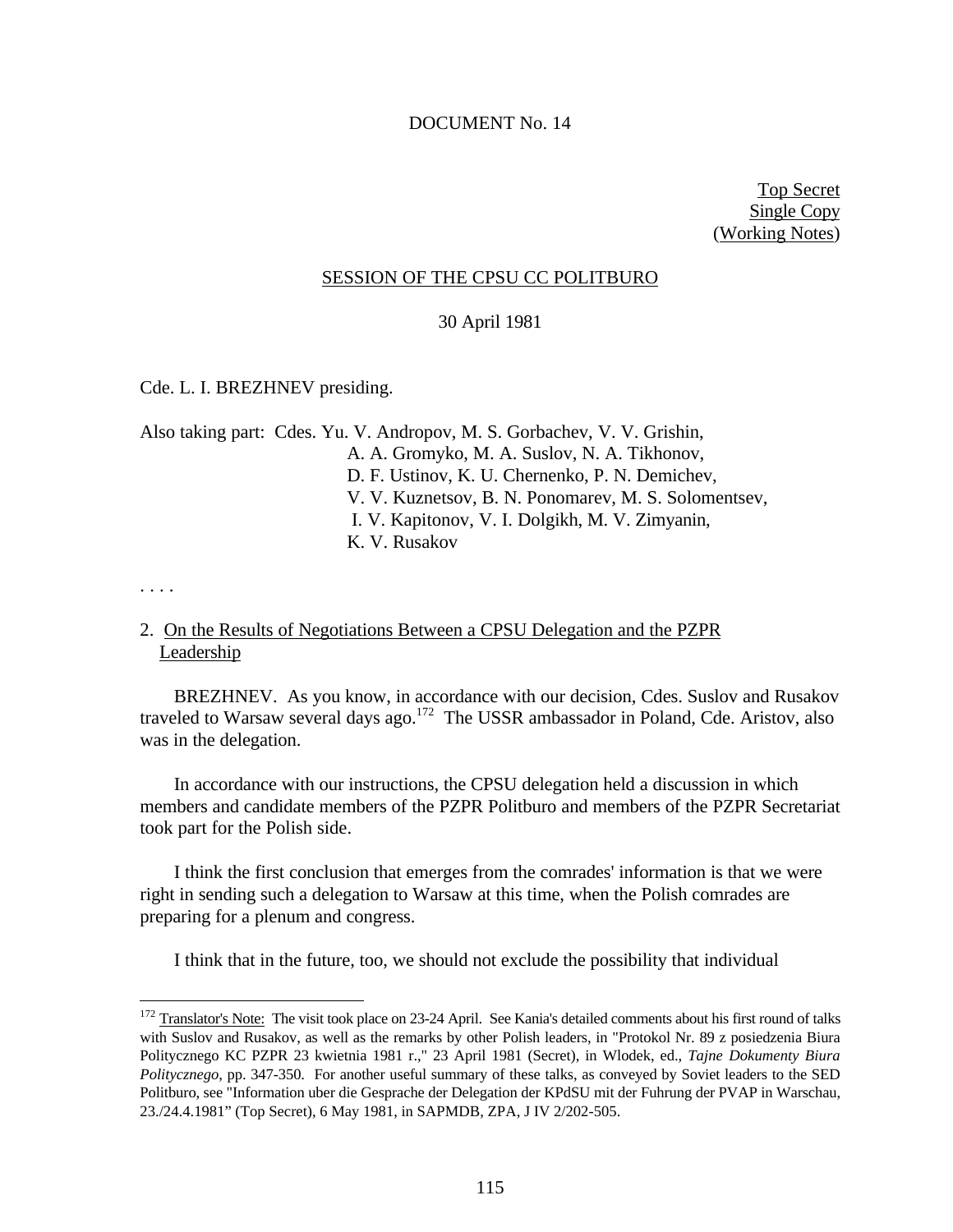members of the Politburo or a group of members of the Politburo might travel there, or have a meeting somewhere outside Warsaw and outside Moscow as Cdes. Andropov and Ustinov did. The benefit of such measures is indisputable.

And now let's give the floor to Cde. M. A. Suslov, who will inform us about the results of the discussion with the Polish comrades.

SUSLOV. Our negotiations with the PZPR leadership showed that the Politburo's decision regarding our delegation's trip to Poland was very beneficial and timely. L. I. Brezhnev's discussions with Kania played a big role in helping to stabilize the situation in Poland, as did the discussions that Cdes. Andropov and Ustinov had during their meeting with Kania and Jaruzelski in Brest.<sup>173</sup> For our part, we sharply criticized the actions of the Polish leadership vis-a-vis Solidarity and the antisocialist elements. We attacked their indecisiveness and their efforts somehow to smooth over the situation without confronting the main questions. We also expressed criticism of the so-called "horizontal structures."<sup>174</sup> We especially emphasized the necessity of a resolute struggle against Solidarity and its reactionary right wing headed by KOR, which openly wants to convert Solidarity into a political party.

ANDROPOV. The Polish friends, in particular Cde. Kania, support the "horizontal structures," and this is leading, as you know, to the disintegration of the party.<sup>175</sup>

<sup>&</sup>lt;sup>173</sup> Translator's Note: See Documents No. 12 and 13 above.

<sup>&</sup>lt;sup>174</sup> Translator's Note: The reference here is to the "horizontal movement" within the PZPR, which wanted to make the structure and procedures of the Party more democratic. The movement had its main origins in the city of Torun, where the first secretary of the Party committee at the Towimor marine engineering plant, Zbigniew Iwanow, established a coordinating commission with other primary Party organizations in early September 1980. This horizontal structure was set up without any approval from higher Party authorities, thus breaking with the entrenched Leninist norm of "democratic centralism" (a euphemism for the highly centralized and rigidly hierarchical procedures of the Communist Party). Iwanow and his partners called for sweeping changes in the Party statutes that would allow them to decide their own affairs without waiting for directives from above and would permit free and open elections for all Party offices. The horizontal movement quickly spread to other cities and regions, despite stiff resistance by top PZPR officials. An attempt to expel Iwanow from the PZPR failed when the Towimor Party committee voted to retain him as first secretary. In mid-April 1981—two weeks before this CPSU Politburo meeting—some 750 members of the horizontal movement from 14 of Poland's 49 provinces gathered at a major conference in Torun, co-sponsored by the Towimor plant and Torun University. This meeting, or "Forum for Party Accord" as it was called, marked the high point of the horizontal movement. Over the next several months the movement gradually petered out—in part because most members of Solidarity wanted nothing to do with the Party (even with the horizontal structures), and in part because the PZPR leadership did its best to coopt the message of the horizontalists.

<sup>&</sup>lt;sup>175</sup> Translator's Note: The CPSU Politburo's Commission on Poland had warned in mid-April that the horizontal movement was inspired by "opposition forces who, having realized that Poland's geopolitical situation prevents them from obstructing the country's participation in the Warsaw Treaty Organization or encroaching on the principle of the leading role of the Communist party, have clearly decided to undermine the PZPR from within." Quoted from "O razvitii obstanovki v Pol'she i nekotorykh shagakh s nashei storony," Ll. 1-8. Over the next several months, high-ranking Soviet officials continued to emphasize the "severe damage" caused by the horizontal movement. In their view, the PZPR leadership had "made an immense concession to counterrevolutionary forces by letting the activities of the so-called horizontal movement go unpunished." They insisted that "the change of procedures for party elections," notably during the Ninth Congress in July, had allowed "people with immature ideologies and . . . even alien views" to gain ascendance in the PZPR. See "Polozhenie v PORP posle IX S"ezda," Cable No. 857 (Top Secret), 4 November 1981 from B. Aristov to the CPSU Secretariat, in TsKhSD, F. 5, Op. 84, D. 596, Ll. 35-53, esp. 37.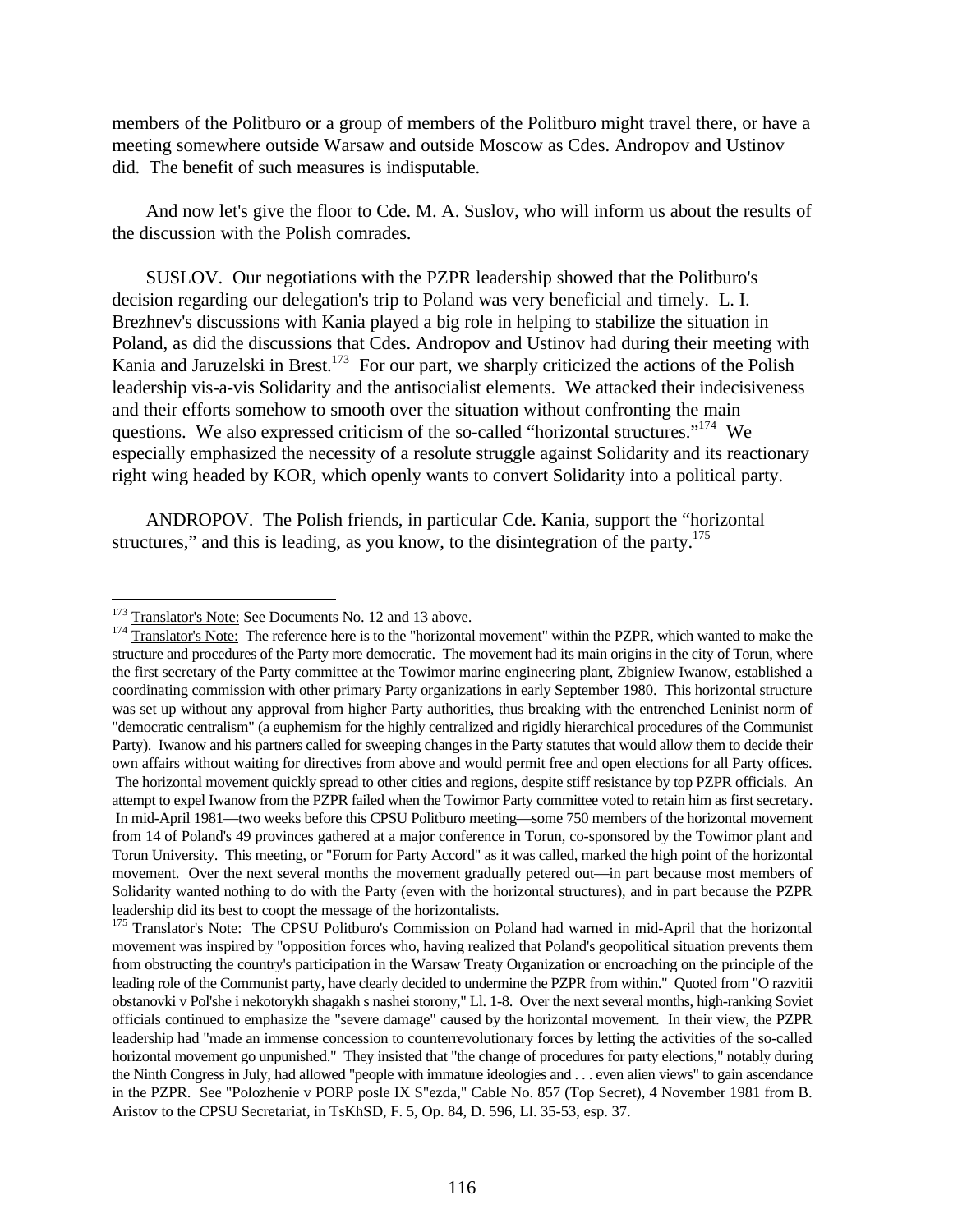SUSLOV. Unquestionably, the "horizontal structures" are creating total disorder in the organizational structure of the PZPR and are completely at odds with Leninist organizational principles for the structure of a Marxist-Leninist party. Taking part in the discussions were Cdes. Kania and Jaruzelski, members of the Politburo, and also the secretaries of the Gdansk and Katowice provincial committees. All of them thanked the CPSU CC and especially L. I. Brezhnev for their constant concern and assistance.

BREZHNEV. Their plenum, as far as I know, is now under way.

SUSLOV. Their plenum ended today — early this morning.<sup>176</sup> With regard to our advice that that they not exclude Olszowski, Grabski, and other comrades from the plenum, they heeded it. Our criticism is having a definite influence on the Polish leadership, particularly on matters connected with preparations for the congress and on other matters.<sup>177</sup> Of course, the Polish leadership must have a distinct degree of trust in us, and we, too, must have a certain degree of trust in them. To be sure, it's impossible to have much faith in what they promise they'll do, but even so we must somehow, on certain matters, support and encourage them.

BREZHNEV. In general there can be little trust in them because even though they listen to us, they don't do what we recommend.

RUSAKOV. I must say that L. I. Brezhnev's meeting with the Polish friends was of exceptionally great importance. Likewise, the meeting and discussions involving Cdes. Andropov and Ustinov played a big role, as did the series of telephone conversations with Kania. All of these played a positive role. I'm certain that the situation in Poland would be significantly worse if these discussions had not taken place. Their plenum finished today at 5:00 a.m. Very harsh criticism was directed at the leadership, in particular at Cde. Kania. After the plenum, at a conference of provincial committee secretaries, Cde. Kania was subject to further harsh criticism.

BREZHNEV. If the comrades have no other proposals, it should be possible to adopt

<sup>&</sup>lt;sup>176</sup> Translator's Note: Suslov is referring to the PZPR Central Committee's Tenth Plenum, which began the previous day (29 April). The plenum set a date of 14 July for the opening of the PZPR's Extraordinary Ninth Congress. In addition, two workers—Zygmunt Wronski and Gerard Gabrys —were appointed to the PZPR Politburo.

<sup>&</sup>lt;sup>177</sup> Translator's Note: Soviet efforts to shape the nature of the PZPR's Ninth Congress took more direct forms as well. On 23 April 1981 the CPSU Politburo approved the Suslov Commission's recommendations to "dispatch a working group from the CPSU Organizational-Party Work Department to Poland in May and June 1981 for consultations on matters concerning preparations for the PZPR's Extraordinary Ninth Congress" and to order three CPSU Central Committee departments to "analyze the draft theses for the PZPR Congress, the draft PZPR statutes, and the drafts of other [Polish] documents, as well as the status of organizational preparations for the Congress, and relay appropriate recommendations [about these matters] to the CPSU Central Committee." The CPSU Politburo also approved the Commission's recommendation to bring a large number of Polish officials to the Soviet Union in the spring of 1981 for further consultations and "joint work" in the leadup to the PZPR Congress. See "Plan meropriyatii po okazaniyu rukovodstvu PORP v organizatsionnom i ideologicheskom ukreplenii partii," Ll. 9-11. Evidently, Soviet leaders wanted to establish tighter control over the PZPR by reviewing (and, if necessary, modifying or rewriting) all key documents for the party congress and other activities. Their intention presumably was to devise an arrangement similar to the planning for martial law in Poland, which was being closely monitored and supervised by high-ranking Soviet officials.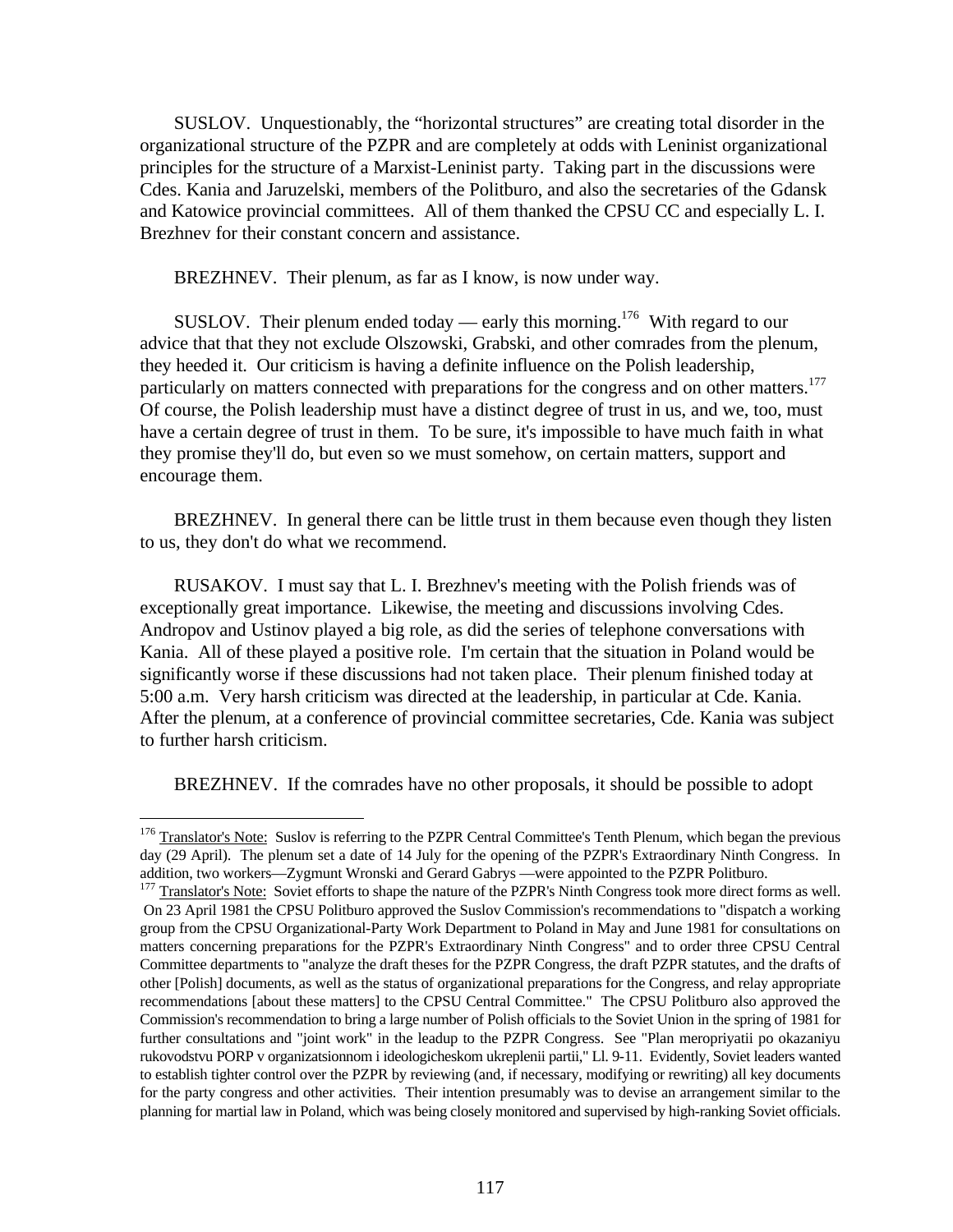the following proposals.

First, to approve our delegation's activities during its visit in Warsaw.

Second, to instruct the Commission on Poland to continue actively following events in the PPR and occasionally to inform the CC Politburo. If necessary, the Commission should submit appropriate recommendations on these events. $178$ 

Third, Cdes. Suslov and Rusakov recommend that we support the request by Cde. Kania and Cde. Jaruzelski to employ the unutilized capacity of PPR enterprises. I think we should instruct the USSR Council of Ministers to examine this question.

And finally it is suggested that we inform leaders of the fraternal parties of the countries of the socialist commonwealth about the negotiations that were held in Warsaw and prepare an informational update for the party aktiv of the CPSU.<sup>179</sup>

EVERYONE. Agreed.

The decree is adopted.

<u>.</u>

[*Source: TsKhSD, F. 89, Op. 42, D. 42*]

 $178$  Translator's Note: Further recommendations by the Suslov Commission were intended as follow-ups to the two reports submitted to the CPSU Politburo on 16 April 1981 and approved by the Politburo a week later (see annotation in Document No. 13 *supra*).

<sup>&</sup>lt;sup>179</sup> Translator's Note: This report, "Informatisya TsK KPSS o sobytiyakh v Pol'she," 2 May 1981 (Top Secret), is covered in TsKhSD, F. 5, Op. 77, D. 107.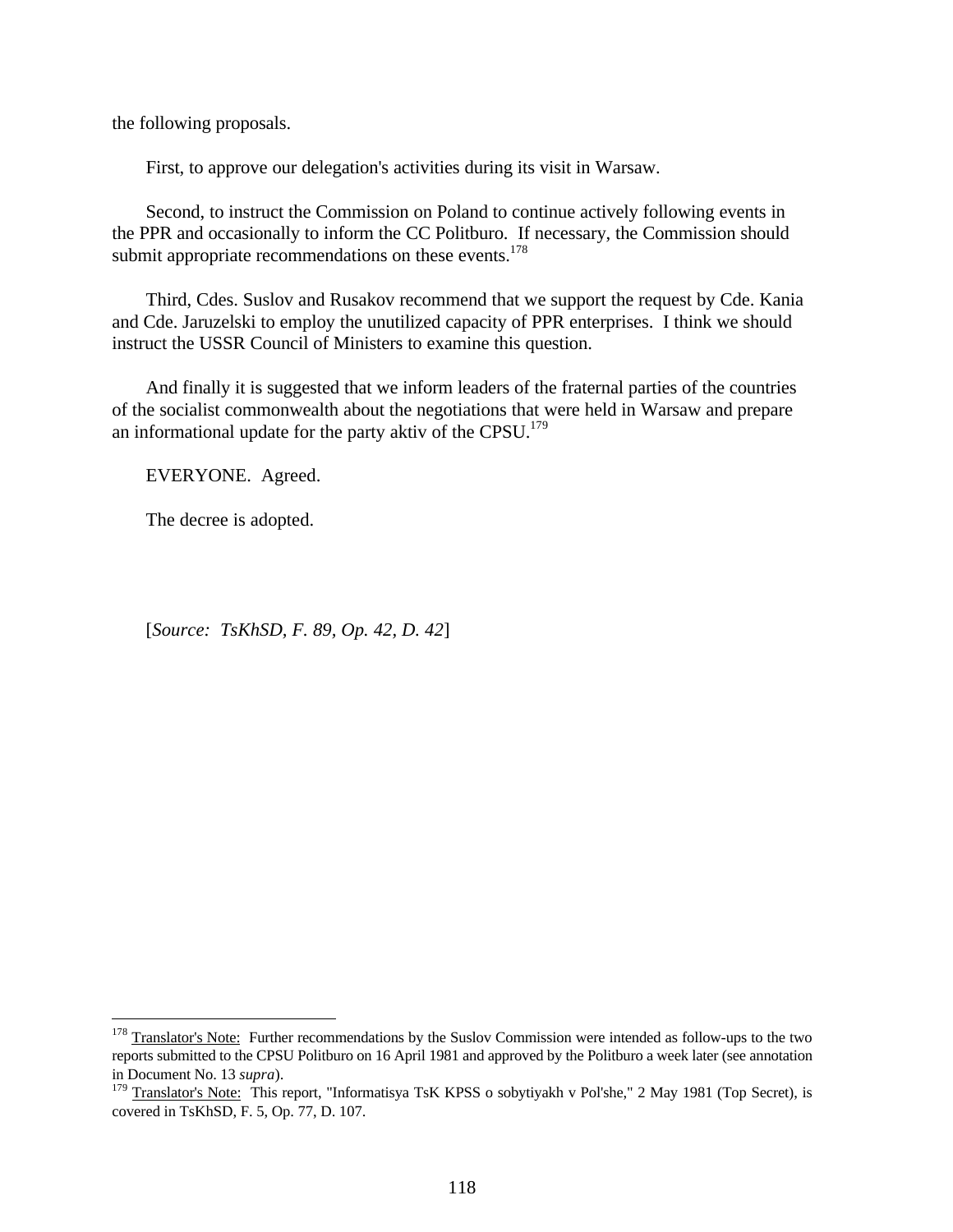### DOCUMENT No. 15

Top Secret Single Copy (Working Notes)

### SESSION OF THE CPSU CC POLITBURO

### 18 June 1981

Cde. L. I. BREZHNEV presiding.

Also taking part: Cdes. Yu. V. Andropov, M. S. Gorbachev, V. V. Grishin, A. A. Gromyko, A. P. Kirilenko, A. Ya. Pel'she, M. A. Suslov, N. A. Tikhonov, D. F. Ustinov, K. U. Chernenko, P. N. Demichev, V. V. Kuznetsov, B. N. Ponomarev, I. V. Kapitonov, V. I. Dolgikh, K. V. Rusakov

. . . .

 $\overline{a}$ 

### 12. On Cde L. I. Brezhnev's Information About His Discussion with Cde. S. Kania

BREZHNEV. As you know, for a long time I didn't want to speak with Kania, but he was determined to have a conversation. From Friday until Monday he was calling every day. Then, on Tuesday, the 16th of June, I couldn't any longer avoid having a conversation, so I linked up with him, as had been arranged with the members of the CPSU CC Politburo. I had a conversation with him about matters that were discussed with the members of the Politburo.<sup>180</sup>

After mutual greetings, Kania began expressing his gratitude for the letter sent by the CPSU CC to the PZPR CC.<sup>181</sup> He said that they value this letter as a new token of the CPSU

<sup>&</sup>lt;sup>180</sup> Translator's Note: For a summary of Kania's version of the phone call, as presented to the PZPR Politburo on the same day as this CPSU Politburo meeting, see "Protokol Nr. 100 z posiedzenia Biura Politycznego KC PZPR 18 czerwca 1981 r.," 18 June 1981 (Secret), reprinted in Wlodek, ed., *Tajne Dokumenty Biura Politycznego*, esp. pp. 406- 407.

<sup>&</sup>lt;sup>181</sup> Translator's Note: The reference here is to a letter dated 5 June 1981, which claimed that "S. Kania, W. Jaruzelski, and other Polish comrades" were still pursuing a "policy of capitulation and compromise." The letter warned that the Soviet Union "will not leave fraternal, socialist Poland in the lurch." See "List Komitetu Centralnego KPZR do Komitetu Centralnego PZPR," *Trybuna Ludu* (Warsaw), 6-7 June 1981, pp. 1, 6. For more on the Polish leadership's reactions to the letter, see "Protokol Nr. 97 z posiedzenia Biura Politycznego KC PZPR 6 czerwca 1981 r.," 6 June 1981 (Secret), reprinted in Wlodek, ed., *Tajne Dokumenty Biura Politycznego*, pp. 381-396. See also Kania's and Jaruzelski's accounts in *Zatrzymac konfrontacje*, pp. 154-169; and *Stan wojenny dlaczego*, pp. 152-156, respectively. The CPSU Politburo ordered lower-level party and state organizations throughout the Soviet Union to apprise all party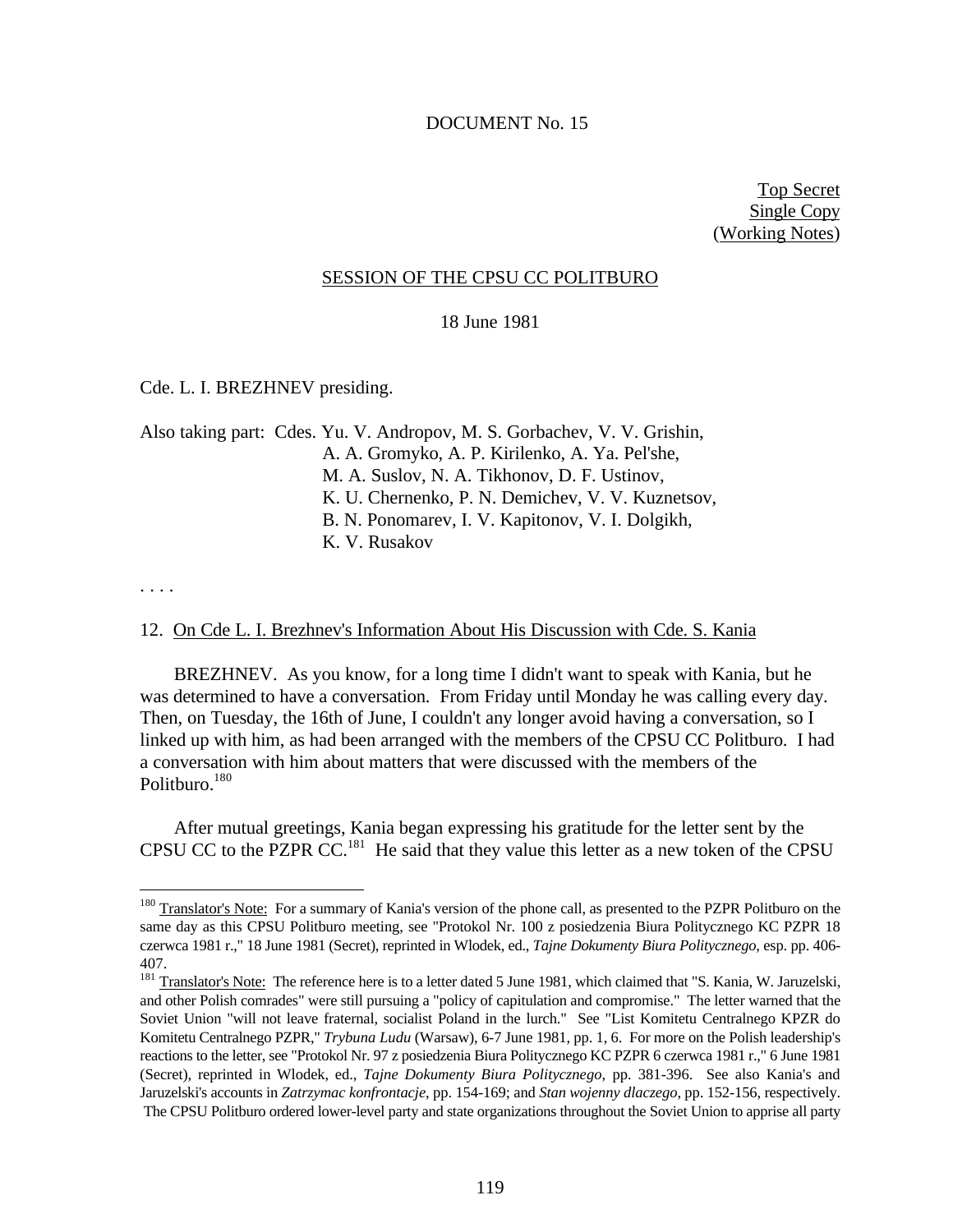CC's concern about the fate of socialism in Poland and about our relations. According to Kania, this letter is highly influential and useful.

Kania then described the plenum and the decisions adopted there.<sup>182</sup> And he again emphasized the influence of our letter on the mood of the participants in the plenum. He himself, that is, Kania, declared at the plenum that the CPSU CC has every right to react this way, and that there is sufficient reason to react in precisely this fashion.

With regard to the plenum, it, according to Kania, featured a lot of criticism. The discussion at the plenum was heated and far-reaching. All the speakers at the plenum endorsed the letter from the CPSU CC. Criticism of the PZPR Politburo and leadership overall was extensive. A question was even raised about a vote of confidence.<sup>183</sup> The plenum voted by a majority not to make any changes in the leadership until the Party congress. Kania assured me that he and the comrades who spoke at the plenum are determined to ensure that the congress is conducted as a congress of a Marxist party should be. Further efforts are under way to mobilize and energize PZPR members in the struggle against antisocialist forces.

Kania also briefly recounted the speech Jaruzelski had delivered at the Sejm. He emphasized that the speech had promised a firmer rebuff to the counterrevolution.

<u>.</u>

At this point I couldn't restrain myself and said to him: Comrade Kania, how many times have I spoken with you about such things since the very start of this long, drawn-out affair? The whole time I told you what must be done and said that you couldn't respond to counterrevolutionary activities through words alone.<sup>184</sup>

members and state workers of the letter's contents, and to report back to Moscow on the reactions they encountered. The informational meetings and reports from subordinate bodies were completed by mid-June, and from then on the letter was a definitive codification of Soviet concerns and objectives. See the important documents about this process in TsKhSD, F. 5, Op. 84, D. 76, Ll. 1-39.

<sup>&</sup>lt;sup>182</sup> Translator's Note: The PZPR Central Committee 's Eleventh Plenum on 9-10 June was convened specifically to discuss the CPSU Central Committee's letter.

<sup>&</sup>lt;sup>183</sup> Translator's Note: A hard-line member of the PZPR Politburo, Tadeusz Grabski, tried to use the Soviet letter as a pretext to get rid of Kania. Grabski's effort to orchestrate a vote of no-confidence in Kania was ultimately rebuffed, but Kania had to expend a good deal of political capital to survive. The maneuvering by Grabski and other Polish hardliners raised questions about the Soviet leadership's motives for sending the letter. Some observers concluded that the letter, with its harsh criticism of Kania's and Jaruzelski's performance, was part of a deliberate—albeit unsuccessful attempt by Moscow to help the PZPR's "healthy forces" undermine their moderate colleagues before the Ninth Party Congress. Among those who now subscribe to this view are both Kania and Jaruzelski; see *Zatrzymac konfrontacje*, pp. 154-169; and *Stan wojenny dlaczego*, pp. 152-156. Substantial documentation is available to support their conclusions. See, for example, "Vermerk uber das Treffen der Genossen Leonid Il'ic Breznev, Erich Honecker und Gustav Husak am 16. Mai 1981 im Kreml in Moskau," 18 May 1981 (Top Secret), in SAPMDB, ZPA, vorl. SED 41599; "Fernschreiben Honeckers an die I. Sekretare der Bezirksleitungen der SED vom 6. Juni 1981," 6 June 1981 (Top Secret), in SAPMDB, ZPA, J IV 2/2/A-2403; and "Arbeitsprotokoll Nr. 7/81 der Politburositzung vom 9.6.1981," 9 June 1981 (Top Secret), in *ibid.*. See also Voronkov, "Sobytiya 1980-1981 gg. v Pol'she," pp. 106-107.

<sup>&</sup>lt;sup>184</sup> Translator's Note: Brezhnev's comments here echo the sentiments expressed in a Soviet diplomatic cable to the CPSU Politburo in late May: "We consider it imperative to inform you of dire reports coming in from highly reliable and trustworthy sources, who request that we convey to you how grave the situation in [Poland] has become, so grave indeed that it might bring about the destruction of the socialist order in Poland. Attacks against the MO [Public Police] and SB [Security Service] have reached a decisive phase. . . . We must frankly report that the current leaders of the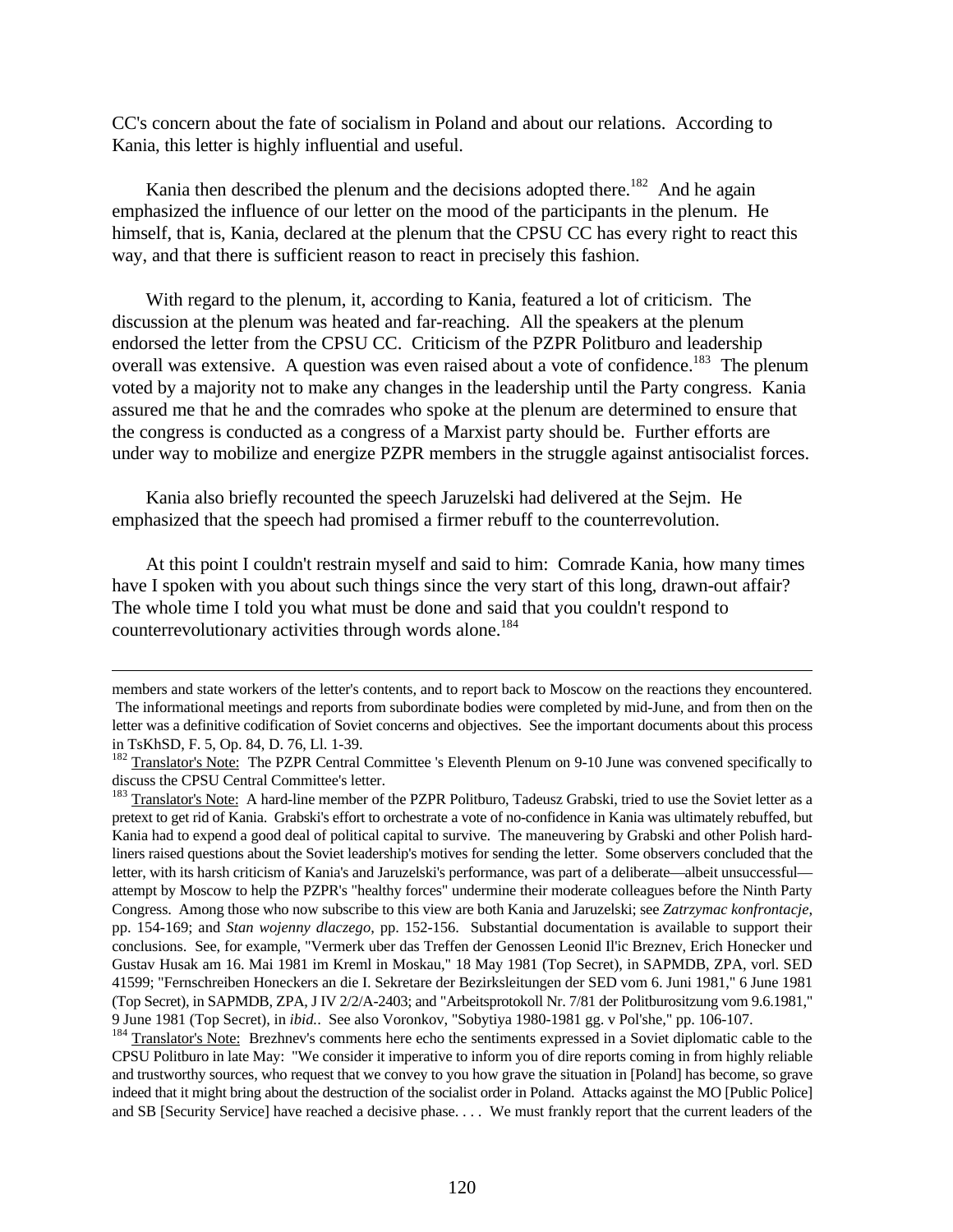Kania agreed with this. He noted that after the plenum there had been fewer hostile actions and fewer provocative incidents. Even Walesa had said they must pursue a different strategy.

In short, Kania believes that conditions for the Party's struggle have improved, and that now the main thing is to restore order in the mass media. They approved a decision to dismiss the head of the CC Department for the Press, Radio, and Television, Klasa.<sup>185</sup> A decision also was approved to dismiss the chairman of the Committee on Television and several editors.<sup>186</sup> There will be other decisions as well. They are beginning to hold a trial for Moczulski.<sup>187</sup>

 $\overline{a}$ 

<sup>186</sup> Translator's Note: A new chairman of the State Committee on Radio and Television, Wladyslaw Loranc, was appointed in July 1981. He had long been a hardline party loyalist.

<sup>187</sup> Translator's Note: Leszek Moczulski, a radical political dissident and former journalist, was one of the founders of the Movement for the Defense of Human and Civil Rights (ROPCiO) in March 1977 and the Confederation for an Independent Poland (KPN) in September 1979. Under his leadership, KPN emerged as one of the boldest anti-Communist groups in Poland in 1980. He was arrested in August 1980 along with several prominent members of KOR for encouraging "anti-state actions" (i.e., the strikes), but he was temporarily released in accordance with the Gdansk agreement. On 24 September 1980, Moczulski was re-arrested on charges of "slandering the dignity of the Polish People's Republic" because of an interview he gave to *Der Spiegel* in which he affirmed that KPN's goal was to establish a multiparty system, overthrow Communism, and free Poland of Soviet domination. The KOR dissidents had all been released, but Moczulski and three other KPN officials were kept in prison. On 5 June 1981, the same day that the PZPR Central Committee received a stern letter from the Soviet authorities, the Polish Supreme Court ruled that Moczulski and his colleagues should be released pending trial. As it turned out, Moczulski remained in prison for the next two years despite not having been convicted of anything. In October 1982 he and three other KPN leaders were

party and government [in Poland] do not want to resort to any decisive measures and are unwilling to do anything concrete to put an end to the patently anti-socialist, anti-Soviet actions of right-wing forces. Malicious anti-Sovietism is waxing ever larger. . . . The creation of Solidarity branches in the MO is the beginning of the political end of People's Poland. It should be underscored that in the coming 2-3 weeks, all will be decided: Either there will be a turnaround in the policy adopted by the leadership of the [Polish] party, or events similar to those at other times in Hungary and Czechoslovakia will be repeated here." Quoted from "O trevozhnykh faktakh dal'neishego davleniya na organy Narodnoi militsii (MO)," Cable No. 94 (Top Secret), 27 May 1981, from G. Rudov, Soviet consul-general in Krakow, in TsKhSD, F. 5, Op. 84, D. 611, Ll. 2-3. According to Georgii Shakhnazarov (in an interview in Providence, RI, 7 May 1998), this cable was widely circulated within the central CPSU apparatus because of its crucial timing and its revelations about potential turmoil in the Polish police and security forces. Rudov followed up on the cable by transmitting documents to Moscow showing the "profound influence that Solidarity is exerting at every level of the MO." In Krakow, Katowice, Nowa Huta, and numerous other cities, he argued, "the police are under the full control of the new, independent unions." See Cable No. 101 (Secret), 16 June 1981, plus the accompanying documents, in TsKhSD, F. 5, Op. 84, D. 611, Ll. 4-16. His reports confirmed an earlier Soviet assessment, based on high-level sources in Warsaw, that "the situation in the [Polish] state security forces" had "changed a good deal" and that "only half of the forces would be willing to use weapons against the counterrevolution. The other half would remain neutral." Quoted from "O besede s chlenom TsK PORP t. Vron'skim," Ll. 27-28.

<sup>&</sup>lt;sup>185</sup> Translator's Note: On the dismissal of Jozef Klasa, see "Protokol Nr. 100 z posiedzenia Biura Politycznego KC PZPR 18 czerwca 1981 r.," p. 414. As is evident in numerous PZPR Politburo protocals collected in Wlodek, ed., *Tajne Dokumenty Biura Politycznego*, Klasa had been coming under sharp criticism for the past several months from Stefan Olszowski and Tadeusz Grabski, who were broadly responsible for ideological affairs. Yet ironically, it was Klasa who had publicly warned on 4 December 1980, at a time of acute tension with the Soviet Union, that if "socialism were to be endangered" and "authority were to pass from the hands of democracy [i.e., the PZPR] into the hands of antisocialist elements, Polish Communists would have both the right and the duty to ask for assistance from the Soviet Union and other [Warsaw Pact] countries." Klasa's post as head of the Central Committee department was taken over by Leslaw Tokarski, a close ally of Olszowski. Tokarski shifted the department back to a much more orthodox approach.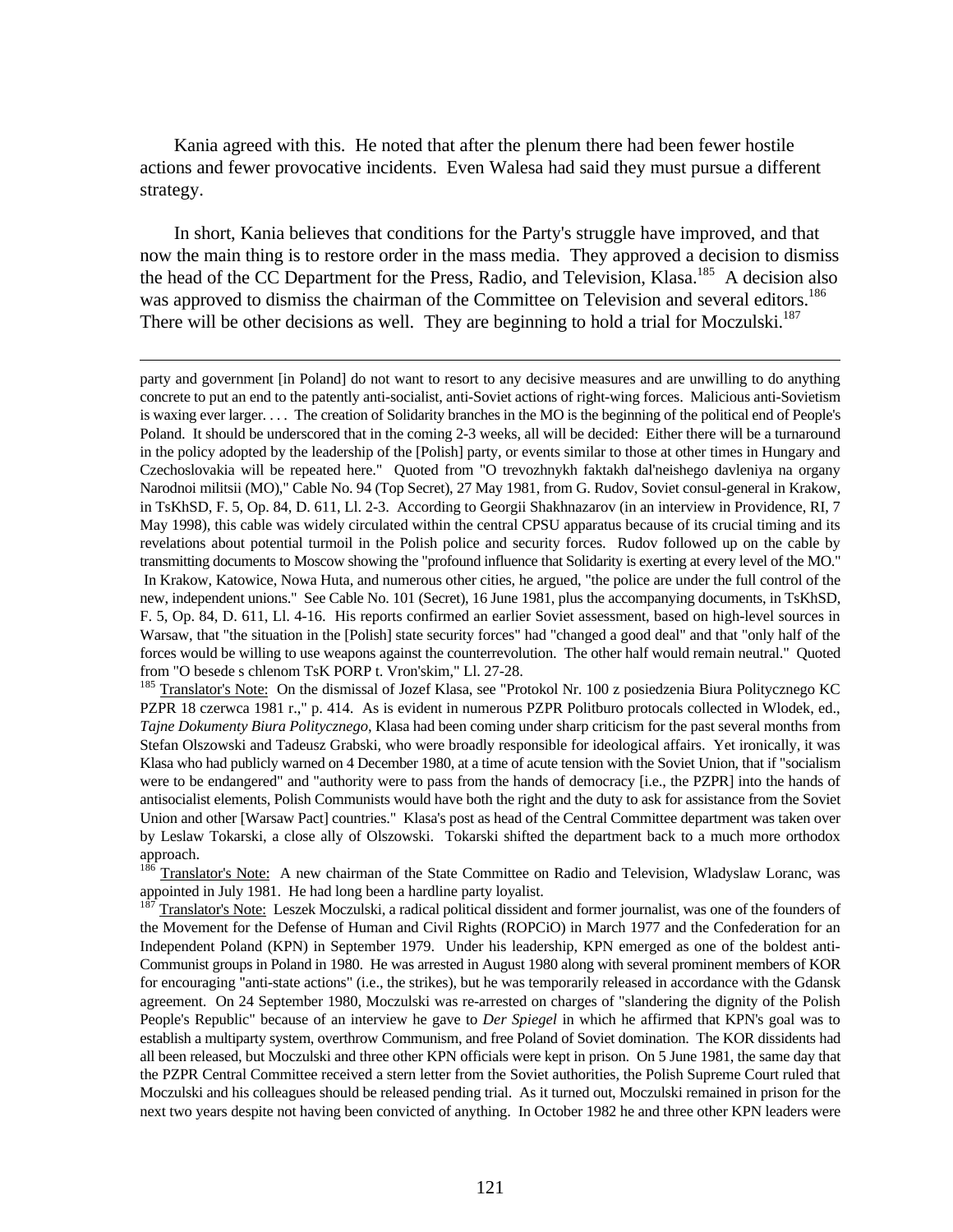On the question of Moczulski, I said to him: Comrade Kania, you've been bothering with Moczulski for so long, and then you had him under arrest and decided to release him.<sup>188</sup> Now you're beginning a trial again. What's next?

Next, said Kania, we will try him according to the law and send him again to prison. He will receive what he deserves.

According to Kania, their conferences have now begun to proceed better and in a healthier atmosphere. The influence of the plenum and of the letter from the CPSU CC is evident. In particular, the party conference in Krakow passed off well.

They also will be rectifying the matter of workers' representation at the congress to ensure that the congress is Marxist-Leninist.<sup>189</sup> A course has been adopted toward strengthening discipline in the Party and state institutions and toward bolstering unity.

I said to him that this is very good. Everything that we want to say to you about the situation in Poland and about our alarm over the fate of the PZPR and the cause of socialism — all this is expressed in the letter from the CPSU CC. I see no need to return anew to this. You yourself, no doubt, understand this. I will, I continued, say only one thing: The policy of endless concessions to the counterrevolution has proven utterly bankrupt.<sup>190</sup>

If you don't succeed in achieving a turnaround in the political situation by the time of the Party Congress, you will ruin both the congress and the Party itself, giving power with your own hands to the enemy. That's where matters stand now. And it's time, finally, for you to understand that. I say this to you as a comrade.

Kania fully agreed with this.

<u>.</u>

I then said to him the following: At the plenum there was no shortage of proper words.

finally convicted of having sought to overthrow the Communist system by force and were sentenced to seven years in prison.

<sup>&</sup>lt;sup>188</sup> Translator's Note: Brezhnev is referring here to the provision in the Gdansk accord requiring the release of Moczulski and other dissidents who had been arrested during the strikes.

<sup>&</sup>lt;sup>189</sup> Translator's Note: The reluctance of blue-collar workers to seek election as delegates to the Ninth Party Congress had caused dismay within the PZPR. The vast majority of workers were pinning their hopes on Solidarity rather than the Party, and thus they eschewed all activities connected with the PZPR. When it turned out that only 20 percent (393 of 1,964) of the delegates to the Congress were blue-collar workers, PZPR officials called for new steps to ensure that workers would no longer "feel like strangers in the Party's ranks." See "Nie ma partii robotniczej bez wladzy robotnikow," *Trybuna Ludu* (Warsaw), 26 June 1981, p. 3.

<sup>&</sup>lt;sup>190</sup> Translator's Note: This message was reiterated over the next few days in the Soviet press. On 21 June, the main Soviet military newspaper, *Krasnaya zvezda*, featured a lengthy article by Marshal Kulikov ("Obuzdat' sily agressii," p. 2), which cited the CPSU Central Committee letter and reaffirmed the Warsaw Pact's determination to suppress "counterrevolutionary forces in Poland who are striving to tear this country out of the socialist commonwealth." Two days later, the CPSU daily *Pravda* carried a TASS dispatch ("Otchetno-vybornaya kampaniya v PORP," p. 4) warning that any change in "Poland's status as a socialist country" would endanger "the security of [the USSR's] borders and the independence and sovereignty of the Polish People's Republic."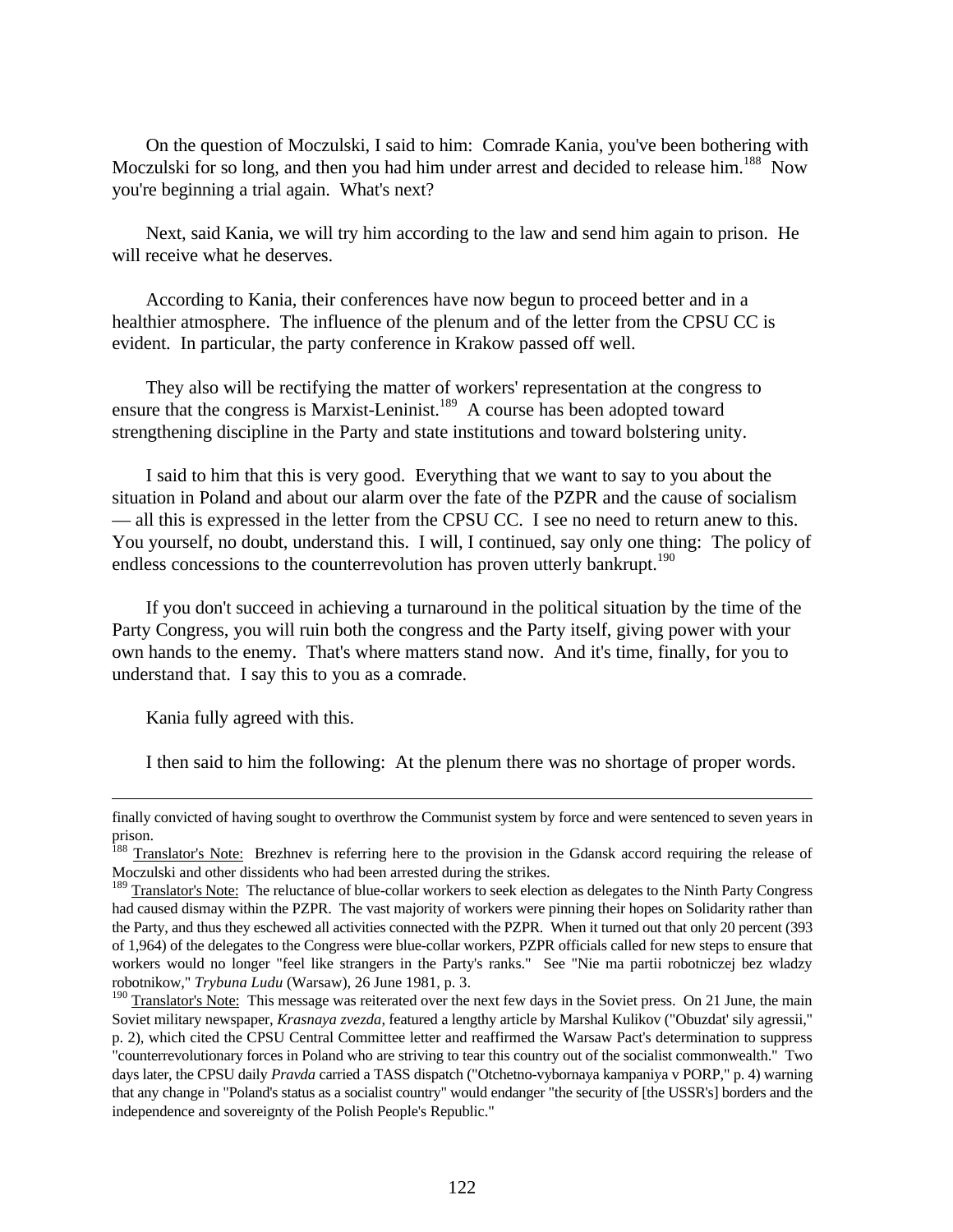There were many such words in the plenum's resolution, too. However, the main thing now is not words, but action and practical work. You yourself, Stanislaw, declared that you must begin acting right away, beginning the very next day.<sup>191</sup> Let's see what will come of this. It was time for you to take action long ago.

In my view, I said to him, an important question has arisen in connection with the plenum. There were, according to what I was told, many speeches there at various levels expressing criticism of the Politburo for its indecisiveness in the struggle against antisocialist forces. Was this so, I ask?

It was, Leonid Il'ich, Kania answers. There was very serious criticism.

Well, now, Comrade Kania, this is a serious symptom that evidently reflects the mood of a substantial portion of the Party membership, and it would be exceedingly dangerous if someone or other on this basis were to try to settle personal scores.

With the congress so near, I said, it's especially important to maintain the combat readiness of the Politburo as a collective entity, which serves as the headquarters of the party and which operates on the basis of Marxist-Leninist principles. That's what I wanted to say to you in response. It's necessary to preserve unity within the Politburo. And then, I again repeat to you, it would be very dangerous if someone on this basis were to try to settle personal accounts.<sup>192</sup>

 $191\,$ Translator's Note: Fittingly enough, the Polish authorities did take an important step the day after this CPSU Politburo meeting. On 19 June, Jaruzelski convened a meeting of the KOK to review legislation and other items that had been compiled over the previous few months, including drafts of directives for "the protection of state security and public order," regulations for a legal system under martial law, parliamentary resolutions, State Council decrees, and a number of press releases and public announcements. The Committee approved the drafts and ordered further work to be done, which was largely completed by the end of August. The KOK also affirmed its "normative-organizational" readiness to impose martial law within 48 hours after the final political decision was made. See "Protokol z posiedzenia Komitetu Obrony Kraju w dniu 19.6.1981," 19 June 1981 (Top Secret), in CAW, Teczka Sygn. 38.

<sup>192</sup> Translator's Note: The phrase "settling of accounts" (*rozliczenie*) was used frequently within the PZPR in late 1980 and 1981 to refer to the need for reprisals against the former Gierek regime and against officials responsible for violent crackdowns in June 1956, March 1968, and December 1970 (see the ninth annotation in Document No. 8 above). In this case, however, Brezhnev is referring to the possibility of a broader settling of accounts at the PZPR's Extraordinary Ninth Congress in mid-July. The Soviet leader was concerned that Kania might retaliate against Grabski and others who had tried to oust him at the recently-concluded Central Committee plenum. Brezhnev's insistence that "unity within the [PZPR] Politburo must be preserved"—an ironic position considering that the CPSU Central Committee 's own letter had heightened the disunity among top Polish officials—was a signal to Kania that he should not seek to punish (or even remove) his hard-line critics. The same point was made by Soviet Foreign Minister Andrei Gromyko during a visit to Warsaw in early July 1981. Gromyko reported that "during the talks in Warsaw [he] warned Kania not to choose the path of revenge against comrades who, at Central Committee plenums and on other occasions, criticized the current PZPR leadership's tendency to make endless concessions to the anti-socialist forces." Quoted from "Information uber Gesprache des Mitgliedes des Politburos des ZK der KPdSU, Ministers fur Auswartige Angelegenheiten der UdSSR, Gen. A. A. Gromyko mit der Fuhrung der PVAP in Warschau am 3.-5. Juli 1981," 10 July 1981 (Top Secret), in SAPDMB, ZPA, DY 30/J IV 2/202/550, Bl. 35. In the end, Kania largely complied with Brezhnev's and Gromyko's wishes, despite the upheaval caused by the PZPR's new election procedures. The PZPR Politburo experienced a huge turnover at the Congress (only 4 of 15 members were retained) and two prominent hard-liners (Grabski and Andrzej Zabinski) were dismissed, but Stefan Olszowski (another notorious hard-liner) retained his post; and the new Politburo, as proposed by Kania and approved by the Central Committee, included two additional hard-liners: Miroslaw Milewski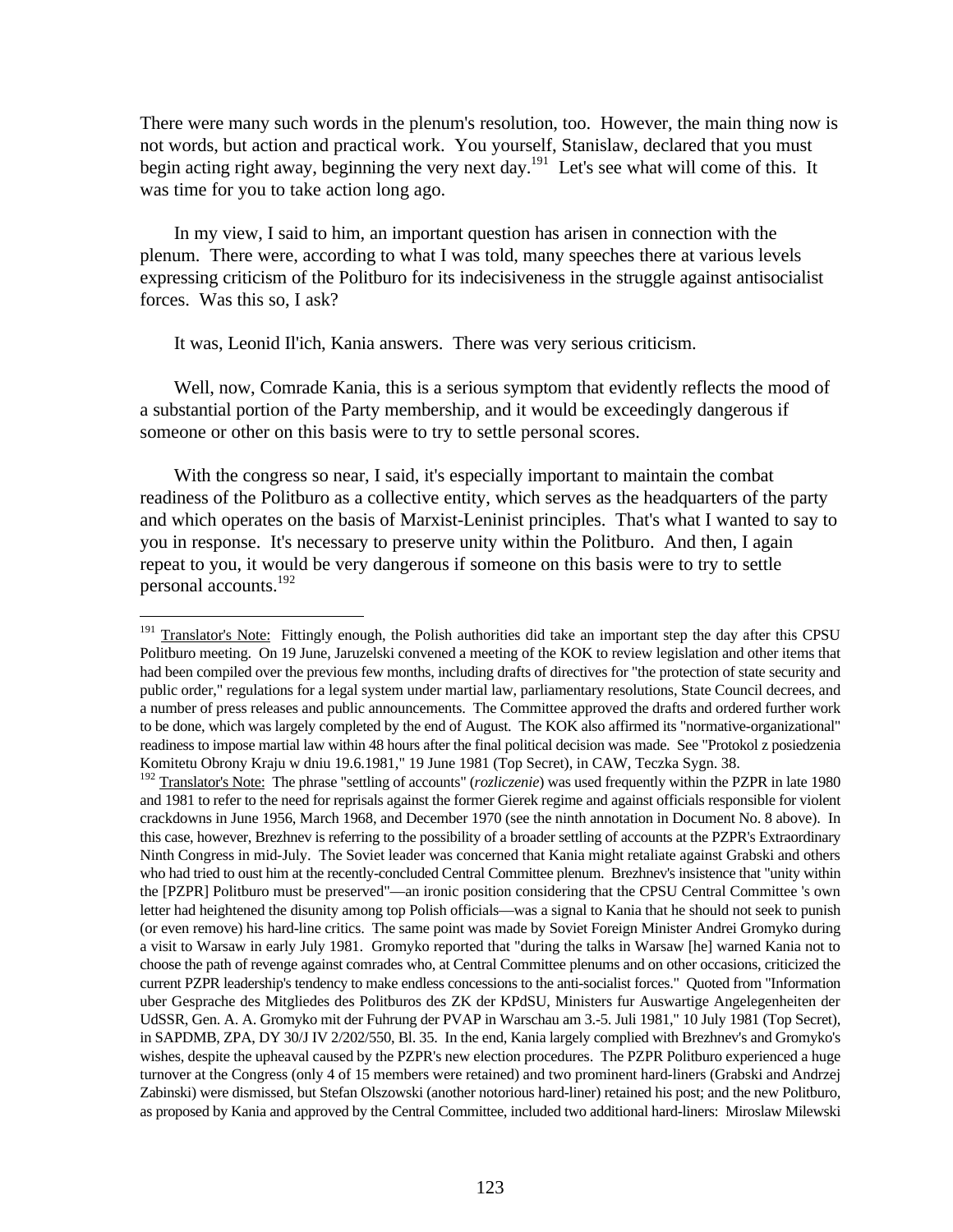At that point Kania said: "Leonid Il'ich, I don't fully understand what you mean."

Once again I repeated to him, using the same words, that it would be unacceptable to settle personal accounts. After that, Kania said he understood and had made note of it, and he said they all would act according to what he had been told.

Kania assured me that he would do everything in his power to fulfill our wishes, to which I replied: Time will tell. On that note we said goodbye.

As you see, the discussion did not take very long, but it was long on content. No doubt that was necessary. Let the comrades think it over. I think on one thing Kania is right, namely, that the letter from the CPSU CC positively influenced the healthy forces in the Party and brought a certain improvement in the whole atmosphere. Perhaps in the end they will think things over and begin to act more decisively. As they say, we shall see.

Do the comrades have any sorts of questions or comments? If not, let's approve this discussion.

EVERYONE. Agreed.

<u>.</u>

[*Source: TsKhSD, F. 89, Op. 42, D. 44*]

and Albin Siwak. (Siwak, in particular, had been an ultra hard-line critic of Kania's leadership.) Moreover, two key moderates on the earlier Politburo, Tadeusz Fiszbach and Mieczyslaw Jagielski, were among those who lost their jobs. On balance, then, the composition of the new PZPR Politburo, from Moscow's perspective, was no worse—and in many respects better—than it had been previously.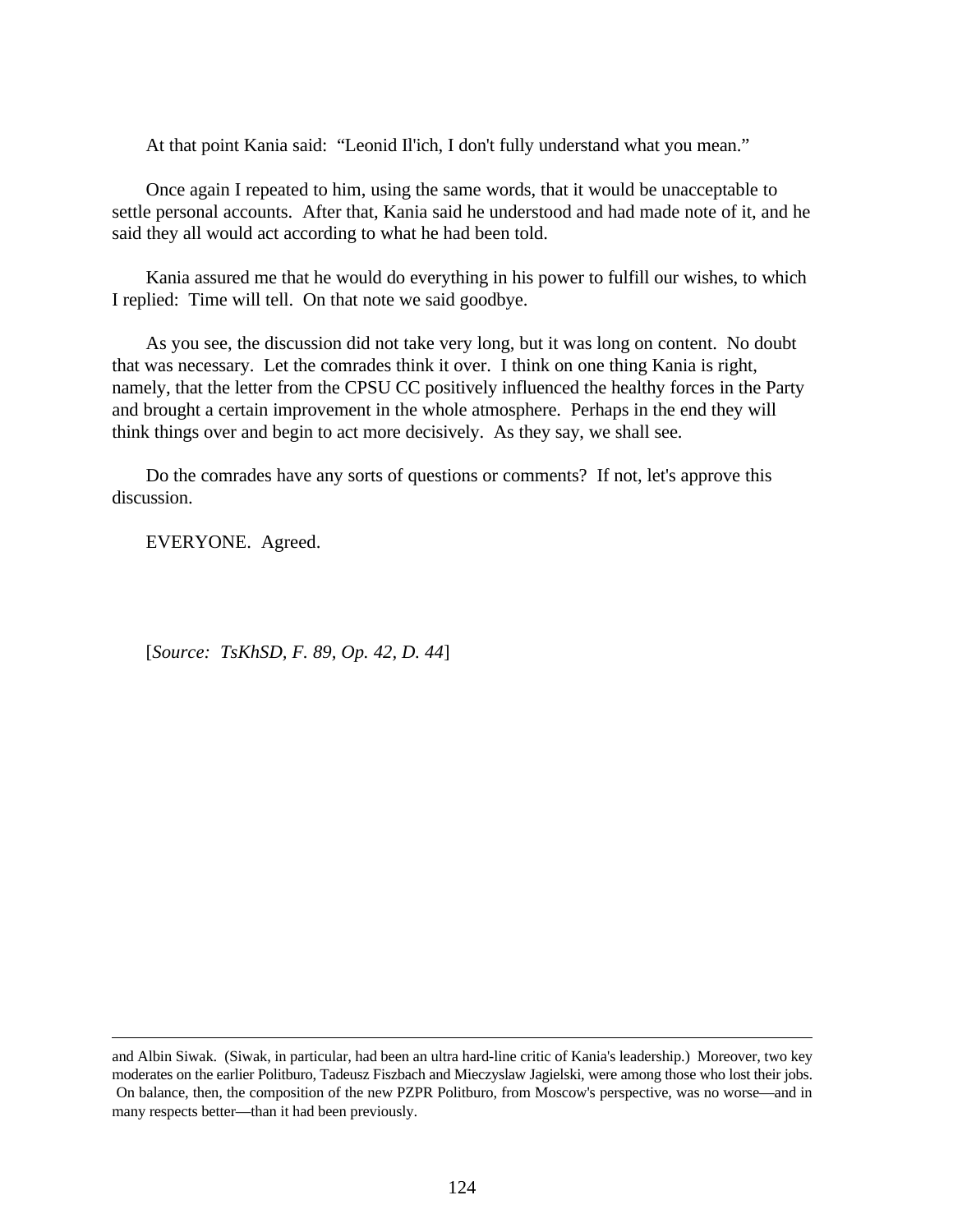#### DOCUMENT No. 16

## INFORMATION ABOUT CDE. L. I. BREZHNEV'S MEETING WITH CDES. S. KANIA AND W. JARUZELSKI<sup>193</sup>

On 14 August 1981 a meeting took place in the Crimea between the CPSU CC General Secretary and Chairman of the Presidium of the USSR Supreme Soviet, Cde. L. I. Brezhnev, and the PZPR CC First Secretary, S. Kania, and the PZPR CC Politburo member and Chairman of the PPR Council of Ministers, W. Jaruzelski.<sup>194</sup> Also taking part in the discussion were Cdes. A. A. Gromyko, K. U. Chernenko, and K. V. Rusakov.

The CPSU CC attached great significance to this meeting with the Polish leaders.

At the outset of the discussion, Cde. L. I. Brezhnev expressed great anxiety about where Poland is heading. You hoped, he said to Cdes. S. Kania and W. Jaruzelski, that events would begin to turn around in some definite way after the Congress.<sup>195</sup> But in actuality the situation has continued to deteriorate, and the counterrevolution is stepping up its onslaught.

<sup>&</sup>lt;sup>193</sup> Translator's Note: This document from the former SED archive is undated, but a handwritten note by Erich Honecker in the upper right-hand corner of the first page gives the date of 22 August 1981.

<sup>&</sup>lt;sup>194</sup> Translator's Note: This session was the final time that Brezhnev met with Kania before Kania was removed as PZPR First Secretary in October 1981. On 18 August, Kania and Jaruzelski provided a detailed account of their meeting with Brezhnev to the rest of the PZPR Politburo. Their summary of the talks is very similar to this Soviet transcript, but it makes a useful complement insofar as it mentions a separate meeting with Andrei Gromyko and gives a greater indication of what Kania and Jaruzelski each said to Brezhnev. (The Soviet transcript usually lumps the two together.) See "Protokol Nr. 3 z posiedzenia Biura Politycznego KC PZPR 18 sierpnia 1981 r.," 18 August 1981 (Secret), in Wlodek, ed., *Tajne Dokumenty Biura Politycznego*, esp. pp. 455-459. For Jaruzelski's and Kania's retrospective accounts of the talks, see Jaruzelski, *Stan wojenny dlaczego*, pp. 231-246; and Kania, *Zatrzymac konfrontacje*, pp. 189- 198.

<sup>&</sup>lt;sup>195</sup> Translator's Note: The "Congress" to which Brezhnev is referring is the Extraordinary Ninth Congress of the PZPR, held on 14-20 July 1981. For the proceedings, see *IX Nadzwyczajny Zjazd PZPR 14-20 lipca 1981 r.* (Warsaw: KiW, 1981). As noted above (in my final annotation to Document No. 15), the Congress was lively and boisterous, but in the end it gave Kania most of what he had sought. Brezhnev spoke by phone with Kania on 21 July, the day after the Congress ended. The Soviet leader maintained that "the Congress was a serious test of strength for both the PZPR and you [Kania] personally," and that it "highlighted the danger posed by opportunist forces." He warned Kania that "the counterrevolutionaries do not intend to relent in their attack," and he urged the Polish leader to take "decisive and consistent action to resolve the crisis and stabilize the situation. . . . You must yield no more ground." Brezhnev added that "the nature of Soviet-Polish economic, political, and other relations will depend on how things shape up in Poland," a thinly-veiled hint that Soviet economic largesse might not continue indefinitely. Kania assured Brezhnev that he would "do [his] best to overcome these difficulties" and to "seize the counterrevolution by the throat." For the time being, Brezhnev was willing to accept those assurances. See "Vermerk uber ein Telefongesprach des Generalsekretars des ZK der KPdSU, Genossen Leonid Il'ic Breznev, mit dem Ersten Sekretar des ZK der PVAP, Genossen Stanislaw Kania, am 21.7.1981," 21 July 1981 (Top Secret), in SAPMDB, ZPA, J IV 2/202-550. A copy of the transcript is also available in the Hungarian National Archive (Magyar Orszagos Leveltar), F. 5/832 o.e., ol. 20-24.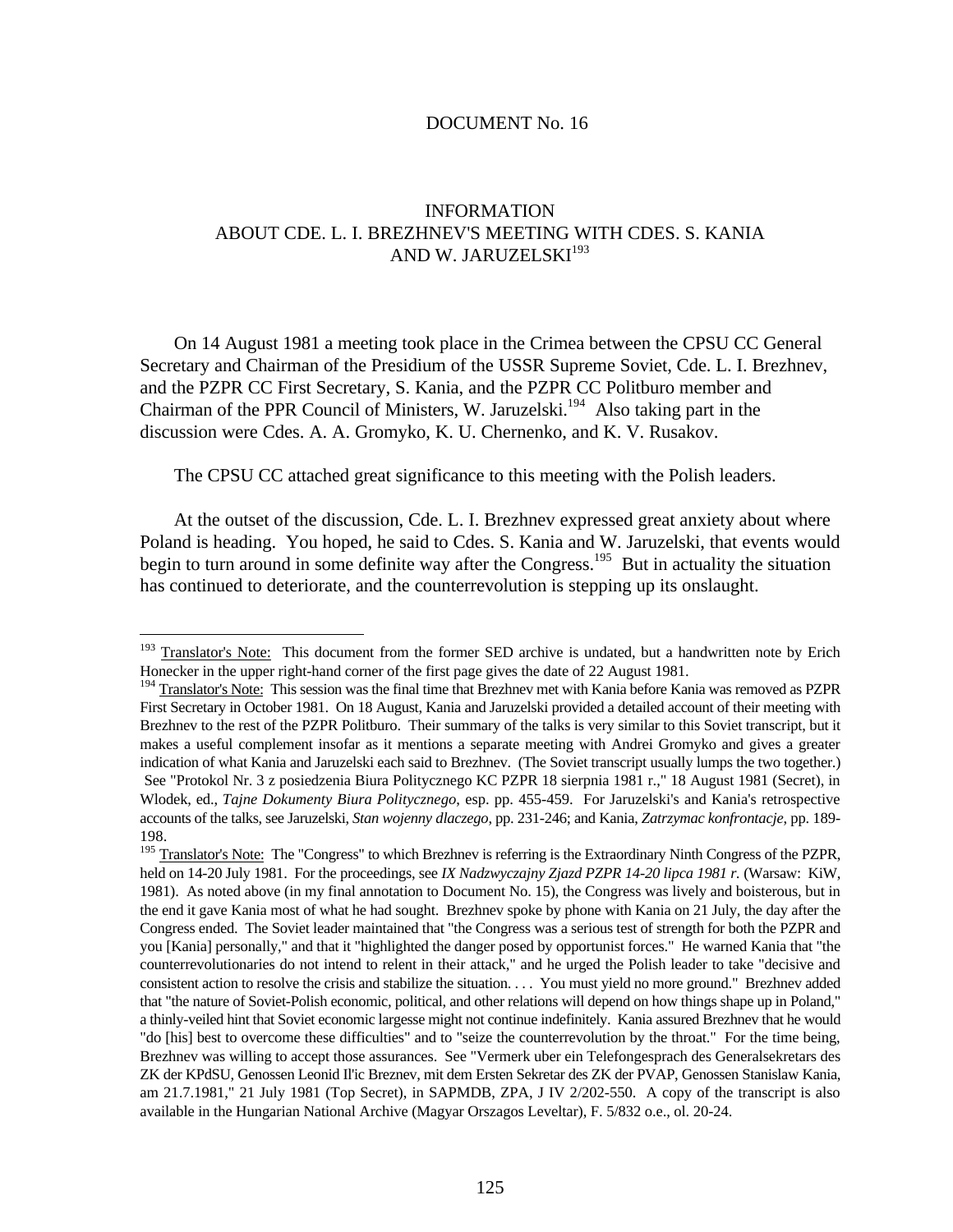All the steps taken by the CPSU and the Soviet Union throughout the Polish crisis were dictated exclusively by concern about the interests of socialist Poland. Cde. L. I. Brezhnev proposed in complete candor, as befits Communists, to speak about Polish affairs.

Cdes. Kania and Jaruzelski described the situation in the country and the party in substantial detail. They acknowledged that there is ample basis for the alarm that the leaders of the CPSU and other fraternal parties have expressed about the fate of socialism in Poland.

The Polish comrades emphasized the positive influence of the Extraordinary 9th Congress of the PZPR, after which, in their view, "the party can act more decisively." The PZPR leaders described the new composition of the Central Committee as "manageable." "A process of consolidation is currently under way in the PZPR. . . . An example of this can be seen in the 2nd plenum of the party's Central Committee, where the speeches were notable for their high quality, principled stances, and feeling of certainty," noted Cde. S. Kania.<sup>196</sup>

Referring to the PZPR's struggle to find a way out of the crisis, Cde. S. Kania declared in particular: "Today no one will say that the party does not see any way to overcome the crisis. The PZPR has a program, and today it is seizing the initiative."

Cdes. S. Kania and W. Jaruzelski strove to show that the line they have chosen is in complete accord with the specifics of the Polish situation and is giving a basis for speaking about initial successes on the road to political stabilization. As evidence that the situation is beginning to turn around, they cited the work of the 2nd Plenum of the PZPR Central Committee, the agreements with Solidarity at the LOT airline,<sup>197</sup> the prevention of street disturbances in Warsaw, and other such things.<sup>198</sup>

<sup>&</sup>lt;sup>196</sup> Translator's Note: The 2nd Plenum of the PZPR Central Committee was held on 11-12 August 1981 amidst a wave of public protests and strikes, which were threatening to elude the authorities' control. In his opening speech at the plenum, Kania denounced "adventurist groups in Solidarity's leading organs" who were driving the country inexorably toward a "bloody confrontation" and the "greatest national tragedy." He vowed that the party would "combat antisocialist forces" and "find a way to ensure that the streets remain quiet." Other members of the PZPR Politburo joined in the condemnation of Solidarity for its "counterrevolutionary statements" and "betrayal of workers' interests." The Central Committee as a whole urged the government to take "resolute action" to curb "disorder" and "anarchy." Quoted from *II Plenum Komitetu Centralnego PZPR 11/12 sierpnia 1981 r* (Warsaw: KiW, 1981), pp. 35, 161.

<sup>&</sup>lt;sup>197</sup> Translator's Note: Acute tensions emerged at Poland's LOT airline in the spring of 1981 when the government decided to install an Air Force general as LOT's new managing director, rather than accept a civilian candidate proposed by the airline's employees. Negotiations on the matter proved fruitless. On 9 July several thousand LOT employees staged a four-hour strike and threatened to walk out for the full day on 24 July unless the government met their demands. As the 24th drew near, the government finally agreed to resume talks, and Solidarity responded by urging the airline workers to postpone the strike. By early August, a tentative settlement had been reached that provided for a restructuring of the LOT administration, with input from workers regarding the appointment of a managing director. Although tensions at the airline persisted, Kania and Jaruzelski were largely justified in depicting the outcome favorably.

<sup>&</sup>lt;sup>198</sup> Translator's Note: Kania's and Jaruzelski's comments about these matters reflected their guarded optimism in the wake of a highly publicized meeting in Gdansk of Solidarity's National Coordinating Commission (*Krajowa Komisja Porozumiewawcza*, or KKP) on 10-12 August 1981. Although the union leaders had bitterly criticized the authorities for reneging on promises and for trying to blame Solidarity for all of Poland's economic woes, the resolutions and statements adopted at the meeting were construed by senior PZPR officials as an indication that "the KKP is returning to realistic thinking" and "is genuinely concerned about finding ways to overcome the crisis." Even so, it is difficult to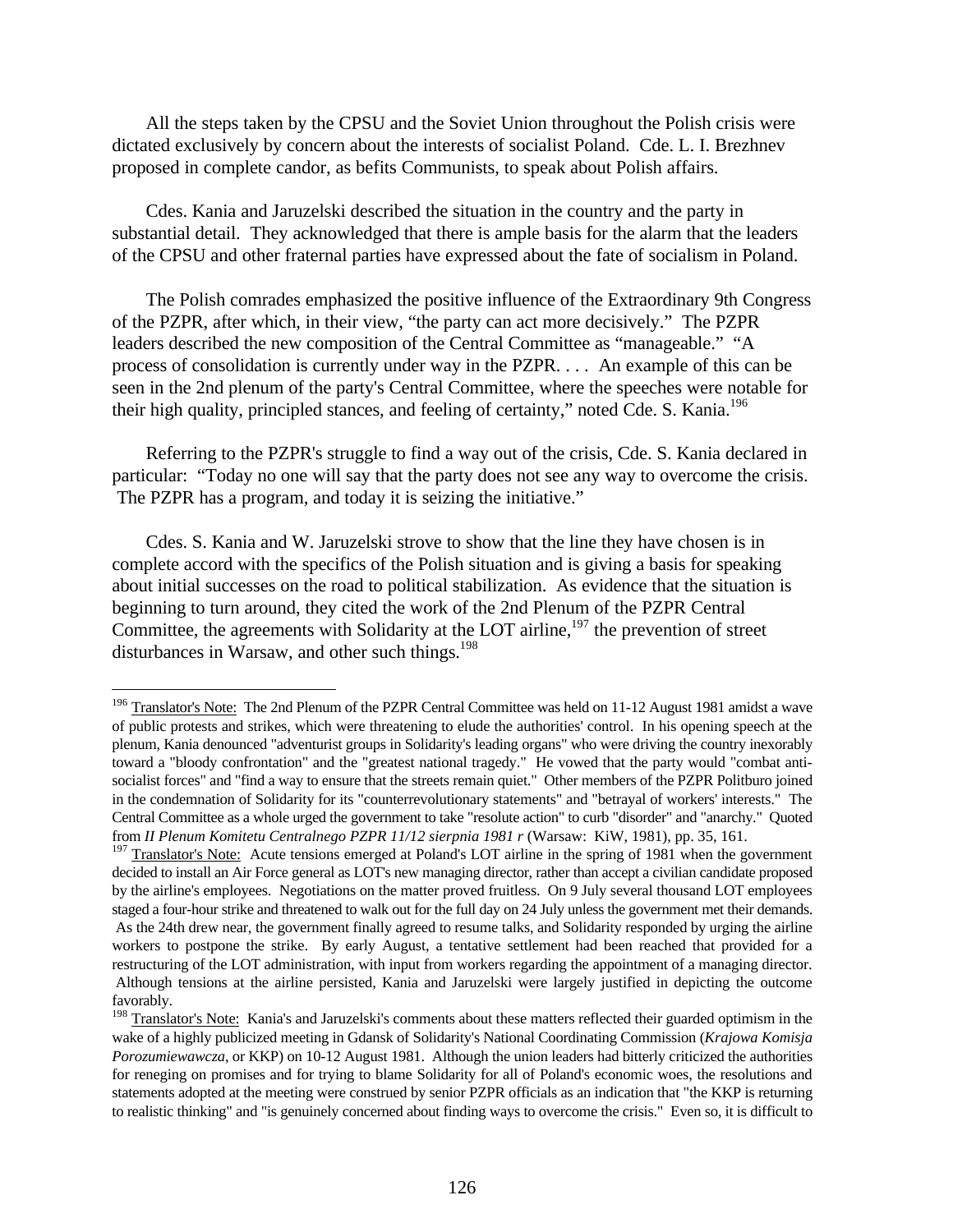The Polish leaders affirmed that every direct attack against the people's regime will be dealt a formidable rebuff. However, their statements obviously do not imply that they will immediately pursue a decisive, no-holds-barred confrontation with the political adversary and with the counterrevolution. Cde. S. Kania said: "We constantly intend to use the most decisive measures against the counterrevolution. But this will be possible only when popular support is guaranteed."

Cde. S. Kania spoke with satisfaction about the situation in the state security organs and the army, which "despite certain difficulties are both in very good shape."<sup>199</sup> Referring to

 $\overline{a}$ 

<sup>199</sup> Translator's Note: This represented a notable change from what Kania had been saying to Marshal Kulikov a few months earlier (see my annotations in Documents No. 11 and 12). It also was at odds with intelligence reports from senior KGB officials, who by late April 1981 were reporting that "the police organs have established ties with the Solidarity organization and are informing Solidarity about certain aspects of their activities as well as organizing joint efforts. . . . As a result of the work carried out by Solidarity, the activity of the [Polish] state security organs in the police has been curtailed." The same KGB official claimed that "Solidarity has been actively spreading propaganda among the population to discredit the state security organs and the citizens' police, which has disrupted their activities." Quoted from "Spravka," Dispatch No. 638 (Top Secret), 24 April 1981, and "Spravka," Dispatch No. 639 (Top Secret), 25 April 1981, from Lieutenant-Colonel O. P. Donchak, deputy head of the Ukrainian KGB's 7th Border Detachment for Intelligence, both in TsDAHOU, F. 1, Op. 25, Spr. 2235, Ll. 28-29 and 30, respectively. A high-level Soviet military delegation led by Kulikov and General Gribkov arrived in Warsaw on 8 August to confer with Jaruzelski and Siwicki about the "combat readiness of the Polish armed forces." See "Spotkanie W. Jaruzelskigo z W. Kulikowem," *Trybuna*

see how Kania and Jaruzelski could have legitimately claimed that they had "prevented street disturbances in Warsaw." Turmoil had spread through Poland in late July and early August after government officials announced on 23 July that prices for food and other consumer goods would be increased, and that meat rations would be reduced by nearly 20 percent in August and September. This announcement provoked a wave of "hunger marches" in Warsaw and other cities, as protesters denounced the government's action and demanded "living standards appropriate for a civilized country." Emergency talks between Solidarity and the government on 25 and 27 July brought a repeal of the cut in meat rations for September and some movement on other issues, but the limited agreement between the two sides was not enough to forestall a fresh round of protests and hunger marches. Talks between Solidarity and the government resumed on 3 August, albeit without any progress. On that same day, a strike alert was declared by 240 enterprises in Piotrkow Trybunalski wojewodztwo and by 56 enterprises in Radom wojewodztwo to protest food shortages and meat rationing. The renewed talks between Solidarity and the government on 3 August were further impeded by a large protest rally in Warsaw. The streets of the capital were nearly paralyzed on 3-4 August by a long column of trucks, buses, and municipal workers who were denouncing shortages of food and other staple goods. When the police barred the demonstrators from moving past the PZPR's headquarters near the intersection of Marszalkowska Street and Jerozolimskie Avenue, traffic came to a halt and a tense standoff ensued. Solidarity and the government broke off their negotiations, but returned to the table on 6 August amidst threats of widespread strikes. After the two sides were still unable to reach agreement, the Polish government released a statement on 7 August that "expressed profound concern about the street demonstrations organized by some local Solidarity branches, which threaten the state's security and public order." The authorities warned that "any further organization of street demonstrations, especially suicidal strikes," would pose a "grave danger." Although Kania and Jaruzelski may have hoped that an "Appeal" issued by Solidarity on 12 August would induce rank-and-file workers to eschew mass protests, there was no assurance of that by the time the Polish leaders conferred with Brezhnev on 14 August. The only thing of which they could be certain was that Solidarity's national organization had encouraged union branches in Warsaw, Gdansk, Katowice, Wroclaw, Bialystok, and Bydgoszcz to refrain from taking part in a "Star March" (*Marsz gwiazdzisty*) on 17 August, which was being organized by the Committee for the Defense of Prisoners of Conscience (RKOUP) to demand the "release of all political prisoners" in Poland, including Leszek Moczulski. (The Star March was so named because RKOUP activists were planning to march toward Warsaw from various directions, forming a starlike pattern that would converge in the capital on 22 August.) Solidarity's decision not to support the Star March helped avert what might have become a direct confrontation with the authorities.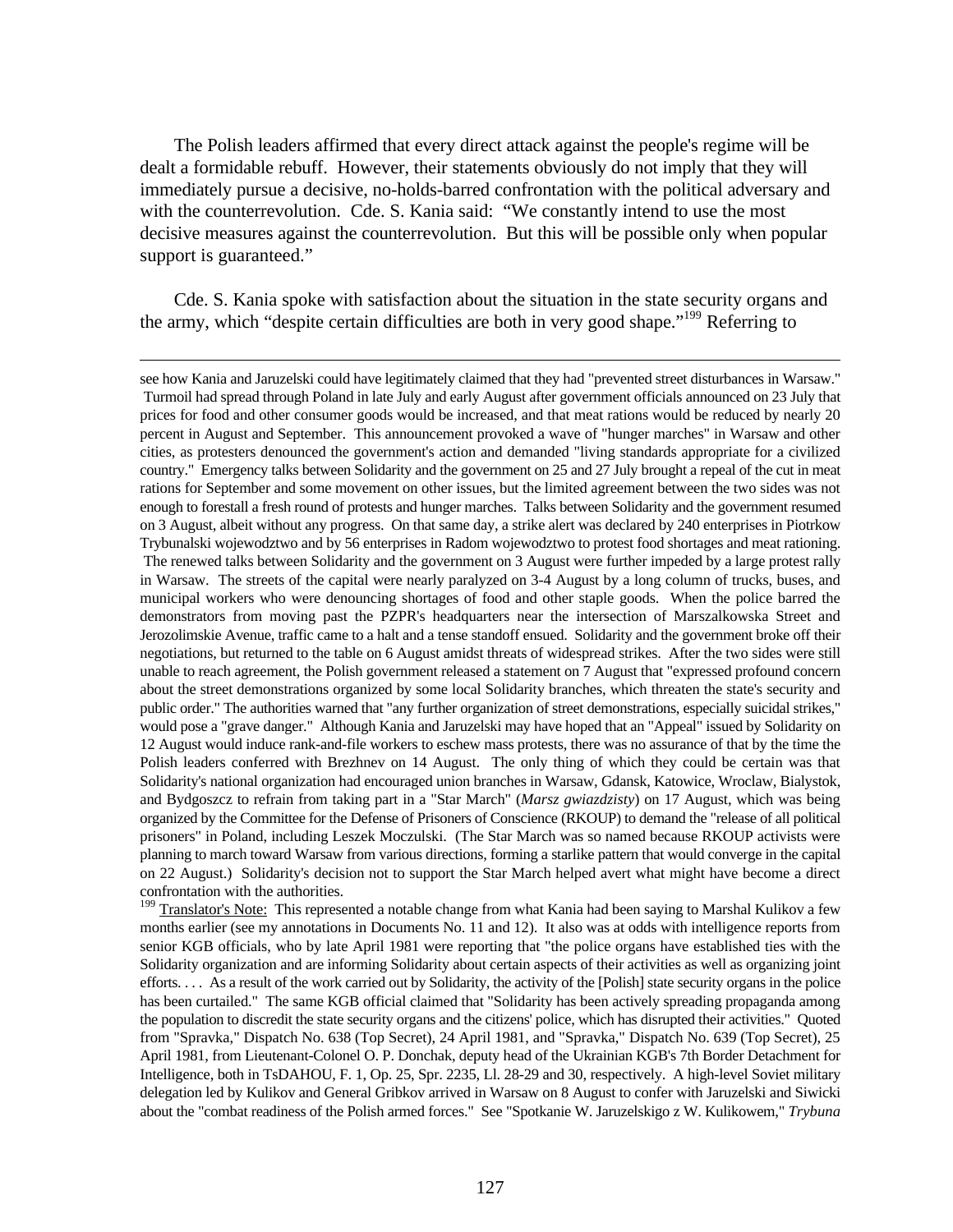Solidarity, Cde. Kania declared that "society and the working class are beginning to move away from Solidarity, and its leaders do not want [the union] to be perceived as a destructive force."

Solidarity called on [its members] not to permit strikes for two months and to agree to work on eight free Saturdays.<sup>200</sup> It is known, however, that Solidarity intends to take the output produced on these Saturdays and allocate it through its own channels.<sup>201</sup>

After speaking about the difficult situation in the mass media, Cdes. S. Kania and W. Jaruzelski discussed a number of organizational measures and personnel changes intended to improve the situation in the press. It is known that "Zolnierz Wolnosci" is the only newspaper up to now that has adhered to a staunch position.<sup>202</sup> Even "Trybuna Ludu" has been tolerant of ideological wavering.

Cdes. S. Kania and W. Jaruzelski gave particular emphasis to Poland's difficult economic situation. In their view, this is precisely the issue that accounts for the prolonged nature of the political crisis.

They acknowledged that difficulties in the economy are caused above all by [Poland's] indebtedness to the West and by the destructive activity of extremists from Solidarity. "Poland's foreign debt," said S. Kania, "has grown astronomically. . . . They don't give us

 $\overline{a}$ 

*Ludu* (Warsaw), 10 August 1981, p. 1. In light of the earlier reports from Kulikov and from KGB sources, Soviet leaders were increasingly concerned that Polish military units and security forces might prove unreliable "if the situation reaches a critical point." Soviet diplomats, intelligence officials, and military commanders in Poland were ordered to keep a close watch on the Polish army and security organs. See, for example, "O nekotorykh aspektakh raboty Pol'skikh organov gosbezopasnosti po presecheniyu podryvnoi deyatel'nosti oppozitsii (Informatsiya na osnove besed s rabotnikami gosbezopasnosti PNR)," Cable No. 931 (Top Secret), 30 November 1981, from A. Kovalev, first secretary at the Soviet embassy in Warsaw, in TsKhSD, F. 5, Op. 84, D. 611, Ll. 29-31; "O nastroeniyakh sredi soldatov i ofitserov podrazdelenii Voiska Pol'skogo i VMF PNR, dislotsiruyushchikhsya na Gdan'skom poberezh'e," Cable No. 183 (Top Secret), 14 June 1981, from V. Zelenov, Soviet consul-general in Gdansk, in TsKhSD, F. 5, Op. 84, D. 611, Ll. 17-19; "O politicheskoi situatsii i nastroeniyakh v voevodstvakh yuzhnogo regiona PNR (Politpis'mo)," Cable No. 179 (Top Secret), 12 November 1981, from G. Rudov, Soviet consul-general in Krakow, to the CPSU Secretariat, in TsKhSD, F. 5, Op. 84, D. 597, Ll. 13-22; and "O trevozhnykh faktakh dal'neishego davleniya na organy Narodnoi militsii (MO)," Cable No. 94 (Secret), 27 May 1981, from G. Rudov, Soviet consul-general in Krakow, to the CPSU Secretariat, in TsKhSD, F. 5, Op. 84, D. 611, Ll. 2-3.

<sup>200</sup> Translator's Note: Kania is referring here to specific parts of the "Appeal" issued by Solidarity's KKP on 12 August to rank-and-file members and the broader society ("*Apel do czlonkow zwiazku i calego spoleczenstwa*"). The KKP cited the deepening economic crisis as a reason to forgo mass protest actions for the time being and to encourage union members to work (for full pay) on eight Saturdays that had earlier been designated work-free (*wolne od pracy*).

<sup>201</sup> Translator's Note: The KKP's Appeal of 12 August suggested that "self-governing committees" (*komitety samorzadow*) and "factory commissions" (*komisje zakladowe*) should exercise control over the output from work on Saturdays to ensure that it was "entirely devoted to rectifying the most acute shortages." Even earlier, on 5 August 1981, Solidarity declared its right to control food production and supplies, and called for an immediate shift to "genuine workers' self-management." This statement came a day after prime minister Jaruzelski had formed an Anti-Crisis Committee under one of his deputies, Janusz Obodowski. Jaruzelski had indicated that this committee would oversee food distribution and fuel supplies, a position that Solidarity wanted to challenge.

<sup>202</sup> Translator's Note: The main daily newspaper of the Polish armed forces, *Zolnierz Wolnosci* ("Soldier of Freedom"), was under the direct control of General Jozef Baryla, the head of the Polish army's Main Political Directorate. Baryla, a long-time ally of Jaruzelski, vigorously supported the Polish leader's efforts throughout the crisis.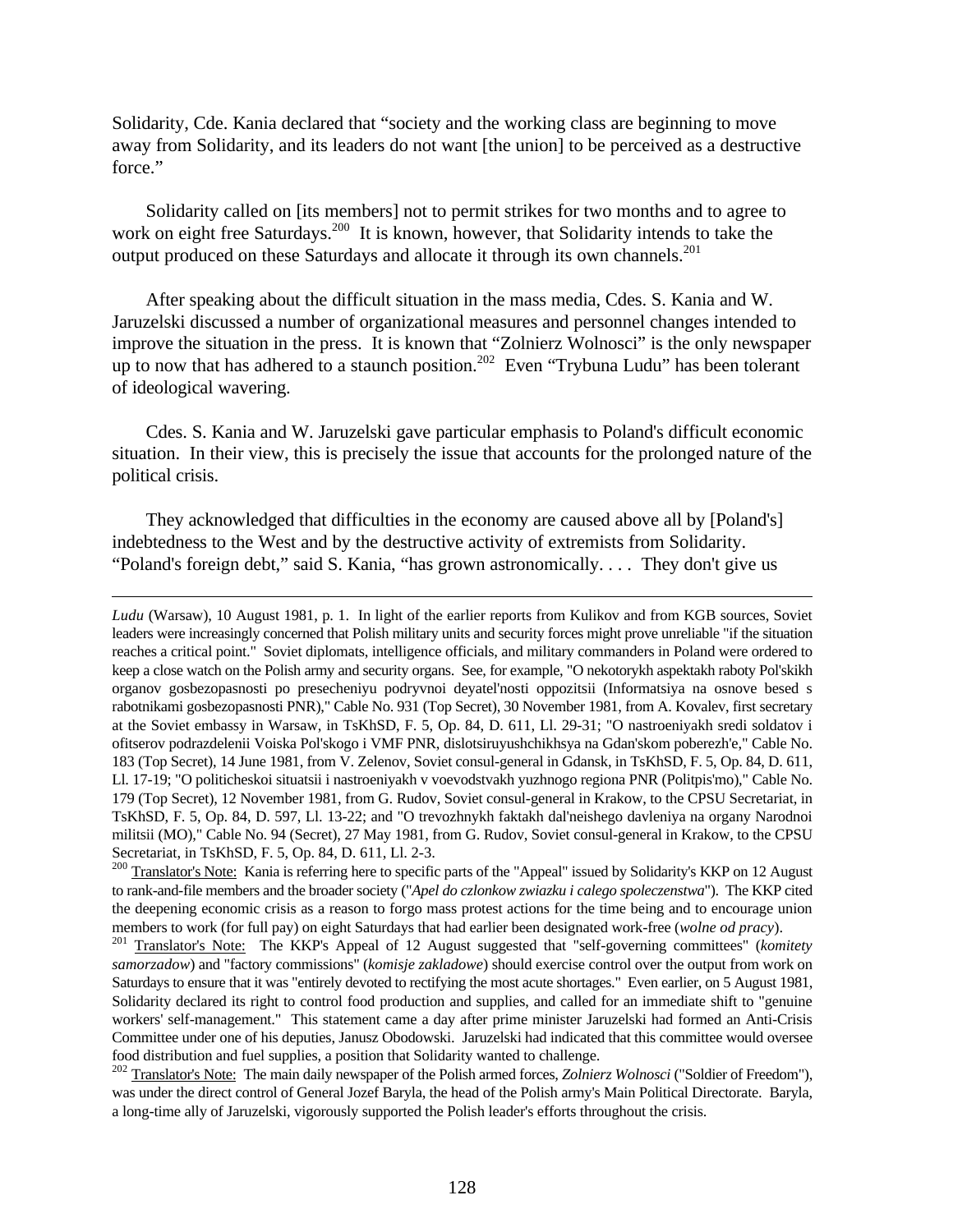loans as a gift. Credits are extended to us at very high interest rates of up to 20 percent."<sup>203</sup>

During the discussion, Cde. L. I. Brezhnev cited a broad array of facts and comprehensively highlighted the rapidly growing danger posed by the situation in Poland. He focused the attention of the Polish leaders on the threat to the Polish people's socialist gains. Recent meetings with the leaders of a number of fraternal parties in the Crimea confirmed that all of us are alarmed about where Poland is heading.<sup>204</sup> The ranks of the party are depleted. Its leading role has been greatly enervated. Solidarity is in control at a majority of large enterprises and is putting forth outrageous political demands. Anti-socialist forces who are preparing to storm the positions of the PZPR are showing increased signs of aggressiveness.

The economy is being strangled under the burden of debts. Instead of a well-tuned rhythm of production, one finds work stoppages, protest meetings, and strikes.<sup>205</sup> As a result of all of this, the living standard of workers is on the decline. They are dragging the economy to the bottom, labor discipline is collapsing, no clear economic program is at hand, and the economic life of the country is being disrupted by Solidarity.

<sup>&</sup>lt;sup>203</sup> Translator's Note: Negotiations were under way at this time between the U.S. and Polish governments to restructure Poland's huge foreign debt. On 27 August the two countries signed an agreement to defer repayment for 5-8 years of 90 percent of the debt owed by Polish institutions in 1981.

<sup>&</sup>lt;sup>204</sup> Translator's Note: Brezhnev's meetings with East European leaders in late July and August 1981 were summarized in a secret report distributed in late August 1981 by the CPSU Politburo to lower-level party and state organs throughout the Soviet Union, "Informatsiya TsK KPSS ob itogakh vstrech tovarishcha L. I. Brezhneva s rukovoditelyami bratskikh partii sotsialisticheskikh stran v Krymu v iyule-avguste 1981 goda." The lower-level bodies were required to disseminate the Politburo's findings to all party members and employees. An assessment of this process, and of the response from local party members, was sent to the CPSU Politburo on 11 September by Evgenii Razumov, deputy head of the CPSU Central Committee Organizational-Party Work Department, "Ob oznakomlenii partiinogo aktiva s Informatsiei TsK KPSS ob itogakh vstrech tovarishcha L. I. Brezhneva s rukovoditelyami bratskikh partii sotsialisticheskikh stran v Krymu v iyule-avguste 1981 goda," No. P-1714 (Top Secret). See also Memoranda Nos. 33364 and 33387 from Razumov to the CPSU Secretariat, 21 September 1981 (Secret), in TsKhSD, F. 5, Op. 84, D. 76, L. 48. For further information pertaining to these documents, see earlier portions of TsKhSD, F. 5, Op. 84, D. 76. Other valuable information about Brezhnev's meetings and the reaction inside the USSR can be found in archives of the former Soviet republics outside Russia. See, for example, "Informatsiya ob otklikakh partiinogo aktiva na itogi krymskikh vstrech General'nogo sekretarya TsK KPSS, Predsedatleya Prezidiuma Verkhovnogo Soveta SSSR tovarishcha L. I. Brezhneva s rukovoditelyami bratskikh partii i sotsialisticheskikh stran v 1981 godu," No. 1/94 (Top Secret), 2 September 1981, from V. Shcherbytskyi, first secretary of the Ukrainian Communist Party, in TsDAHOU, F. 1, Op. 25, Spr. 2208, Ll. 44-50.

<sup>&</sup>lt;sup>205</sup> Translator's Note: Brezhnev's statements about the effects of unrest in Poland tally well with assessments prepared by senior Polish officials. One such assessment, completed on 10 August, claimed that in the first eight days of August alone, Poland had lost more than \$12.5 million in potential export revenues because of protests and work stoppages by coalminers. The protests, according to the report, had meant a loss of 207,000 tons of coal, including 145,000 tons during a warning strike by miners on 7 August. The report also alleged that strikes were having deleterious effects in many other sectors of the economy, including construction (the purported loss of 100 apartment buildings), transportation (the diversion of 2,400 vehicles), metallurgy (the estimated loss of 30,000 tons of steel and 300 tons of sheet zinc), engineering (the loss of 15 kilometers of steel pipes), chemical production (the suspension of ammonium nitrate production), and light industry (the suspension of pharmaceutical production). Similar findings were given in a secret report prepared by the PZPR Central Committee apparatus in mid-August 1981, which lamented the "continuously deteriorating supply of basic goods" and predicted that "over the longer run a [violent] confrontation with the extremist elements of Solidarity seems inevitable." See "Prognoza przewidywanych nastrojow spolecznych oraz konfliktow z NSZZ 'Solidarnosc' i innymi ugrupowaniami wrogimi politycznie," Ss. 95, 107.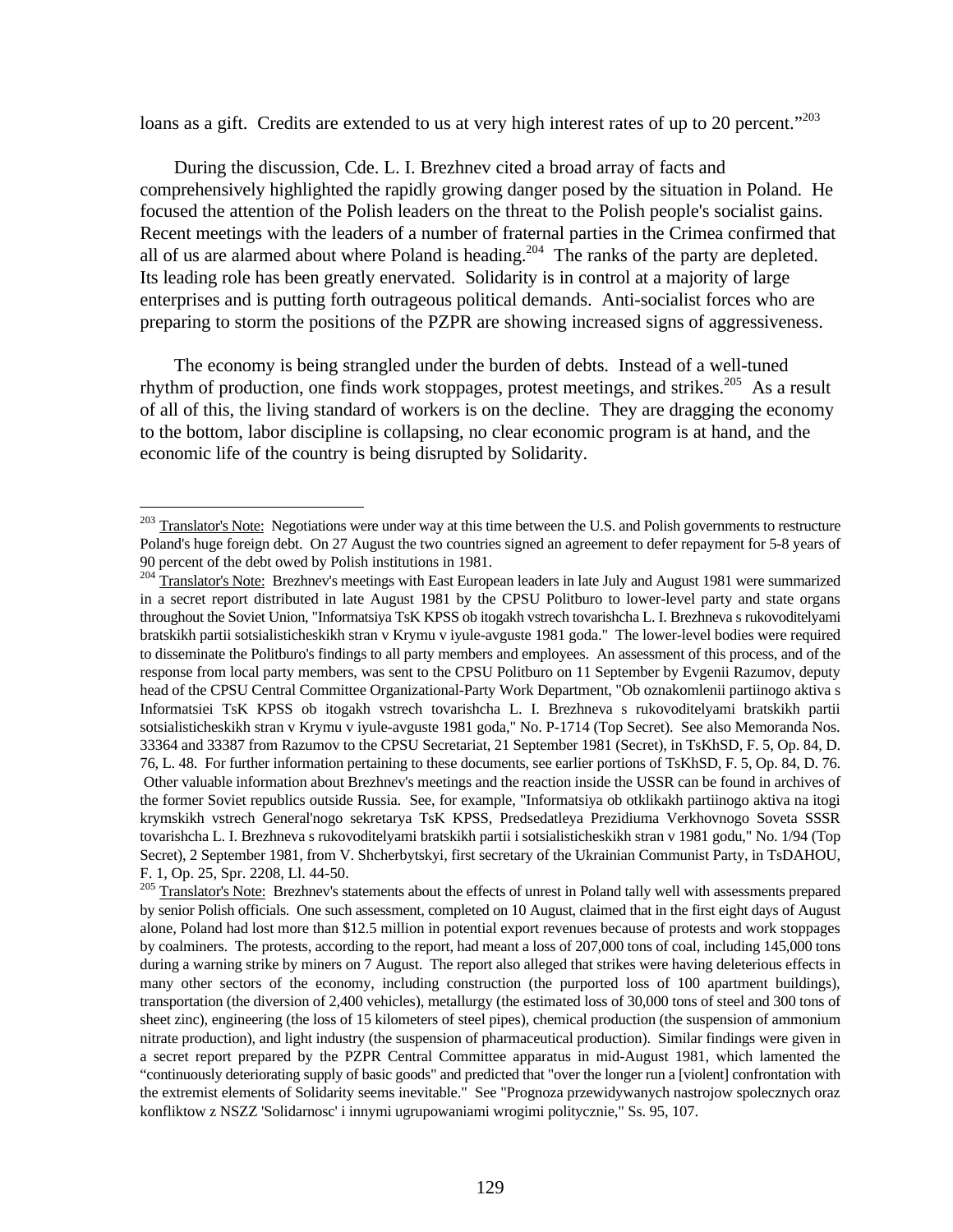In the ideological sphere the enemies of socialism are acting with impunity and are casting aspersions on the PZPR, the national state, and socialism.

On the basis of information expressed by the Polish leaders during the discussion, Cde. L. I. Brezhnev dwelt at length, in an acute and precise manner, on the political meaning of recent events in Poland. He especially emphasized that the danger threatening the PZPR is a rightwing danger. Reliable Communists and Marxist-Leninists, who are currently out of office, are an important reserve of the party and must be defended.<sup>206</sup> One's view of this question, emphasized Cde. L. I. Brezhnev, in contemporary circumstances is a criterion of party spirit.

Overall, he said, no matter how one evaluates the results of the 9th Congress, one thing is clear: The Congress in and of itself did not bring radical changes in the course of events. The adversary retained the initiative and actually increased the force of its attack, whereas the party and the people's regime continue to retreat.

It is impossible to stop the adversary without a struggle. There have been enough concessions; there is nowhere left to retreat. Simultaneously you must declare as loudly as possible to the whole nation that the main reason for the current hardships in Poland is the criminal activity of the bosses of Solidarity. Why do you not just flatly say that they are precisely the ones who bear responsibility for the current onerous situation in productive output?

The Polish comrades, said Cde. L. I. Brezhnev, are not ready for a confrontation. By speaking about it as nothing other than "bloodshed," they end up wanting to avoid it all costs. We, though, are speaking about a political confrontation, which is already under way. It is being waged by the adversary. As far as a bloody confrontation is concerned, one might indeed occur if you don't pursue the political confrontation to its logical end and restore the leading role of the PZPR.

Events are already spilling out onto the streets.<sup>207</sup> It could very well happen that in such circumstances blood will flow no matter what. And perhaps there will be even greater bloodshed than there would be if you take preventive measures and forceful administrative measures. There has never been a case when revolution triumphed over counterrevolution

<u>.</u>

<sup>&</sup>lt;sup>206</sup> Translator's Note: Brezhnev presumably is referring to Gierek and other senior PZPR officials who had been removed from their posts over the previous year. Brezhnev's effort to ensure that these "reliable Communists" would be "defended" was at odds with a key finding in a secret report prepared by the PZPR Central Committee apparatus on 18 August 1981: "It will be extremely difficult for the government to regain credibility unless the authorities openly acknowledge their mistakes and settle accounts with those responsible for [the country's] current plight." See "Prognoza przewidywanych nastrojow spolecznych oraz konfliktow z NSZZ 'Solidarnosc' i innymi ugrupowaniami wrogimi politycznie," S. 95.

<sup>&</sup>lt;sup>207</sup> Translator's Note: Presumably, Brezhnev is referring to traffic blockades and a large-scale protest march in Warsaw in early August 1981, which coincided with a short-lived resumption of talks between Solidarity and the government. Protests and strikes in cities outside the capital— among them, Lodz, Krakow, Wroclaw, Lublin, Gdansk, Gdynia, Katowice, Poznan, Kielce, Olsztyn, Bielsko Biala, Piotrkow Trybunalski, Zielona Gora, Jelenia Gora, Chelm, and Czestochowa—also had caused serious problems for public transportation. These disruptions were often cited by the government to illustrate the effect of strikes on the national economy.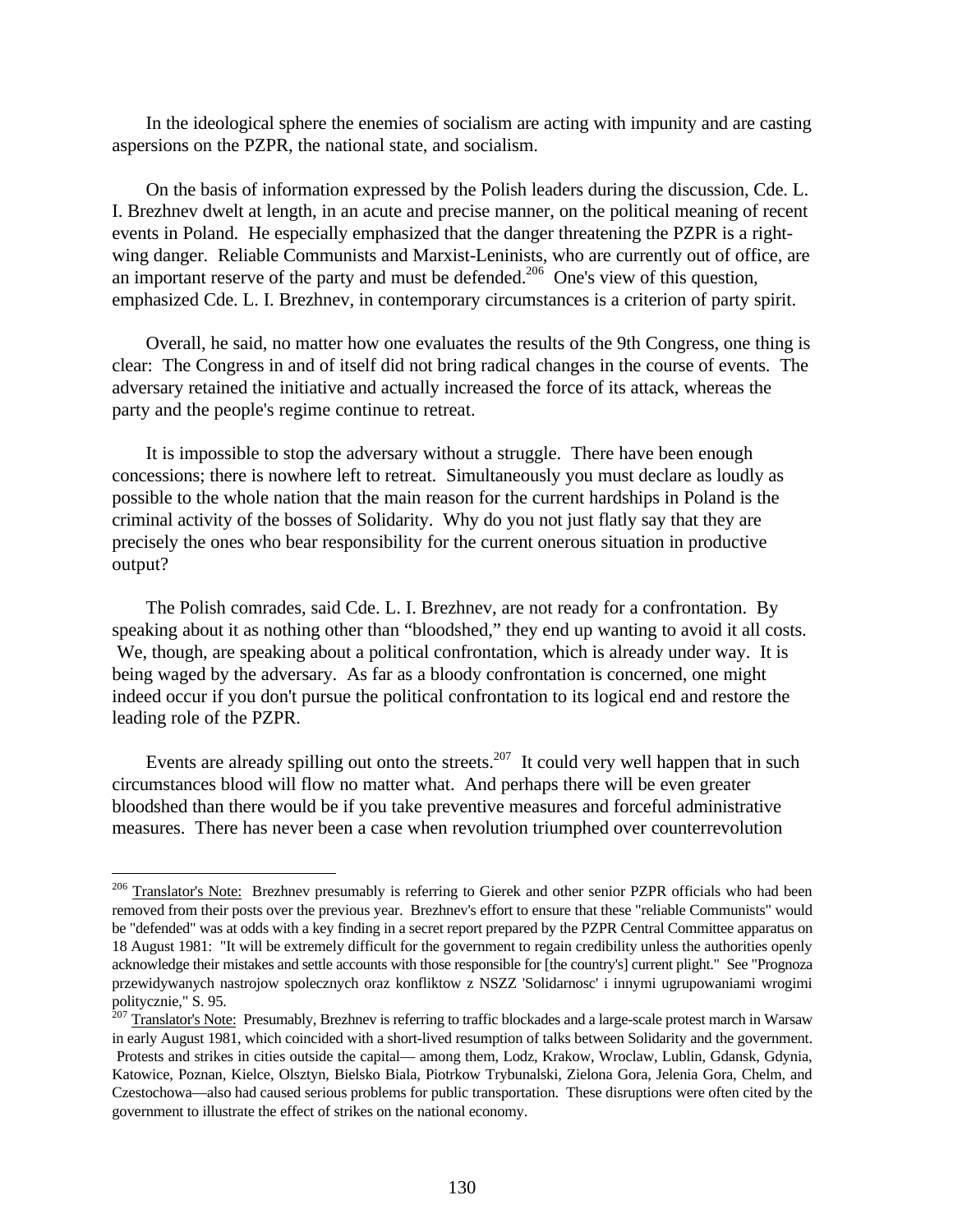without a battle and without the use of force.

<u>.</u>

No one is opposed to acting reasonably. But the anti-socialist forces are not at all inclined to respond in a similar manner. All evidence suggests that they are launching a new frontal attack against the party and socialism. That is why any hope of defending socialism by means of persuasion, without resorting to other means at your disposal, is an illusion. Sooner or later, the Communists will have to square off directly against the enemy.

However, this had better not occur too late: The class enemy is now trying to penetrate the army and state security organs and to deprive you of all your support.<sup>208</sup> Avoiding a confrontation now would mean playing into the hands of your enemies and giving them the opportunity to strengthen their positions even further. Now, in the wake of the Congress, a more or less propitious moment has arisen for you, but it can't last long.

The insidious schemes of the anti-socialist forces have emerged with sufficient clarity. Through strikes or threats of strikes, these forces are keeping the party and government in constant tension, denying any opportunity to stabilize the situation. At the same time, they are giving their main emphasis to the demand for worker self-management, which is of an anarcho-syndicalist nature, going so far as "group responsibility" for the enterprise and the means of production.<sup>209</sup>

<sup>&</sup>lt;sup>208</sup> Translator's Note: Since the late spring of 1981, Soviet leaders had been receiving diplomatic and intelligence reports about Solidarity's attempts to set up branches in the Polish army, police, and security forces. (See my annotations in Document No. 15 *supra*, as well as my earlier annotation in this document.) Soviet officials in Poland warned that "the establishment of these Solidarity branches in [the army, police, and security forces] means the beginning of the political end of People's Poland." Quoted from "O trevozhnykh faktakh dal'neishego davleniya na organy Narodnoi militsii," L. 3.

<sup>&</sup>lt;sup>209</sup> Translator's Note: In the leadup to Solidarity's first National Congress in early September 1981, union leaders had been demanding the establishment of "worker self-management" in all industrial enterprises. The first round of the Congress, from 5 to 10 September, proposed to abolish the party's *nomenklatura* system (which had long enabled the PZPR to control the appointment of all enterprise managers) and to replace it with a genuine system of self-management that would give "workers' councils" the right to hire and fire enterprise directors. After the first round of the Congress, Solidarity officials met with government representatives to work out a compromise, which allowed for self-management in the majority of enterprises, but left managers at key plants under government control (albeit joint control with the workers' councils). Landmark legislation to this effect was approved by the Sejm on 25 September 1981 and formally implemented on 1 October. See "Ustawa z dnia 25 wrzesnia 1981 r. o przedsiebiorstwach panstwowych," *Dziennik Ustaw Polskiej Rzeczypospolitej Ludowej* (Warsaw), No. 24 (30 September 1981), Item 122. High-ranking Soviet officials in Poland regarded the legislation with great hostility, claiming that it "presented a special danger because it will allow Solidarity to consolidate its positions in the majority of enterprises. The full introduction of the reforms would be justified only when the PZPR again controls the situation in the economy." Quoted from "Polozhenie v PORP posle IX S"ezda," Cable No. 857 (Top Secret), 4 November 1981, from B. Aristov, the Soviet ambassador in Poland, to the CPSU Politburo, in TsKhSD, F. 5, Op. 84, D. 596, L. 52. Thus, the advent of "worker self-management" in Poland reinforced the perception in Moscow that only a limited amount of time was still left before the situation in Poland became irretrievable. Within Solidarity, too, the new legislation encountered fierce opposition, albeit for a very different reason. Even though the two laws had been strongly endorsed by Solidarity representatives who negotiated with members of the Sejm subcommittee, many of the delegates at the second half of Solidarity's National Congress (from 26 September to 7 October) complained that the union's decision to accept a compromise was adopted "improperly," "without regard for democratic procedures," and "under the excessive influence of experts." Although the Congress did not reject the laws outright, it called for a nationwide referendum to be held in industrial enterprises to consider possible amendments. The Congress instructed "Solidarity's National Committee to present the results of the referendum to the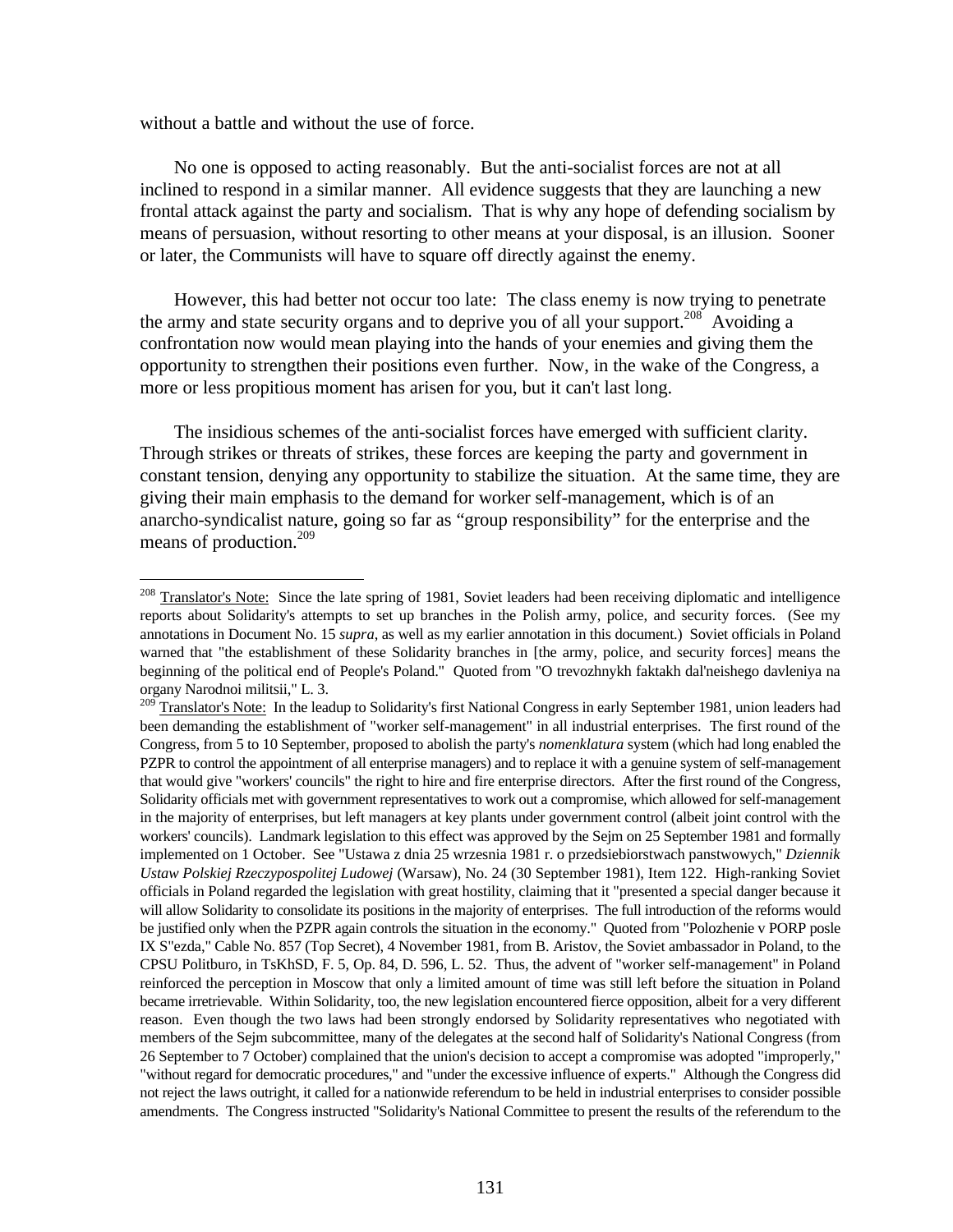A concession on this issue would mean the destruction of the economic foundation of socialism. We are talking here about "self-management," which might take the form of a variety of current paths of capitalist development. And in parallel the political system is being undermined. They are demanding that elections to the Sejm and the People's Councils be moved up and are threatening to create a so-called party of labor.<sup>210</sup>

Now, as far as we understand, said Cde. L. I. Brezhnev, there is still an opportunity to mobilize all the supporters of socialism and to rebuff the counterrevolution. But to do this you will need to end your faintheartedness.<sup>211</sup> The Polish comrades themselves have emphasized, on numerous occasions, that an extraordinary situation has emerged. Doesn't it follow that measures to deal with the situation must be of the same caliber — that is, "extraordinary"?

<u>.</u>

<sup>211</sup> Translator's Note: Some of Kania's and Jaruzelski's colleagues on the PZPR Politburo were privately expressing grave doubts to the Soviet leadership about this matter. Just a few days before Kania and Jaruzelski traveled to the Crimea, one of the members of the PZPR Politburo, Zbignew Messner, relayed his view that "in the [Polish] Politburo and government there is no conception of how to get out of the crisis, and it has not been established what the adversary might do if a state of emergency is introduced, and how the authorities should respond. Cde. S. Kania fears a repetition of the events of December 1970, and Cde. W. Jaruzelski is unsteady and inconsistent." Messner urged Brezhnev to "have a stern talk with [Kania and Jaruzelski] in the Crimea" and to "impress on them the necessity of adopting harsh measures *vis-a-vis* Solidarity." Quoted from "Spravka o soderzhanii besedy s general'nym konsulom PNR v g. Kieve t. L. Kotarboi 10 avgusta 1981 goda," Memorandum No. 253 (Secret), 10 August 1981, by A. Merkulov, head of the UkrCP Central Committee Department on Foreign Ties, with a cover note from A. Kapto, a UkrCP Central Committee Secretary, in TsDAHOU, F. 1, Op. 25, Spr. 2294, Ll. 1-4.

Sejm along with a motion demanding appropriate amendments." The Congress exhorted workers in the meantime "to establish genuine organs of industrial self-management in all enterprises as originally proposed by the union." The formation of workers' councils proceeded somewhat haphazardly in October and November 1981, and was somewhat behind schedule by the time martial law was imposed in December 1981. The Polish martial law authorities sharply restricted the powers of the newly-formed workers' councils, but Polish workers had gained a foothold for a greater say in the operation of their enterprises. That foothold proved important at the end of the decade, when the Communist regime was finally dislodged.

<sup>&</sup>lt;sup>210</sup> Translator's Note: From the late 1940s on, all candidates in elections for the Polish Sejm (the national parliament) and People's Councils (local government organs) had to be members of the PZPR or the National Unity Front, a Communist-sponsored umbrella organization encompassing the PZPR and its subordinate parties. The "Appeal" issued by Solidarity's leadership on 12 August 1981 openly challenged both the scheduling and the procedures for new elections to the Sejm and the People's Councils, which had been slated for December 1981. The KKP declared that "the concept of self-governance must not be confined solely to the operation of enterprises. The reforms should also . . . transform the People's Councils and the Sejm into bodies that are genuinely representative of the whole society," rather than being mere extensions of the PZPR. The KKP called for multi-candidate elections on a truly competitive basis within the next two months, and urged that "the powers of the [newly-elected] Sejm and People's Councils be expanded relative to other administrative bodies," including the PZPR. These proposals were reaffirmed a month later by Solidarity's First National Congress, which adopted a resolution on 10 September calling for free elections in the near future that would give Solidarity and other groups "the right to put forward [their own] candidates." A Soviet TASS dispatch on 23 September 1981 responded to Solidarity's demand for free and open elections by claiming that "counterrevolutionaries" were "seeking to achieve the dissolution of the Sejm." Soviet leaders were alarmed that Solidarity might gain control of the People's Councils, and they warned Jaruzelski that "the class enemies are exploiting their current influence among the masses to establish a huge advantage in the upcoming elections for the People's Councils, thus continuing their path toward the legal seizure of power in the country. . . . The elections for the local organs of power will risk the [Communist] party's destruction." Quoted from "O prieme v SSSR partiinogosudarstvennyoi delegatsii PNR i ustnom poslanii L. Brezhneva V. Yaruzel'skomu," L. 4.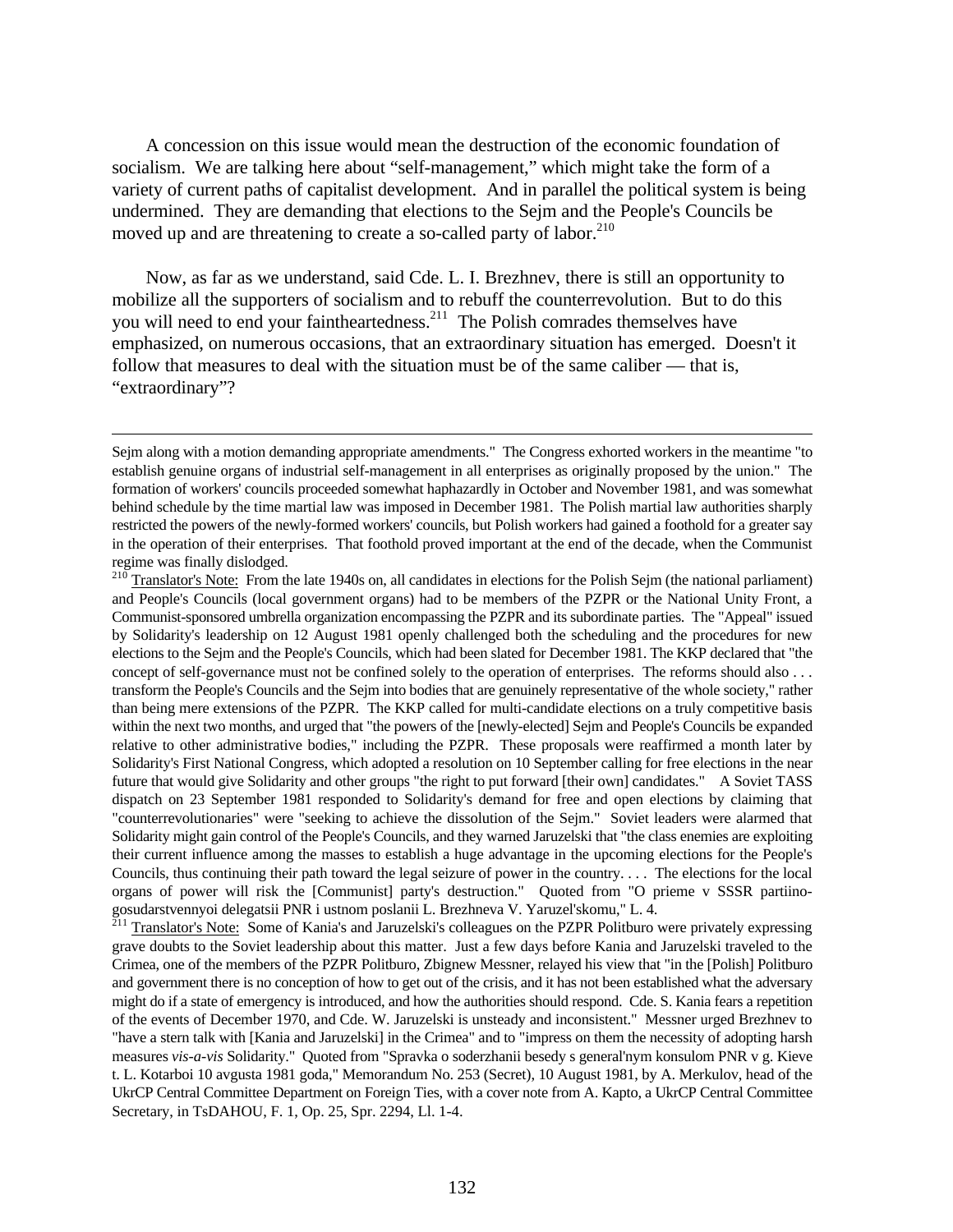Cde. L. I. Brezhnev emphasized that when the Polish friends resort to decisive actions, they have every reason to count on sufficiently broad support from the population, which is tired of anarchy and chaos and is afraid that Solidarity might plunge the country into a national catastrophe.

During the discussion, other thoughts were raised about how to gain control of the situation in the country, including the need to work actively with the branch trade unions, to exert influence on public opinion about the necessity of economic measures, to carry out appropriate work to counter the Solidarity congress, etc.

Referring to the economic situation, Cde. L. I. Brezhnev expressed the conviction that the crisis in Poland is above all of a political nature, and that it is precisely in the political sphere and in the struggle against the enemies of socialism that the key to stabilization of the economic situation lies. You know, he said, how to reestablish your positions in political life, how to bring the mass media back under your control, and how to reaffirm the authority of the regime. Gradual movement toward improving other spheres of Soviet-Polish relations, emphasized Cde. L. I. Brezhnev, will depend on the further course of events in the PPR. Will Poland be socialist, will relations be internationalist, will it move along a different path, will the nature of relations become something different along state, political, and economic lines?<sup>212</sup> It is important that all of this be well understood not only by political officials, but also by the broad Polish public. Naturally, we assume that the Polish Communists will do everything possible to prevent the class enemy from shifting the country over to the capitalist camp.

With regard to the consideration of possible measures during the upcoming period, Cde. L. I. Brezhnev said: "What precisely is done in the near future must of course be decided by the Polish leadership itself." But we are convinced: The time has come to begin fighting as boldly as possible. To this end, you must mobilize the entire party, rallying it around a Marxist-Leninist platform. Among the concrete steps cited by Cde. L. I. Brezhnev were stern measures against the ringleaders of street demonstrations and disorders and a campaign aimed at making every Pole aware that the country has been driven to chaos, ruin, and hunger not because of the PZPR's mistakes, but because of the subversive work of Solidarity and the leaders of the counterrevolution, which has stemmed mainly from strikes. Obviously, you must categorically reject the demand for a transfer of enterprises to the property of individual collectives; nor must you in any way permit the creation of new parties or go along with early elections for the Sejm.<sup>213</sup> You must finish the trial of Moczulski and sentence him for his hostile activity.

This is the minimum course of action dictated by current conditions. I have spoken to

<sup>&</sup>lt;sup>212</sup> Translator's Note: These are precisely the questions raised in a recent dispatch to the CPSU Politburo from the Soviet ambassador in Poland, Boris Aristov, "Vneshnyaya politika PNR na nyneshnem etape (Politpis'mo)," Cable No. 595 (Top Secret), 9 July 1981, in TsKhSD, F. 5, Op. 84, D. 596, Ll. 21-34.

 $213$  Translator's Note: Brezhnev is referring here to two controversial issues that emerged in the late summer and early fall of 1981, as discussed in annotations above: (1) worker self-management, and (2) the scheduling of parliamentary and local council elections.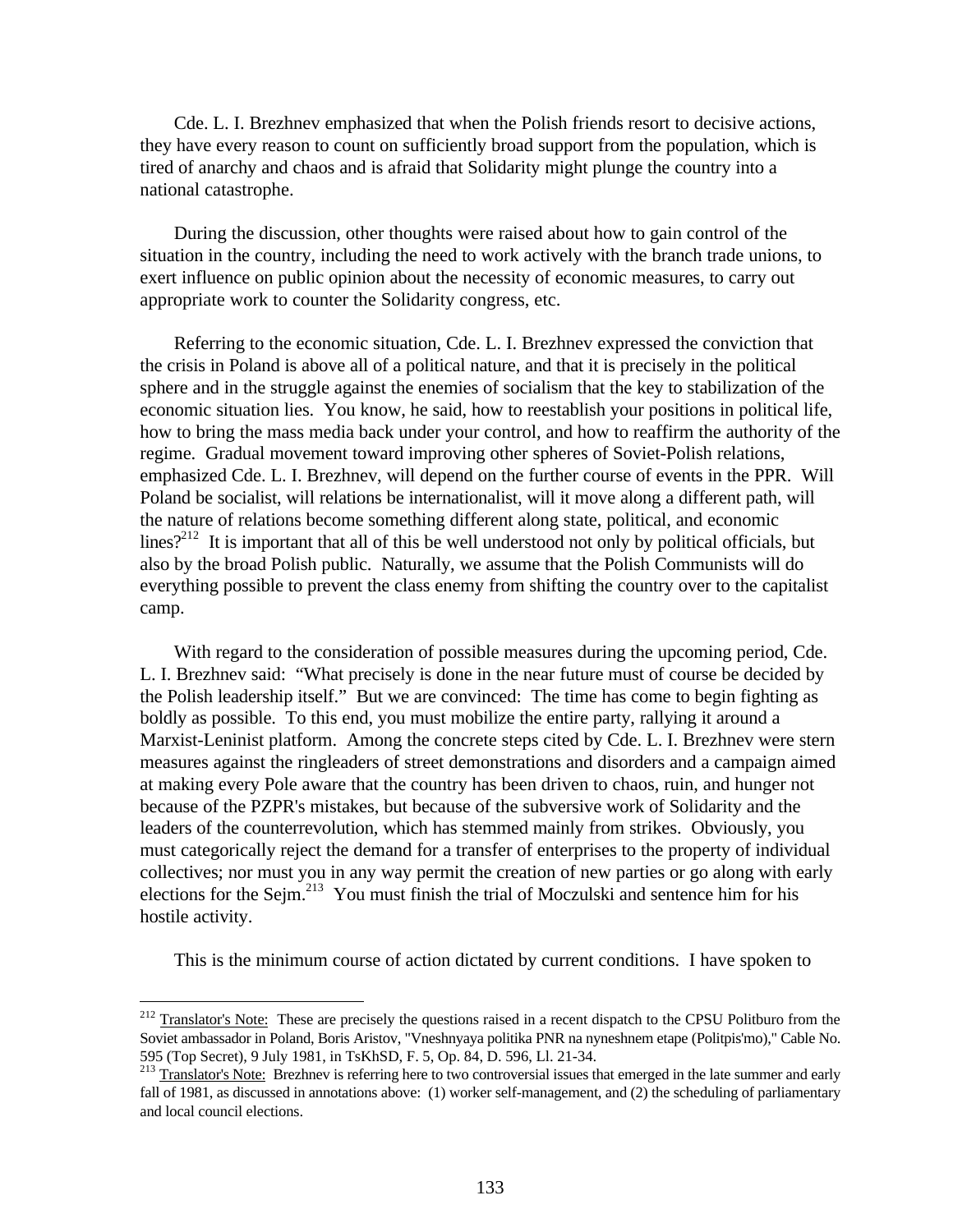you numerous times about additional measures on a wider plane. All of these, without doubt, are just as necessary now as when I spoke about them earlier.

Cde. L. I. Brezhnev drew the attention of the Polish leaders especially to the fact that imperialist reaction, in cahoots with Beijing, is seeking to turn the PPR into a source of additional tension in the international situation. To this end, they are voicing speculation about the threat of Soviet intervention and are presenting themselves as champions of Polish independence.<sup>214</sup> One must decisively struggle against this line and explain to the Polish nation that the real danger to its national existence comes from imperialism — our common enemy. In particular, it is essential that everyone in Poland understand that credits lent by Western banks and governments are in no way a gift, but a commercial transaction, for which enormous rates of interest must be paid. For Poland this amounts to servitude.

The discussion touched upon bilateral economic relations between the USSR and the PPR. Referring to the grave economic situation in Poland, Cde. L. I. Brezhnev reported to the Polish comrades that the CPSU CC and the USSR Government approved a decision to defer Poland's repayment of debts for earlier loans until the next five-year plan, to supply the PPR with additional raw materials for light industry as well as certain consumer goods, and to facilitate the fuller exploitation of Poland's industrial potential.<sup>215</sup>

<sup>&</sup>lt;sup>214</sup> Translator's Note: Western concerns about Soviet intentions grew sharply over the next few weeks. On 4 September, the day before Solidarity opened its first National Congress in Gdansk, the Warsaw Pact countries began their "Zapad-81" joint exercises, which continued until 12 September. These exercises, involving ground, air, and naval forces throughout the northwestern USSR and the Baltic Sea (including a concentration of naval power in the Bay of Gdansk), were among the largest Soviet military maneuvers since World War II. Although the main purpose of "Zapad-81" was to test recent changes in Soviet military command-and-control procedures, the maneuvers also were useful in generating pressure on Solidarity and the Polish authorities. A report prepared by the CPSU Politburo's Commission on Poland declared that "the main reason the opposition [in Poland] has not yet seized power is that they fear Soviet troops would be introduced." Quoted from "O razvitii obstanovki v Pol'she i nekotorykh shagakh s nashei story," L. 3. In addition to the effect that the exercises had within Poland, it is now clear, from recently declassified materials, that Soviet leaders also believed Zapad-81 would have a salutary impact on Western policy. To the extent that the exercises increased fears in the West about a Soviet invasion, they were seen as inducing Western governments to urge greater caution upon Solidarity: "Under no circumstances will Poland be given up. . . . U.S. officials understand this, which is the only reason they exert a restraining influence on Solidarity. They fear our military intervention. . . . The current exercises in the Belorussian SSR, the Baltic states, and Ukraine . . . will enable leaders in the United States to see what they are confronting and the risks they are taking." Quoted from "Gesprach des Generalsekretars des ZK der SED und Vorsitzenden des Staatsrates der DDR, Genossen Erich Honecker, anlasslich seines Aufenthaltes in Kuba mit dem Ersten Sekretar des ZK der KP Kubas und Vorsitzenden des Staatsrates und des Ministerrates der Republik Kuba, Fidel Castro, am 13. September 1981 in Havanna," notes by Joachim Hermann, 15 September 1981 (Top Secret), in SAPMDB, ZPA, J IV 2/2/A-2426. Taking account of these factors, the CPSU Politburo's Commission on Poland urged that "as a deterrent to counterrevolution, [the Soviet authorities] should maximally exploit the fears of internal reactionaries and international imperialism that the Soviet Union will send its troops into Poland." Quoted from "O razvitii obstanovki v Pol'she i nekotorykh shagakh s nashei storony," L. 5.

<sup>&</sup>lt;sup>215</sup> Translator's Note: Actually, the decision to defer repayment of Poland's debts to the Soviet Union was not formally approved until two days later, on 16 August 1981, by the CPSU Politburo (No. P23/14) and then ratified by the USSR Council of Ministers that same day. See "Spravka o sovetskoi pomoshchi PNR v svobodno konvertiruemoi valyute v 1980-1981 gg.," No. 2931 (Top Secret/Special Dossier), 23 September 1982, in TsKhSD, F. 89, Op. 66, D. 9, L. 2. This decision encompassed more than \$4 billion in Soviet loans that were coming due in 1981. On 17 August, the Soviet government publicly announced that it would allow Poland to defer repayment of those loans until 1986. This deferral was the latest in a series of decisions by the Soviet Union in 1980-81 to allow Poland to defer settling its debts to Moscow. Most recently, the Soviet Union and several East European countries, which had been shipping additional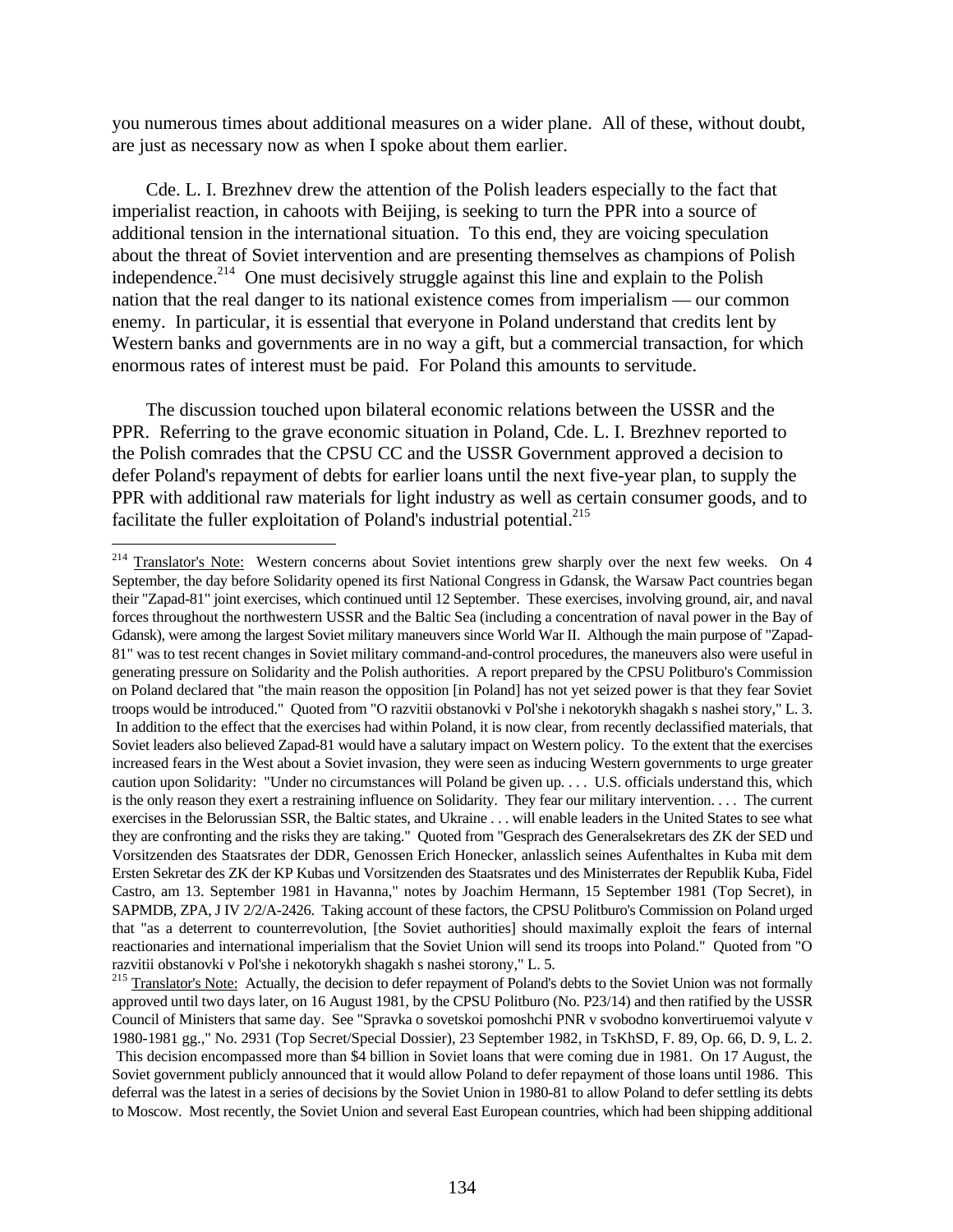At the same time, Cde. L. I. Brezhnev reminded them that the USSR and other fraternal countries are doing a great deal to help People's Poland get out of its current plight. For our part, we have provided economic aid to Poland of nearly 4 billion dollars in just the last few months.<sup>216</sup> Unfortunately, however, the economic situation in the PPR continues to deteriorate. This has taken its toll on the Polish side's fulfillment of its obligations to the Soviet Union and other socialist countries, which has had a detrimental effect on our economic working groups who are operating specially in cooperation with the PPR.<sup>217</sup>

During the discussion, Cde. L. I. Brezhnev said with particularly forceful emphasis: All of us now have no greater hope than that socialist Poland will soon eliminate the threat of counterrevolution, recover from its devastating illness, and return to normal life. I want to hope, declared L. I. Brezhnev, that Comrades Kania and Jaruzelski will do everything necessary to achieve these goals. He expressed the desire that the Polish comrades would match their words with deeds. As far as the Soviet Union is concerned, the PZPR leaders and Communists will always be given firm support. We will always remain allies and brothers in the future.

Comrades S. Kania and W. Jaruzelski thanked the CPSU CC General Secretary for his advice, his thorough analysis of the situation, and his fraternal help. The Polish leaders expressed the view that their course "is a line of seeking agreement, but also a line of struggle." "We will do everything necessary," they declared, "to preserve socialism in Poland."

Among the concrete issues raised by the Polish leaders was a request for us to send to Poland a group of officials from USSR Gosplan headed by Cde. Baibakov.<sup>218</sup> Agreement was

food and consumer goods to Poland, had agreed to postpone repayment for those deliveries (worth roughly \$100 million at official exchange rates) until 1989.

<sup>&</sup>lt;sup>216</sup> Translator's Note: The figure of "\$4 billion in just the last few months" is nearly identical to a figure of \$4.2 billion cited by Polish officials in mid-June 1981 when they were describing the volume of credits extended by the Soviet Union to Poland between August 1980 and June 1981. See "Posiedzenie Rady Panstwa," *Trybuna Ludu* (Warsaw), 20-21 June 1981, p. 1. These figures, however, are a good deal higher than the amount mentioned in a secret memorandum compiled by the Soviet Politburo's Commission on Poland in September 1982, which reported that "Soviet assistance to Poland in freely convertible currency in 1980-81" was worth \$2.934 billion. See "Spravka o sovetskoi pomoshchi PNR v svobodno konvertiruemoi valyute v 1980-1981 gg.," Ll. 1-2. One possible explanation of the discrepancy is that the Politburo Commission's memorandum was dealing only with aid provided in hard currency, whereas the figures of \$4 billion and \$4.2 billion encompassed all forms of aid, including subsidies and loans that were left out of the Commission's listings. (Some evidence supporting this notion comes in Document No. 21 below, which records a statement by the head of the Soviet state planning agency, Nikolai Baibakov, that the Soviet Union had provided "a total of 4.4 billion rubles of assistance to Poland." At official exchange rates, this would amount to roughly \$7 billion.) It is also conceivable that variations arose with the exchange rates and the period covered, or that the amounts cited by Brezhnev and the Polish government were overstated.

<sup>&</sup>lt;sup>217</sup> Translator's Note: This comment echoes countless other complaints about the effect of the crisis on Poland's economic relations with East-bloc countries. See, for example, the comments recorded by Boris Aristov in "Vneshnyaya politika PNR na nyneshnem etape," Ll. 21-34.

<sup>&</sup>lt;sup>218</sup> Translator's Note: Nikolai Baibakov, the head of the Soviet state planning agency, was a frequent visitor to Poland in 1981 to handle the economic aspects of the crisis and arrangements for Soviet economic aid. At the PZPR Politburo meeting on 18 August 1981 ("Protokol Nr. 3 z posiedzenia Biura Politycznego KC PZPR 18 sierpnia 1981 r.," p. 456),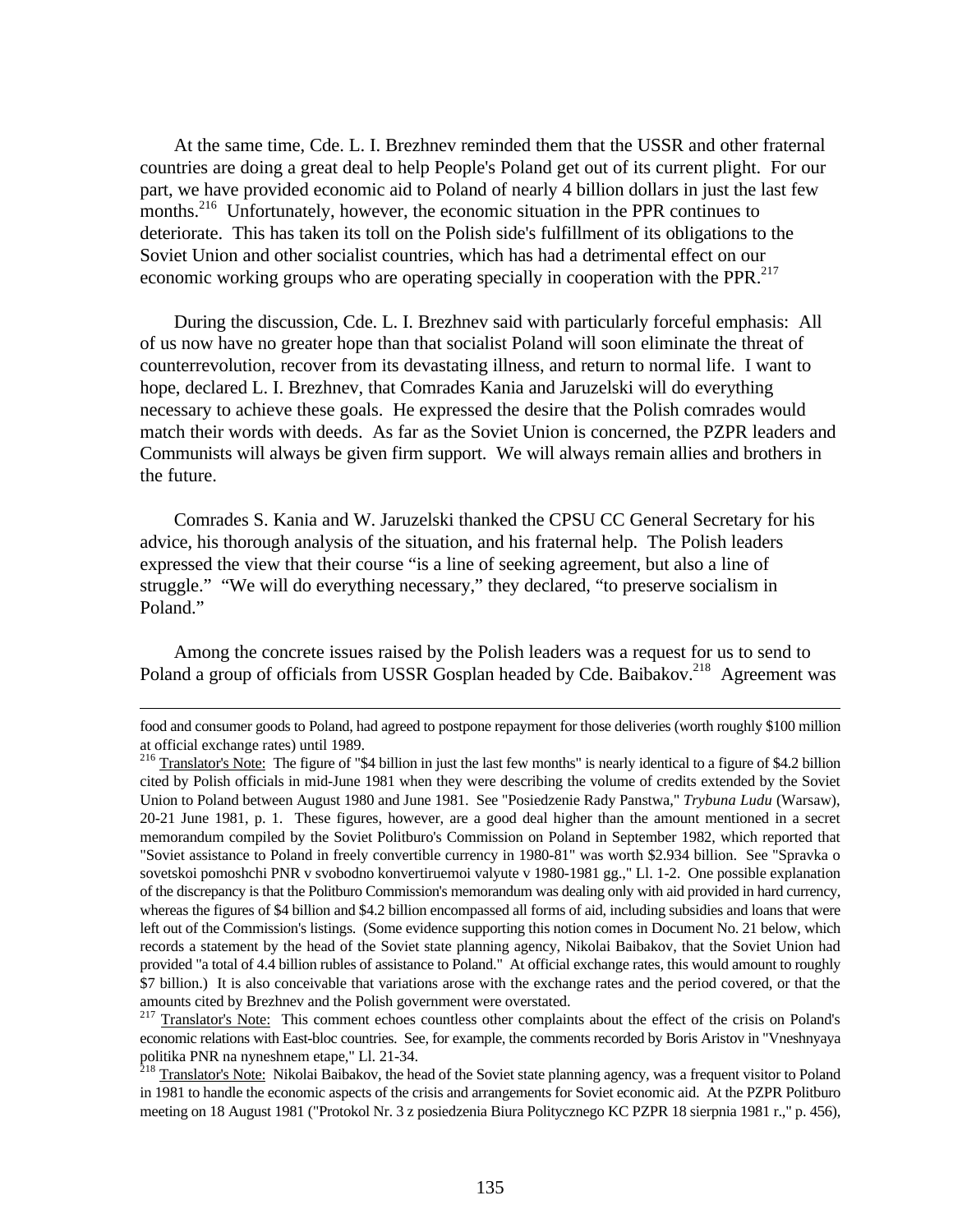reached on this matter. The Polish leaders raised the idea of convening a special session of CMEA to consider measures of joint assistance to Poland. They were told that this matter should be referred to  $CMEA.<sup>219</sup>$ 

The CPSU CC Politburo completely endorsed the results of Cde. L. I. Brezhnev's discussion with Cdes. S. Kania and W. Jaruzelski. In accordance with the approach to the Polish crisis that has been coordinated with the other fraternal parties, the CPSU regards this new, large-scale political action as a contribution to our common efforts aimed at turning around the situation in Poland to the benefit of socialism.

[*Source: SAPMDB, ZPA, J IV 2/202-550*]

 $\overline{a}$ 

Kania indicated that he wanted to meet with Baibakov to request further economic support and to discuss the possibility of Poland's reentry into the International Monetary Fund. The deputy head of the Polish state planning commission, Stanislaw Dlugosz, traveled to Moscow on 9 September to prepare for Baibakov's visit. Dlugosz sent an encrypted cable back to Warsaw on 10 September reporting that in his initial talks with "Soviet experts" (*eksperci radzieccy*) he had been informed that, beginning in 1982, Soviet trade with Poland would have to be conducted on the basis of a "full balance of payments" (*pelnego zbilansowania platniczego*), which would mean a "drastic reduction of [Polish] imports from the USSR, declining from 4.4 billion rubles to 2.7 billion rubles, that is, a reduction of 1.7 billion rubles." The effect, he added, would be especially pronounced in "the whole range of goods that are vital for Poland," including oil, natural gas, foodstuffs, and consumer goods. Dlugosz noted that the Soviet authorities had cited economic justifications for the decision (including the need to adjust the balance of payments for all the socialist countries), but had also "emphasized that their position was motivated as well by the intensifying anti-Soviet campaign in Poland." Dlugosz indicated that "a final decision about this matter will be made during Baibakov's visit to Poland," which, he said, would take place on 20-26 September. Quoted from "Szyfrogram Nr. 2634/III z Moskwy," 10 September 1981 (Secret), in CAMSW, Sygn. 228/16, Ss. 1-2. As it turned out, Baibakov's visit to Poland ran from 22 to 26 September. See "Wizyta delegacji ZSRR w Polsce: Polsko-radziecka wspolpraca gospodarcza," *Trybuna Ludu* (Warsaw), 23 September 1981, p. 1; and the subsequent daily reports through "Delegacja radziecka zakonczyla wizyte w Polsce: Kierunki i mozliwosci dalszego wspoldzialania i kooperacji przemyslowej," *Trybuna Ludu* (Warsaw), 28 September 1981, pp. 1-2. One crucial thing that had changed between 9 September, when Dlugosz visited Moscow, and 22 September, when Baibakov came to Warsaw, is that the KOK had met on 13 September and approved Jaruzelski's proposal to implement martial law.

 $^{219}$  Translator's Note: No special meeting of the CMEA Council was convened in 1981. The 35th Session of the CMEA Council took place in Sofia the previous month, on 2-4 July. Polish representatives at the meeting had hoped to receive pledges of stepped-up financial support from the other CMEA countries, but their hopes were only partly met. The participants did not agree on any joint program of economic aid for Poland.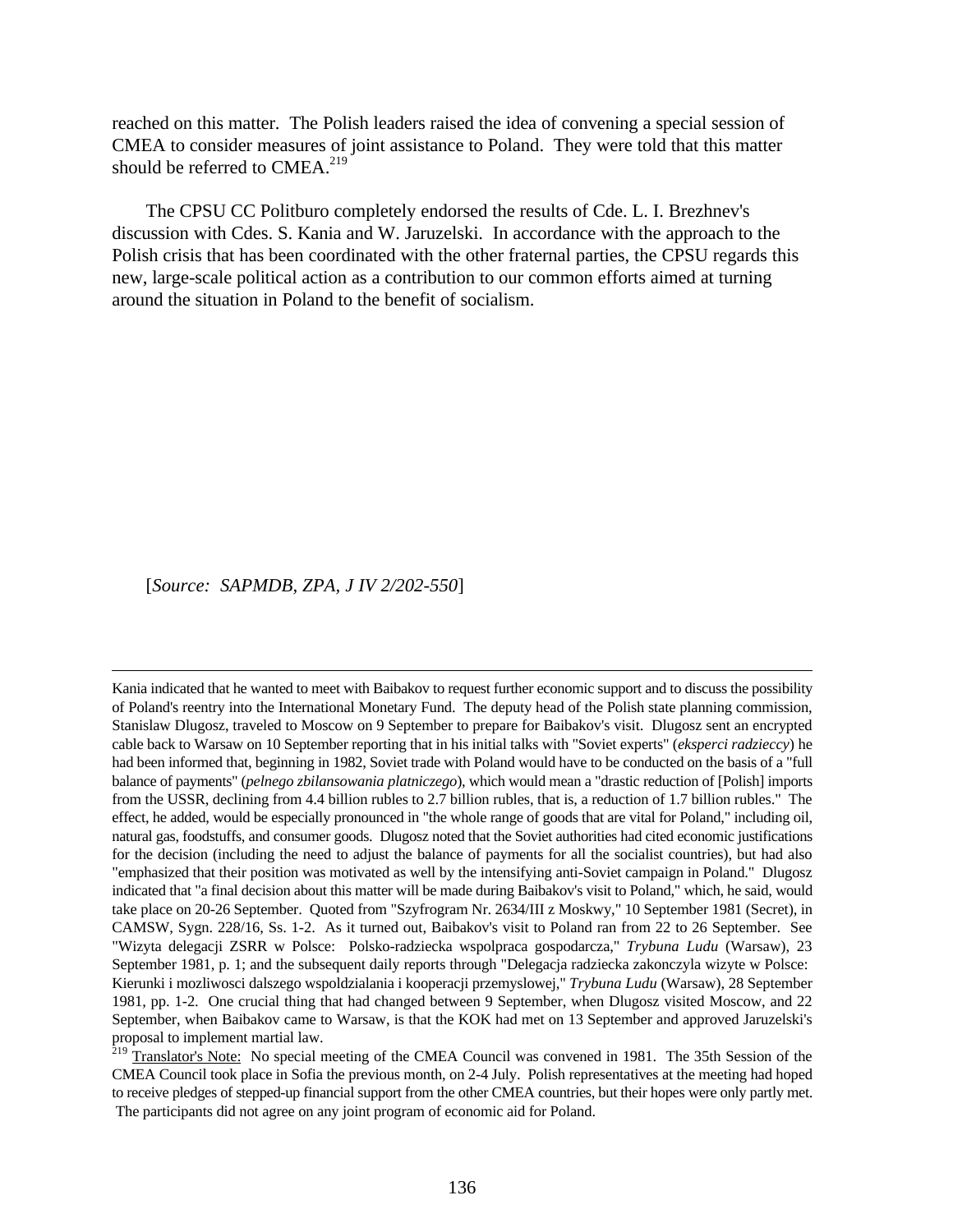### DOCUMENT No. 17

Top Secret Single Copy (Working Notes)

#### SESSION OF THE CPSU CC POLITBURO

10 September 1981

Cde. L. I. BREZHNEV presiding.

Also taking part: Cdes. M. S. Gorbachev, V. V. Grishin, A. A. Gromyko, N. A. Tikhonov, K. U. Chernenko, P. N. Demichev, M. S. Solomentsev, I. V. Kapitonov, V. I. Dolgikh, M. V. Zimyanin

. . . .

-

### 9. Exchange of Opinions on the Polish Question

BREZHNEV. Yesterday I familiarized myself with the "Appeal to the Peoples of Eastern Europe," which was adopted by the Congress of Polish Solidarity.<sup>220</sup> It's a dangerous and provocative document. It contains few words, but all of them are aimed at the same thing. The authors of the appeal would like to create confusion in the socialist countries and stir up groups of different types of turncoats.

I think we should not restrain ourselves at all in our condemnation of this insolent stunt. How about having collectives from our large enterprises — say, the Kirov factory, the Magnitka, Kamaz, etc. — give a rebuff to these demagogues? No doubt, it will be difficult to ignore letters from them addressed to the Solidarity congress, particularly because we'll feature these letters prominently in our mass media. $^{221}$ 

<sup>220</sup> Translator's Note: The reference here is to "Poslanie do ludzi pracy w Europie Wschodniej," *Tygodnik Solidarnosc* (Warsaw), No. 25 (18 September 1981), p. 6. The appeal, adopted on 8 September by Solidarity's first National Congress, offered support for "workers in Eastern Europe" and "all the nations of the Soviet Union" who were seeking to establish their own independent trade unions. Despite the importance of the statement, there was no debate about it before it was approved.

<sup>&</sup>lt;sup>221</sup> Translator's Note: This suggestion was promptly implemented. See, for example, "Pis'mo kollektiva rabochikh Moskovskogo avtozavoda im. Likhacheva pol'skim rabochim," *Pravda* (Moscow), 12 September 1981, p. 4; "Pis'mo kollektiva rabochikh Leningradskogo proizvodstvennogo ob"edineniya 'Kirovskii zavod'," *Pravda* (Moscow), 13 September 1981, p. 4; "Pis'mo kollektiva rabochikh kievskogo zavoda 'Arsenal' imeni V. I. Lenina pol'skim rabochim," *Pravda* (Moscow), 19 September 1981, p. 4; "Pis'mo kollektiva rabochikh Manitogorskogo metallurgicheskogo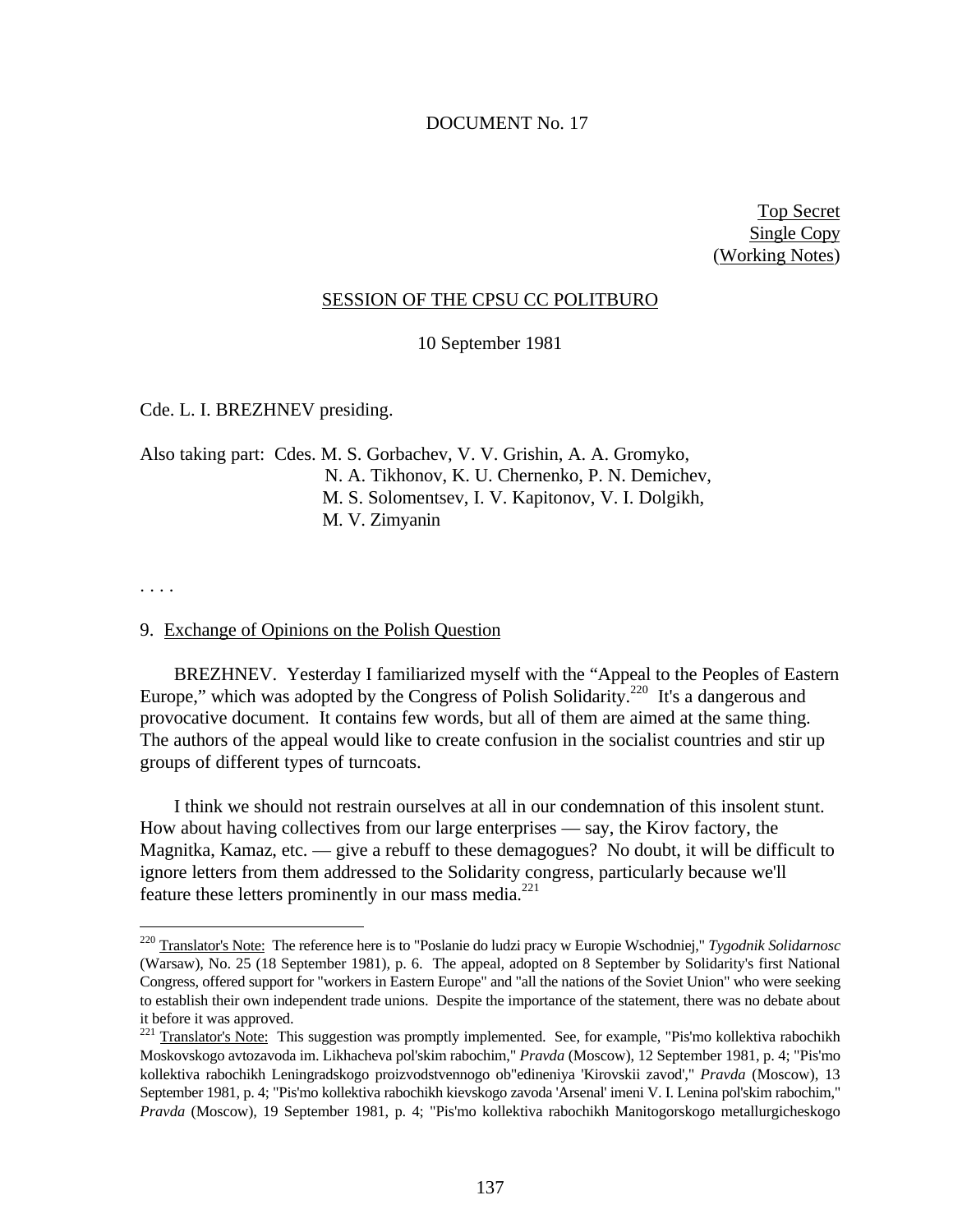If the comrades agree, we'll instruct the Polish commission to approach three or four factory collectives and help them, as needed, prepare a rebuff to "Solidarity."

GROMYKO. The situation is getting worse all the time. One might even say that little now remains of the regime. The position of the PZPR CC and the Council of Ministers is diminishing every day. With regard to a face-to-face conversation with Cde. Kania, it's now perhaps not worth speaking with him, since there already was a conversation not long ago.<sup>222</sup>

With regard to leverage from a telephone conversation, that should be pursued, since it is a good way of exerting pressure.

BREZHNEV. To be frank, I myself don't have any great desire to speak right now with Cde. Kania, since nothing will come of it.

CHERNENKO. Conversations were held earlier, sound instructions were issued, and a discussion was held in the Kremlin. But to what end? Cdes. Kania and Jaruzelski are doing everything as they please.

GRISHIN. Now they themselves no longer deny that they are relinquishing one position after another.

ZIMYANIN. I want to tell the Politburo what sorts of publications are planned in connection with the Solidarity congress.<sup>223</sup> We will say that the congress demonstrates a

<u>.</u>

kombinata imeni V. I. Lenina pol'skim rabochim," *Pravda* (Moscow), 24 September 1981, p. 4; and "Pis'mo kollektiva rabochikh moskovskogo zavoda 'Serp i molot' pol'skim rabochim," *Pravda* (Moscow), 22 September 1981, p. 4. These letters, supposedly written by collectives of Soviet workers, were actually composed by the CPSU Central Committee Propaganda Department. Because Solidarity's "Appeal to the Working-Class People of Eastern Europe" was never published or broadcast in the Soviet Union, it would have been impossible for ordinary workers to have drafted letters of their own referring to it (if they had been so inclined). This consideration, however, was of little importance in the large-scale propaganda effort that unfolded.

<sup>&</sup>lt;sup>222</sup> Translator's Note: Brezhnev's final face-to-face meeting with Kania was in the Crimea on 14 August 1981 (see Document No. 16 *supra*). Gromyko, too, met with Kania and Jaruzelski in the Crimea. (Gromyko also had met with them in Poland six weeks earlier, on 3-4 July.) Presumably, Gromyko is referring here to a phone conversation that Brezhnev had with Kania on 3 September.

<sup>&</sup>lt;sup>223</sup> Translator's Note: These materials were prepared jointly by the CPSU Central Committee Propaganda Department and the CPSU Central Committee Department for Ties with Communist and Workers' Parties of Socialist Countries. Solidarity's Congress was divided into two parts, the first of which (5-10 September 1981) ended on the day of this CPSU Politburo meeting. The second part lasted from 26 September until 7 October. Groups of PZPR regional officials were sent to the Soviet Union shortly before, during, and after each round of the Congress to receive briefings on the need for "harsh measures against the enemies of Poland." See "Tsentraly'nyi Komitet Kommunisticheskoi Partii Sovetskogo Soyuza," Memorandum No. 245s (Secret) from V. Mikulich, first secretary of the Minsk oblast party committee, 28 August 1981, in TsKhSD, F. 5, Op. 84, D. 85, Ll. 16-18; "Informatsiya o poseshchenii Cherkasskoi oblasti gruppoi partiinykh rabotnikov Pil'skogo voevodskogo komiteta PORP," Memorandum No. 4-2/561 (Top Secret), from I. Lutak, first secretary of the Cherkassk obast party committee, 9 October 1981, in TsKhSD, F. 5, Op. 84, D. 85, Ll. 44-47; "Informatsiya o prebyvanii v Kostromskoi oblasti delegatsii Petrkovskogo voevodskogo komiteta PORP," Memorandum No. 707/2 (Secret), from Yu. Balandin, first secretary of the Kostroma oblast committee, 13 November 1981, in TsKhSD, F. 5, Op. 84, D. 85, Ll. 165-169; and "Otchet o rabote Yaroslavskogo obkoma KPSS po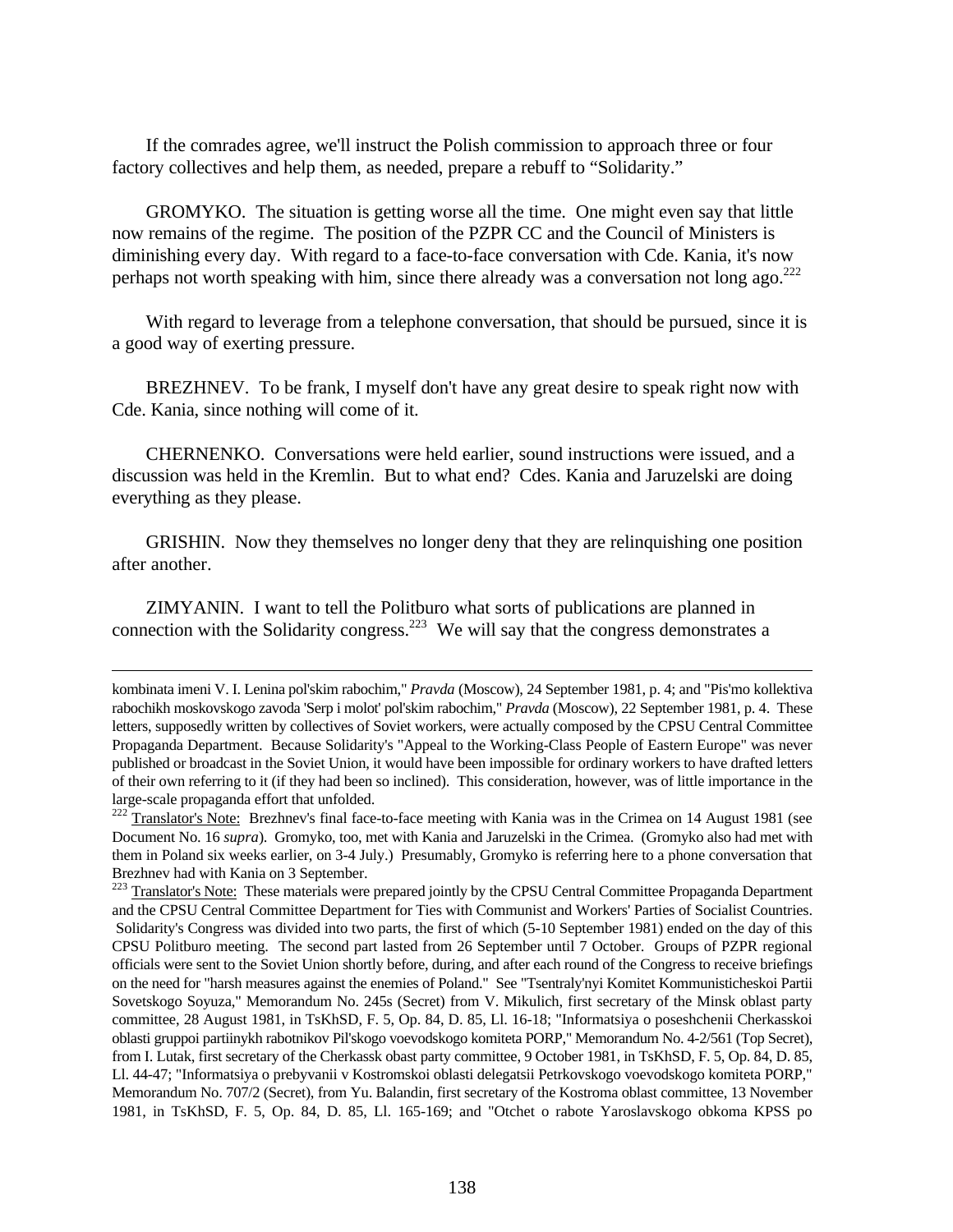further worsening of the situation in Poland. As you know, they appealed to the parliaments and peoples of certain countries, including the socialist countries, with their program of "renewal."<sup>224</sup> Hence, our press and TASS are now preparing appropriate materials in response. These materials will expose the activities of the Solidarity trade union. I fully support the proposal by Leonid Il'ich to have the collectives of major large enterprises offer statements. This, too, we will try to prepare.

TIKHONOV. Nonetheless we will still need to react — and by that I mean react concretely — to the stunts of hooligan elements now active in Poland, whom the government has not taken any measures to combat.<sup>225</sup> What's going on there now is that they're defacing the monuments to our soldiers, they're drawing hostile cartoons of the leaders of our Party and government, they're insulting the Soviet Union in every possible manner, etc. In other words, they're mocking us. It seems to me that we can't remain silent any longer, and that we must, either along state lines or through some other channel, issue a protest to the Polish government about this. A failure to react, in my view, would be unacceptable.

GROMYKO. We must think this over carefully. We're talking here about a country that is friendly to us.

GORBACHEV. I believe that Leonid Il'ich was completely right in proposing that the collectives of large enterprises speak out and that the activities of Solidarity be exposed in our press.

GRISHIN. Both in "Pravda" and in other newspapers we must organize statements of this sort. We will do what is needed for collectives at "Zil," "Serp i Molot," and other large factories to issue statements.<sup>226</sup>

BREZHNEV. I think we should instruct the USSR Foreign Ministry and the CC Department to prepare a draft for presentation to the government of the Polish republic about the hooliganistic stunts of Solidarity officials against the Soviet Union.<sup>227</sup> Simultaneously, as

<sup>226</sup> Translator's Note: See the items adduced above in my first annotation to this document.

osushchestvleniyu druzhestvennykh svyazei s Brashovskoi uezdnoi organizatsii RKP i Radomskoi voevodskoi organizatsii PORP v 1980-1981 godakh," Memorandum No. 0774 (Secret) from V. Gorulev, first secretary of the CPSU's Yaroslavl oblast committee, 27 October 1981, in TsKhSD, F. 5, Op. 84, D. 85, Ll. 302-306.

<sup>224</sup> Translator's Note: See "Uchwala programowa I Krajowego Zjazdu NSZZ 'Solidarnosc'," *Tygodnik Solidarnosc* (Warsaw), Vol. 1, No. 26 (25 September 1981), pp. 3, 6.

 $^{225}$  Translator's Note: This was not entirely true. Two weeks earlier, on 25-26 August, the Polish authorities had finally decided it was time to proceed with the publication, at KGB printing facilities in the Soviet Union, of "announcements concerning the introduction of martial law" in Poland. Quoted from "Notatka z 27 VIII 1981 r," 27 August 1981 (Top Secret), in CAMSW, Sygn. 2304/IV. The printing of these announcements was to be completed by 4 September to allow ample time for them to be transported back to Poland. The reason the announcements were printed in the Soviet Union rather than Poland is that the use of printing presses in Poland would have risked leaks by sympathetic workers to Solidarity.

<sup>&</sup>lt;sup>227</sup> Translator's Note: This letter was presented to Kania and Jaruzelski a week later by the Soviet ambassador in Poland, Boris Aristov. See "Oswiadczenie KC KPZR i rzadu ZSRR przedstawione kierownictwu KC PZPR i rzadu PRL," *Trybuna Ludu* (Warsaw), 18 September 1981, p. 1. See also "Protiv antisovetizma v Pol'she," *Pravda* (Moscow), 19 September 1981, p. 4. Aristov had met with Kania on 10 September as well—see "St. Kania przyjal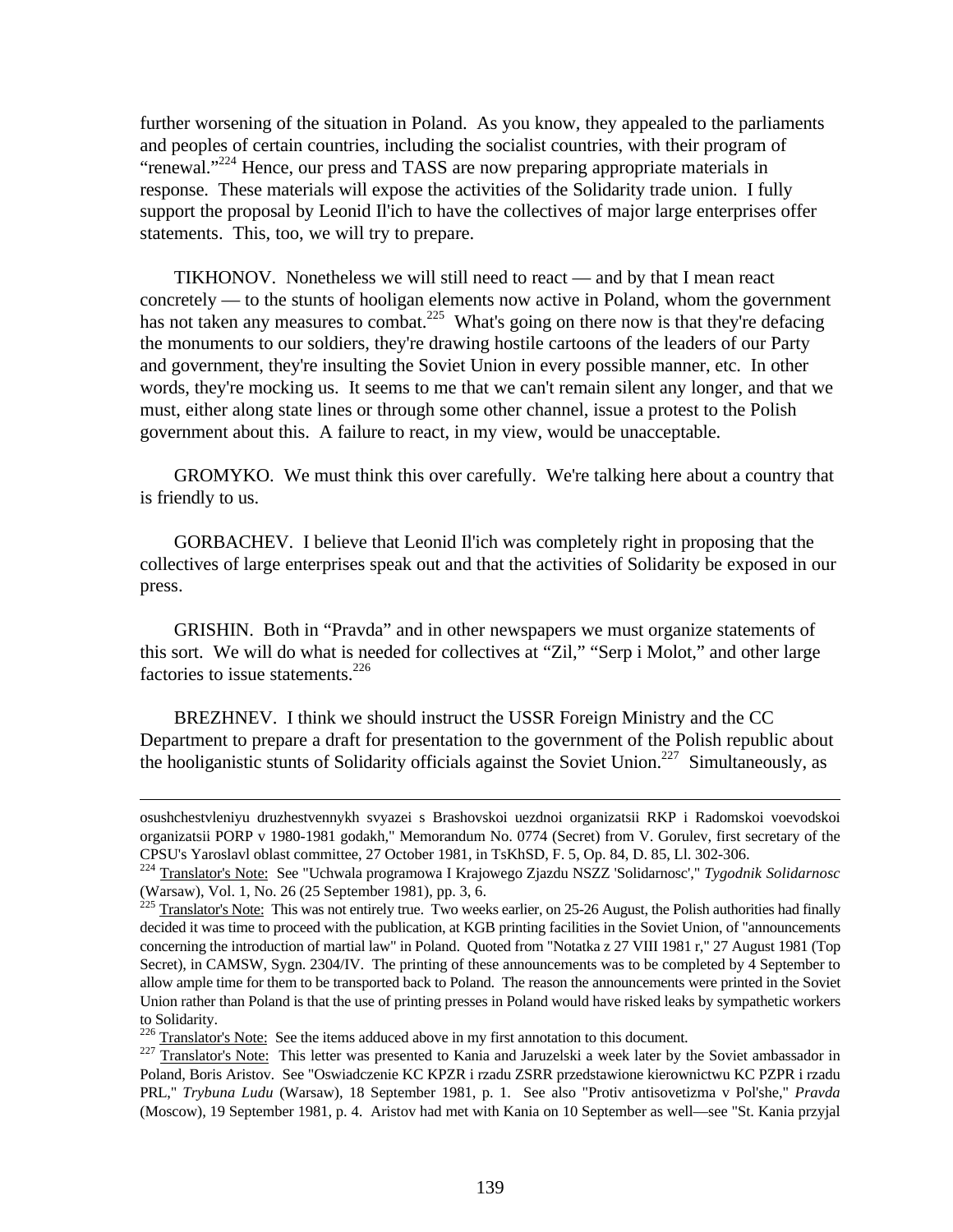the comrades here already mentioned, we should feature a series of items in the press exposing the activities of Solidarity and the decisions of its Congress.<sup>228</sup>

[*Source: TsKhSD, F. 89, Op. 42, D. 46*]

ambasadora ZSRR w Polsce," *Trybuna Ludu* (Warsaw), 11 September 1981, p. 1—and this has led some Western scholars astray. Nicholas G. Andrews, for example, erroneously claims, in *Poland 1980-81: Solidarity versus the Party* (Washington, D.C.: National Defense University Press, 1985), p. 290, that the Soviet letter was presented to Kania and Jaruzelski on 10 September. Aristov actually gave it to them on 17 September.

<sup>&</sup>lt;sup>228</sup> Translator's Note: These articles began appearing the very next day. See "Gdan'skii s"ezd — antisotsialistichekoie sborishche," *Pravda* (Moscow), 11 September 1981, p. 5.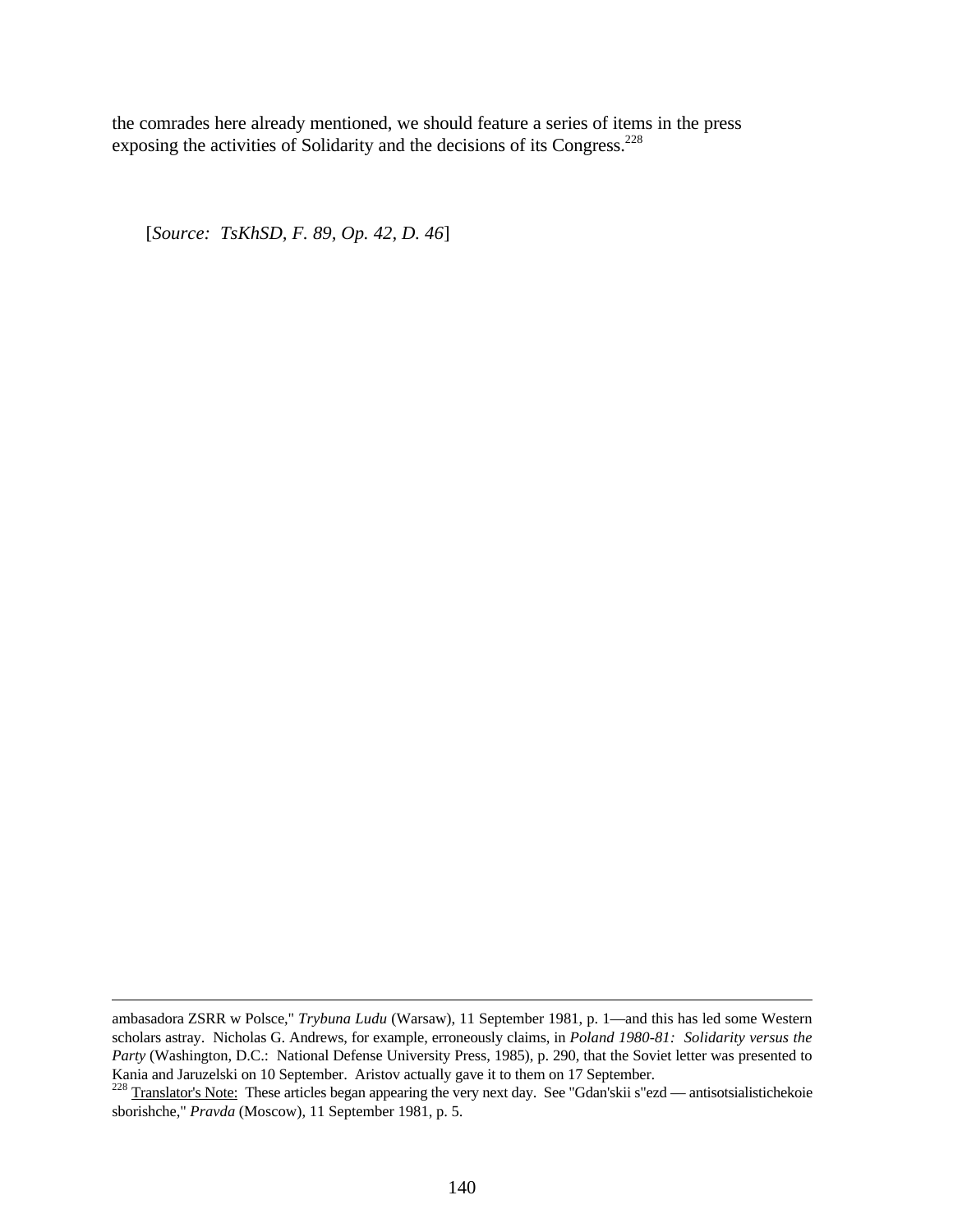#### DOCUMENT No. 18

#### TOP SECRET

# INFORMATION ABOUT Cde. L. I. BREZHNEV'S TELEPHONE CONVERSATION WITH Cde. S. KANIA<sup>229</sup>

"Hello, Stanislaw! They told me that you want to speak with me. Please go ahead."

(After S. Kania's information)<sup>230</sup>

"I listened to your remarks. It seems to me that you're still under the sway of certain illusions.

"I discussed the situation in Poland with you and Wojciech in the Crimea roughly a month ago. At that point there was already more than enough basis for disquiet. Since then, in our view, the situation has become even more alarming. I'll say this candidly: you should wake up again and think about who is controlling the situation in Poland. Has the fulcrum of power there already changed? The leaders of Solidarity are acting so brazenly that you cannot help but ask yourself this question.

"Solidarity's congress and the whole atmosphere around it attest that Solidarity openly aspires to the role of a political party, a party with an anti-Communist bent.<sup>231</sup> The results of the first round of the Congress, in our view, amounted to a declaration of war against the PZPR and the socialist regime.

"Of course this in no way was a congress of workers. Even according to Solidarity's own information, only 25 percent of the delegates were workers. More than a quarter of the delegates were representatives of the counterrevolutionary organizations KSS-KOR and Confederation for an Independent Poland. And it was not the interests of the working class that preoccupied the participants in this gathering. Instead they focused on how to humiliate the PZPR and the government and force them to their knees.

 $230$  Translator's Note: This appears in the original.

<u>.</u>

<sup>&</sup>lt;sup>229</sup> Translator's Note: This document from the former East German party archives provides only Brezhnev's side of the conversation, which took place on 11 September 1981. For informational purposes, the transcript of Brezhnev's remarks was distributed to Erich Honecker and other East European leaders. Presumably, a full transcript of the conversation (with Kania's comments included) exists in the Russian Presidential Archive, but if so, it has not yet been released. The document given to Honecker is undated, but a handwritten notation by the East German leader in the upper right-hand corner of the first page gives the date of 15 September 1981. For Kania's recollection of this phone conversation, see Kania, *Zatrzymac konfrontacje* (Warsaw: BGW, 1992), pp. 221-224.

<sup>&</sup>lt;sup>231</sup> Translator's Note: The first phase of Solidarity's Congress had been adjourned a few days earlier, on 10 September.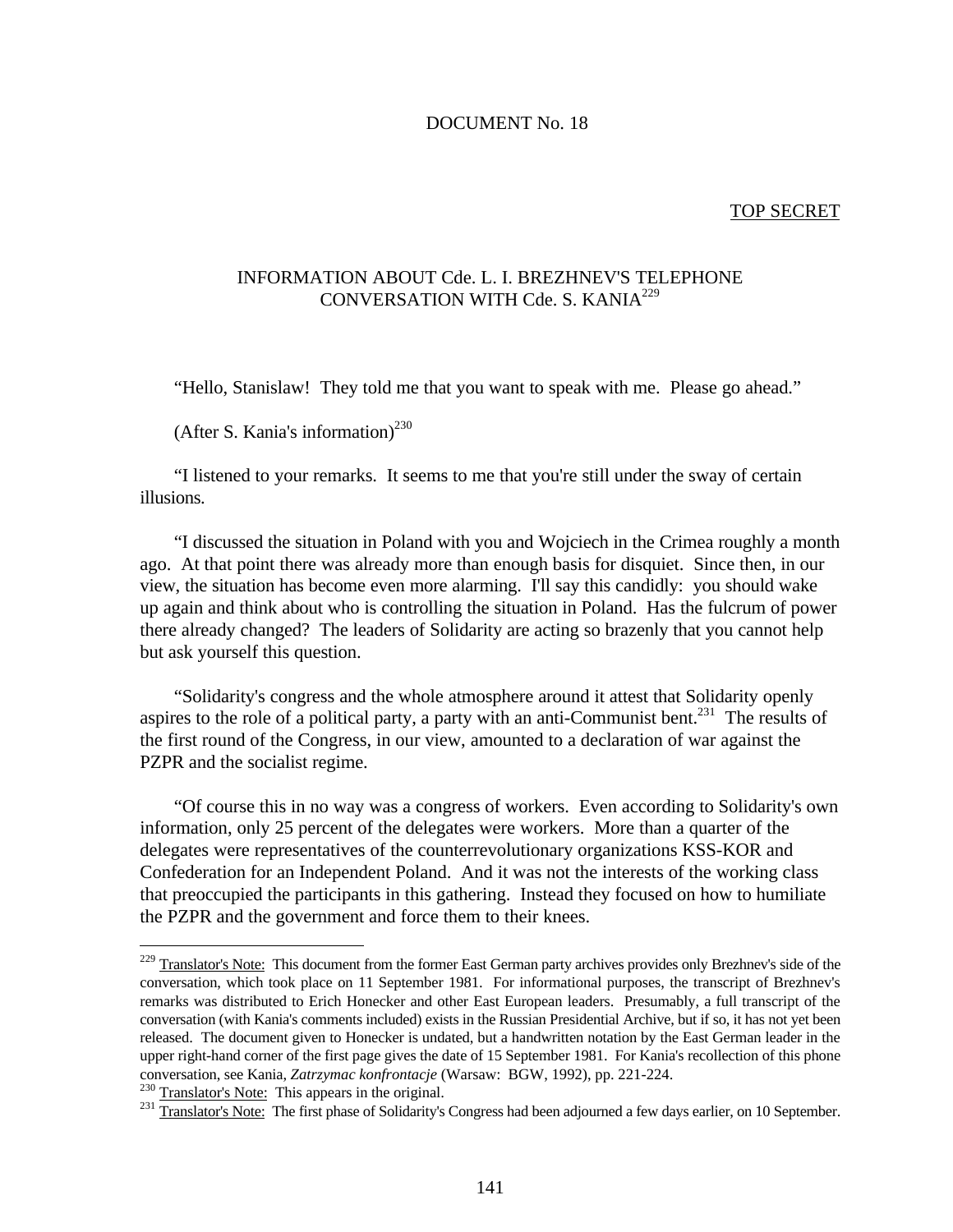"At the Congress, as you know, the question was raised about possibly removing from Solidarity's statutes the provisions about the leading role of the party and recognition of Poland's international alliances.<sup>232</sup> These are provisions in your Constitution. This means that attacks have begun against the constitutional bases of society.

"Solidarity has decided not to confine itself solely to Poland. It is attempting to impose its subversive ideas on neighboring states and to interfere in their internal affairs. That's the only way one can view the 'Appeal to the Peoples of Eastern Europe,' which was adopted by Solidarity's Congress.<sup>233</sup> There aren't many words in that document, but they all make the same point. The authors of the document would like to foment disturbances in the socialist countries and stir up groups of various renegades. I don't know what you've decided to do about this provocative escapade, but we believe it is essential to give it the rebuff it deserves.

"Solidarity is not limiting itself to slogans and appeals. It is in fact making preparations, including military preparations, to seize power. According to reports filtering in from the West, Solidarity is creating 'combat groups,' whose task is to terrorize Communists and patriots.<sup>234</sup> This is just what fascists do in creating brigades of stormtroopers. According to the same reports, Solidarity is initiating courses for new draftees in the Polish Army. How can this be tolerated? If fresh troops come in imbued with anti-socialist and anti-Soviet preconceptions, you might quickly find that the army disintegrates.<sup>235</sup>

 $^{232}$  Translator's Note: These provisions, which had been included in the Gdansk accords, were among the chief issues at stake during the two-week "registration crisis" in late October and early November 1980. (For background, see my annotation in Document No. 2 above.) Under the Polish Supreme Court's ruling of 10 November 1980, the two provisions were included in an appendix to Solidarity's statutes. No final decision was made during the first round of Solidarity's Congress (in September 1981) on whether to amend the statutes by deleting the provisions in the appendix.<br><sup>233</sup> Translator's Note: This again is a reference to "Poslapio de ludri areas: " Eugenis West-to-tai-<sup>233</sup> Translator's Note: This again is a reference to "Poslanie do ludzi pracy w Europie Wschodniej," *Tygodnik*

*Solidarnosc* (Warsaw), No. 25 (18 September 1981), p. 6. See my first annotation in Document No. 17 supra. <sup>234</sup> Translator's Note: A senior U.S. intelligence official who was responsible for tracking the Soviet Union and Poland in 1980-81 (and who later became director of the CIA), Robert Gates, disclosed in his memoirs that as early as April 1981 the "CIA learned . . . that the [Polish] regime [had] received information that Solidarity 'extremist elements' had begun to prepare for a violent confrontation with the government—preparing Molotov cocktails and planning the occupation of government buildings and destruction of Communist Party offices around the country." See Gates, *From the Shadows*, p. 232. It turned out, however, that almost all the information the PZPR had received was fabricated by hardliners at the Polish MSW. During the martial law crackdown in December 1981, only two people were arrested for possessing illegal firearms. General Kiszczak urged his subordinates to "exploit this arrest immediately for propaganda purposes, perhaps by featuring it in the next edition of the television news." Similarly, on 13 December 1981, the first day under martial, Jaruzelski told the PZPR Politburo that "we must demonstrate that our decisions were right. By exploiting the materials we seized, we should underscore what we managed to avoid—a mortal danger was averted at the last moment." Despite these exhortations, no armed resistance groups were found to exist. For Kiszczak's comments, see "Posiedzenie Kierownictwa MSW, 17.XII.1981 r.," in CAMSW, Sygn. 251/1; for Jaruzelski's remarks, see "Protokol Nr. 19 z posiedzenia Biura Politycznego KC PZPR w dniu 13.XII.1981 r.," Ss. 8-9.

<sup>&</sup>lt;sup>235</sup> Translator's Note: Soviet concern about the potential unreliability of the Polish army had existed since the fall of 1980, but those concerns grew as the time for the induction of new draftees approached. Brezhnev's statement provides important evidence that Soviet leaders urged Kania and Jaruzelski to defer the call-up until after martial law had been imposed. Jaruzelski heeded this suggestion in late October 1981, when he extended the term of duty of existing conscripts by two months, until late December 1981. That was long enough for the martial law operation to be implemented without any fresh recruits.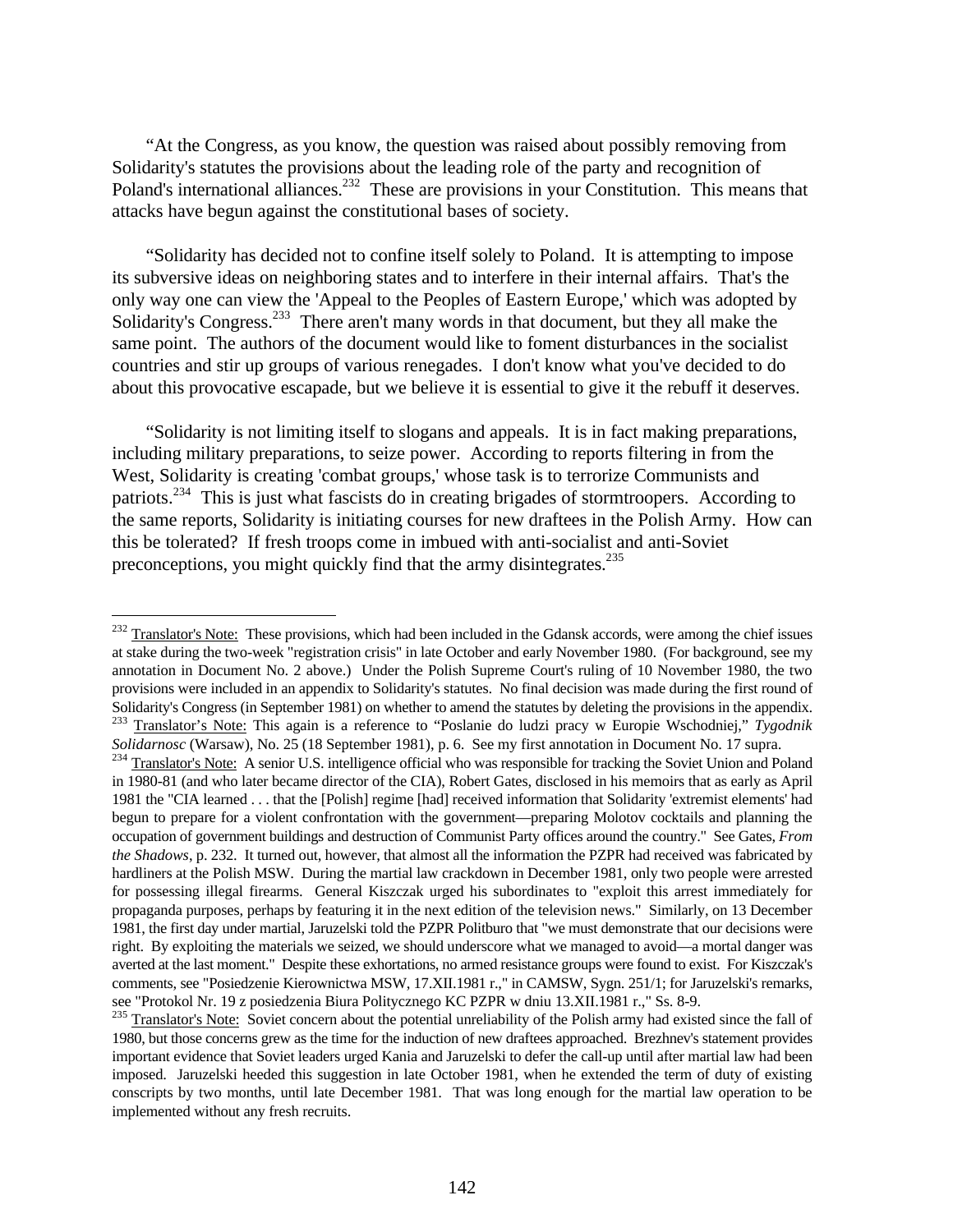"One position after another is being transferred to Solidarity's control. The legitimately appointed directors of enterprises are being removed without any prior arrangement. Solidarity is calling the shots at more than half of the large factories and is creating there what it calls 'organs of self-management.'<sup>236</sup>

"In rural areas there have been instances of the unauthorized seizure of state and cooperative farmland by private peasants.<sup>237</sup> Solidarity reacted viciously when the mass media featured criticism of its actions, and they are now seeking to take complete control of the media.

"It is painful to speak about the frenzy of anti-Sovietism that has now engulfed Poland. How can you let this go unpunished? How can you tolerate instances of psychological and physical terror against Communists and all others who want to work honestly? As an ultimatum, the opposition continually demands that the elections to the Sejm and the People's Councils be moved up.<sup>238</sup> Their ultimate goal is, through 'peaceful means,' to destroy the economic and political foundations of the socialist order.

"I will not refer to many other things, which are no less alarming. These things must be at least as well known to you as they are to us. It is understandable why at the recent plenums, including the third, many members of the newly formed Central Committee were speaking with great alarm about the situation.<sup>239</sup> They demanded not only bold words but decisive actions from the PZPR leadership.

"Their concerns are understandable. The impudent leaders of Solidarity openly declare that their organization is already the leading force in society.

"In general, everything suggests that the counterrevolution is seizing power from the PZPR.

"In the Crimea, you, Stanislaw, and Jaruzelski said that 'you are constantly determined to use the most decisive measures against the counterrevolution.<sup>240</sup> But just where are these measures?

"You also said that you have an appropriate plan to introduce emergency or military rule.

 $^{236}$  Translator's Note: This statement is largely accurate, though the process at this stage was still quite rudimentary. Under a compromise worked out by the government and Solidarity over the next several weeks, the workers' councils at most enterprises were given a much greater role in their own firms' management.

<sup>&</sup>lt;sup>237</sup> Translator's Note: The Russian word *edinolichniki* is translated here as "private peasants," but if applied to the Soviet Union it would be better translated as "individual peasants." In Poland the overwhelming share of agriculture had been private since 1956, whereas in the Soviet Union there was no private farming aside from minuscule private plots permitted for individuals.

<sup>238</sup> Translator's Note: See my annotation about Solidarity's electoral demands in Document No. 16 *supra*.

<sup>&</sup>lt;sup>239</sup> Translator's Note: Brezhnev is referring here to two recent plenums of the PZPR Central Committee that followed the 9th PZPR Congress: the 2nd Plenum on 11-12 August 1981 and the 3rd Plenum on 2-3 September.

<sup>&</sup>lt;sup>240</sup> Translator's Note: Brezhnev is referring to the meetings he had with Kania and Jaruzelski in Crimea on 14 August 1981. See Document No. 16 *supra*.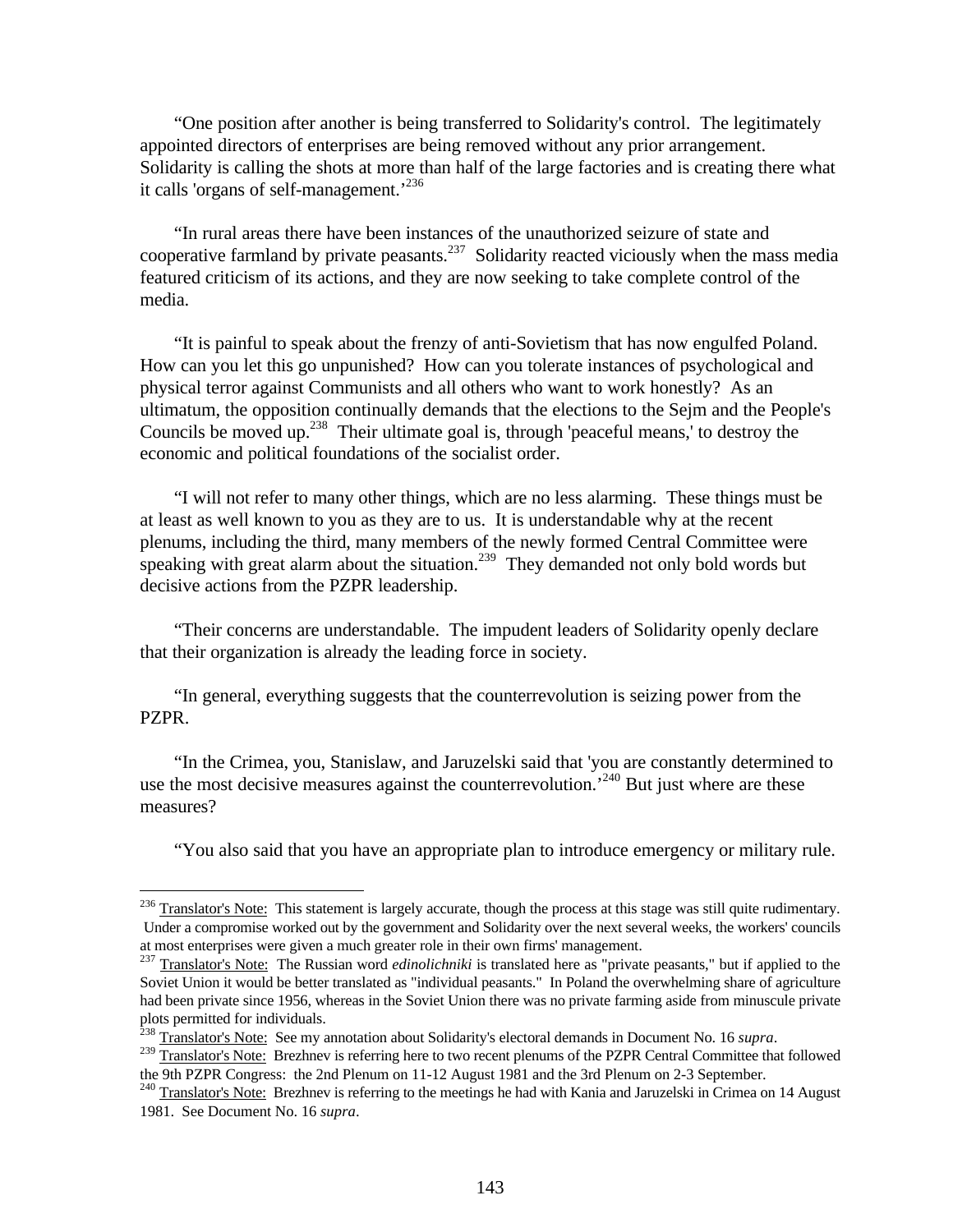When will even a part of this plan finally be implemented?<sup>241</sup>

"The growing activity and energy of the anti-socialist forces in the country are in stark contrast to the way the leaders of the party and government are behaving. How can you permit this?

"We request that you inform us, the leadership of a fraternal party, the CPSU, what you intend to do.

"In practical terms, we have nothing to add to the recommendations we already provided to you about how to get out of the crisis, including the recommendations in the letter of 5 June and during the meeting in the Crimea on  $14$  August.<sup>242</sup> These recommendations and advice remain in force.

"Both then and now we have been convinced that if you do nothing to offset the appeals of the insolent Solidarity, you will open the way to counterrevolution.<sup>243</sup> In our view, it is essential not to delay any further in gearing up the party for a decisive and uncompromising struggle against the counterrevolution. And when the very fate of socialism is at stake, you can't limit yourself to only one form or another of struggle.

"I believe it is important to emphasize, once again, that in today's complicated world situation, the course of events in Poland is forcing the socialist commonwealth to confront the ever thornier question of how to maintain security in the center of Europe. If Poland is ruled by Solidarity, who will guarantee the inviolability of the commonwealth's vital lines of communication that pass through the PPR, including strategic lines of communication?<sup>244</sup> How could we, the participants in the Warsaw Pact, ensure the preservation of the results of the Second World War, which were codified in well-known political and international legal

<sup>&</sup>lt;sup>241</sup> Translator's Note: On 13 September, just two days after this phone conversation, Jaruzelski convened a fateful meeting of Poland's Homeland Defense Committee. The KOK, chaired by Jaruzelski, voted to approve the plans for martial law, though it did not set a specific date. Handwritten notes from that meeting, compiled by General Tadeusz Tuczapski, the secretary of KOK, were recently unearthed at the Polish military archive. See "Protokol No. 002/81 posiedzenia Komitetu Obrony Kraju z dnia wrzesnia 1981 r." 13 September 1981, in Centralne Archiwum Wojskowe (CAW), Materialy z posiedzen KOK, Teczka Sygn. 48. These notes are the only official record of the meeting. All other participants were prohibited from taking notes.

 $242$  Translator's Note: See Documents No. 15 and 16.

<sup>&</sup>lt;sup>243</sup> Translator's Note: On 16 September, less than a week after this CPSU Politburo meeting, the PZPR Politburo approved a statement denouncing Solidarity's Congress. The statement was adapted for the official Polish press, which published it the following day. See "Oswiadczenie Biura Politycznego KC PZPR z 16 wrzesnia 1981 r.," 16 September 1981 (Secret), in CAMSW, Sygn. 228/16, Ss. 0034-0036.

 $^{244}$  Translator's Note: Brezhnev's comments here and in the next paragraph, reflecting vehement alarm at the prospect that Solidarity might come to power in Poland, shed interesting light on statements by Yurii Andropov at the 10 December 1981 meeting of the CPSU Politburo, translated in Document No. 21 below. At that meeting, Andropov claimed that the Soviet Union must "not send in troops . . . even if Poland falls under the control of Solidarity." At the same time, Andropov did concede that the Soviet Union had to "do something to protect the lines of communication between the USSR and the GDR." Brezhnev, for his part, seemed to have little doubt that the lines of communication could not be safeguarded if Solidarity came to power. Hence, Andropov's statement may not be as much of an anomaly as it seems. So long as no final decision had to be taken, it was relatively easy to talk in the abstract about what the Soviet Union might do if Solidarity took power.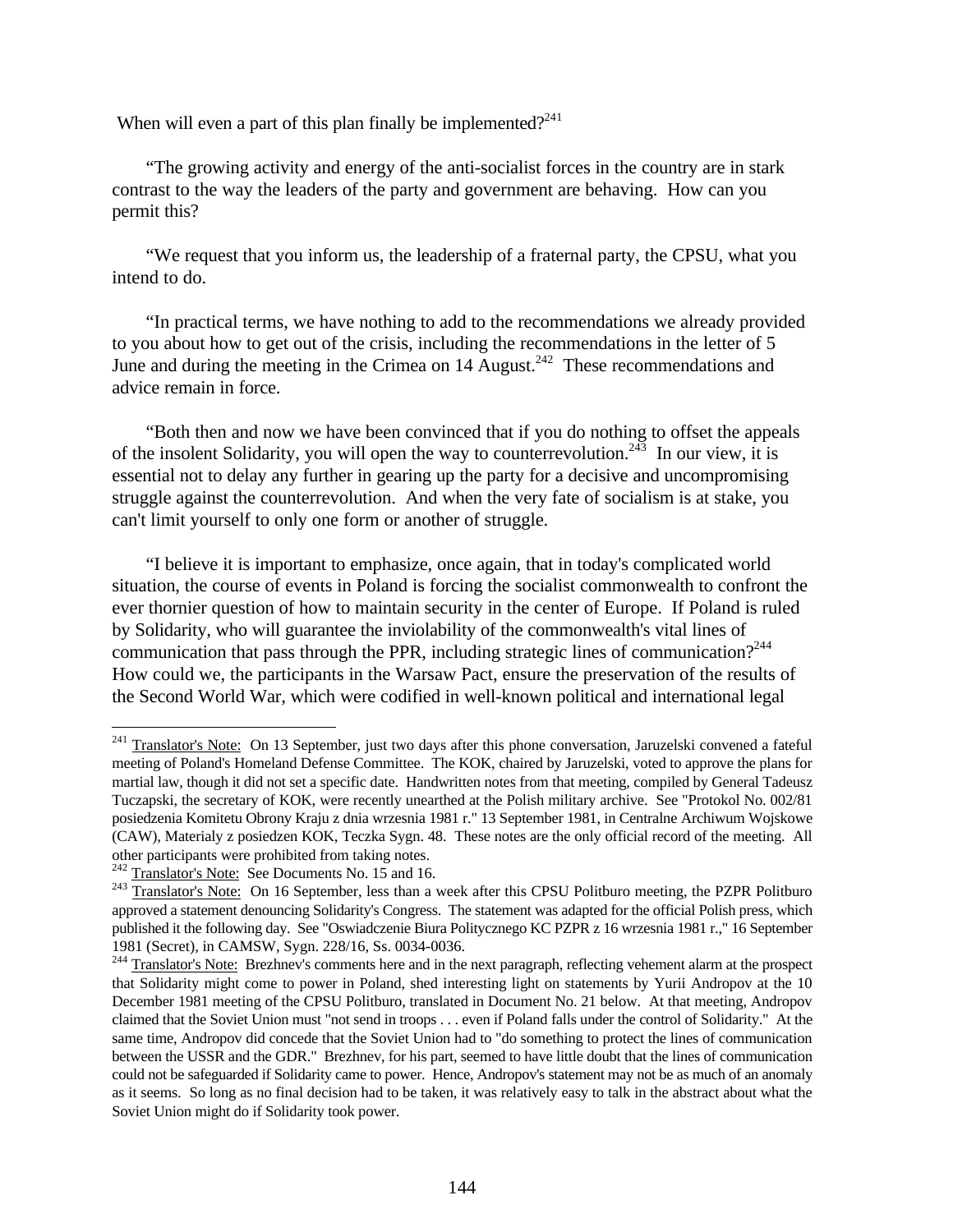documents?<sup>245</sup>

"I want to emphasize, once again, Stanislaw, that the fate of socialism in Poland and the outcome of the political struggle in your country profoundly affect all the fraternal countries.

"In the emerging situation, on behalf of our Politburo, I request that the PZPR CC leadership respond to us about the matters I have raised, so that we can have a clear idea about your plan of action at least for the near future.

"What you have said is of definite interest [to me], but it does not change the general picture. I request that you pay greater heed to what I have reported to you today."<sup>246</sup>

[*Source: SAPMDB, ZPA, J IV 2/202-550]*

<sup>&</sup>lt;sup>245</sup> Translator's Note: Brezhnev is referring here to bilateral Soviet-Polish agreements, the series of treaties concerning the two German states that were concluded in the early 1970s, and the Helsinki Accords (the Final Act on Security and Cooperation in Europe) signed in 1975.

 $^{246}$  Translator's Note: On this note, the document ends.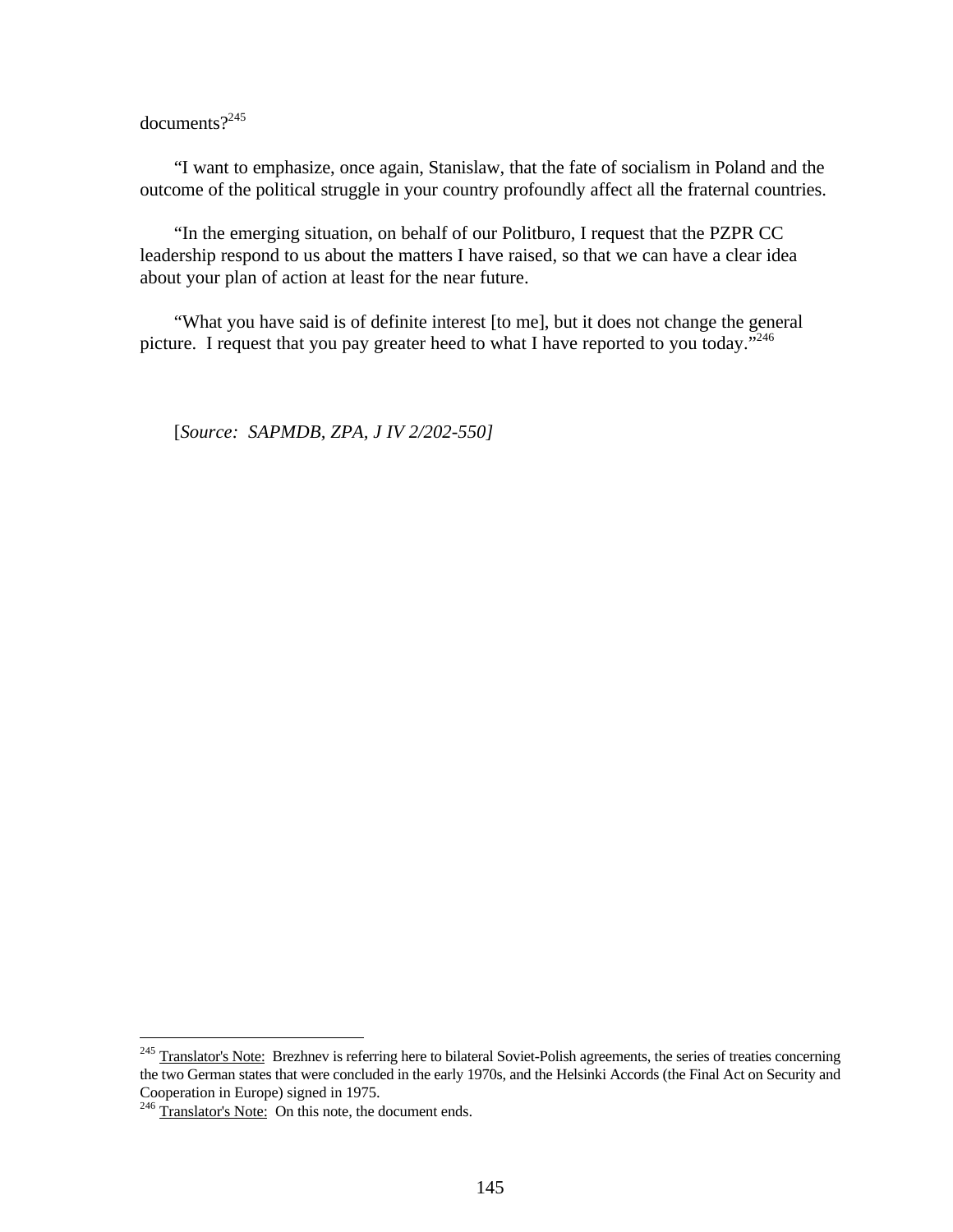## DOCUMENT No. 19

Top Secret Single Copy (Working Notes)

## SESSION OF THE CPSU CC POLITBURO

17 September 1981

Cde. L. I. BREZHNEV presiding.

Also taking part: Cdes. M. S. Gorbachev, V. V. Grishin, M. A. Suslov, N. A. Tikhonov, D. F. Ustinov, P. N. Demichev, B. N. Ponomarev, M. S. Solomentsev, I. V. Kapitonov, V. I. Dolgikh, M. V. Zimyanin, K. V. Rusakov

. . . .

 $\overline{a}$ 

## 8. Telegram from the Soviet Ambassador in Berlin on 15 September 1981 (Special No. 598)

BREZHNEV. After my telephone conversation with Cde. Kania on 11 September 1981, which we arranged at the previous session of the Politburo, I sent information about it to our ambassadors so that they could inform Cdes. Honecker, Kadar, Zhivkov, and Husak.<sup>247</sup>

The ambassadors performed this task and reported the results. The leaders of the fraternal parties fully and entirely agreed with what was said to Cde. Kania during the phone conversation, and they believe that Cde. Kania is displaying unacceptable liberalism and that we must apply strong pressure on him.<sup>248</sup>

<sup>&</sup>lt;sup>247</sup> Translator's Note: For a transcript of Brezhnev's side of this phone conversation, which was distributed to the leaders of the East German, Hungarian, Czechoslovak, and Bulgarian Communist parties, see Document No. 18 *supra*. The phone call occurred two days before the KOK unanimously endorsed the plans for martial law at Jaruzelski's behest.

<sup>&</sup>lt;sup>248</sup> Translator's Note: The East European leaders themselves conveyed this message directly to Kania. Even Janos Kadar, who had generally taken a less extreme position than his East German, Czechoslovak, and Bulgarian counterparts had, sent a pointed letter to the PZPR Central Committee on 17 September expressing alarm about the Polish leadership's failure to rebuff "the counterrevolutionary forces in Poland who are acting against the Polish working class and the vital national interests of the Polish people, and who are seeking to weaken our friendly relations, our multilateral cooperation, and our alliance system. Their continued activity will have a profound influence on the security of the entire commonwealth of socialist states. It is in our vital national interest, and the vital national interests of all European states, that Poland not become a flashpoint for international tension." These last remarks alluded to the possibility of joint military action. See "A Lengyel Egyesult Munkaspart Kozponti Vezetosege," No. 434 (Top Secret), from Janos Kadar, 17 September 1981, in Magyar Orszagos Leveltar, 288, F. 11/4400, o.e.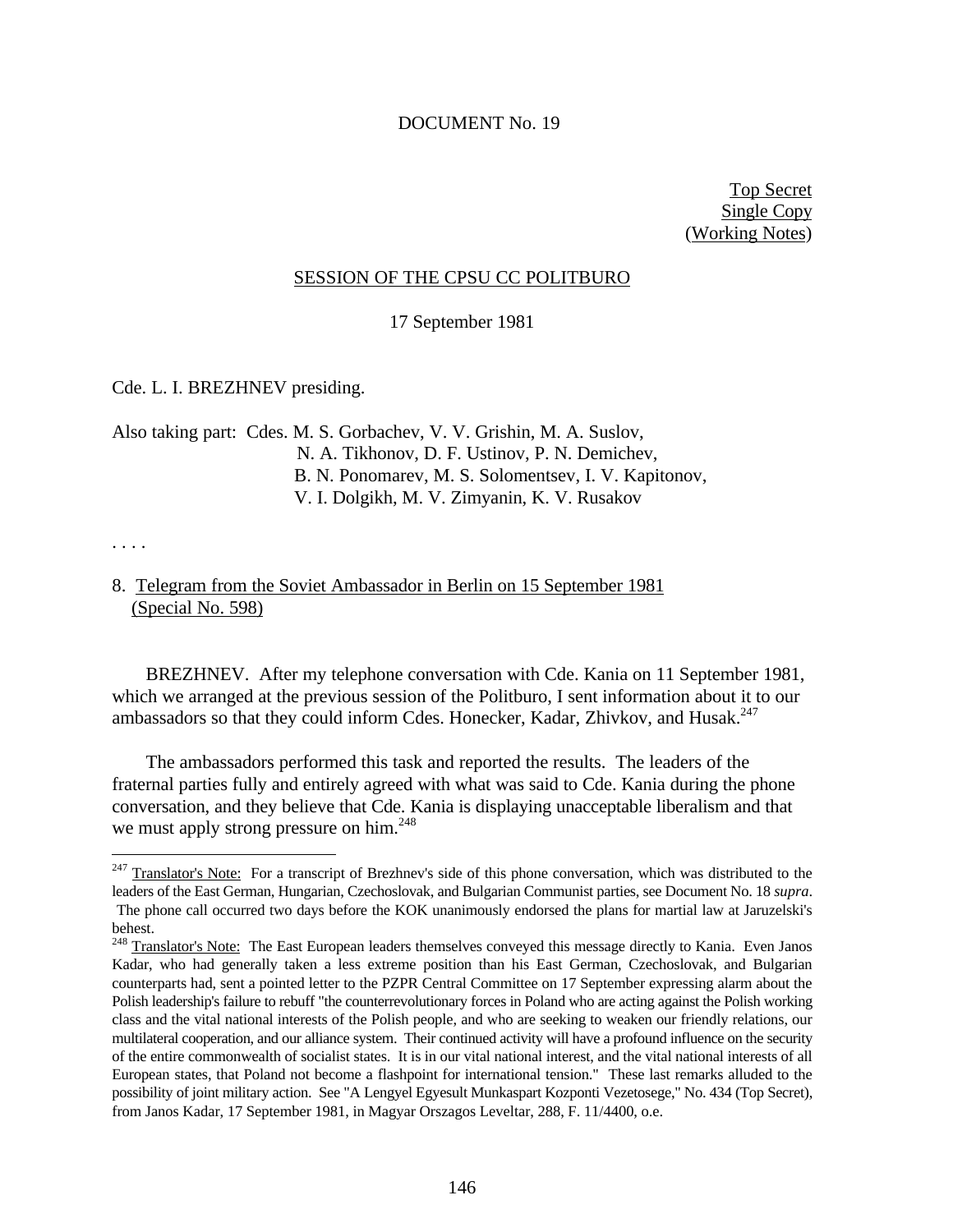In a discussion with Cde. Abrasimov which, as you know, was described in a telegram, Cde. Honecker put forth the following proposal: to have the leaders of the fraternal parties assemble in Moscow and invite Cde. Kania, and then say to him that he has agreed to step down and that the proposed successor to him as PZPR CC First Secretary is Cde. Olszowski.<sup>249</sup>

In connection with this I would like to recommend what our stance should be. Of course, it is difficult for us at the moment to arrive at a simple decision on this matter. We don't yet know the opinion of the other comrades, the leaders of the other socialist countries. We need to think carefully about all of this.

Perhaps we should instruct the USSR Foreign Ministry, the Ministry of Defense, and the CC Department to examine the questions laid out in the telegram and, taking account of the exchange of opinions in the Politburo, to prepare and submit appropriate recommendations to the CC.

If there are no objections, then perhaps we'll adopt this motion.

The members of the Politburo and candidate members of the Politburo say that Leonid Il'ich's proposal is absolutely correct and should be adopted, except that the KGB should be included among the agencies instructed to examine these questions.

The proposal is adopted.

<u>.</u>

[*Source: TsKhSD, F. 89, Op. 42, D. 47*]

<sup>&</sup>lt;sup>249</sup> Translator's Note: Pyotr Abrasimov, the Soviet ambassador in East Germany, met with Honecker on 15 September 1981. Honecker recounted the discussion later that day at a session of the SED Politburo; see "Protokoll Nr. 21/81 der Sitzung des Politburos des ZK der SED vom 15. September 1981," 15 September 1981 (Top Secret), in SAPMDB, ZPA, J IV 2/2-1910, Bl. 1-2.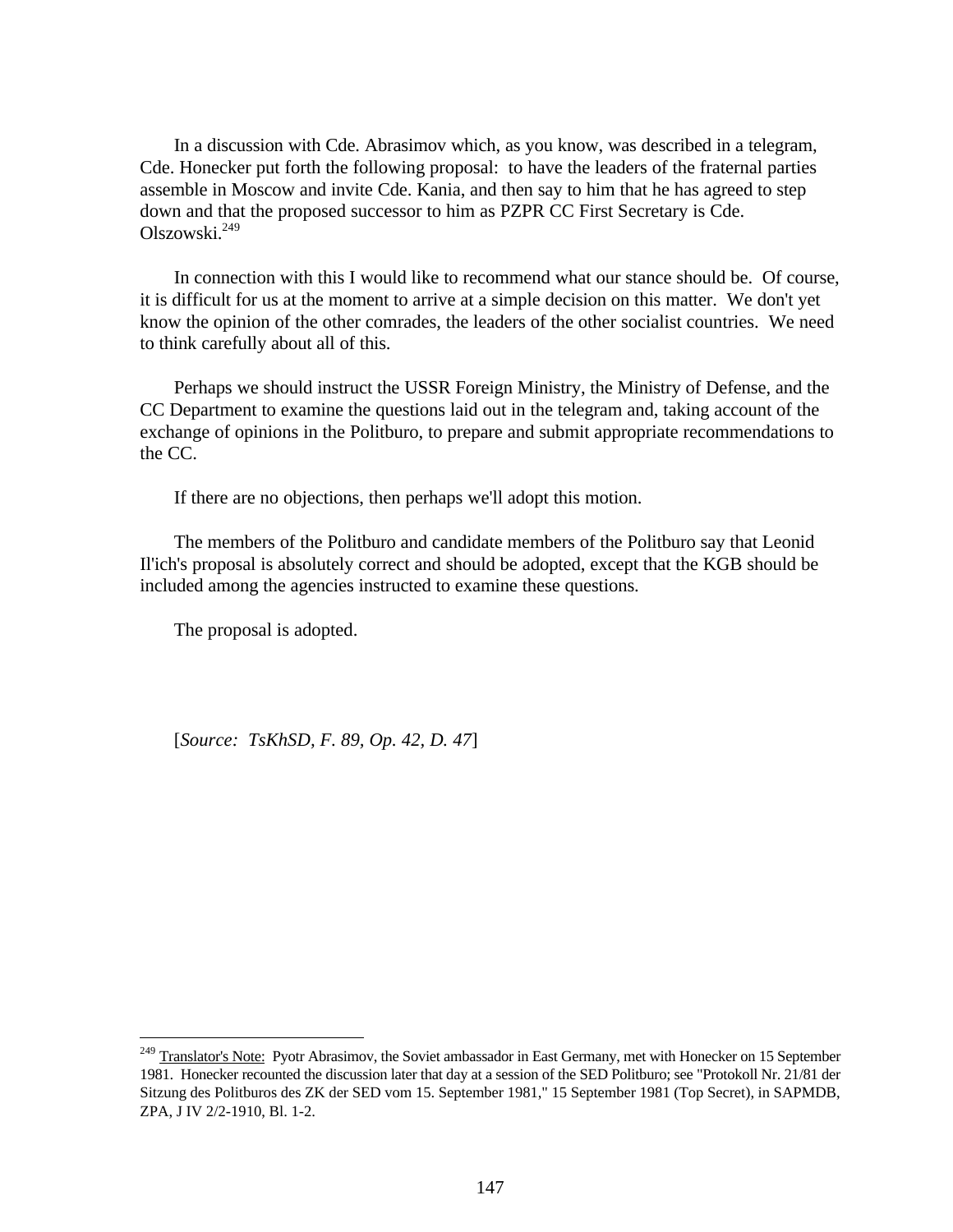## DOCUMENT No. 20

Top Secret Single Copy (Working Notes)

### SESSION OF THE CPSU CC POLITBURO

29 October 1981

Cde. L. I. BREZHNEV presiding.

Also taking part: Cdes. Yu. V. Andropov, M. S. Gorbachev, A. A. Gromyko, A. P. Kirilenko, A. Ya. Pel'she, M. A. Suslov, D. F. Ustinov, K. U. Chernenko, P. N. Demichev, V. V. Kuznetsov, B. N. Ponomarev, I. V. Kapitonov, M. V. Zimyanin, K. V. Rusakov

. . . .

 $\overline{a}$ 

## 2. On the Results of Cde. K. V. Rusakov's Trip to the GDR, Czechoslovakia, Hungary, and Bulgaria

BREZHNEV. It's known to all those here that at the instruction of the CPSU CC Politburo, Cde. Rusakov traveled to the GDR, Czechoslovakia, Hungary, and Bulgaria to inform our friends about several matters, in particular about the measures we have adopted and will be adopting in connection with the Polish events.

Cde. Rusakov completed his travel to these countries and informed the Politburo about the results of the trip in a note, which you now have.<sup>250</sup>

Perhaps Konstantin Viktorovich has something to add to what he has written in the note. If so, then by all means.

RUSAKOV. I spoke with the leaders of the four fraternal states, as I was instructed by the Politburo. The negotiations concerned two matters: The first was the question of Poland. The note describes in detail my discussions with the leaders of the fraternal countries on the Polish question. I can attest that all the leaders of the fraternal parties are in complete agreement with us on the measures we have adopted toward Poland, and also toward the

<sup>&</sup>lt;sup>250</sup> Translator's Note: A draft of the report is stored in the former CPSU Central Committee General Department archive, "TsK KPSS: Spravka ob itogakh poezdki v ChSSR, VNR, BNR, i GDR," 27 October 1981 (Top Secret), from K. V. Rusakov to the CPSU Politburo, in TsKhSD, F. 5, Op. 84, D. 603, Ll. 117-126.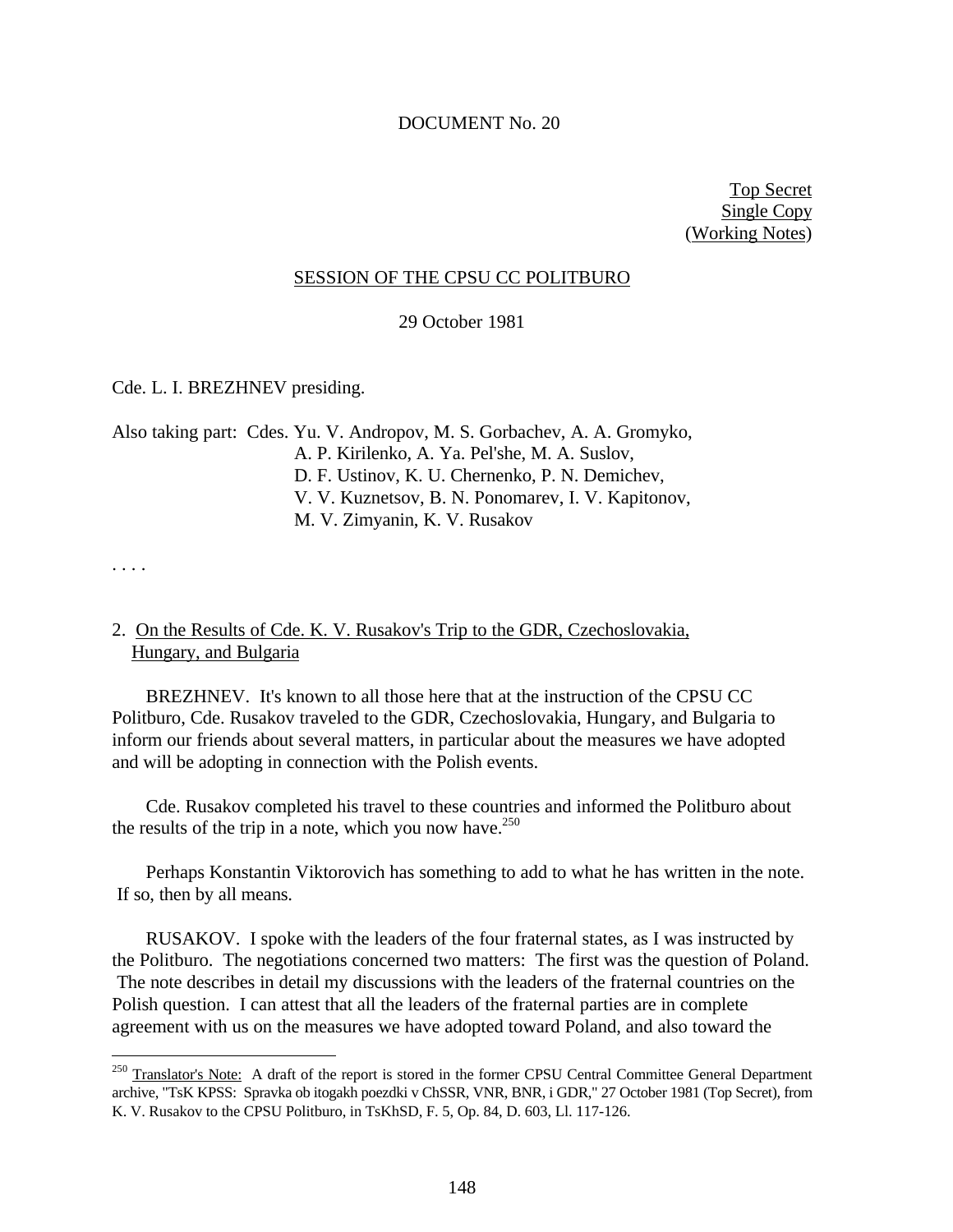situation now unfolding in Poland. In short, I can say that on this point there is complete unity of views.

During the negotiations, the leaders of the fraternal countries also raised economic questions. Chief among these was the question about reducing supplies of energy, above all oil.<sup>251</sup> Although Cdes. Kadar, Husak, and Zhivkov said that this would be difficult for them, all of them reacted with understanding to our proposal and our request, and said that they will find a way to cope with the situation and go along with what we proposed. To ensure that the matter was fully clarified, I asked each of the comrades the following question: Can I report to the Politburo that you agree with the point of view I expressed? The comrades responded that, yes, I could say that.

My conversation with Cde. Honecker, though, was different.<sup>252</sup> He immediately said that the GDR could not accept such a reduction in the supply of oil, that this would cause serious damage to the national economy and the GDR as a whole, that this would strike a heavy blow at the GDR's economy, and that we shouldn't proceed with it. He even declared that they simply cannot put up with it, and requested a written response from Cde. Brezhnev to two letters that they sent. Thus, the question proved to be very contentious, and it essentially was left unresolved. Cde. Honecker again cited as evidence the fact that they were supplying us with bismuth<sup>253</sup> and uranium, that they are providing upkeep for the Group of [Soviet] Forces, and that matters are especially complicated for them because the Polish People's Republic is not supplying the coal that we [East Germans] need. According to Honecker, this has led to a sharp decline in the living standards of the German population, and we [East Germans] don't know how we should explain it. They will have to reexamine all the preliminary drafts of their five-year plan.

BREZHNEV. I think we should approve the discussions that Cde. Rusakov had with Cdes. Honecker, Husak, Kadar, and Zhivkov. In our practical work in the future we should take account of the ideas expressed by the comrades about the Polish question.

<u>.</u>

 $^{251}$  Translator's Note: On 28 November 1980, the CPSU Politburo decided (in P227/21) to reduce oil shipments to Hungary, Bulgaria, the GDR, and Czechoslovakia in order to provide at least 465 million dollars' worth of additional aid to Poland. See "Spravka o sovetskoi pomoshchi PNR v svobodno konvertiruemoi valyute v 1980-1981 gg.," L. 2. In 1982 the Soviet Union imposed a further 10 percent across-the-board reduction in its deliveries of energy supplies to CMEA countries at intra-CMEA prices. (Intra-CMEA prices were based on a five-year sliding scale of world prices.) This latter cut was motivated primarily by a desire to earn increased hard currency from exports to Western countries, which grew by roughly 40 percent in 1982. For an analysis of the considerations that led to this abrupt change in Soviet-East European energy relations, see John P. Hardt, "Soviet Energy Policy in Eastern Europe," in Sarah Meiklejohn Terry, ed., *Soviet Policy in Eastern Europe* (New Haven: Yale University Press, 1984), pp. 189-220.

<sup>&</sup>lt;sup>252</sup> Translator's Note: For the top-secret East German transcript of this discussion, see "Niedershcrift uber das Gesprach des Generalsekretars des ZK der SED, Genossen Erich Honecker, mit dem Sekretar des ZK der KPdSU, Genossen Konstantin Viktorovic Rusakov, am 21. Oktober 1981," in SAPMDB, ZPA, J IV 2/2/A-2431; reprinted in Wilke *et al.*, eds., *"Hart und kompromisslos durchgreifen"*, pp. 377-382.

<sup>&</sup>lt;sup>253</sup> Translator's Note: The transcript gives the Russian word "vismut" here, which would be translated in English as bismuth. However, it is possible that some confusion arose on the part of either the stenographer or Rusakov, and that Honecker actually had been referring to Wismut, the huge uranium mining complex in the Thuringian and Saxony regions of East Germany, which had been a vital source of uranium for the Soviet Union since the mid-1940s. The Wismut complex remained in operation until Germany was reunified in 1990.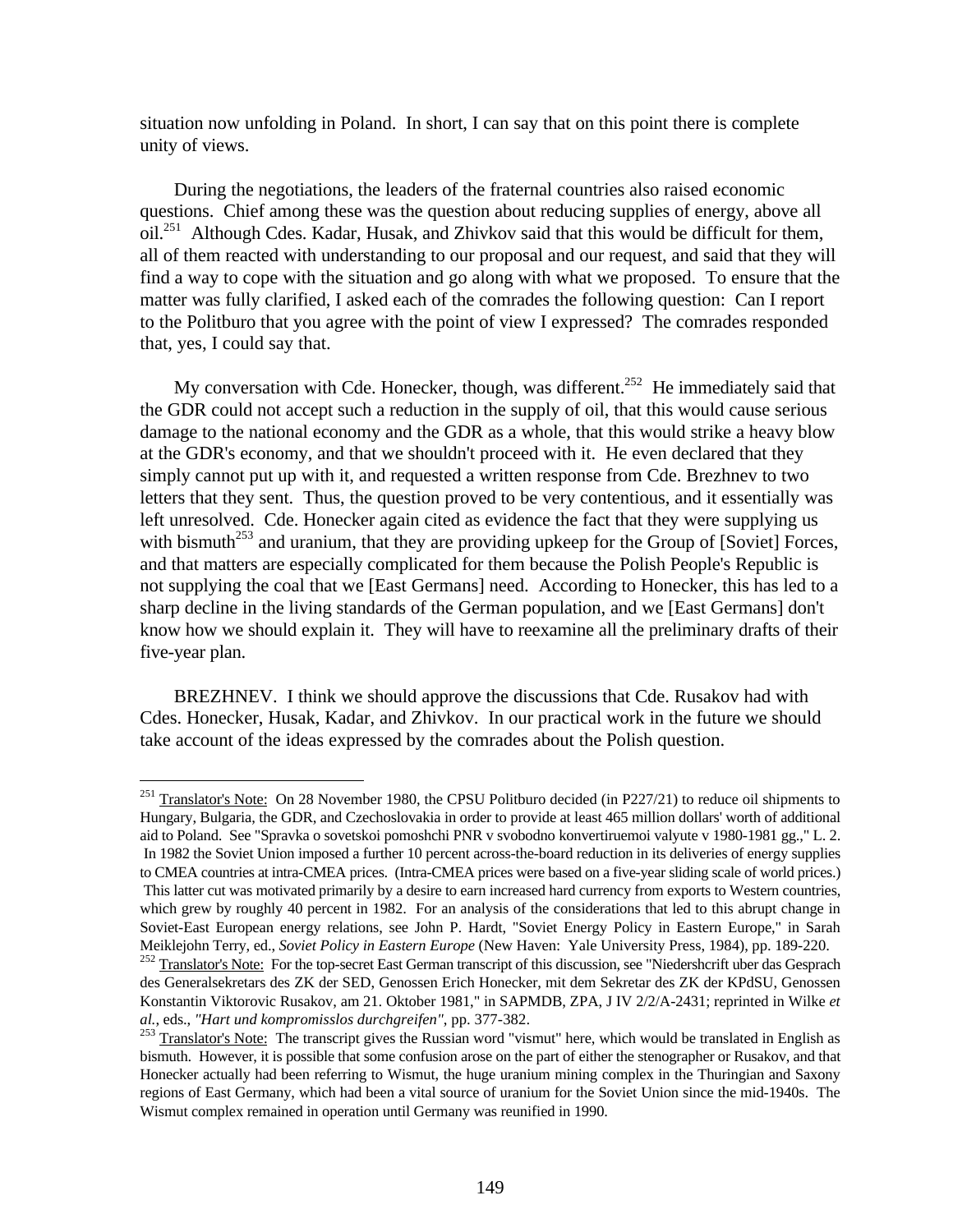As you know, we decided to reduce the supply of oil to our friends. All of them believed this would be onerous for them, and even now Cde. Honecker, for example, as you can see, is awaiting a response to the letters he sent us. The others are not awaiting a response, but deep down they naturally are hoping that we will somehow change our decision.

Perhaps it would be worthwhile at the next meeting with our friends to say, somehow, on this matter that we will be taking all measures needed to fulfill and overfulfill the plan on oil, and that we hope we will succeed. If so, we could make adjustments in the planned deliveries of energy supplies, though we should say this of course without letting them think that we are now backing away from our decision.

Obviously, Cde. Tikhonov must again closely examine this question and, if the slightest opportunity arises to alleviate matters, he should submit appropriate recommendations to the  $CC$ .

GROMYKO. With regard to Poland, I would like to say that I just had a conversation with the ambassador, Cde. Aristov. He informed me that the one-hour strike was highly instructive.<sup>254</sup> At many enterprises Solidarity has essentially taken over. Even those who want to work are unable to do so, because the Solidarity extremists are preventing them from working, threatening them in all possible ways, etc.

With regard to the plenum, Cde. Aristov reported that it proceeded normally and that they chose two additional Secretaries.<sup>255</sup> At the Sejm, which opens on 30 October, they will be considering limitations on strikes. What this law will consist of is still difficult to say, but in any event at least attempts are being made to limit strikes by means of the law.<sup>256</sup> Cde.

 $^{254}$  Translator's Note: The one-hour strike to which Gromyko is referring was held on 28 October, the day before this CPSU Politburo meeting. In September and October, differences between Solidarity and the government had been growing on a number of issues, especially on the question of food supplies and public control over economic activities. When the government declined to hold meaningful negotiations to resolve these differences, Solidarity's National Commission voted on 23 October to hold a one-hour strike on the 28th. The strike was observed all around the country,

despite Jaruzelski's claims to the contrary.

<sup>&</sup>lt;sup>255</sup> Translator's Note: Gromyko is referring to the PZPR Central Committee's Fifth Plenum, held on 27-28 October 1981. This plenum was largely uneventful, voting mainly to continue the policies outlined at the Fourth Plenum ten days earlier. The Fourth Plenum was marked by vehement criticism of the Party leadership, culminating in Kania's decision to step down as First Secretary. Jaruzelski was chosen to succeed Kania by a vote of 180 to 4. In a closing resolution, the Fourth Plenum called for an end to strikes, voiced further criticism of the Party leadership, attacked Solidarity for its alleged violations of earlier agreements, demanded an end to "anti-Soviet propaganda" and a rebuff to antisocialist forces, approved the use of "full constitutional powers" to safeguard vital state interests, and designated several officials to prepare a long-range Party program. All these points were reaffirmed at the Fifth Plenum. The two new Secretaries chosen at the Fifth Plenum were Wlodzimierz Mokrzyszczak (a candidate member of the PZPR Politburo and first secretary of the PZPR's Olsztyn committee) and Marian Orzechowski (from Wroclaw University). The plenum also appointed General Florian Siwicki, the chief of the Polish General Staff, to be a candidate member of the PZPR Politburo.

<sup>&</sup>lt;sup>256</sup> Translator's Note: In a speech to the Sejm on 30 October, Jaruzelski called for an outright ban on strikes and demanded "extraordinary powers" to defend state interests. On neither point did the parliament grant his requests. By a unanimous vote, the Sejm merely adopted a resolution appealing for an end to strikes (but not prohibiting them) and indicating that "further consideration" would be given to legal measures "appropriate to the situation."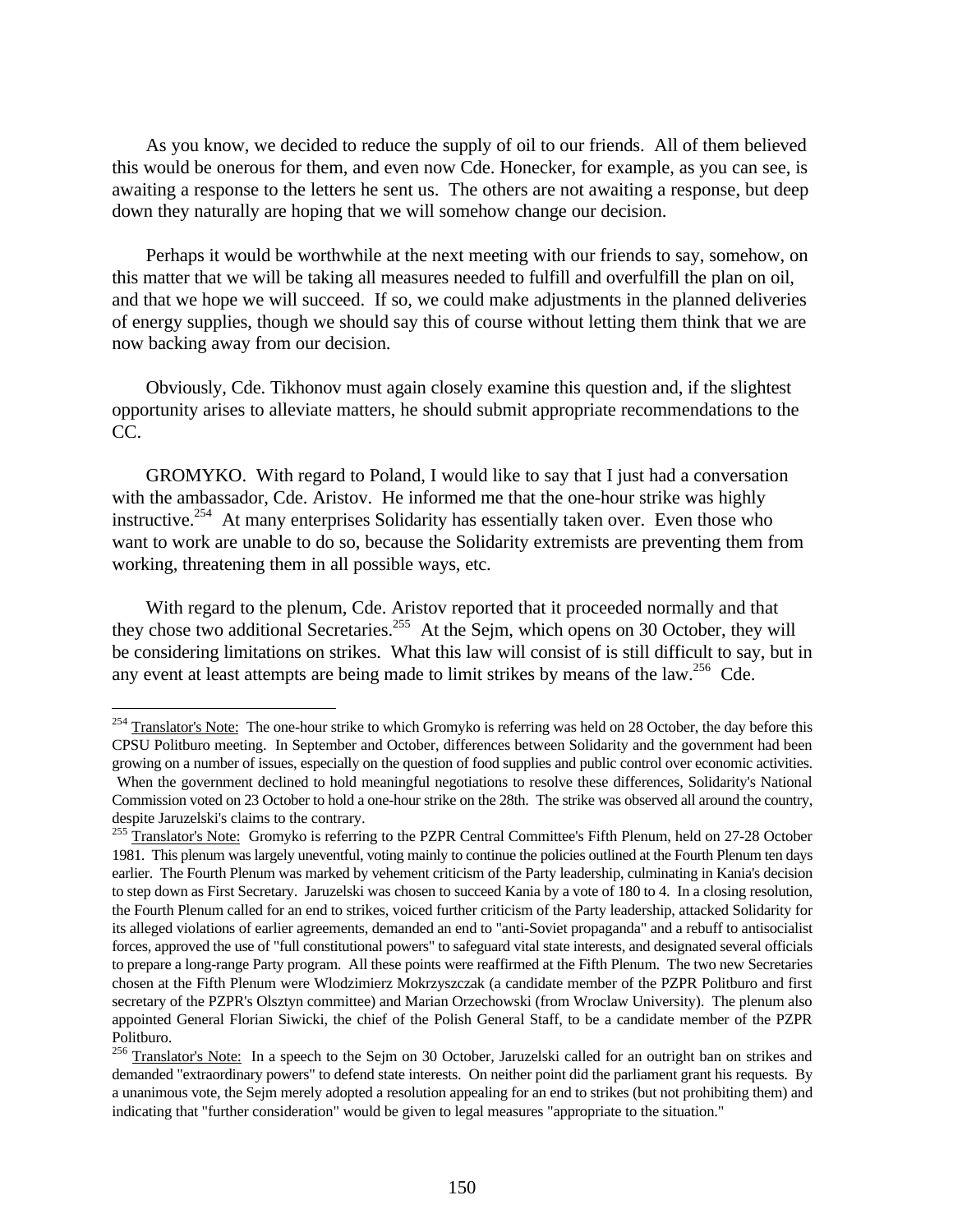Jaruzelski's speech at the plenum, I'd say, wasn't bad.

<u>.</u>

BREZHNEV. I don't believe that Cde. Jaruzelski did anything constructive. It seems to me that he is not a brave enough man.<sup>257</sup>

ANDROPOV. Jaruzelski essentially has done nothing new, even though a good deal of time has already elapsed. Barcikowski and Kubiak pose a big obstacle within the Politburo.<sup>258</sup> There were discussions about this and advice was given to remove Barcikowski and Kubiak from the Politburo. However, Jaruzelski effectively refused to take this measure. He explains his inaction by saying that he has no cadres available to replace these people.

There is a good deal of controversy about who will be the premier of Poland.<sup>259</sup>

 $^{257}$  Translator's Note: The complaints voiced at this meeting about Jaruzelski, whose tenure as PZPR First Secretary had barely begun, reflected the growing impatience in Moscow after expectations had been briefly raised by the removal of Kania. A congratulatory telephone call by Brezhnev to Jaruzelski on 19 October made clear that Soviet leaders had supported Jarzelski for the top party post and expected him to move swiftly in "overcoming the severe ailments that afflict your country" and to "take decisive measures against the counterrevolution." Jaruzelski, for his part, said "I want to tell you [Brezhnev] frankly that I had some inner misgivings about accepting this post and agreed to do so only because I knew that you support me and that you were in favor of this decision. If this had not been so, I never would have agreed to it." Quoted from "Zapis' telefonnogo razgovora tov. L. I. Brezhneva s tov. V. Yaruzel'skim," No. P1942 (Secret), 19 October 1981, in TsKhSD, F. 89, Op. 66, D. 4, Ll. 2-5. A few weeks later, Brezhnev was much more disappointed when he emphasized to Jaruzelski that "we greeted your election as PZPR Central Committee First Secretary with great hope" and had seen "a direct link between the change of the First Secretary and the need for urgent measures to salvage socialism in Poland." Brezhnev said the CPSU Politburo was "aware that, at earlier stages of the struggle against the anti-socialist forces, you [Jaruzelski] were inhibited by the political indecisiveness of the party leadership [i.e., Kania]," and that Soviet officials had thought "this obstacle has finally been eliminated. . . . However, one gets the impression that a turnaround on this matter has not yet been achieved. The anti-socialist forces not only are gaining sway in many large industrial enterprises, but are also continuing to spread their influence among ever wider segments of the population. . . . The direct consequence of this hostile activity is a dangerous increase in anti-Sovietism in Poland." Brezhnev urged Jaruzelski to "resist the entreaties of those who want to continue the bankrupt course of Kania" and warned him "not to make any further concessions to the enemies of socialism." The Soviet leader called, once again, for "decisive actions against the sworn enemies of the people's order [and] an attack against the class enemy." Quoted from "Vypiska iz protokola No. 37 zasedaniya Polibyuro TsK KPSS ot 21 noyabrya 1981 goda: O prieme v SSSR partiino-gosudarstvennoi delegatsii PNR i ustnom poslanii t. Brezhneva L. I. t. V. Yaruzel'skomu," No. P37/21 (Top Secret), 21 November 1981, in TsKhSD, F. 89, Op. 66, D. 5, Ll. 1-6. Hardline members of the PZPR Central Committee were voicing similar criticisms of Jaruzelski at this time. In a conversation with Soviet officials on 28 November 1981, Zdzislaw Drewniowski lamented that "the whole party and the entire nation had expected decisive measures from General W. Jaruzelski. Initially, our enemies feared him. But now it's obvious to everyone that in reality General W. Jaruzelski has turned out not to be a military commander-in-chief. Instead, he is the 'conciliator-in-chief' with the vile class enemies and views all the Polish troubles through the prism of his 'dark glasses.' It is not clear that W. Jaruzelski will firmly press the issue of defending socialism in the PPR. This has prompted our enemies to engage in outrageous actions without letup." Quoted from "O nekotorykh sobytiyakh v Pol'skoi Narodnoi Respublike," Ll. 38- 39.

<sup>&</sup>lt;sup>258</sup> Translator's Note: Soviet leaders had long viewed Barcikowski and Kubiak with suspicion, believing that they were too inclined to seek a compromise with Solidarity. Honecker viewed Kubiak with even greater mistrust, claiming that he was a furtive supporter of KOR.

<sup>&</sup>lt;sup>259</sup> Translator's Note: For the time being, Jaruzelski was combining the posts of prime minister, PZPR First Secretary, and national defense minister. There were rumors in October 1981 that he might relinquish one or both of his ministerial positions, but those rumors proved to be unfounded. Jaruzelski continued to serve in all three capacities even after he took on additional duties as head of the Military Council for National Salvation (the chief martial-law organ) in December 1981.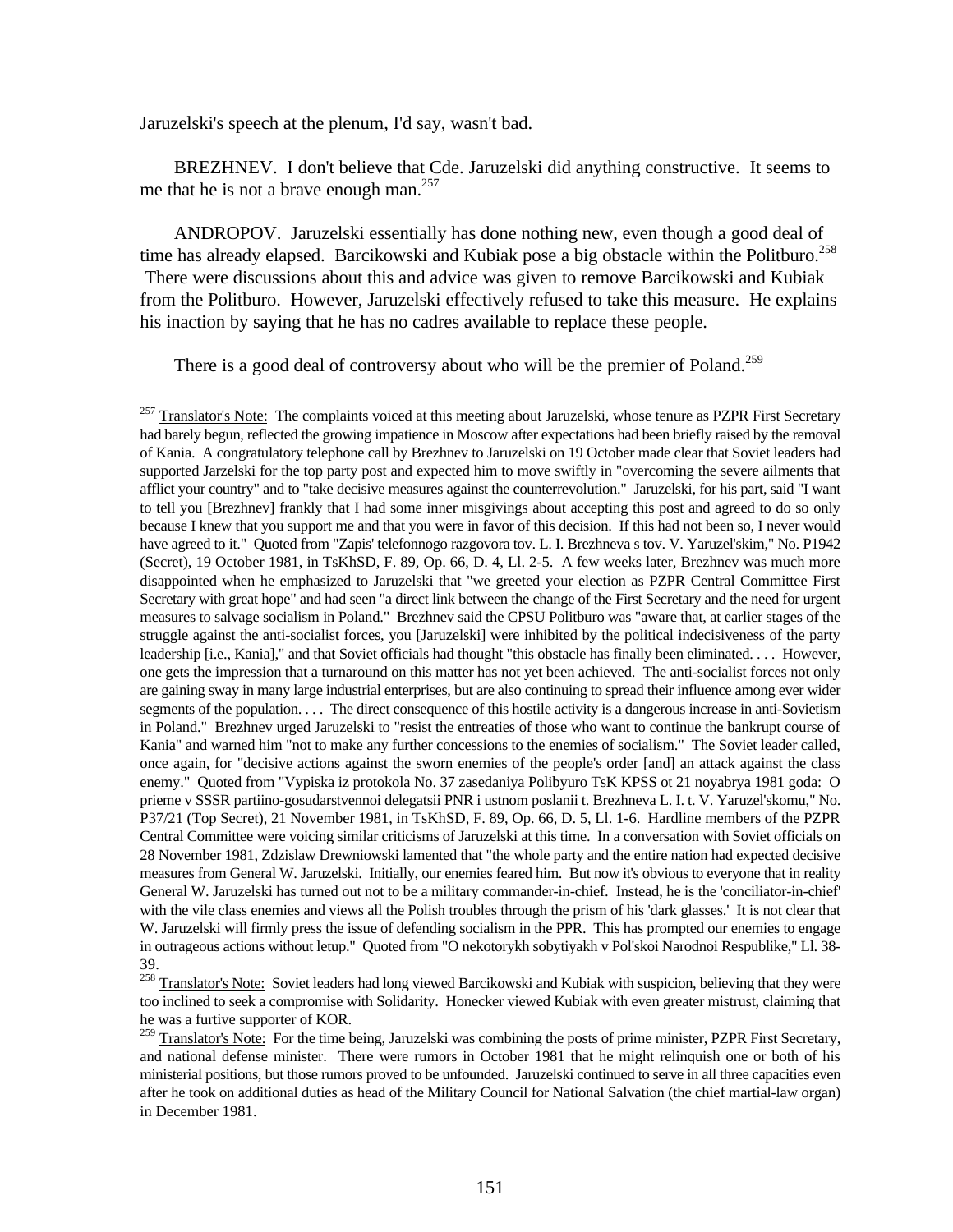Jaruzelski clearly is inclined to go with Olszowski and Rakowski. It's not possible, of course, for both of them to become premiers.

BREZHNEV. Schmidt even in one of the discussions blurted out that a very dangerous situation is emerging in Poland, and that this situation might complicate and affect my visit to the FRG, which might have to be called off. $260$ 

ANDROPOV. The Polish leaders are talking about military assistance from the fraternal countries. However, we need to adhere firmly to our line — that our troops will not be sent to Poland.

USTINOV. In general one might say that it would be impossible to send our troops to Poland. They, the Poles, are not ready to receive our troops. Right now in Poland a demobilization is under way of those whose terms of service have ended. The demobilized troops are sent home so that they can get their civilian clothes, and then they come back fresh and serve another two months.<sup>261</sup> But at this time they are susceptible to influence from "Solidarity." Jaruzelski, as we know, has organized a number of operational groups consisting of roughly three people each.<sup>262</sup> But these groups so far haven't done anything.

<sup>&</sup>lt;sup>260</sup> Translator's Note: Brezhnev was due to leave for a 4-day trip to West Germany on 22 November. Despite the concerns he expressed here, the visit went off as planned, and it ended up focusing mainly on the prospects for limits on NATO and Warsaw Pact intermediate-range nuclear forces. See the secret report on the visit, distributed to all CPSU organizations in late November 1981, "Ob itogakh vizita General'nogo sekretarya TsK KPSS, Predsedatelya Prezidiuma Verkhovnogo Soveta SSSR tovarishcha L. I. Brezhneva v FRG," 26 November 1981 (Secret) and the report prepared for the CPSU Politburo on party members' reactions to the visit, "Ob otklikah trudyashchikhsya na itogi vizita General'nogo sekretarya TsK KPSS, Predsedatelya Prezidiuma Verkhovnogo Soveta SSSR tovarishcha L. I. Brezhneva v FRG," No. P2199 (Top Secret), 26 November 1981, as well as Memorandum No. 41189 and 41237 (Secret) from E. Razumov, deputy head of the CPSU Central Committee Organizational-Party Work Department, 30 December 1981, all in TsKhSD, F. 5, Op. 84, D. 76, Ll. 78-85. For the press coverage, see "Sovmestnoe kommyunike o prebyvanii General'nogo Sekretarya TsK KPSS, Predsedatelya Prezidiuma Verkhovnogo Soveta SSSR L. I. Brezhneva v Federativnoi Respublike Germanii" and "V interesakh mira i sotrudnichestva," both in *Pravda* (Moscow), 26 November 1981, pp. 1-2 and 2, respectively. See also the front-page coverage in *Pravda* on 24 and 25 November under the rubric "Vizit v Federativnuyu Respubliku Germanii," which made no mention of the Polish crisis.

<sup>&</sup>lt;sup>261</sup> Translator's Note: This was a special arrangement devised by Jaruzelski in the leadup to martial law. Normally, Polish soldiers were required to serve only two years. But Jaruzelski knew that troops entering the army in the autumn of 1981 would have been exposed to Solidarity's influence for more than a year. Hence, in October 1981 the Polish leader ordered a two-month extension of service for soldiers whose two-year conscription period was about to end. This measure did not eliminate serious doubts about the viability of using conscripts to enforce martial law, but it did prevent a much worse situation from developing in the army and ensured that, at the very least, the army would not obstruct the introduction of martial law.

<sup>&</sup>lt;sup>262</sup> Translator's Note: Ustinov is referring here to a step taken by Jaruzelski in late October after consulting with other members of the Polish National Defense Ministry's Military Council. Some 2,000 "local operational groups" (*terenowe grupy operacyjne*, or TGO), each consisting of four to six soldiers and non-commissioned officers whose tours of duty had just been extended, were sent to villages and towns around the country, where they established links with official youth organizations, veterans' organizations, and paramilitary units. Their proclaimed tasks were to assess "all negative developments," to "facilitate supply lines between the towns and rural areas," and to "support the mechanism of food shipment." In the process they were supposed to help maintain public order, eliminate waste and bottlenecks, and gather detailed information about local conditions, which proved valuable for the martial law operation. See "Terenowe grupy operacyjne przystapily do pracy," *Trybuna Ludu* (Warsaw), 27 October 1981, p. 1. On the Military Council's session, see "Posiedzenie Rady Wojskowej MON," *Trybuna Ludu* (Warsaw), 20 October 1981, p. 1. The military operational groups were withdrawn from the countryside in late November, ostensibly having achieved their mission. But shortly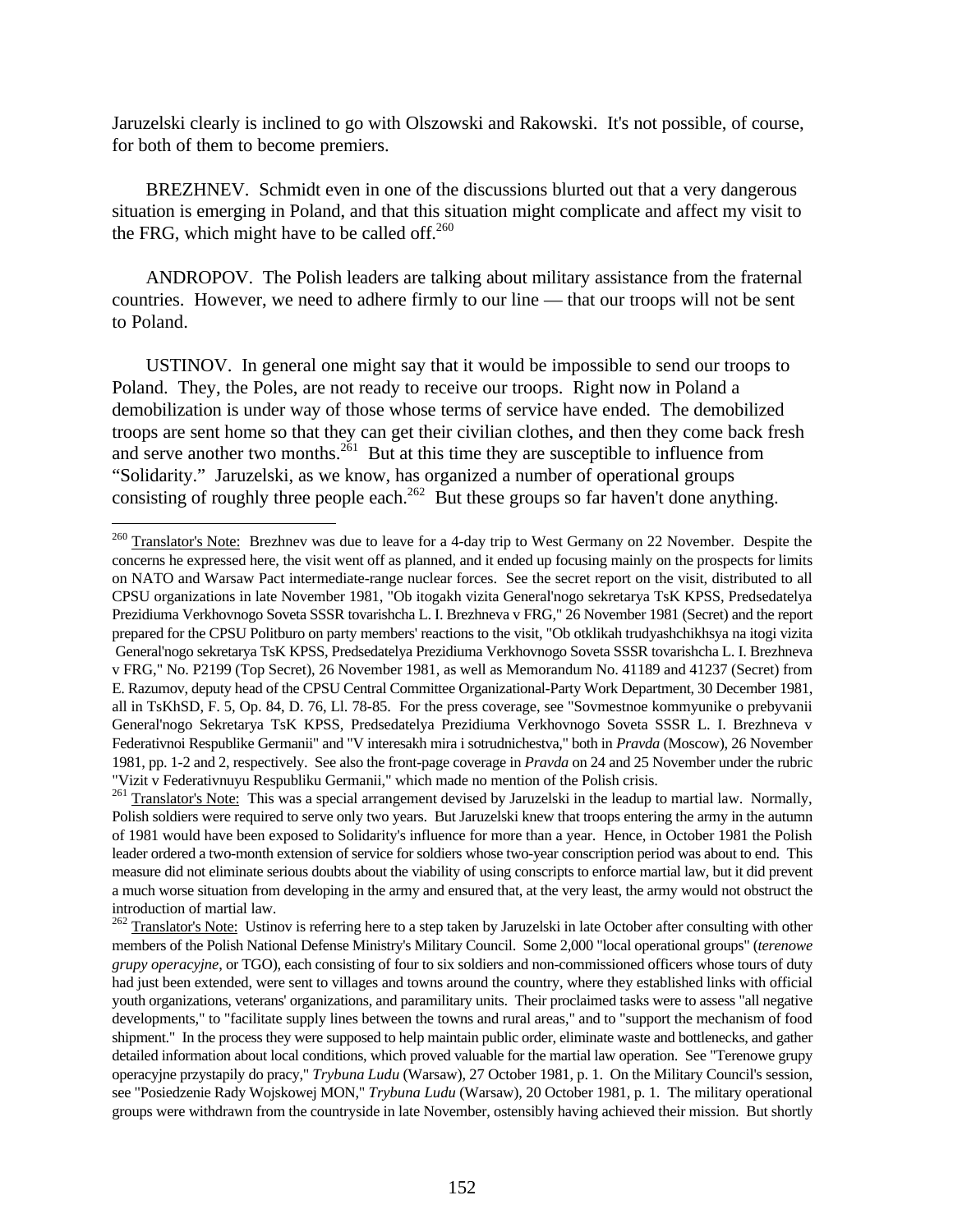Obviously we need a meeting with the leadership of Poland, in particular with Jaruzelski. But who should take part in the meeting is a different matter.

RUSAKOV. Tomorrow the Sejm opens, where the question will be taken up about granting the government extraordinary powers to decide a number of matters. Jaruzelski, I might add, would like to come to Moscow. In that regard, we must prepare well for it.

BREZHNEV. And who will prepare material for conversations with Jaruzelski?

RUSAKOV. I think the Commission on Poland should be instructed to prepare material for a possible discussion with Jaruzelski, if he so wishes.<sup>263</sup>

BREZHNEV. Did we send to Poland the meat we decided on, and did we tell Jaruzelski about it?

RUSAKOV. We told Jaruzelski about this; he cited a figure of 30 thousand tons.<sup>264</sup>

ARKHIPOV. We will be sending the meat to Poland from our state reserves.

BREZHNEV. Have there been any sorts of improvements in the receipt of meat in the union fund from the republics since I sent out my telegram?

ARKHIPOV. So far, Leonid Il'ich, there have been no improvements at all in the receipt of meat. True, not much time has passed yet. But I've spoken with all the republics and can report that everywhere measures are being taken to permit fulfillment of the planned deliveries of meat to the state. In particular, such measures have been worked out in Estonia, Belorussia, and Kazakhstan. The Ukrainians so far have not issued instructions to the provinces.

thereafter, similar groups were sent to large enterprises in urban areas. It is now clear that both sets of operational groups were intended primarily to aid the final preparations for martial law, especially through the gathering of intelligence. See, for example, the comments of General Florian Siwicki, the chief of the Polish General Staff, in "Protokol Nr. 18 z posiedzenia Biura Politycznego KC PZPR 5 grudnia 1981 r.," 5 December 1981 (Secret), reprinted in Wlodek, ed., *Tajne Dokumenty Biura Politycznego*, p. 555. It is also now clear that Soviet officials had been promoting the deployment of TGOs; see, for example, the top-secret cable from B. Aristov, the Soviet ambassador in Poland, to the CPSU Secretariat, 18 November 1981, transmitting documents pertaining to the TGOs, in TsKhSD, F. 5, Op. 84, D. 611, Ll. 24-28.

<sup>&</sup>lt;sup>263</sup> Translator's Note: It turned out that Jaruzelski did not end up coming to Moscow, but an important delegation of Soviet military and KGB officers visited Warsaw on 24-25 November 1981. See "W. Jaruzelski przyjal A. Kulikowa i A. Gribkowa," *Trybuna Ludu* (Warsaw), 25 November 1981, p. 1. The delegation, headed by Marshal Kulikov and General Gribkov, closely inspected all the documents and preparations for the martial law operation, which had been hastily revised in the wake of Kuklinski's defection to the West on 7 November. The finishing touches were then put on the plans, and the necessary equipment and directives were distributed. By the time Kulikov left Warsaw on 25 November to brief Marshal Ustinov, the martial law crackdown was ready to be implemented.

<sup>&</sup>lt;sup>264</sup> Translator's Note: Five days later, on 3 November 1981, Soviet and Polish foreign trade officials signed a contract for the prompt delivery of 30,000 tons of beef and pork to Poland. The meat was to be shipped in several installments in November and December. See the further discussion of the promised shipment of 30 thousand tons of meat at the 10 December 1981 meeting of the CPSU Politburo (next document below).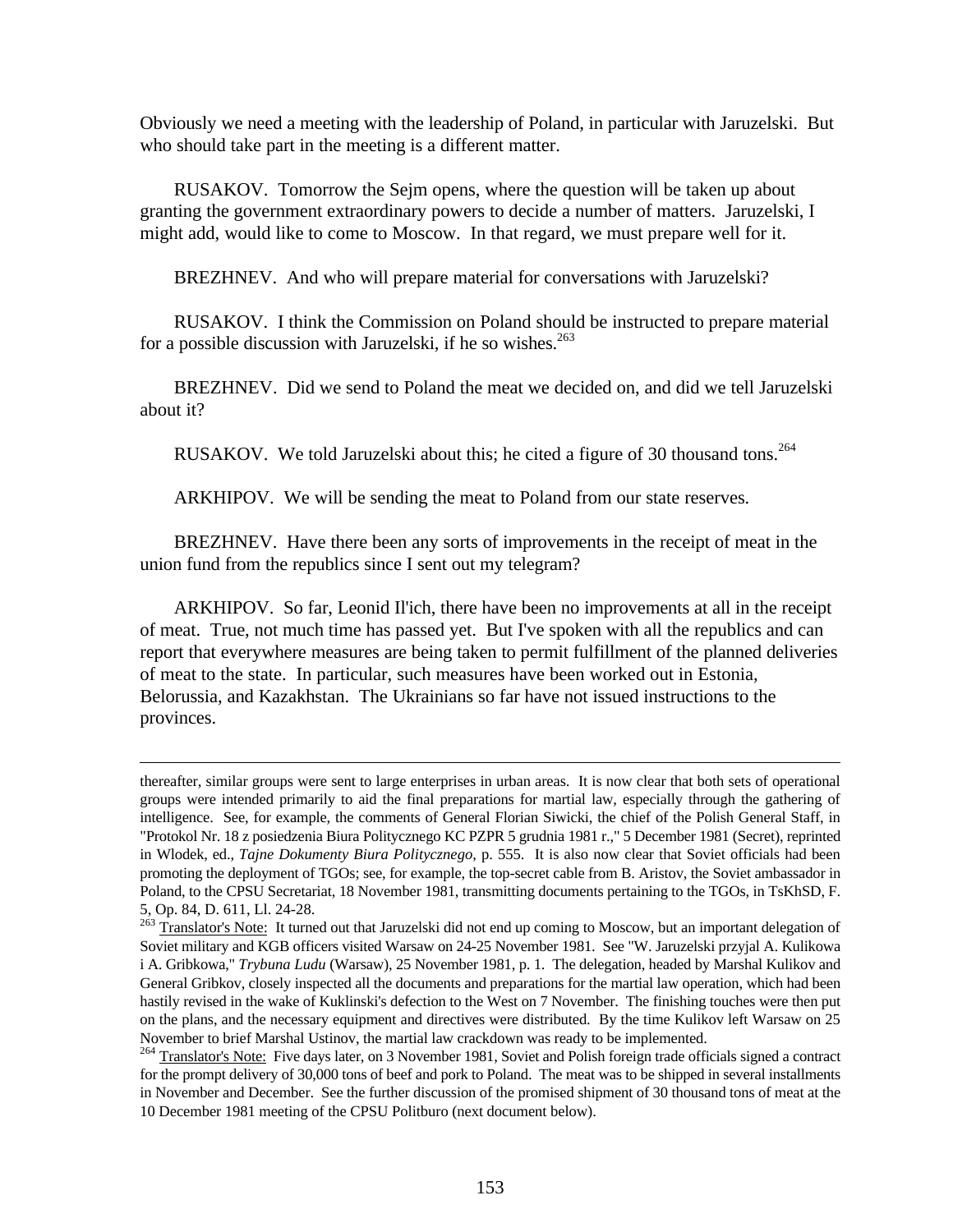CHERNENKO. But we distributed our telegram to all the provinces in Ukraine.

ARKHIPOV. We'll have further data on Monday, and then we'll report where matters stand.

GORBACHEV. Leonid Il'ich, your telegram played a big role. Above all, the republics and provinces are all seriously considering measures to ensure that the plan is fulfilled. In any event, according to data that we have as a result of telephone conversations with the provincial committees, territorial committees, and CCs of the union-republic Communist Parties, this question is under scrutiny everywhere. On 1 January, we'll provide a report on the collection of meat.

BREZHNEV. I still think that although we gave 30 thousand tons of meat to Poland, our meat will scarcely be of help to the Poles. In any event, there is still no clear indication of what will happen with Poland in the future. Cde. Jaruzelski is not showing any sign of initiative. Perhaps we should prepare for a discussion with him.

As far as the discussions about the supply of oil are concerned, I'm especially worried about the GDR. In general I would say that the socialist countries are taking our proposal hard. Even if they don't say so directly, they are disgruntled about our decision. And some, as Cde. Rusakov indicated in his statement, are openly expressing dissatisfaction. Cde. Honecker is especially dissatisfied. He openly says that this decision is unacceptable for them, and he even is requesting a written response. What sort of decision we'll adopt about this, I simply don't know.

ANDROPOV, SUSLOV, and KIRILENKO say they must agree with what you have just said.

ARKHIPOV. We have further difficulties with fuel. The coal miners will fall short by 30 million tons of coal. How can we make up for it? The oil industry is not going to exceed its plan, which means we'll have to make up for these 30 million tons in some other way. Moreover, we're in need of 1.5 million tons of sugar and will have to buy it, and we also need 800 thousand tons of vegetable oil, which it will be impossible to do without.

As far as the response to Cde. Honecker is concerned, I think the recommendation offered by Cde. Rusakov is correct. We must emphasize that we cannot change the decision we conveyed to Cde. Honecker.

With regard to the delivery of uranium that Cde. Honecker mentioned, this uranium from the GDR does not solve any problems. It consists of only 20 percent of the total quantity of uranium we use.<sup>265</sup> Cde. Honecker also neglects to take account of the fact that we are

 $^{265}$  Translator's Note: By the early 1980s the Soviet Union was using 16,000-17,000 metric tons of uranium a year, of which roughly 3,300-3,500 tons came from the GDR. Recent studies, based on newly available materials in the former GDR, suggest that between 1947 and 1990, one-third of the uranium consumed by the Soviet nuclear industry (for both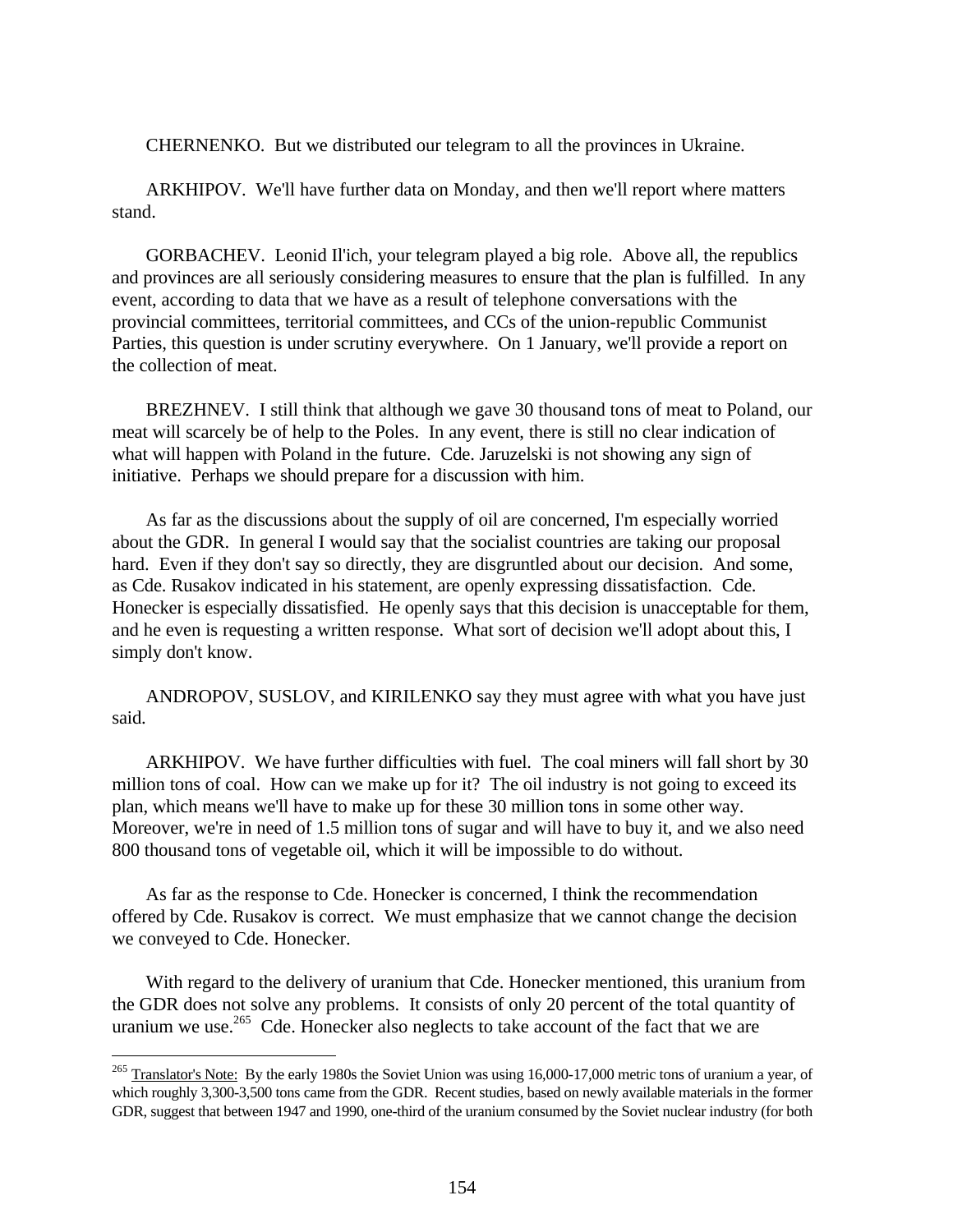building nuclear plants for the GDR.<sup>266</sup> This is a big undertaking.

 $\overline{a}$ 

RUSAKOV. I also want to say that the Poles are requesting us to preserve the level of oil and gas we supplied this year.

ARKHIPOV. We're holding negotiations with the Poles about this, and we believe we should base our economic relations with them on the principle of the balancing of plans. Of course that will lead to a significant reduction in the delivery of oil insofar as they do not supply coal and other goods to us.<sup>267</sup> However, if everything is okay, we will set the

weapons and power generation) was obtained from the huge Wismut mining complex in the Saxony and Thuringian regions of eastern Germany. The shipment of this uranium was mandated under an agreement signed by the Soviet government and by German authorities in the Soviet Occupation Zone in 1946. (In subsequent years, the agreement was updated and renewed.) In the late 1940s, the fledgling Soviet nuclear weapons industry was heavily dependent on imports of uranium from Czechoslovakia and eastern Germany. Over the next few decades, as domestic production of uranium in the Soviet Union steadily increased, and as additional supplies became available in Bulgaria, Hungary, and Mongolia as well as Czechoslovakia, the share of uranium from the GDR diminished as a percentage of the Soviet Union's total consumption. (In absolute terms, however, the amount from the GDR remained very high. The GDR's share of the total declined only because Soviet consumption increased sharply between the mid-1940s and early 1980s.) Even at the lower level in 1981 of roughly 20 percent of total Soviet consumption, uranium exports from East Germany were of great significance to the Soviet economy. For further information about the Soviet-East German uranium relationship and the Wismut complex, see Reimar Paul, *Das Wismut Erbe: Geschichte und Folgen des Uranbergbaus in Thuringen und Sachsen* (Gottingen: Verlag Die Werkstatt, 1991); Rainer Karlsch, "Der Aufbau der Uranindustrien in der SBZ/DDR und CSR als Folge der sowjetischen 'Uranlucke'," *Zeitschrift fur Geschichtswissenshaft* (Berlin), Vol. 44, No. 1 (1996), pp. 5-24; Rainer Karlsch, "'Ein Staat im Staate': Der Uranbergbau der Wismut AG in Sachsen und Thuringen," *Aus Politik und Zeitgeschichte* (Bonn), No. 49-50/93 (3 December 1993), pp. 14-23; *Seilfahrt— Auf den Spuren des sachsischen Uranerzbergbaus* (Haltern: Bode Verlag, 1990); *Vor Ort—Der Uranerzbergbau in Thuringen* (Haltern: Bode Verlag, 1998); Andreas Heinemann-Gruder, *Die sowjetische Atombombe*, Working Paper No. 40 (Berlin: Berghof-Stiftung fur Konfliktforschung, 1990), pp. 50-51; and Thomas B. Cochran, Robert S. Norris, and Oleg A. Bukharin, *Making the Russian Bomb: From Stalin to Yeltsin* (Boulder: Westview Press, 1995), pp. 176- 178. Two other sources that focus on the early years of the relationship are Norman M. Naimark, *The Russians in Germany: A History of the Soviet Zone of Occupation, 1945-1949* (Cambridge, MA: Harvard University Press, 1995), pp. 235-250; and Jonathan E. Helmreich, *Gathering Rare Ores: The Diplomacy of Uranium Acquisition, 1943-1954* (Princeton, NJ: Princeton University Press, 1986), pp. 42-75.

<sup>266</sup> Translator's Note: East Germany's nuclear power program, which accounted for 12 percent of the country's electricity in 1981, was based exclusively on Soviet designs and equipment. An initial small reactor had come on line at Rheinsburg in 1966, and another four 400-megawatt reactors were supplied by the Soviet Union for the Bruno Leuschner plant near Griefswald. The Soviet Union also was building two 1,000-megawatt reactors for the GDR at Stendal. (The four 440-megawatt reactors under construction at East Germany's Nord plant in the 1980s were due to be supplied by Czechoslovakia, which was the only CMEA country other than the USSR that was authorized to produce Soviet-designed reactors.) In addition, the GDR was one of several East European countries involved in a joint project to build a massive nuclear power station at Konstantinovka in the western USSR, which would be intended to supply electricity to the states that invested in the project. See Cam Hudson, "CMEA Joint Investments in Soviet Nuclear Power Stations," RAD Background Report No. 11 (Eastern Europe), Radio Free Europe Research, 20 January 1981. 267 Translator's Note: When the deputy head of the Polish state planning commission, Stanislaw Dlugosz, traveled to Moscow in early September 1981, Soviet officials had made clear to him that they wanted to shift Soviet-Polish economic relations to the "full balancing of payments." (See my penultimate annotation to Document No. 16 *supra.*) This approach, if implemented, would have been similar to the tactics adopted by East Germany, Czechoslovakia, and Bulgaria, which had curtailed their economic ties with Poland after the Poles failed to provide scheduled deliveries of coal. See "Vneshnyaya politika PNR na nyneshnem etape (Politpis'mo)," Report No. 595 (Top Secret), 9 July 1981, from B. Aristov to the CPSU Politburo, in TsKhSD, F. 5, Op. 84, D. 596, Ll. 21-34. For the Polish economy, however, the Soviet Union was far more important than any of the other CMEA states were. In particular, Soviet energy shipments were critical for Poland. Despite serious constraints on the USSR's own economy, Soviet leaders eventually agreed not to insist on a far-reaching adjustment of the balance of payments for Poland. Soviet oil deliveries to Poland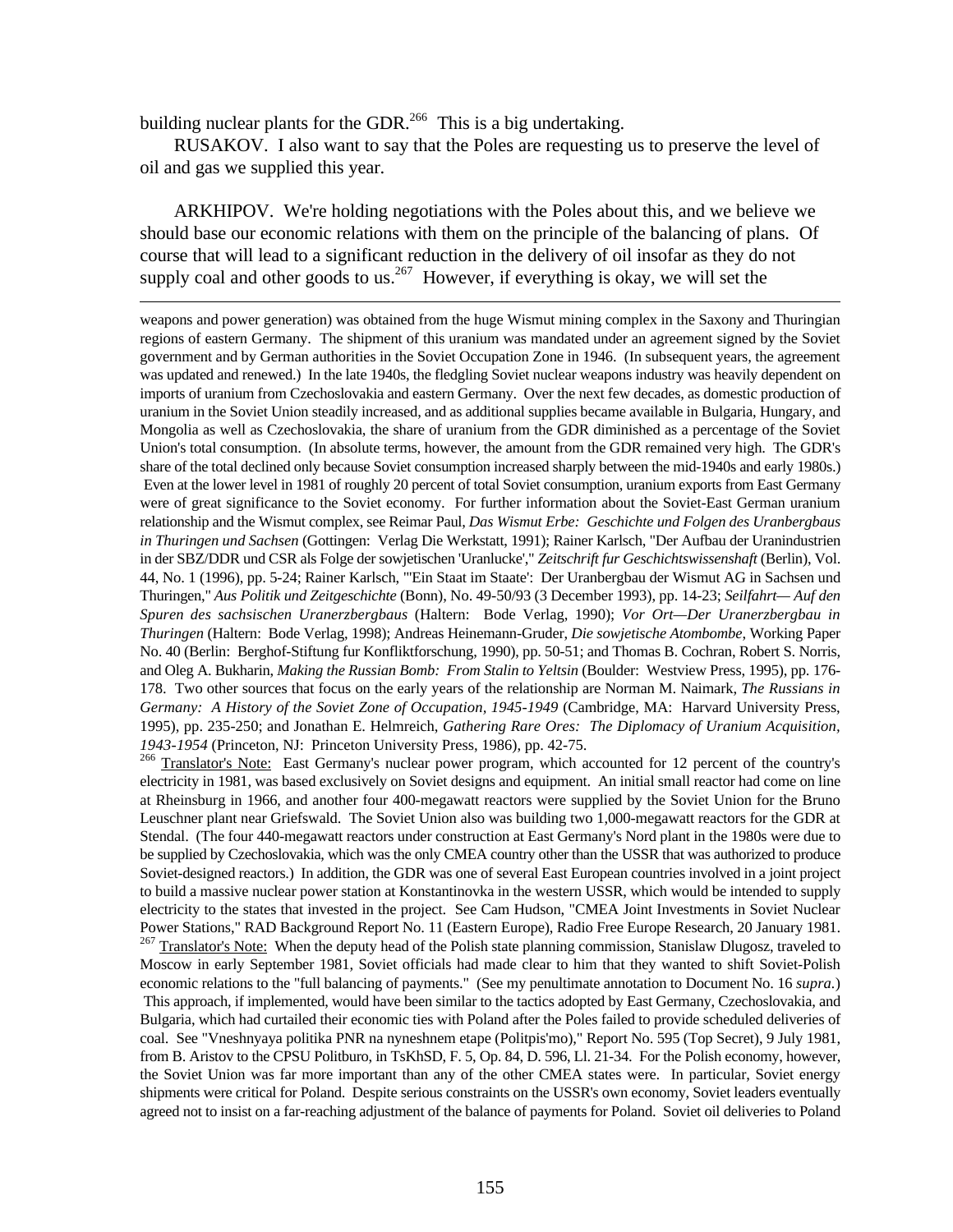deliveries at the same volume they are now.

BAIBAKOV. All the socialist countries are trying to feel us out. They're paying close attention to the GDR, watching how we act *vis-a-vis* the GDR. If Honecker succeeds in breaching our resolve, then they, too, will try the same. In any event no one has yet given a written response. I recently spoke with officials from the state planning agencies of all the socialist countries. All of them want to preserve the general quantity of deliveries of oil as planned for coming years. Some propose that other energy sources be substituted for oil.

\* \* \*

A decision is adopted:

<u>.</u>

1. To approve the discussions held by Cde. K. V. Rusakov with Cdes. Honecker, Husak, Kadar, and Zhivkov.

2. To request the Politburo's Commission on Poland to prepare necessary materials for a possible discussion with Cde. Jaruzelski.

3. To instruct Cdes. Tikhonov, Rusakov, and Baibakov to give additional attention to the question of oil deliveries to these countries, taking account of the exchange of views at the session of the CC Politburo.

[*Source: TsKhSD, F. 89, Op. 42, D. 48*]

remained at roughly the same level even after sharp cuts had been implemented in Soviet deliveries to East Germany, Czechoslovakia, Hungary, and Bulgaria.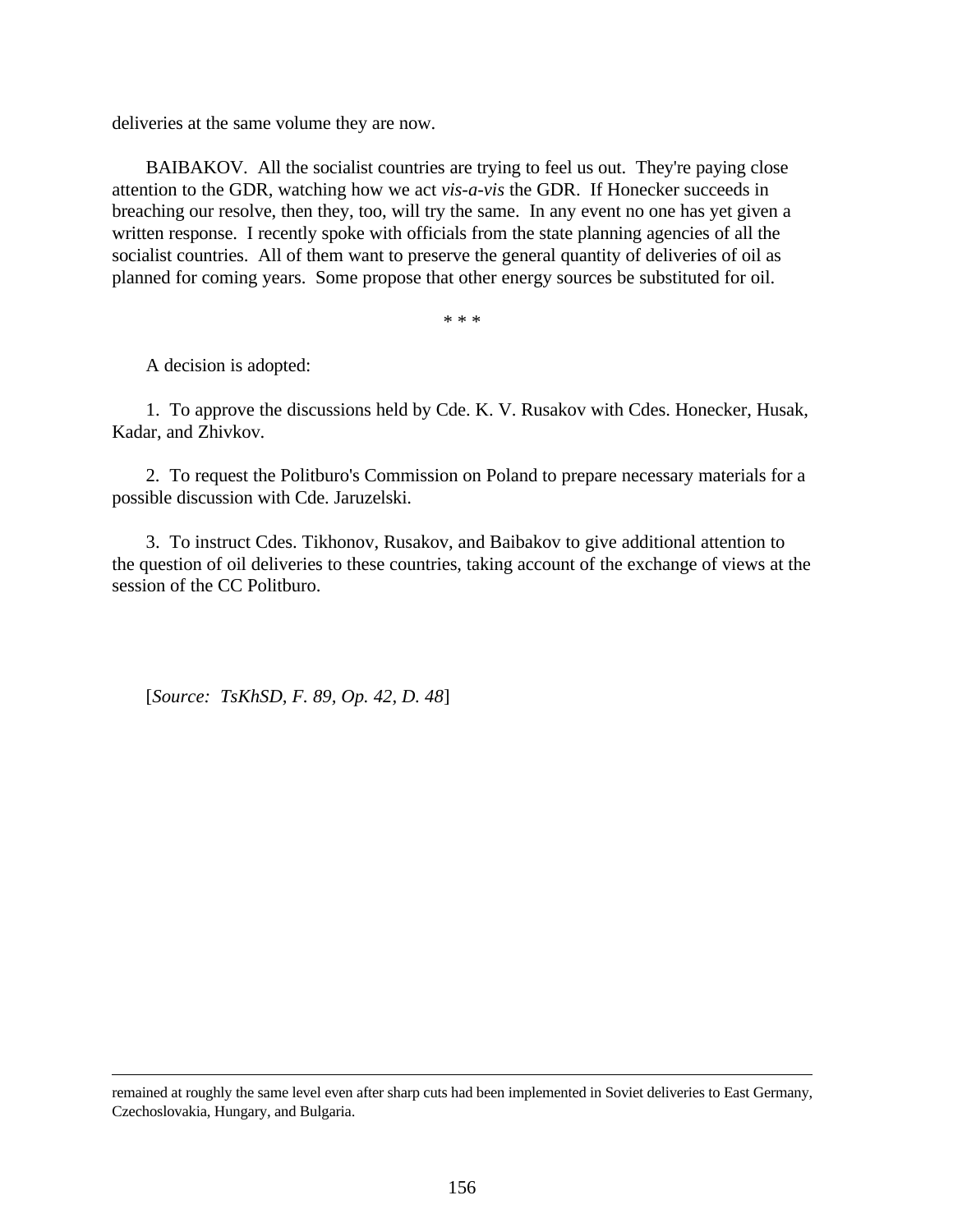Top Secret Single Copy (Working Notes)

#### SESSION OF THE CPSU CC POLITBURO

10 December 1981

Presided over by Cde. L. I. BREZHNEV.

Also taking part: Cdes. Yu. V. Andropov, V. V. Grishin, A. A. Gromyko, A. P. Kirilenko, A. Ya. Pel'she, M. A. Suslov, D. F. Ustinov, K. U. Chernenko, P. N. Demichev, B. N. Ponomarev, M. S. Solomentsev, I. V. Kapitonov, V. I. Dolgikh, K. V. Rusakov.

#### 1. On the Question of the Situation in Poland

 $\overline{a}$ 

BREZHNEV. This question is not listed on our agenda. But I think that the session of the Politburo should begin with this matter, since we have specially dispatched Cdes. Baibakov and Kulikov to Poland to meet with the Polish comrades and go over certain matters of the utmost urgency.<sup>268</sup> On 8 December, Cde. Kulikov provided us with information about the discussions he held in Warsaw, and yesterday, 9 December, Cde. Baibakov communicated from Warsaw that he had held a discussion with Cde. Jaruzelski. From these meetings and subsequent discussions held by Cde. Baibakov, it is apparent that the Polish comrades hope to receive roughly 1.5 billion dollars' worth of additional supplies and materials from the USSR and other socialist countries in the first quarter of the coming year.<sup>269</sup> This will include iron ore, non-ferrous metals, fertilizer, oil, tires, grain, etc.

<sup>&</sup>lt;sup>268</sup> Translator's Note: For more on Kulikov's role at this point in the crisis, see my article on "Jaruzelski, the Soviet Union, and the Imposition of Martial Law in Poland: New Light on the Mystery of December 1981," in CWIHP *Bulletin 11* (Winter 1998/99).

 $^{269}$  Translator's Note: In the leadup to martial law, economic considerations were very high on Jaruzelski's agenda. Through various channels, senior Polish officials repeatedly sought assurances from Moscow that Soviet economic aid to Poland would be forthcoming once Solidarity was crushed. Jaruzelski's talks with Soviet leaders earlier in the year certainly could have given him the impression—whether rightly or wrongly—that the two issues were linked. When Gromyko visited Warsaw in early July 1981, he told Kania and Jaruzelski that "the nature of Soviet-Polish economic, political, and other relations will depend on the way things shape up in Poland." Brezhnev used this same formulation when he spoke by phone with Kania on 21 July. (See "Information uber Gesprache des Mitgliedes des Politburos des ZK der KPdSU, Ministers fur Auswartige Angelegenheiten der UdSSR, Gen. A. A. Gromyko mit der Fuhrung der PVAP in Warschau am 3.-5. Juli 1981," Bl. 35; and "Vermerk uber ein Telefongesprach des Generalsekretars des ZK der KPdSU, Genossen Leonid Il'ic Breznev, mit dem Ersten Sekretar des ZK der PVAP, Genossen Stanislaw Kania, am 21.7.1981," Bl. 21.) The following month, Brezhnev informed Honecker that the Soviet Union had let Kania and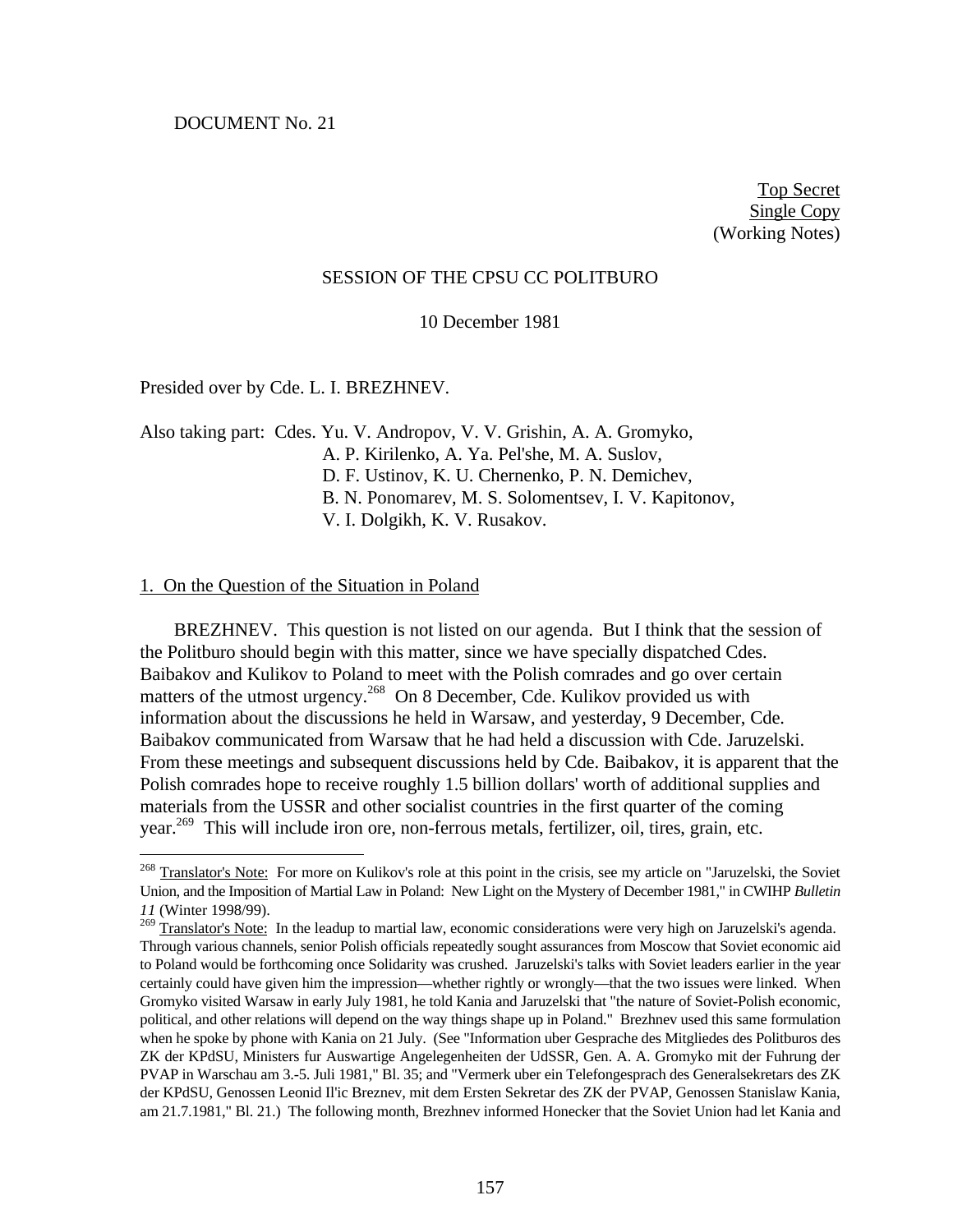In making this request, as you see, the Polish comrades are assuming that shipments of goods from the USSR to Poland in 1982 will be maintained at the level of 1981. Cde. Baibakov assured his interlocutors that all their requests would be considered in Moscow.

Perhaps it would behoove us now to instruct Cdes. Tikhonov, Kirilenko, Dolgikh, Skachkov, and Arkhipov to continue studying this matter, taking account of the exchange of opinions, but without waiting for a final agreement.

And now let's hear what Cde. Baibakov has to say.

 $\overline{a}$ 

BAIBAKOV. In accordance with the Politburo's instructions, I traveled to Warsaw. I met there with all the comrades whom it was necessary for me to see about the matters specified in my instructions.

First of all I had a discussion with the deputy chairman of the Council of Ministers, Cde. Obodowski. During this discussion, the Polish comrades raised the question of economic assistance. I sent an encrypted cable back here outlining the Polish request.

It's worth noting that the list of goods included in the assistance from us to the PPR comes to 350 items worth some 1.4 billion rubles. This includes such goods as 2 million tons of grain, 25 thousand tons of meat, 625 thousand tons of iron ore, and many other goods. The requests made by the Polish comrades, combined with what we had already been thinking about giving to Poland in 1982, means that our total assistance to the Polish People's Republic will be approximately 4.4 billion rubles. $270$ 

The time is now approaching when Poland will have to pay for its credits from West European countries. For this, Poland will be required to pay a minimum of 2.8 million rubles'

Jaruzelski know that "our own economic situation is very strained, and . . . our willingness to help the Poles [economically] will depend on what [political and military] measures the Polish leaders take." (See "Niederschrift uber das Treffen zwischen Genossen L. I. Breznev und Genossen E. Honecker am 3. August 1981 auf der Krim," Bl. 336.) The link between Soviet economic assistance and the Polish authorities' willingness to combat the "intensified anti-Soviet campaign in Poland" was also conveyed during the bilateral trade negotiations in September 1981. (See "Szyfrogram Nr. 2634/III z Moskwy," S. 2.) Jaruzelski thus had ample reason to expect that the successful imposition of martial law in Poland would be rewarded with stepped-up economic aid. To ensure that this would be the case, Jaruzelski raised the issue repeatedly in his talks with Aristov, Kulikov, and Baibakov between the 8th and 12th of December 1981. (See my translation of some of Jaruzelski's contacts with Kulikov in Issue No.11 of the CWIHP *Bulletin*.) Similarly, at the PZPR Politburo meeting on 13 December, hours after martial law had been imposed, Jaruzelski told his colleagues that "I received a phone call from Cde. Brezhnev, who expressed his warm feelings toward us and said we had effectively approached the fight against counterrevolution. . . . I was assured that we could now count on economic aid, a subject I strongly emphasized during the conversation." At Jaruzelski's behest, the PZPR Politburo authorized the Polish foreign minister, Jozef Czyrek, to "draft proposals regarding the economic aid we want to receive from our allies" and to "raise the question of food aid in talks with the allies." (Quoted from "Protokol Nr. 19 z posiedzenia Biura Politycznego KC PZPR w dniu 13.XII.1981 r.," Ll. 8-9, 10.) Even if Soviet leaders themselves did not perceive a direct link between martial law and Soviet economic aid, they were well aware (as is evident from some of the comments below, especially those of Andropov) that Jaruzelski was firmly connecting the two.

<sup>270</sup> Translator's Note: On the valuation of Soviet aid to Poland, see my annotation in Document No. 16 *supra*.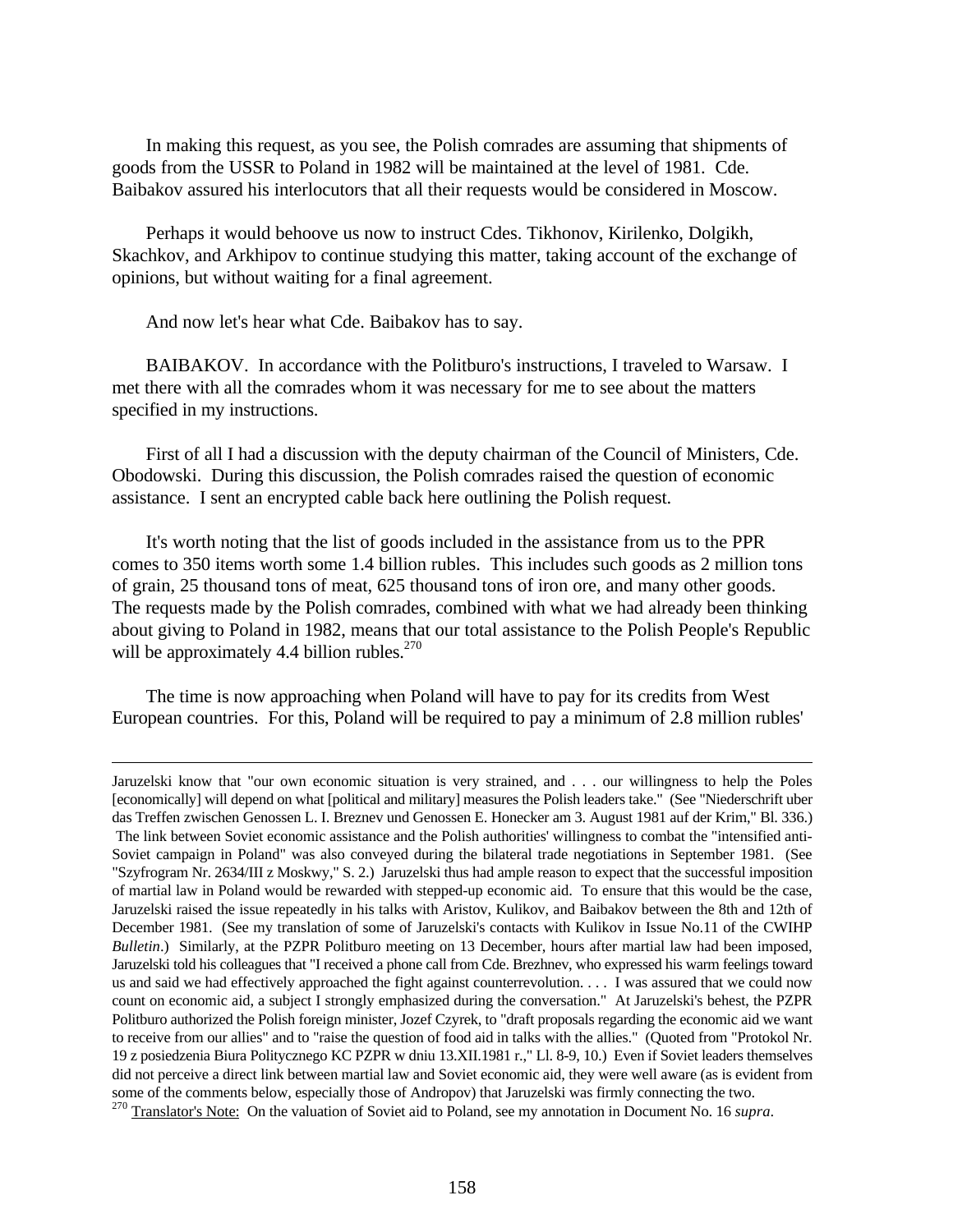worth of hard currency. When I was told by the Polish comrades that they are requesting the amount that all this assistance comes to, I raised the question of how to establish mutual economic ties on a balanced basis. Moreover, I noted that Polish industry is not even coming close to fulfilling its plan. The coal industry, which is the country's basic means of earning hard currency, has been severely disrupted, and remedial measures have not been implemented as strikes continue. And even now, when there are no strikes, the mining of coal remains at a very low level.

Or, for example, let's say that production is going on among the peasantry, with grain, meat products, vegetables, etc. But they aren't giving any of it to the state; they're just playing a waiting game.<sup>271</sup> At the private markets the level of agricultural trade is sufficiently high and is being carried out at very inflated prices.

I said directly to the Polish comrades that they must adopt more decisive measures if such a situation has arisen. Perhaps they can launch something in the nature of a requisitioning of farm produce. $272$ 

If we speak, for example, about reserves of grain, then Poland this year has accumulated more than 2 million tons. The population is not going hungry. Urban dwellers ride out to the markets and buy up all the products they need. And there are ample supplies of them.

As you know, in accordance with the Politburo's decision and at the request of the Polish

Translator's Note: When economic hardships intensified in the late 1970s and early 1980s, Polish farmers were reluctant to sell grain because they suspected—with good reason—that they would not be adequately compensated, and that any money they did receive would be of little use because other goods were so scarce.

<sup>272</sup> Translator's Note: The term that Baibakov uses here, *prodrazverstka* (a contraction of *prodovol'stvennaya razverstka*), refers to the policy introduced in Soviet Russia by Lenin during the period of "War Communism," which forced peasants to turn over their produce to the state. The policy led to great bloodshed, upheaval, and starvation. In Poland, compulsory deliveries of livestock and agricultural produce to the state at highly controlled prices had been in effect for private farmers from the late 1940s until the beginning of the 1970s. The requirements were abolished after Polish workers successfully demanded the repeal of food price increases in late 1970 and early 1971. During the 1980- 81 crisis, however, the issue resurfaced. At the PZPR Central Committee's 2nd Plenum on 11-12 August 1981, an ultraconservative member of the PZPR Politburo, Albin Siwak, demanded that private farmers be required to deliver a large fraction of their output to the state at concessionary prices. His comments provoked heated objections from Polish deputy prime minister Janusz Obodowski. At the PZPR Central Committee's Fourth Plenum in mid-October 1981, Siwak and a few other hardline officials again broached the possibility of compelling farmers to sacrifice their output. This proposal won little support within the Central Committee and was temporarily put aside, but it was briefly revived on 13 December 1981, the first day under martial law. At a PZPR Politburo meeting that day, Jaruzelski and another Politburo member, Zofia Grzyb, spoke about "ways to ensure that peasants will bring foodstuffs to purchasing points and will turn over their goods." Although Jaruzelski claimed that "we are not seeking compulsory deliveries," he added that farmers "must sell goods to the state" and should be "warned about the consequences of a reduction in supplies." Quoted from "Protokol Nr. 19 z posiedzenia Biura Politycznego KC PZPR w dniu 13.XII.1981 r.," Ss. 1, 10-11. Soviet leaders, for their part, began publicly urging the Polish authorities to adopt "drastic measures" toward the peasantry. On 12 December 1981 the main CPSU newspaper denounced the "resurgence of kulak elements in rural areas [of Poland] who, at the direct behest of Solidarity, are hoarding agricultural output and refusing to sell it to the state even at prices higher than the prevailing level." The paper left no doubt that coercion would be required to prevent the "kulak elements" from "creating a situation of famine in the cities, fomenting mass discontent, and undermining popular trust in the organs of power." See "K polozheniyu v Pol'she," *Pravda* (Moscow), 12 December 1981, p. 4.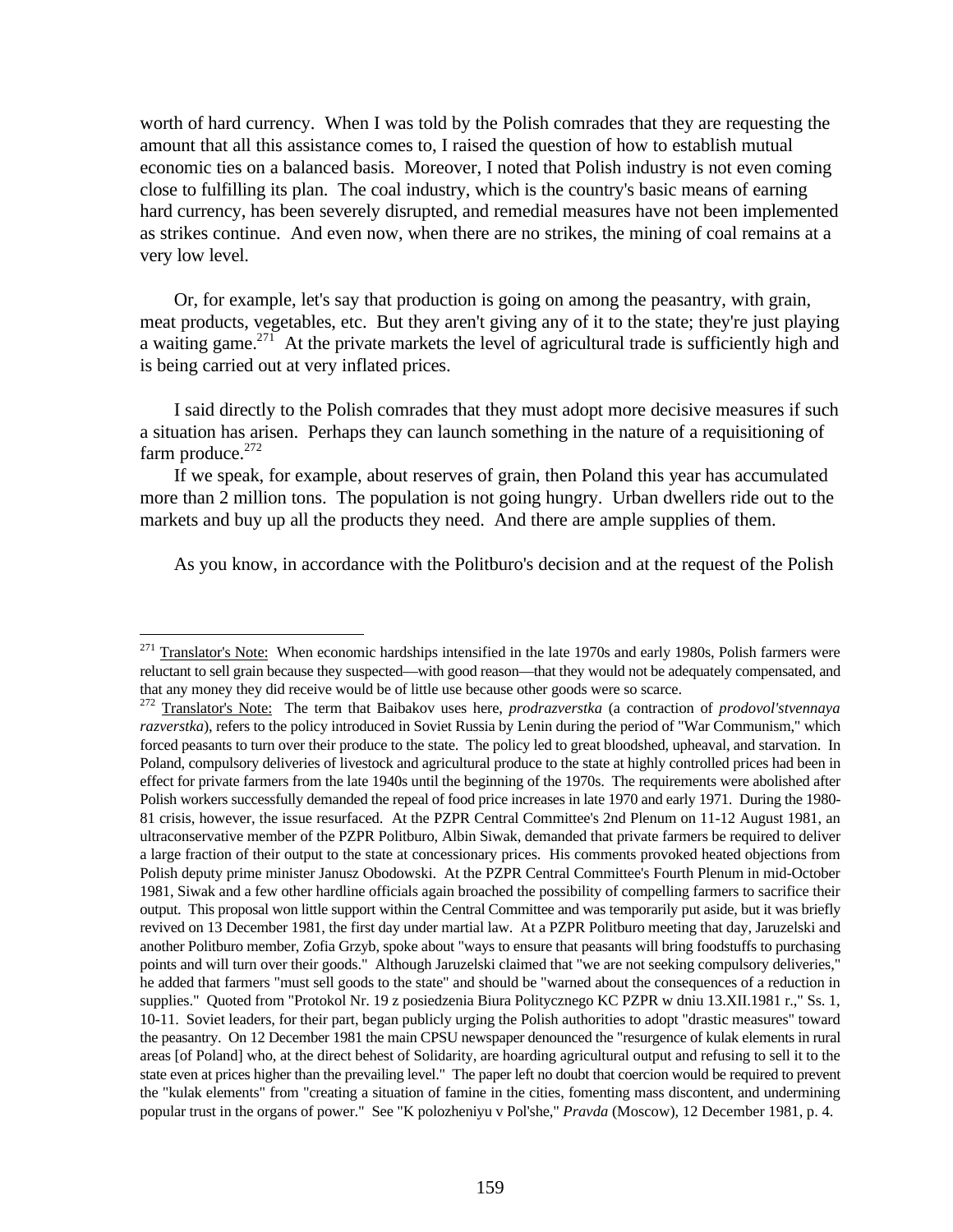comrades, we are providing Poland with an aid shipment of 30 thousand tons of meat.<sup>273</sup> Of these promised 30 thousand tons, 15 thousand have already been shipped abroad. It should be added that the produce, in this case meat, is being delivered in dirty, unsanitary freight cars normally used to transport iron ore, making for an unpleasant sight. When the produce is being transported to the Polish stations, blatant sabotage has been taking place. Poles have been expressing highly obscene comments about the Soviet Union and the Soviet people, they've refused to clean out the freight cars, etc. One could not even begin to keep count of all the insults that have been directed against us. $274$ 

Viewing the situation from the standpoint of the balance of payments, the Poles want to introduce a moratorium on the payment of their debt to Western countries. If they declare a moratorium, all Polish vessels in the waters of other states or in harbor, and all other Polish property in the countries to which Poland owes debts, will be seized. For this reason the Poles have given instructions to the captains of ships to refrain from entering ports and to stay in neutral waters.

Now I will offer several words about my discussion with Cde. Jaruzelski. He reaffirmed the request made earlier by Obodowski regarding the delivery of goods. Then in the evening I again went to Jaruzelski's office, accompanied by our ambassador and Cde. Kulikov. Also taking part in this discussion were Obodowski and the PZPR CC secretary who handles these matters. Jaruzelski was in a highly agitated state. It seemed that he had been deeply disturbed by the letter from the head of the Polish Catholic Church, Archbishop Glemp, who, as is known, promised to declare a holy war against the Polish authorities.<sup>275</sup> True, Jaruzelski promptly responded that in the event of untoward activities by Solidarity, they will detain all hostile elements.

As far as the party organizations are concerned, they are ruined and inactive in the outlying regions. And with regard to the party as a whole, Jaruzelski said that in essence it no

<sup>&</sup>lt;sup>273</sup> Translator's Note: This figure, originally proposed by Jaruzelski, was cited by Rusakov at the 29 October 1981 meeting of the CPSU Politburo (see Document No. 20 *supra*). An agreement providing for the phased shipment of 30,000 extra tons of beef and pork to Poland by the end of the year was signed on 3 November 1981.

 $274$  Translator's Note: Baibakov's observations about this matter were fully in accord with information provided by a hardline member of the PZPR Central Committee, Zdzislaw Drewniowski, who told Soviet officials "with consternation" on 28 November 1981 that "under the influence of Solidarity and the clergy, the railroad workers at Medyka station have begun systematically sabotaging the receipt and unloading of shipments from the USSR that are important for Poland. . . . The head of the Medyka station urged the workers to fix up the train cars after iron ore had been unloaded (by sweeping them and closing the lower hatches, as required by the transport equipment). But the workers refused to do this, and some of them cried out: 'Let the Soviet swines (i.e., Soviet workers) themselves take care of this matter if they need to. We don't need Soviet ore.' Earlier in the PPR there had been a wide propaganda effort in support of friendship with the Soviet nation, whereas now one can often hear the Poles use insulting terms like 'Russian bastards,' 'ignoramuses,' and 'scum' to refer to the Soviet peoples." Quoted from "Informatsiya o nekotorykh sobytiyakh v Pol'skoi Narodnoi Respublike," Ll. 42-43.

<sup>&</sup>lt;sup>275</sup> Translator's Note: Archbishop Glemp met with Lech Walesa on 5 December and then, two days later, sent separate letters to Jaruzelski, Walesa, all the deputies in the Sejm, and the National Students' Union. In the letters to Jaruzelski and Walesa, the primate called for the resumption of tripartite (government-Solidarity-Church) talks. In the letters to Sejm deputies, he urged that Jaruzelski not be granted "extraordinary powers." In his letter to the National Students' Union, Glemp called for an end to the recent spate of university strikes. In all four cases, these letters had only a modest impact.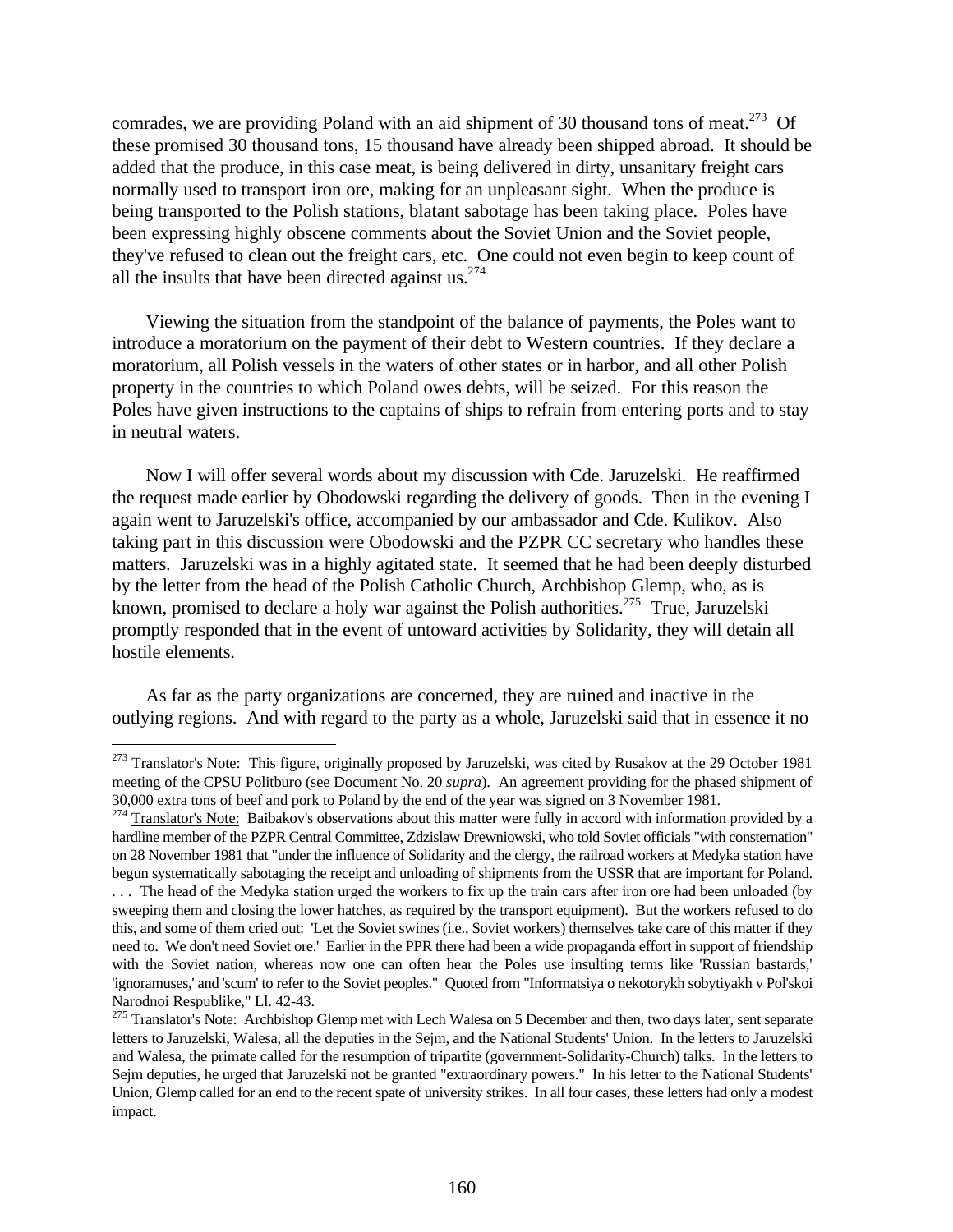longer exists. The country is being destroyed, and the outlying regions are not receiving any sort of reinforcement, because the Central Committee and government are not giving firm and clear-cut instructions. Jaruzelski himself has been transformed into a man who is extremely neurotic and diffident about his capacity to do anything.

RUSAKOV. Cde. Baibakov has correctly described the situation regarding the Polish economy. What, then, should we be doing now? It seems to me that we should deliver to Poland the goods provided for under the economic agreements, but that these deliveries should not exceed the quantity of goods we delivered in the first quarter of last year.

BREZHNEV. And are we able to give this much now?

<u>.</u>

BAIBAKOV. Leonid Il'ich, it can be given only by drawing on state reserves or at the expense of deliveries to the internal market.

RUSAKOV. The day before yesterday they had a conference of secretaries from the provincial committees.<sup>276</sup> As Cde. Aristov<sup>277</sup> reported, the secretaries of the provincial committees are completely baffled by Jaruzelski's speech, which did not present a clear, straightforward line. No one knows what will happen over the next few days. There was a conversation about "Operation X." At first, they said it would be on the night of 11-12 December, and then this was changed to the night of the 12th and 13th. And now they're already saying it won't be until around the 20th. What is envisaged is that the chairman of the State Council, Jablonski, will appear on radio and television and declare the introduction of martial law.<sup>278</sup> At the same time, Jaruzelski said that the law on the introduction of martial

<sup>&</sup>lt;sup>276</sup> Translator's Note: The conference of PZPR regional party secretaries on 8 December 1981 was convened to prepare them in the leadup to martial law. See "Protokol z posiedzenia Pierwszych Sekretarzy KW PZPR w dn. 8.XII.1981 r.," 8 December 1981 (Top Secret), in Archiwum Akt Nowych (AAN), Tom (T.) 2260, Dokument (Dok.) 2.

<sup>&</sup>lt;sup>277</sup> Translator's Note: Either because of a mistake by Rusakov or because of a typographical error, the Russian text gives Aristov's surname as Arestov.

<sup>278</sup> Translator's Note: Actually, it was Jaruzelski who proclaimed a "state of war" (*stan wojenny*) on 13 December in an address broadcast at 6:00 a.m. See "Przemowienie gen. armii W. Jaruzelskiego," *Trybuna Ludu* (Warsaw), 14 December 1981, p. 1. The State Council had met during the night of 12-13 December to approve a decree on the imposition of martial law, which ostensibly was designed to counter "a threat to the vital interests of the state and the nation." (Quoted from "Obwieszczenie Rady Panstwa," *ibid.*, pp. 1-2.) The head of the State Council, Henryk Jablonski, told the PZPR Politburo on 13 December that securing approval of the decree had been no easy matter: "Difficulties arose because no draft of the decree on martial law had been prepared, as is the case in every country, and instead had to be worked out. All members of the State Council spoke positively about this matter. But [Ryszard] Reiff did not concur with the proposal to adopt the decree on martial law. [Stanislaw] Marszalek-Mlynczyk was against it. The decree was adopted, but there was no formal vote." Quoted from "Protokol Nr. 19 z posiedzenia Biura Politycznego KC PZPR w dniu 13.XII.1981 r.," S. 6. The Council's main decree, officially dated 12 December, suspended a large number of civil rights and liberties formerly guaranteed under the Polish constitution. That decree was supplemented by three other State Council resolutions on (1) Emergency Procedures for Dealing with Crimes and Misdemeanors under Martial Law, (2) Special Powers of Military Courts under Martial Law, and (3) Elimination of Prior Offenses. See "Uchwala Rady Panstwa o wprowadzeniu stanu wojennego," "Dekret o stanie wojennym," "Dekret o przekazaniu do wlasciwosci sadow wojskowych spraw o niektore przestepstwa oraz o zmianie ustroju sadow wojskowych i wojskowych jednostek organizacyjnych Prokuratury PRL w czasie obowiazywania stanu wojennego," "Dekret o postepowaniach szczegolnych w sprawach o przestepstwa i wykroczenia w czasie obowiazywania stanu wojennego," "Powszechny akt laski przebaczenia i puszczenia w niepamiec niektorych przestepstw i wkroczen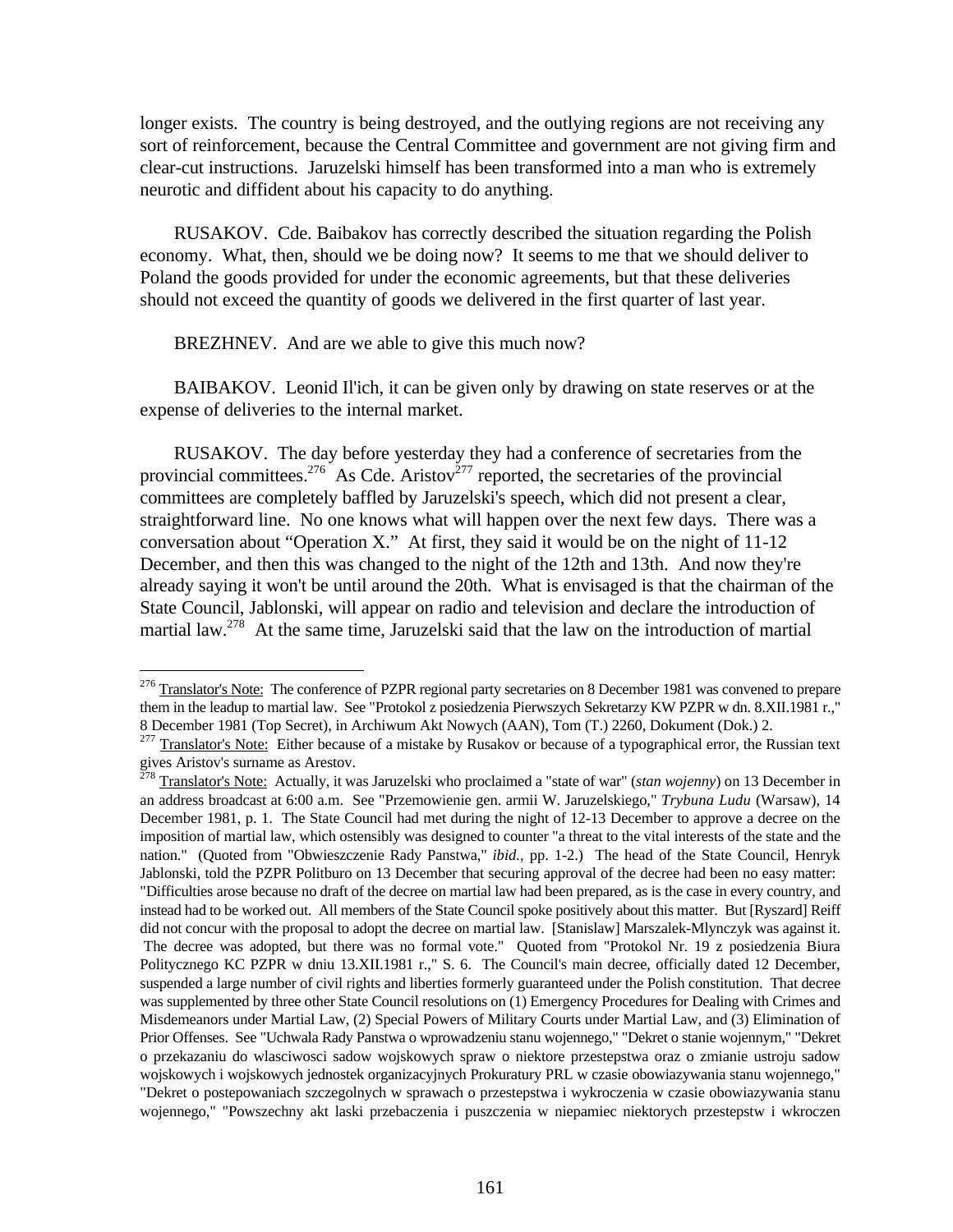law can be implemented only after it is considered by the Sejm, and the next session of the Sejm is not scheduled until 15 December.<sup>279</sup> Thus, everything has become very complicated. The agenda of the Sejm has already been published, and it makes no mention of the introduction of martial law. But even if the government does intend to introduce martial law, Solidarity knows this very well and, for its part, has been preparing all necessary measures to cope with that. $280$ 

Jaruzelski himself says that he intends to deliver an address to the Polish nation. But in his address he won't be speaking about the party. Instead he will appeal to Polish nationalist sentiments. Jaruzelski has talked about the need to proclaim a military dictatorship, of the sort that existed under Pilsudski.<sup>281</sup> He indicated that the Poles will accept this more readily than something else.

As far as officials like Olszowski are concerned, they recently have begun to act more decisively; and one might add that at the session of the Politburo where the decision was made to introduce martial law and adopt more resolute measures against extremist figures in Solidarity, the vote was unanimous and no one expressed a word of opposition.<sup>282</sup> At the

-

<sup>279</sup> Translator's Note: The next session of the Polish Sejm, as Rusakov notes here, was due to be held on 15 December 1981. However, the PZPR Politburo decided on 13 December to "postpone the session of the PPR Sejm" indefinitely. The postponement was publicly announced the following day. The Politburo also decided on 13 December that the WRON should issue a decree indicating that the provisions of the pending Teachers' Charter (*Karta nauczyciela*) would be implemented on an informal basis until the Charter could be formally adopted by the Sejm. (The Charter was designed to require vetting of teachers, instructors, and professors.) To facilitate the implementation of that decree, the Politburo approved an "extended vacation for schools and institutions of higher learning from 13 December 1981 to 3 January 1982." See "Protokol Nr. 19 z posiedzenia Biura Politycznego KC PZPR w dniu 13.XII.1981 r.," S. 8. It turned out that the first session of the Sejm under martial law did not occur until 25-26 January 1982. On 25 January, the Sejm overwhelmingly passed a "Law on Special Legal Guidelines for Martial Law" (*Ustaw o szczegolnej regulacji prawnej w okresie stanu wojennego*) which reaffirmed the four State Council decrees dated 12 December 1981 as well as all the other decrees and regulations issued after 12 December by the State Council, the WRON, and other bodies. (One member of the Sejm, Romuald Bukowski, voted against the law, and five abstained.) On 26 January, the Sejm passed the Teachers' Charter. See *Sprawozdanie stenograficzne Sejmu*, 8th Sejm, 3rd Sess., Warsaw, 25 and 26 January 1982.

popelnionych," all in *Trybuna Ludu* (Warsaw), 14 December 1981 (special issue), pp. 2, 3, 4, and 5, respectively. These four initial decrees were reinforced over the next few weeks by a large number of directives, decisions, and resolutions issued by the newly formed Military Council of National Salvation (*Wojskowa rada ocalenia narodowego*, or WRON), which Jaruzelski headed, as well as regulations issued by ministries and departments.

<sup>&</sup>lt;sup>280</sup> Translator's Note: Rusakov's comment here reflects a widely shared view in Moscow that all the plans for martial law had been passed on to Solidarity after Ryszard Kuklinski's escape to the West. It was precisely for this reason, according to Gribkov, that "the General Staff of the Polish Armed Forces had to act hurriedly to redo several components of the plans for the introduction of martial law and the implementation directives that were issued to the command staffs and troops." (See Gribkov, "'Doktrina Brezhneva' i pol'skii krizis nachala 80-kh godov," p. 49.) Soviet officials tended to overestimate the extent of Solidarity's knowledge of the precise timing of Operation X.

<sup>&</sup>lt;sup>281</sup> Translator's Note: Marshal Jozef Pilsudski, the legendary commander of Polish Legions in World War I, came to power in a military *coup d'etat* in May 1926. He remained in office until his death in May 1935, presiding over a regime that became increasingly authoritarian.

 $282 \text{ Translator's Note:}$  This reference to a "unanimous vote" by the PZPR Politburo in favor of martial law—a vote also cited by other Soviet officials below — is misleading. The lengthy meeting of the PZPR Politburo on 5 December 1981, which produced a general consensus in favor of martial law, was the final session of the Polish Politburo before martial law was imposed. Jaruzelski concluded the 5 December meeting by announcing that "at today's session of the Politburo we will not make any final decision" about the timing of martial law. ("Protokol Nr. 18 z posiedzenia Biura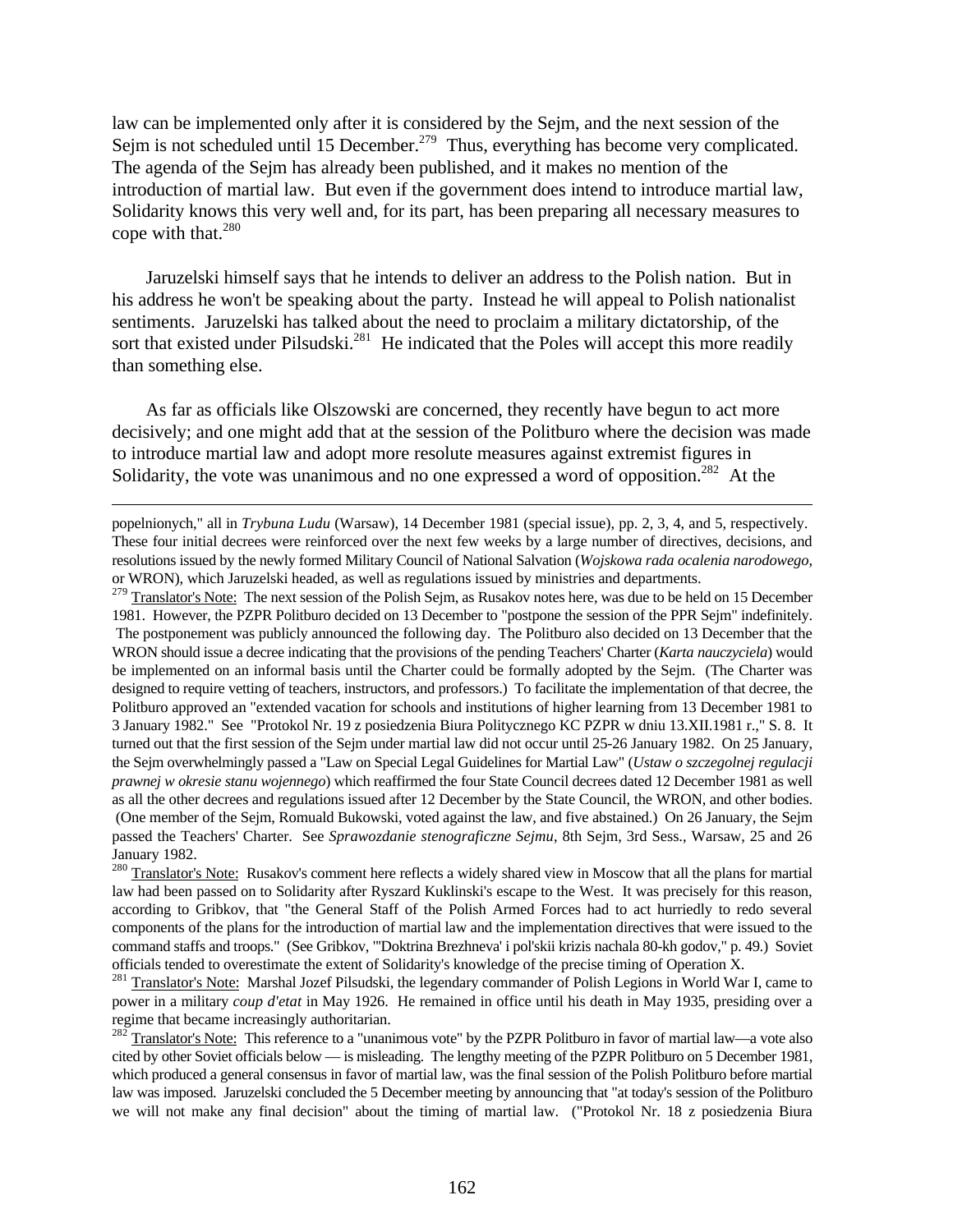same time, Jaruzelski intends to keep in close touch about this matter with his allies.<sup>283</sup> He says that if the Polish forces are unable to cope with the resistance put up by Solidarity, the Polish comrades hope to receive assistance from other countries, up to and including the introduction of armed forces on the territory of Poland. In expressing this hope, Jaruzelski has been citing remarks by Cde. Kulikov, who supposedly said that the USSR and other socialist countries would indeed give assistance to Poland with their armed forces.<sup>284</sup> However, as far as I know, Cde. Kulikov did not say this directly, but merely repeated the words voiced earlier by L. I. Brezhnev about our determination not to leave Poland in the lurch.

If we consider what is going on in the provinces, one must candidly say that the strength of the party organizations there has been completely dissipated. To a certain degree the administrative apparatus there is still functioning, but in effect all power has now been transferred to the hands of Solidarity. In his recent statements, Jaruzelski is apparently trying to pull the wool over our eyes, because his words fail to reflect a proper analysis. If the Polish comrades don't quickly get organized, prepare themselves, and resist the onslaught of Solidarity, they will have no success at all in improving the situation in Poland.

ANDROPOV. From the discussions with Jaruzelski it is clear that they have not yet

 $\overline{a}$ 

<sup>283</sup> Translator's Note: At the PZPR Politburo meeting on 13 December, Jaruzelski indicated that "we are keeping in close touch with the Warsaw Pact headquarters and the [USSR's] Northern Group of Forces." Quoted from "Protokol Nr. 19 z posiedzenia Biura Politycznego KC PZPR w dniu 13.XII.1981 r.," S. 3.

<sup>284</sup> Translator's Note: It is not inconceivable that Kulikov did in fact say something to Jaruzelski at this point—if only inadvertently—that seemed to be a pledge of Soviet military assistance if the martial law operation collapsed. During at least one previous occasion when Kulikov was in Poland in 1981 he brought up this very matter with Jaruzelski. According to a briefing that Kulikov gave to East German military officials on 7 April 1981, he had indicated to Jaruzelski and Kania a few days earlier that "unless [the Polish authorities] used the Polish security organs and army [to impose martial law], outside support could not be expected because of the international complications that would arise." Kulikov said he "emphasized to the Polish comrades that they must first seek to resolve their problems on their own." However, he was careful to add that "if the Polish authorities tried to resolve these problems on their own and were unable to, and were then to ask [the Soviet Union] for assistance, that would be a very different situation from one in which [Soviet] troops had been deployed [to Poland] from the outset." (Quoted from "Bericht uber ein vertrauliches Gesprach mit dem Oberkommandierenden der Vereinten Streitkrafte der Teilnehmerstaaten des Warschauer Vertrages am 07.04.1981 in LEGNICA," Bl. 54.) Kulikov probably did not intend these remarks to be an ironclad pledge of a Soviet military guarantee, but he certainly may have given Jaruzelski and Kania the *impression* (whether rightly or wrongly) that they could count on Soviet military help if the martial law operation went awry. Although there is nothing in General Anoshkin's notebook (which I have translated in Issue No. 11 of the *Cold War International History Project Bulletin*) to suggest that Kulikov repeated anything of the sort in December 1981, Jaruzelski may have construed some of Kulikov's statements at that time as a reaffirmation of what Kulikov had been saying earlier in the year. A misunderstanding in a tense situation like this would hardly be unusual. (Nor is it inconceivable that Kulikov mistakenly went beyond his brief in December 1981 and gave Jaruzelski the wrong idea about Soviet policy.)

Politycznego KC PZPR 5 grudnia 1981 r.," in Wlodek, ed., *Tajne Dokumenty Biura Politycznego*, p. 568.) The question of a timetable was discussed by the Polish Council of Ministers (which Jaruzelski chaired) on 8 December, but no final decision was taken there, either. The final timetable for martial law was unanimously approved by the Polish military High Command, led by Jaruzelski, late in the evening of 9 December. The Russian word that Rusakov uses to describe the "unanimous" vote, *edinoglasno*, is stronger than another word, *edinodushno*, which also is translated as "unanimous." Rusakov's statement indicates that no abstentions or dissenting votes were cast. It should be noted, however, that most of the subsequent speakers (Andropov, Gromyko, etc.) used the word *edinodushno* when referring to the PZPR Politburo's vote, though Ustinov used *edinoglasno*.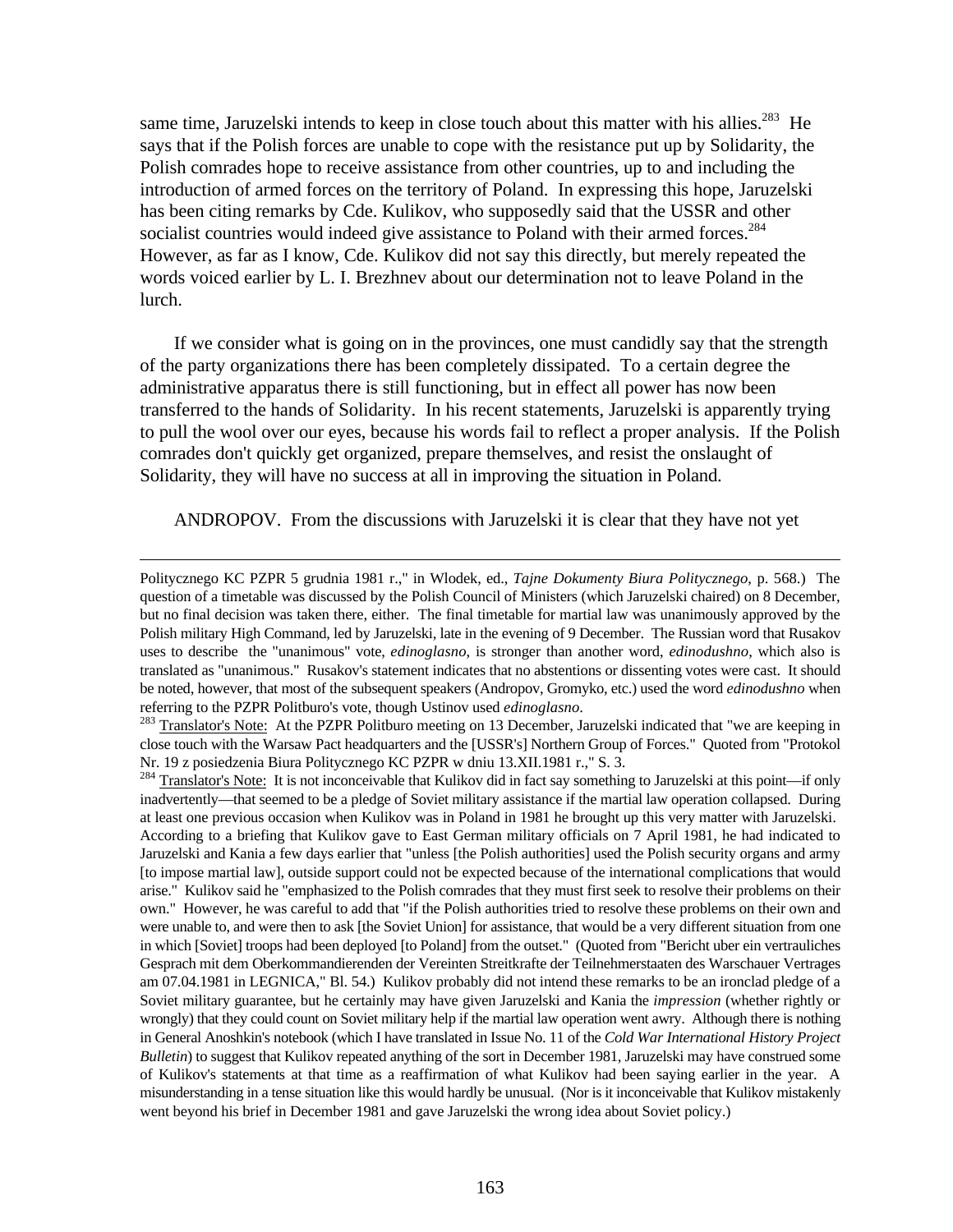reached a firm consensus about the introduction of martial law. Despite the unanimous vote by the PZPR CC Politburo on the need to introduce martial law, we still haven't seen concrete measures on the part of the leadership. The extremists in Solidarity are attacking the Polish leadership by the throat. The Church in recent days has also clearly expressed its position, which in essence is now completely supportive of "Solidarity."

Of course in these circumstances the Polish comrades must act swiftly in launching "Operation X" and carrying it out. At the same time, Jaruzelski declares that "we will resort to 'Operation X' when Solidarity forces us to do so." This is a very disturbing sign, particularly because the latest session of the PZPR CC Politburo and the decision it adopted to introduce martial law had suggested that the Politburo was beginning to act more decisively. All the members of the Politburo expressed support for resolute action. This decision put pressure on Jaruzelski, and he is now compelled to find some way of extricating himself. Yesterday I spoke with Milewski and asked him what measures they intended and when it would be done. He replied that he simply doesn't know about "Operation X" and about the concrete timeframe in which it would be carried out. Thus, it would seem that either Jaruzelski is concealing from his comrades the plan of concrete action, or he is simply abandoning the idea of carrying out this step.

I'd now like to mention that Jaruzelski has been more than persistent in setting forth economic demands from us and has made the implementation of "Operation X" contingent on our willingness to offer economic assistance; and I would say even more than that, he is raising the question, albeit indirectly, of receiving military assistance as well.

Now, if you look at the list of goods we are providing to the Polish comrades, we can candidly say that serious doubts arise about the necessity of supplying these products. For example, what is the connection between the success of "Operation X" and the delivery of fertilizer and certain other goods? In connection with this I would say that our position, as it was formulated earlier during the previous session of the Politburo and was expressed even earlier on several occasions by Leonid Il'ich, is entirely correct, and we must not depart from it at all.<sup>285</sup> In other words, we are taking a position of internationalist assistance, and we are alarmed by the situation unfolding in Poland; but as far as "Operation X" is concerned, that must entirely and unequivocally be decided by the Polish comrades themselves. Whatever they decide is what will be. We will not insist on any specific course, and we will not dissuade them from pursuing what they decide.

As far as economic assistance is concerned, it will of course be difficult for us to undertake anything of the scale and nature of what has been proposed. No doubt, something will have to give. But again I want to say that the mere posing of the question of the apportionment of goods supplied as economic assistance is an insolent way to approach things, and it is being done purely so that if we refrain from delivering something or other,

<sup>&</sup>lt;sup>285</sup> Translator's Note: The transcript of "the previous session of the [CPSU] Politburo," apparently held on 8 December (see the reference to that date in Decision No. 2 at the end of this meeting), has not yet been released.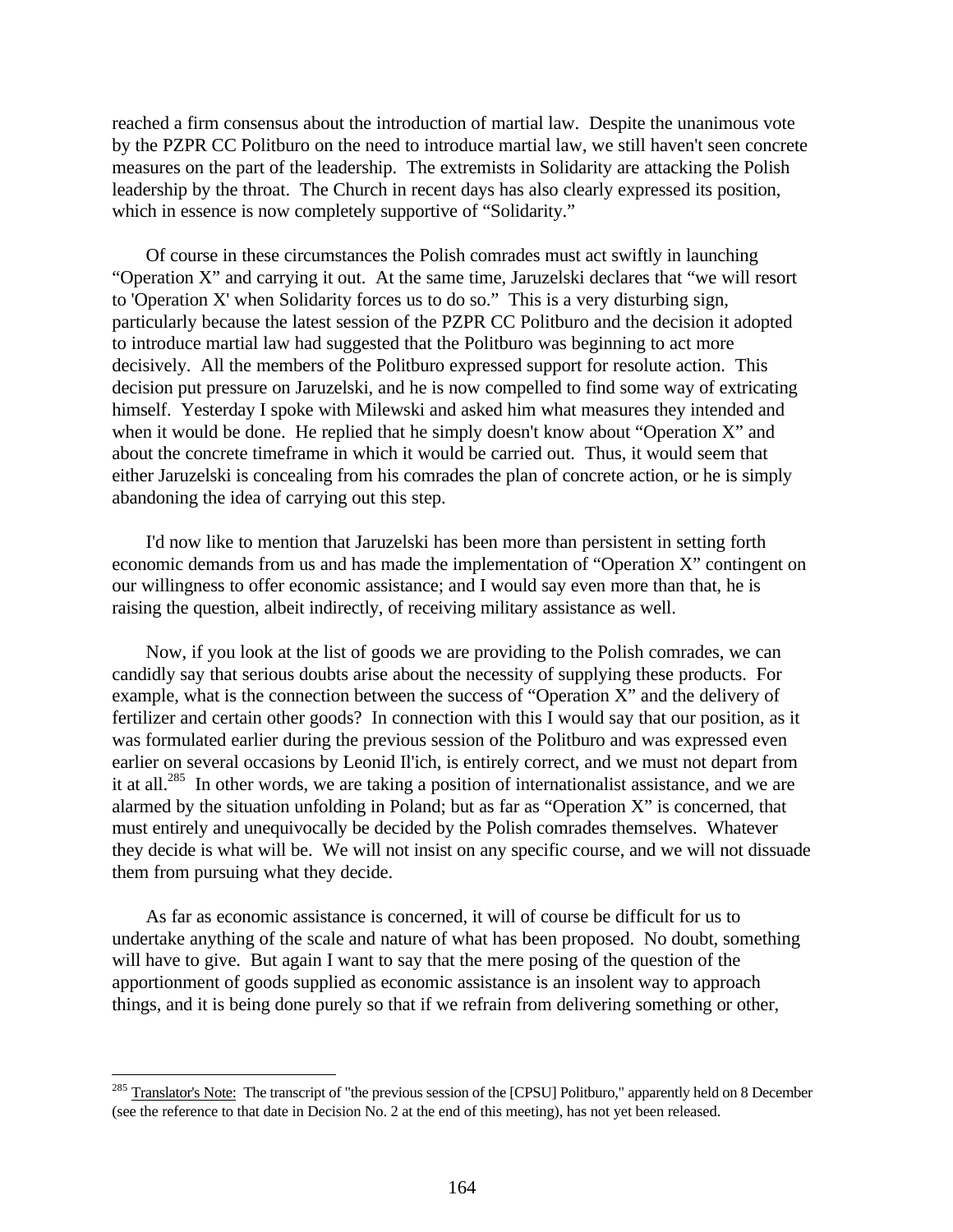they'll be able to lay all the blame on us.<sup>286</sup> If Cde. Kulikov actually did speak about the introduction of troops, then I believe he did this incorrectly.<sup>287</sup> We can't risk such a step. We do not intend to introduce troops into Poland. That is the proper position, and we must adhere to it until the end. I don't know how things will turn out in Poland, but even if Poland falls under the control of Solidarity, that's the way it will be. And if the capitalist countries pounce on the Soviet Union, and you know they have already reached agreement on a variety of economic and political sanctions, that will be very burdensome for us. We must be concerned above all with our own country and about the strengthening of the Soviet Union. That is our main line.

In general, it seems to me that our position on the situation in Poland was formulated by Leonid Il'ich in several of his speeches and in the resolutions adopted earlier. Today, a very thorough exchange of opinions has taken place during the session of the Politburo. All of this must serve as the basis of the policy we must uphold vis-a-vis Poland.

As concerns the lines of communication between the Soviet Union and the GDR that run through Poland, we of course must do something to ensure that they are safeguarded.

GROMYKO. Today we've had a very intense discussion of the situation in Poland. I think you'll agree that previously we had not discussed it so intensely.<sup>288</sup> This is because we ourselves don't know at the moment what direction the events in Poland will take. The Polish leadership itself senses that power is slipping from its grasp. Kania and Jaruzelski, you know, counted on their ability to rely on the neutrals. But now there is no such opportunity, there are no longer any neutrals. The position is defined sufficiently clearly: Solidarity has proven to be a patently counterrevolutionary organization which aspires to come to power and which

<u>.</u>

<sup>&</sup>lt;sup>286</sup> Translator's Note: The comments here by Gromyko and a similar remark below by Suslov indicate that Soviet leaders were well aware of Jaruzelski's desire to extract maximum pledges of economic support from Moscow before he proceeded with the martial law operation.

<sup>&</sup>lt;sup>287</sup> Translator's Note: See annotation no. 282 *supra* about what Kulikov might or might not have said.

<sup>&</sup>lt;sup>288</sup> Translator's Note: Gromyko's comment here about a "very intense discussion," and Andropov's earlier remark about "a very thorough exchange of opinions," imply that at least some of the Politburo members had been debating the matter earlier in the day, before the formal session. The lack of any overt disagreement regarding the question of Soviet military intervention at this formal session does not necessarily mean that the apparent consensus emerged easily or spontaneously. The transcript, as Gromyko's and Andropov's comments suggest, may not tell the full story. A number of former senior members of the CPSU Politburo—Egor Ligachev, Nikolai Ryzhkov, and Vadim Medvedev, among others—have recently disclosed that Soviet leaders sometimes gathered informally before Politburo sessions to iron out their different views of highly controversial issues. See the memoirs cited in footnote 42 of my article "Poland, 1980-81: Soviet Policy During the Polish Crisis," *Cold War International History Project Bulletin*, Issue No. 5 (Spring 1995), pp. 1, 116-127. As a rule, these informal meetings (referred to as "exchanges of opinions," the phrase used here by Andropov) were not included in the final transcripts of official Politburo sessions. Hence, it is conceivable that an unrecorded preliminary meeting on 10 December 1981 featured at least some give-and-take about Soviet military options in Poland. Yet even if that is the case, it does not change the basic fact that the consensus within the Politburo by the time of the formal session on 10 December was in favor of non-intervention. (It is worth noting, however, that this non-interventionist stance was not absolute. For example, Andropov acknowledged that "we must of course do something to ensure that the lines of communication between the Soviet Union and the GDR are safeguarded." It remains an open question what the Soviet Union would have done if the martial law operation had collapsed and widespread violent turmoil had erupted in Poland. It seems difficult to believe that Soviet leaders would have stood idly by, not least because of the presence of the Northern Group of Forces in Poland.)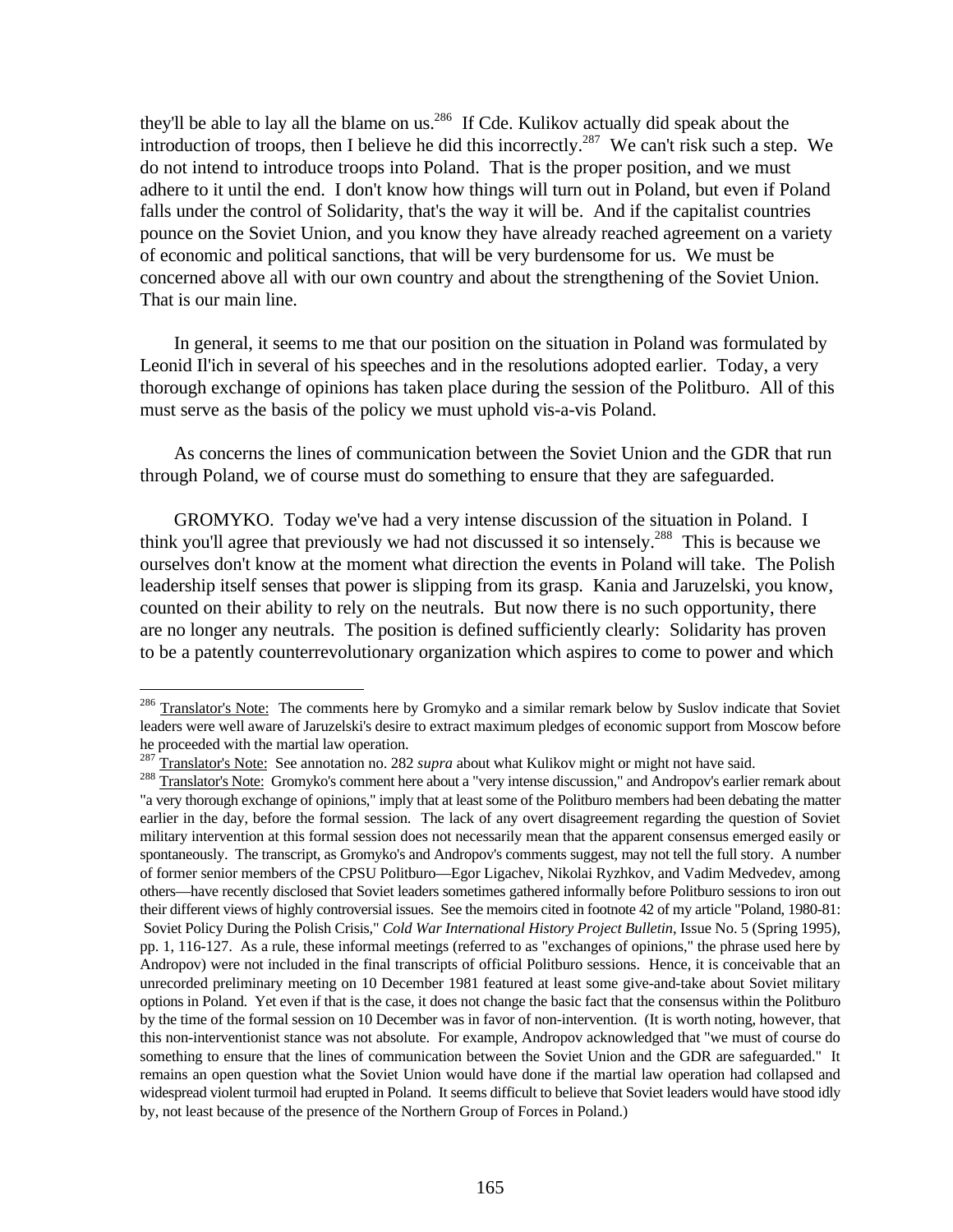has openly declared its intention to seize power. The Polish leadership must decide the question: Either it relinquishes its positions by failing to adopt decisive measures, or it adopts decisive measures by introducing martial law, detaining the extremists of Solidarity, and restoring public order. There is no other alternative.

What should our position be toward the Polish events? I fully agree with what was already said here by the comrades. We can say to the Poles that we view the Polish events with understanding. There is no basis whatsoever for us to alter this measured formulation in any way. At the same time we must somehow try to dispel the notions that Jaruzelski and other leaders in Poland have about the introduction of troops. There cannot be any introduction of troops into Poland. I think we can give instructions about this to our ambassador, asking him to visit Jaruzelski and communicate this to him.<sup>289</sup>

Despite the sufficiently unanimous vote of the PZPR CC Politburo with regard to the introduction of martial law, Jaruzelski is now back to his vacillating position. At first he had somewhat stiffened his spine, but now, once again, he's begun to soften. Everything is still in force that was said to them previously. If in the struggle against counterrevolution and afterwards they show any sign of wavering, nothing of socialist Poland will remain. The introduction of martial law, of course, would be the best way to convey the steadfastness of the Polish leadership to the counterrevolutionaries. And if the measures they intend to carry out are indeed implemented, I think we could expect positive results.

Now, with regard to the creation of a new party, as Jaruzelski proposed, I think we must directly say to Jaruzelski that there is no need to create any sort of new party, since this would merely signal a retreat on the part of the Polish leadership and an acknowledgment that the PZPR is in fact not a militant political organization, but simply an organization that has committed mistakes.<sup>290</sup> It would underscore the very weakness of the party and would play into the hands of the Solidarity extremists. Then even the population of Poland, which retains definite sympathy for the PZPR as a guiding force, would be completely disabused of such sentiments.

I believe that we must not now permit any sort of harsh instructions, which would force them to adopt one course or another. I think we have chosen the correct position here: The restoration of order in Poland is a matter for the Polish United Workers' Party, its Central Committee, and its Politburo. We already said to our Polish friends and will say again in the future that they must pursue a steadfast course without slackening in the least.

Of course, if the Poles deliver a blow to Solidarity, the West in all likelihood will not give them credits and will not offer any other kind of help. They are aware of this, and this

<sup>&</sup>lt;sup>289</sup> Translator's Note: Aristov did indeed communicate this to Jaruzelski, as is evident from Anoshkin's notebook; see my translation in CWIHP Bulletin 11 (Winter 1998/1999).

<sup>&</sup>lt;sup>290</sup> Translator's Note: If Jaruzelski's proposal to disband the PZPR and form a new Communist party had been implemented, it would have been similar to what was done in Hungary in October-November 1956, when the Hungarian Workers' Party was abolished and a new Hungarian Socialist Workers' Party was formed by Janos Kadar, whom the Soviet Union installed in power.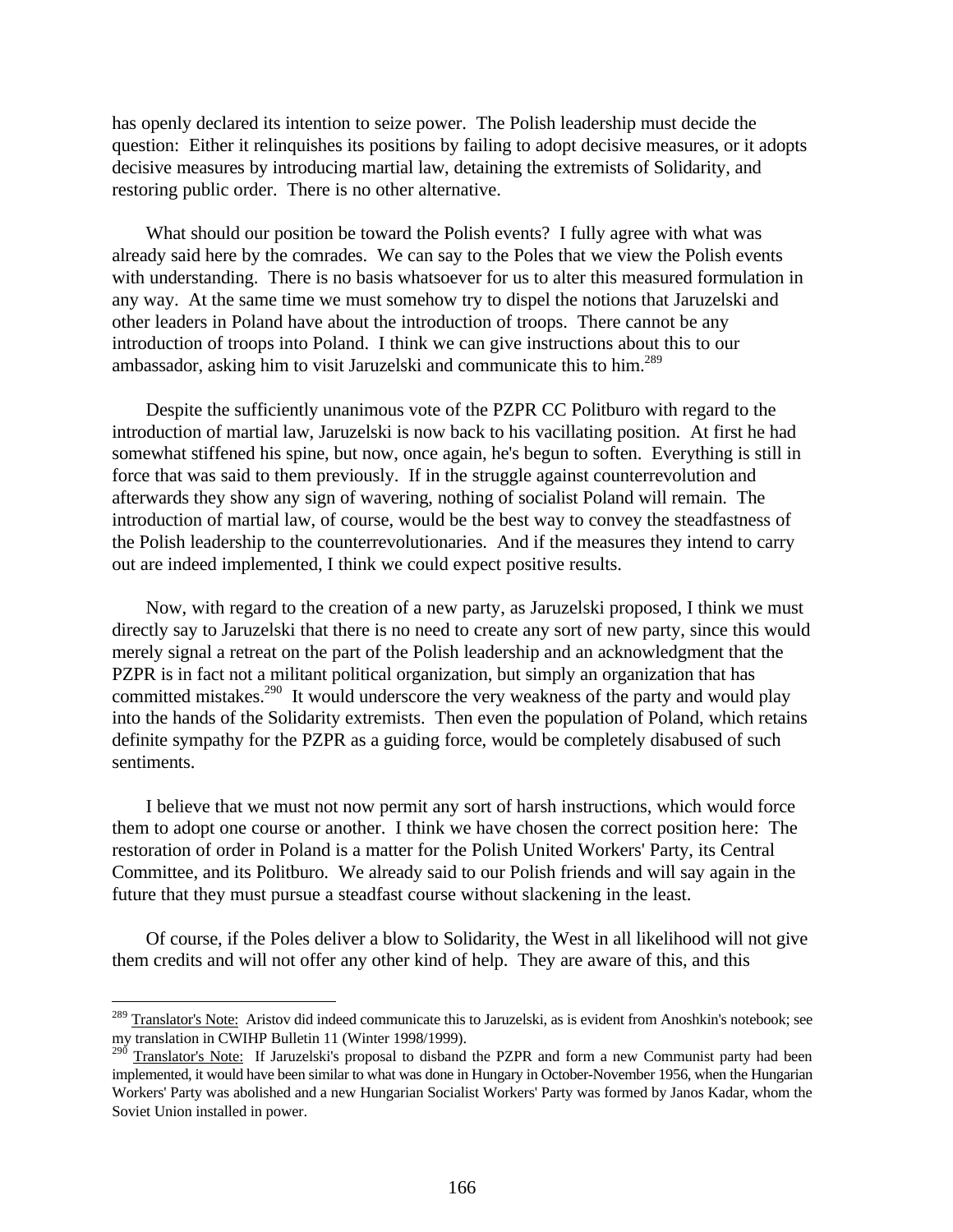obviously is something that we, too, have to bear in mind.<sup>291</sup> For this reason, Leonid II'ich was correct in proposing that we instruct a group of comrades to examine this question, taking account of our capabilities to extend substantial economic assistance to the PPR.

USTINOV. The situation in the PPR, of course, is very bad. The situation is worsening day by day. Among the leadership, especially in the Politburo, there is no firmness or unity. And all of this has taken its toll on the state of affairs. Only at the last session of the [Polish] Politburo was a decision unanimously approved to introduce martial law. And now all hopes are riding on Jaruzelski. How will he succeed in carrying out this decision? As yet, no one can openly speak about the actions of Jaruzelski. We just don't know. I had a conversation with Siwicki. He candidly said that even we [the Poles] don't know what the general is thinking. Thus, the man who has effectively been responsible for discharging the duties of the Polish defense minister doesn't know what will happen next and what sort of actions will be taken by the man who is Polish prime minister and defense minister. $292$ 

With regard to what Cde. Kulikov allegedly said about the introduction of troops into Poland, I can say in full responsibility that Kulikov never said this. He simply repeated what was said by us and by Leonid Il'ich that we would not leave Poland in the lurch. And he perfectly well knows that the Poles themselves requested us not to introduce troops.<sup>293</sup>

As far as our garrisons in Poland are concerned, we are fortifying them. I myself am also inclined to think that the Poles will not embark on a confrontation and only if, perhaps, Solidarity seizes them by the throat will they come forth. $^{294}$ 

The problem is that the Polish leaders do not appear resolute. As was rightly said here by the comrades, we must not force them to adopt any specific decisions; we will simply carry out the policy on which we have agreed. For our part, we must be ready ourselves and must not display any sort of actions not provided for by our decisions.

SUSLOV. I believe, as is evident from the other comrades' speeches, that we all have the same view of the situation in Poland. During the whole prolonged stretch of events in Poland, we have displayed steadfastness and composure. Leonid Il'ich Brezhnev spoke about this at

<u>.</u>

<sup>&</sup>lt;sup>291</sup> Translator's Note: Gromyko once again is drawing a clear link here between Soviet economic aid and the imposition of martial law in Poland.

 $292$  Translator's Note: Jaruzelski had been national defense minister since April 1968, but when he acquired many new duties as prime minister and PZPR First Secretary in 1981, he had to rely increasingly on his long-standing friend and aide, General Florian Siwicki, to handle many aspects of defense policy. Siwicki oversaw all the planning for the martial law operation, bringing together the military, political, and administrative components devised by the General Staff and the Internal Affairs Ministry. Siwicki also attended a meeting of the Warsaw Pact Council of Defense Ministers on 2-4 December 1981, a task that the minister (i.e., Jaruzelski) ordinarily would have performed. Siwicki's post as chief of the Polish General Staff would have been important anyway, but it was particularly important under these circumstances. He emerged as the second leading member (after Jaruzelski) of the Military Council for National Salvation.

<sup>&</sup>lt;sup>293</sup> Translator's Note: Presumably, this statement refers to a few earlier occasions in 1980-81— notably in December 1980, February 1981, and April 1981—when Kania and Jaruzelski had warned Soviet leaders that a massive intervention by Soviet troops to crush Solidarity would be "disastrous" and would "cause events to spin out of control." <sup>294</sup> Translator's Note: The antecedent for "they" in this sentence presumably is the "Soviet garrisons." If so, it is a further indication that the Soviet Union's non-interventionist stance was not absolute.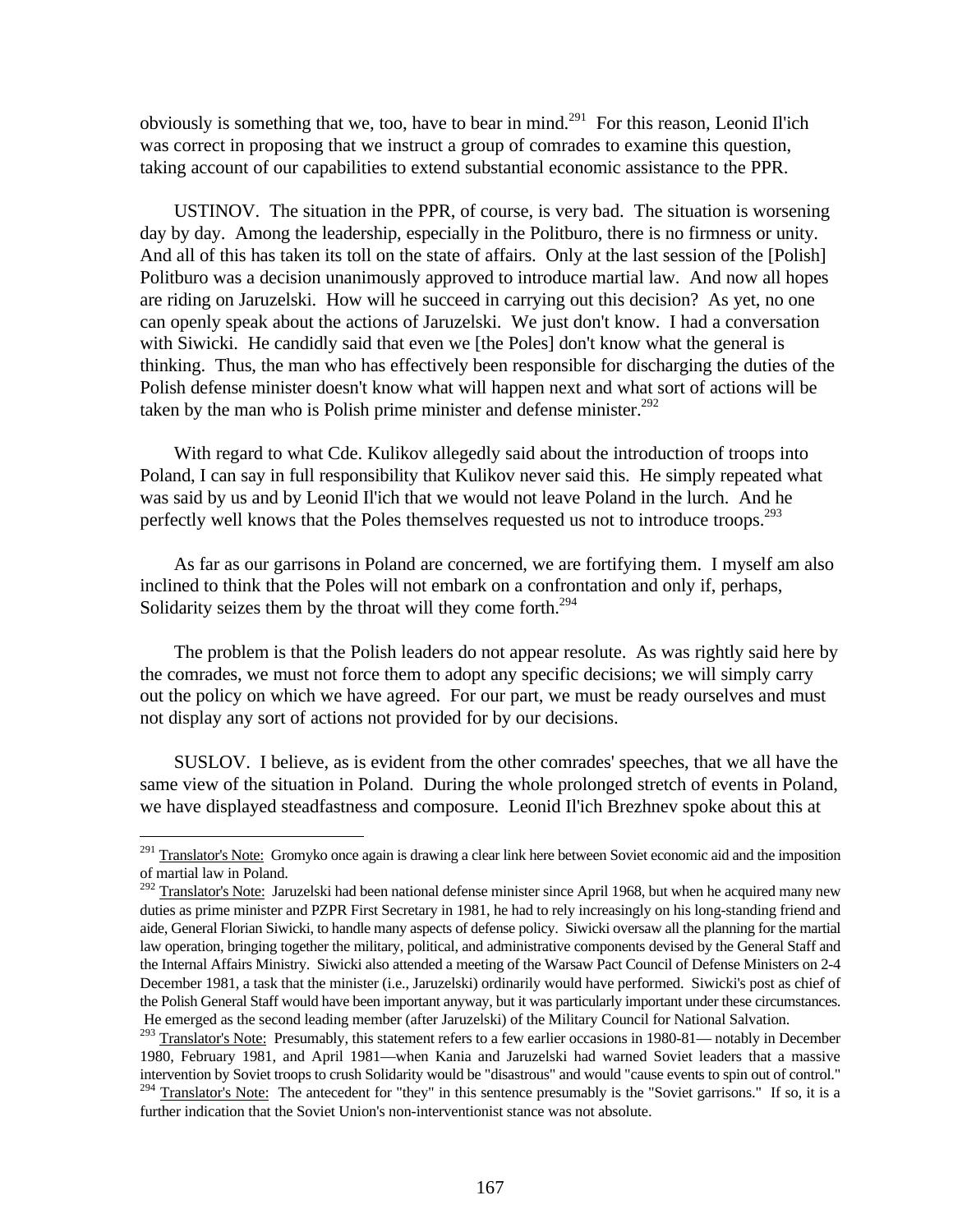the plenum.<sup>295</sup> We said this in public to our people, and our people supported the policy of the Communist Party.

We've done a great deal of work for peace, and it is now impossible for us to change our position. World public opinion will not permit us to do so. We have carried out via the UN such momentous diplomatic actions to consolidate peace. What a great effect we have had from the visit of L. I. Brezhnev to the FRG and from many other peaceful actions we have undertaken.<sup>296</sup> This has enabled all peace-loving countries to understand that the Soviet Union staunchly and consistently upholds a policy of peace. That is why it is now impossible for us to change the position we have adopted vis-a-vis Poland since the very start of the Polish events. Let the Polish comrades themselves determine what actions they must pursue. It would be inappropriate for us to push them toward more decisive actions. But we will, as earlier, tell the Poles that we regard their actions with understanding.

It seems to me that Jaruzelski is displaying a certain degree of slyness. He wants to make excuses for himself by coming forth with requests to present to the Soviet Union. These requests, naturally, are beyond our physical capacity to fulfill, and Jaruzelski then says: well, look here, I turned to the Soviet Union and requested help, but didn't receive it.<sup>297</sup>

At the same time, the Poles say directly that they are opposed to the introduction of troops. If troops are introduced, that will be a catastrophe.<sup>298</sup> I think we have reached a unanimous view here on this matter, and there can be no consideration at all of introducing troops.

As far as the provision of assistance to Poland is concerned, we have given that country more than a billion rubles. Not long ago we adopted a decision to ship 30 thousand tons of meat to Poland, of which 16 thousand tons have already been delivered. I don't know whether we'll be able to ship the full 30 thousand tons, but in any event we apparently are obliged by

<sup>&</sup>lt;sup>295</sup> Translator's Note: Suslov is referring to a CPSU Central Committee plenum held on 16 November 1981. The plenum was convened to discuss social and economic guidelines for the next five-year plan, and Brezhnev's main speech at the plenum, which was published at the time, focused on that topic. See "Plenum TsK KPSS, 16 noyabrya 1981 g.," in Vol. 14 (1980-1981) of *Kommunisticheskaya Partiya Sovetskogo Soyuza v rezolyutsiyakh i resheniyakh s"ezdov, konferentsii i plenumov TsK* (Moscow: Politizdat, 1982), pp. 519-532. In unpublished remarks after his main speech, Brezhnev spoke briefly about the situation in Poland. These comments can be found in the newly declassified plenum materials, "Plenum Tsentral'nogo Komiteta KPSS—16 noyabrya 1981 g.," 16 November 1981 (Top Secret), in TsKhSD, F. 2, Op. 3, D. 547, Ll. 85-86.

<sup>&</sup>lt;sup>296</sup> Translator's Note: Suslov is referring here to the massive campaign undertaken by the Soviet Union to prevent the deployment of NATO's Pershing-II and cruise missiles. Brezhnev's visit to West Germany in November 1981 focused largely on this issue. A top-secret plan adopted by the CPSU Secretariat in April 1980 called for "the use of longplanned ties and exchanges with the countries of Western Europe . . . to bolster the campaign against NATO's militarist designs as much as possible." See "O dopolnitelnykh meropriyatiyakh po aktivizatsii vystuplenii obshchestvennosti protiv resheniya NATO o proizvodstve i razmeshchenii novykh amerikanskikh raket v Zapadnoi Evrope: Postanovlenie Sekretariata TsK Kommunisticheskoi Partii Sovetskogo Soyuza," 15 April 1980 (Top Secret), in TsKhSD, F. 89, Op. 39, D. 1, Ll. 1-4.

 $297 \text{ Translator's Note:}$  See the remark by Gromyko (above) at this same meeting, which makes the same point.

<sup>&</sup>lt;sup>298</sup> Translator's Note: Presumably, this again is a reference to what Kania and Jaruzelski had been telling Soviet leaders in 1980 and earlier in 1981.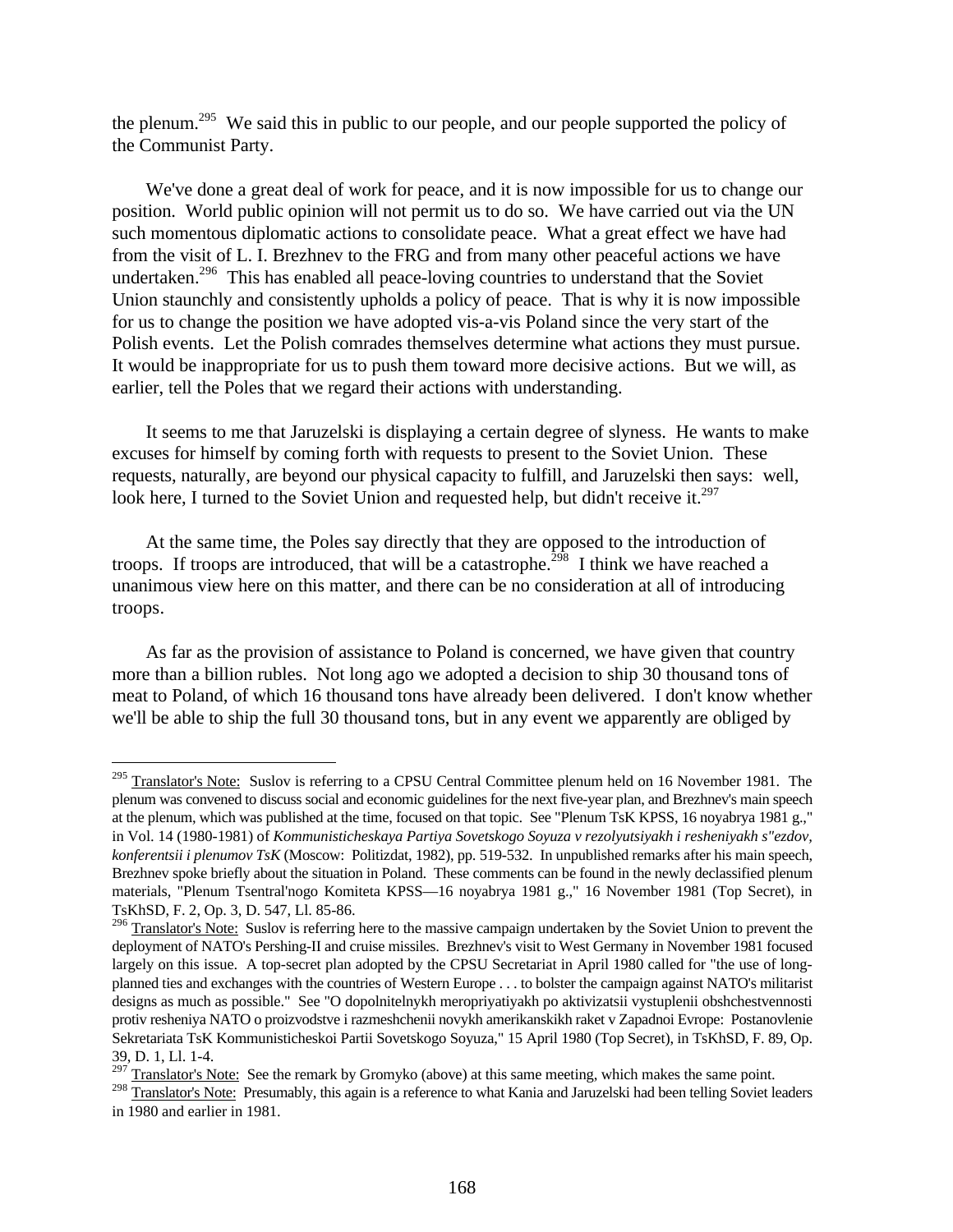this decision to give a further definite number of tons of meat as assistance.<sup>299</sup>

With regard to the PZPR and the creation of a new party to replace it, I believe it would be inappropriate to disband the PZPR. Those who spoke here were correct in arguing that this would be a completely unhelpful action.

GRISHIN. The situation in Poland is getting steadily worse. The line of our party toward the Polish events is entirely correct. With respect to the proposal by Jaruzelski to disband the PZPR and create a new party, one cannot agree with that. There can be no talk at all of introducing troops. We will have to look at economic questions and at what can be given to the Poles.

SUSLOV. In the press we must expose the intrigues of Solidarity and other counterrevolutionary forces.<sup>300</sup>

CHERNENKO. I fully agree with what the comrades have said here. It is clear that the line of our party and of the CC Politburo vis-a-vis the Polish events, as formulated in the speeches of Leonid Il'ich Brezhnev and in the decisions of the Politburo, is entirely correct and in no need of change.

I believe that today we could adopt the following decision:

 $\overline{a}$ 

1. Take under advisement the information provided by Cde. Baibakov.

2. In our relations with the PPR in the future, abide by the general political line on this matter laid down by the CPSU CC, and also abide by the instructions from the CPSU CC Politburo on 8 December 1981 and the exchange of opinions that occurred at the CC Politburo's session on 10 December 1981.

3. Instruct Cdes. Tikhonov, Kirilenko, Dolgikh, Arkhipov, and Baibakov to continue studying questions of economic assistance to Poland, taking account of the exchange of opinions at the session of the CCPolitburo.

<sup>&</sup>lt;sup>299</sup> Translator's Note: See Baibakov's comments (above) at this same meeting of the CPSU Politburo, as well as Rusakov's comments at the 29 October 1981 meeting of the Politburo (Document No. 20 *supra*).

<sup>&</sup>lt;sup>300</sup> Translator's Note: Even as Suslov spoke, a fierce campaign in the Soviet press against Solidarity was already under way. Between 8 December and 13 December 1981, the main CPSU press organ, *Pravda*, featured daily stories under the headline "On the Situation in Poland" (*"K polozheniyu v Pol'she*"), which depicted a "mortal danger" in Poland posed by "broadly coordinated subversive actions of counterrevolutionary forces." The stories alleged that "the counterrevolutionary elements in Solidarity are making preparations for the outright seizure of power" and are pursuing an "anti-socialist conspiracy to overturn the existing order in Poland." The most extreme story of all appeared on 10 December, the very day of this CPSU Politburo meeting. That story claimed that "Solidarity organizations have begun establishing 'commando units' at enterprises" to launch "a furious counterrevolutionary blow against the existing order" and to "destroy the Communists altogether." It also alleged that Solidarity's leaders were "stepping up their demagogic demands for Poland to withdraw from the Warsaw Pact and CMEA" and were seeking to "exploit the lines of communication passing through Poland's territory to put pressure on Poland's allies." This last accusation was particularly significant if one bears in mind Andropov's statement (above) about the need to "ensure that the lines of communication between the Soviet Union and the GDR are safeguarded."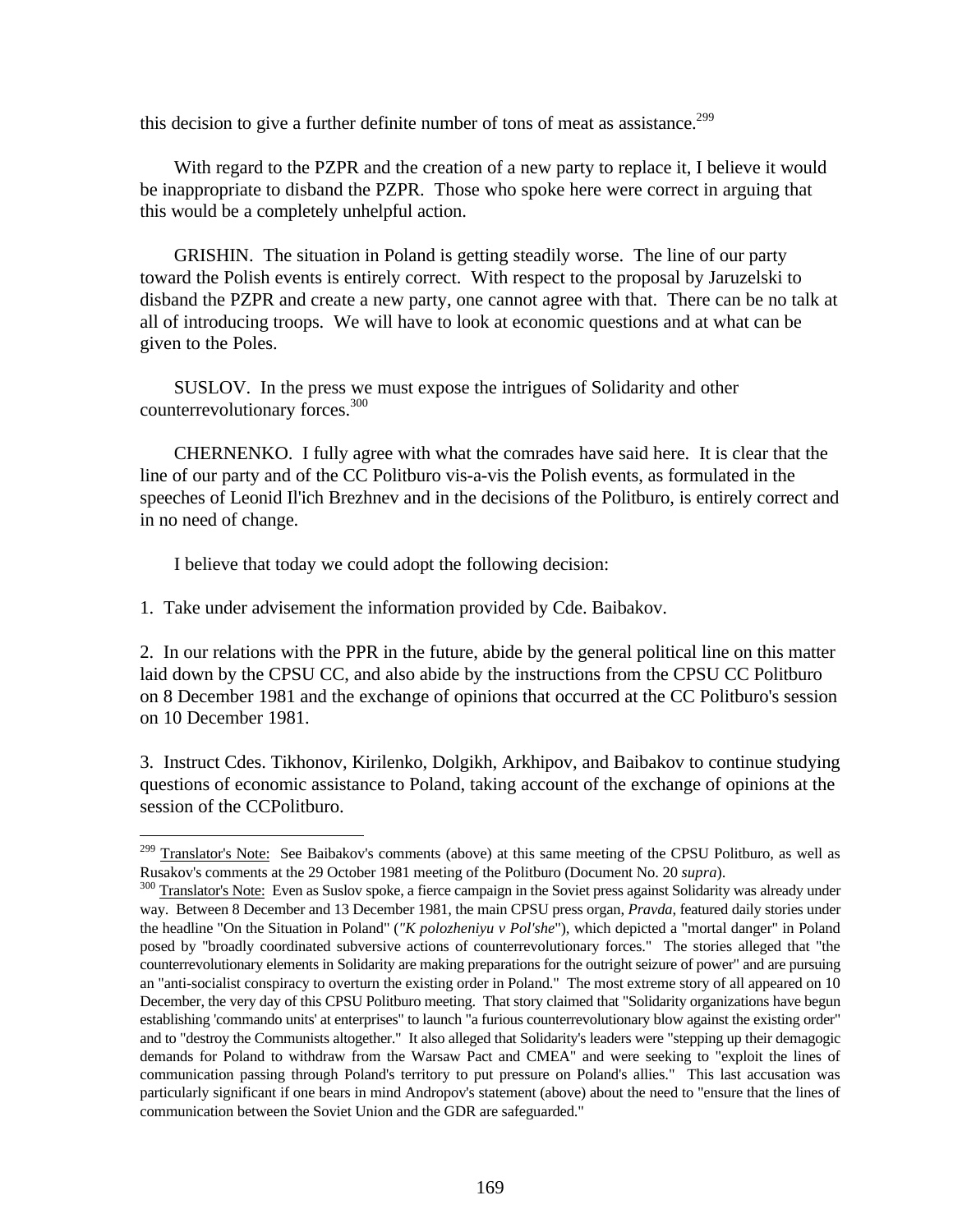BREZHNEV. How do the comrades feel about this?

EVERYONE. Cde. Chernenko has very properly formulated all the proposals, and now it is time to adopt them.

The decree is adopted.

[*Source: TsKhSD, F. 89, Op. 42, D. 6*]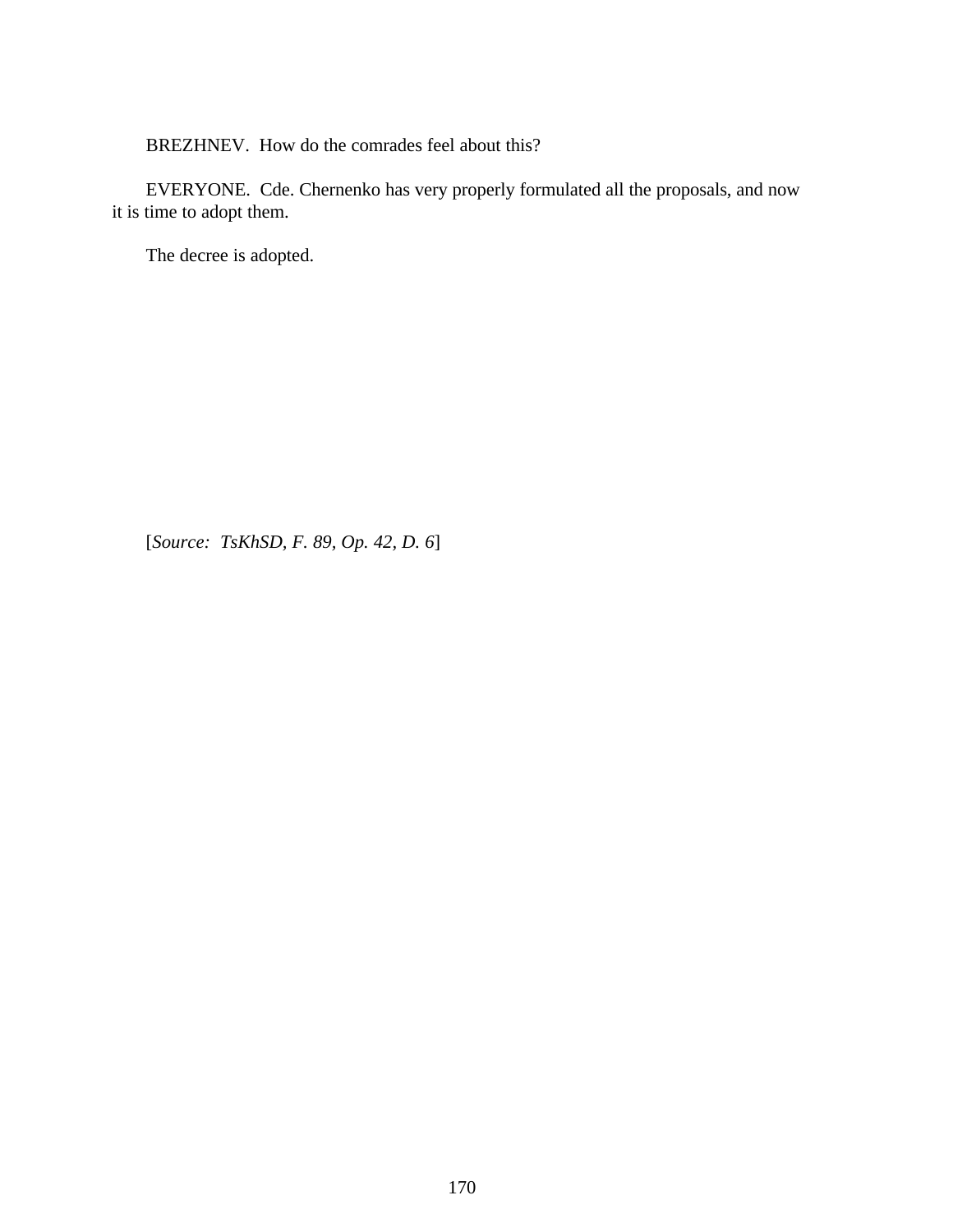#### DOCUMENT No. 22

## OF SPECIAL IMPORTANCE SPECIAL DOSSIER

## **COMMITTEE** ON STATE SECURITY OF THE USSR

## 13.04.82. No. 728-A/OV To Comrade L. I. Brezhnev Moscow

Report on the Work of the Committee on State Security of the USSR for 1981<sup>301</sup>

The activities of the Committee on State Security were fully devoted to the task of faithfully carrying out the decisions of the 26th CPSU Congress and were pursued in strict accordance with the Constitution of the USSR and with Soviet laws.

. . . .

 $\overline{a}$ 

The [KGB's] foreign intelligence service has sought to thwart the crude interference by the USA and other NATO countries and their special services in the internal affairs of Poland and to ward off their encroachments on the foundations of socialism in the PPR.<sup>302</sup> The foreign intelligence service also has sought to discredit the counterrevolutionary forces in that

<sup>&</sup>lt;sup>301</sup> Translator's Note: A two-line, handwritten note on the front reads: "To L. Brezhnev. K. Chernenko."

<sup>&</sup>lt;sup>302</sup> Translator's Note: Throughout the crisis, Soviet foreign intelligence officials were kept on high alert to detect and thwart "outside interference" in the USSR. See, for example, "Spravka," Cable No. 1759/73 (Top Secret), 18 April 1981 from B. Ivasenko, commanding officer in the Ukrainian KGB foreign intelligence department, in TsDAHOU, F. 1, Op. 25, Spr. 2235, Ll. 25-26; "Spravka o sostoyavsheisya 20 oktyabrya 1981 goda vstreche s agentom 'Kharris'," 21 October 1981 (Top Secret), from Colonel S. Jankunas, deputy head of the Lithuanian KGB's 2nd Directorate, in Lietuvos Ypatingasis Archyvas (LYA), F. 1, Apy. 50, B. 7, La. 132-133; "TsK KPSS: Informatsiya o rabote, provodimoi v Litovskoi SSR v svyazi s sobytiyami v PNR," Memorandum No. 1074s (Top Secret), 1 October 1980, from P. Griskiavicius, Lithuanian CP First Secretary, in LVOA, F. 1771, Apy. 257, B. 193, La. 133-137; and "O prazdnovanii pervogo maya i godovshchiny so dnya prinyatiya konstitutsii 3 maya (Politicheskaya zapiska)," Cable No. 68 (Secret), 4 May 1981, from N. P. Ponomarev, Soviet consul-general Szczecin, in TsKhSD, F. 5, Op. 84, D. 597, Ll. 6-12, esp. 9. See also Vitalii Pavlov, *Bylem rezydentem KGB w Polsce* (Warsaw: BGW, 1994), pp. 51-97, 115- 138, and 230-260. Pavlov was the KGB station chief in Poland from 1973 to 1984.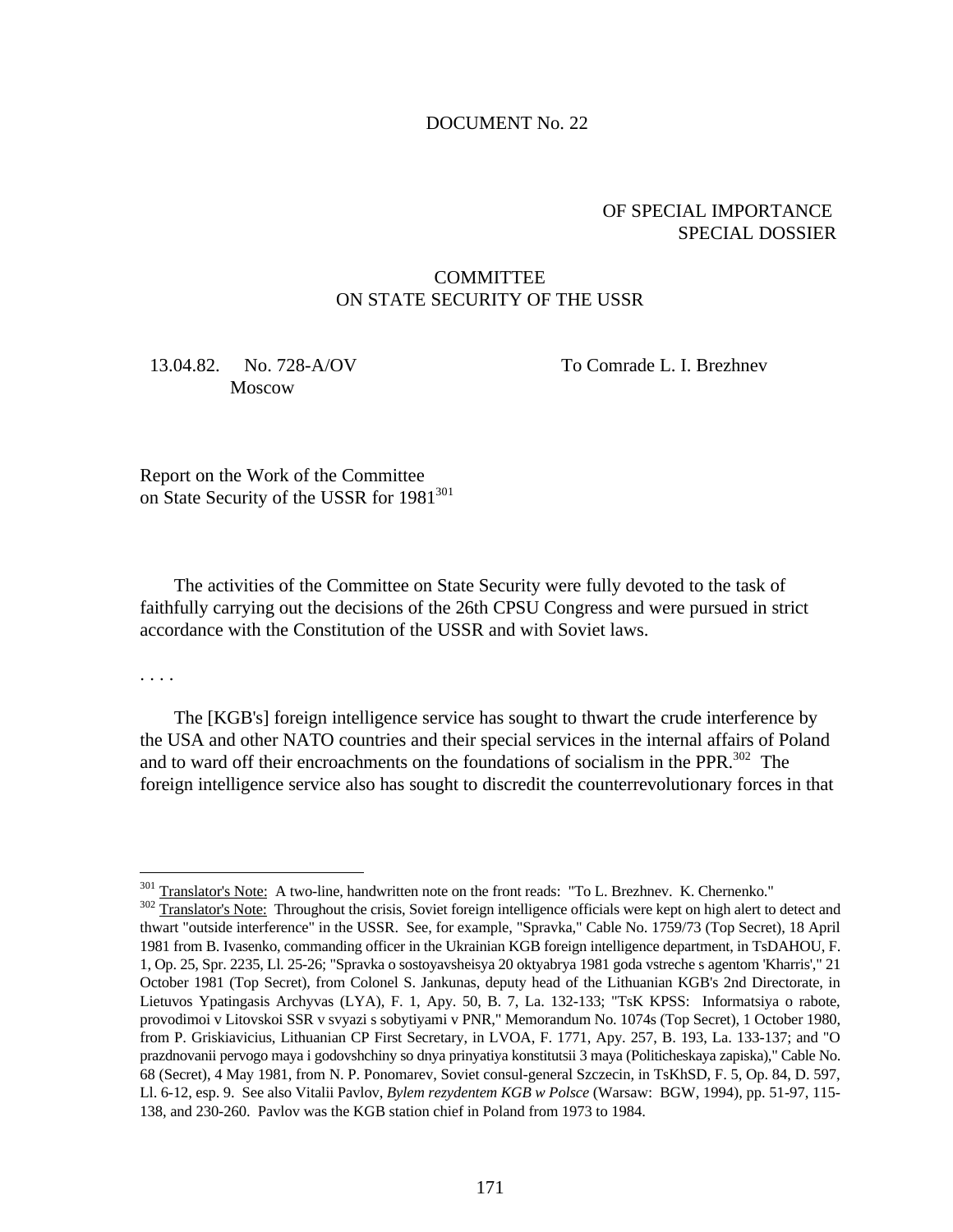# country.<sup>303</sup> . . .

. . . .

More than 30 anti-Soviet and other politically hostile groups were uncovered. Attempts to form nationalist groups in Ukraine, the Baltic republics, Armenia, and certain other republics were crushed. $304$ ...

. . . .

 $\overline{a}$ 

More than 70 Solidarity activists, who were inciting strikes among Polish workers employed at construction sites in the Soviet Union, were discovered and expelled from the USSR.<sup>305</sup> A provocative strike action in Estonia, instigated from abroad, was broken up.<sup>306</sup>

<sup>303</sup> Translator's Note: This effort was conducted mainly by Service A (*Sluzhba A*) of the KGB's foreign intelligence directorate, which was responsible for "active measures." See the account by the former head of foreign intelligence, L. V. Shebarshin, *Iz zhizni nachal'nika razvedki* (Moscow: Mezhdunarodnye otnosheniya, 1994), pp. 61-63.

<sup>&</sup>lt;sup>304</sup> Translator's Note: Declassified materials from the Ukrainian, Baltic, and other archives shed additional light on this matter. See, for example, "Informatsiya o rabote, provodimoi v Litovskoi SSR v svyazi s sobytiyami v PNR," Report No. 1074s (Secret), La. 133-137; "Informatsiya ob obstanovke v oblasti v svyazi s sobytiyami v Pol'she," Memorandum No. 0247/2 (Secret), 14 December 1981, from V. Dobrik, first secretary of the UkrCP's L'viv oblast committee, in TsDAHOU, F. 1, Op. 25, Spr. 2295, Ll. 50-53; "Spravka ob informatsii, poluchennoi pri vstrechakh s sotrudnikom MVD PNR," Ll. 17-20; "O reagirovanii trudyashchikhsya respubliki, a takzhe zarubezhnykh grazhdan, nakhodyashchikhsya na Ukraine, na sobytiya v Pol'she," Memorandum No. 1810/44 (Secret), 14 May 1981, from G. Kryuchkov, head of the UkrCP Central Committee Organizational-Party Work Department, L. Kravchuk, head of the UkrCP Central Committee Propaganda and Agitation Department, and A. Merkulov, head of the UkrCP Central Committee Department for Foreign Ties, in TsDAHOU, F. 1, Op. 25, Spr. 2295, Ll. 1-4; "Informatsiya o sobytiyakh v Pol'skoi Narodnoi Respublike," Ll. 37-50; "O besede s delegatsiei Obshchestva pol'sko-sovetskoi druzhby," Ll. 23-25; "Zapis' besedy s konsulom Genkonsul'stva PNR v Kieve Vatslavom Myshinskim," Memorandum No. 158 (Secret), 9 April 1981, from V. A. Kirik, first secretary of the Ukrainian foreign ministry, in TsDAHOU, F. 1, Op. 25, Spr. 2294, Ll. 19-21; "Spravka o faktakh i prichinakh politicheski vrednykh proyavlenii so storony otdel'nykh voennosluzhashchikh, prizvannykh voenkomatami Litovskoi SSR," Dispatch No. 17-286s (Secret), 7 August 1982, from Major-General Ya. L. Zhuk, head of the Soviet KGB's military counterintelligence units (Special Department) in the Baltic Military District, in LVOA, F. 1771, Apy. 260, B. 182, La. 87-95; and "O nekotorykh merakh po uporyadochneniyu rasprostraneniya pol'skoi periodicheskoi pechati i literatury v respublike," Memorandum No. 4339/42 (Top Secret), 27 October 1980, from I. Sokolov, V. Fedorchuk, and Ya. Pogrebnyak, in TsDAHOU, F. 1, Op. 25, Spr. 2129, Ll. 60-61.

<sup>&</sup>lt;sup>305</sup> Translator's Note: For more on these incidents, see "O rabote partiinykh organizatsii na promyshlennykh ob"ektakh respubliki, sooruzhaemykh pri uchastii grazhdan PNR," Memorandum No. 2029/45 (Secret), 27 March 1981, from L. Kravchuk, head of the UkrCP Central Committee Propaganda and Agitation Department, and A. Merkulov, head of the UkrCP Central Committee Department for Foreign Ties, in TsDAHOU, F. 1, Op. 25, Spr. 2287, Ll. 33-37; "Informatsiya o nepravil'nom povedenii grazhdan PNR, sleduyushchikh tranzitom cherez Chernovitskuyu oblast'," Memorandum No. 224/7s-3 (Secret), 10 June 1981, from N. Revenko, first secretary of the UkrCP's Chernivtsi oblast committee, in TsDAHOU, F. 1, Op. 25, Spr. 2287, Ll. 8-10; "Spravka ob informatsii, poluchennoi pri vstrechakh s sotrudnikom MVD PNR," L. 18. A similar incident arose in the GDR, where Solidarity activists in mid-1981, according to a Soviet memorandum, "tried to spread their ideas among the 23,000 Poles who work permanently at enterprises in the GDR and also among work collectives in the GDR, but these actions were decisively halted, and certain Poles were forcibly expelled from the GDR." Quoted from "O prebyvanii v GDR," Memorandum No. 160-S (Secret), 17 July 1981, from V. P. Osnach, chairman of the Presidium of the Ukrainian Friendship Society, in TsDAHOU, F. 1, Op. 25, Spr. 2298, Ll. 15-18.

<sup>&</sup>lt;sup>306</sup> Translator's Note: This incident is discussed at greater length in "O nastroeniyakh trudyashchikhsya Estonskoi SSR," Memorandum No. 137-s (Top Secret), 18 July 1981, from Marko Tibar, Estonian minister of internal affairs, with a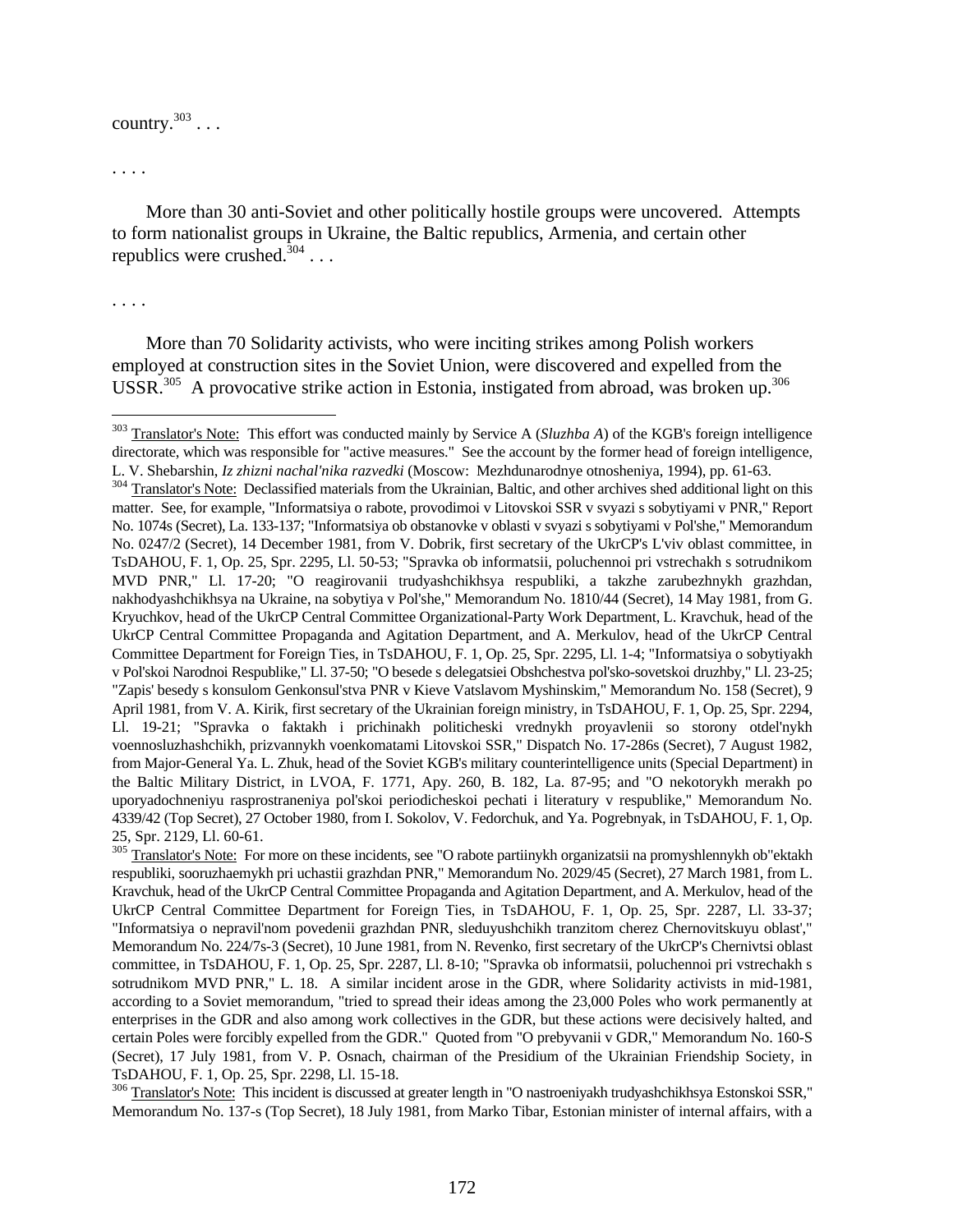Chekist agencies provided active help to party organs and administrative bodies to prevent conflicts from growing in labor collectives, including at a number of defense enterprises.<sup>307</sup>

. . . .

Mass subversive ideological actions, aimed at the personnel of Soviet military units in Poland and Afghanistan, were disrupted.<sup>308</sup> A number of attempts to form groups of servicemen around politically hostile aims were thwarted.

. . . .

 $\overline{a}$ 

The leadership, Collegium, and Party Committee of the USSR KGB assure the CPSU

cover note to the CPSU Politburo from Karl Vaino, Estonian CP First Secretary, in Eesti Riigiarhiivi Filiaali, F. 129, Sailikut 2124, Toimikut 3, Dokument 11. In 1980 as well, a strike had occurred in Estonia at the Tartu agricultural equipment repair factory. This strike, too, seemed to have been inspired by the Polish events. See "TsK KPSS: Ob otdel'nykh negativnykh proyavleniyakh, svyazannykh s narusheniyami uslovii organizatsii i oplaty truda rabochikh i sluzhashchikh," Memorandum No. 27902 (Top Secret), 15 October 1980, from I.Kapitonov and V. Dolgikh, in TsKhSD, F. 89, Op. 13, D. 37, L. 5. See also Jean Pennar, "Demonstrations and Dissent in Estonia," *Radio Free Europe-Radio Liberty Research*, No. 384/80 (17 October 1980). Similarly, in Lithuania in mid-1981, a strike by dozens of drivers brought an auto transport enterprise in the souteastern city of Salcininkai to a halt. See "Protokol No. 10 zasedaniya Byuro Tsentral'nogo Komiteta Kompartii Litvy ot 2 iyulya 1981 goda: 1. O fakte otkaza ot raboty voditelei Shal'chininskogo avtotransportnogo predpriyatiya," 2 July 1981 (Top Secret), LVOA, F. 1771, Apy. 259, B. 58, La. 1-3.

<sup>&</sup>lt;sup>307</sup> Translator's Note: From the outset of the Polish crisis, Soviet leaders were deeply concerned that labor unrest in the Soviet Union would sharply increase via a spillover from Poland. See, for example, "Informatsiya o rabote, provodimoi v Litovskoi SSR v svyazi s sobytiyami v PNR," La. 133-137; ""TsK KPSS: O provodimoi rabote v svyazi s informatsiei TsK KPSS 'o razvitii sobytii v Pol'she,'" Report No. 27908 (Secret), 15 October 1980, from I. Kapitonov, head of the CPSU Central Committee Organizational-Party Work Department to the CPSU Secretariat, in TsKhSD, F. 5, Op. 77, D. 105, Ll. 1-9; "TsK KPSS: Ob otpravke detskikh novogodnikh podarkov v PNR," Memorandum No. 1/257 (Top Secret), 29 December 1981, from V. Shcherbytskyi, UkrCP First Secretary, in TsDAHOU, F. 1, Op. 25, Spr. 2209, Ll. 96-97; "O reagirovanii naseleniya oblasti na sobytiya v Pol'she," Memorandum No. 01/582-06 (Secret), 14 December 1981, from V. Kavun, first secretary of the UkrCP's Zhytomyr oblast committee, in TsDAHOU, F. 1, Op. 25, Spr. 2295, Ll. 10-11; "Informatsiya," Memorandum No. 4449/86 (Secret), 14 December 1981, from Yu. El'chenko, first secretary of the UkrCP's Kyiv municipal committee, in TsDAHOU, F. 1, Op. 25, Spr. 2295, Ll. 12-14; and "O rabote partiinykh organizatsii na promyshlennykh ob"ektakh respubliki, sooruzhaemykh pri uchastii grazhdan PNR," Ll. 33-37. Moscow's concerns about this matter had been spurred on by a surge of labor unrest in the Soviet Union in the summer and early fall of 1980, which evidently was inspired in part by the events in Poland. See "Postanovlenie Sekretariata TsK Kommunisticheskoi Partii Sovetskogo Soyuza: O nekotorykh negativnykh proyavleniyakh, svyazannykh s nedostatkami v organizatsii i oplate truda rabochikh i sluzhashchikh," No. St-233/8s (Top Secret), 24 October 1980, plus accompanying reports, in TsKhSD, F. 89, Op. 13, D. 37, Ll. 1-12.

<sup>&</sup>lt;sup>308</sup> Translator's Note: On efforts by the Soviet KGB's military counterintelligence units to prevent an erosion of morale among Soviet troops, see the invaluable document "Spravka o faktakh i prichinakh politicheski vrednykh proyavlenii so storony otdel'nykh voennosluzhashchikh, prizvannykh voenkomatami Litovskoi SSR," Dispatch No. 17-286s (Secret), 7 August 1982, from Major-General Ya. L. Zhuk, head of the Soviet KGB's military counterintelligence units (Special Department) in the Baltic Military District, in LVOA, F. 1771, Apy. 260, B. 182, La. 87-95. General Zhuk notes that "many Soviet servicemen [in the Baltic Military District] are displaying politically hostile and nationalist sentiments and, on this basis, are intending to commit treacherous and other hostile acts. . . . They approve of the subversive activity of Solidarity in the PPR."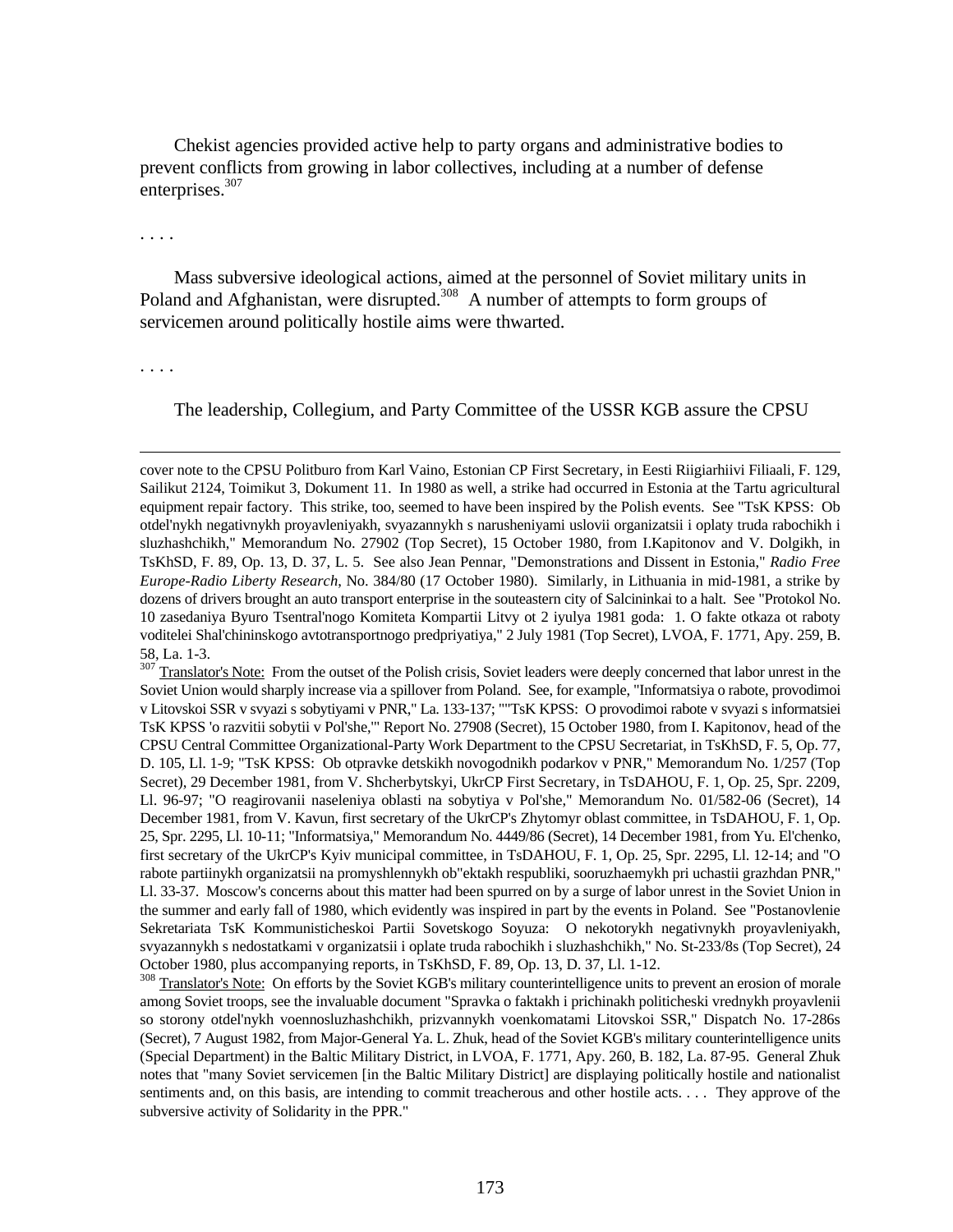Central Committee, the CC Politburo, and Comrade L. I. Brezhnev personally that the Chekists always will stand together with their native Leninist party and with their people. They will always play a worthy part in efforts to fulfill the grand program of Communist construction and the program to uphold peace and international security, as laid out by the XXVI Congress.

Chairman of the Committee [signed] Yu. Andropov<sup>309</sup>

No. 289-op

 $\overline{a}$ 

[*Source: APRF, F. 81, Op. 3, D. 2556, No. 289-op*]

<sup>&</sup>lt;sup>309</sup> Translator's Note: Andropov was still Chairman of the KGB at this point, but a month later he relinquished that post in connection with his appointment to the CPSU Secretariat.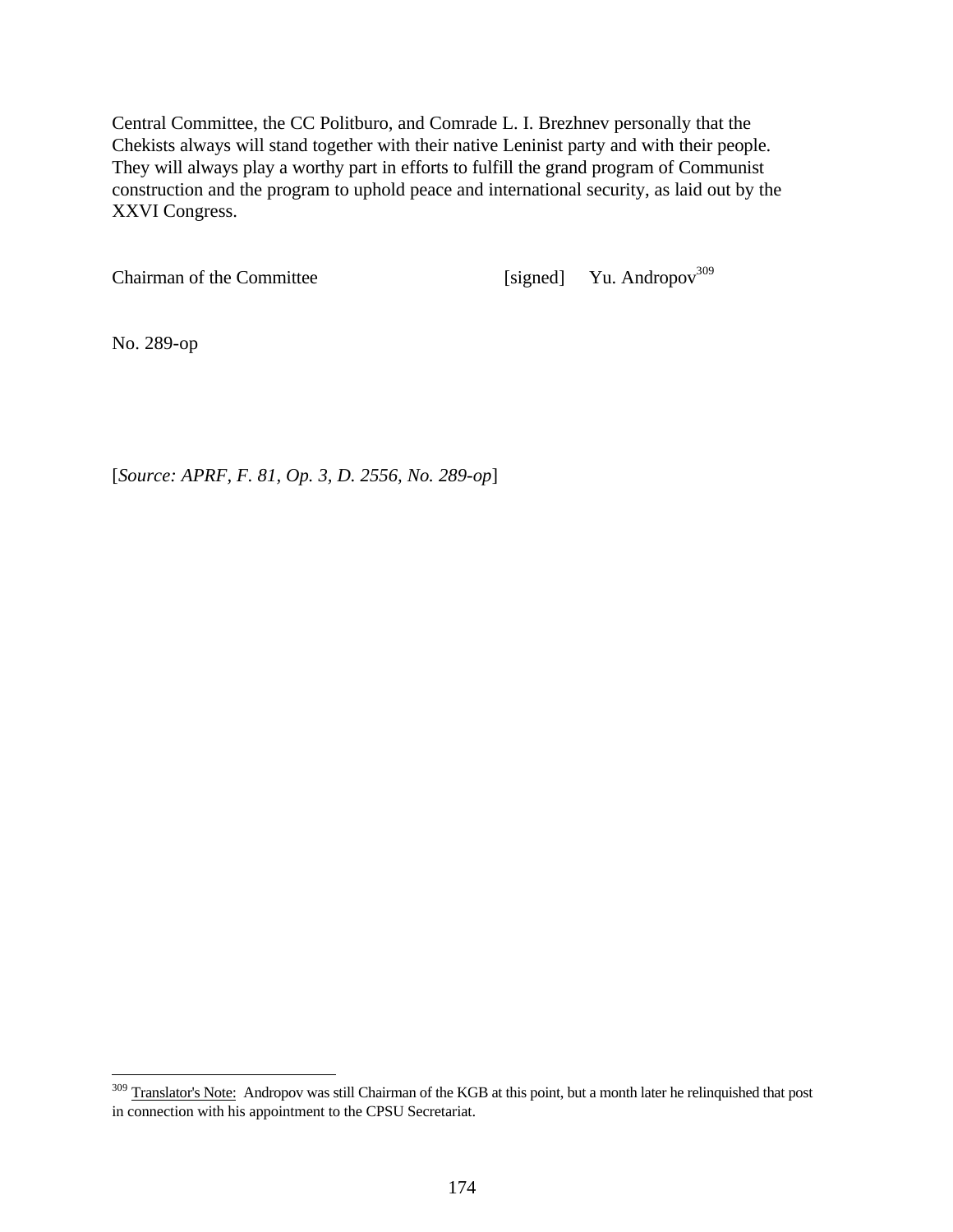#### INDIVIDUALS MENTIONED IN THE DOCUMENTS

Unless otherwise indicated, positions listed for each person are those held during the 1980-81 crisis.

ABRASIMOV, Pyotr Andreevich: Soviet ambassador in East Germany

ALKHIMOV, Vladimir Sergeevich: chairman of the Soviet State Bank

ANDROPOV, Yurii Vladimirovich: chairman of the Soviet Committee on State Security (KGB); member of the CPSU Politburo; and member of the CPSU Politburo's commission on the Polish crisis

ARISTOV, Boris Ivanovich: Soviet ambassador in Poland

ARKHIPOV, Ivan Vasil'evich: Soviet first deputy prime minister; member of the CPSU Politburo's commission on the Polish crisis

BAIBAKOV, Nikolai Konstantinovich: head of the Soviet State Planning Agency (Gosplan)

BARCIKOWSKI, Kazimierz: member of the PZPR Politburo (from September 1980) and PZPR Secretariat (from October 1980); helped oversee purge of party organizations in 1982

BAZOVSKII, Vladimir Nikolaevich: first deputy head of the CPSU Central Committee Department for Work with Cadres Abroad and for Travel Abroad

BERLINGUER, Enrico: General Secretary of the Italian Communist Party

BREZHNEV, Leonid Il'ich: leader of the Soviet Union, October 1964-November 1982

CEAUSESCU, Nicolae: leader of Romania

CHERNENKO, Konstantin Ustinovich: member of the CPSU Politburo and CPSU Secretariat; head of the CPSU Central Committee General Department; long-time aide to Brezhnev; and member of the CPSU Politburo's commission on the Polish crisis

CZYREK, Jozef: Polish foreign minister; member of the PZPR Politburo and PZPR Secretariat from July 1981

DEMICHEV, Pyotr Nilovich: Soviet minister of culture; candidate member of the CPSU Politburo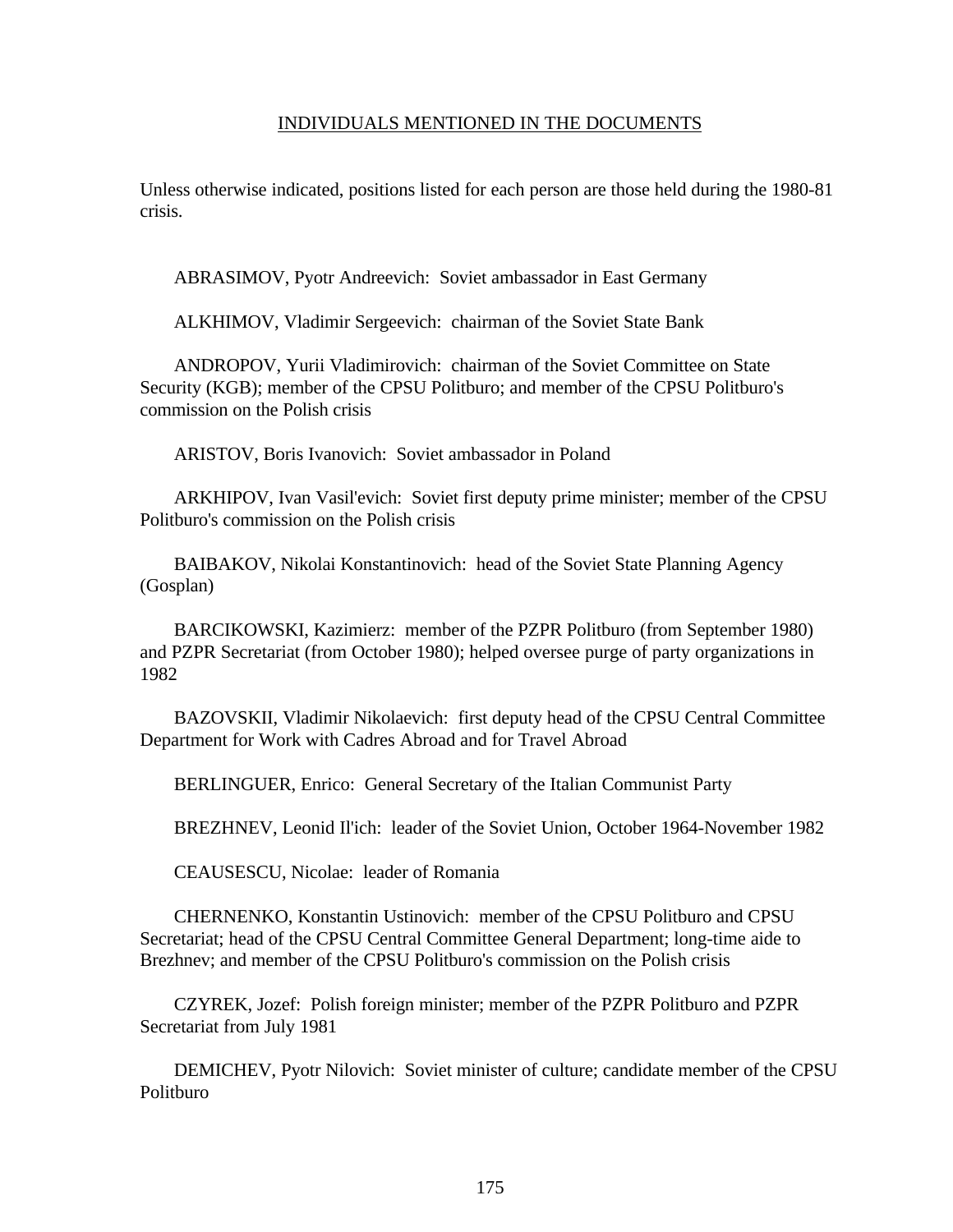DOLGIKH, Vladimir Ivanovich: member of the CPSU Secretariat; head of the CPSU Central Committee Heavy Industry Department

FISZBACH, Tadeusz: first secretary of the PZPR's Gdansk committee; candidate member of the PZPR Politburo, December 1980-July 1981; leading proponent of a compromise with Solidarity

GARBUZOV, Vasilii Fedorovich: Soviet minister of finance; chairman of the CMEA Permanent Commission for Currency and Finance

GIEREK, Edward: leader of Poland, December 1970-September 1980

GLEMP, Archbishop Jozef: successor to Cardinal Wyszynski as Primate of Poland from May 1981

GOMULKA, Wladyslaw: leader of Poland, October 1956-December 1970

GORBACHEV, Mikhail Sergeevich: member of the CPSU Politburo and CPSU Secretariat

GRABSKI, Tadeusz: hardline candidate member of the PZPR Politburo, December 1980-July 1981

GRIBKOV, Anatolii Ivanovich: Soviet general; chief of staff of the Warsaw Pact

GRISHIN, Viktor Vasil'evich: head of the CPSU's Moscow committee; member of the CPSU Politburo

GROMYKO, Andrei Andreevich: Soviet foreign minister; member of the CPSU Politburo; and member of the CPSU Politburo's commission on the Polish crisis

GRZYB, Zofia: member of the PZPR Politburo from July 1981 (first woman ever selected for that position); also a member of Solidarity until October 1981, when she resigned in protest against resolutions adopted by Solidarity's national congress

GWIAZDA, Andrzej: one of the leaders of the Gdansk strikes; later a radical Solidarity activist who often challenged Walesa, Kuron, and other moderates

HONECKER, Erich: leader of the GDR

HUSAK, Gustav: leader of Czechoslovakia

JABLONSKI, Henryk: member of PZPR Politburo; chairman of the Council of State (a position formally equivalent to head of state)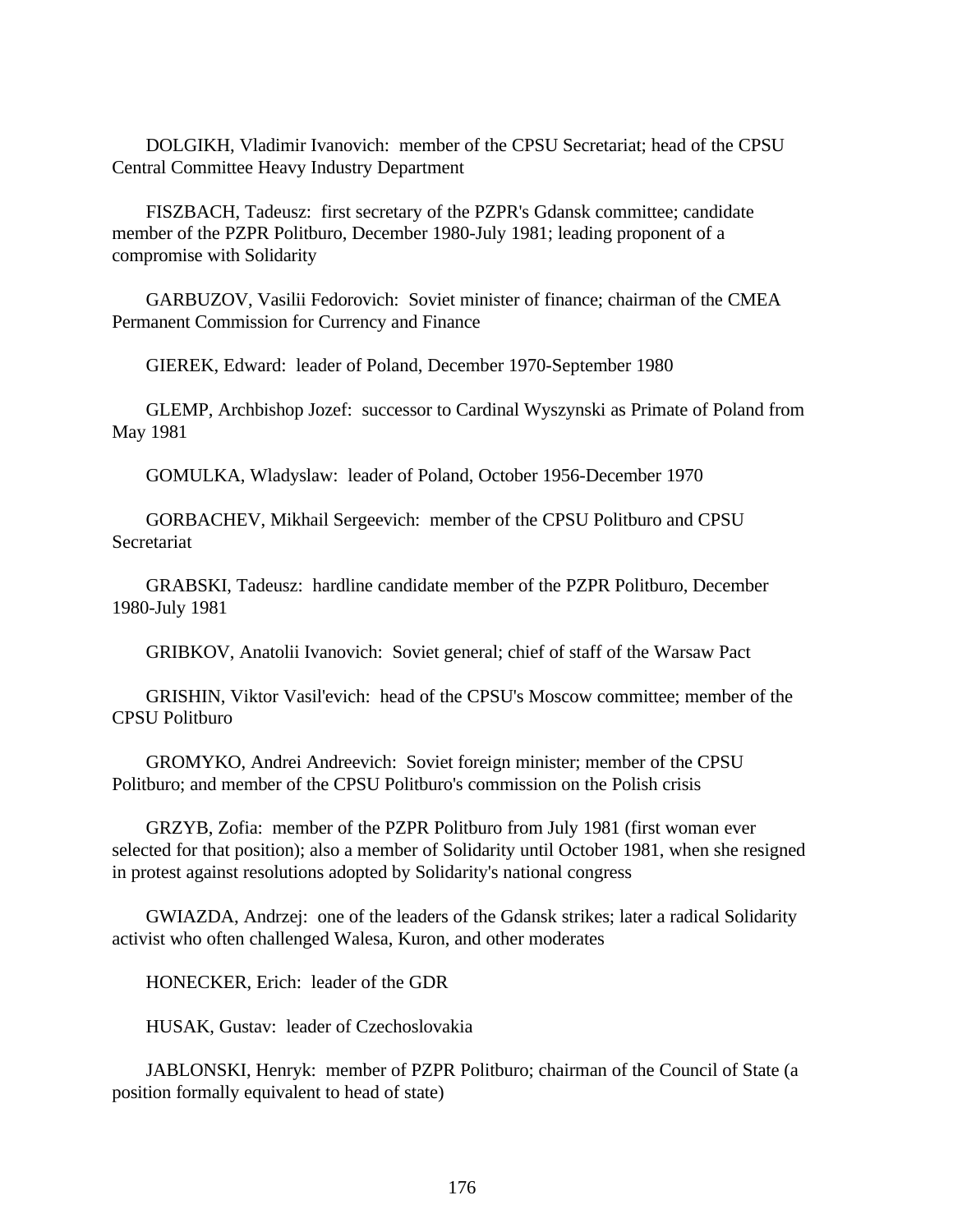JAGIELSKI, Mieczyslaw: Polish deputy prime minister until late July 1981; member of the PZPR Politburo until July 1981

JARUZELSKI, Wojciech: Polish general; minister of national defense from April 1968; prime minister from February 1981; and PZPR First Secretary from October 1981

KADAR, Janos: leader of Hungary

KANIA, Stanislaw: PZPR First Secretary, September 1980-October 1981

KAPITONOV, Ivan Vasil'evich: member of the CPSU Secretariat; head of the CPSU Central Committee Department for Party-Organizational Work

KIRILENKO, Andrei Pavlovich: member of the CPSU Politburo and CPSU Secretariat

KISZCZAK, Czeslaw: Polish general; former head of military intelligence; Polish minister of internal affairs from late July 1981

KLASA, Jozef: head of the PZPR Central Committee Department on the Press, Radio and Television, September 1980-June 1981

KOCIOLEK, Stanislaw: hardline first secretary of the PZPR's Warsaw committee from November 1980

KOWALCZYK, Stanislaw: hard-line member of the PZPR Politburo until December 1980

KRUCZEK, Wladyslaw: former head of Poland's official trade unions; removed from the PZPR Politburo in December 1980

KRYUCHKOV, Vladimir Aleksandrovich: deputy chairman of the Soviet KGB; head of the KGB's First Main Directorate (foreign intelligence)

KUBIAK, Hieronim: member of the PZPR Politburo and PZPR Secretariat from July 1981

KULIKOV, Viktor Georgievich: Soviet marshal; commander-in-chief of the Warsaw Pact Joint Armed Forces; frequent envoy to Poland during the 1980-81 crisis

KURON, Jacek: dissident and co-founder of KOR; leading Solidarity intellectual

KUZNETSOV, Vasilii Vasil'evich: candidate member of the CPSU Politburo; first deputy chairman of the Supreme Soviet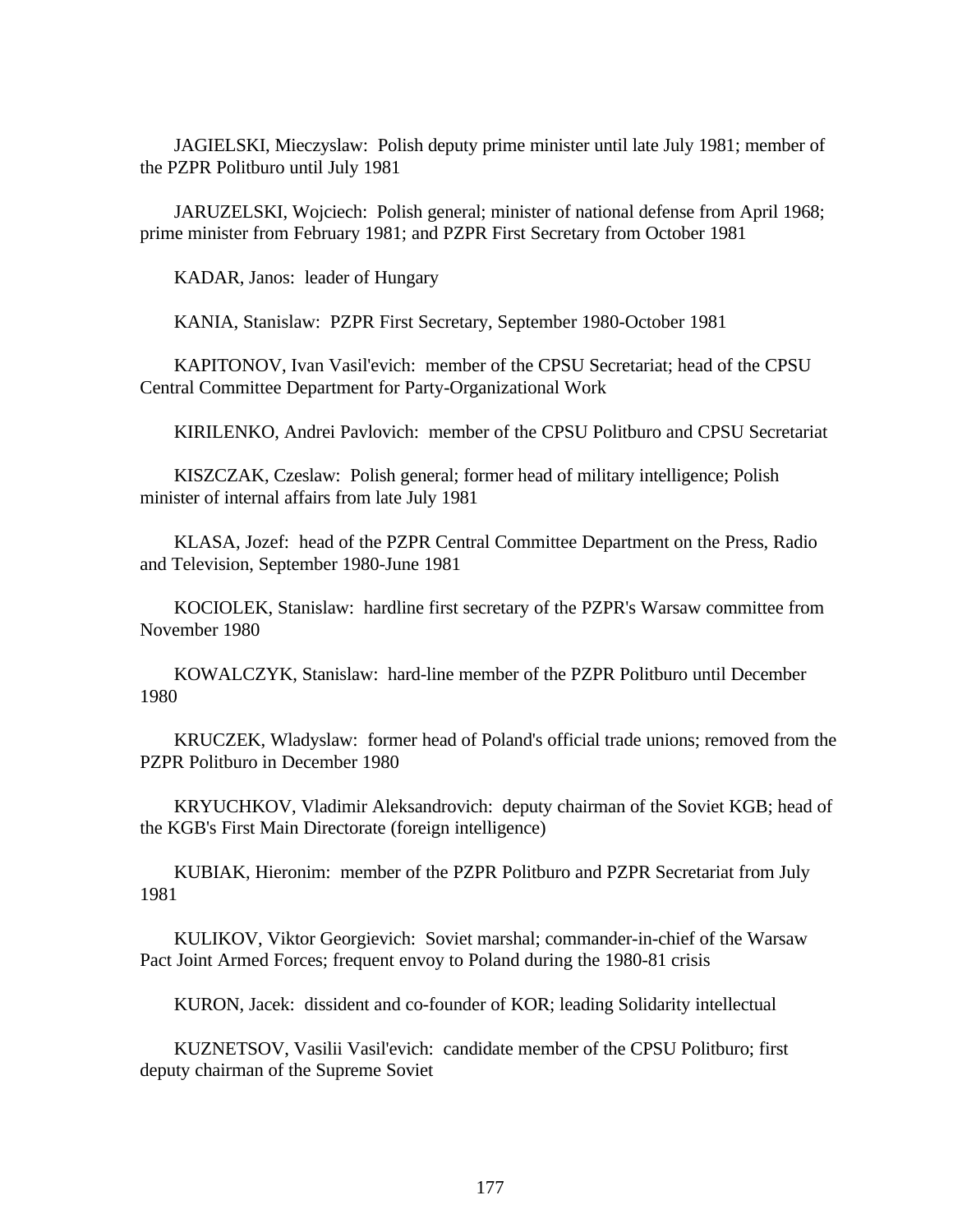LIS, Bogdan: one of the leaders of the August 1980 strikes in Gdansk; a prominent Solidarity organizer; also a PZPR member until October 1981, when he was expelled from the Party

MAL'TSEV, Viktor Fedorovich: Soviet first deputy foreign minister

MAZOWIECKI, Tadeusz: prominent Catholic journalist; first editor of *Tygodnik Solidarnosc*; and adviser to Solidarity

MICHNIK, Adam: dissident and co-founder of KOR; leading Solidarity intellectual

MILEWSKI, Miroslaw: Polish minister of internal affairs, October 1980-July 1981; member of the PZPR Politburo and PZPR Secretariat from July 1981

MOCZAR, Mieczyslaw: Polish general; former minister of internal affairs and leading ultranationalist rival of Gomulka; full member of the PZPR Politburo, December 1980-July 1981

MOCZULSKI, Leszek: radical dissident; founding leader of Confederation for an Independent Poland (KPN); arrested in August 1980, temporarily set free, and then rearrested and imprisoned in September 1980

MODZELEWSKI, Karol: press spokesman for Solidarity, September 1980-March 1981; resigned after the Bydgoszcz incident to become one of the leaders of Solidarity's radical wing

NIKITIN, Sergei Sergeevich: head of the USSR Main Directorate on Foreign Tourism

OBODOWSKI, Janusz: Polish minister of wages, labor, and social affairs, November 1980-July 1981; deputy prime minister from July 1981 (replaced Mieczyslaw Jagielski)

OGARKOV, Nikolai Vasil'evich: Soviet marshal; first deputy defense minister; and chief of the Soviet General Staff

OLSZOWSKI, Stefan: hard-line member of the PZPR Politburo

PASTUKHOV, Boris Nikolaevich: First Secretary of the All-Union Leninist Communist Youth League (Komsomol); member of CPSU Central Committee; and member of the

Presidium and chairman of Youth Affairs Commission of the All-Union Central Council of Trade Unions

PEGOV, Nikolai Mikhailovich: head of the CPSU Central Committee Department for Work with Cadres Abroad and for Travel Abroad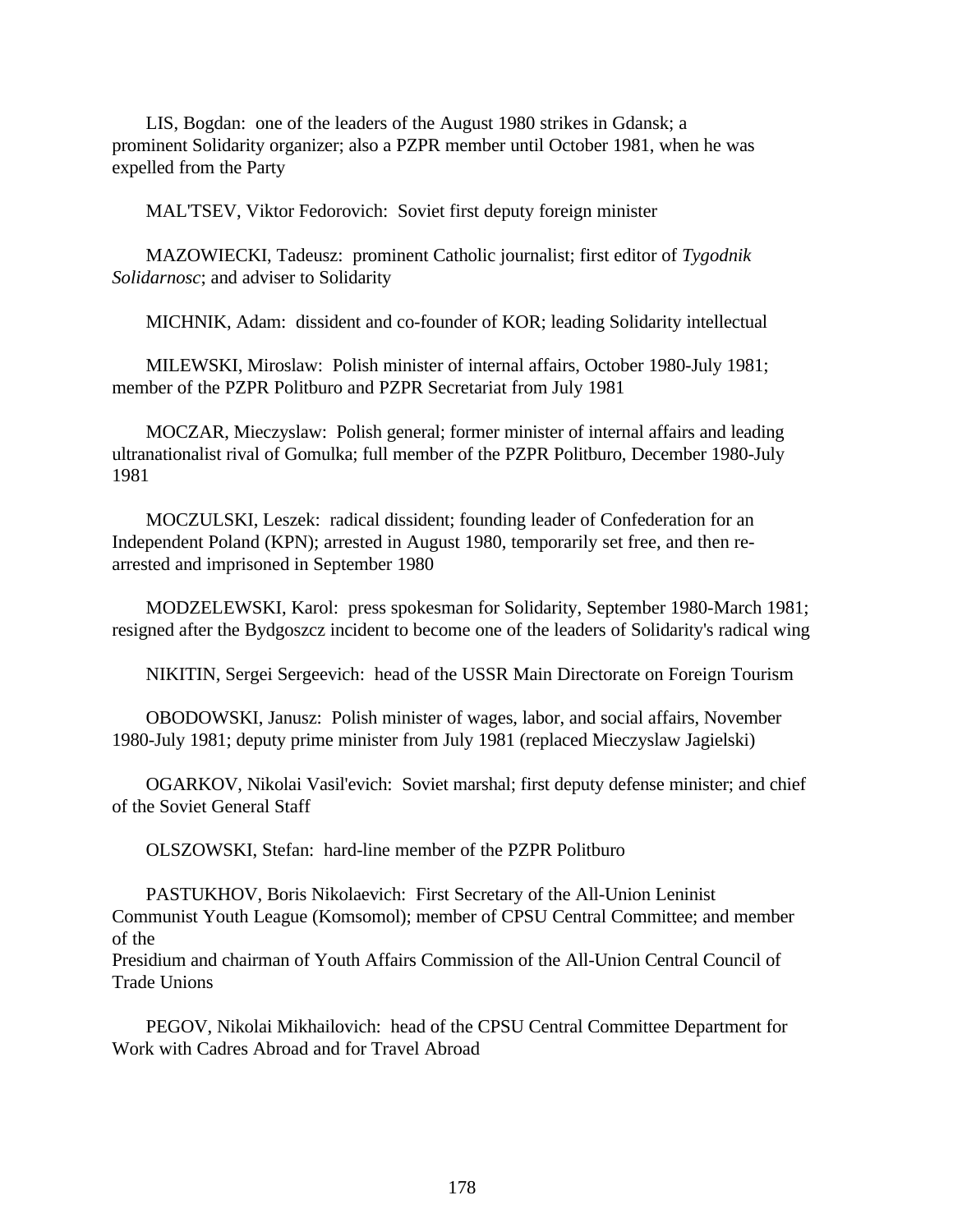PEL'SHE, Arvids Yanovich: chairman of the CPSU Party Control Committee; member of the CPSU Politburo

PETROVICHEV, Nikolai Aleksandrovich: first deputy head of the CPSU Central Committee Department for Organizational-Party Work

PINKOWSKI, Jozef: Polish prime minister, September 1980-February 1981

PONOMAREV, Boris Nikolaevich: head of the CPSU Central Committee International Department; candidate member of the CPSU Politburo; and member of the CPSU Secretariat

RAKHMANIN, Oleg Borisovich: first deputy head of the CPSU Central Committee Department for Ties with Communist and Workers' Parties of Socialist Countries; and member of the CPSU Politburo's commission on the Polish crisis

RAKOWSKI, Mieczyslaw: editor of *Polityka*; Polish deputy prime minister from February 1981

RULEWSKI, Jan: one of the most radical Solidarity activists; head of the union branch in Bydgoszcz

RUSAKOV, Konstantin Viktorovich: CPSU Secretary responsible for intra-bloc relations

SCHMIDT, Helmut: Chancellor of West Germany

SEMYONOV, Vladimir Semyonovich: Soviet ambassador in West Germany

SHCHEGLOV, Afanasii Fedorovich: Soviet general; official representative in Poland for the Warsaw Pact's Joint Command

SHIBAEV, Aleksei Ivanovich: chairman of the Soviet All-Union Central Council of Trade Unions

SIWAK, Albin: hard-line member of the PZPR Politburo from July 1981

SIWICKI, Florian: Polish general of arms; chief of the Polish General Staff; candidate member of the PZPR Politburo from October 1981

SKACHKOV, Semyon Andreevich: chairman of the Soviet State Committee for Foreign Economic Relations

SOLOMENTSEV, Mikhail Sergeevich: candidate member of the CPSU Politburo; prime minister of the Russian Republic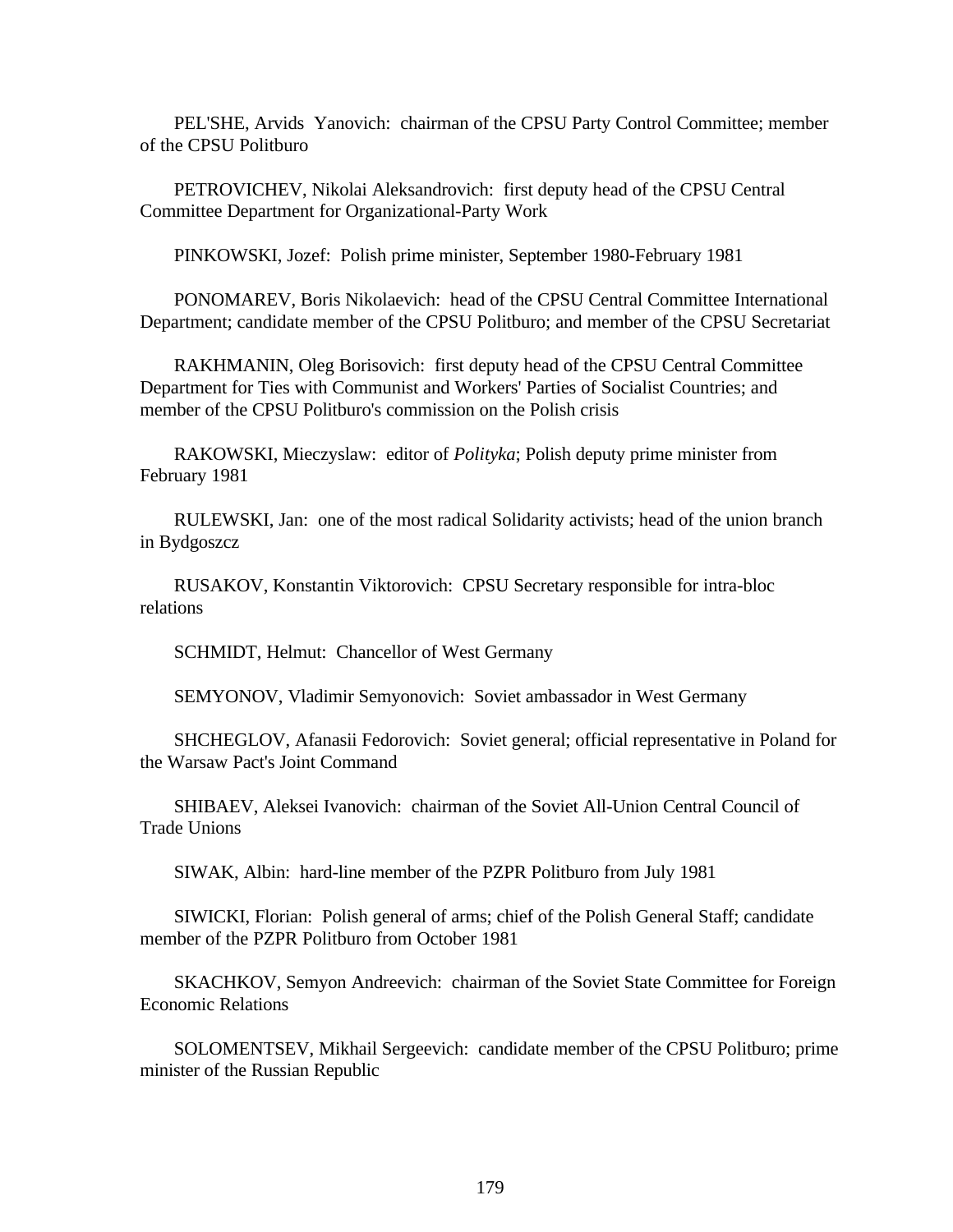SUSLOV, Mikhail Andreevich: powerful senior member of the CPSU Politburo and CPSU Secretariat; chairman of the Politburo's commission on the Polish crisis

SZCZEPANSKI, Jan: deputy to the Polish Sejm; chairman of the Sejm's Extraordinary Committee for the Observance of Public Agreements; member of the State Council

TIKHONOV, Nikolai Aleksandrovich: member of CPSU Politburo; Soviet prime minister from October 1980 (replaced the dying Aleksei Kosygin)

USTINOV, Dmitrii Fyodorovich: Soviet defense minister; member of CPSU Politburo; and member of the CPSU Politburo's commission on the Polish crisis

WALENTYNOWICZ, Anna: radical Solidarity activist; a veteran independent labor organizer who helped lead the strikes in December 1970; her dismissal in August 1980 was one of the main catalysts for the Gdansk strikes

WERBLAN, Andrzej: promoter of the anti-Semitic campaign in 1968; hard-line member of the PZPR Politburo under Gierek; removed from the Politburo in December 1980

WYSZYNSKI, Cardinal Stefan: highest Catholic Church official in Poland until his death in May 1981

ZABINSKI, Andrzej: hardline first secretary of the PZPR's Katowice committee; member of the PZPR Politburo until July 1981

ZAMYATIN, Leonid Mitrofanovich: head of the CPSU Central Committee Department for International Information; member of the CPSU Politburo's commission on the Polish crisis

ZARUDIN, Yurii Fedorovich: Soviet general; commander of the Northern Group of **Forces** 

ZHIVKOV, Todor: leader of Bulgaria

ZIMYANIN, Mikhail Vasil'evich: member of the CPSU Secretariat; and member of the CPSU Politburo's commission on the Polish crisis